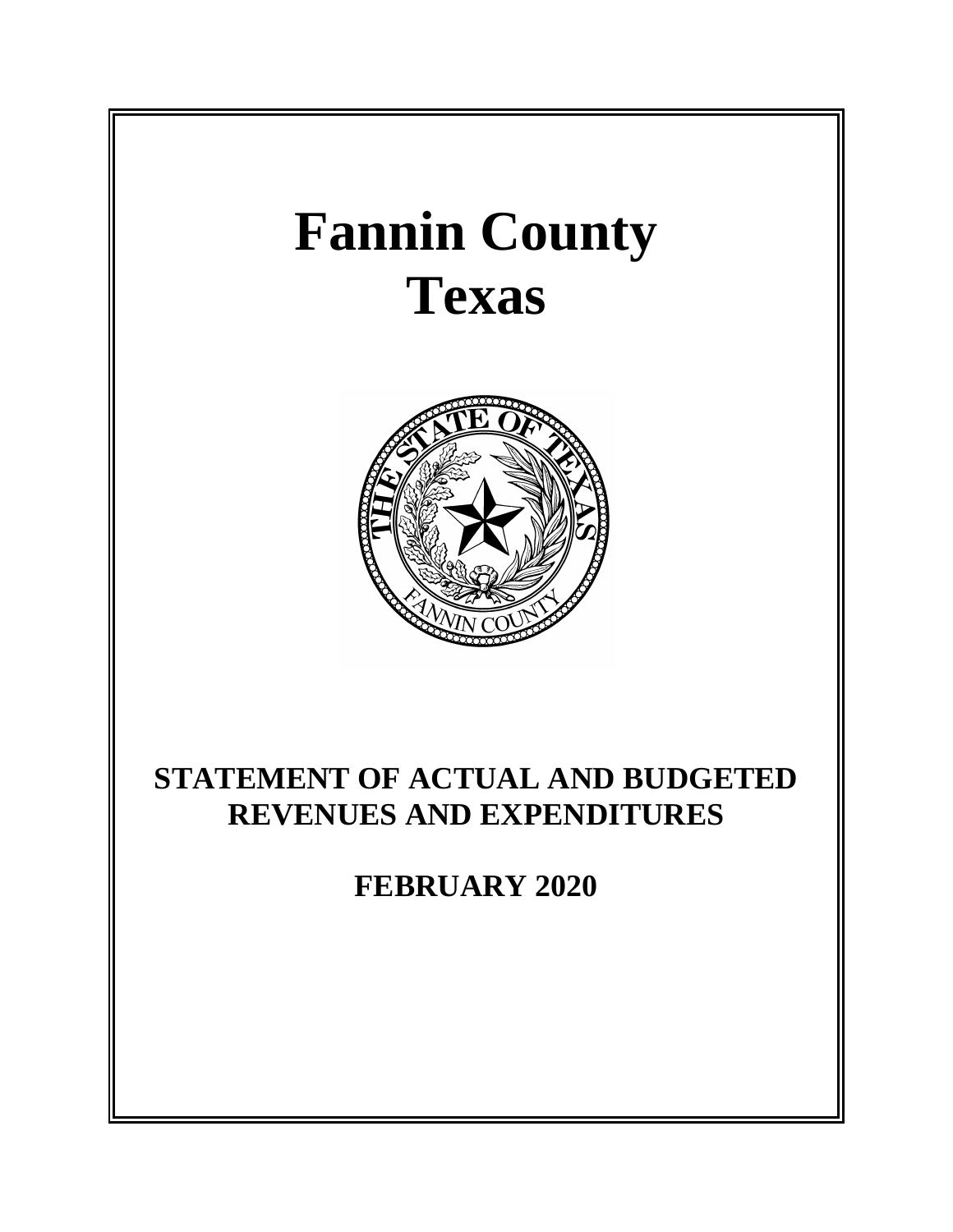|          | 03-03-2020**BUDGET ANALYSIS USAGE REPORT ** ASSET LIABILITY INCOME & EXPENSE<br>TIME: 07:00 AM - EFFECTIVE MONTH: 02 - FOR MONTH ENDING 2-29-2020 |                                                                                 |         |            |          |                   | PAGE<br>1<br>PREPARER: 0004                  |
|----------|---------------------------------------------------------------------------------------------------------------------------------------------------|---------------------------------------------------------------------------------|---------|------------|----------|-------------------|----------------------------------------------|
| ACT      | NUM ACCOUNT-TITLE                                                                                                                                 | ORIGINAL<br>BUDGET-AMOUNT BUDGET-AMOUNT YEAR-TO-DATE YEAR-TO-DATE MONTH-TO-DATE | AMENDED | ENCUMBERED | ACTIVITY | ACTIVITY          | CURRENT USED<br>BALANCE PCT                  |
|          | REPORTING FUND: 0010 GENERAL FUND                                                                                                                 |                                                                                 |         |            |          |                   | EFFECTIVE MONTH - 02                         |
|          | 0100 PAYROLL                                                                                                                                      |                                                                                 |         |            |          |                   |                                              |
| ---- --- | 0100 PAYROLL                                                                                                                                      |                                                                                 |         |            |          | ---------         | 497.87- 17.85 315.15                         |
|          | PAYROLL                                                                                                                                           |                                                                                 |         |            | 497.87-  | 17.85             | 315.15                                       |
|          | 0103 CASH                                                                                                                                         |                                                                                 |         |            |          |                   |                                              |
|          | 0100 GENERAL-COMBINED FUNDS CHECKING                                                                                                              |                                                                                 |         |            |          |                   | 5, 427, 735.97 1, 396, 612.98 5, 820, 468.13 |
|          | 0110 BUSINESS MONEY FUND ACCOUNT                                                                                                                  |                                                                                 |         |            |          |                   | 997,657.30- 12.20 23,951.18                  |
|          | 0175 TEXPOOL                                                                                                                                      |                                                                                 |         |            |          |                   | 881, 226.38- 3, 391.29 2, 510, 814.02        |
|          | CASH                                                                                                                                              |                                                                                 |         |            |          |                   | 3,548,852.29 1,400,016.47 8,355,233.33       |
|          | 0104 PETTY CASH                                                                                                                                   |                                                                                 |         |            |          |                   |                                              |
|          | 0560 SHERIFF PETTY CASH                                                                                                                           |                                                                                 |         |            | 0.00     | 0.00              | 200.00                                       |
|          | PETTY CASH                                                                                                                                        |                                                                                 |         |            | 0.00     | --------<br>0.00  | . _ _ _ _ _ _ _ _ .<br>200.00                |
|          | 0105 CHANGE FUND                                                                                                                                  |                                                                                 |         |            |          |                   |                                              |
|          | 0003 COUNTY CLERK CHANGE FUND                                                                                                                     |                                                                                 |         |            | 0.00     | 0.00              | 100.00                                       |
|          | 0075 CO. ATTORNEY CHANGE FUND                                                                                                                     |                                                                                 |         |            | 0.00     | 0.00              | 0.00                                         |
|          | 0115 JURY CASH ON HAND                                                                                                                            |                                                                                 |         |            | 0.00     | 0.00              | 1,000.00                                     |
|          | 0450 DISTRICT CLK. CHANGE FUND                                                                                                                    |                                                                                 |         |            | 0.00     | 0.00              | 50.00                                        |
|          | 0455 JP#1 CASH ON HAND                                                                                                                            |                                                                                 |         |            | 0.00     | 0.00              | 100.00                                       |
|          | 0457 JP#3 CASH ON HAND                                                                                                                            |                                                                                 |         |            | 0.00     | 0.00              | 100.00                                       |
|          | 0499 TAX ASSESSOR CHANGE FUND                                                                                                                     |                                                                                 |         |            | 0.00     | 0.00              | 1,400.00                                     |
|          | CHANGE FUND                                                                                                                                       |                                                                                 |         |            | 0.00     | 0.00              | 2,750.00                                     |
|          | 0120 RECEIVABLES                                                                                                                                  |                                                                                 |         |            |          |                   |                                              |
|          | 0305 FINES RECEIVABLE                                                                                                                             |                                                                                 |         |            | 0.00     | 0.00              | 6,459,373.14                                 |
|          | 0306 ALLOWANCE FOR UNCOLLECTIBLES                                                                                                                 |                                                                                 |         |            | 0.00     | 0.00              | 1,861,839.03-                                |
|          | 0307 ALOWANCE FOR UNCOLLECTIBLES HOSPIT                                                                                                           |                                                                                 |         |            | 0.00     | 0.00              | 100,000.00-                                  |
|          | 0311 TAXES RECEIVABLE                                                                                                                             |                                                                                 |         |            | 0.00     | 0.00              | 650, 315.52                                  |
|          | 0312 DUE FROM OTHER GOVERNMENTS                                                                                                                   |                                                                                 |         |            | 0.00     | 0.00              | 161,132.87                                   |
|          | 0313 DUE FROM OTHER FUNDS                                                                                                                         |                                                                                 |         |            | 0.00     | 0.00              | 65,602.51                                    |
|          | 0314 ACCOUNTS RECEIVABLE<br>------------------------ -----------                                                                                  |                                                                                 |         |            | 0.00     | 0.00<br>--------- | 108,835.30<br>-------------                  |
|          | RECEIVABLES                                                                                                                                       |                                                                                 |         |            | 0.00     | 0.00              | 5,483,420.31                                 |
|          | 0133 ADVANCE TO FUND                                                                                                                              |                                                                                 |         |            |          |                   |                                              |
|          | 0089 DUE FROM T.J.P.C.                                                                                                                            |                                                                                 |         |            | 0.00     | 0.00              | 0.00                                         |
|          | ADVANCE TO FUND                                                                                                                                   |                                                                                 |         |            | 0.00     | 0.00              | 0.00                                         |
|          | 0200 LIABILITY ACCOUNT                                                                                                                            |                                                                                 |         |            |          |                   |                                              |
|          | 0097 DUE TO OTHER GOVERNMENTS-FINES                                                                                                               |                                                                                 |         |            | 0.00     | 0.00              | 731,991.23                                   |
|          | 0099 DUE TO OTHERS-FINES                                                                                                                          |                                                                                 |         |            | 0.00     | 0.00              | 2,495,464.32                                 |
|          | 0150 ACCRUED SALARY PAYABLE                                                                                                                       |                                                                                 |         |            | 0.00     | 0.00              | 163,017.73                                   |
|          |                                                                                                                                                   |                                                                                 |         |            |          |                   |                                              |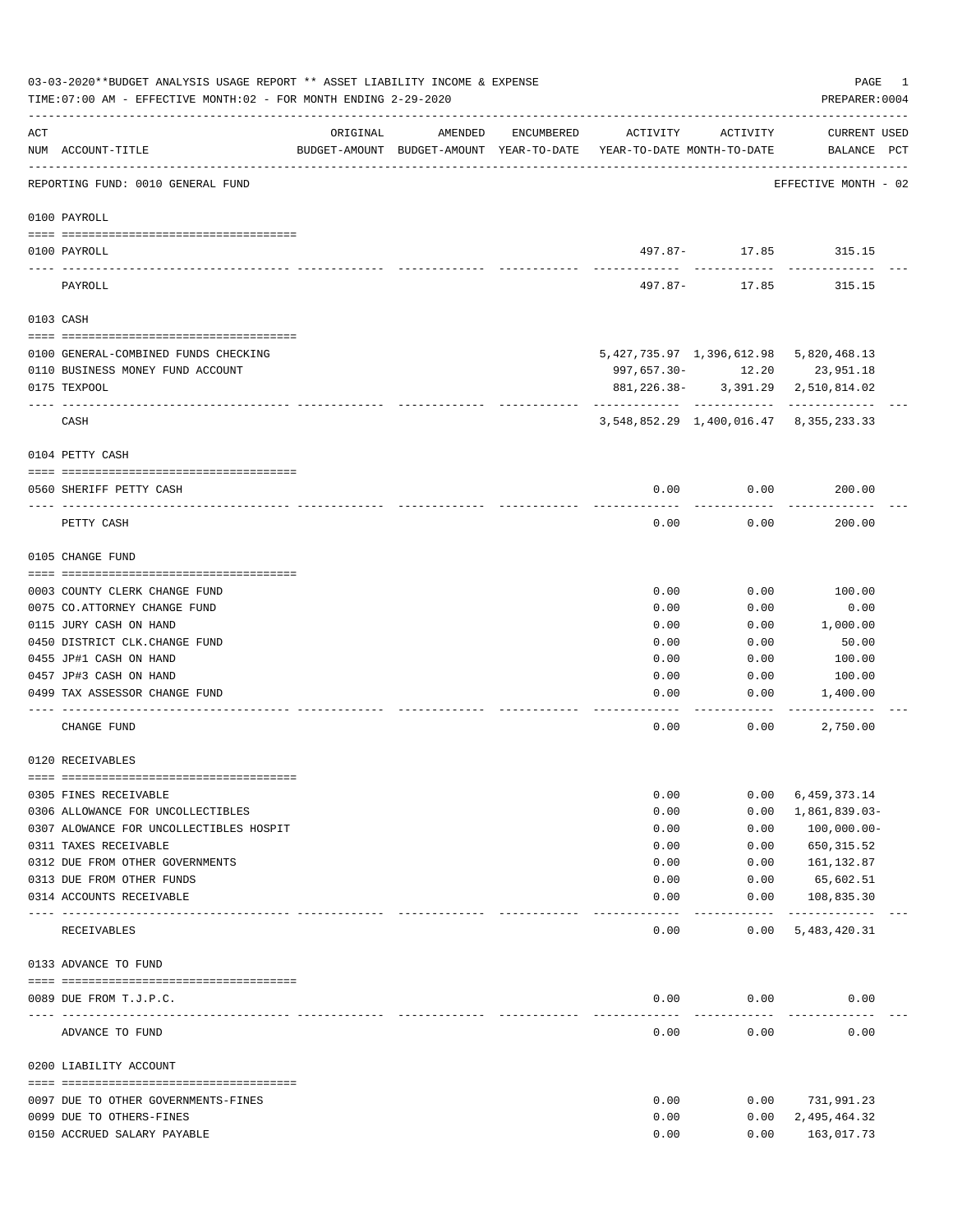|     | 03-03-2020**BUDGET ANALYSIS USAGE REPORT ** ASSET LIABILITY INCOME & EXPENSE<br>TIME: 07:00 AM - EFFECTIVE MONTH: 02 - FOR MONTH ENDING 2-29-2020 |                           |                                                                                |            |                                               |                     | PAGE<br>PREPARER: 0004               | 2  |
|-----|---------------------------------------------------------------------------------------------------------------------------------------------------|---------------------------|--------------------------------------------------------------------------------|------------|-----------------------------------------------|---------------------|--------------------------------------|----|
| ACT | NUM ACCOUNT-TITLE                                                                                                                                 | ORIGINAL                  | AMENDED<br>BUDGET-AMOUNT BUDGET-AMOUNT YEAR-TO-DATE YEAR-TO-DATE MONTH-TO-DATE | ENCUMBERED | ACTIVITY                                      | ACTIVITY            | <b>CURRENT USED</b><br>BALANCE PCT   |    |
|     | REPORTING FUND: 0010 GENERAL FUND                                                                                                                 |                           |                                                                                |            |                                               |                     | EFFECTIVE MONTH - 02                 |    |
|     | 0155 ACCRUED FRINGE BENEFITS                                                                                                                      |                           |                                                                                |            | 0.00                                          |                     | $0.00$ $74,745.32$                   |    |
|     | 0200 DEFERRED TAX REVENUE                                                                                                                         |                           |                                                                                |            | 0.00                                          | 0.00                | 620,022.87                           |    |
|     | 0205 DEFERRED FINE REVENUE                                                                                                                        |                           |                                                                                |            | 0.00                                          | 0.00                | 1,370,078.58                         |    |
|     | 0900 SYSTEM ADDED LIABILITY LINE-ITEM                                                                                                             |                           |                                                                                |            | 0.00                                          | 0.00                | 0.00                                 |    |
|     | 0910 SYSTEM ADDED LIABILITY LINE-ITEM                                                                                                             |                           |                                                                                |            | 475,625.52-                                   | 0.00                | 475,625.52-                          |    |
|     | LIABILITY ACCOUNT                                                                                                                                 |                           |                                                                                |            | 475,625.52-                                   |                     | $0.00 \quad 4,979,694.53$            |    |
|     | 0207 DUE TO FUND                                                                                                                                  |                           |                                                                                |            |                                               |                     |                                      |    |
|     | 0070 DUE TO R.O.W.                                                                                                                                |                           |                                                                                |            | 0.00                                          | 0.00                | 0.00                                 |    |
|     | 0089 DUE TO T.J.P.C.                                                                                                                              |                           |                                                                                |            | 0.00                                          | 0.00                | 0.00                                 |    |
|     | 0090 DUE TO CJD                                                                                                                                   |                           |                                                                                |            | 0.00                                          | 0.00                | 1,794.00                             |    |
|     | 0970 DUE TO OTHER GOVERNMENTS                                                                                                                     |                           |                                                                                |            | 0.00                                          | 0.00                | 0.00                                 |    |
|     | 0990 DUE TO OTHERS                                                                                                                                |                           |                                                                                |            | 0.00                                          | 0.00                | 344.79                               |    |
|     | DUE TO FUND                                                                                                                                       |                           |                                                                                |            | 0.00                                          | 0.00                | 2,138.79                             |    |
|     | 0225 LONG TERM LIABILITIES                                                                                                                        |                           |                                                                                |            |                                               |                     |                                      |    |
|     | 0510 TIME PYMT. WARRANTS ON COMPUTERS                                                                                                             |                           |                                                                                |            | 0.00                                          | 0.00                | 0.00                                 |    |
|     | LONG TERM LIABILITIES                                                                                                                             |                           |                                                                                |            | 0.00                                          | 0.00                | 0.00                                 |    |
|     | 0271 EQUITY ACCOUNT                                                                                                                               |                           |                                                                                |            |                                               |                     |                                      |    |
|     | 0200 EQUITY ACCOUNT                                                                                                                               |                           |                                                                                |            | 0.00                                          |                     | $0.00 \quad 4,836,105.53$            |    |
|     |                                                                                                                                                   |                           |                                                                                |            |                                               |                     |                                      |    |
|     | EQUITY ACCOUNT                                                                                                                                    |                           |                                                                                |            | 0.00                                          |                     | $0.00 \quad 4,836,105.53$            |    |
|     | 0300 CASH                                                                                                                                         |                           |                                                                                |            |                                               |                     |                                      |    |
|     |                                                                                                                                                   |                           |                                                                                |            |                                               |                     |                                      |    |
|     | 0110 UNENCUMBERED FUND BALANCE                                                                                                                    | 1,262,560.22 1,262,560.22 |                                                                                |            | 0.00                                          |                     | $0.00 \quad 1,262,560.22$            | 00 |
|     | CASH                                                                                                                                              |                           | 1,262,560.22 1,262,560.22 0.00                                                 |            |                                               |                     | $0.00$ $0.00$ $1,262,560.22$         | 00 |
|     | 0310 PROPERTY TAXES                                                                                                                               |                           |                                                                                |            |                                               |                     |                                      |    |
|     |                                                                                                                                                   |                           |                                                                                |            |                                               |                     |                                      |    |
|     | 0110 CURRENT TAXES                                                                                                                                |                           | 8,860,179.82 8,860,179.82                                                      |            |                                               |                     | 8,016,297.26 2,197,964.06 843,882.56 | 90 |
|     | 0120 DELINQUENT TAXES                                                                                                                             |                           | 200,000.00 200,000.00                                                          |            |                                               |                     | 111,094.44    17,419.74    88,905.56 | 56 |
|     | PROPERTY TAXES                                                                                                                                    | -------------             | -------------<br>9,060,179.82 9,060,179.82                                     |            | $0.00 \qquad 8,127,391.70 \quad 2,215,383.80$ |                     | 932,788.12                           | 90 |
|     | 0318 OTHER TAXES                                                                                                                                  |                           |                                                                                |            |                                               |                     |                                      |    |
|     |                                                                                                                                                   |                           |                                                                                |            |                                               |                     |                                      |    |
|     | 0120 PAY N LIEU TAX/GRASSLAND                                                                                                                     | 16,000.00                 | 16,000.00                                                                      |            | 1,143.00                                      | 0.00                | 14,857.00                            | 07 |
|     | 0121 PAY N LIEU TAX/UPPER TRINITY                                                                                                                 | 14,402.00                 | 14,402.00                                                                      |            | 11,286.17                                     | 0.00                | 3,115.83                             | 78 |
|     | 0122 TAX ABATEMENT/APPLICATION<br>0128 FINES AND REIMBURSEMENTS                                                                                   | 18,300.00<br>0.00         | 18,300.00<br>0.00                                                              |            | 17,300.00<br>0.00                             | 0.00<br>0.00        | 1,000.00<br>0.00                     | 95 |
|     | 0129 STATE FINES AND REIMBURSEMENTS                                                                                                               | 0.00                      | 0.00                                                                           |            | 0.00                                          | 0.00                | 0.00                                 |    |
|     | 0130 COURT COSTS/ARREST FEES                                                                                                                      | 260,000.00                | 260,000.00                                                                     |            |                                               | 64,372.85 12,517.64 | 195,627.15                           | 25 |
|     | 0132 ATTORNEYS & DOCTORS                                                                                                                          | 14,000.00                 | 14,000.00                                                                      |            | 1,285.43                                      | 357.22              | 12,714.57                            | 09 |
|     | 0140 TAX ON MIXED DRINKS                                                                                                                          | 19,900.00                 | 19,900.00                                                                      |            | 4,520.29                                      | 0.00                | 15,379.71                            | 23 |
|     | 0160 SALES TAX REVENUES                                                                                                                           | 900,000.00                | 900,000.00                                                                     |            | 456,070.88                                    | 106,376.17          | 443,929.12                           | 51 |
|     |                                                                                                                                                   |                           |                                                                                |            |                                               |                     |                                      |    |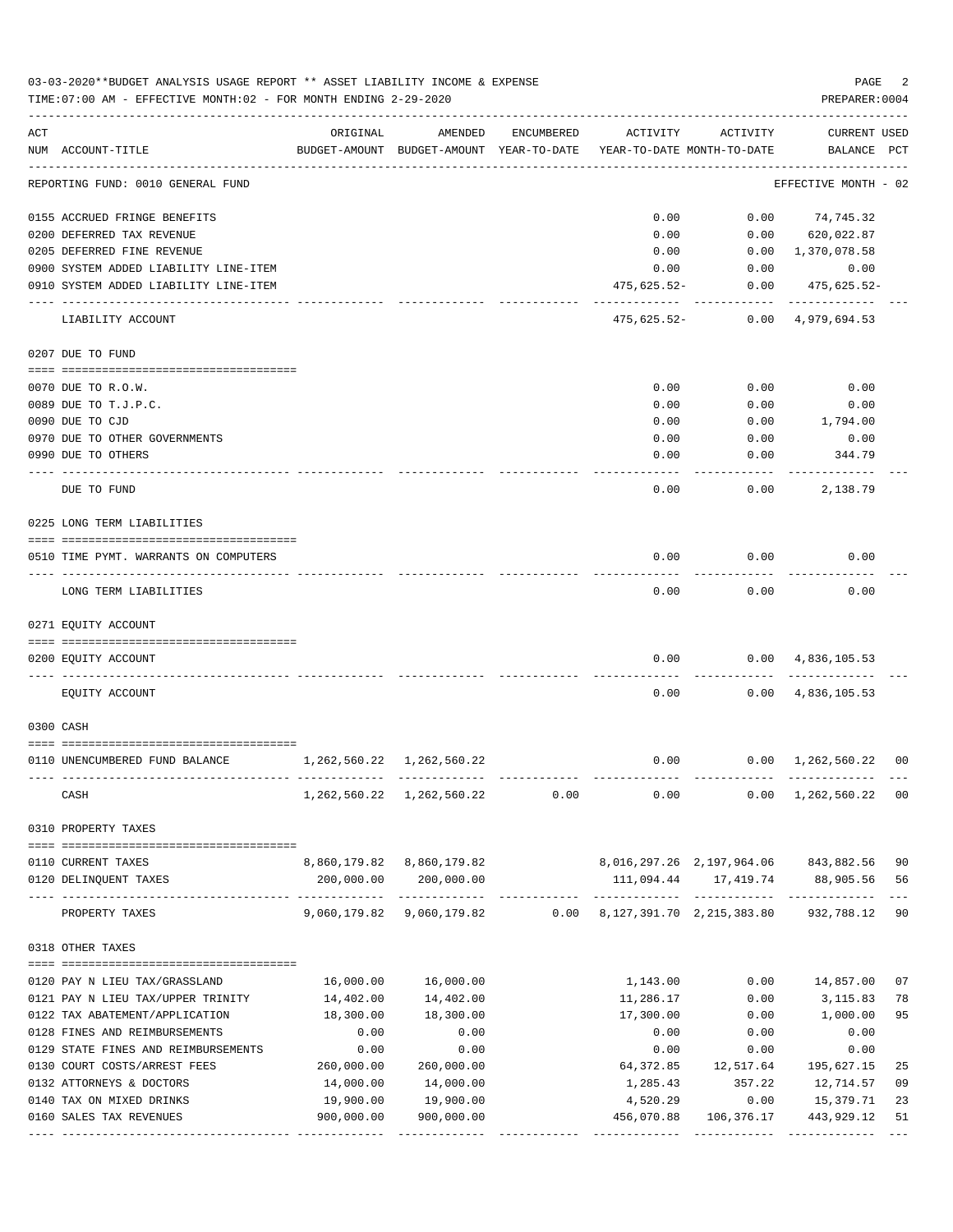| 03-03-2020**BUDGET ANALYSIS USAGE REPORT ** ASSET LIABILITY INCOME & EXPENSE | PAGE           |  |
|------------------------------------------------------------------------------|----------------|--|
| TIME:07:00 AM - EFFECTIVE MONTH:02 - FOR MONTH ENDING 2-29-2020              | PREPARER: 0004 |  |

| ACT | NUM ACCOUNT-TITLE                                        | ORIGINAL           | AMENDED<br>BUDGET-AMOUNT BUDGET-AMOUNT YEAR-TO-DATE | <b>ENCUMBERED</b> | ACTIVITY              | ACTIVITY<br>YEAR-TO-DATE MONTH-TO-DATE | <b>CURRENT USED</b><br>BALANCE | PCT |
|-----|----------------------------------------------------------|--------------------|-----------------------------------------------------|-------------------|-----------------------|----------------------------------------|--------------------------------|-----|
|     | REPORTING FUND: 0010 GENERAL FUND                        |                    |                                                     |                   |                       |                                        | EFFECTIVE MONTH - 02           |     |
|     | OTHER TAXES                                              |                    | 1,242,602.00 1,242,602.00 0.00                      |                   | 555,978.62            |                                        | 119,251.03 686,623.38 45       |     |
|     | 0319 F.C. DETENTION CENTER                               |                    |                                                     |                   |                       |                                        |                                |     |
|     |                                                          |                    |                                                     |                   | 88,691.87             |                                        |                                |     |
|     | 0420 JAIL PAY PHONE COMMISSION<br>0429 SCHOLARSHIP FUNDS | 160,000.00<br>0.00 | 160,000.00<br>0.00                                  |                   | 0.00                  | 0.00                                   | 23,677.96 71,308.13 55<br>0.00 |     |
|     | 0551 ANNUAL PAYMENT                                      | 0.00               | 0.00                                                |                   | 0.00                  | 0.00                                   | 0.00                           |     |
|     | 0552 MONTHLY MONITORING PAYMEN                           | 0.00               | 0.00                                                |                   | 0.00                  | 0.00                                   | 0.00                           |     |
|     | 0553 ADMINISTRATIVE FEE                                  | 0.00               | 0.00                                                |                   | 0.00                  | 0.00                                   | 0.00                           |     |
|     | 0554 REIMB.FOR CONFINEMENT EXP.                          | 0.00               | 0.00                                                |                   | 0.00                  | 0.00                                   | 0.00                           |     |
|     |                                                          |                    |                                                     |                   |                       |                                        |                                |     |
|     | F.C. DETENTION CENTER                                    | 160,000.00         |                                                     | $160,000.00$ 0.00 | 88,691.87             |                                        | 23,677.96 71,308.13            | 55  |
|     | 0320 LICENSES & PERMITS                                  |                    |                                                     |                   |                       |                                        |                                |     |
|     | 0200 ALCOHLIC BEVERAGE LICENSE                           |                    | 2,500.00 2,500.00                                   |                   |                       | 6,474.53 1,298.50 3,974.53+259         |                                |     |
|     | 0300 SEWAGE PERMITS/INSPECTIONS                          | 100,000.00         | 100,000.00                                          |                   |                       | 45,125.56 8,825.00 54,874.44 45        |                                |     |
|     | 0545 FOOD SERV. PERMITS/CLASSES                          | 0.00               | 0.00                                                |                   | 0.00                  | 0.00                                   | 0.00                           |     |
|     | 0546 \$5 COUNTY FEE/FOOD HANDLERS CLASS                  | 0.00               | 0.00                                                |                   | 0.00                  | 0.00                                   | 0.00                           |     |
|     |                                                          |                    |                                                     |                   |                       |                                        |                                |     |
|     | LICENSES & PERMITS                                       |                    | 102,500.00 102,500.00                               |                   | $0.00$ 51,600.09      | 10,123.50                              | 50,899.91 50                   |     |
|     | 0321 FEES OF TAX COLLECTOR                               |                    |                                                     |                   |                       |                                        |                                |     |
|     | 0200 COMMISSIONS ON CAR REGIST                           | 108,000.00         | 108,000.00                                          |                   | 40,848.85             |                                        | 7,844.25 67,151.15 38          |     |
|     | 0250 COMMISSION ON CAR TITLES                            | 45,000.00          | 45,000.00                                           |                   | 16,995.00             | 3,185.00                               | 28,005.00                      | 38  |
|     | 0251 COMM.ON SALES TAX COLLECTIONS                       | 340,000.00         | 340,000.00                                          |                   | 0.00                  | 0.00                                   | 340,000.00                     | 00  |
|     | 0252 TOLL COLLECTIONS                                    | 0.00               | 0.00                                                |                   |                       | 905.08 0.00                            | $905.08+$                      |     |
|     | 0901 TAX CERTIFICATES                                    | 8,500.00           | 8,500.00                                            |                   | 3,715.66              | 823.13                                 | 4,784.34                       | 44  |
|     | FEES OF TAX COLLECTOR                                    | 501,500.00         | 501,500.00                                          | 0.00              | 62,464.59             | .<br>11,852.38                         | 439,035.41 12                  |     |
|     | 0330 GRANTS                                              |                    |                                                     |                   |                       |                                        |                                |     |
|     |                                                          |                    |                                                     |                   |                       |                                        |                                |     |
|     | 0396 RIFLE RESISTANT BODY ARMOR 3439801                  | 0.00               | 0.00                                                |                   | 0.00                  | 0.00                                   | 0.00                           |     |
|     | 0403 TEAM REDEVELOPMENT TRAINING                         | 0.00               | 0.00                                                |                   | 0.00                  | 0.00                                   | 0.00                           |     |
|     | 0437 INDIGENT DEFENSE GRANT                              | 34,000.00          | 34,000.00                                           |                   | 8,819.50              | 0.00                                   | 25,180.50 26                   |     |
|     | 0559 TEXAS VINE PROGRAM                                  | 0.00               | 0.00                                                |                   | 0.00                  | 0.00                                   | 0.00                           |     |
|     | 0565 TCOG 911 DISPATCH FURNISHINGS                       | 0.00               | 0.00                                                |                   | 0.00                  | 0.00                                   | 0.00                           |     |
|     | GRANTS                                                   | 34,000.00          | 34,000.00                                           | 0.00              | 8,819.50              | 0.00                                   | 25,180.50 26                   |     |
|     | 0340 FEES OF OFFICE                                      |                    |                                                     |                   |                       |                                        |                                |     |
|     |                                                          |                    |                                                     |                   |                       |                                        |                                |     |
|     | 0135 FAMILY PROTECTION FEE                               | 0.00               | 0.00                                                |                   | 976.80                |                                        | 345.54 976.80+                 |     |
|     | 0400 COUNTY JUDGE FEES<br>0403 COUNTY CLERK FEES         | 0.00<br>230,000.00 | 0.00<br>230,000.00                                  |                   | 64.00<br>24,283.59    | 0.00<br>0.64                           | $64.00+$<br>205, 716. 41 11    |     |
|     |                                                          | 75,000.00          | 75,000.00                                           |                   |                       | 8,790.89                               | 49,367.87 34                   |     |
|     | 0450 DISTRICT CLERK FEES<br>0455 J. P. #1 FEES           | 6,000.00           | 6,000.00                                            |                   | 25,632.13<br>5,470.14 | 0.00                                   | 529.86 91                      |     |
|     | 0456 J. P. #2 FEES                                       | 5,800.00           | 5,800.00                                            |                   | 2,349.40              | 0.00                                   | 3,450.60                       | 41  |
|     | 0457 J. P. #3 FEES                                       | 11,500.00          | 11,500.00                                           |                   | 1,361.20              | 0.00                                   | 10,138.80                      | 12  |
|     | 0475 DISTRICT ATTORNEY FEES                              | 5,000.00           | 5,000.00                                            |                   | 504.69                | 11.99                                  | 4,495.31                       | 10  |
|     | 0480 BOND APPLICATION FEE                                | 0.00               | 0.00                                                |                   | 0.00                  | 0.00                                   | 0.00                           |     |
|     | 0484 ELECTION REIMBURSEMENTS                             | 0.00               | 0.00                                                |                   | 386.92                | 112.50                                 | 386.92+                        |     |
|     | 0551 CONSTABLE PCT. 1 FEES                               | 10,000.00          | 10,000.00                                           |                   | 2,650.00              | 0.00                                   | 7,350.00 27                    |     |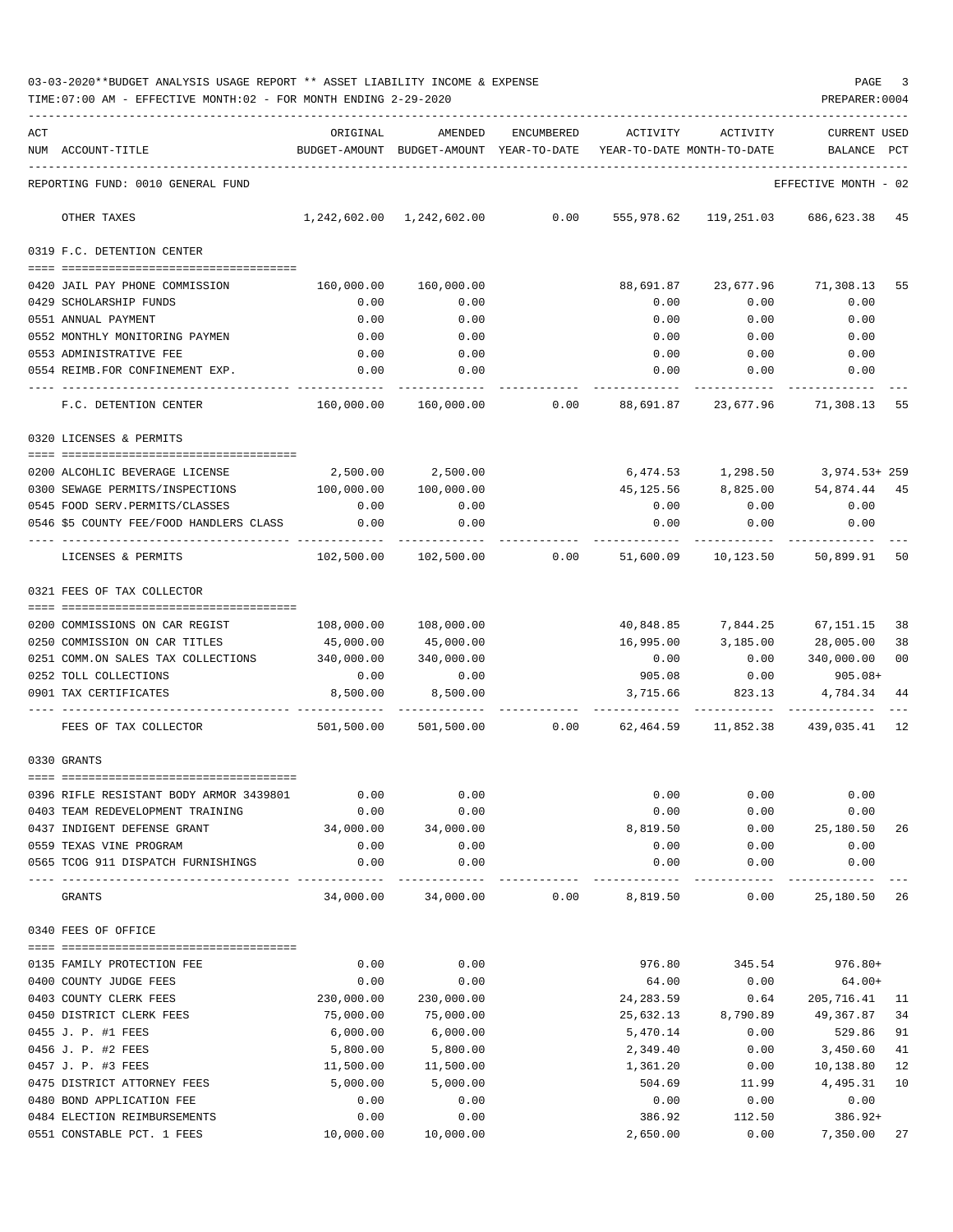| ACT |                                                        | ORIGINAL                      | AMENDED                    | <b>ENCUMBERED</b> | ACTIVITY                   | ACTIVITY                    | CURRENT USED                   |      |
|-----|--------------------------------------------------------|-------------------------------|----------------------------|-------------------|----------------------------|-----------------------------|--------------------------------|------|
|     | NUM ACCOUNT-TITLE                                      | BUDGET-AMOUNT                 | BUDGET-AMOUNT              | YEAR-TO-DATE      |                            | YEAR-TO-DATE MONTH-TO-DATE  | <b>BALANCE</b>                 | PCT  |
|     | REPORTING FUND: 0010 GENERAL FUND                      |                               |                            |                   |                            |                             | EFFECTIVE MONTH                | - 02 |
|     | 0552 CONSTABLE PCT. 2 FEES                             | 2,500.00                      | 2,500.00                   |                   | 1,430.00                   | 0.00                        | 1,070.00                       | 57   |
|     | 0553 CONSTABLE PCT. 3 FEES                             | 2,500.00                      | 2,500.00                   |                   | 630.00                     | 0.00                        | 1,870.00                       | 25   |
|     | 0560 SHERIFF FEES                                      | 45,000.00                     | 45,000.00                  |                   | 19,754.35                  | 1,576.63                    | 25, 245.65                     | 44   |
|     | 0573 BOND SUPERVISION FEES                             | 70,000.00                     | 70,000.00                  |                   | 32,495.00                  | 4,825.88                    | 37,505.00                      | 46   |
|     | 0600 D.C.6TH COURT OF APPEALS FEE                      | 1,500.00                      | 1,500.00                   |                   | 727.99                     | 310.18                      | 772.01                         | 49   |
|     | 0601 C.C.6TH COURT OF APPEALS FEE                      | 800.00                        | 800.00                     |                   | 90.00                      | 0.00                        | 710.00                         | 11   |
|     | 0652 SUBDIVISION FEES                                  | 8,500.00                      | 8,500.00                   |                   | 2,091.89                   | 250.00                      | 6,408.11                       | 25   |
|     | 0653 ZONING APPLICATION FEES                           | 600.00                        | 600.00                     |                   | 150.00                     | 150.00                      | 450.00                         | 25   |
|     | 0654 FLOOD PLAIN FEES                                  | 0.00                          | 0.00                       |                   | 60.00                      | 60.00                       | $60.00+$                       |      |
|     | 0655 BUILDING PERMITS                                  | 0.00                          | 0.00                       |                   | 450.00                     | 300.00                      | $450.00+$                      |      |
|     | 0900 OTHER FEES                                        | 0.00                          | 0.00                       |                   | 0.00                       | 0.00                        | 0.00                           |      |
|     | FEES OF OFFICE                                         | 474,700.00                    | 474,700.00                 | 0.00              | 121,558.10                 | 16,734.25                   | 353,141.90                     | 26   |
|     | 0350 FINES                                             |                               |                            |                   |                            |                             |                                |      |
|     | 0455 J. P. #1 FINES                                    | 5,000.00                      | 5,000.00                   |                   | 608.56                     | 0.00                        | 4,391.44                       | 12   |
|     | 0456 J. P. #2 FINES                                    | 500.00                        | 500.00                     |                   | 336.00                     | 0.00                        | 164.00                         | 67   |
|     | 0457 J. P. #3 FINES                                    | 2,500.00                      | 2,500.00                   |                   | 241.50                     | 0.00                        | 2,258.50                       | 10   |
|     | FINES                                                  | 8,000.00                      | 8,000.00                   | 0.00              | 1,186.06                   | 0.00                        | 6,813.94                       | 15   |
|     | 0352 FINES & FORFEITURES                               |                               |                            |                   |                            |                             |                                |      |
|     | 0100 10% COMM.ON SURETY BAIL BOND FEE                  | 700.00                        | 700.00                     |                   | 423.00                     | 0.00                        | 277.00                         | 60   |
|     | 0201 BOND FORFEITURES                                  | 5,000.00                      | 5,000.00                   |                   | 3,125.00                   | 0.00                        | 1,875.00                       | 63   |
|     |                                                        |                               |                            |                   |                            |                             |                                |      |
|     | FINES & FORFEITURES                                    | 5,700.00                      | 5,700.00                   | 0.00              | 3,548.00                   | 0.00                        | 2,152.00                       | 62   |
|     | 0360 INTEREST EARNINGS                                 |                               |                            |                   |                            |                             |                                |      |
|     | 0100 INTEREST EARNINGS                                 | 40,000.00                     | 40,000.00                  |                   | 26,462.17                  | 4,720.50                    | 13,537.83                      | 66   |
|     | 0110 INTEREST EARNINGS BUSINESS MONEY F                | 10,000.00                     | 10,000.00                  |                   | 2,342.70                   | 12.20                       | 7,657.30                       | 23   |
|     | INTEREST EARNINGS                                      | 50,000.00                     | 50,000.00                  | 0.00              | 28,804.87                  | 4,732.70                    | 21, 195. 13                    | 58   |
|     | 0364 SALE OF ASSETS LAND/BUILDING                      |                               |                            |                   |                            |                             |                                |      |
|     | 0162 SALE OF ASSETS LAND/BUILDING                      |                               | 1,000.00 1,000.00          |                   |                            | $0.00$ $0.00$ $1,000.00$ 00 |                                |      |
|     | 0163 SALE OF EQUIPMENT                                 | 0.00                          | 0.00                       |                   | 20,605.79                  | 0.00                        | $20,605.79+$                   |      |
|     | ---- -----------------<br>SALE OF ASSETS LAND/BUILDING | ----------------------------- | $1.000.00$ $1.000.00$ 0.00 |                   | -------------<br>20,605.79 | 0.00                        | -------------<br>19,605.79+ 61 |      |
|     | 0370 MISCELLANEOUS                                     |                               |                            |                   |                            |                             |                                |      |
|     |                                                        |                               |                            |                   |                            |                             |                                |      |
|     | 0100 KFYN-RADIO TOWER RENT                             | 2,400.00                      | 2,400.00                   |                   | 1,000.00                   | 200.00                      | 1,400.00                       | 42   |
|     | 0112 TOBACCO SETTLEMENT                                | 19,000.00                     | 19,000.00                  |                   | 0.00                       | 0.00                        | 19,000.00 00                   |      |
|     | 0115 RENT- VERIZON TOWER                               | 11,109.00                     | 11,109.00                  |                   | 5,323.05                   | 2,129.22                    | 5,785.95 48                    |      |
|     | 0120 CONTRIBUTION IHC TRUST                            | 4,000.00                      | 4,000.00                   |                   | 13,352.00                  | 13,352.00                   | $9,352.00+334$                 |      |
|     | 0125 IHC STATE REIMBURSEMENT                           | 0.00                          | 0.00                       |                   | 0.00                       | 0.00                        | 0.00                           |      |
|     | 0130 REFUNDS & MISCELLANEOUS                           | 10,000.00                     | 10,000.00                  |                   | 3,773.66                   | 30.30                       | 6,226.34                       | 38   |
|     | 0131 AUTOMOBILE INSURANCE LOSS PAYMENTS                | 0.00                          | 0.00                       |                   | 0.00                       | 0.00                        | 0.00                           |      |
|     | 0132 PROPERTY INSURANCE LOSS PAYMENTS                  | 0.00                          | 0.00                       |                   | 0.00                       | 0.00                        | 0.00                           |      |
|     | 0135 HEALTH INS. SURPLUS DISTRIBUTION                  | 4,000.00                      | 4,000.00                   |                   | 0.00                       | 0.00                        | 4,000.00                       | 00   |
|     | 0139 STATE JUROR REIMB.FEE                             | 20,000.00                     | 20,000.00                  |                   | 2,516.00                   | 0.00                        | 17,484.00                      | 13   |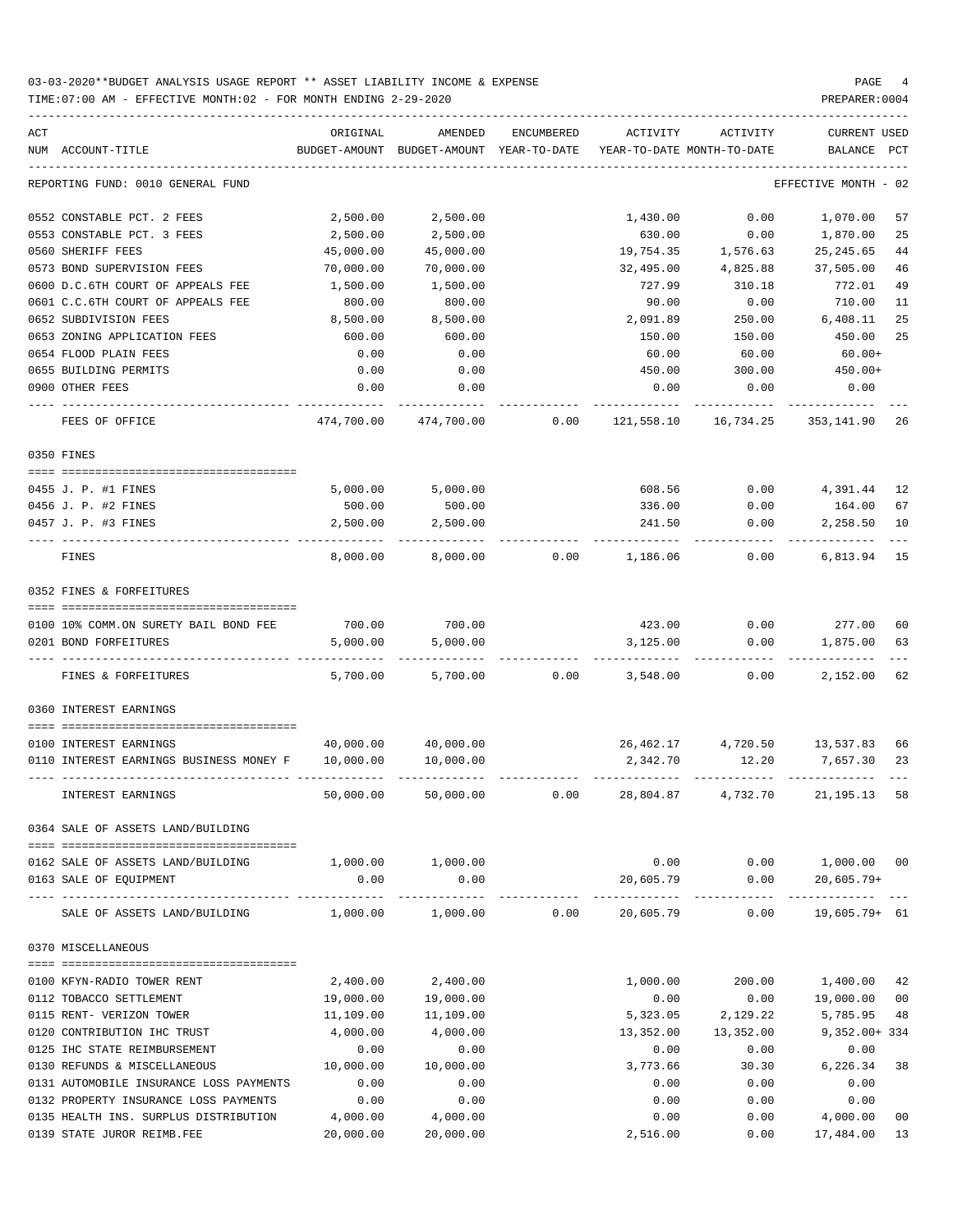| ACT | NUM ACCOUNT-TITLE                       | ORIGINAL   | AMENDED<br>BUDGET-AMOUNT BUDGET-AMOUNT YEAR-TO-DATE | ENCUMBERED | ACTIVITY<br>YEAR-TO-DATE MONTH-TO-DATE | ACTIVITY      | CURRENT USED<br>BALANCE | $_{\rm PCT}$   |
|-----|-----------------------------------------|------------|-----------------------------------------------------|------------|----------------------------------------|---------------|-------------------------|----------------|
|     | REPORTING FUND: 0010 GENERAL FUND       |            |                                                     |            |                                        |               | EFFECTIVE MONTH - 02    |                |
|     | 0143 D.A.SALARY REIMB.                  | 27,500.00  | 27,500.00                                           |            | 9,166.67                               | 0.00          | 18, 333. 33             | 33             |
|     | 0144 CO. JUDGE COURT FEES SALARY REIMB. | 0.00       | 0.00                                                |            | 0.00                                   | 0.00          | 0.00                    |                |
|     | 0147 UTILITIES REIMBURSEMENT            | 14,000.00  | 14,000.00                                           |            | 7,535.15                               | 1,142.66      | 6,464.85                | 54             |
|     | 0151 ASST. DA LONGEVITY PAY             | 4,400.00   | 4,400.00                                            |            | 2,520.00                               | 0.00          | 1,880.00                | 57             |
|     | 0152 HB 9 D.A. SUPPLEMENTAL FUNDS       | 0.00       | 0.00                                                |            | 0.00                                   | 0.00          | 0.00                    |                |
|     | 0162 COURT REPORTER SERVICE FEE         | 6,000.00   | 6,000.00                                            |            | 2,453.91                               | 930.54        | 3,546.09                | 41             |
|     | 0163 ADM.OF COURT JUSTICE 10% SB 1417   | 800.00     | 800.00                                              |            | 147.66                                 | 36.13         | 652.34                  | 18             |
|     | 0164 TIME PAYMENT FEE 40% SB 1417       | 4,000.00   | 4,000.00                                            |            | 590.71                                 | 144.56        | 3,409.29                | 15             |
|     | 0166 JUDICIAL SUPP.FEE(60 CENTS)        | 700.00     | 700.00                                              |            | 216.11                                 | 8.76          | 483.89                  | 31             |
|     | 0167 JUROR REIMB.FEE                    | 5,000.00   | 5,000.00                                            |            | 1,203.94                               | 54.88         | 3,796.06                | 24             |
|     | 0408 COUNTY WELLNESS PROGRAM            | 1,100.00   | 1,100.00                                            |            | 420.00                                 | 420.00        | 680.00                  | 38             |
|     | 0410 CO CT AT LAW SUPPLEMENT            | 84,000.00  | 84,000.00                                           |            | 21,000.00                              | 0.00          | 63,000.00               | 25             |
|     | 0432 PROCEEDS OF SALE OF LIVESTOCK      | 0.00       | 0.00                                                |            | 0.00                                   | 0.00          | 0.00                    |                |
|     | 0450 DIST. CLK. PASSPORT PHOTO          | 1,500.00   | 1,500.00                                            |            | 370.00                                 | 160.00        | 1,130.00                | 25             |
|     | 0453 REIMB.CEC ODYSSEY SAAS             | 21,593.00  | 21,593.00                                           |            | 5,398.25                               | 0.00          | 16,194.75               | 25             |
|     | 0509 CANDY MACHINE COMMISSION           | 0.00       | 0.00                                                |            | 0.00                                   | 0.00          | 0.00                    |                |
|     | 0510 DR. PEPPER COMMISSION              | 0.00       | 0.00                                                |            | 0.00                                   | 0.00          | 0.00                    |                |
|     | 0553 DONATION CONST.3 RADIO EQUIP.      | 0.00       | 0.00                                                |            | 0.00                                   | 0.00          | 0.00                    |                |
|     | 0562 STATE REIMB.OFFENDER TRANSPORT     | 8,000.00   | 8,000.00                                            |            | 2,300.70                               | 0.00          | 5,699.30                | 29             |
|     | 0565 COCA-COLA COMMISSIONS              | 0.00       | 0.00                                                |            | 0.00                                   | 0.00          | 0.00                    |                |
|     | MISCELLANEOUS                           | 249,102.00 |                                                     |            |                                        |               | 169,814.19              | 32             |
|     | 0400 COUNTY JUDGE                       |            |                                                     |            |                                        |               |                         |                |
|     |                                         |            |                                                     |            |                                        |               |                         |                |
|     | 0101 SALARY ELECTED OFFICIAL            | 66,658.37  | 66,658.37                                           | 0.00       | 28,201.58                              | 5,127.56      | 38,456.79               | 42             |
|     | 0104 STATE PROBATE SALARY SUPPLEMENT    | 0.00       | 0.00                                                | 0.00       | 0.00                                   | 0.00          | 0.00                    |                |
|     | 0105 SALARY SECRETARY                   | 30,300.92  | 30,300.92                                           | 0.00       | 12,819.62                              | 2,330.84      | 17,481.30               | 42             |
|     | 0201 SOCIAL SECURITY TAXES              | 6,650.02   | 6,650.02                                            | 0.00       | 2,707.61                               | 496.52        | 3,942.41                | 41             |
|     | 0202 GROUP HEALTH & DENTAL INSURANCE    | 12,219.84  | 12,219.84                                           | 0.00       | 5,088.40                               | 1,017.68      | 7,131.44                | 42             |
|     | 0203 RETIREMENT                         | 12,047.52  | 12,047.52                                           | 0.00       | 4,852.80                               | 902.92        | 7,194.72                | 40             |
|     | 0204 WORKERS' COMPENSATION              | 309.18     | 309.18                                              | 0.00       | 154.59                                 | 0.00          | 154.59                  | 50             |
|     | 0205 MEDICARE TAX                       | 1,555.25   | 1,555.25                                            | 0.00       |                                        | 633.23 116.12 | 922.02                  | 41             |
|     | 0225 TRAVEL ALLOWANCE                   | 4,200.00   | 4,200.00                                            | 0.00       | 1,750.00                               | 350.00        | 2,450.00                | 42             |
|     | 0310 OFFICE SUPPLIES                    | 800.00     | 800.00                                              | 40.81      | 271.01                                 | 0.00          | 488.18                  | 39             |
|     | 0311 POSTAL EXPENSES                    | 200.00     | 200.00                                              | 0.00       | 0.00                                   | 0.00          | 200.00 00               |                |
|     | 0427 OUT OF COUNTY TRAVEL/TRAINING      | 5,500.00   | 5,500.00                                            | 472.56     | 882.85                                 | 607.85        | 4,144.59                | 25             |
|     | 0431 LOCAL TRAVEL                       | 0.00       | 0.00                                                | 0.00       | 0.00                                   | 0.00          | 0.00                    |                |
|     | 0435 PRINTING                           | 200.00     | 200.00                                              | 0.00       | 0.00                                   | 0.00          | 200.00                  | 0 <sub>0</sub> |
|     | 0437 COURT REPORTER EXPENSE             | 0.00       | 0.00                                                | 0.00       | 0.00                                   | 0.00          | 0.00                    |                |
|     | 0468 JUVENILE BOARD SALARY              | 2,400.00   | 2,400.00                                            | 0.00       | 1,000.00                               | 200.00        | 1,400.00                | 42             |
|     | 0480 BOND                               | 0.00       | 0.00                                                | 0.00       | 0.00                                   | 0.00          | 0.00                    |                |
|     | 0481 DUES                               | 335.00     | 335.00                                              | 0.00       | 35.00                                  | 35.00         | 300.00                  | 10             |
|     | 0572 OFFICE EQUIPMENT                   | 800.00     | 800.00                                              | 0.00       | 0.00                                   | 0.00          | 800.00                  | 00             |
|     | 0574 TECHNOLOGY                         | 0.00       | 0.00                                                | 0.00       | 0.00                                   | 0.00          | 0.00                    |                |
|     | 0590 BOOKS                              | 0.00       | 0.00                                                | 0.00       | 42.50                                  | 0.00          | $42.50 -$               |                |
|     | COUNTY JUDGE                            |            | 144, 176. 10 144, 176. 10                           |            | 513.37 58,439.19                       | 11,184.49     | 85,223.54 41            |                |
|     | 0401 911 COORDINATOR                    |            |                                                     |            |                                        |               |                         |                |
|     | 0403 TCOG RURAL ADDRESSING              | 23,000.00  | 23,000.00                                           | 0.00       | 0.00                                   |               | 0.00<br>23,000.00 00    |                |
|     | 911 COORDINATOR                         |            | 23,000.00 23,000.00                                 | 0.00       | 0.00                                   | 0.00          | 23,000.00 00            |                |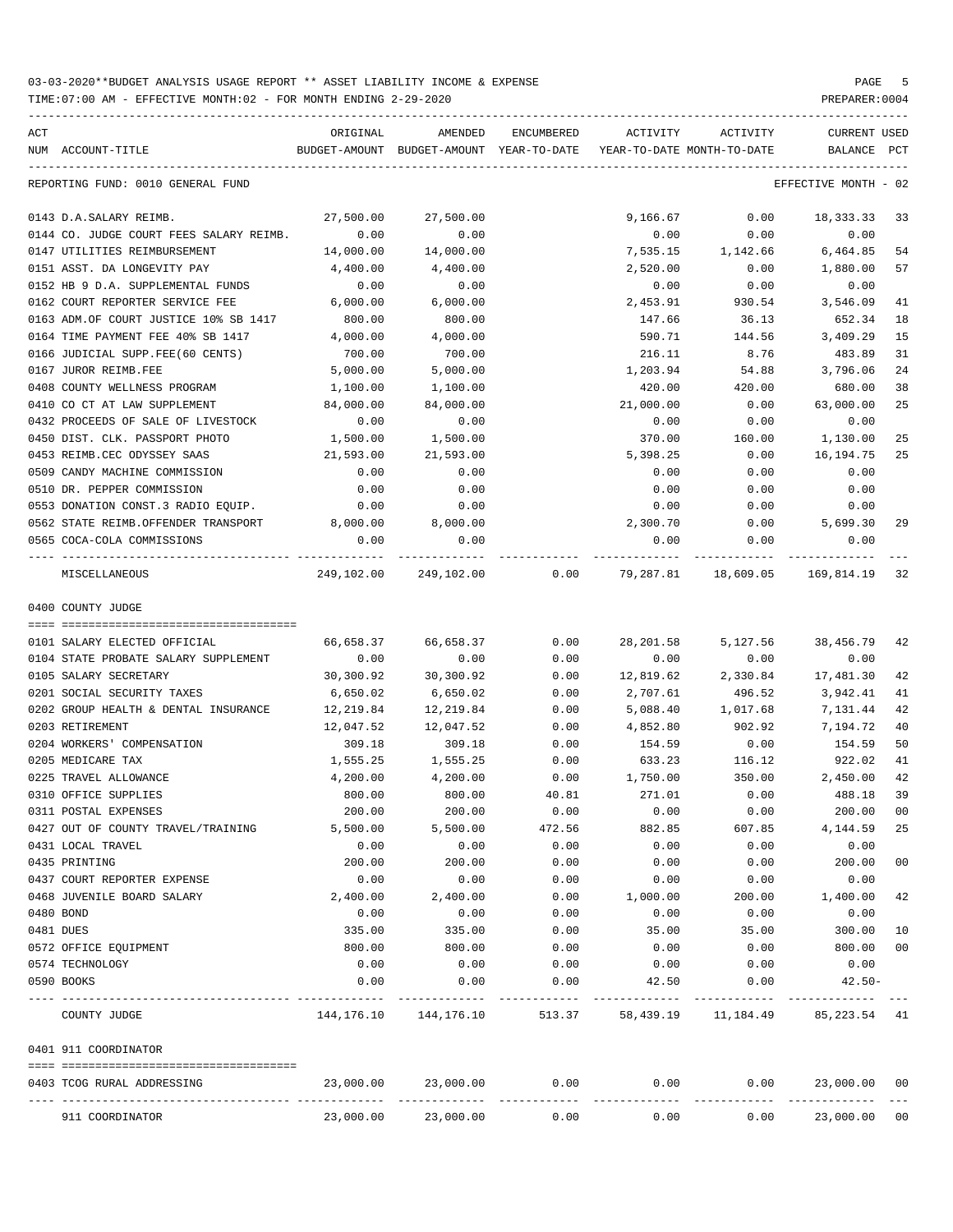| 03-03-2020**BUDGET ANALYSIS USAGE REPORT ** ASSET LIABILITY INCOME & EXPENSE | PAGE           |
|------------------------------------------------------------------------------|----------------|
| TIME:07:00 AM - EFFECTIVE MONTH:02 - FOR MONTH ENDING 2-29-2020              | PREPARER: 0004 |

| ACT |                                                | ORIGINAL   | AMENDED                                                    | ENCUMBERED | ACTIVITY  | ACTIVITY                   | CURRENT USED         |        |
|-----|------------------------------------------------|------------|------------------------------------------------------------|------------|-----------|----------------------------|----------------------|--------|
|     | NUM ACCOUNT-TITLE                              |            | BUDGET-AMOUNT BUDGET-AMOUNT YEAR-TO-DATE                   |            |           | YEAR-TO-DATE MONTH-TO-DATE | BALANCE              | PCT    |
|     | REPORTING FUND: 0010 GENERAL FUND              |            |                                                            |            |           |                            | EFFECTIVE MONTH - 02 |        |
|     | 0403 COUNTY CLERK                              |            |                                                            |            |           |                            |                      |        |
|     | 0101 SALARY ELECTED OFFICIAL                   | 58,237.97  | 58,237.97                                                  | 0.00       | 24,639.12 | 4,479.84                   | 33,598.85            | 42     |
|     | 0104 SALARY DEPUTIES                           | 176,860.96 | 176,860.96                                                 | 0.00       | 68,665.96 | 12,874.28                  | 108,195.00           | 39     |
|     | 0107 REGULAR-TEMP. PART-TIME                   | 18,096.00  | 18,096.00                                                  | 0.00       | 7,761.00  | 1,392.00                   | 10,335.00            | 43     |
|     | 0201 SOCIAL SECURITY TAXES                     | 15,718.58  | 15,718.58                                                  | 0.00       | 6,067.29  | 1,123.20                   | 9,651.29             | 39     |
|     | 0202 GROUP HEALTH & DENTAL INSURANCE           | 83,096.16  | 83,096.16                                                  | 0.00       | 29,680.30 | 5,936.06                   | 53, 415.86           | 36     |
|     | 0203 RETIREMENT                                | 29,609.06  | 29,609.06                                                  | 0.00       | 11,674.05 | 2,210.18                   | 17,935.01            | 39     |
|     | 0204 WORKERS COMPENSATION                      | 760.58     | 760.58                                                     | 0.00       | 387.32    | 0.00                       | 373.26               | 51     |
|     | 0205 MEDICARE TAX                              | 3,676.12   | 3,676.12                                                   | 0.00       | 1,419.06  | 262.70                     | 2,257.06             | 39     |
|     | 0310 OFFICE SUPPLIES                           | 3,760.00   | 3,760.00                                                   | 825.83     | 3,371.18  | 1,870.95                   | 437.01- 112          |        |
|     | 0311 POSTAL EXPENSES                           | 1,500.00   | 1,500.00                                                   | 0.00       | 456.05    | 0.00                       | 1,043.95             | 30     |
|     | 0420 UTILITIES TELEPHONE                       | 0.00       | 0.00                                                       | 0.00       | 0.00      | 0.00                       | 0.00                 |        |
|     | 0427 OUT OF COUNTY TRAVEL/TRAINING             | 4,000.00   | 4,000.00                                                   | 0.00       | 2,222.55  | 1,225.31                   | 1,777.45             | 56     |
|     | 0431 LOCAL TRAVEL                              | 0.00       | 0.00                                                       | 0.00       | 0.00      | 0.00                       | 0.00                 |        |
|     | 0435 PRINTING                                  | 1,400.00   | 1,400.00                                                   | 0.00       | 661.05    | 0.00                       | 738.95               | 47     |
|     | 0437 IMAGING/INDEXING                          | 14,000.00  | 14,000.00                                                  | 0.00       | 0.00      | 0.00                       | 14,000.00            | 00     |
|     | 0480 BOND                                      | 350.00     | 350.00                                                     | 0.00       | 50.00     | 0.00                       | 300.00               | 14     |
|     | 0481 DUES                                      | 225.00     | 225.00                                                     | 0.00       | 0.00      | 0.00                       | 225.00               | 00     |
|     | 0572 OFFICE EQUIPMENT                          | 2,000.00   | 2,000.00                                                   | 0.00       | 733.98    | 567.00                     | 1,266.02             | 37     |
|     | COUNTY CLERK                                   | 413,290.43 | 413,290.43                                                 | 825.83     |           | 157,788.91 31,941.52       | 254,675.69           | 38     |
|     | 0404 ELECTION                                  |            |                                                            |            |           |                            |                      |        |
|     |                                                |            |                                                            |            |           |                            |                      |        |
|     | 0109 SALARY                                    | 15,900.00  | 15,900.00                                                  | 0.00       | 7,137.00  | 112.00                     | 8,763.00             | 45     |
|     | 0201 SOCIAL SECURITY TAXES                     | 625.00     | 625.00                                                     | 0.00       | 9.30      | 0.00                       | 615.70               | 01     |
|     | 0203 RETIREMENT                                | 0.00       | 0.00                                                       | 0.00       | 0.00      | 0.00                       | 0.00                 |        |
|     | 0205 MEDICARE TAX                              | 175.00     | 175.00                                                     | 0.00       | 2.18      | 0.00                       | 172.82               | 01     |
|     | 0310 ELECTION SUPPLIES                         | 5,500.00   | 5,500.00                                                   | 733.18     | 1,439.83  | 1,160.48                   | 3,326.99             | 40     |
|     | 0311 POSTAGE                                   | 8,500.00   | 8,500.00                                                   | 0.00       | 6,053.18  | 170.15                     | 2,446.82             | 71     |
|     | 0421 ELECTION INTERNET                         | 925.00     | 925.00                                                     | 0.00       | 379.90    | 75.98                      | 545.10               | 41     |
|     | 0423 CELL PHONE                                | 240.00     | 240.00                                                     | 0.00       | 100.00    | 20.00                      | 140.00               | 42     |
|     | 0427 ELECTION TRAVEL/TRAINING                  | 2,500.00   | 2,500.00                                                   | 0.00       | 242.44    | 0.00                       | 2,257.56             | 10     |
|     | 0428 EMPLOYEE TRAINING                         | 0.00       | 0.00                                                       | 0.00       | 0.00      | 0.00                       | 0.00                 |        |
|     | 0429 DPS BACKGROUND CHECK                      | 50.00      | 50.00                                                      | 0.00       | 0.00      | 0.00                       | 50.00 00             |        |
|     | 0430 BIDS AND NOTICES                          | 600.00     | 600.00                                                     | 0.00       | 147.84    | 15.48                      | 452.16 25            |        |
|     | 0442 PROFESSIONAL SERVICE/TRANSLATOR           | 200.00     | 200.00                                                     | 0.00       | 150.00    | 0.00                       | 50.00 75             |        |
|     | 0481 DUES                                      | 300.00     | 300.00                                                     | 0.00       | 300.00    | 0.00                       | $0.00$ 100           |        |
|     | 0483 VOTER REGISTRATION                        | 2,000.00   | 2,000.00                                                   | 0.00       | 1,515.27  | 0.00                       | 484.73               | 76     |
|     | 0485 ELECTION MAINT. AGREEMENT                 | 16,221.00  | 16,221.00                                                  | 0.00       | 16,221.00 | 0.00                       | $0.00$ 100           |        |
|     | 0573 ELECTION EQUIPMENT                        | 0.00       | 0.00                                                       | 0.00       | 0.00      | 0.00                       | 0.00                 |        |
|     | ELECTION                                       |            | 53,736.00 53,736.00 733.18 33,697.94 1,554.09 19,304.88 64 |            |           |                            |                      |        |
|     | 0405 VETERANS'SERVICE                          |            |                                                            |            |           |                            |                      |        |
|     | 0102 SALARY APPOINTED OFFICIAL                 | 39,856.00  | 39,856.00                                                  | 0.00       | 16,862.12 | 3,065.84                   | 22,993.88 42         |        |
|     | 0201 SOCIAL SECURITY TAXES                     | 2,471.07   | 2,471.07                                                   | 0.00       | 1,030.24  | 187.04                     | 1,440.83             | 42     |
|     | 0202 GROUP HEALTH & DENTAL INSURANCE 11,870.88 |            | 11,870.88                                                  | 0.00       | 4,944.60  | 988.92                     | 6,926.28             | 42     |
|     | 0203 RETIREMENT                                | 4,659.17   | 4,659.17                                                   | 0.00       | 1,947.29  | 361.46                     | 2,711.88             | 42     |
|     | 0204 WORKERS' COMPENSATION                     | 119.57     | 119.57                                                     | 0.00       | 60.97     | 0.00                       | 58.60                | 51     |
|     | 0205 MEDICARE TAX                              | 577.91     | 577.91                                                     | 0.00       | 240.93    | 43.74                      | 336.98               | 42     |
|     | 0310 OFFICE SUPPLIES                           | 250.00     | 250.00                                                     | 0.00       | 0.00      | 0.00                       | 250.00               | 00     |
|     | 0311 POSTAL EXPENSES                           | 200.00     | 200.00                                                     | 0.00       | 0.00      | 0.00                       | 200.00               | $00\,$ |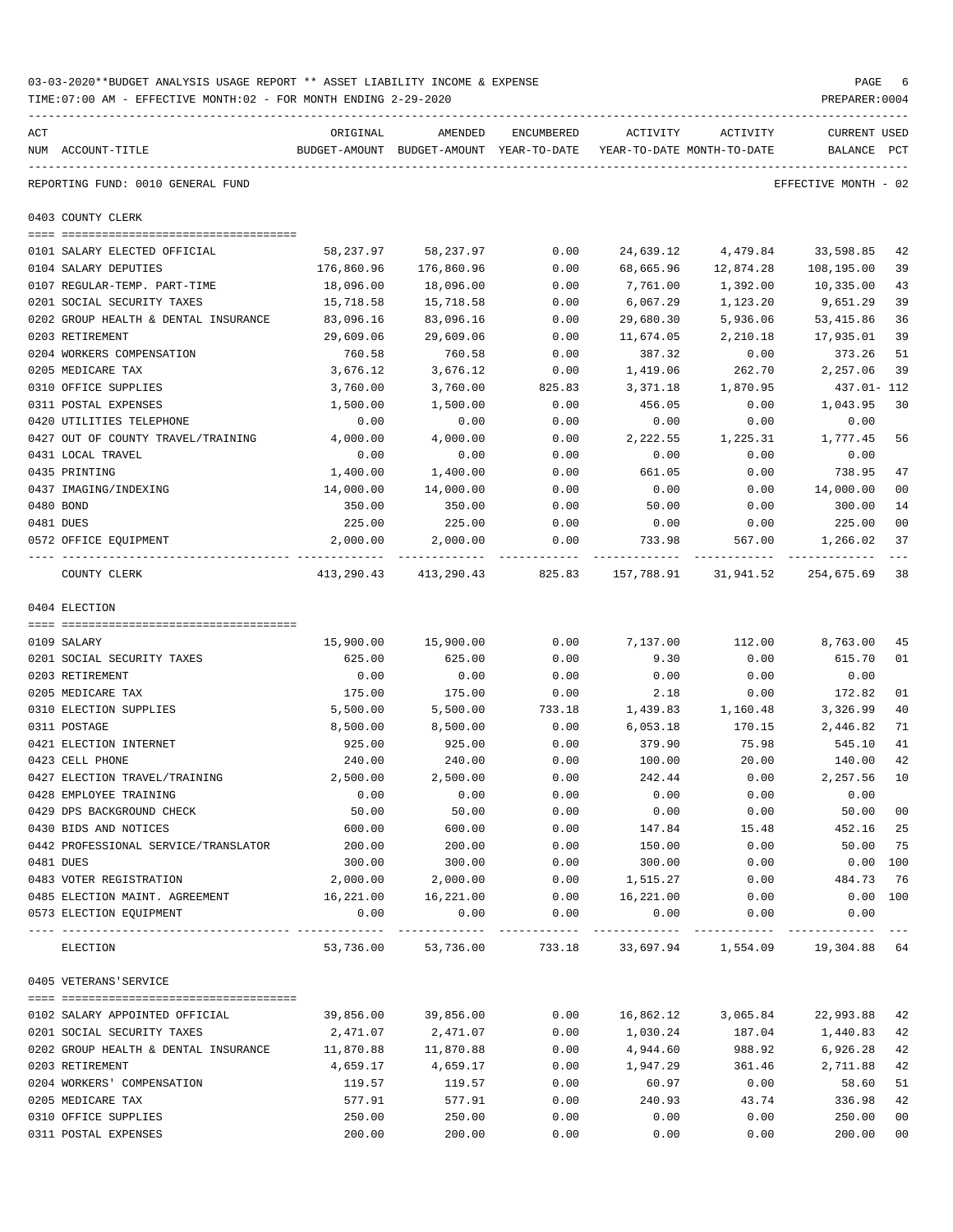TIME:07:00 AM - EFFECTIVE MONTH:02 - FOR MONTH ENDING 2-29-2020

| ACT<br>NUM ACCOUNT-TITLE                                          | ORIGINAL            | AMENDED<br>BUDGET-AMOUNT BUDGET-AMOUNT YEAR-TO-DATE | <b>ENCUMBERED</b> | ACTIVITY<br>YEAR-TO-DATE MONTH-TO-DATE | ACTIVITY       | <b>CURRENT USED</b><br>BALANCE PCT |                |
|-------------------------------------------------------------------|---------------------|-----------------------------------------------------|-------------------|----------------------------------------|----------------|------------------------------------|----------------|
| REPORTING FUND: 0010 GENERAL FUND                                 |                     |                                                     |                   |                                        |                | EFFECTIVE MONTH - 02               |                |
| 0427 OUT OF COUNTY TRAVEL/TRAINING                                | 1,250.00            | 1,250.00                                            | 0.00              | 675.60                                 | 0.00           | 574.40                             | 54             |
| 0428 TRAINING/TUITION                                             | 0.00                | 0.00                                                | 0.00              | 0.00                                   | 0.00           | 0.00                               |                |
| 0435 PRINTING                                                     | 200.00              | 200.00                                              | 0.00              | 0.00                                   | 0.00           | 200.00                             | 0 <sup>0</sup> |
| 0453 COMPUTER SOFTWARE                                            | 0.00                | 0.00                                                | 0.00              | 0.00                                   | 0.00           | 0.00                               |                |
| 0572 OFFICE EOUIPMENT                                             | 750.00              | 750.00                                              | 0.00              | 0.00                                   | 0.00           | 750.00                             | 00             |
| VETERANS ' SERVICE                                                | 62,204.60           | 62,204.60                                           | 0.00              | 25,761.75                              | 4,647.00       | 36,442.85                          | 41             |
| 0406 EMERGENCY MANAGEMENT                                         |                     |                                                     |                   |                                        |                |                                    |                |
|                                                                   |                     |                                                     |                   |                                        |                |                                    |                |
| 0103 SALARY                                                       | 33,228.00           | 33,228.00                                           | 0.00<br>0.00      | 14,058.00<br>0.00                      | 2,556.00       | 19,170.00                          | 42             |
| 0107 SALARY TEMP./EXTRA<br>0201 SOCIAL SECURITY TAXES             | 0.00<br>2,089.90    | 0.00<br>2,089.90                                    | 0.00              | 881.60                                 | 0.00<br>159.74 | 0.00<br>1,208.30                   | 42             |
| 0202 GROUP HEALTH & DENTAL INS                                    | 0.00                | 0.00                                                | 0.00              | 12.70                                  | 2.54           | $12.70-$                           |                |
| 0203 RETIREMENT                                                   | 3,884.35            | 3,884.35                                            | 0.00              | 1,623.46                               | 301.36         | 2,260.89                           | 42             |
| 0204 WORKERS' COMPENSATION                                        | 99.68               | 99.68                                               | 0.00              | 50.83                                  | 0.00           | 48.85                              | 51             |
| 0205 MEDICARE TAX                                                 | 488.77              | 488.77                                              | 0.00              | 206.17                                 | 37.36          | 282.60                             | 42             |
| 0225 TRAVEL ALLOWANCE                                             | 0.00                | 0.00                                                | 0.00              | 0.00                                   | 0.00           | 0.00                               |                |
| 0310 OFFICE SUPPLIES                                              | 200.00              | 200.00                                              | 0.00              | 96.81                                  | 0.00           | 103.19                             | 48             |
| 0311 POSTAL EXPENSE                                               | 50.00               | 50.00                                               | 0.00              | 0.00                                   | 0.00           | 50.00                              | 0 <sub>0</sub> |
| 0330 AUTO EXPENSE-GAS & OIL                                       | 1,000.00            | 1,000.00                                            | 0.00              | 266.06                                 | 0.00           | 733.94                             | 27             |
| 0421 EMERGENCY INTERNET                                           | 455.00              | 455.00                                              | 0.00              | 189.95                                 | 37.99          | 265.05                             | 42             |
| 0422 R&M RADIO                                                    | 0.00                | 0.00                                                | 0.00              | 0.00                                   | 0.00           | 0.00                               |                |
| 0423 CELL PHONE ALLOWANCE                                         | 480.00              | 480.00                                              | 0.00              | 200.00                                 | 40.00          | 280.00                             | 42             |
| 0427 OUT OF COUNTY TRAVEL/TRAINING                                | 1,000.00            | 1,000.00                                            | 0.00              | 0.00                                   | 0.00           | 1,000.00                           | 0 <sub>0</sub> |
| 0428 TRAINING & TUITION                                           | 0.00                | 0.00                                                | 0.00              | 0.00                                   | 0.00           | 0.00                               |                |
| 0453 R&M EQUIPMENT                                                | 220.00              | 220.00                                              | 0.00              | 0.00                                   | 0.00           | 220.00                             | 0 <sup>0</sup> |
| 0454 R&M AUTO                                                     | 1,000.00            | 1,000.00                                            | 0.00              | 621.37                                 | 0.00           | 378.63<br>108.00                   | 62<br>85       |
| 0487 TRAILER/AUTO INSURANCE<br>0489 CODE RED EARLY WARNING SYSTEM | 700.00<br>12,768.00 | 700.00<br>12,768.00                                 | 0.00<br>0.00      | 592.00<br>12,768.00                    | 0.00<br>0.00   | 0.00                               | 100            |
| 0490 911 RADIO TOWER BUILDING                                     | 500.00              | 500.00                                              | 0.00              | 0.00                                   | 0.00           | 500.00                             | 0 <sup>0</sup> |
| 0573 RADIO EQUIPMENT                                              | 0.00                | 0.00                                                | 0.00              | 0.00                                   | 0.00           | 0.00                               |                |
| EMERGENCY MANAGEMENT                                              | 58,163.70           | 58,163.70                                           | 0.00              | 31,566.95                              | 3,134.99       | 26,596.75                          | 54             |
| 0409 NON-DEPARTMENTAL                                             |                     |                                                     |                   |                                        |                |                                    |                |
|                                                                   |                     |                                                     |                   |                                        |                |                                    |                |
| 0100 COMPENSATION PAY                                             | 0.00                | 0.00                                                | 0.00              | 0.00                                   | 0.00           | 0.00                               |                |
| 0201 SOCIAL SECURITY TAXES                                        | 0.00                | 0.00                                                | 0.00              | 0.00                                   | 0.00           | 0.00                               |                |
| 0203 RETIREMENT                                                   | 0.00                | 0.00                                                | 0.00              | 0.00                                   | 0.00           | 0.00                               |                |
| 0204 WORKERS' COMPENSATION<br>0205 MEDICARE TAX                   | 1,000.00<br>0.00    | 1,000.00<br>0.00                                    | 0.00<br>0.00      | 389.54                                 | 0.00           | 610.46<br>0.00                     | 39             |
| 0206 UNEMPLOYMENT EXPENSE                                         | 0.00                | 0.00                                                | 0.00              | 0.00<br>436.00                         | 0.00<br>0.00   | $436.00 -$                         |                |
| 0395 ERRORS AND OMISSIONS                                         | 0.00                | 0.00                                                | 0.00              | 0.00                                   | 0.00           | 0.00                               |                |
| 0399 CLAIMS SETTLEMENTS                                           | 5,000.00            | 5,000.00                                            | 0.00              | 271.40                                 | 0.00           | 4,728.60                           | 05             |
| 0400 LEGAL FEES                                                   | 15,000.00           | 15,000.00                                           | 0.00              | 0.00                                   | 0.00           | 15,000.00                          | 00             |
| 0401 AUDIT EXPENSE                                                | 45,000.00           | 45,000.00                                           | 0.00              | 0.00                                   | 0.00           | 45,000.00                          | 00             |
| 0404 911 EMERGENCY SERVICE                                        | 8,917.00            | 8,917.00                                            | 0.00              | 4,458.50                               | 0.00           | 4,458.50                           | 50             |
| 0406 TAX APPRAISAL DISTRICT                                       | 530,970.32          | 530,970.32                                          | 107,496.55        | 270,648.23                             | 0.00           | 152,825.54                         | 71             |
| 0408 COUNTY WELLNESS PROGRAM                                      | 1,100.00            | 1,100.00                                            | 0.00              | 717.73                                 | 0.00           | 382.27                             | 65             |
| 0426 PROFESSIONAL FEES                                            | 30,000.00           | 30,000.00                                           | 0.00              | 0.00                                   | 0.00           | 30,000.00                          | 00             |
| 0430 BIDS & NOTICES                                               | 3,000.00            | 3,000.00                                            | 0.00              | 396.27                                 | 0.00           | 2,603.73                           | 13             |
| 0444 LAWN MAINTENANCE                                             | 0.00                | 0.00                                                | 0.00              | 0.00                                   | 0.00           | 0.00                               |                |
| 0481 DUES                                                         | 8,000.00            | 8,000.00                                            | 0.00              | 7,459.54                               | 0.00           | 540.46                             | 93             |

0483 PUBLIC OFFICIALS INS. 17,000.00 17,000.00 0.00 14,834.48 0.00 2,165.52 87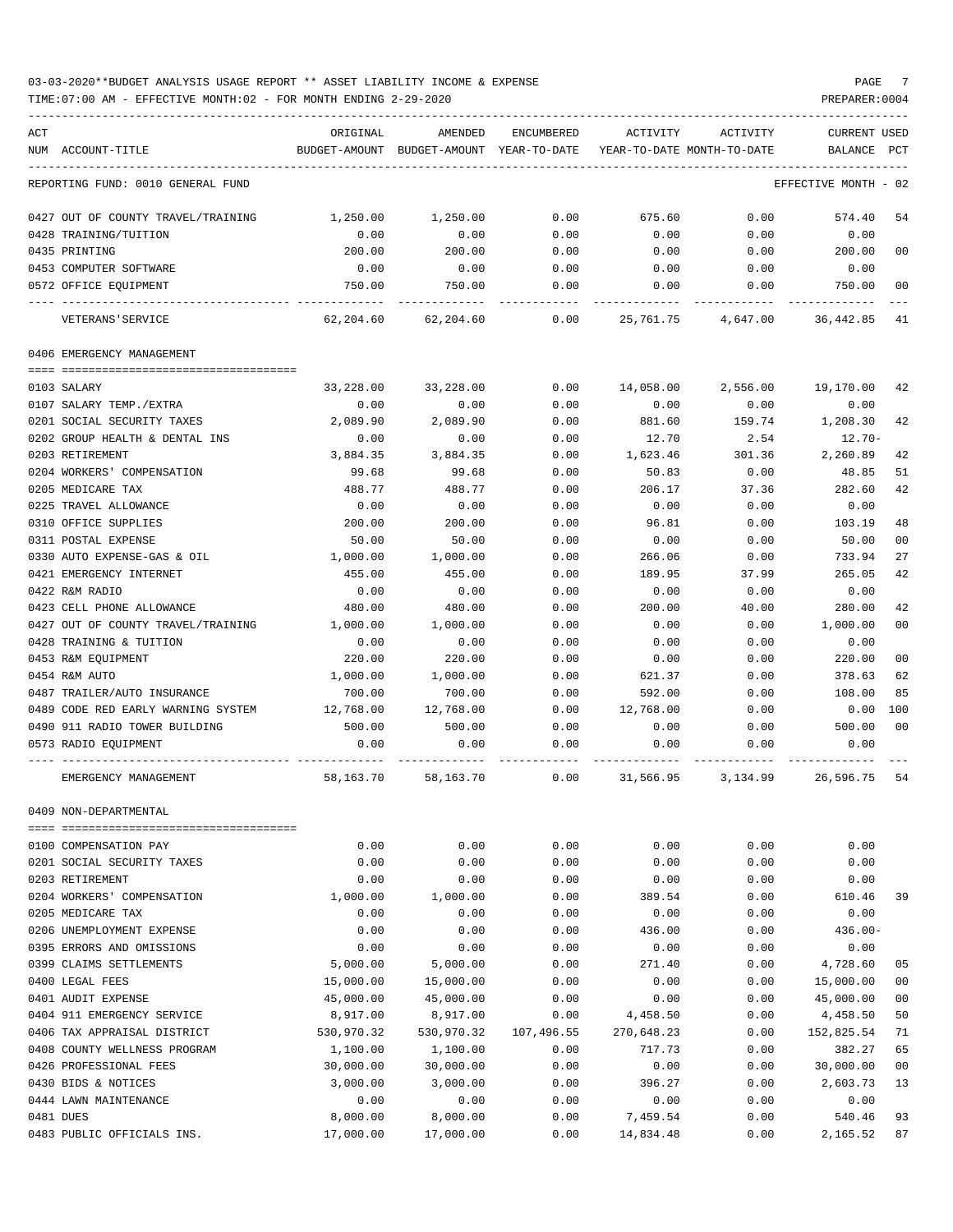| ACT | NUM ACCOUNT-TITLE                                          | ORIGINAL     | AMENDED<br>BUDGET-AMOUNT BUDGET-AMOUNT YEAR-TO-DATE | ENCUMBERED   |                 | ACTIVITY ACTIVITY<br>YEAR-TO-DATE MONTH-TO-DATE                     | CURRENT USED<br>BALANCE PCT |                |
|-----|------------------------------------------------------------|--------------|-----------------------------------------------------|--------------|-----------------|---------------------------------------------------------------------|-----------------------------|----------------|
|     | REPORTING FUND: 0010 GENERAL FUND                          |              |                                                     |              |                 |                                                                     | EFFECTIVE MONTH - 02        |                |
|     | 0484 GENERAL LIABILITY INSURANCE                           | 8,000.00     | 8,000.00                                            | 0.00         | 7,073.00        | 0.00                                                                | 927.00                      | 88             |
|     | 0485 WATER SUPPLY AGENCY                                   | 1,000.00     | 1,000.00                                            | 0.00         | 0.00            | 0.00                                                                | 1,000.00                    | 0 <sub>0</sub> |
|     | 0487 TCOG-REG. INTERLOCAL AGREEMENT                        | 0.00         | 0.00                                                | 0.00         | 0.00            | 0.00                                                                | 0.00                        |                |
|     | 0488 FANNIN RURAL RAIL DIST                                | 0.00         | 0.00                                                | 0.00         | 0.00            | 0.00                                                                | 0.00                        |                |
|     | 0489 COURT COSTS/ARREST FEES                               | 240,000.00   | 240,000.00                                          | 0.00         | 51,479.89       | 331.23                                                              | 188,520.11                  | 21             |
|     | 0490 MISCELLANEOUS                                         | 0.00         | 0.00                                                | 0.00         | 0.00            | 0.00                                                                | 0.00                        |                |
|     | 0491 SULPHUR RIVER REGIONAL MOBILITY AU                    | 0.00         | 0.00                                                | 0.00         | 0.00            | 0.00                                                                | 0.00                        |                |
|     | 0495 '98 JAIL BOND PAYMENT                                 | 0.00         | 0.00                                                | 0.00         | 0.00            | 0.00                                                                | 0.00                        |                |
|     | 0499 BANK SERVICE FEES                                     | 8,675.00     | 8,675.00                                            | 0.00         | 3,600.00        | 700.00                                                              | 5,075.00                    | 41             |
|     | 0500 6TH COURT OF APPEALS FEE                              | 2,500.00     | 2,500.00                                            | 0.00         | 913.01          | 0.00                                                                | 1,586.99                    | 37             |
|     | 0560 TCOG SO 911 FURNITURE                                 | 0.00         | 45, 362. 25                                         |              |                 | $0.00$ 45, 362.25 45, 362.25                                        | $0.00$ 100                  |                |
|     | 0590 TCEQ PERMITS ENVIRONMENTAL DEV                        | 0.00         | 0.00                                                | 0.00         | 780.00          | 0.00                                                                | $780.00-$                   |                |
|     | NON-DEPARTMENTAL                                           |              |                                                     |              |                 | 925,162.32 970,524.57 107,496.55 408,819.84 46,393.48 454,208.18 53 |                             |                |
|     | 0410 COUNTY COURT AT LAW                                   |              |                                                     |              |                 |                                                                     |                             |                |
|     | 0101 SALARY ELECTED OFFICIAL                               | 167,000.00   | 167,000.00                                          | 0.00         | 70,653.88       | 12,846.16                                                           | 96,346.12                   | 42             |
|     | 0103 SALARY COURT COORDINATOR                              | 32,239.08    | 32,239.08                                           | 0.00         | 13,639.56       | 2,479.92                                                            | 18,599.52                   | 42             |
|     | 0110 SALARY COURT REPORTER                                 | 67,046.10    | 67,046.10                                           | 0.00         | 28,190.69       | 5,157.40                                                            | 38,855.41                   | 42             |
|     | 0130 BAILIFF                                               | 40,348.41    | 40,348.41                                           | 0.00         | 17,070.35       | 3,103.70                                                            | 23,278.06                   | 42             |
|     | 0201 SOCIAL SECURITY TAXES                                 | 18,440.88    | 18,440.88                                           | 0.00         | 7,127.23        | 1,471.37                                                            | 11,313.65                   | 39             |
|     | 0202 GROUP HEALTH & DENTAL INS                             | 41,548.08    | 41,548.08                                           | 0.00         | 17,548.63       | 3,509.58                                                            | 23,999.45                   | 42             |
|     | 0203 RETIREMENT                                            | 36,126.03    | 36,126.03                                           | 0.00         | 15,076.94       | 2,804.48                                                            | 21,049.09                   | 42             |
|     | 0204 WORKERS COMPENSATION                                  | 927.10       | 927.10                                              | 0.00         | 472.73          | 0.00                                                                | 454.37                      | 51             |
|     | 0205 MEDICARE TAX                                          | 4,480.99     | 4,480.99                                            | 0.00         | 1,909.98        | 344.11                                                              | 2,571.01                    | 43             |
|     | 0310 OFFICE SUPPLIES                                       | 0.00         | 0.00                                                | 0.00         | 0.00            | 0.00                                                                | 0.00                        |                |
|     | 0311 POSTAGE                                               | 0.00         | 0.00                                                | 0.00         | 0.00            | 0.00                                                                | 0.00                        |                |
|     | 0315 COPIER RENTAL                                         | 1,300.00     | 1,300.00                                            | 97.72        | 415.29          | 101.66                                                              | 786.99                      | 39             |
|     | 0395 BAILIFF UNIFORMS                                      | 0.00         | 0.00                                                | 0.00         | 0.00            | 0.00                                                                | 0.00                        |                |
|     | 0420 TELEPHONE                                             | 0.00         | 0.00                                                | 0.00         | 0.00            | 0.00                                                                | 0.00                        |                |
|     | 0421 DSL INTERNET                                          | 0.00         | 0.00                                                | 0.00         | 0.00            | 0.00                                                                | 0.00                        |                |
|     | 0424 INDIGENT ATTORNEY FEES                                | 55,000.00    |                                                     |              |                 | 55,000.00  1,475.00  9,750.00  4,175.00                             | 43,775.00                   | 20             |
|     | 0425 PROFESSIONAL SERVICES                                 | 1,200.00     | 1,200.00                                            | 0.00         | 1,070.00        | 75.00                                                               | 130.00                      | 89             |
|     | 0427 OUT OF COUNTY TRAVEL/TRAINING                         | 2,000.00     | 2,000.00                                            | 0.00         | 12.00           | 12.00                                                               | 1,988.00                    | 01             |
|     | 0435 PRINTING                                              | 150.00       | 150.00                                              | 0.00         | 0.00            | 0.00                                                                | 150.00 00                   |                |
|     | 0437 COURT REPORTER EXPENSE                                | 5,000.00     | 5,000.00                                            | 0.00         | 1,425.00        | 0.00                                                                | 3,575.00                    | 29             |
|     | 0439 WITNESS EXPENSE                                       | 500.00       | 500.00                                              | 0.00         | 0.00            | 0.00                                                                | 500.00                      | 0 <sub>0</sub> |
|     | 0453 R&M EQUIPMENT                                         | 200.00       | 200.00                                              | 0.00         | 0.00            | 0.00                                                                | 200.00                      | 0 <sub>0</sub> |
|     | 0467 VISITING JUDGE                                        | 1,200.00     | 1,200.00                                            | 0.00         | 0.00            | 0.00                                                                | 1,200.00                    | 0 <sub>0</sub> |
|     | 0468 JUVENILE BOARD SALARY                                 | 2,400.00     | 2,400.00                                            | 0.00         | 1,000.00        | 200.00                                                              | 1,400.00                    | 42             |
|     | 0480 BONDS                                                 | 0.00         | 0.00                                                | 0.00         | 0.00            | 0.00                                                                | 0.00                        |                |
|     | 0481 DUES                                                  | 0.00         | 0.00                                                | 0.00         | 0.00            | 0.00                                                                | 0.00                        |                |
|     | 0572 OFFICE EQUIPMENT                                      | 200.00       | 200.00                                              | 0.00         | 0.00            |                                                                     | 200.00                      | 0 <sub>0</sub> |
|     | 0574 TECHNOLOGY                                            |              |                                                     |              |                 | 0.00                                                                | 4,759.27                    | 07             |
|     |                                                            | 5,100.00     | 5,100.00                                            | 0.00         | 340.73          | 0.00                                                                |                             |                |
|     | 0590 BOOKS & PUBLICATIONS<br>0591 LEXIS NEXIS ONLINE LEGAL | 0.00<br>0.00 | 0.00<br>0.00                                        | 0.00<br>0.00 | 0.00<br>0.00    | 0.00<br>0.00                                                        | 0.00<br>0.00                |                |
|     | COUNTY COURT AT LAW                                        |              |                                                     |              | ----------- -   | 482,406.67 482,406.67 1,572.72 185,703.01 36,280.38                 | 295,130.94 39               |                |
|     | 0425 COURT ADMINISTRATION                                  |              |                                                     |              |                 |                                                                     |                             |                |
|     | 0201 SOCIAL SECURITY                                       | 0.00         | 0.00                                                | 0.00         | 0.00            | 0.00                                                                | 0.00                        |                |
|     | 0205 MEDICARE TAX                                          | 0.00         | 0.00                                                | 0.00         | 0.00            | 0.00                                                                | 0.00                        |                |
|     | 0311 JURY POSTAGE                                          | 4,000.00     | 4,000.00                                            |              | $0.00$ 1,024.15 | 0.00                                                                | 2,975.85                    | 26             |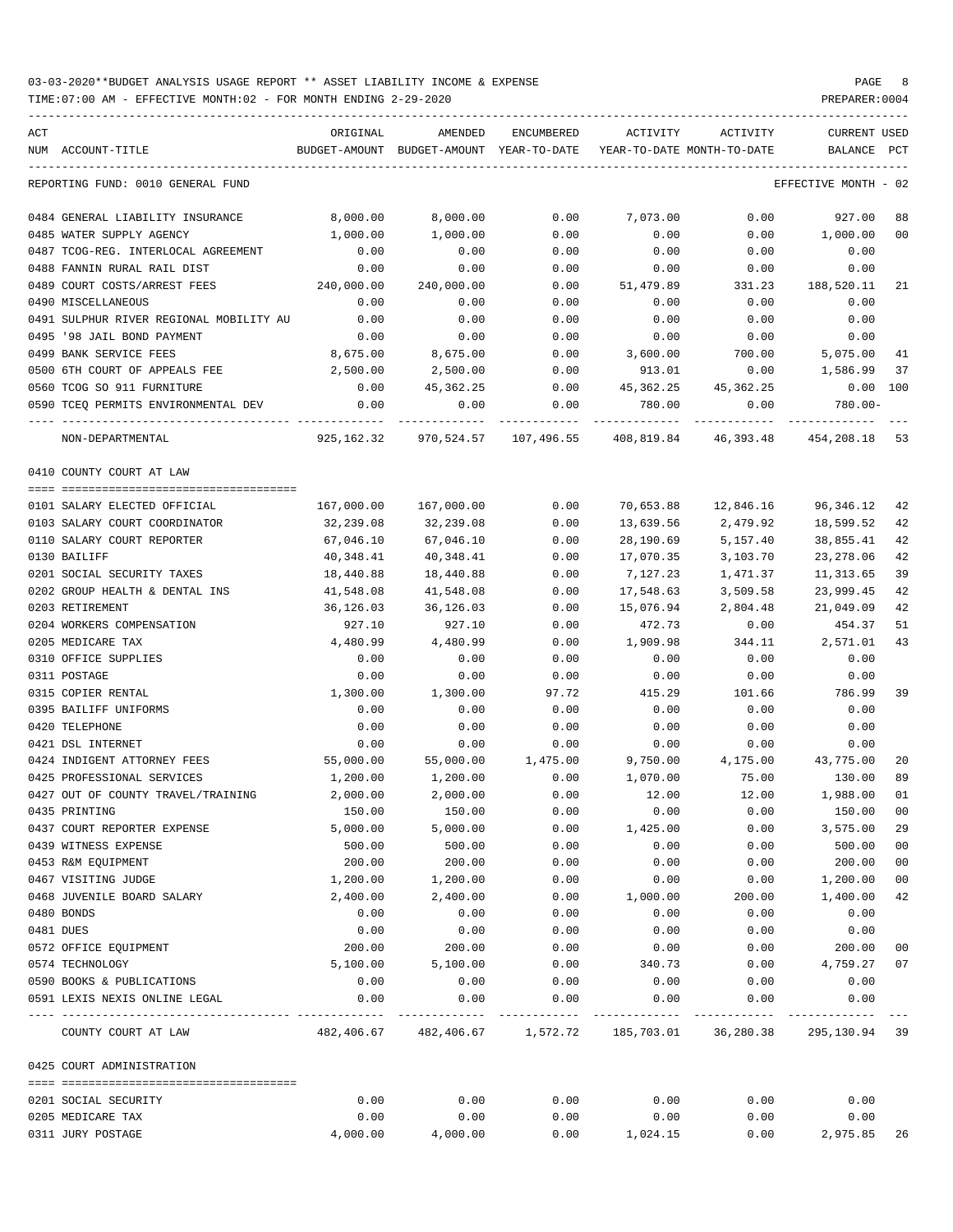TIME:07:00 AM - EFFECTIVE MONTH:02 - FOR MONTH ENDING 2-29-2020

|           |                                         |                         |                                                     |                      | ACTIVITY                               |           |                                 |              |
|-----------|-----------------------------------------|-------------------------|-----------------------------------------------------|----------------------|----------------------------------------|-----------|---------------------------------|--------------|
| ACT       | NUM ACCOUNT-TITLE                       | ORIGINAL                | AMENDED<br>BUDGET-AMOUNT BUDGET-AMOUNT YEAR-TO-DATE | ENCUMBERED           | YEAR-TO-DATE MONTH-TO-DATE             | ACTIVITY  | CURRENT USED<br>BALANCE         | $_{\rm PCT}$ |
|           |                                         |                         |                                                     |                      |                                        |           |                                 |              |
|           | REPORTING FUND: 0010 GENERAL FUND       |                         |                                                     |                      |                                        |           | EFFECTIVE MONTH - 02            |              |
|           | 0312 DISTRICT JURY SUPPLIES             | 1,000.00                | 1,000.00                                            | 298.57               | 104.62                                 | 41.90     | 596.81                          | 40           |
|           | 0313 GRAND JURY EXPENSE                 | 5,500.00                | 5,500.00                                            | 0.00                 | 1,861.81                               | 40.00     | 3,638.19                        | 34           |
|           | 0314 PETIT JURY EXPENSE                 | 30,000.00               | 30,000.00                                           | 0.00                 | 5,190.22                               | 0.00      | 24,809.78                       | 17           |
|           | 0316 COUNTY COURT JURY EXP.             | 0.00                    | 0.00                                                | 0.00                 | 0.00                                   | 0.00      | 0.00                            |              |
|           | 0317 COURT REPORTER SUPPLIES            | 0.00                    | 0.00                                                | 0.00                 | 0.00                                   | 0.00      | 0.00                            |              |
|           | 0318 J.P. JURY EXPENSE                  | 800.00                  | 800.00                                              | 0.00                 | 0.00                                   | 0.00      | 800.00                          | 00           |
|           | 0319 CO.CT.@LAW JURY EXPENSE            | 2,000.00                | 2,000.00                                            | 0.00                 | 640.00                                 | 0.00      | 1,360.00                        | 32           |
|           | 0422 REGIONAL INDIGENT DEFENSE PROGRAM  | 14,461.00               | 14,461.00                                           | 0.00                 | 14,461.00                              | 0.00      | 0.00                            | 100          |
|           | 0424 CO.CT. ATTORNEY FEES               | 6,000.00                | 6,000.00                                            | 0.00                 | 270.00                                 | 0.00      | 5,730.00                        | 05           |
|           | 0425 CO.CT. PROFESSIONAL SERVICES       | 0.00                    | 0.00                                                | 0.00                 | 0.00                                   | 0.00      | 0.00                            |              |
|           | 0426 COUNTY COURT SUPPLIES              | 0.00                    | 0.00                                                | 0.00                 | 0.00                                   | 0.00      | 0.00                            |              |
|           | 0435 PRINTING                           | 1,500.00                | 1,500.00                                            | 0.00                 | 972.05                                 | 0.00      | 527.95                          | 65           |
|           | 0465 PHYSICAL EVID. ANALYSES            | 1,500.00                | 1,500.00                                            | 0.00                 | 0.00                                   | 0.00      | 1,500.00                        | 00           |
|           | 0466 AUTOPSIES                          | 50,000.00               | 50,000.00                                           | 2,000.00             | 12,253.00                              | 1,100.50  | 35,747.00                       | 29           |
|           | 0467 VISITING JUDGE EXPENSE             | 2,000.00                | 2,000.00                                            | 0.00                 | 36.80                                  | 36.80     | 1,963.20                        | 02           |
|           | COURT ADMINISTRATION                    | 118,761.00              |                                                     |                      | 118,761.00 2,298.57 36,813.65          | 1,219.20  | 79,648.78                       | 33           |
|           | 0435 336TH DISTRICT COURT ADMINISTRATIO |                         |                                                     |                      |                                        |           |                                 |              |
|           |                                         |                         |                                                     |                      |                                        |           |                                 |              |
|           | 0103 SALARY COURT COORDINATOR           | 37,453.37               | 37,453.37                                           | 0.00                 | 14,427.57                              | 2,881.02  | 23,025.80                       | -39          |
|           | 0110 SALARY COURT REPORTER              | 84,383.26               | 84,383.26                                           | 0.00                 | 35,619.47                              | 6,491.02  | 48,763.79                       | 42           |
|           | 0130 BAILIFF                            | 41,276.95               | 41,276.95                                           | 0.00                 | 17,463.38                              | 3,175.16  | 23,813.57                       | 42           |
|           | 0201 SOCIAL SECURITY                    | 10,336.24               | 10,336.24                                           | 0.00                 | 4,044.80                               | 760.41    | 6,291.44                        | 39           |
|           | 0202 GROUP HEALTH INSURANCE             | 35,612.64               | 35,612.64                                           | 0.00                 | 13,139.09                              | 2,966.76  | 22,473.55                       | 37           |
|           | 0203 RETIREMENT                         | 19,488.82               | 19,488.82                                           | 0.00                 | 7,971.47                               | 1,514.72  | 11,517.35                       | 41           |
|           | 0204 WORKERS COMPENSATION               | 489.34                  | 489.34                                              | 0.00                 | 249.52                                 | 0.00      | 239.82                          | 51           |
|           | 0205 MEDICARE                           | 2,417.35                | 2,417.35                                            | 0.00                 | 946.04                                 | 177.85    | 1,471.31                        | 39           |
|           | 0310 OFFICE SUPPLIES                    | 1,800.00                | 1,800.00                                            | 0.00                 | 461.69                                 | 153.15    | 1,338.31                        | 26           |
|           | 0311 DISTRICT JUDGE POSTAGE             | 300.00                  | 300.00                                              | 0.00                 | 26.15                                  | 0.00      | 273.85                          | 09           |
|           | 0352 GPS/SCRAM MONITORS                 | 0.00                    | 0.00                                                | 0.00                 | 0.00                                   | 0.00      | 0.00                            |              |
|           | 0395 BAILIFF UNIFORMS                   | 400.00                  | 400.00                                              | 0.00                 | 0.00                                   | 0.00      | 400.00                          | 00           |
|           | 0421 LEXIS NEXIS ONLINE LEGAL           | 0.00                    | 0.00                                                | 0.00                 | 0.00                                   | 0.00      | 0.00                            |              |
|           | 0427 OUT OF CO TRAVEL/TRAINING          | 6,000.00                | 6,000.00                                            | 0.00                 | 40.00                                  | 0.00      | 5,960.00                        | 01           |
|           | 0428 TRAINING/TUITION                   | 0.00                    | 0.00                                                | 0.00                 | 0.00                                   | 0.00      | 0.00                            |              |
|           | 0432 ATTORNEY FEES JUVENILE             | 20,000.00               | 20,000.00                                           | 2,181.00             | 6,225.00                               | 1,050.00  | 11,594.00                       | 42           |
|           | 0433 ATTORNEY FEES DRUG CT              | 0.00                    | 0.00                                                | 0.00                 | 0.00                                   | 0.00      | 0.00                            |              |
|           | 0434 APPEAL COURT TRANSCRIPTS           | 40,000.00               | 40,000.00                                           | 0.00                 | 852.50                                 | 60.50     | 39,147.50                       | 02           |
|           | 0435 ATTORNEYS FEES APPEALS CT          | 15,000.00               | 15,000.00                                           | 0.00                 | 1,300.00                               | 0.00      | 13,700.00                       | 09           |
|           | 0436 ATTORNEY FEES- CPS CASES           | 375,000.00              | 375,000.00                                          | 10,522.65            | 107,965.45                             | 26,966.05 | 256,511.90                      | 32           |
|           | 0437 ATTORNEY FEES                      | 200,000.00              | 200,000.00                                          | 5,941.00             | 81,129.31                              | 9,671.08  | 112,929.69                      | 44           |
|           | 0438 COURT REPORTER EXPENSE             | 10,000.00               | 10,000.00                                           | 0.00                 | 1,874.50                               | 660.00    | 8,125.50                        | 19           |
|           | 0439 INVESTIGATOR EXPENSE               | 8,500.00                | 8,500.00                                            | 0.00                 | 693.50                                 | 0.00      | 7,806.50                        | 08           |
|           | 0440 PHYSICIANS EXPENSE                 | 0.00                    | 0.00                                                | 0.00                 | 0.00                                   | 0.00      | 0.00                            |              |
|           | 0442 OTHER PROFESSIONAL SERV.           | 30,000.00               | 30,000.00                                           | 900.00               | 4,894.00                               | 605.00    | 24,206.00                       | 19           |
|           | 0468 JUVENILE BOARD SALARY              | 3,600.00                | 3,600.00                                            | 0.00                 | 1,500.00                               | 300.00    | 2,100.00                        | 42           |
| 0481 DUES |                                         | 525.00                  | 525.00                                              | 0.00                 | 0.00                                   | 0.00      | 525.00                          | 00           |
|           | 0572 OFFICE EQUIPMENT                   | 2,000.00                | 2,000.00                                            | 0.00                 | 0.00                                   | 0.00      | 2,000.00                        | 00           |
|           | 0574 TECHNOLOGY                         | 45,800.00               | 45,800.00                                           | 29,632.00            | 2,335.99                               | 1,950.00  | 13,832.01                       | 70           |
|           | 0590 DISTRICT JUDGE BOOKS               | 300.00<br>------------- | 300.00<br>-------------                             | 0.00<br>------------ | 503.00<br>---------------------------- | 0.00      | $203.00 - 168$<br>------------- |              |
|           | 336TH DISTRICT COURT ADMINISTRATIO      | 990,682.97              |                                                     | 990,682.97 49,176.65 | 303,662.43                             | 59,382.72 | 637,843.89 36                   |              |

0450 DISTRICT CLERK

==== ===================================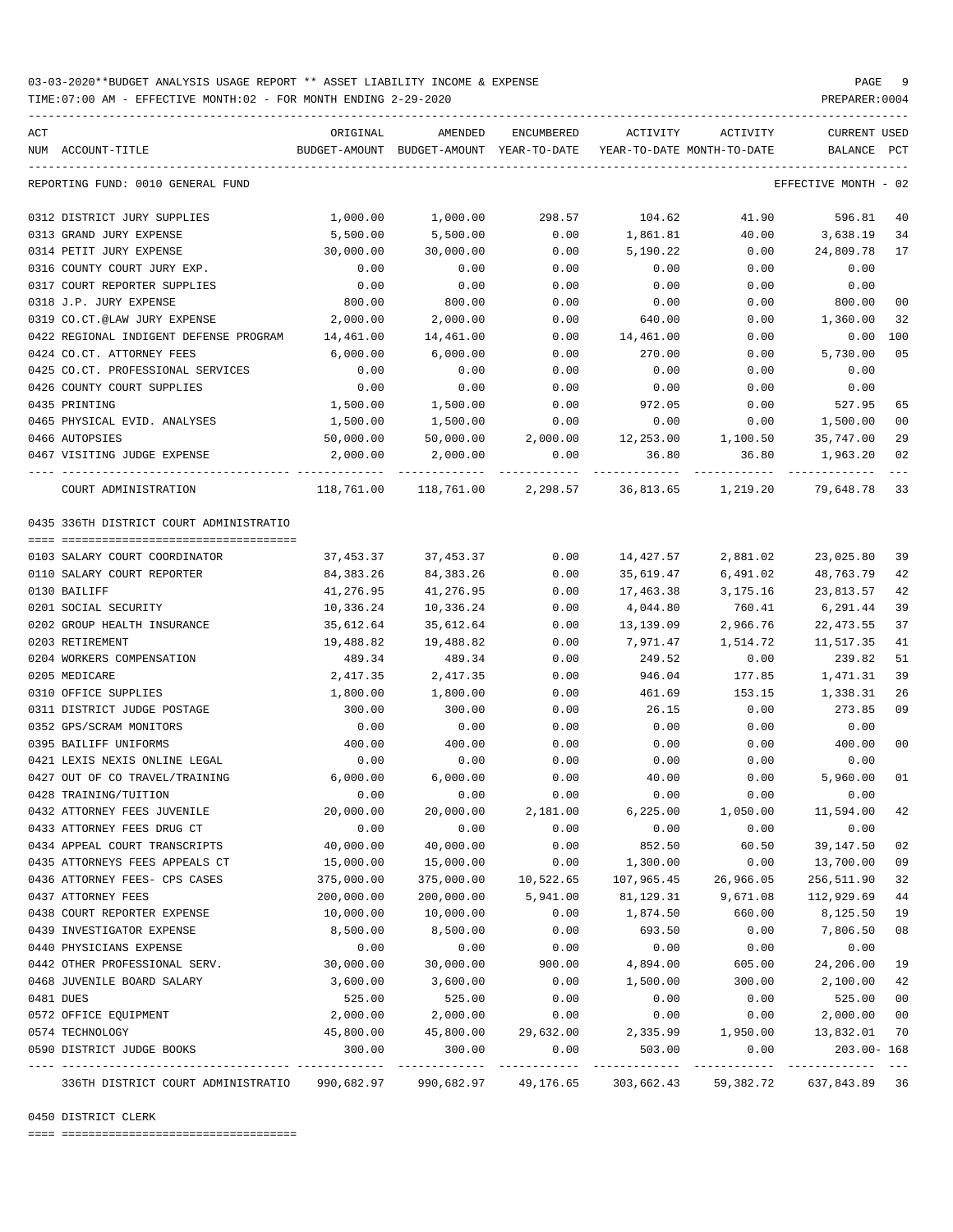TIME:07:00 AM - EFFECTIVE MONTH:02 - FOR MONTH ENDING 2-29-2020 PREPARER:0004

| ACT |                                      | ORIGINAL    | AMENDED                                  | ENCUMBERED        | ACTIVITY  | ACTIVITY                                                | <b>CURRENT USED</b>       |        |
|-----|--------------------------------------|-------------|------------------------------------------|-------------------|-----------|---------------------------------------------------------|---------------------------|--------|
|     | NUM ACCOUNT-TITLE                    |             | BUDGET-AMOUNT BUDGET-AMOUNT YEAR-TO-DATE |                   |           | YEAR-TO-DATE MONTH-TO-DATE                              | BALANCE                   | PCT    |
|     | REPORTING FUND: 0010 GENERAL FUND    |             |                                          |                   |           |                                                         | EFFECTIVE MONTH - 02      |        |
|     | 0101 SALARY ELECTED OFFICIAL         | 58,237.97   | 58,237.97                                | 0.00              | 24,639.12 | 4,479.84                                                | 33,598.85                 | 42     |
|     | 0103 SALARY ASST. DIST. CLERK        | 40,566.53   | 40,566.53                                | 0.00              | 17,162.75 | 3,120.50                                                | 23,403.78                 | 42     |
|     | 0104 SALARIES DEPUTIES               | 170,710.86  | 170,710.86                               | 0.00              | 72,124.90 | 13,131.98                                               | 98,585.96                 | 42     |
|     | 0107 SALARY PART-TIME                | 29,952.00   | 29,952.00                                | 0.00              | 12,771.78 | 2,304.00                                                | 17,180.22                 | 43     |
|     | 0201 SOCIAL SECURITY TAXES           | 18,566.98   | 18,566.98                                | 0.00              | 7,411.01  | 1,345.76                                                | 11,155.97                 | 40     |
|     | 0202 GROUP HEALTH & DENTAL INSURANCE | 94,967.04   | 94,967.04                                | 0.00              | 40,104.14 | 7,733.94                                                | 54,862.90                 | 42     |
|     | 0203 RETIREMENT                      | 35,007.73   | 35,007.73                                | 0.00              | 14,630.74 | 2,716.00                                                | 20,376.99                 | 42     |
|     | 0204 WORKERS COMPENSATION            | 898.40      | 898.40                                   | 0.00              | 458.10    | 0.00                                                    | 440.30                    | 51     |
|     | 0205 MEDICARE TAX                    | 4,342.28    | 4,342.28                                 | 0.00              | 1,733.20  | 314.74                                                  | 2,609.08                  | 40     |
|     | 0310 OFFICE SUPPLIES                 | 4,000.00    | 4,000.00                                 | 41.25             | 1,454.80  | 181.68                                                  | 2,503.95                  | 37     |
|     | 0311 POSTAL EXPENSES                 | 4,000.00    | 4,000.00                                 | 0.00              | 550.65    | 14.70                                                   | 3,449.35                  | 14     |
|     | 0313 PASSPORT PHOTO SUPPLIES         | 1,200.00    | 1,200.00                                 | 0.00              | 162.95    | 162.95                                                  | 1,037.05                  | 14     |
|     | 0315 COPIER RENTAL                   | 0.00        | 0.00                                     | 0.00              | 0.00      | 0.00                                                    | 0.00                      |        |
|     | 0353 COMPUTER EXPENSE                | 1,000.00    | 1,000.00                                 | 0.00              | 0.00      | 0.00                                                    | 1,000.00                  | 00     |
|     | 0423 CELL PHONE                      | 0.00        | 0.00                                     | 0.00              | 0.00      | 0.00                                                    | 0.00                      |        |
|     | 0427 OUT OF COUNTY TRAVEL/TRAINING   | 5,500.00    | 5,500.00                                 | 0.00              | 1,929.72  | 0.00                                                    | 3,570.28                  | 35     |
|     | 0428 EMPLOYEE TRAINING               | 0.00        | 0.00                                     | 0.00              | 0.00      | 0.00                                                    | 0.00                      |        |
|     | 0431 LOCAL TRAVEL                    | 0.00        | 0.00                                     | 0.00              | 0.00      | 0.00                                                    | 0.00                      |        |
|     | 0435 PRINTING                        | 2,000.00    | 2,000.00                                 | 0.00              | 200.00    | 0.00                                                    | 1,800.00                  | 10     |
|     | 0480 BONDS                           | 450.00      | 450.00                                   | 0.00              | 200.00    | 0.00                                                    | 250.00                    | 44     |
|     | 0481 DUES                            | 225.00      | 225.00                                   | 0.00              | 50.00     | 0.00                                                    | 175.00                    | 22     |
|     | 0572 OFFICE EQUIPMENT                | 800.00      | 800.00                                   | 0.00              | 0.00      | 0.00                                                    | 800.00                    | 00     |
|     | ---- ------------<br>DISTRICT CLERK  | ----------- | -------------<br>472, 424.79 472, 424.79 | 41.25             |           | _______________________________<br>195,583.86 35,506.09 | -----------<br>276,799.68 | 41     |
|     | 0455 JUSTICE OF PEACE PCT # 1        |             |                                          |                   |           |                                                         |                           |        |
|     |                                      |             |                                          |                   |           |                                                         |                           |        |
|     | 0101 SALARY ELECTED OFFICIAL         | 44,483.43   | 44,483.43                                | 0.00              | 18,819.90 | 3,421.80                                                | 25,663.53                 | 42     |
|     | 0103 SALARY ASSISTANTS               | 65,373.80   | 65,373.80                                | 0.00              | 27,658.18 | 5,028.76                                                | 37,715.62                 | 42     |
|     | 0201 SOCIAL SECURITY TAXES           | 6,974.83    | 6,974.83                                 | 0.00              | 2,919.37  | 531.48                                                  | 4,055.46                  | 42     |
|     | 0202 GROUP HEALTH & DENTAL INSURANCE | 35,612.64   | 35,612.64                                | 0.00              | 14,833.80 | 2,966.76                                                | 20,778.84                 | 42     |
|     | 0203 RETIREMENT                      | 12,842.31   | 12,842.31                                | 0.00              | 5,367.38  | 996.34                                                  | 7,474.93                  | 42     |
|     | 0204 WORKERS' COMPENSATION           | 472.49      | 472.49                                   | 0.00              | 168.05    | 0.00                                                    | 304.44                    | 36     |
|     | 0205 MEDICARE TAX                    | 1,631.21    | 1,631.21                                 | 0.00              | 682.87    | 124.32                                                  | 948.34                    | 42     |
|     | 0225 TRAVEL ALLOWANCE                | 2,400.00    | 2,400.00                                 | 0.00              | 1,000.00  | 200.00                                                  | 1,400.00                  | 42     |
|     | 0310 OFFICE SUPPLIES                 | 600.00      | 600.00                                   | 0.00              | 582.71    | 85.25                                                   | 17.29 97                  |        |
|     | 0311 POSTAL EXPENSES                 | 500.00      | 500.00                                   | 0.00              | 55.15     | 0.00                                                    | 444.85                    | 11     |
|     | 0420 UTILITIES TELEPHONE             | 0.00        | 0.00                                     | 0.00              | 0.00      | 0.00                                                    | 0.00                      |        |
|     | 0422 R & M RADIO                     | 0.00        | 0.00                                     | 0.00              | 0.00      | 0.00                                                    | 0.00                      |        |
|     | 0423 CELL PHONE ALLOWANCE            | 240.00      | 240.00                                   | 0.00              | 100.00    | 20.00                                                   | 140.00                    | 42     |
|     | 0427 OUT OF COUNTY TRAVEL/TRAINING   | 3,000.00    | 3,000.00                                 | 0.00              | 1,026.55  | 191.55                                                  | 1,973.45                  | 34     |
|     | 0435 PRINTING                        | 300.00      | 300.00                                   | 0.00              | 0.00      | 0.00                                                    | 300.00                    | 00     |
|     | 0480 BOND                            | 165.00      | 165.00                                   | 0.00              | 0.00      | 0.00                                                    | 165.00                    | $00\,$ |
|     | 0481 DUES                            | 135.00      | 135.00                                   | 0.00              | 60.00     | 0.00                                                    | 75.00                     | 44     |
|     | 0572 OFFICE EQUIPMENT                | 1,800.00    | 1,800.00                                 | 0.00              | 514.98    | 0.00                                                    | 1,285.02                  | 29     |
|     | 0573 RADIO EQUIPMENT                 | 0.00        | 0.00                                     | 0.00              | 0.00      | 0.00                                                    | 0.00                      |        |
|     | 0574 TECHNOLOGY                      | 0.00        | 0.00<br>-----------                      | 0.00<br>$--- - -$ | 0.00      | 0.00                                                    | 0.00                      |        |
|     | JUSTICE OF PEACE PCT # 1             | 176,530.71  | 176,530.71                               | 0.00              | 73,788.94 | 13,566.26                                               | 102,741.77 42             |        |
|     | 0456 JUSTICE OF PEACE PCT # 2        |             |                                          |                   |           |                                                         |                           |        |
|     |                                      |             |                                          |                   |           |                                                         |                           |        |
|     | 0101 SALARY ELECTED OFFICIAL         | 44,483.43   | 44,483.43                                | 0.00              | 18,819.90 | 3,421.80                                                | 25,663.53 42              |        |
|     | 0104 SALARY DEPUTY                   | 40,565.13   | 40,565.13                                | 0.00              | 17,162.20 | 3,120.40                                                | 23,402.93                 | 42     |
|     | 0201 SOCIAL SECURITY TAXES           | 5,436.69    | 5,436.69                                 | 0.00              | 2,299.11  | 419.26                                                  | 3,137.58                  | 42     |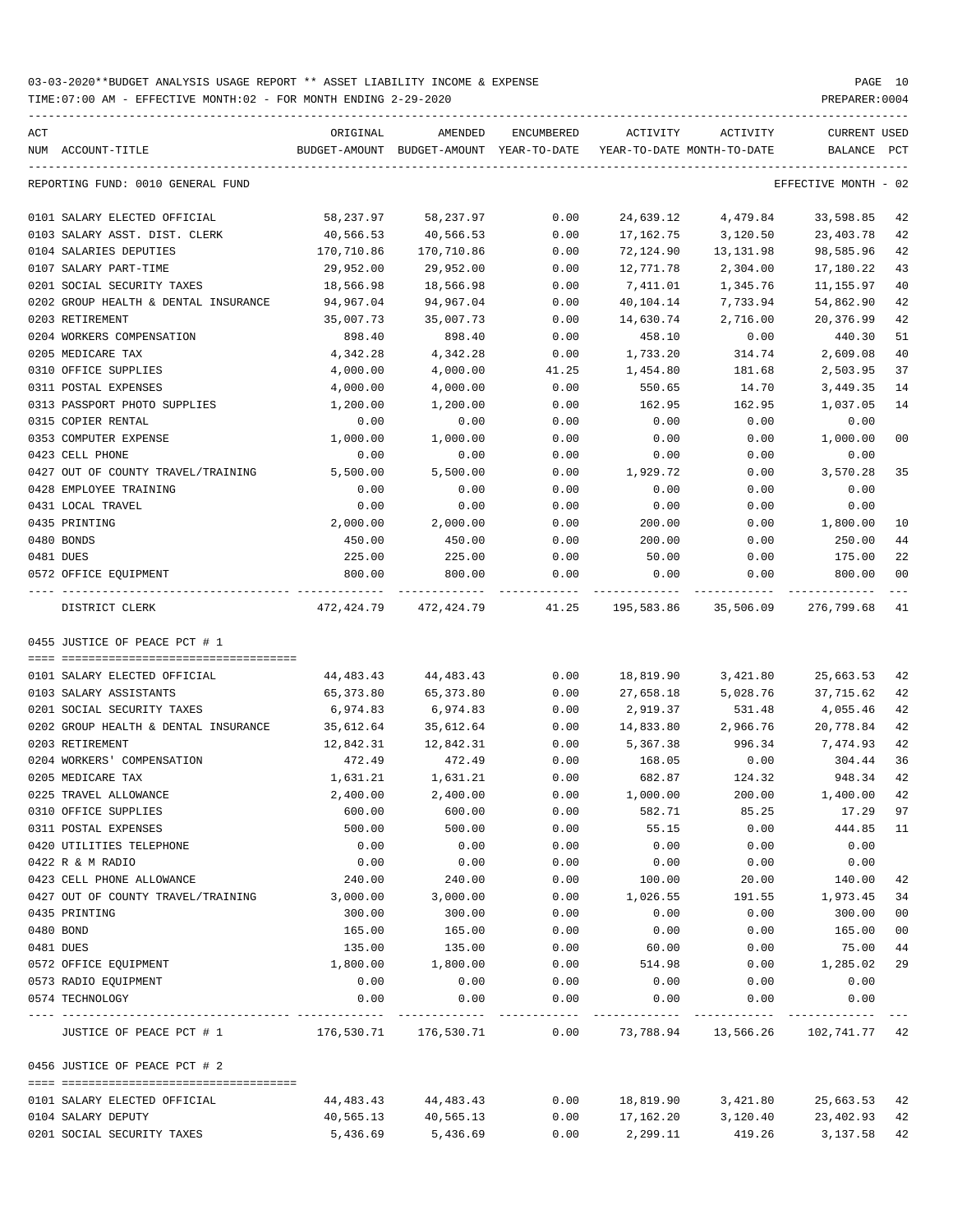TIME:07:00 AM - EFFECTIVE MONTH:02 - FOR MONTH ENDING 2-29-2020 PREPARER:0004

| ACT | NUM ACCOUNT-TITLE                                               | ORIGINAL<br>BUDGET-AMOUNT BUDGET-AMOUNT YEAR-TO-DATE | AMENDED               | ENCUMBERED    | ACTIVITY<br>YEAR-TO-DATE MONTH-TO-DATE | ACTIVITY                                                  | <b>CURRENT USED</b><br>BALANCE | PCT       |
|-----|-----------------------------------------------------------------|------------------------------------------------------|-----------------------|---------------|----------------------------------------|-----------------------------------------------------------|--------------------------------|-----------|
|     | REPORTING FUND: 0010 GENERAL FUND                               |                                                      |                       |               |                                        |                                                           | EFFECTIVE MONTH - 02           |           |
|     |                                                                 |                                                      |                       |               |                                        |                                                           |                                |           |
|     | 0202 GROUP HEALTH & DENTAL INSURANCE                            | 23,741.76                                            | 23,741.76             | 0.00          | 9,879.70                               | 1,975.94                                                  | 13,862.06                      | 42        |
|     | 0203 RETIREMENT                                                 | 9,942.18                                             | 9,942.18              | 0.00          | 4,155.29                               | 771.34                                                    | 5,786.89                       | 42        |
|     | 0204 WORKERS' COMPENSATION                                      | 255.15                                               | 255.15                | 0.00          | 130.10                                 | 0.00                                                      | 125.05                         | 51        |
|     | 0205 MEDICARE TAX                                               | 1,271.48                                             | 1,271.48              | 0.00          | 537.63                                 | 98.04<br>200.00                                           | 733.85<br>1,400.00             | 42        |
|     | 0225 TRAVEL ALLOWANCE                                           | 2,400.00                                             | 2,400.00              | 0.00          | 1,000.00                               |                                                           |                                | 42        |
|     | 0310 OFFICE SUPPLIES<br>0311 POSTAL EXPENSES                    | 600.00                                               | 600.00                | 31.00<br>0.00 | 377.29                                 | 61.06                                                     | 191.71                         | 68<br>00  |
|     | 0420 UTILITIES TELEPHONE                                        | 350.00<br>0.00                                       | 350.00<br>0.00        | 0.00          | 0.00<br>0.00                           | 0.00<br>0.00                                              | 350.00                         |           |
|     | 0421 DSL LINE                                                   | 2,092.00                                             | 2,092.00              | 0.00          | 773.75                                 | 172.95                                                    | 0.00<br>1,318.25               | 37        |
|     |                                                                 |                                                      |                       |               |                                        |                                                           |                                | 00        |
|     | 0422 R & M RADIO<br>0423 CELL PHONE ALLOWANCE                   | 100.00                                               | 100.00                | 0.00<br>0.00  | 0.00                                   | 0.00<br>20.00                                             | 100.00<br>140.00               | 42        |
|     |                                                                 | 240.00                                               | 240.00                |               | 100.00                                 |                                                           |                                |           |
|     | 0427 OUT OF COUNTY TRAVEL/TRAINING<br>0435 PRINTING             | 3,500.00<br>200.00                                   | 3,500.00<br>200.00    | 0.00<br>0.00  | 575.00<br>0.00                         | 0.00<br>0.00                                              | 2,925.00<br>200.00             | 16<br>00  |
|     |                                                                 | 4,200.00                                             |                       |               |                                        |                                                           |                                | 42        |
|     | 0460 OFFICE RENTAL                                              |                                                      | 4,200.00              | 0.00          | 1,750.00                               | 350.00                                                    | 2,450.00                       |           |
|     | 0480 BOND                                                       | 100.00                                               | 100.00                | 0.00          | 100.00<br>95.00                        | 0.00                                                      | 0.00                           | 100       |
|     | 0481 DUES                                                       | 95.00                                                | 95.00                 | 0.00          |                                        | 0.00                                                      | 0.00                           | 100<br>00 |
|     | 0572 OFFICE EOUIPMENT                                           | 1,200.00                                             | 1,200.00              | 0.00          | 0.00                                   | 0.00                                                      | 1,200.00                       |           |
|     | 0573 RADIO EQUIPMENT<br>0574 TECHNOLOGY                         | 0.00<br>0.00                                         | 0.00<br>0.00          | 0.00<br>0.00  | 0.00<br>0.00                           | 0.00<br>0.00                                              | 0.00<br>0.00                   |           |
|     |                                                                 |                                                      |                       |               |                                        |                                                           |                                |           |
|     | JUSTICE OF PEACE PCT # 2                                        |                                                      |                       |               |                                        | 140,772.82 140,772.82 31.00 57,754.97 10,610.79 82,986.85 |                                | 41        |
|     | 0457 JUSTICE OF THE PEACE # 3                                   |                                                      |                       |               |                                        |                                                           |                                |           |
|     |                                                                 |                                                      |                       |               |                                        |                                                           |                                |           |
|     | 0101 SALARY ELECTED OFFICIAL                                    | 44,483.43                                            | 44,483.43             | 0.00          | 18,819.90                              | 3,421.80                                                  | 25,663.53                      | 42        |
|     | 0103 SALARY ASSISTANT<br>0201 SOCIAL SECURITY TAXES             | 28,000.00<br>4,657.00                                | 28,000.00<br>4,657.00 | 0.00<br>0.00  | 11,775.45                              | 2,153.84<br>359.34                                        | 16,224.55<br>2,691.84          | 42<br>42  |
|     | 0202 GROUP HEALTH & DENTAL INSURANCE                            | 23,741.76                                            | 23,741.76             | 0.00          | 1,965.16                               | 1,977.84                                                  |                                | 42        |
|     | 0203 RETIREMENT                                                 | 8,431.36                                             | 8,431.36              | 0.00          | 9,972.27<br>3,533.31                   | 657.38                                                    | 13,769.49<br>4,898.05          | 42        |
|     | 0204 WORKERS' COMPENSATION                                      | 217.45                                               | 217.45                | 0.00          | 110.88                                 | 0.00                                                      | 106.57                         | 51        |
|     | 0205 MEDICARE TAX                                               | 1,089.29                                             | 1,089.29              | 0.00          | 459.60                                 | 84.04                                                     | 629.69                         | 42        |
|     |                                                                 | 2,400.00                                             |                       |               |                                        |                                                           | 1,400.00                       | 42        |
|     | 0225 TRAVEL ALLOWANCE                                           | 500.00                                               | 2,400.00              | 0.00          | 1,000.00                               | 200.00                                                    |                                |           |
|     | 0310 OFFICE SUPPLIES<br>0311 POSTAL EXPENSES                    | 250.00                                               | 500.00<br>250.00      | 0.00<br>0.00  | 52.74<br>38.00                         | 0.00<br>0.00                                              | 447.26<br>212.00               | 11<br>15  |
|     | 0420 UTILITIES TELEPHONE                                        | 0.00                                                 | 0.00                  | 0.00          | 0.00                                   | 0.00                                                      | 0.00                           |           |
|     |                                                                 |                                                      | 240.00                |               |                                        |                                                           |                                |           |
|     | 0423 CELL PHONE ALLOWANCE<br>0427 OUT OF COUNTY TRAVEL/TRAINING | 240.00<br>1,500.00                                   | 1,500.00              | 0.00<br>0.00  | 100.00<br>667.25                       | 20.00<br>150.00                                           | 140.00<br>832.75               | 42<br>44  |
|     | 0435 PRINTING                                                   | 250.00                                               | 250.00                | 0.00          | 0.00                                   | 0.00                                                      | 250.00                         | 00        |
|     | 0460 OFFICE RENTAL                                              | 500.00                                               | 500.00                | 0.00          | 208.33                                 | 0.00                                                      | 291.67                         | 42        |
|     | 0480 BOND                                                       | 50.00                                                | 50.00                 | 0.00          | 0.00                                   | 0.00                                                      | 50.00                          | 00        |
|     | 0481 DUES                                                       | 60.00                                                | 60.00                 | 0.00          | 60.00                                  | 0.00                                                      | 0.00                           | 100       |
|     | 0572 OFFICE EQUIPMENT                                           | 1,200.00                                             | 1,200.00              | 0.00          | 0.00                                   | 0.00                                                      | 1,200.00                       | 00        |
|     | 0574 TECHNOLOGY                                                 | 1,000.00                                             | 1,000.00              | 0.00          | 0.00                                   | 0.00                                                      | 1,000.00                       | 00        |
|     |                                                                 |                                                      |                       |               |                                        |                                                           |                                | $- - - -$ |
|     | JUSTICE OF THE PEACE # 3 118,570.29 118,570.29                  |                                                      |                       |               |                                        | $0.00$ $48,762.89$ $9,024.24$ $69,807.40$ $41$            |                                |           |
|     | 0475 DISTRICT & CO. ATTORNEY                                    |                                                      |                       |               |                                        |                                                           |                                |           |
|     | 0101 DA. SALARY SUPPLEMENT                                      | 6,250.00                                             | 6,250.00              | 0.00          | 2,644.18                               | 480.76                                                    | 3,605.82                       | 42        |
|     | 0102 HB 9 D.A. SUPPLEMENTAL FUNDS                               | 0.00                                                 | 0.00                  | 0.00          | 0.00                                   | 0.00                                                      | 0.00                           |           |
|     | 0103 SALARY ASSISTANT D.A.                                      | 309,214.36                                           | 309,214.36            | 0.00          | 123,590.81                             | 21,649.49                                                 | 185,623.55                     | 40        |
|     | 0104 ASST. DA LONGEVITY PAY                                     | 5,080.00                                             | 5,080.00              | 0.00          | 2,160.00                               | 440.00                                                    | 2,920.00                       | 43        |
|     | 0105 SALARIES SECRETARIES                                       | 188,651.04                                           | 188,651.04            | 0.00          | 79,813.91                              | 14,511.62                                                 | 108,837.13                     | 42        |
|     | 0106 DA SALARY REIMB. GC CH 46                                  | 27,500.00                                            | 27,500.00             | 0.00          | 13,999.21                              | 2,747.02                                                  | 13,500.79                      | 51        |
|     | 0107 SALARY TEMP./EXTRA                                         |                                                      | 18,096.00 18,096.00   | 0.00          |                                        | 8,187.00 1,380.00                                         | 9,909.00                       | 45        |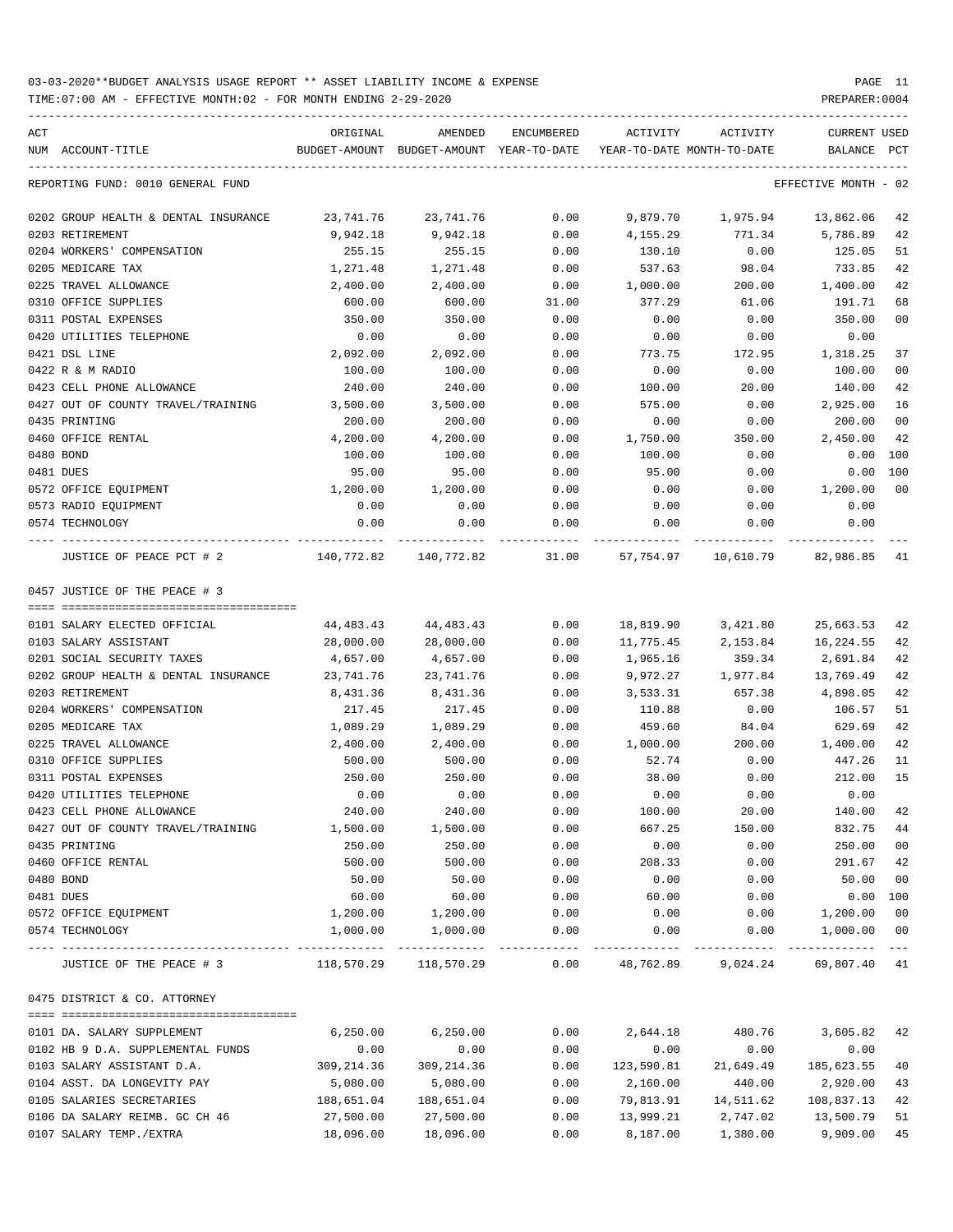TIME:07:00 AM - EFFECTIVE MONTH:02 - FOR MONTH ENDING 2-29-2020 PREPARER:0004

| ACT |                                        | ORIGINAL   | AMENDED                                  | ENCUMBERED             | ACTIVITY   | ACTIVITY                                       | CURRENT USED               |    |
|-----|----------------------------------------|------------|------------------------------------------|------------------------|------------|------------------------------------------------|----------------------------|----|
|     | NUM ACCOUNT-TITLE                      |            | BUDGET-AMOUNT BUDGET-AMOUNT YEAR-TO-DATE |                        |            | YEAR-TO-DATE MONTH-TO-DATE                     | BALANCE PCT                |    |
|     | REPORTING FUND: 0010 GENERAL FUND      |            |                                          |                        |            |                                                | EFFECTIVE MONTH - 02       |    |
|     | 0108 INVESTIGATOR CRIMES AGAINST WOMEN | 0.00       | 0.00                                     | 0.00                   | 0.00       | 0.00                                           | 0.00                       |    |
|     | 0109 INVESTIGATOR                      | 61,443.53  | 61,443.53                                | 0.00                   | 25,995.42  | 4,726.44                                       | 35,448.11                  | 42 |
|     | 0110 DISCOVERY CLERK                   | 37,211.20  | 37,211.20                                | 0.00                   | 15,743.20  | 2,862.40                                       | 21,468.00                  | 42 |
|     | 0201 SOCIAL SECURITY TAXES             | 40,535.98  | 40,535.98                                | 0.00                   | 16,327.35  | 2,910.71                                       | 24,208.63                  | 40 |
|     | 0202 GROUP HEALTH INSURANCE            | 130,579.68 | 130,579.68                               | 0.00                   | 48,451.00  | 6,922.44                                       | 82,128.68                  | 37 |
|     | 0203 RETIREMENT                        | 76,387.85  | 76,387.85                                | 0.00                   | 31,430.88  | 5,753.25                                       | 44,956.97                  | 41 |
|     | 0204 WORKERS' COMPENSATION             | 1,340.28   | 1,340.28                                 | 0.00                   | 633.26     | 0.00                                           | 707.02                     | 47 |
|     | 0205 MEDICARE TAX                      | 9,840.19   | 9,840.19                                 | 0.00                   | 3,818.45   | 680.72                                         | 6,021.74                   | 39 |
|     | 0225 TRAVEL ALLOWANCE                  | 4,860.00   | 4,860.00                                 | 0.00                   | 0.00       | 0.00                                           | 4,860.00                   | 00 |
|     | 0310 OFFICE SUPPLIES                   | 9,000.00   | 9,000.00                                 | 1,330.64               | 2,465.03   | 175.94                                         | 5,204.33                   | 42 |
|     | 0311 POSTAL EXPENSES                   | 2,400.00   | 2,400.00                                 | 0.00                   | 273.30     | $20.40-$                                       | 2,126.70                   | 11 |
|     | 0315 COPIER EXPENSE                    | 1,500.00   | 1,500.00                                 | 101.52                 | 436.46     | 106.34                                         | 962.02                     | 36 |
|     | 0421 INTERNET/ONLINE LEGAL RE          | 8,815.00   | 8,815.00                                 | 0.00                   | 2,922.01   | 738.64                                         | 5,892.99                   | 33 |
|     | 0422 INVESTIGATOR CELL PHONE           | 360.00     | 360.00                                   | 0.00                   | 150.00     | 30.00                                          | 210.00                     | 42 |
|     | 0427 OUT OF COUNTY TRAVEL/TRAINING     | 15,000.00  | 15,000.00                                | 0.00                   | 6,080.83   | 903.98                                         | 8,919.17                   | 41 |
|     | 0428 TRAINING/TUITION                  | 0.00       | 0.00                                     | 0.00                   | 0.00       | 0.00                                           | 0.00                       |    |
|     | 0431 LOCAL TRAVEL                      | 0.00       | 0.00                                     | 0.00                   | 0.00       | 0.00                                           | 0.00                       |    |
|     | 0435 PRINTING                          | 1,000.00   | 1,000.00                                 | 0.00                   | 0.00       | 0.00                                           | 1,000.00                   | 00 |
|     | 0438 CT.REPORTER-TRANSCRIPTS           | 8,500.00   | 8,500.00                                 | 0.00                   | 592.50     | 103.00                                         | 7,907.50                   | 07 |
|     | 0439 WITNESS EXPENSE                   | 5,000.00   | 5,000.00                                 | 0.00                   | 0.00       | 0.00                                           | 5,000.00                   | 00 |
|     | 0465 PHYS. EVIDENCE ANALYSIS           | 4,000.00   | 4,000.00                                 | 0.00                   | 2,876.00   | 2,876.00                                       | 1,124.00                   | 72 |
|     | 0469 DPS TESTING                       | 0.00       | 0.00                                     | 0.00                   | 0.00       | 0.00                                           | 0.00                       |    |
|     | 0480 BOND                              | 165.00     | 165.00                                   | 0.00                   | 0.00       | 0.00                                           | 165.00                     | 00 |
|     | 0481 DUES                              | 3,500.00   | 3,500.00                                 | 0.00                   | 220.00     | 35.00                                          | 3,280.00                   | 06 |
|     | 0572 OFFICE EQUIPMENT                  | 4,000.00   | 4,000.00                                 | 0.00                   | 199.98     | 199.98                                         | 3,800.02                   | 05 |
|     | 0574 TECHNOLOGY                        | 2,000.00   | 2,000.00                                 | 0.00                   | 0.00       | 0.00                                           | 2,000.00                   | 00 |
|     | 0590 BOOKS                             | 750.00     | 750.00                                   | 0.00                   | 111.66     | 0.00                                           | 638.34                     | 15 |
|     | DISTRICT & CO. ATTORNEY                |            |                                          |                        |            |                                                | 592,425.51                 | 40 |
|     | 0495 COUNTY AUDITOR                    |            |                                          |                        |            |                                                |                            |    |
|     |                                        |            |                                          |                        |            |                                                |                            |    |
|     | 0102 SALARY APPOINTED OFFICIAL         |            | 73,258.37 73,258.37                      |                        |            | $0.00$ $30,993.93$ $5,635.26$ $42,264.44$ $42$ |                            |    |
|     | 0103 SALARIES ASSISTANTS               | 129,985.11 | 129,985.11                               | 0.00                   |            | 51,968.29 7,305.24 78,016.82                   |                            | 40 |
|     | 0201 SOCIAL SECURITY TAXES             | 12,601.10  | 12,601.10                                | 0.00                   | 4,999.10   | 797.44                                         | 7,602.00                   | 40 |
|     | 0202 GROUP HEALTH & DENTAL INSURANCE   | 47,483.52  | 47,483.52                                | 0.00                   | 17,800.56  | 2,966.76                                       | 29,682.96 37               |    |
|     | 0203 RETIREMENT                        | 23,759.16  | 23,759.16                                | 0.00                   | 9,574.55   | 1,525.70                                       | 14,184.61                  | 40 |
|     | 0204 WORKERS COMPENSATION              | 609.73     | 609.73                                   | 0.00                   | 310.90     | 0.00                                           | 298.83                     | 51 |
|     | 0205 MEDICARE TAX                      | 2,947.03   | 2,947.03                                 | 0.00                   | 1,169.15   | 186.50                                         | 1,777.88                   | 40 |
|     | 0310 OFFICE SUPPLIES                   | 800.00     | 800.00                                   | 59.71                  | 476.20     | 107.56                                         | 264.09                     | 67 |
|     | 0353 COMPUTER SOFTWARE MAINTENANCE     | 5,225.00   | 5,225.00                                 | 0.00                   | 5,225.00   | 0.00                                           | 0.00 100                   |    |
|     | 0427 OUT OF COUNTY TRAVEL/TRAINING     | 4,000.00   | 4,000.00                                 | 189.75                 | 2,279.81   | 1,001.85                                       | 1,530.44                   | 62 |
|     | 0431 LOCAL TRAVEL                      | 0.00       | 0.00                                     | 0.00                   | 0.00       | 0.00                                           | 0.00                       |    |
|     | 0435 PRINTING                          | 50.00      | 50.00                                    | 0.00                   | 0.00       | 0.00                                           | 50.00                      | 00 |
|     | 0452 R & M EQUIPMENT                   | 100.00     | 100.00                                   | 0.00                   | 0.00       | 0.00                                           | 100.00                     | 00 |
|     | 0480 BOND                              | 100.00     | 100.00                                   | 0.00                   | 50.00      | 0.00                                           | 50.00                      | 50 |
|     | 0481 DUES                              | 590.00     | 590.00                                   | 0.00                   | 295.00     | 0.00                                           | 295.00                     | 50 |
|     | 0572 OFFICE EQUIPMENT                  | 500.00     | 500.00                                   | 509.99<br>------------ | 0.00       | 0.00<br>---------------------------            | $9.99 - 102$<br>---------- |    |
|     | COUNTY AUDITOR                         | 302,009.02 | 302,009.02                               | 759.45                 | 125,142.49 | 19,526.31                                      | 176,107.08 42              |    |
|     | 0496 COUNTY PURCHASING                 |            |                                          |                        |            |                                                |                            |    |
|     | 0103 SALARY PURCHASING AGENT           | 52,735.70  | 52,735.70                                | 0.00                   | 22,310.86  | 4,056.52                                       | 30,424.84 42               |    |
|     | 0201 SOCIAL SECURITY TAXES             | 3,291.93   | 3,291.93                                 | 0.00                   | 1,369.67   | 249.20                                         | 1,922.26 42                |    |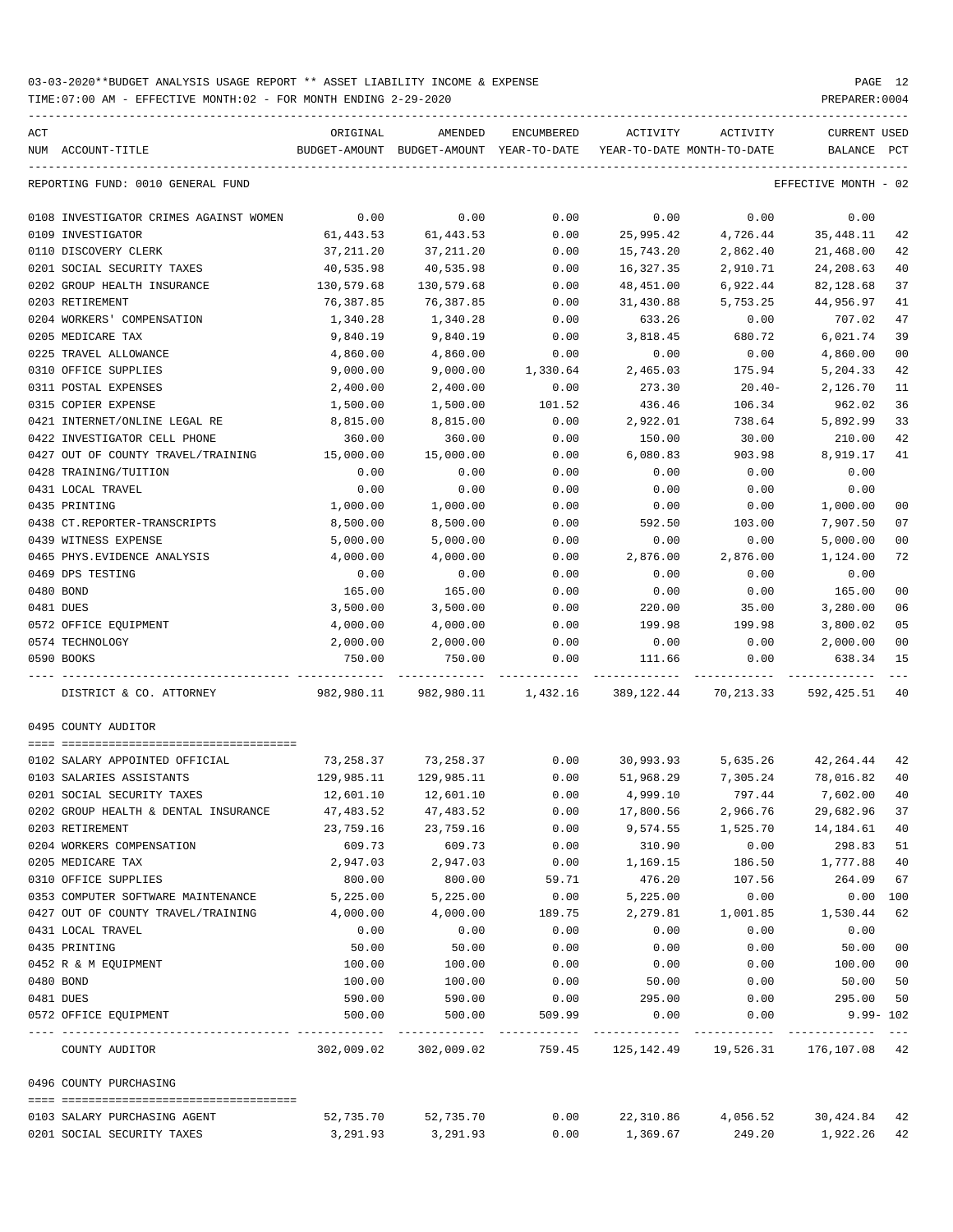TIME:07:00 AM - EFFECTIVE MONTH:02 - FOR MONTH ENDING 2-29-2020

| ACT<br>NUM ACCOUNT-TITLE             | ORIGINAL   | AMENDED<br>BUDGET-AMOUNT BUDGET-AMOUNT YEAR-TO-DATE        | ENCUMBERED | ACTIVITY<br>YEAR-TO-DATE MONTH-TO-DATE | ACTIVITY | <b>CURRENT USED</b><br>BALANCE PCT |                |
|--------------------------------------|------------|------------------------------------------------------------|------------|----------------------------------------|----------|------------------------------------|----------------|
|                                      |            |                                                            |            |                                        |          |                                    |                |
| REPORTING FUND: 0010 GENERAL FUND    |            |                                                            |            |                                        |          | EFFECTIVE MONTH - 02               |                |
| 0202 GROUP HEALTH INSURANCE          | 11,870.88  | 11,870.88                                                  | 0.00       | 4,944.60                               | 988.92   | 6,926.28                           | 42             |
| 0203 RETIREMENT                      | 6,164.80   | 6,164.80                                                   | 0.00       | 2,576.46                               | 478.26   | 3,588.34                           | 42             |
| 0204 WORKERS' COMPENSATION           | 158.21     | 158.21                                                     | 0.00       | 80.67                                  | 0.00     | 77.54                              | 51             |
| 0205 MEDICARE TAX                    | 769.89     | 769.89                                                     | 0.00       | 320.32                                 | 58.28    | 449.57                             | 42             |
| 0310 OFFICE SUPPLIES                 | 400.00     | 400.00                                                     | 0.00       | 28.90                                  | 0.00     | 371.10                             | 07             |
| 0353 COMPUTER SOFTWARE MAINTENANCE   | 655.00     | 655.00                                                     | 0.00       | 655.00                                 | 0.00     | 0.00                               | 100            |
| 0421 CELL PHONE                      | 360.00     | 360.00                                                     | 0.00       | 150.00                                 | 30.00    | 210.00                             | 42             |
| 0427 OUT OF COUNTY TRAVEL            | 3,000.00   | 3,000.00                                                   | 0.00       | 111.36                                 | 0.00     | 2,888.64                           | 0 <sub>4</sub> |
| 0431 LOCAL TRAVEL                    | 0.00       | 0.00                                                       | 0.00       | 0.00                                   | 0.00     | 0.00                               |                |
| 0435 PRINTING                        | 70.00      | 70.00                                                      | 0.00       | 0.00                                   | 0.00     | 70.00                              | 0 <sub>0</sub> |
| 0452 R & M EQUIPMENT                 | 0.00       | 0.00                                                       | 0.00       | 0.00                                   | 0.00     | 0.00                               |                |
| 0480 BOND                            | 0.00       | 0.00                                                       | 0.00       | 0.00                                   | 0.00     | 0.00                               |                |
| 0481 DUES                            | 450.00     | 450.00                                                     | 0.00       | 75.00                                  | 0.00     | 375.00                             | 17             |
| 0572 OFFICE EQUIPMENT                | 300.00     | 300.00                                                     | 185.00     | 0.00                                   | 0.00     | 115.00                             | 62             |
| COUNTY PURCHASING                    | 80,226.41  | 80,226.41                                                  | 185.00     | 32,622.84                              | 5,861.18 | 47,418.57                          | 41             |
| 0497 COUNTY TREASURER                |            |                                                            |            |                                        |          |                                    |                |
| 0101 SALARY ELECTED OFFICIAL         | 58,237.97  | 58,237.97                                                  | 0.00       | 24,639.12                              | 4,479.84 | 33,598.85                          | 42             |
| 0103 SALARY ASSISTANT                | 48,040.00  | 48,040.00                                                  | 0.00       | 20,324.59                              | 3,695.38 | 27,715.41                          | 42             |
| 0201 SOCIAL SECURITY TAXES           | 6,589.23   | 6,589.23                                                   | 0.00       | 2,179.90                               | 391.32   | 4,409.33                           | 33             |
| 0202 GROUP HEALTH & DENTAL INSURANCE | 23,741.76  | 23,741.76                                                  | 0.00       | 9,884.80                               | 1,976.96 | 13,856.96                          | 42             |
| 0203 RETIREMENT                      | 12,423.89  | 12,423.89                                                  | 0.00       | 5,192.45                               | 963.86   | 7,231.44                           | 42             |
| 0204 WORKERS' COMPENSATION           | 318.83     | 318.83                                                     | 0.00       | 162.58                                 | 0.00     | 156.25                             | 51             |
| 0205 MEDICARE TAX                    | 1,541.03   | 1,541.03                                                   | 0.00       | 509.83                                 | 91.52    | 1,031.20                           | 33             |
| 0310 OFFICE SUPPLIES                 | 300.00     | 300.00                                                     | 162.87     | 140.34                                 | 0.00     |                                    | $3.21 - 101$   |
| 0427 OUT OF COUNTY TRAVEL/TRAINING   | 1,500.00   | 1,500.00                                                   | 0.00       | 180.00                                 | 0.00     | 1,320.00                           | 12             |
| 0431 LOCAL TRAVEL                    | 0.00       | 0.00                                                       | 0.00       | 0.00                                   | 0.00     | 0.00                               |                |
| 0435 PRINTING                        | 100.00     | 100.00                                                     | 0.00       | 0.00                                   | 0.00     | 100.00                             | 0 <sub>0</sub> |
| 0452 R&M EOUIPMENT                   | 100.00     | 100.00                                                     | 0.00       | 0.00                                   | 0.00     | 100.00                             | 0 <sub>0</sub> |
| 0453 COMPUTER SOFTWARE MAINTEN       | 2,410.00   | 2,410.00                                                   | 0.00       | 2,410.00                               | 0.00     | $0.00$ 100                         |                |
| 0480 BOND                            | 0.00       | 0.00                                                       | 0.00       | 0.00                                   | 0.00     | 0.00                               |                |
| 0481 DUES                            | 175.00     | 175.00                                                     | 25.00      | 175.00                                 | 0.00     | $25.00 - 114$                      |                |
| 0572 OFFICE EQUIPMENT                | 0.00       | 0.00                                                       | 0.00       | 0.00                                   | 0.00     | 0.00                               |                |
| 0574 TECHNOLOGY                      | 0.00       | 0.00                                                       | 0.00       | 0.00                                   | 0.00     | 0.00                               |                |
| COUNTY TREASURER                     |            | 155,477.71 155,477.71 187.87 65,798.61 11,598.88 89,491.23 |            |                                        |          |                                    | 42             |
| 0499 TAX ASSESSOR-COLLECTOR          |            |                                                            |            |                                        |          |                                    |                |
|                                      |            |                                                            |            |                                        |          |                                    |                |
| 0101 SALARIES ELECTED OFFICIAL       | 58,237.97  | 58,237.97                                                  | 0.00       | 24,639.12                              | 4,479.84 | 33,598.85                          | 42             |
| 0103 SALARIES ASSISTANTS             | 41,752.36  | 41,752.36                                                  | 0.00       | 17,664.46                              | 3,211.72 | 24,087.90                          | 42             |
| 0104 SALARIES DEPUTIES               | 100,866.15 | 100,866.15                                                 | 0.00       | 42,674.17                              | 7,758.94 | 58,191.98                          | 42             |
| 0107 SALARY TEMP./EXTRA              | 18,096.00  | 18,096.00                                                  | 0.00       | 7,656.00                               | 1,392.00 | 10,440.00                          | 42             |
| 0201 SOCIAL SECURITY TAXES           | 13,575.05  | 13,575.05                                                  | 0.00       | 5,508.08                               | 997.78   | 8,066.97                           | 41             |
| 0202 GROUP HEALTH & DENTAL INSURANCE | 59,354.40  | 59,354.40                                                  | 0.00       | 24,723.00                              | 4,944.60 | 34,631.40                          | 42             |
| 0203 RETIREMENT                      | 25,595.54  | 25,595.54                                                  | 0.00       | 10,697.50                              | 1,985.74 | 14,898.04                          | 42             |
| 0204 WORKERS COMPENSATION            | 656.86     | 656.86                                                     | 0.00       | 334.93                                 | 0.00     | 321.93                             | 51             |
| 0205 MEDICARE TAX                    | 3,174.81   | 3,174.81                                                   | 0.00       | 1,288.07                               | 233.34   | 1,886.74                           | 41             |
| 0225 LEONARD OFFICE TRAVEL           | 900.00     | 900.00                                                     | 0.00       | 241.74                                 | 0.00     | 658.26                             | 27             |
| 0310 OFFICE SUPPLIES                 | 1,200.00   | 1,200.00                                                   | 277.37     | 312.14                                 | 41.56    | 610.49                             | 49             |
| 0311 POSTAL EXPENSES                 | 2,400.00   | 2,400.00                                                   | 0.00       | 528.21                                 | 0.00     | 1,871.79                           | 22             |
| 0315 COPIER EXPENSE                  | 1,200.00   | 1,200.00                                                   | 89.75      | 378.46                                 | 93.32    | 731.79                             | 39             |

0420 TELEPHONE LEONARD OFFICE  $0.00$  0.00 0.00 0.00 0.00 0.00 0.00 0.00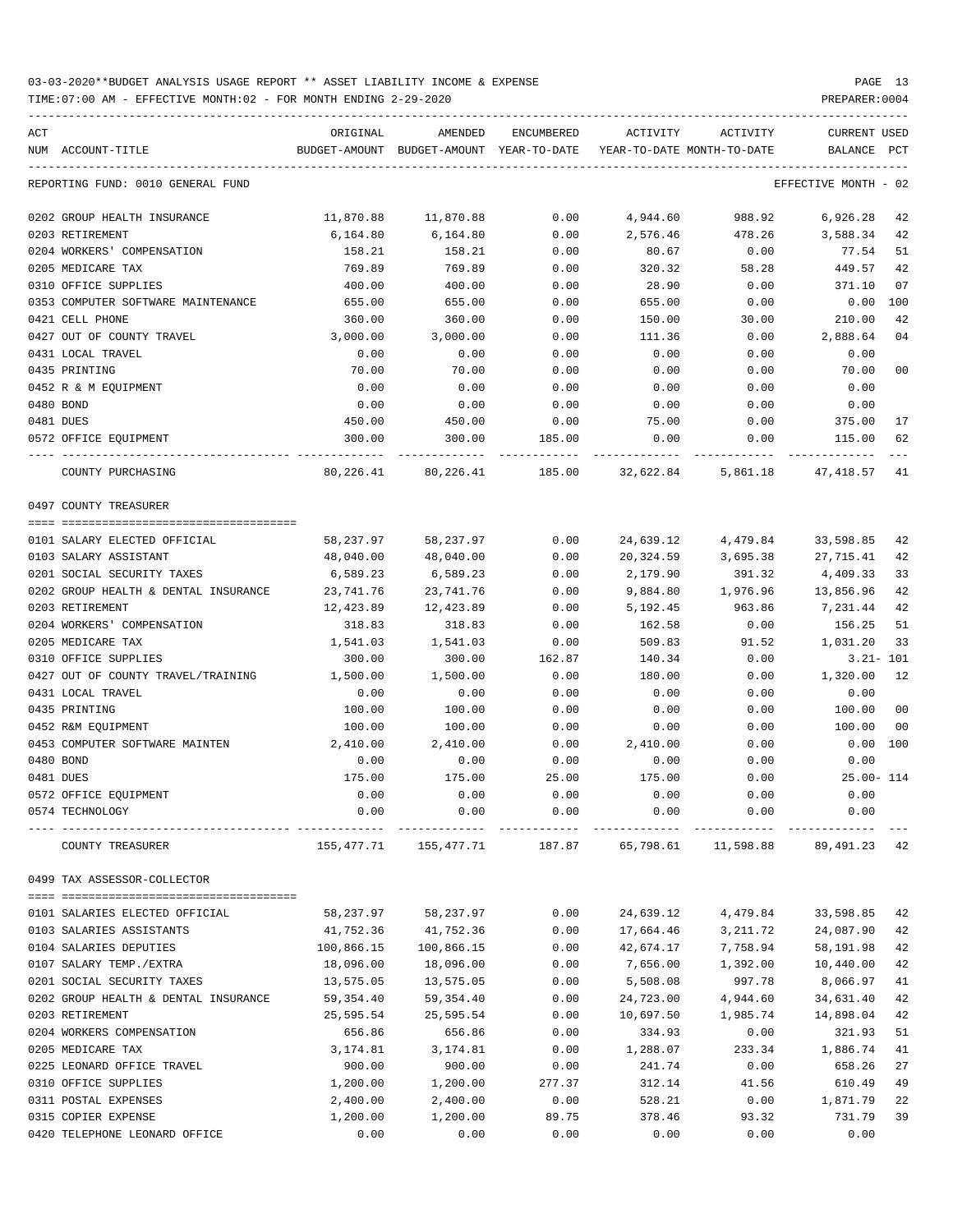TIME:07:00 AM - EFFECTIVE MONTH:02 - FOR MONTH ENDING 2-29-2020 PREPARER:0004

| ACT                                         | ORIGINAL                                                            | AMENDED    | ENCUMBERED | ACTIVITY                                                        | ACTIVITY           | <b>CURRENT USED</b>  |                |
|---------------------------------------------|---------------------------------------------------------------------|------------|------------|-----------------------------------------------------------------|--------------------|----------------------|----------------|
| NUM ACCOUNT-TITLE                           | BUDGET-AMOUNT BUDGET-AMOUNT YEAR-TO-DATE YEAR-TO-DATE MONTH-TO-DATE |            |            |                                                                 |                    | BALANCE PCT          |                |
| REPORTING FUND: 0010 GENERAL FUND           |                                                                     |            |            |                                                                 |                    | EFFECTIVE MONTH - 02 |                |
| 0423 CELL PHONE                             | 0.00                                                                | 0.00       | 0.00       | 0.00                                                            | 0.00               | 0.00                 |                |
| 0427 OUT OF COUNTY TRAVEL/TRAINING 4,000.00 |                                                                     | 4,000.00   | 0.00       | 2,227.03                                                        | 323.00             | 1,772.97             | 56             |
| 0435 PRINTING                               | 200.00                                                              | 200.00     | 0.00       | 0.00                                                            | 0.00               | 200.00               | 00             |
| 0460 LEONARD OFFICE RENT                    | 1,200.00                                                            | 1,200.00   | 0.00       | 500.00                                                          | 100.00             | 700.00               | 42             |
| 0480 BOND                                   | 368.00                                                              | 368.00     | 0.00       | 0.00                                                            | 0.00               | 368.00               | 00             |
| 0481 DUES                                   | 175.00                                                              | 175.00     | 0.00       | 175.00                                                          | 0.00               | 0.00                 | 100            |
| 0572 OFFICE EQUIPMENT                       | 700.00                                                              | 700.00     | 0.00       | 0.00                                                            | 0.00               | 700.00               | 0 <sup>0</sup> |
| 0574 TECHNOLOGY                             | 0.00                                                                | 0.00       | 0.00       | 0.00                                                            | 0.00               | 0.00                 |                |
| TAX ASSESSOR-COLLECTOR                      |                                                                     |            |            | 333,652.14 333,652.14 367.12 139,547.91 25,561.84 193,737.11 42 |                    |                      |                |
| 0503 COMPUTER/IT DEPT.                      |                                                                     |            |            |                                                                 |                    |                      |                |
| 0103 SALARY-TECHNICIAN                      | 42,297.02                                                           | 42,297.02  | 0.00       |                                                                 | 17,894.91 3,253.62 | 24,402.11            | 42             |
| 0107 PART TIME TECHNICIAN                   | 20,101.64                                                           | 20,101.64  | 0.00       | 2,805.90                                                        | 0.00               | 17,295.74            | 14             |
| 0201 SOCIAL SECURITY                        | 3,868.72                                                            | 3,868.72   | 0.00       | 1,180.66                                                        | 179.98             | 2,688.06             | 31             |
| 0202 GROUP HEALTH INSURANCE                 | 11,870.88                                                           | 11,870.88  | 0.00       | 4,944.60                                                        | 988.92             | 6,926.28             | 42             |
| 0203 RETIREMENT                             | 7,294.40                                                            | 7,294.40   | 0.00       | 2,386.70                                                        | 383.60             | 4,907.70             | 33             |
| 0204 WORKERS COMPENSATION                   | 224.64                                                              | 224.64     | 0.00       | 98.26                                                           | 0.00               | 126.38               | 44             |
| 0205 MEDICARE TAX                           | 904.78                                                              | 904.78     | 0.00       | 276.17                                                          | 42.10              | 628.61               | 31             |
| 0225 TRAVEL ALLOWANCE                       | 828.00                                                              | 828.00     | 0.00       | 249.30                                                          | 40.00              | 578.70               | 30             |
| 0310 OFFICE SUPPLIES                        | 100.00                                                              | 100.00     | 0.00       | 0.00                                                            | 0.00               | 100.00               | 0 <sub>0</sub> |
| 0421 CELL PHONE ALLOWANCE                   | 414.00                                                              | 414.00     | 0.00       | 124.67                                                          | 20.00              | 289.33               | 30             |
| 0423 EMERGENCY INTERNET                     | 455.88                                                              | 455.88     | 0.00       | 189.95                                                          | 37.99              | 265.93               | 42             |
| 0427 OUT OF COUNTY TRAVEL/TRAINING          | 750.00                                                              | 750.00     | 0.00       | 0.00                                                            | 0.00               | 750.00               | 0 <sup>0</sup> |
| 0435 PRINTING                               | 0.00                                                                | 0.00       | 0.00       | 0.00                                                            | 0.00               | 0.00                 |                |
| 0453 R&M COMPUTER/TRAINING                  | 0.00                                                                | 0.00       | 0.00       | 0.00                                                            | 0.00               | 0.00                 |                |
| 0572 OFFICE EQUIPMENT                       | 1,700.00                                                            | 1,700.00   | 0.00       | 0.00                                                            | 0.00               | 1,700.00             | 00             |
| 0574 COMPUTER/WEB SOFTWARE                  | 3,000.00                                                            | 3,000.00   |            | $0.00$ 2,199.49 2,199.49                                        |                    | 800.51               | 73             |
| 0576 COUNTY COMPUTER REPLACEMENT            | 5,000.00                                                            | 5,000.00   | 0.00       | 0.00                                                            | 0.00               | 5,000.00             | 0 <sup>0</sup> |
| COMPUTER/IT DEPT.                           |                                                                     |            |            | 98,809.96 98,809.96 0.00 32,350.61 7,145.70 66,459.35 33        |                    |                      |                |
| 0509 CONTINGENCY                            |                                                                     |            |            |                                                                 |                    |                      |                |
|                                             |                                                                     |            |            |                                                                 |                    |                      |                |
| 0475 CONTINGENCY                            | 250,000.00                                                          | 204,637.75 | 0.00       | 0.00                                                            | 0.00               | 204,637.75 00        |                |
| CONTINGENCY                                 | 250,000.00                                                          | 204,637.75 | 0.00       | 0.00                                                            | 0.00               | 204,637.75 00        |                |
| 0510 COURTHOUSE                             |                                                                     |            |            |                                                                 |                    |                      |                |
| 0107 REGULAR TEMP.- PART TIME               | 9,750.00                                                            | 9,750.00   | 0.00       | 0.00                                                            | 0.00               | 9,750.00             | 00             |
| 0115 SALARY JANITOR                         | 40,567.92                                                           | 40,567.92  | 0.00       | 17,163.30                                                       | 3,120.60           | 23,404.62            | 42             |
| 0201 SOCIAL SECURITY TAXES                  | 2,515.21                                                            | 2,515.21   | 0.00       | 1,048.94                                                        | 190.44             | 1,466.27             | 42             |
| 0202 GROUP HEALTH & DENTAL INSURANCE        | 11,870.88                                                           | 11,870.88  | 0.00       | 4,944.60                                                        | 988.92             | 6,926.28             | 42             |
| 0203 RETIREMENT                             | 4,782.96                                                            | 4,782.96   | 0.00       | 1,982.05                                                        | 367.92             | 2,800.91             | 41             |
| 0204 WORKERS' COMPENSATION                  | 1,671.40                                                            | 1,671.40   | 0.00       | 717.31                                                          | 0.00               | 954.09               | 43             |
| 0205 MEDICARE TAX                           | 2,515.21                                                            | 2,515.21   | 0.00       | 245.32                                                          | 44.54              | 2,269.89             | 10             |
| 0310 OFFICE SUPPLIES                        | 3,500.00                                                            | 3,500.00   | 369.95     | 997.50                                                          | 139.96             | 2,132.55             | 39             |
| 0311 POSTAL EXPENSE                         | 9,000.00                                                            | 9,000.00   | 0.00       | 1,561.91                                                        | 165.26             | 7,438.09             | 17             |
| 0315 COPIER RENTAL                          | 4,900.00                                                            | 4,900.00   | 459.23     | 2,693.58                                                        | 607.59             | 1,747.19             | 64             |
| 0316 EMPLOYEE AWARDS BANQUET                | 3,600.00                                                            | 3,600.00   | 0.00       | 3,588.57                                                        | 0.00               | 11.43 100            |                |
| 0330 AUTO EXPENSE-GAS AND OIL               | 100.00                                                              | 100.00     | 0.00       | 189.78                                                          | 0.00               | 89.78- 190           |                |
| 0332 JANITOR SUPPLIES                       | 0.00                                                                | 0.00       | 0.00       | 0.00                                                            | 0.00               | 0.00                 |                |
|                                             |                                                                     |            |            |                                                                 |                    |                      |                |

0353 R&M COMPUTER 0.00 0.00 0.00 0.00 0.00 0.00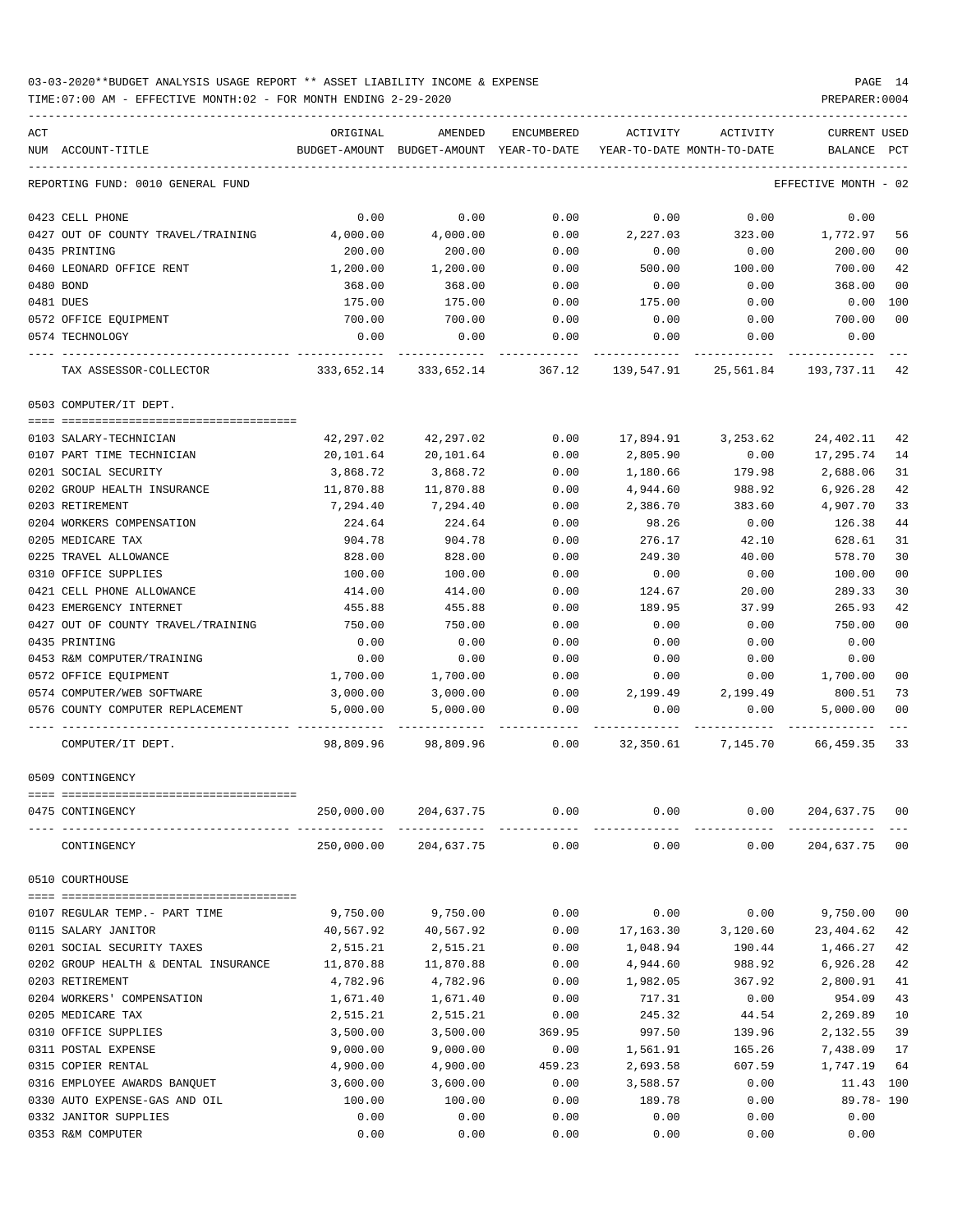TIME:07:00 AM - EFFECTIVE MONTH:02 - FOR MONTH ENDING 2-29-2020

| ACT |                                   | ORIGINAL      | AMENDED                                 | ENCUMBERED         | ACTIVITY                   | ACTIVITY  | <b>CURRENT USED</b>       |       |
|-----|-----------------------------------|---------------|-----------------------------------------|--------------------|----------------------------|-----------|---------------------------|-------|
|     | NUM ACCOUNT-TITLE                 | BUDGET-AMOUNT | BUDGET-AMOUNT YEAR-TO-DATE              |                    | YEAR-TO-DATE MONTH-TO-DATE |           | BALANCE                   | PCT   |
|     | REPORTING FUND: 0010 GENERAL FUND |               |                                         |                    |                            |           | EFFECTIVE MONTH - 02      |       |
|     | 0420 TELEPHONE                    | 43,291.12     | 43,291.12                               | 0.00               | 18,171.25                  | 3,584.25  | 25,119.87                 | 42    |
|     | 0421 INTERNET LINES               | 0.00          | 0.00                                    | 0.00               | 0.00                       | 0.00      | 0.00                      |       |
|     | 0423 CELL PHONE                   | 340.00        | 340.00                                  | 0.00               | 132.48                     | 26.37     | 207.52                    | 39    |
|     | 0440 UTILITIES ELECTRICITY        | 7,000.00      | 7,000.00                                | 0.00               | 440.70                     | 138.91    | 6,559.30                  | 06    |
|     | 0441 UTILITIES GAS                | 0.00          | 0.00                                    | 0.00               | 0.00                       | 0.00      | 0.00                      |       |
|     | 0442 UTILITIES WATER              | 3,600.00      | 3,600.00                                | 0.00               | 0.00                       | 0.00      | 3,600.00                  | 00    |
|     | 0443 TRASH PICK-UP                | 1,020.00      | 1,020.00                                | 0.00               | 337.04                     | 84.26     | 682.96                    | 33    |
|     | 0445 AIR CONDITIONER MAINTENANCE  | 0.00          | 0.00                                    | 0.00               | 0.00                       | 0.00      | 0.00                      |       |
|     | 0446 ELEVATOR MAINTENANCE CONTR   | 0.00          | 0.00                                    | 0.00               | 0.00                       | 0.00      | 0.00                      |       |
|     | 0450 R & M BUILDINGS              | 0.00          | 0.00                                    | 0.00               | 0.00                       | 0.00      | 0.00                      |       |
|     | 0453 COMPUTER SOFTWARE MAINTEN    | 269,874.50    | 269,874.50                              | 0.00               | 68,989.50                  | 800.00    | 200,885.00                | 26    |
|     | 0463 RENTAL PERSONNEL PAGER       | 0.00          | 0.00                                    | 0.00               | 0.00                       | 0.00      | 0.00                      |       |
|     | 0482 FIRE INSURANCE               | 28,500.00     | 28,500.00                               | 0.00               | 0.00                       | 0.00      | 28,500.00                 | 00    |
|     | 0500 LAND                         | 0.00          | 0.00                                    | 0.00               | 0.00                       | 0.00      | 0.00                      |       |
|     | 0530 PERMANENT IMPROVEMENTS       | 0.00          | 0.00                                    | 0.00               | 0.00                       | 0.00      | 0.00                      |       |
|     | 0572 OFFICE EQUIPMENT             | 0.00          | 0.00                                    | 0.00               | 0.00                       | 0.00      | 0.00                      |       |
|     | 0573 ODYSSEY SOFTWARE/EOUIPMENT   | 0.00          | 0.00                                    | 0.00               | 0.00                       | 0.00      | 0.00                      |       |
|     | 0574 TECHNOLOGY                   | 0.00          | 0.00                                    | 0.00               | 0.00                       | 0.00      | 0.00                      |       |
|     | 0575 LAND/BUILDING                | 0.00          | 0.00                                    | 0.00               | 0.00                       | 0.00      | 0.00                      |       |
|     | 0577 JANITOR EQUIPMENT            | 500.00        | 500.00                                  | 0.00               | 0.00                       | 0.00      | 500.00                    | 00    |
|     | COURTHOUSE                        |               | 448,899.20 448,899.20 829.18 123,203.83 |                    |                            | 10,259.02 | 324,866.19                | 28    |
|     | 0511 COUNTY OFFICE BUILDING       |               |                                         |                    |                            |           |                           |       |
|     | 0115 SALARY JANITOR               | 6,240.00      | 6,240.00                                | 0.00               | 2,700.03                   | 498.00    | 3,539.97                  | 43    |
|     | 0201 SOCIAL SECURITY TAXES        | 286.88        | 286.88                                  | 0.00               | 167.40                     | 30.88     | 119.48                    | 58    |
|     | 0203 RETIREMENT                   | 729.46        | 729.46                                  | 0.00               | 0.00                       | 0.00      | 729.46                    | 00    |
|     | 0204 WORKER' COMPENSATION         | 237.12        | 237.12                                  | 0.00               | 110.33                     | 0.00      | 126.79                    | 47    |
|     | 0205 MEDICARE TAX                 | 90.48         | 90.48                                   | 0.00               | 39.15                      | 7.22      | 51.33                     | 43    |
|     | 0225 JANITOR TRAVEL               | 175.00        | 175.00                                  | 0.00               | 41.76                      | 0.00      | 133.24                    | 24    |
|     | 0332 JANITOR SUPPLIES             | 1,000.00      | 1,000.00                                | 0.00               | 440.47                     | 38.17     | 559.53                    | 44    |
|     | 0440 UTILITIES ELECTRICITY        | 5,000.00      | 5,000.00                                | 0.00               | 1,612.12                   | 286.07    | 3,387.88                  | 32    |
|     | 0441 UTILITIES GAS                | 1,000.00      | 1,000.00                                | 104.32             | 364.39                     | 116.64    | 531.29                    | 47    |
|     | 0442 UTILITIES WATER              | 1,100.00      | 1,100.00                                | 0.00               | 468.53                     | 228.37    | 631.47                    | 43    |
|     | 0443 TRASH PICK-UP SERVICE        | 525.00        | 525.00                                  | 0.00               | 168.52                     | 42.13     | 356.48                    | 32    |
|     | 0444 LAWN MAINTENANCE             | 0.00          | 0.00                                    | 0.00               | 0.00                       | 0.00      | 0.00                      |       |
|     | 0450 R & M BUILDING               | 18,000.00     | 18,000.00                               | 34.08              | 162.78                     | 0.00      | 17,803.14                 | 01    |
|     | 0482 FIRE INSURANCE               | 1,050.00      | 1,050.00                                | 0.00               | 0.00                       | 0.00      | 1,050.00 00               |       |
|     | 0535 BUILDINGS                    | 0.00          | 0.00                                    | 0.00               | 0.00                       | 0.00      | 0.00                      |       |
|     | COUNTY OFFICE BUILDING            | 35,433.94     | 35,433.94                               | 138.40             | 6,275.48                   | 1,247.48  | 29,020.06 18              |       |
|     | 0512 CO-OP OFFICE BUILDING        |               |                                         |                    |                            |           |                           |       |
|     | 0332 JANITOR SUPPLIES             | 400.00        | 400.00                                  | 0.00               | 149.63                     |           | 149.63 250.37             | 37    |
|     | 0440 UTILITIES ELECTRICITY        | 6,000.00      | 6,000.00                                | 0.00               | 2,459.93                   | 584.64    | 3,540.07                  | 41    |
|     | 0442 UTILITIES WATER              | 700.00        | 700.00                                  | 0.00               | 268.97                     | 59.64     | 431.03                    | 38    |
|     | 0450 R&M BUILDING                 | 1,000.00      | 1,000.00                                | 0.00               | 70.00                      | 0.00      | 930.00                    | 07    |
|     | 0482 FIRE INSURANCE               | 1,450.00      | 1,450.00                                | 0.00               | 0.00                       | 0.00      | 1,450.00                  | 00    |
|     | 0535 BUILDINGS                    | 0.00          | 0.00                                    | 0.00               | 0.00                       | 0.00      | 0.00                      |       |
|     | CO-OP OFFICE BUILDING             | 9,550.00      | ----------<br>9,550.00                  | ----------<br>0.00 | .<br>2,948.53              | 793.91    | ----------<br>6,601.47 31 | $---$ |

0513 COURTHOUSE SOUTH ANNEX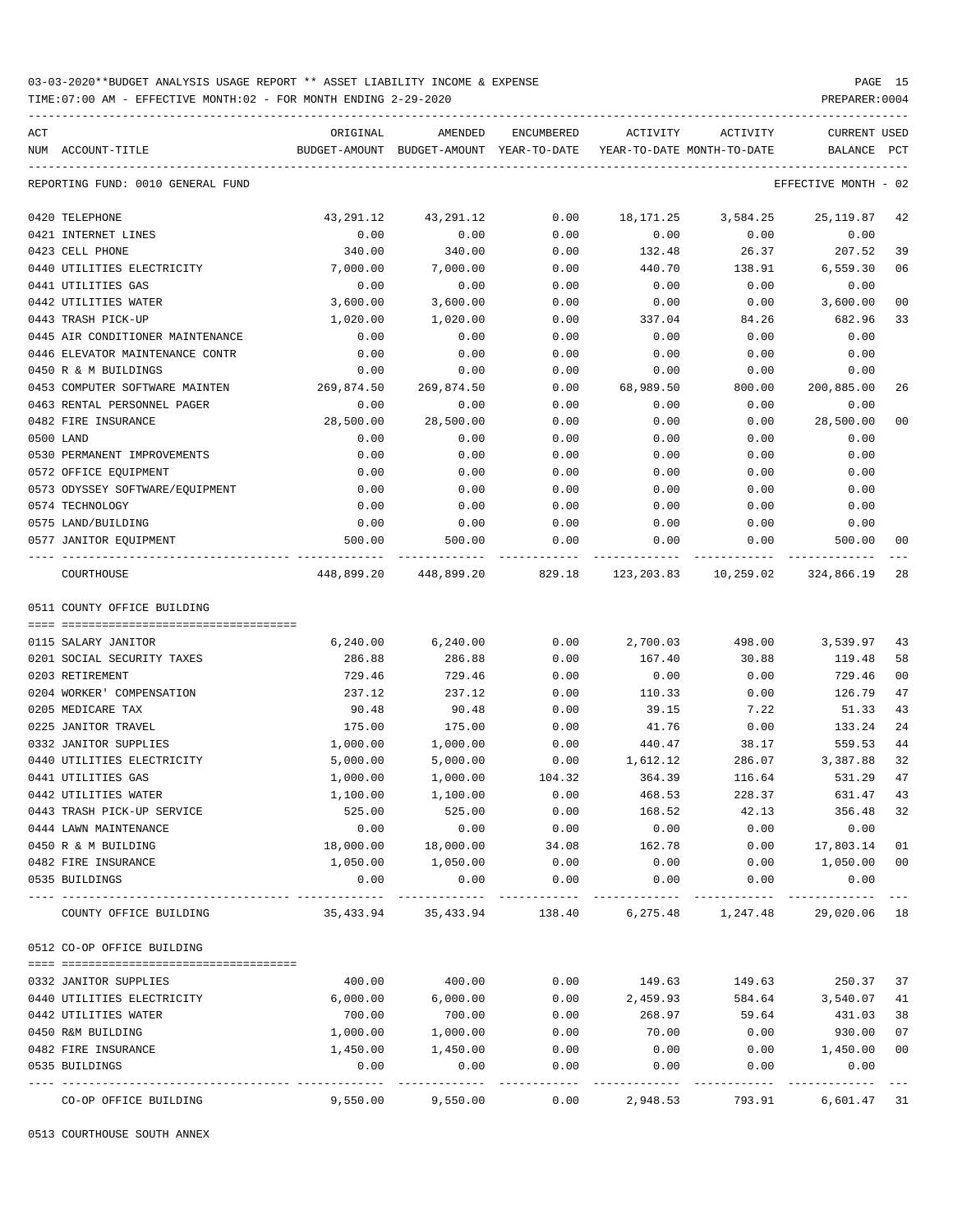| 03-03-2020**BUDGET ANALYSIS USAGE REPORT ** ASSET LIABILITY INCOME & EXPENSE | PAGE 16        |
|------------------------------------------------------------------------------|----------------|
| TIME:07:00 AM - EFFECTIVE MONTH:02 - FOR MONTH ENDING 2-29-2020              | PREPARER: 0004 |

| ACT |                                   | ORIGINAL  | AMENDED                                                             | ENCUMBERED | ACTIVITY        | ACTIVITY                    | CURRENT USED         |                |
|-----|-----------------------------------|-----------|---------------------------------------------------------------------|------------|-----------------|-----------------------------|----------------------|----------------|
|     | NUM ACCOUNT-TITLE                 |           | BUDGET-AMOUNT BUDGET-AMOUNT YEAR-TO-DATE YEAR-TO-DATE MONTH-TO-DATE |            |                 |                             | BALANCE PCT          |                |
|     | REPORTING FUND: 0010 GENERAL FUND |           |                                                                     |            |                 |                             | EFFECTIVE MONTH - 02 |                |
|     |                                   |           |                                                                     |            |                 |                             |                      |                |
|     | 0115 SALARY JANITOR               | 6,619.86  | 6,619.86                                                            | 0.00       | 3,181.75        | 534.00                      | 3,438.11             | 48             |
|     | 0201 SOCIAL SECURITY TAXES        | 432.19    | 432.19                                                              | 0.00       | 197.24          | 33.09                       | 234.95               | 46             |
|     | 0203 RETIREMENT                   | 814.89    | 814.89                                                              | 0.00       | 0.00            | 0.00                        | 814.89               | 00             |
|     | 0204 WORKERS' COMPENSATION        | 264.89    | 264.89                                                              | 0.00       | 117.05          | 0.00                        | 147.84               | 44             |
|     | 0205 MEDICARE TAX                 | 101.08    | 101.08                                                              | 0.00       | 46.13           | 7.74                        | 54.95                | 46             |
|     | 0311 SOUTH ANNEX POSTAGE          | 4,100.00  | 4,100.00                                                            | 0.00       | $412.66-$       | 77.75                       | 4,512.66             | 10             |
|     | 0315 COPIER RENTAL                | 1,500.00  | 1,500.00                                                            | 97.72      | 443.58          | 103.24                      | 958.70               | 36             |
|     | 0332 JANITOR SUPPLIES             | 1,500.00  | 1,500.00                                                            | 0.00       | 486.36          | 56.44                       | 1,013.64             | 32             |
|     | 0420 TELEPHONE                    | 0.00      | 0.00                                                                | 0.00       | 0.00            | 0.00                        | 0.00                 |                |
|     | 0421 INTERNET                     | 3,300.00  | 3,300.00                                                            | 0.00       | 1,458.06        | 273.94                      | 1,841.94             | 44             |
|     | 0440 UTILITIES ELECTRICITY        | 5,800.00  | 5,800.00                                                            | 0.00       | 1,944.82        | 346.41                      | 3,855.18             | 34             |
|     | 0441 UTILITIES GAS                | 1,300.00  | 1,300.00                                                            | 0.00       | 633.82          | 339.09                      | 666.18               | 49             |
|     | 0442 UTILITIES WATER              | 1,200.00  | 1,200.00                                                            | 0.00       | 345.76          | 76.44                       | 854.24               | 29             |
|     | 0443 TRASH PICKUP SERVICE         | 1,020.00  | 1,020.00                                                            | 0.00       | 337.04          | 84.26                       | 682.96               | 33             |
|     | 0444 LAWN MAINTENANCE             | 0.00      | 0.00                                                                | 0.00       | 0.00            | 0.00                        | 0.00                 |                |
|     | 0450 R&M BUILDING                 | 5,000.00  | 5,000.00                                                            | 0.00       | 5,071.43        | 3,666.68                    | 71.43- 101           |                |
|     | 0455 PARKING LOT                  | 0.00      | 0.00                                                                | 0.00       | 0.00            | 0.00                        | 0.00                 |                |
|     | 0482 FIRE INSURANCE               | 2,700.00  | 2,700.00                                                            | 0.00       | 0.00            | 0.00                        | 2,700.00             | 0 <sub>0</sub> |
|     | 0531 ANNEX                        | 0.00      | 0.00                                                                | 0.00       | 0.00            | 0.00                        | 0.00                 |                |
|     | COURTHOUSE SOUTH ANNEX            | 35,652.91 | 35,652.91                                                           | 97.72      | 13,850.38       | 5,599.08                    | 21,704.81            | 39             |
|     | 0514 CITY HALL ANNEX              |           |                                                                     |            |                 |                             |                      |                |
|     | 0421 TELEPHONE/INTERNET           | 960.00    | 960.00                                                              | 0.00       | 381.97          | 78.94                       | 578.03               | 40             |
|     | CITY HALL ANNEX                   | 960.00    | 960.00                                                              | 0.00       | 381.97          | 78.94                       | 578.03               | 40             |
|     |                                   |           |                                                                     |            |                 |                             |                      |                |
|     | 0515 WINDOM CO.BLDG.              |           |                                                                     |            |                 |                             |                      |                |
|     | 0440 UTILITIES ELECTRICITY        | 2,000.00  | 2,000.00                                                            | 199.49     | 906.54          | 0.00                        | 893.97               | 55             |
|     | 0441 UTILITIES GAS                | 800.00    | 800.00                                                              | 131.78     | 450.12          | 155.06                      | 218.10               | 73             |
|     | 0442 UTILITIES WATER              | 0.00      | 0.00                                                                | 0.00       | 124.50          | 41.50                       | $124.50-$            |                |
|     | 0444 LAWN MAINTENANCE             | 800.00    | 800.00                                                              | 0.00       | 0.00            | 0.00                        | 800.00               | 00             |
|     | 0450 R&M BUILDING                 | 1,000.00  | 1,000.00                                                            | 0.00       | 31.50           | 0.00                        | 968.50               | 03             |
|     | 0482 FIRE INSURANCE               | 1,775.00  | 1,775.00                                                            | 0.00       | 0.00            |                             | $0.00$ 1,775.00      | 0 <sub>0</sub> |
|     | 0501 PEST CONTROL                 | 130.00    | 130.00                                                              | 0.00       | -------------   | $0.00$ 0.00<br>------------ | 130.00               | 0 <sub>0</sub> |
|     | WINDOM CO.BLDG.                   |           | 6,505.00 6,505.00                                                   |            | 331.27 1,512.66 | 196.56                      | 4,661.07             | 28             |
|     | 0516 AGRILIFE EXTENSION BUILDING  |           |                                                                     |            |                 |                             |                      |                |
|     |                                   |           |                                                                     |            |                 |                             |                      |                |
|     | 0115 SALARY JANITOR               | 3,432.00  | 3,432.00                                                            | 0.00       |                 | 1,572.87 360.00 1,859.13    |                      | 46             |
|     | 0201 SOCIAL SECURITY TAXES        | 212.78    | 212.78                                                              | 0.00       | 97.53           | 22.33                       | 115.25               | 46             |
|     | 0203 RETIREMENT                   | 401.20    | 401.20                                                              | 0.00       | 0.00            | 0.00                        | 401.20               | 0 <sub>0</sub> |
|     | 0204 WORKERS' COMPENSATION        | 130.42    | 130.42                                                              | 0.00       | 60.68           | 0.00                        | 69.74                | 47             |
|     | 0205 MEDICARE TAX                 | 49.76     | 49.76                                                               | 0.00       | 22.81           | 5.22                        | 26.95                | 46             |
|     | 0225 JANITOR TRAVEL               | 250.00    | 250.00                                                              | 0.00       | 81.20           | 0.00                        | 168.80               | 32             |
|     | 0332 JANITOR SUPPLIES             | 500.00    | 500.00                                                              | 0.00       | 370.96          | 0.00                        | 129.04               | 74             |
|     | 0420 TELEPHONE                    | 0.00      | 0.00                                                                | 0.00       | 0.00            | 0.00                        | 0.00                 |                |
|     | 0440 UTILITIES ELECTRICITY        | 5,100.00  | 5,100.00                                                            | 0.00       | 2,507.70        | 656.08                      | 2,592.30             | 49             |
|     | 0441 UTILITIES GAS                | 0.00      | 0.00                                                                | 0.00       | 0.00            | 0.00                        | 0.00                 |                |
|     | 0442 UTILITIES WATER              | 700.00    | 700.00                                                              | 0.00       | 228.32          | 57.08                       | 471.68               | 33             |

0443 TRASH PICKUP SERVICE 0.00 0.00 0.00 0.00 0.00 0.00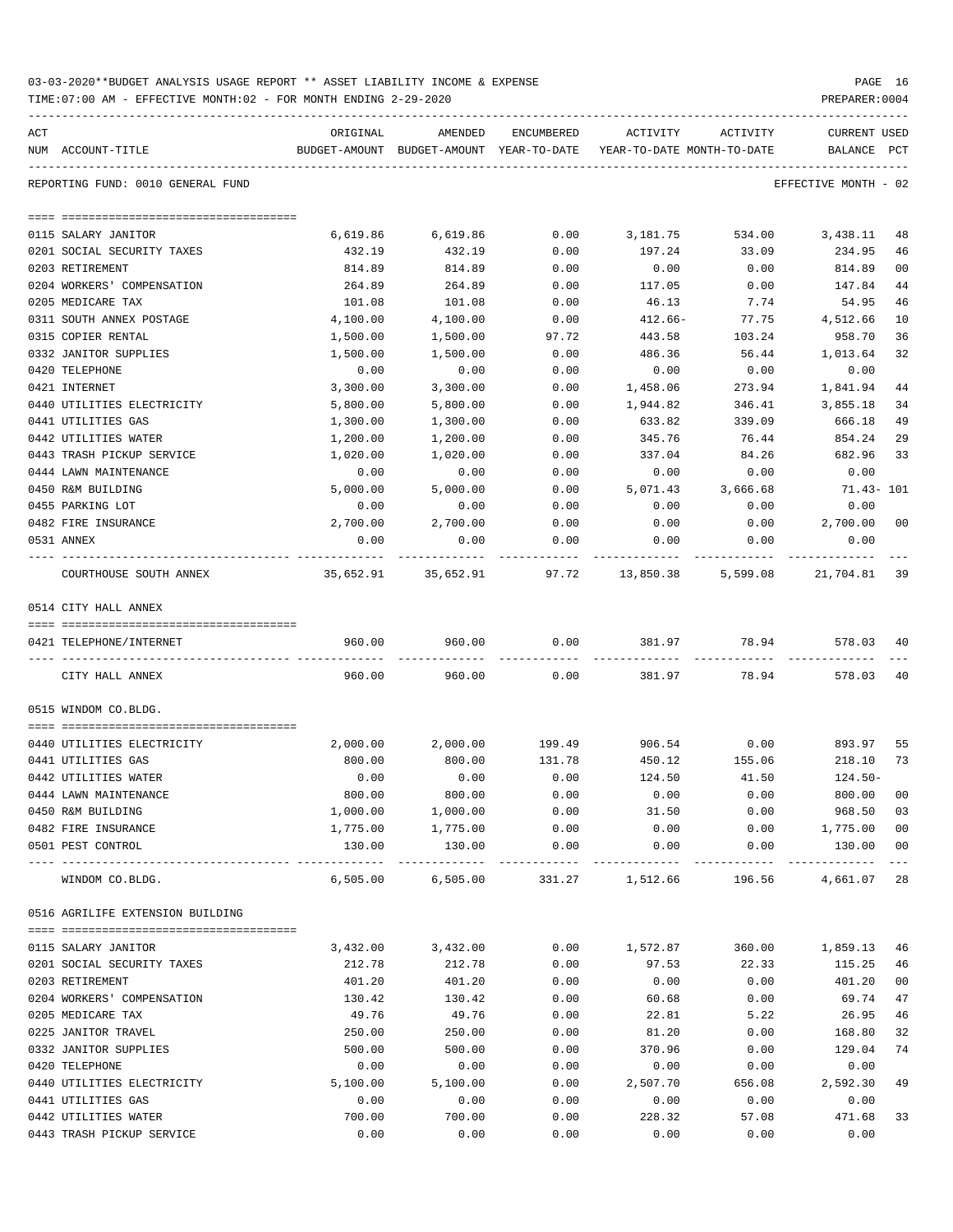TIME:07:00 AM - EFFECTIVE MONTH:02 - FOR MONTH ENDING 2-29-2020 PREPARER:0004

| ACT<br>NUM ACCOUNT-TITLE          | ORIGINAL   | AMENDED<br>BUDGET-AMOUNT BUDGET-AMOUNT YEAR-TO-DATE | ENCUMBERED            | ACTIVITY   | ACTIVITY<br>YEAR-TO-DATE MONTH-TO-DATE | <b>CURRENT USED</b><br>BALANCE | PCT |
|-----------------------------------|------------|-----------------------------------------------------|-----------------------|------------|----------------------------------------|--------------------------------|-----|
| REPORTING FUND: 0010 GENERAL FUND |            |                                                     |                       |            |                                        | EFFECTIVE MONTH - 02           |     |
|                                   |            |                                                     |                       |            |                                        |                                |     |
| 0444 LAWN MAINTENANCE             | 0.00       | 0.00                                                | 0.00                  | 0.00       | 0.00                                   | 0.00                           |     |
| 0450 R&M BUILDING                 | 600.00     | 600.00                                              | 0.00                  | 320.50     | 206.50                                 | 279.50                         | 53  |
| 0482 FIRE INSURANCE               | 1,100.00   | 1,100.00                                            | 0.00                  | 0.00       | 0.00                                   | 1,100.00                       | 00  |
| 0530 BUILDING REMODEL             | 0.00       | 0.00                                                | 0.00                  | 0.00       | 0.00                                   | 0.00                           |     |
| 0535 BUILDING CONSTRUCTION        | 0.00       | 0.00                                                | 0.00                  | 0.00       | 0.00                                   | 0.00                           |     |
| 0572 OFFICE EQUIPMENT             | 0.00       | 0.00                                                | 0.00                  | 0.00       | 0.00                                   | 0.00                           |     |
| AGRILIFE EXTENSION BUILDING       | 12,476.16  | 12,476.16                                           | 0.00                  | 5,262.57   | 1,307.21 7,213.59                      |                                | 42  |
| 0517 COURTHOUSE EAST ANNEX        |            |                                                     |                       |            |                                        |                                |     |
|                                   |            |                                                     |                       |            |                                        |                                |     |
| 0535 BUILDING                     | 0.00       | 0.00                                                | 0.00                  | 0.00       | 0.00                                   | 0.00                           |     |
| COURTHOUSE EAST ANNEX             | 0.00       | 0.00                                                | 0.00                  | 0.00       | 0.00                                   | 0.00                           |     |
| 0518 COUNTY OFFICES RELOCATION    |            |                                                     |                       |            |                                        |                                |     |
|                                   |            |                                                     |                       |            |                                        |                                |     |
| 0311 POSTAL EXPENSES              | 350.00     | 350.00                                              | 0.00                  | 336.00     | 0.00                                   | 14.00                          | 96  |
| 0332 JANITOR SUPPLIES             | 3,000.00   | 3,000.00                                            | 0.00                  | 1,798.18   | 330.66                                 | 1,201.82                       | 60  |
| 0420 UTILITIES TELEPHONE          | 0.00       | 0.00                                                | 0.00                  | 0.00       | 0.00                                   | 0.00                           |     |
| 0421 INTERNET SERVICES            | 14,000.00  | 14,000.00                                           | 0.00                  | 6,408.63   | 1,144.20                               | 7,591.37                       | 46  |
| 0440 UTILITIES ELECTRICITY        | 33,400.00  | 33,400.00                                           | 519.35                | 4,487.14   | 410.43                                 | 28,393.51                      | 15  |
| 0441 UTILITIES GAS                | 4,400.00   | 4,400.00                                            | 0.00                  | 1,495.01   | 628.44                                 | 2,904.99                       | 34  |
| 0442 UTILITIES WATER              | 6,400.00   | 6,400.00                                            | 0.00                  | 1,598.29   | 301.40                                 | 4,801.71                       | 25  |
| 0443 TRASH PICKUP SERVICE         | 2,150.00   | 2,150.00                                            | 0.00                  | 670.48     | 167.62                                 | 1,479.52                       | 31  |
| 0450 R & M BUILDING               | 6,000.00   | 6,000.00                                            | 0.00                  | 1,495.23   | 0.00                                   | 4,504.77                       | 25  |
| 0460 MOVING EXPENSES              | 0.00       | 0.00                                                | 0.00                  | 0.00       | 0.00                                   | 0.00                           |     |
| 0470 OFFICE SPACE LEASE           | 140,400.00 | 140,400.00                                          | 0.00                  | 69,025.00  | 11,700.00                              | 71,375.00                      | 49  |
| 0483 ALARM MONITORING             | 900.00     | 900.00                                              | 0.00                  | 885.60     | 0.00                                   | 14.40                          | 98  |
| 0484 CLEANING SERVICES            | 0.00       | 0.00                                                | 0.00                  | 0.00       | 0.00                                   | 0.00                           |     |
| 0501 PEST CONTROL                 | 1,000.00   | 1,000.00                                            | 0.00                  | 470.00     | 235.00                                 | 530.00                         | 47  |
| COUNTY OFFICES RELOCATION         |            | 212,000.00 212,000.00 519.35                        |                       |            | 88,669.56 14,917.75 122,811.09         |                                | 42  |
| 0519 GOVERNMENT BUILDING          |            |                                                     |                       |            |                                        |                                |     |
| 0165 CONSTRUCTION                 | 10,000.00  | 10,000.00                                           | 0.00                  | 0.00       | 0.00                                   | 10,000.00 00                   |     |
| GOVERNMENT BUILDING               | 10,000.00  | _____________<br>10,000.00                          | -------------<br>0.00 | 0.00       | 0.00                                   | 10,000.00 00                   |     |
| 0520 LAKE FANNIN                  |            |                                                     |                       |            |                                        |                                |     |
|                                   |            |                                                     |                       |            |                                        |                                |     |
| 0484 GENERAL LIABILITY INSURANCE  | 0.00       | 0.00                                                | 0.00                  | 0.00       | 0.00                                   | 0.00                           |     |
|                                   |            |                                                     |                       |            |                                        |                                |     |
| LAKE FANNIN                       | 0.00       | 0.00                                                | 0.00                  | 0.00       | 0.00                                   | 0.00                           |     |
| 0540 AMBULANCE SERVICE            |            |                                                     |                       |            |                                        |                                |     |
| 0417 AMBULANCE SERVICE            |            | 540,000.00 540,000.00                               | 0.00                  |            | 225,000.00 45,000.00                   | 315,000.00 42                  |     |
| AMBULANCE SERVICE                 | 540,000.00 | 540,000.00                                          | 0.00                  | 225,000.00 | 45,000.00                              | 315,000.00                     | 42  |
| 0543 FIRE PROTECTION              |            |                                                     |                       |            |                                        |                                |     |
| 0416 FIRE PROTECTION SERVICE      | 84,000.00  | 84,000.00                                           | 0.00                  | 42,000.00  |                                        | 21,000.00 42,000.00 50         |     |
|                                   |            |                                                     |                       |            |                                        |                                |     |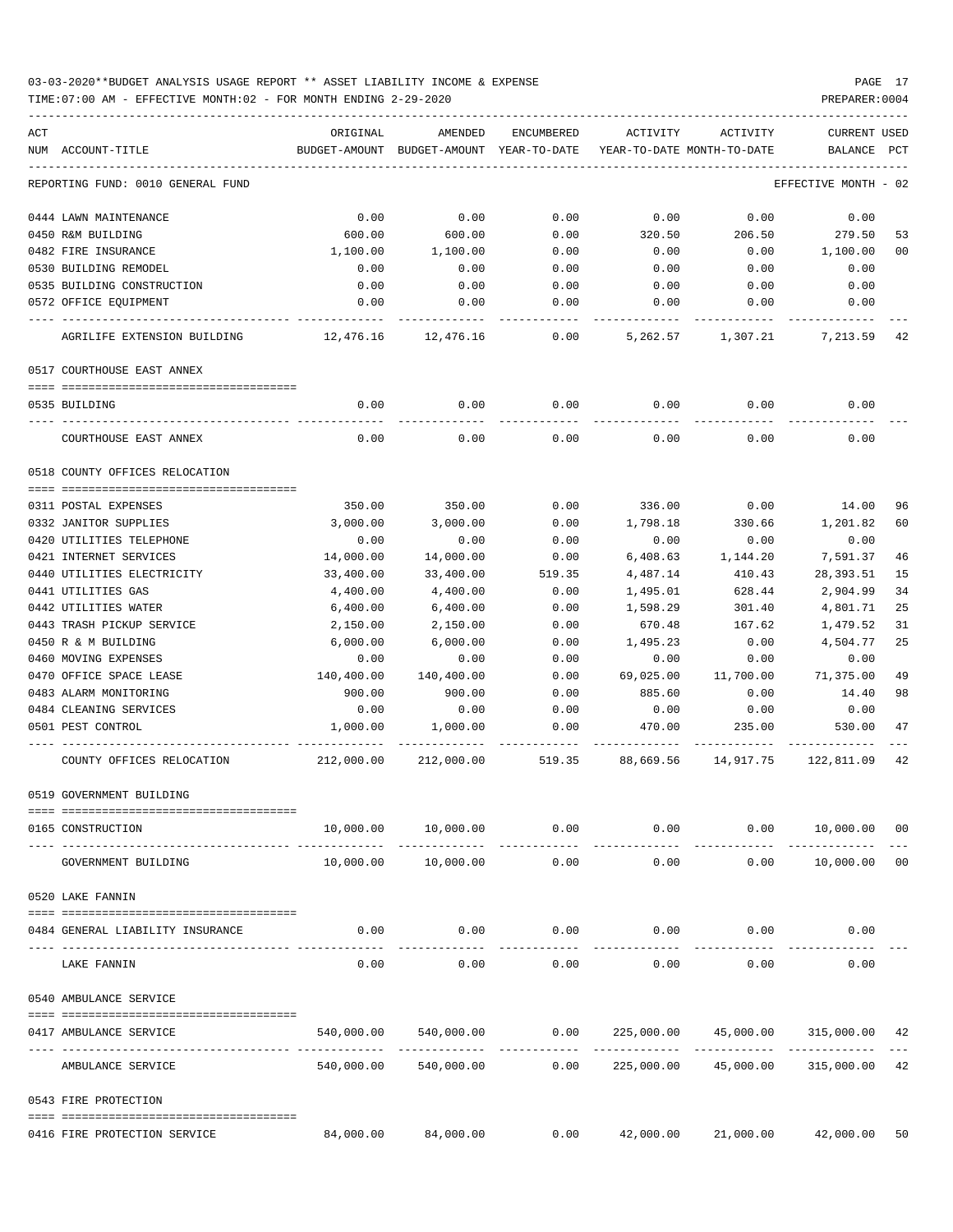TIME:07:00 AM - EFFECTIVE MONTH:02 - FOR MONTH ENDING 2-29-2020

|     |                                      |              |                                                     |              | ACTIVITY     |                                        |                                |        |
|-----|--------------------------------------|--------------|-----------------------------------------------------|--------------|--------------|----------------------------------------|--------------------------------|--------|
| ACT | NUM ACCOUNT-TITLE                    | ORIGINAL     | AMENDED<br>BUDGET-AMOUNT BUDGET-AMOUNT YEAR-TO-DATE | ENCUMBERED   |              | ACTIVITY<br>YEAR-TO-DATE MONTH-TO-DATE | <b>CURRENT USED</b><br>BALANCE | PCT    |
|     | REPORTING FUND: 0010 GENERAL FUND    |              |                                                     |              |              |                                        | EFFECTIVE MONTH - 02           |        |
|     |                                      |              |                                                     |              |              |                                        |                                |        |
|     | 0422 R&M RADIO/TOWER                 | 700.00       | 700.00                                              | 0.00         | 0.00         | 0.00                                   | 700.00                         | 00     |
|     | 0440 UTILITIES ELECTRICITY           | 0.00         | 0.00                                                | 0.00         | 0.00         | 0.00                                   | 0.00                           |        |
|     | 0447 REPEATER SERVICE CONTRACT       | 8,762.83     | 8,762.83                                            | 0.00         | 2,920.96     | 0.00                                   | 5,841.87                       | 33     |
|     | 0490 FCC RADIO LICENSE               | 0.00         | 0.00                                                | 0.00         | 0.00         | 0.00                                   | 0.00                           |        |
|     | FIRE PROTECTION                      | 93,462.83    | 93,462.83                                           | 0.00         | 44,920.96    | 21,000.00                              | 48,541.87 48                   |        |
|     | 0551 CONSTABLE PRECINCT # 1          |              |                                                     |              |              |                                        |                                |        |
|     |                                      |              |                                                     |              |              |                                        |                                |        |
|     | 0101 SALARY ELECTED OFFICIAL         | 33,154.57    | 33,154.57                                           | 0.00         | 14,026.98    | 2,550.36                               | 19,127.59                      | 42     |
|     | 0201 SOCIAL SECURITY TAXES           | 2,204.38     | 2,204.38                                            | 0.00         | 863.64       | 156.92                                 | 1,340.74                       | 39     |
|     | 0202 GROUP HEALTH & DENTAL INSURANCE | 6,272.76     | 6,272.76                                            | 0.00         | 2,229.77     | 446.10                                 | 4,042.99                       | 36     |
|     | 0203 RETIREMENT                      | 3,875.77     | 3,875.77                                            | 0.00         | 1,619.95     | 300.72                                 | 2,255.82                       | 42     |
|     | 0204 WORKERS' COMPENSATION           | 596.78       | 596.78                                              | 0.00         | 295.39       | 0.00                                   | 301.39                         | 49     |
|     | 0205 MEDICARE TAX                    | 515.54       | 515.54                                              | 0.00         | 201.99       | 36.70                                  | 313.55                         | 39     |
|     | 0310 OFFICE SUPPLIES                 | 50.00        | 50.00                                               | 0.00         | 0.00         | 0.00                                   | 50.00                          | 00     |
|     | 0311 POSTAL EXPENSES                 | 150.00       | 150.00                                              | 0.00         | 6.85         | 0.00                                   | 143.15                         | 05     |
|     | 0330 AUTO EXPENSE-GAS AND OIL        | 1,500.00     | 1,500.00                                            | 0.00         | 425.63       | 0.00                                   | 1,074.37                       | 28     |
|     | 0421 ONLINE RESEARCH/ACCURINT        | 600.00       | 600.00                                              | 0.00         | 200.00       | 50.00                                  | 400.00                         | 33     |
|     | 0422 R & M RADIO                     | 100.00       | 100.00                                              | 0.00         | 0.00         | 0.00                                   | 100.00                         | 00     |
|     | 0427 TRAVEL EXPENSE                  | 2,400.00     | 2,400.00                                            | 0.00         | 1,000.00     | 200.00                                 | 1,400.00                       | 42     |
|     | 0435 PRINTING                        | 50.00        | 50.00                                               | 0.00         | 0.00         | 0.00                                   | 50.00                          | 00     |
|     | 0480 BOND                            | 0.00         | 0.00                                                | 0.00         | 0.00         | 0.00                                   | 0.00                           |        |
|     | 0488 LAW ENFORCEMENT PROF. INS       | 525.00       | 525.00                                              | 0.00         | 463.00       | 0.00                                   | 62.00                          | 88     |
|     | 0572 EQUIPMENT<br>0574 TECHNOLOGY    | 0.00<br>0.00 | 0.00<br>0.00                                        | 0.00<br>0.00 | 0.00<br>0.00 | 0.00<br>0.00                           | 0.00<br>0.00                   |        |
|     | CONSTABLE PRECINCT # 1               | 51,994.80    | 51,994.80                                           | 0.00         | 21,333.20    | 3,740.80                               | 30,661.60                      | - 41   |
|     |                                      |              |                                                     |              |              |                                        |                                |        |
|     | 0552 CONSTABLE PRECINCT #2           |              |                                                     |              |              |                                        |                                |        |
|     | 0101 SALARY ELECTED OFFICIAL         | 16,099.05    | 16,099.05                                           | 0.00         | 6,811.09     | 1,238.38                               | 9,287.96 42                    |        |
|     | 0201 SOCIAL SECURITY TAXES           | 1,146.94     | 1,146.94                                            | 0.00         | 422.29       | 76.78                                  | 724.65                         | 37     |
|     | 0202 GROUP HEALTH & DENTAL INSURANCE | 11,870.88    | 11,870.88                                           | 0.00         | 4,944.60     | 988.92                                 | 6,926.28                       | 42     |
|     | 0203 RETIREMENT                      | 1,881.98     | 1,881.98                                            | 0.00         | 786.55       | 146.00                                 | 1,095.43                       | 42     |
|     | 0204 WORKERS' COMPENSATION           | 289.78       | 289.78                                              | 0.00         | 139.07       | 0.00                                   | 150.71                         | 48     |
|     | 0205 MEDICARE TAX                    | 268.24       | 268.24                                              | 0.00         | 98.78        | 17.96                                  | 169.46                         | 37     |
|     | 0310 OFFICE SUPPLIES                 | 100.00       | 100.00                                              | 0.00         | 0.00         | 0.00                                   | 100.00                         | $00\,$ |
|     | 0311 POSTAL EXPENSES                 | 250.00       | 250.00                                              | 0.00         | 0.00         | 0.00                                   | 250.00                         | 00     |
|     | 0330 AUTO EXPENSE-GAS AND OIL        | 1,000.00     | 1,000.00                                            | 0.00         | 76.25        | 0.00                                   | 923.75                         | 08     |
|     | 0422 R & M RADIO                     | 100.00       | 100.00                                              | 0.00         | 0.00         | 0.00                                   | 100.00                         | 00     |
|     | 0427 TRAVEL EXPENSE                  | 0.00         | 0.00                                                | 0.00         | 0.00         | 0.00                                   | 0.00                           |        |
|     | 0428 TRAINING/TUITION/TRAVEL         | 228.00       | 228.00                                              | 0.00         | 0.00         | 0.00                                   | 228.00                         | 00     |
|     | 0435 PRINTING                        | 100.00       | 100.00                                              | 0.00         | 0.00         | 0.00                                   | 100.00                         | 00     |
|     | 0454 R&M AUTO                        | 1,000.00     | 1,000.00                                            | 0.00         | 7.50         | 7.50                                   | 992.50                         | 01     |
|     | 0480 BOND                            | 0.00         | 0.00                                                | 0.00         | 0.00         | 0.00                                   | 0.00                           |        |
|     | 0487 AUTO INSURANCE                  | 425.00       | 425.00                                              | 0.00         | 403.00       | 0.00                                   | 22.00                          | 95     |
|     | 0488 LAW ENFOREMENT PROF. INS.       | 525.00       | 525.00                                              | 0.00         | 463.00       | 0.00                                   | 62.00                          | 88     |
|     | 0573 RADIO EQUIPMENT                 | 0.00         | 0.00                                                | 0.00         | 0.00         | 0.00                                   | 0.00                           |        |
|     | 0574 TECHNOLOGY                      | 0.00         | 0.00                                                | 0.00         | 0.00         | 0.00                                   | 0.00                           |        |
|     | CONSTABLE PRECINCT #2                | 35,284.87    | 35,284.87                                           | 0.00         | 14,152.13    | 2,475.54                               | 21,132.74                      | 40     |

0553 CONSTABLE PRECINCT # 3

==== ===================================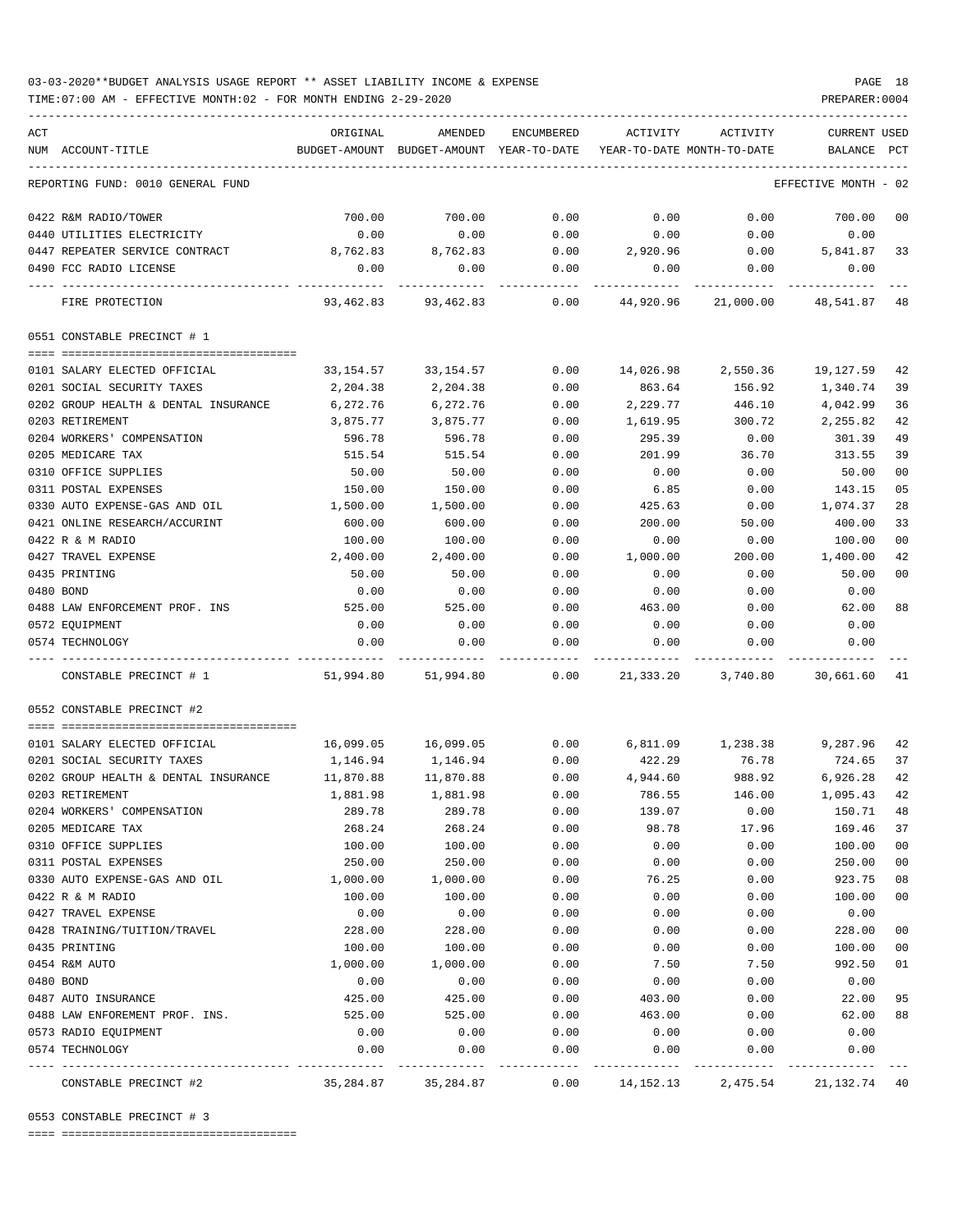TIME:07:00 AM - EFFECTIVE MONTH:02 - FOR MONTH ENDING 2-29-2020 PREPARER:0004

| ACT | NUM ACCOUNT-TITLE                       | ORIGINAL          | AMENDED<br>BUDGET-AMOUNT BUDGET-AMOUNT YEAR-TO-DATE | ENCUMBERED   | ACTIVITY     | ACTIVITY<br>YEAR-TO-DATE MONTH-TO-DATE | <b>CURRENT USED</b><br>BALANCE | PCT |
|-----|-----------------------------------------|-------------------|-----------------------------------------------------|--------------|--------------|----------------------------------------|--------------------------------|-----|
|     | REPORTING FUND: 0010 GENERAL FUND       |                   |                                                     |              |              |                                        | EFFECTIVE MONTH - 02           |     |
|     |                                         |                   |                                                     |              |              |                                        |                                |     |
|     | 0101 SALARY ELECTED OFFICIAL            | 14,310.57         | 14,310.57                                           | 0.00         |              | 6,054.51 1,100.82                      | 8,256.06                       | 42  |
|     | 0201 SOCIAL SECURITY TAXES              | 1,036.06          | 1,036.06                                            | 0.00         | 437.43       | 80.66                                  | 598.63                         | 42  |
|     | 0202 GROUP HEALTH & DENTAL INSURANCE    | 11,870.88         | 11,870.88                                           | 0.00         | 4,944.60     | 988.92                                 | 6,926.28                       | 42  |
|     | 0203 RETIREMENT                         | 1,672.91          | 1,672.91                                            | 0.00         | 699.16       | 129.78                                 | 973.75                         | 42  |
|     | 0204 WORKERS' COMPENSATION              | 257.59            | 257.59                                              | 0.00         | 123.62       | 0.00                                   | 133.97                         | 48  |
|     | 0205 MEDICARE TAX                       | 242.30            | 242.30                                              | 0.00         | 102.28       | 18.86                                  | 140.02                         | 42  |
|     | 0310 OFFICE SUPPLIES                    | 100.00            | 40.00                                               | 0.00         | 0.00         | 0.00                                   | 40.00                          | 00  |
|     | 0311 POSTAL EXPENSES                    | 150.00            | 150.00                                              | 0.00         | 0.00         | 0.00                                   | 150.00                         | 00  |
|     | 0330 AUTO EXPENSE-GAS AND OIL           | 200.00            | 200.00                                              | 0.00         | 0.00         | 0.00                                   | 200.00                         | 00  |
|     | 0427 TRAVEL EXPENSE                     | 2,400.00          | 2,400.00                                            | 0.00         | 1,000.00     | 200.00                                 | 1,400.00                       | 42  |
|     | 0435 PRINTING                           | 50.00             | 50.00                                               | 0.00         | 0.00         | 0.00                                   | 50.00                          | 00  |
|     | 0453 COMPUTER SOFTWARE                  | 1,152.00          | 1,152.00                                            | 0.00         | 0.00         | 0.00                                   | 1,152.00                       | 00  |
|     | 0480 BOND                               | 0.00              | 0.00                                                | 0.00         | 0.00         | 0.00                                   | 0.00                           |     |
|     | 0481 DUES                               | 0.00              | 60.00                                               | 0.00         | 60.00        | 0.00                                   | 0.00                           | 100 |
|     | 0488 LAW ENFORCEMENT PROF. INS          | 525.00            | 525.00                                              | 0.00         | 463.00       | 0.00                                   | 62.00                          | 88  |
|     | 0572 OFFICE EQUIPMENT                   | 500.00            | 500.00                                              | 0.00         | 0.00         | 0.00                                   | 500.00                         | 00  |
|     | 0573 RADIO EQUIPMENT<br>0574 TECHNOLOGY | 0.00<br>10,000.00 | 0.00<br>10,000.00                                   | 0.00<br>0.00 | 0.00<br>0.00 | 0.00<br>0.00                           | 0.00<br>10,000.00              | 00  |
|     |                                         |                   |                                                     |              |              |                                        |                                |     |
|     | CONSTABLE PRECINCT # 3                  |                   | 44,467.31 44,467.31                                 |              |              | $0.00$ 13,884.60 2,519.04 30,582.71    |                                | 31  |
|     | 0555 ANIMAL CONTROL OFFICER             |                   |                                                     |              |              |                                        |                                |     |
|     | 0441 ANIMAL CONTROL OFFICER/SERVICES    | 3,500.00          | 3,500.00                                            | 0.00         |              | 618.38                                 | 618.38 2,881.62 18             |     |
|     |                                         |                   |                                                     |              |              |                                        |                                |     |
|     | ANIMAL CONTROL OFFICER                  | 3,500.00          | 3,500.00                                            | 0.00         | 618.38       | 618.38                                 | 2,881.62 18                    |     |
|     | 0559 TEXAS VINE PROGRAM                 |                   |                                                     |              |              |                                        |                                |     |
|     | 0495 VINE AUTOMATED VICTIM NOTIF.SERV.  | 0.00              | 0.00                                                | 0.00         | 0.00         | 0.00                                   | 0.00                           |     |
|     | TEXAS VINE PROGRAM                      | 0.00              | 0.00                                                | 0.00         | 0.00         | 0.00                                   | 0.00                           |     |
|     | 0560 COUNTY SHERIFF                     |                   |                                                     |              |              |                                        |                                |     |
|     |                                         |                   |                                                     |              |              |                                        |                                |     |
|     | 0101 SALARY ELECTED OFFICIAL            | 59,993.98         | 59,993.98                                           | 0.00         | 25,382.06    | 4,614.92                               | 34,611.92                      | 42  |
|     | 0102 ADMINISTRATIVE SECRETARY           | 42,500.00         | 42,500.00                                           | 0.00         | 17,980.82    | 3,269.24                               | 24,519.18                      | 42  |
|     | 0103 CHIEF DEPUTY                       | 49,000.00         | 49,000.00                                           | 0.00         | 20,730.82    | 3,769.24                               | 28, 269. 18                    | 42  |
|     | 0104 SALARIES DEPUTIES                  | 615,297.97        | 615,297.97                                          | 0.00         | 252,157.20   | 49,277.79                              | 363,140.77                     | 41  |
|     | 0107 PT RECORDS/EVIDENCE CLERKS         | 24,000.00         | 24,000.00                                           | 0.00         | 10,272.00    | 1,920.00                               | 13,728.00                      | 43  |
|     | 0108 COMPENSATION PAY                   | 138,719.27        | 138,719.27                                          | 0.00         | 37,894.63    | 5,550.46                               | 100,824.64                     | 27  |
|     | 0109 INVESTIGATOR-CRIMES AGAINST CHILDR | 36,569.21         | 36,569.21                                           | 0.00         | 10,064.99    | 0.00                                   | 26,504.22                      | 28  |
|     | 0110 JAIL ADMINISTRATOR                 | 0.00              | 0.00                                                | 0.00         | 0.00         | 0.00                                   | 0.00                           |     |
|     | 0111 LIEUTENANT                         | 44,800.00         | 44,800.00                                           | 0.00         | 18,953.88    | 3,446.16                               | 25,846.12                      | 42  |
|     | 0113 TRANSPORT OFFICER                  | 36,569.21         | 36,569.21                                           | 0.00         | 9,493.64     | 0.00                                   | 27,075.57                      | 26  |
|     | 0114 PROF. STANDARDS OFFICER            | 36,569.21         | 36,569.21                                           | 0.00         | 15,471.61    | 2,813.02                               | 21,097.60                      | 42  |
|     | 0120 SALARY DISPATCHER                  | 278,094.11        | 278,094.11                                          | 0.00         | 89,616.87    | 17,403.69                              | 188,477.24                     | 32  |
|     | 0201 SOCIAL SECURITY TAXES              | 81,779.50         | 81,779.50                                           | 0.00         | 31,122.11    | 5,541.97                               | 50,657.39                      | 38  |
|     | 0202 GROUP HEALTH INSURANCE             | 367,997.28        | 367,997.28                                          | 0.00         | 147,501.83   | 30,809.61                              | 220,495.45                     | 40  |
|     | 0203 RETIREMENT                         | 151,819.68        | 151,819.68                                          | 0.00         | 58,682.85    | 10,854.39                              | 93, 136.83                     | 39  |
|     | 0204 WORKERS' COMPENSATION              | 29,018.53         | 29,018.53                                           | 0.00         | 8,092.36     | 0.00                                   | 20,926.17                      | 28  |
|     | 0205 MEDICARE TAX                       | 19,125.85         | 19,125.85                                           | 0.00         | 7,278.26     | 1,296.04                               | 11,847.59                      | 38  |
|     | 0206 UNEMPLOYMENT EXPENSE               | 4,100.00          | 4,100.00                                            | 0.00         | 5,879.58     | 0.00                                   | 1,779.58-143                   |     |
|     | 0250 EMPLOYEE PHYSICALS                 | 1,000.00          | 1,000.00                                            | 0.00         | 478.00       | 125.00                                 | 522.00                         | 48  |
|     | 0310 OFFICE SUPPLIES                    | 8,000.00          | 8,000.00                                            | 0.00         | 4,979.61     | 1,770.33                               | 3,020.39                       | 62  |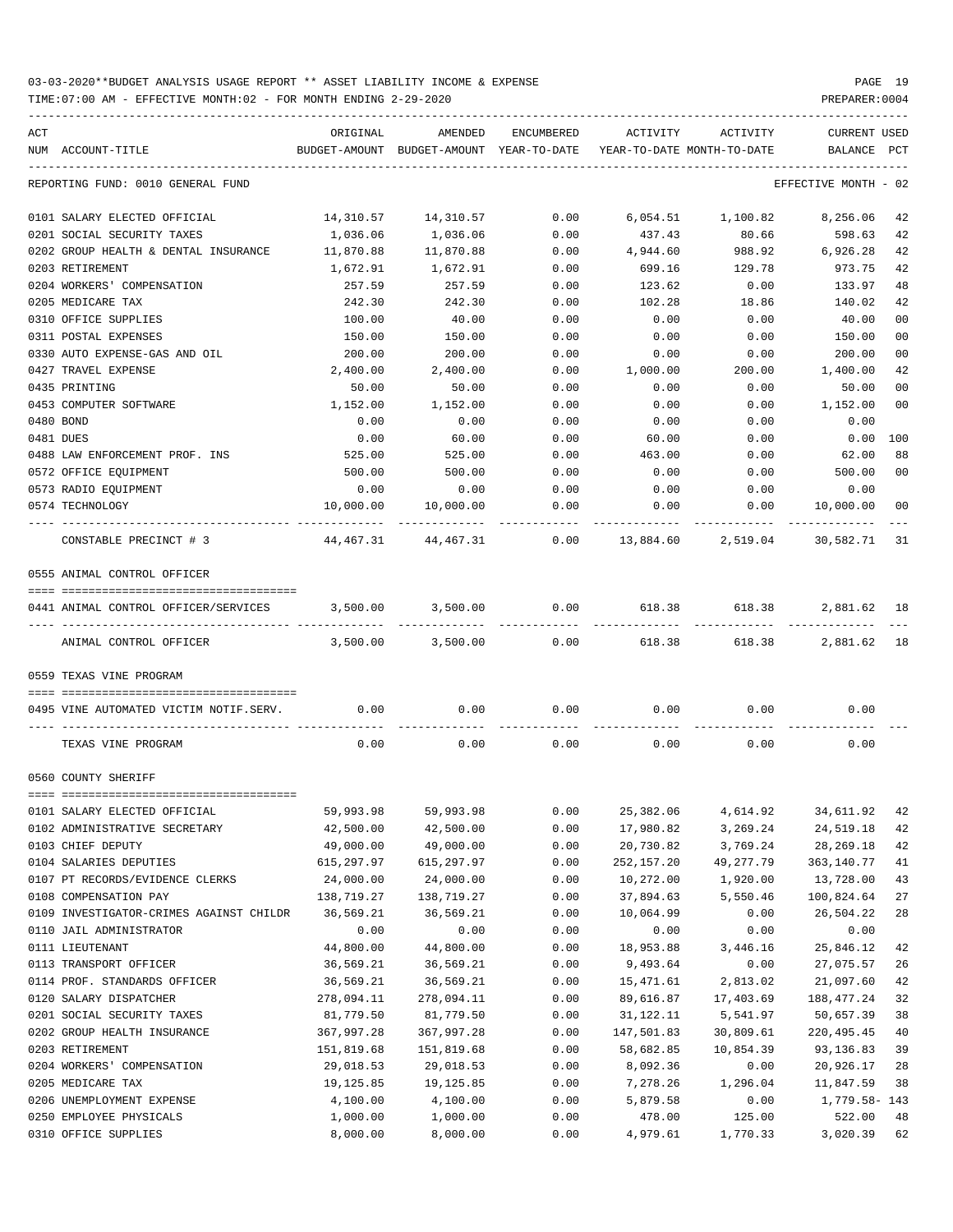| ACT |                                         | ORIGINAL                      | AMENDED                                                                  | ENCUMBERED             | ACTIVITY              | ACTIVITY                           | CURRENT USED            |                |
|-----|-----------------------------------------|-------------------------------|--------------------------------------------------------------------------|------------------------|-----------------------|------------------------------------|-------------------------|----------------|
|     | NUM ACCOUNT-TITLE                       | BUDGET-AMOUNT                 | BUDGET-AMOUNT YEAR-TO-DATE                                               |                        |                       | YEAR-TO-DATE MONTH-TO-DATE         | BALANCE                 | PCT            |
|     | REPORTING FUND: 0010 GENERAL FUND       |                               |                                                                          |                        |                       |                                    | EFFECTIVE MONTH - 02    |                |
|     | 0311 POSTAL EXPENSES                    | 1,700.00                      | 1,700.00                                                                 | 0.00                   | 1,717.01              | 76.84                              | $17.01 - 101$           |                |
|     | 0315 SHERIFF COPIER RENTAL              | 0.00                          | 0.00                                                                     | 0.00                   | 0.00                  | 0.00                               | 0.00                    |                |
|     | 0320 WEAPONS SUPPLIES                   | 3,000.00                      | 3,000.00                                                                 | 2,608.08               | 172.88                | 0.00                               | 219.04                  | 93             |
|     | 0321 PATROL SUPPLIES                    | 3,800.00                      | 3,800.00                                                                 | 419.50                 | 3,507.81              | 134.97                             | $127.31 - 103$          |                |
|     | 0330 AUTO EXPENSE GAS & OIL             | 80,000.00                     | 80,000.00                                                                | 0.00                   | 21,235.63             | 4,806.41                           | 58,764.37               | 27             |
|     | 0332 SHERIFF JANITOR SUPPLIES           | 1,750.00                      | 1,750.00                                                                 | 0.00                   | 708.75                | 331.76                             | 1,041.25                | 41             |
|     | 0395 UNIFORMS/OTHER                     | 4,900.00                      | 4,900.00                                                                 | 724.96                 | 2,156.88              | 722.50                             | 2,018.16                | 59             |
|     | 0419 SHERIFF CELL PHONE                 | 480.00                        | 480.00                                                                   | 0.00                   | 200.00                | 40.00                              | 280.00                  | 42             |
|     | 0420 TELEPHONE                          | 0.00                          | 0.00                                                                     | 0.00                   | 0.00                  | 0.00                               | 0.00                    |                |
|     | 0421 CELL PHONE                         | 2,400.00                      | 2,400.00                                                                 | 0.00                   | 500.00                | 100.00                             | 1,900.00                | 21             |
|     | 0422 R & M RADIO                        | 1,055.00                      | 1,055.00                                                                 | 0.00                   | 0.00                  | 0.00                               | 1,055.00                | 0 <sub>0</sub> |
|     | 0425 PROFESSIONAL SERVICES/INTERPRETER  | 100.00                        | 100.00                                                                   | 0.00                   | 0.00                  | 0.00                               | 100.00                  | 0 <sub>0</sub> |
|     | 0427 OUT OF COUNTY TRAVEL/TRAINING      | 4,000.00                      | 4,000.00                                                                 | 0.00                   | 0.00                  | 0.00                               | 4,000.00                | 0 <sub>0</sub> |
|     | 0428 PRISONER TRANSPORT                 | 7,500.00                      | 7,500.00                                                                 | 0.00                   | 2,585.55              | 454.27                             | 4,914.45                | 34             |
|     | 0430 BIDS AND NOTICES                   | 500.00                        | 500.00                                                                   | 0.00                   | 93.56                 | 0.00                               | 406.44                  | 19             |
|     | 0432 IMPOUNDMENT OF ESTRAY LIVESTOCK    | 11,500.00                     | 11,500.00                                                                | 0.00                   | 3,180.00              | 3,180.00                           | 8,320.00                | 28             |
|     | 0435 PRINTING                           | 1,000.00                      | 1,000.00                                                                 | 0.00                   | 493.77                | 0.00                               | 506.23                  | 49             |
|     | 0440 UTILITIES ELECTRICITY              | 0.00                          | 0.00                                                                     | 0.00                   | 0.00                  | 0.00                               | 0.00                    |                |
|     | 0442 UTILITIES WATER                    | 3,500.00                      | 3,500.00                                                                 | 0.00                   | 572.49                | 118.12                             | 2,927.51                | 16             |
|     | 0443 SHERIFF TRASH PICKUP               | 1,400.00                      | 1,400.00                                                                 | 0.00                   | 466.16                | 116.54                             | 933.84                  | 33             |
|     | 0444 INTERNET SERVICE                   | 8,600.00                      | 8,600.00                                                                 | 149.08                 | 3,661.80              | 567.03                             | 4,789.12                | 44             |
|     | 0445 AIR CONDITIONER MAINTENANCE        | 0.00                          | 0.00                                                                     | 0.00                   | 0.00                  | 0.00                               | 0.00                    |                |
|     | 0447 REPEATER SERVICE CONTRACT          | 0.00                          | 0.00                                                                     | 0.00                   | 0.00                  | 0.00                               | 0.00                    |                |
|     | 0450 SHERIFF OFF. R&M BLDG.             | 5,000.00                      | 5,000.00                                                                 | 291.87                 | 3,405.87              | 629.98                             | 1,302.26                | 74             |
|     | 0452 R & M EQUIPMENT                    | 0.00                          | 0.00                                                                     | 0.00                   | 0.00                  | 0.00                               | 0.00                    |                |
|     | 0453 TYLER/CAD MAINTENANCE              | 14,678.00                     | 14,678.00                                                                | 0.00                   | 14,347.62             | 14,347.62                          | 330.38                  | 98             |
|     | 0454 R & M AUTOMOBILES                  | 35,000.00                     | 35,000.00                                                                | 884.50                 | 5,807.76              | 5,310.20                           | 28,307.74               | 19             |
|     | 0480 BOND                               | 80.00                         | 80.00                                                                    | 0.00                   | 179.00                | 0.00                               | $99.00 - 224$           |                |
|     | 0482 FIRE INSURANCE                     | 300.00                        | 300.00                                                                   | 0.00                   | 0.00                  | 0.00                               | 300.00                  | 0 <sub>0</sub> |
|     | 0487 AUTOMOBILE INSURANCE               | 10,000.00                     | 10,000.00                                                                | 0.00                   | 9,816.00              | 0.00                               | 184.00                  | 98             |
|     | 0488 LAW ENFORCEMENT INSURANCE          | 15,500.00                     | 15,200.05                                                                | 0.00                   | 13,605.56             | 0.00                               | 1,594.49                | 90             |
|     | 0571 HWY. PATROL RADAR EQUIPMENT        | 0.00                          | 0.00                                                                     | 0.00                   | 0.00                  | 0.00                               | 0.00                    |                |
|     | 0572 OFFICE EQUIPMENT                   | 4,000.00                      | 4,000.00                                                                 | 134.40                 | 366.65                | 160.90                             | 3,498.95                | 13             |
|     | 0573 RADIO EQUIPMENT                    | 0.00                          | 0.00                                                                     | 0.00                   | 0.00                  | 0.00                               | 0.00                    |                |
|     | 0574 TECHNOLOGY                         | 6,000.00                      | 6,299.95                                                                 | 0.00                   | 6,249.25              | 0.00                               | 50.70                   | 99             |
|     | 0575 AUTOMOBILES                        | 85,000.00                     | 85,000.00                                                                | 0.00                   | 0.00                  | 0.00                               | 85,000.00 00            |                |
|     | 0579 WEAPONS                            | 2,000.00                      | 2,000.00                                                                 | 0.00                   | 0.00                  | 0.00                               | 2,000.00 00             |                |
|     | 0630 AUTO NOTE PMT-PRINCIPAL            | 0.00                          | 0.00                                                                     | 0.00                   | 0.00                  | 0.00                               | 0.00                    |                |
|     | 0670 AUTO NOTE PMT-INTEREST             | 0.00<br>. _ _ _ _ _ _ _ _ _ _ | 0.00                                                                     | 0.00<br>-------------  | 0.00<br>_____________ | 0.00<br>____________               | 0.00<br>-------------   |                |
|     | COUNTY SHERIFF                          |                               | 2,339,696.80 2,339,696.80 5,212.39 867,063.12 173,559.00 1,467,421.29 37 |                        |                       |                                    |                         |                |
|     | 0562 RIFLE RESISTANT BODY ARMOR 3439801 |                               |                                                                          |                        |                       |                                    |                         |                |
|     | 0396 BODY ARMOR                         | 0.00                          |                                                                          |                        |                       | $0.00$ $0.00$ $0.00$ $0.00$ $0.00$ | 0.00                    |                |
|     | RIFLE RESISTANT BODY ARMOR 3439801      | 0.00                          | 0.00                                                                     | --------------<br>0.00 | 0.00                  | 0.00                               | 0.00                    |                |
|     | 0565 JAIL OPERATIONS                    |                               |                                                                          |                        |                       |                                    |                         |                |
|     |                                         |                               |                                                                          |                        |                       |                                    |                         |                |
|     | 0380 PRISONER HOUSING                   | 1,900,000.00                  | 1,900,000.00                                                             | 0.00                   | 749,673.75            |                                    | 219,442.50 1,150,326.25 | 39             |
|     | 0400 PRISONER TRANSPORT/GUARD           | 20,000.00                     | 20,000.00                                                                | 0.00                   | 14,896.95             | 4,246.25                           | 5,103.05                | 74             |
|     | 0405 PRISONER MEDICAL                   | 100,000.00                    | 100,000.00                                                               | 525.00                 | 72,845.47             | 54,116.16                          | 26,629.53               | 73             |
|     | 0429 SCHOLARSHIP AWARDS                 | 0.00                          | 0.00                                                                     | 0.00                   | 0.00                  | 0.00                               | 0.00                    |                |
|     | 0442 CR4200 UTILITY WATER               | 0.00                          | 0.00                                                                     | 0.00                   | 0.00                  | 0.00                               | 0.00                    |                |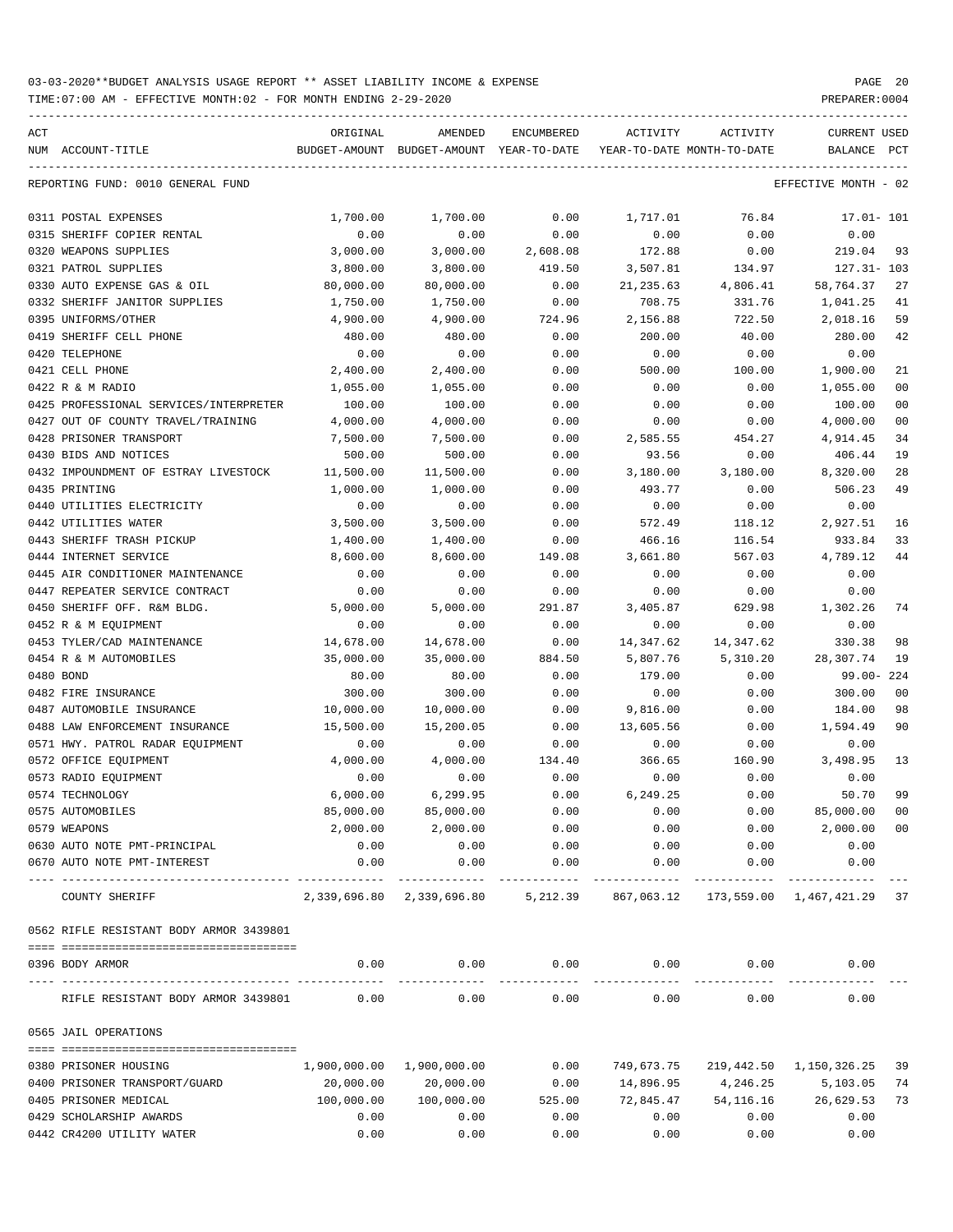### 03-03-2020\*\*BUDGET ANALYSIS USAGE REPORT \*\* ASSET LIABILITY INCOME & EXPENSE PAGE 21 TIME:07:00 AM - EFFECTIVE MONTH:02 - FOR MONTH ENDING 2-29-2020 PREPARER:0004

| ACT<br>NUM ACCOUNT-TITLE                      | ORIGINAL<br>BUDGET-AMOUNT                                      | AMENDED<br>BUDGET-AMOUNT YEAR-TO-DATE                  | <b>ENCUMBERED</b> | ACTIVITY<br>YEAR-TO-DATE MONTH-TO-DATE    | <b>ACTIVITY</b> | CURRENT USED<br><b>BALANCE</b>        | PCT      |
|-----------------------------------------------|----------------------------------------------------------------|--------------------------------------------------------|-------------------|-------------------------------------------|-----------------|---------------------------------------|----------|
|                                               |                                                                |                                                        |                   |                                           |                 |                                       |          |
| REPORTING FUND: 0010 GENERAL FUND             |                                                                |                                                        |                   |                                           |                 | EFFECTIVE MONTH                       | - 02     |
| 0450 R&M BUILDING                             | 5,000.00                                                       | 5,000.00                                               | 0.00              | 300.00                                    | 0.00            | 4,700.00                              | 06       |
| 0482 FIRE INSURANCE                           | 0.00                                                           | 0.00                                                   | 0.00              | 0.00                                      | 0.00            | 0.00                                  |          |
| 0491 JUSTICE ASSISTANCE GRANT                 | 0.00                                                           | 0.00                                                   | 0.00              | 0.00                                      | 0.00            | 0.00                                  |          |
| 0500 LAND                                     | 0.00                                                           | 0.00                                                   | 0.00              | 0.00                                      | 0.00            | 0.00                                  |          |
| 0532 JAIL                                     | 0.00                                                           | 0.00                                                   | 0.00              | 0.00                                      | 0.00            | 0.00                                  |          |
| <b>JAIL OPERATIONS</b>                        | 2,025,000.00                                                   | 2,025,000.00                                           | 525.00            | 837,716.17                                |                 | 277,804.91 1,186,758.83               | -41      |
| 0570 ADULT PROBATION                          |                                                                |                                                        |                   |                                           |                 |                                       |          |
| 0420 TELEPHONE                                | 2,400.00                                                       | 2,400.00                                               | 0.00              | 0.00                                      | 0.00            | 2,400.00                              | 00       |
| 0421 TELEPHONE SYSTEM INSTALLATION            | 0.00                                                           | 0.00                                                   | 0.00              | 0.00                                      | 0.00            | 0.00                                  |          |
| 0572 OFFICE EQUIPMENT                         | 2,000.00                                                       | 2,000.00                                               | 0.00              | 1,329.50                                  | 0.00            | 670.50                                | 66       |
| ADULT PROBATION                               | 4,400.00                                                       | 4,400.00                                               | 0.00              | 1,329.50                                  | 0.00            | 3,070.50                              | 30       |
| 0573 BOND SUPERVISION                         |                                                                |                                                        |                   |                                           |                 |                                       |          |
|                                               |                                                                |                                                        |                   |                                           |                 |                                       |          |
| 0103 SALARY-BOND SUPERVISOR                   | 37,724.96                                                      | 37,724.96                                              | 0.00              | 15,960.56                                 | 2,901.92        | 21,764.40                             | 42       |
| 0201 SOCIAL SECURITY TAXES                    | 2,338.95                                                       | 2,338.95                                               | 0.00              | 979.00                                    | 178.00          | 1,359.95                              | 42       |
| 0202 GROUP HEALTH INSURANCE                   | 11,870.88                                                      | 11,870.88                                              | 0.00              | 4,944.60                                  | 988.92          | 6,926.28                              | 42       |
| 0203 RETIREMENT<br>0204 WORKERS' COMPENSATION | 4,410.05<br>113.17                                             | 4,410.05<br>113.17                                     | 0.00<br>0.00      | 1,843.13<br>57.71                         | 342.14<br>0.00  | 2,566.92<br>55.46                     | 42<br>51 |
| 0205 MEDICARE TAX                             | 547.01                                                         | 547.01                                                 | 0.00              | 228.91                                    | 41.62           | 318.10                                | 42       |
| 0310 OFFICE SUPPLIES                          | 900.00                                                         | 900.00                                                 | 0.00              | 448.81                                    | 0.00            | 451.19                                | 50       |
| 0311 POSTAL EXPENSES                          | 0.00                                                           | 0.00                                                   | 0.00              | 0.00                                      | 0.00            | 0.00                                  |          |
| 0313 DRUG TESTING SUPPLIES                    | 1,750.00                                                       | 1,750.00                                               | 157.50            | 1,042.50                                  | 1,042.50        | 550.00                                | 69       |
| 0340 EVALUATIONS                              | 0.00                                                           | 0.00                                                   | 0.00              | 0.00                                      | 0.00            | 0.00                                  |          |
| 0353 COMPUTER EXPENSE                         | 0.00                                                           | 0.00                                                   | 0.00              | 0.00                                      | 0.00            | 0.00                                  |          |
| 0420 TELEPHONE                                | 0.00                                                           | 0.00                                                   | 0.00              | 0.00                                      | 0.00            | 0.00                                  |          |
| 0427 OUT OF COUNTY TRAVEL/TRAINING            | 1,900.00                                                       | 1,900.00                                               | 0.00              | 0.00                                      | 0.00            | 1,900.00                              | 00       |
| 0453 COMPUTER SOFTWARE                        | 1,284.00                                                       | 1,284.00                                               | 0.00              | 642.00                                    | 107.00          | 642.00                                | 50       |
| 0480 BOND                                     | 50.00                                                          | 50.00                                                  | 0.00              | 0.00                                      | 0.00            | 50.00                                 | 00       |
| 0481 DUES                                     | 75.00                                                          | 75.00                                                  | 0.00              | 0.00                                      | 0.00            | 75.00                                 | 00       |
| BOND SUPERVISION                              | 62,964.02                                                      | 62,964.02                                              | 157.50            |                                           |                 | 26, 147. 22 5, 602. 10 36, 659. 30 42 |          |
| 0575 JUVENILE PROBATION                       |                                                                |                                                        |                   |                                           |                 |                                       |          |
| 0311 POSTAGE                                  | 0.00                                                           | 0.00                                                   |                   | $0.00$ 23.10 $0.00$                       |                 | $23.10-$                              |          |
| 0315 COPIER RENTAL                            | 0.00                                                           | 0.00                                                   | 24.43             |                                           | 111.50 25.63    | 135.93-                               |          |
| 0408 DETENTION OPERATING COST                 | 0.00                                                           | 0.00                                                   | 0.00              | 0.00                                      | 0.00            | 0.00                                  |          |
| 0415 RESIDENTIAL PLACEMENT                    | 0.00                                                           | 0.00                                                   | 0.00              | 0.00                                      | 0.00            | 0.00                                  |          |
| 0416 COUNSELING SERVICES                      | 0.00                                                           | 0.00                                                   | 0.00              | 0.00                                      | 0.00            | 0.00                                  |          |
| 0420 TELEPHONE                                | 0.00                                                           | 0.00                                                   | 0.00              | 0.00                                      | 0.00            | 0.00                                  |          |
| 0427 TRAVEL & TRAINING                        | 0.00                                                           | 0.00                                                   | 0.00              | 0.00                                      | 0.00            | 0.00                                  |          |
| 0995 JUVENILE PROBATION FUNDING               | $184,000.00$ $184,000.00$ 0.00 $184,000.00$ 0.00 0.00 0.00 100 |                                                        |                   |                                           |                 | ------------                          |          |
| JUVENILE PROBATION                            |                                                                | $184,000.00$ $184,000.00$ $24.43$ $184,134.60$ $25.63$ |                   |                                           |                 | 159.03- 100                           |          |
| 0590 ENVIRONMENTAL DEVELOPMENT                |                                                                |                                                        |                   |                                           |                 |                                       |          |
| 0104 SALARIES DEPUTIES                        |                                                                | 40, 161. 56 40, 161. 56                                |                   | $0.00$ $16,991.48$ $3,089.36$ $23,170.08$ |                 |                                       | 42       |
| 0107 SALARY TEMP/EXTRA                        | 18,096.00                                                      | 18,096.00                                              | 0.00              | 3,636.00                                  | 0.00            | 14,460.00                             | 20       |
| 0151 SALARY DIRECTOR                          | 40,827.10                                                      | 40,827.10                                              | 0.00              | 16,454.30                                 | 2,286.84        | 24,372.80 40                          |          |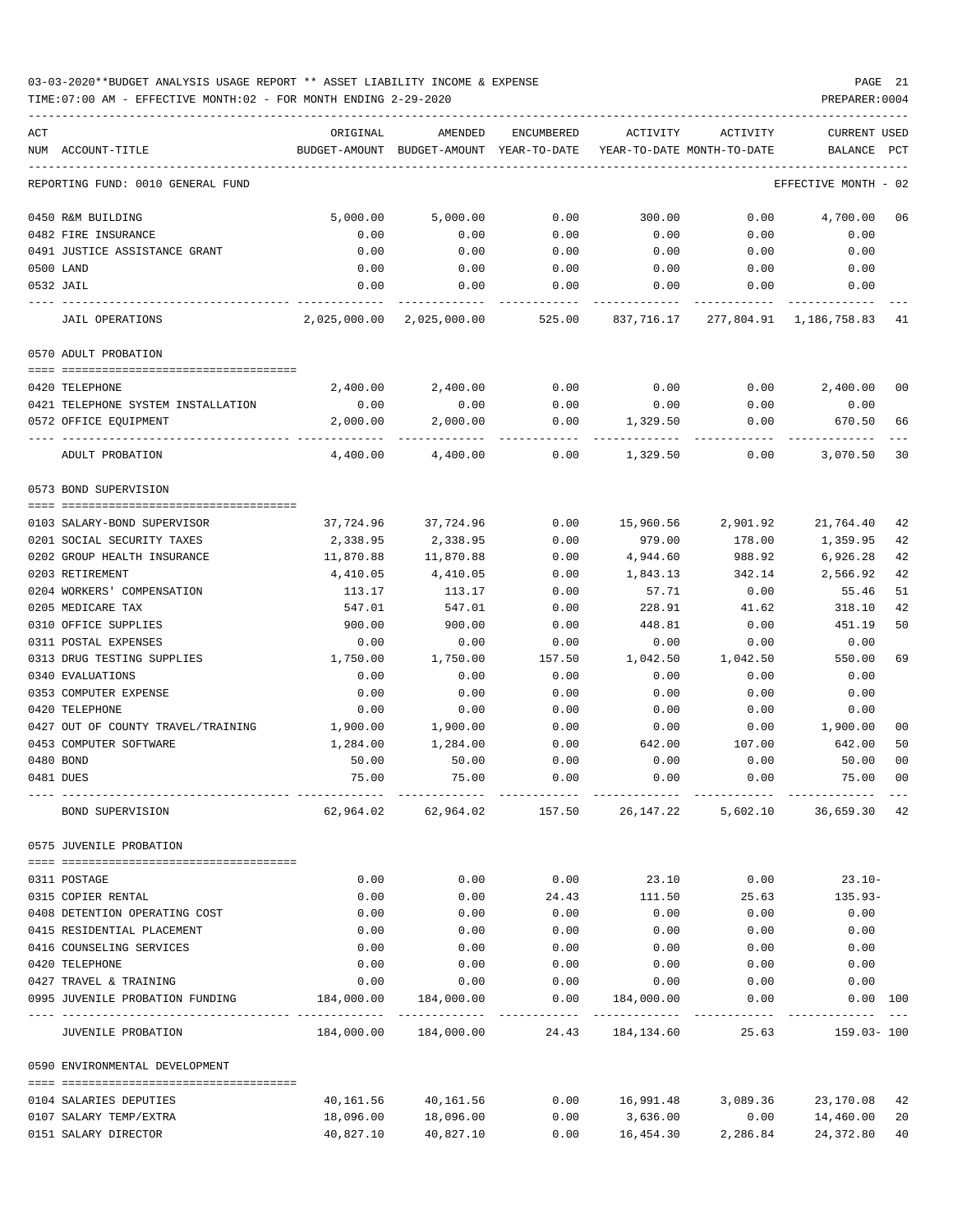| ACT | NUM ACCOUNT-TITLE                                       | ORIGINAL            | AMENDED<br>BUDGET-AMOUNT BUDGET-AMOUNT YEAR-TO-DATE | ENCUMBERED              | ACTIVITY            | ACTIVITY<br>YEAR-TO-DATE MONTH-TO-DATE | <b>CURRENT USED</b><br>BALANCE PCT |                      |
|-----|---------------------------------------------------------|---------------------|-----------------------------------------------------|-------------------------|---------------------|----------------------------------------|------------------------------------|----------------------|
|     | REPORTING FUND: 0010 GENERAL FUND                       |                     |                                                     |                         |                     |                                        | EFFECTIVE MONTH - 02               |                      |
|     | 0201 SOCIAL SECURITY TAXES                              | 6,143.25            | 6,143.25                                            | 0.00                    | 2,224.62            | 324.90                                 | 3,918.63                           | 36                   |
|     | 0202 GROUP HEALTH & DENTAL INSURANCE                    | 23,741.76           | 23,741.76                                           | 0.00                    | 9,889.20            | 1,977.84                               | 13,852.56                          | 42                   |
|     | 0203 RETIREMENT                                         | 11,583.00           | 11,583.00                                           | 0.00                    | 4,277.21            | 633.86                                 | 7,305.79                           | 37                   |
|     | 0204 WORKERS' COMPENSATION                              | 291.43              | 291.43                                              | 0.00                    | 144.23              | 0.00                                   | 147.20                             | 49                   |
|     | 0205 MEDICARE TAX                                       | 1,436.73            | 1,436.73                                            | 0.00                    | 520.26              | 75.98                                  | 916.47                             | 36                   |
|     | 0310 OFFICE SUPPLIES                                    | 700.00              | 700.00                                              | 335.21                  | 141.75              | 0.00                                   | 223.04                             | 68                   |
|     | 0311 POSTAL EXPENSE                                     | 1,700.00            | 1,700.00                                            | 0.00                    | 330.45              | 0.00                                   | 1,369.55                           | 19                   |
|     | 0315 COPIER RENTAL                                      | 1,000.00            | 1,000.00                                            | 73.29                   | 307.77              | 73.29                                  | 618.94                             | 38                   |
|     | 0330 AUTO EXPENSE GAS & OIL                             | 1,500.00            | 1,500.00                                            | 0.00                    | 274.34              | 0.00                                   | 1,225.66                           | 18                   |
|     | 0420 TELEPHONE                                          | 0.00                | 0.00                                                | 0.00                    | 0.00                | 0.00                                   | 0.00                               |                      |
|     | 0427 OUT OF COUNTY TRAVEL/TRAINING                      | 800.00              | 800.00                                              | 0.00                    | 1,280.54            | 0.00                                   | 480.54- 160                        |                      |
|     | 0435 PRINTING                                           | 100.00              | 100.00                                              | 0.00                    | 0.00                | 0.00                                   | 100.00                             | 0 <sub>0</sub>       |
|     | 0453 SOFTWARE MAINTENANCE SAFE                          | 300.00              | 300.00                                              | 0.00                    | 0.00                | 0.00                                   | 300.00                             | 0 <sub>0</sub>       |
|     | 0454 R&M AUTO                                           | 1,000.00            | 1,000.00                                            | 0.00                    | 0.00                | 0.00                                   | 1,000.00                           | 0 <sub>0</sub>       |
|     | 0467 VISITING HEALTH INSPECTOR                          | 300.00              | 300.00                                              | 0.00                    | 70.74               | 0.00                                   | 229.26                             | 24                   |
|     | 0480 BOND                                               | 100.00              | 100.00                                              | 0.00                    | 0.00                | 0.00                                   | 100.00                             | 0 <sub>0</sub>       |
|     | 0481 DUES                                               | 111.00              | 111.00                                              | 0.00                    | 111.00              | 0.00                                   | 0.00                               | 100                  |
|     | 0487 AUTOMOBILE INSURANCE                               | 225.00              | 225.00                                              | 0.00                    | 188.00              | 0.00                                   | 37.00                              | 84                   |
|     | 0572 OFFICE EQUIPMENT                                   | 500.00              | 500.00                                              | 0.00                    | 593.98              | 348.99                                 | 93.98-119                          |                      |
|     | 0574 TECHNOLOGY                                         | 0.00                | 0.00                                                | 0.00                    | 0.00                | 0.00                                   | 0.00                               |                      |
|     | 0575 AUTOMOBILE/PICKUP                                  | 0.00<br>----------- | 0.00                                                | 0.00                    | 0.00<br>----------- | 0.00<br>-------------                  | 0.00                               |                      |
|     | ENVIRONMENTAL DEVELOPMENT                               |                     |                                                     |                         |                     |                                        | 92,772.46                          | 38                   |
|     | 0591 FANNIN CO DEVELOPMENT SERV.                        |                     |                                                     |                         |                     |                                        |                                    |                      |
|     |                                                         |                     |                                                     |                         |                     |                                        |                                    |                      |
|     | 0110 SALARY DIRECTOR                                    | 36,314.00           | 36,314.00                                           | 0.00                    | 15,363.59           | 2,793.38                               | 20,950.41                          | 42                   |
|     | 0201 SOCIAL SECURITY TAXES                              | 2,251.47            | 2,251.47                                            | 0.00                    | 877.09              | 158.10                                 | 1,374.38                           | 39                   |
|     | 0202 GROUP HEALTH & DENTAL INSURANCE<br>0203 RETIREMENT | 11,870.88           | 11,870.88                                           | 0.00                    | 4,944.60            | 988.92                                 | 6,926.28                           | 42<br>42             |
|     | 0204 WORKERS' COMPENSATION                              | 4,245.11<br>108.94  | 4,245.11                                            | 0.00                    | 1,774.20            | 329.34                                 | 2,470.91                           | 51                   |
|     |                                                         |                     | 108.94                                              | 0.00                    | 55.55               | 0.00                                   | 53.39                              |                      |
|     | 0205 MEDICARE TAX                                       | 526.55              | 526.55                                              | 0.00                    | 205.15              | 36.98                                  | 321.40                             | 39                   |
|     | 0310 OFFICE SUPPLIES                                    | 500.00              | 500.00                                              | 0.00                    | 335.27              | 165.25                                 | 164.73                             | 67<br>0 <sub>0</sub> |
|     | 0311 POSTAL EXPENSE                                     | 300.00              | 300.00                                              | 0.00<br>0.00            | 0.00<br>201.36      | 0.00                                   | 300.00<br>798.64                   | 20                   |
|     | 0330 AUTO EXPENSE GAS & OIL                             | 1,000.00<br>0.00    | 1,000.00<br>0.00                                    | 0.00                    | 0.00                | 0.00<br>0.00                           | 0.00                               |                      |
|     | 0420 TELEPHONE                                          |                     |                                                     |                         |                     |                                        |                                    | 01                   |
|     | 0427 OUT OF COUNTY TRAVEL/TRAINING<br>0435 PRINTING     | 1,600.00<br>100.00  | 1,600.00<br>100.00                                  | 0.00<br>0.00            | 20.00<br>0.00       | 0.00<br>0.00                           | 1,580.00<br>100.00                 | 0 <sub>0</sub>       |
|     | 0453 SOFTWARE MAINTENANCE                               | 100.00              | 100.00                                              | 0.00                    | 0.00                | 0.00                                   | 100.00                             | 0 <sub>0</sub>       |
|     | 0454 R&M AUTO                                           | 500.00              | 500.00                                              | 0.00                    | 212.81              | 0.00                                   | 287.19                             | 43                   |
|     | 0480 BOND                                               | 50.00               | 50.00                                               | 0.00                    | 50.00               | 50.00                                  | $0.00$ 100                         |                      |
|     | 0481 DUES                                               | 0.00                | 0.00                                                | 0.00                    | 50.00               | 0.00                                   | $50.00 -$                          |                      |
|     | 0487 AUTOMOBILE INSURANCE                               | 330.00              | 330.00                                              | 0.00                    | 247.00              | 0.00                                   | 83.00                              | 75                   |
|     | 0572 OFFICE EQUIPMENT                                   | 0.00                | 0.00                                                | 0.00                    | 0.00                | 0.00                                   | 0.00                               |                      |
|     | 0574 TECHNOLOGY                                         | 0.00                | 0.00                                                | 0.00                    | 0.00                | 0.00                                   | 0.00                               |                      |
|     | 0575 AUTOMOBILE                                         | 0.00                | 0.00                                                | 0.00                    | 0.00                | 0.00                                   | 0.00                               |                      |
|     |                                                         |                     |                                                     | . _ _ _ _ _ _ _ _ _ _ _ |                     |                                        |                                    |                      |
|     | FANNIN CO DEVELOPMENT SERV.                             | 59,796.95           | 59,796.95                                           |                         |                     | $0.00$ 24,336.62 4,521.97 35,460.33 41 |                                    |                      |
|     | 0640 COUNTY SERVICES                                    |                     |                                                     |                         |                     |                                        |                                    |                      |
|     | 0410 FANNIN CO. CHILDRENS CTR                           | 5,000.00            | 5,000.00                                            | 0.00                    | 5,000.00            | 0.00                                   | 0.00 100                           |                      |
|     | 0411 FANNIN CO. WELFARE BOARD                           | 6,000.00            | 6,000.00                                            | 0.00                    | 0.00                | 0.00                                   | 6,000.00000                        |                      |
|     | 0412 FANNIN CO. HISTORICAL SOC                          | 4,500.00            | 4,500.00                                            | 0.00                    | 4,500.00            | 0.00                                   | 0.00 100                           |                      |
|     | 0413 TEXOMA COMMUNITY CENTER(M.H.M.R.) 22,500.00        |                     | 22,500.00                                           | 0.00                    | 22,500.00           | 0.00                                   | 0.00 100                           |                      |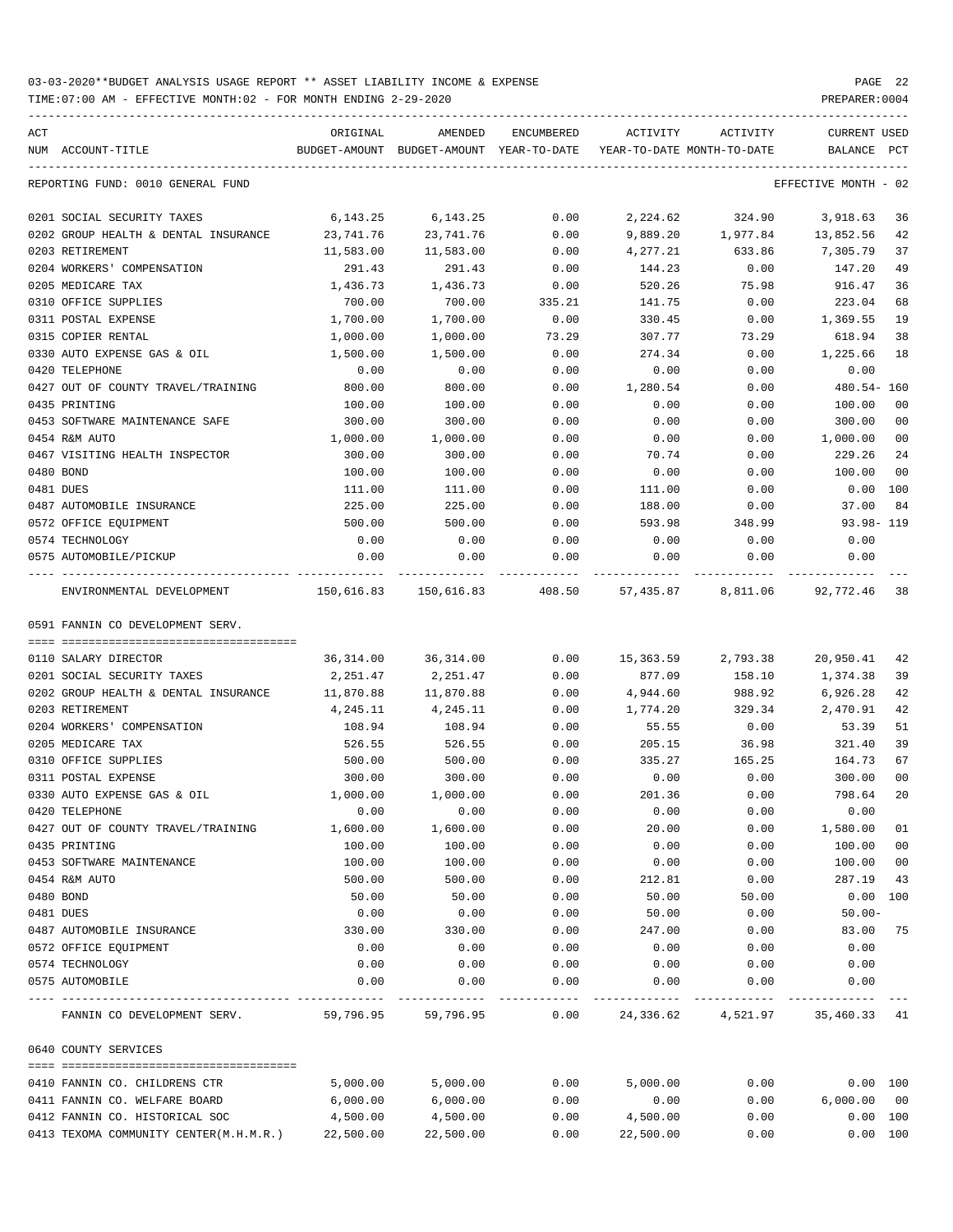TIME:07:00 AM - EFFECTIVE MONTH:02 - FOR MONTH ENDING 2-29-2020 PREPARER:0004

| ACT<br>NUM ACCOUNT-TITLE                | ORIGINAL  | AMENDED<br>BUDGET-AMOUNT BUDGET-AMOUNT YEAR-TO-DATE | ENCUMBERED | ACTIVITY                     | ACTIVITY<br>YEAR-TO-DATE MONTH-TO-DATE | CURRENT USED<br>BALANCE PCT |                |
|-----------------------------------------|-----------|-----------------------------------------------------|------------|------------------------------|----------------------------------------|-----------------------------|----------------|
| REPORTING FUND: 0010 GENERAL FUND       |           |                                                     |            |                              |                                        | EFFECTIVE MONTH - 02        |                |
| 0414 FANNIN COUNTY CRISIS CENTER        | 5,000.00  | 5,000.00                                            | 0.00       | 0.00                         | 0.00                                   | 5,000.00                    | 0 <sub>0</sub> |
| 0415 TAPS PUBLIC TRANSIT                | 5,000.00  | 5,000.00                                            | 0.00       | 5,000.00                     | 0.00                                   | 0.00                        | 100            |
| 0416 TRI-COUNTY SNAP                    | 2,103.00  | 2,103.00                                            | 0.00       | 0.00                         | 0.00                                   | 2,103.00                    | 0 <sub>0</sub> |
| 0417 OPEN ARMS SHELTER                  | 1,000.00  | 1,000.00                                            | 0.00       | 1,000.00                     | 0.00                                   | 0.00                        | 100            |
| 0418 FANNIN CO COMMUNITY MINISTRIES, IN | 1,000.00  | 1,000.00                                            | 0.00       | 0.00                         | 0.00                                   | 1,000.00                    | 0 <sub>0</sub> |
| 0440 UTILITIES ELECTRICITY              | 9,000.00  | 9,000.00                                            | 0.00       | 2,699.12                     | 506.79                                 | 6,300.88                    | 30             |
| 0441 UTILITIES GAS                      | 2,000.00  | 2,000.00                                            | 203.19     | 817.55                       | 295.41                                 | 979.26                      | 51             |
| 0442 UTILITIES WATER                    | 3,500.00  | 3,500.00                                            | 0.00       | 1,263.98                     | 307.66                                 | 2,236.02                    | 36             |
| 0443 TRASH PICK-UP                      | 500.00    | 500.00                                              | 0.00       | 168.52                       | 42.13                                  | 331.48                      | 34             |
| 0450 R & M BUILDINGS (TDHS)             | 0.00      | 0.00                                                | 0.00       | 0.00                         | 0.00                                   | 0.00                        |                |
| 0482 FIRE INSURANCE                     | 2,600.00  | 2,600.00                                            | 0.00       | 0.00                         | 0.00                                   | 2,600.00                    | 0 <sub>0</sub> |
| 0493 DHS PARKING LOT                    | 0.00      | 0.00                                                | 0.00       | 0.00                         | 0.00                                   | 0.00                        |                |
| 0575 LAKE FANNIN                        | 0.00      | 0.00                                                | 0.00       | 0.00                         | 0.00                                   | 0.00                        |                |
| COUNTY SERVICES                         | 69,703.00 | 69,703.00                                           | 203.19     | 42,949.17                    | 1,151.99                               | 26,550.64                   | 62             |
| 0641 HEALTH OFFICER                     |           |                                                     |            |                              |                                        |                             |                |
|                                         |           |                                                     |            |                              |                                        |                             |                |
| 0102 SALARY APPOINTED OFFICIAL          | 2,400.00  | 2,400.00                                            | 0.00       | 1,000.00                     | 200.00                                 | 1,400.00                    | 42             |
| HEALTH OFFICER                          | 2,400.00  | 2,400.00                                            | 0.00       | 1,000.00                     |                                        | 200.00 1,400.00             | 42             |
| 0645 INDIGENT CARE                      |           |                                                     |            |                              |                                        |                             |                |
|                                         |           |                                                     |            |                              |                                        |                             |                |
| 0102 SALARY IHC DIRECTOR                | 42,022.76 | 42,022.76                                           | 0.00       | 17,778.86                    | 3,232.52                               | 24,243.90                   | 42             |
| 0107 SALARY ASSISTANT                   | 0.00      | 0.00                                                | 0.00       | 0.00                         | 0.00                                   | 0.00                        |                |
| 0201 SOCIAL SECURITY TAX                | 2,605.41  | 2,605.41                                            | 0.00       | 1,091.75                     | 198.50                                 | 1,513.66                    | 42             |
| 0202 GROUP HEALTH INSURANCE             | 11,870.88 | 11,870.88                                           | 0.00       | 4,944.60                     | 988.92                                 | 6,926.28                    | 42             |
| 0203 RETIREMENT                         | 4,912.46  | 4,912.46                                            | 0.00       | 2,053.18                     | 381.12                                 | 2,859.28                    | 42             |
| 0204 WORKER'S COMP                      | 126.07    | 126.07                                              | 0.00       | 64.28                        | 0.00                                   | 61.79                       | 51             |
| 0205 MEDICARE TAX                       | 609.33    | 609.33                                              | 0.00       | 255.31                       | 46.42                                  | 354.02                      | 42             |
| 0210 TOTAL SALARY & BENEFITS            | 62,146.91 | 62,146.91                                           | 0.00       | 26,187.98                    | 4,847.48                               | 35,958.93                   | 42             |
| 0310 OFFICE SUPPLIES                    | 650.00    | 650.00                                              | 0.00       | 61.67                        | 0.00                                   | 588.33                      | 09             |
| 0311 POSTAL EXPENSE                     | 75.00     | 75.00                                               | 0.00       | 0.00                         | 0.00                                   | 75.00                       | 0 <sub>0</sub> |
| 0330 BIDS & NOTICES                     | 75.00     | 75.00                                               | 0.00       | 0.00                         | 0.00                                   | 75.00                       | 0 <sub>0</sub> |
| 0353 COMPUTER EXPENSE                   | 12,708.00 | 12,708.00                                           |            |                              | $0.00$ 6,354.00 1,059.00 6,354.00      |                             | 50             |
| 0390 SUBSCRIPTIONS                      | 0.00      | 0.00                                                |            | $0.00$ 0.00<br>------------- | 0.00<br>_____________                  | 0.00<br>-------------       |                |
| 0399 SUBTOTAL OFFICE EXPENSE            |           | 13,508.00    13,508.00                              | 0.00       |                              | 6,415.67 1,059.00                      | 7,092.33 47                 |                |
| 0404 COBRA/INSURANCE                    | 0.00      | 0.00                                                | 0.00       | 0.00                         | 0.00                                   | 0.00                        |                |
| 0407 INELIGIBLE IHC EXPENSE             | 0.00      | 0.00                                                | 0.00       | 0.00                         | 0.00                                   | 0.00                        |                |
| 0409 DIABETIC SUPPLIES                  | 3,500.00  | 3,500.00                                            | 409.27     | 308.66                       | 308.66                                 | 2,782.07                    | 21             |
| 0410 CERT. REG. NURSE ANES.             | 1,000.00  | 1,000.00                                            | 0.00       | 0.00                         | 0.00                                   | 1,000.00                    | 0 <sub>0</sub> |
| 0411 PHYSICIAN, NON-EMERGENCY           | 15,000.00 | 15,000.00                                           | 0.00       | 3,463.56                     | 3,203.22                               | 11,536.44                   | 23             |
| 0412 PRESCRIPTIONS, DRUGS               | 0.00      | 0.00                                                | 4,578.69   | 0.00                         | 4,603.00                               | 4,578.69-                   |                |
| 0413 HOSPITAL, INPATIENT                | 45,000.00 | 45,000.00                                           | 0.00       | 18,839.42                    | 0.00                                   | 26,160.58                   | 42             |
| 0414 HOSPITAL, OUTPATIENT               | 60,000.00 | 60,000.00                                           | 0.00       | 14,513.24                    | 10,814.47                              | 45,486.76                   | 24             |
| 0415 LABORATORY/ X-RAY                  | 0.00      | 0.00                                                | 0.00       | 0.00                         | 0.00                                   | 0.00                        |                |
| 0416 SKILLED NURSING FACILITY           | 0.00      | 0.00                                                | 0.00       | 0.00                         | 0.00                                   | 0.00                        |                |
| 0417 FAMILY PLANNING                    | 0.00      | 0.00                                                | 0.00       | 0.00                         | 0.00                                   | 0.00                        |                |
| 0418 FED. QUALIFIED HEALTH CENTER       | 7,000.00  | 7,000.00                                            | 0.00       | 1,311.22                     | 810.73                                 | 5,688.78                    | 19             |

0419 COUNSELING SERVICE  $\begin{array}{cccccccc} 0.00 & 0.00 & 0.00 & 0.00 & 0.00 & 0.00 & 0.00 & 0.00 & 0.00 & 0.00 & 0.00 & 0.00 & 0.00 & 0.00 & 0.00 & 0.00 & 0.00 & 0.00 & 0.00 & 0.00 & 0.00 & 0.00 & 0.00 & 0.00 & 0.00 & 0.00 & 0.00 & 0.00 & 0.00 & 0.00 & 0.00 & 0.$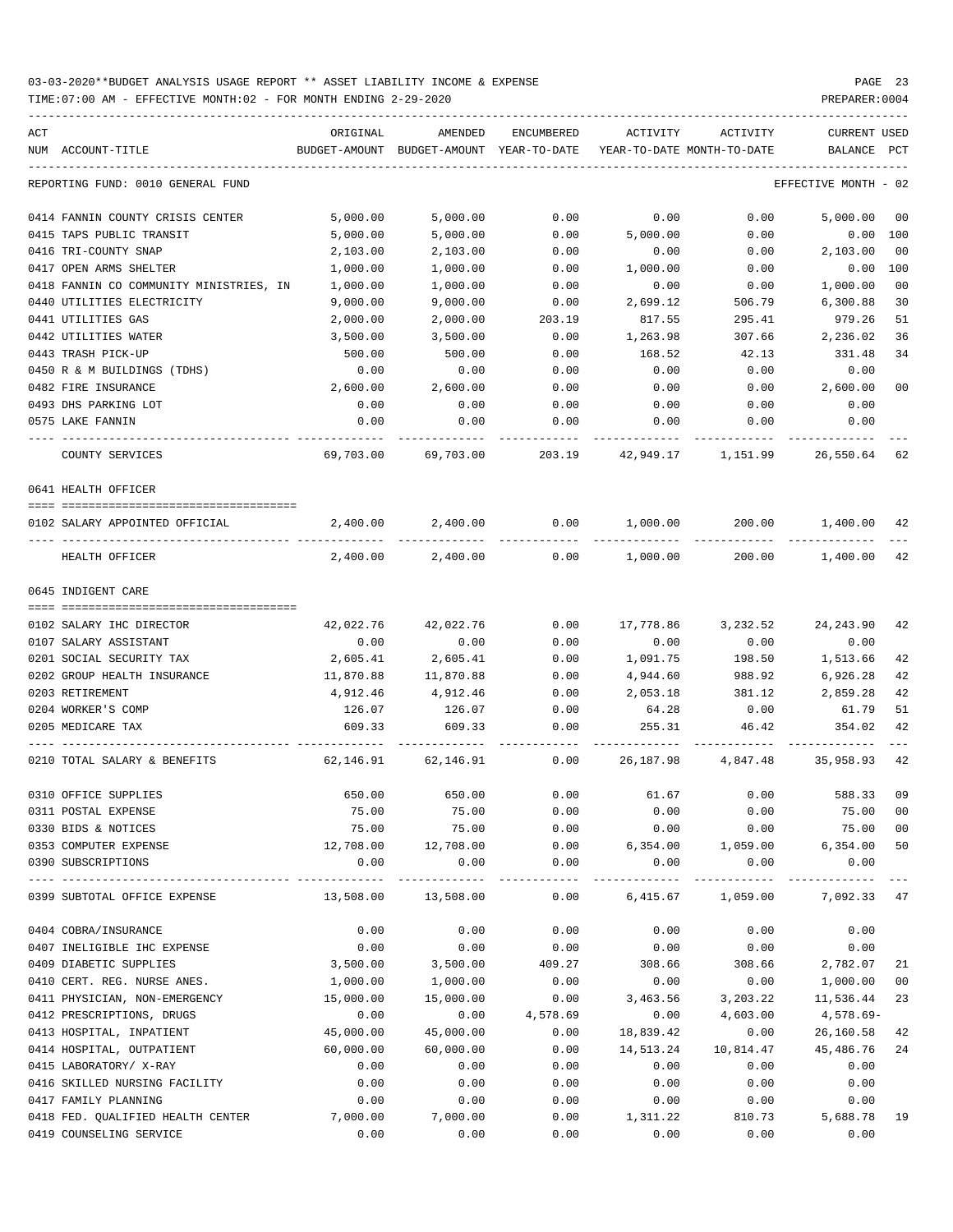TIME:07:00 AM - EFFECTIVE MONTH:02 - FOR MONTH ENDING 2-29-2020

| ACT | NUM ACCOUNT-TITLE                                         | ORIGINAL<br>BUDGET-AMOUNT | AMENDED<br>BUDGET-AMOUNT YEAR-TO-DATE | ENCUMBERED          | ACTIVITY<br>YEAR-TO-DATE MONTH-TO-DATE | ACTIVITY     | <b>CURRENT USED</b><br>BALANCE | PCT            |
|-----|-----------------------------------------------------------|---------------------------|---------------------------------------|---------------------|----------------------------------------|--------------|--------------------------------|----------------|
|     |                                                           |                           |                                       |                     |                                        |              |                                |                |
|     | REPORTING FUND: 0010 GENERAL FUND                         |                           |                                       |                     |                                        |              | EFFECTIVE MONTH - 02           |                |
|     | 0420 RURAL HEALTH CLINIC                                  | 0.00                      | 0.00                                  | 0.00                | 0.00                                   | 0.00         | 0.00                           |                |
|     | 0421 STATE HOSPITAL CONTRACTS                             | 0.00                      | 0.00                                  | 0.00                | 0.00                                   | 0.00         | 0.00                           |                |
|     | 0422 AMBULATORY SURGICAL CENTE                            | 500.00                    | 500.00                                | 0.00                | 0.00                                   | 0.00         | 500.00                         | 00             |
|     | 0423 MEDICAL EQUIP. PURCHASE                              | 500.00                    | 500.00                                | 0.00                | 0.00                                   | 0.00         | 500.00                         | 0 <sub>0</sub> |
|     | 0425 TOTAL MEDICAL/IHC                                    | 132,500.00                | 132,500.00                            | 4,987.96            | 38,436.10                              | 19,740.08    | 89,075.94                      | 33             |
|     | 0427 OUT OF COUNTY TRAVEL/TRAINING                        | 100.00                    | 100.00                                | 0.00                | 0.00                                   | 0.00         | 100.00                         | 0 <sub>0</sub> |
|     | 0435 PRINTING                                             | 0.00                      | 0.00                                  | 0.00                | 0.00                                   | 0.00         | 0.00                           |                |
|     | 0440 TELEPHONE                                            | 0.00                      | 0.00                                  | 0.00                | 0.00                                   | 0.00         | 0.00                           |                |
|     | 0441 DSL LINE                                             | 950.00                    | 950.00                                | 0.00                | 443.09                                 | 78.94        | 506.91                         | 47             |
|     | 0499 SERVICES & OTHER CHARGES                             | 1,050.00                  | 1,050.00                              | 0.00                | 443.09                                 | 78.94        | 606.91                         | 42             |
|     | 0574 TECHNOLOGY                                           | 0.00                      | 0.00                                  | 0.00                | 0.00                                   | 0.00         | 0.00                           |                |
|     | 0599 CAPITAL OUTLAY                                       | 0.00                      | 0.00                                  | 0.00                | 0.00                                   | 0.00         | 0.00                           |                |
|     | INDIGENT CARE                                             | 209,204.91                |                                       | 209,204.91 4,987.96 | 71,482.84                              | 25,725.50    | 132,734.11                     | 37             |
|     | 0665 COUNTY AGENTS                                        |                           |                                       |                     |                                        |              |                                |                |
|     |                                                           |                           |                                       |                     |                                        |              |                                |                |
|     | 0105 SALARY SECRETARY                                     | 27,776.90                 | 27,776.90                             | 0.00                | 11,751.74                              | 2,136.68     | 16,025.16                      | 42             |
|     | 0107 REGULAR-TEMP. PART-TIME                              | 0.00                      | 0.00                                  | 0.00                | 0.00                                   | 0.00         | 0.00                           |                |
|     | 0150 CO. AGENTS SALARIES                                  | 50,251.65                 | 50,251.65                             | 0.00                | 21,260.36                              | 3,865.52     | 28,991.29                      | 42             |
|     | 0201 SOCIAL SECURITY TAXES                                | 4,949.37                  | 4,949.37                              | 0.00                | 1,805.22                               | 324.20       | 3,144.15                       | 36             |
|     | 0202 GROUP HEALTH & DENTAL INSURANCE                      | 11,870.88                 | 11,870.88                             | 0.00                | 4,944.60                               | 988.92       | 6,926.28                       | 42             |
|     | 0203 RETIREMENT                                           | 3,247.12                  | 3,247.12                              | 0.00                | 1,357.14                               | 251.92       | 1,889.98                       | 42             |
|     | 0204 WORKERS' COMPENSATION                                | 83.33                     | 83.33                                 | 0.00                | 42.49                                  | 0.00         | 40.84                          | 51             |
|     | 0205 MEDICARE TAX                                         | 1,157.51                  | 1,157.51                              | 0.00                | 422.18                                 | 75.82        | 735.33                         | 36             |
|     | 0310 OFFICE SUPPLIES                                      | 1,100.00                  | 1,100.00                              | 0.00                | 385.75                                 | 0.00         | 714.25                         | 35             |
|     | 0311 POSTAL EXPENSE                                       | 300.00                    | 300.00                                | 0.00                | 110.00                                 | 0.00         | 190.00                         | 37             |
|     | 0315 COPIER RENTAL                                        | 2,000.00                  | 2,000.00                              | 89.75               | 485.20                                 | 92.17        | 1,425.05                       | 29             |
|     | 0335 PROGRAM SUPPLIES                                     | 500.00                    | 500.00                                | 0.00                | 0.00                                   | 0.00         | 500.00                         | 0 <sub>0</sub> |
|     | 0420 TELEPHONE                                            | 0.00                      | 0.00                                  | 0.00                | 0.00                                   | 0.00         | 0.00                           |                |
|     | 0421 CELL PHONE ALLOWANCE                                 | 1,800.00                  | 1,800.00                              | 0.00                | 750.00                                 | 150.00       | 1,050.00                       | 42             |
|     | 0422 CABLE INTERNET<br>0427 IN/OUT CO.TRAVEL/TRAINING-AG. | 800.00                    | 800.00                                | 0.00                | 314.47                                 | 64.99        | 485.53                         | 39             |
|     |                                                           | 4,000.00                  | 4,000.00                              | 0.00                | 205.32                                 | 0.00         | 3,794.68                       | 05             |
|     | 0428 IN/OUT CO.TRAVEL/TRAINING-F.C.S.                     | 4,000.00<br>4,000.00      | 4,000.00                              | 246.78              | 1,722.66                               | 446.86       | 2,030.56                       | 49<br>27       |
|     | 0429 IN/OUT CO.TRAVEL/TRAINING-4-H                        |                           | 4,000.00                              | 0.00                | 1,061.34                               | 424.91       | 2,938.66                       |                |
|     | 0572 OFFICE EQUIPMENT<br>0574 TECHNOLOGY                  | 0.00<br>0.00              | 0.00<br>0.00                          | 0.00<br>0.00        | 0.00<br>0.00                           | 0.00<br>0.00 | 0.00<br>0.00                   |                |
|     | COUNTY AGENTS                                             | 117,836.76                | 117,836.76                            | 336.53              | 46,618.47                              | 8,821.99     | 70,881.76 40                   |                |
|     | 0696 DONATIONS & ALLOCATIONS                              |                           |                                       |                     |                                        |              |                                |                |
|     |                                                           |                           |                                       |                     |                                        |              |                                |                |
|     | 0491 SOIL & WATER CONSERVATION                            | 1,000.00                  | 1,000.00                              | 0.00                | 0.00                                   | 0.00         | 1,000.00                       | 0 <sub>0</sub> |
|     |                                                           |                           | 2,000.00                              | 0.00                | 1,000.00                               | 0.00         | 1,000.00                       | 50             |
|     | 0492 INDIGENT BURIAL                                      | 2,000.00                  |                                       |                     |                                        |              |                                |                |
|     | 0494 FLOOD CONTROL SITE MAINTENANCE                       | 0.00<br>---------         | 0.00<br>---------                     | 0.00                | 0.00<br>---------                      | 0.00         | 0.00                           |                |

0999 ACCOUNTS PAYABLE

==== ===================================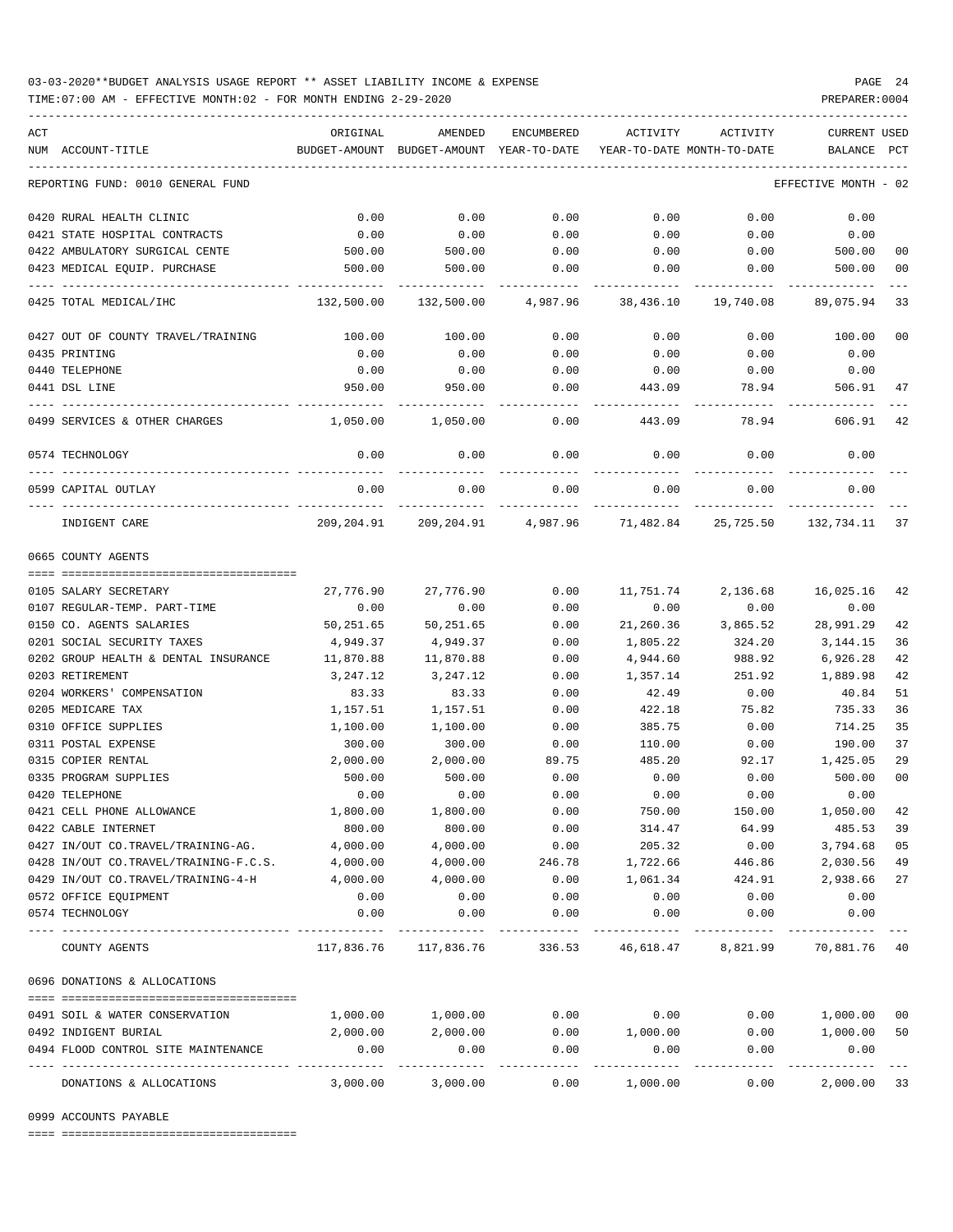| 03-03-2020**BUDGET ANALYSIS USAGE REPORT ** ASSET LIABILITY INCOME & EXPENSE<br>TIME: 07:00 AM - EFFECTIVE MONTH: 02 - FOR MONTH ENDING 2-29-2020 |                                                                                 |                                                                                                |            |          |          | PAGE 25<br>PREPARER: 0004                         |     |
|---------------------------------------------------------------------------------------------------------------------------------------------------|---------------------------------------------------------------------------------|------------------------------------------------------------------------------------------------|------------|----------|----------|---------------------------------------------------|-----|
| ACT<br>NUM ACCOUNT-TITLE                                                                                                                          | ORIGINAL<br>BUDGET-AMOUNT BUDGET-AMOUNT YEAR-TO-DATE YEAR-TO-DATE MONTH-TO-DATE | AMENDED                                                                                        | ENCUMBERED | ACTIVITY | ACTIVITY | CURRENT USED<br>BALANCE PCT                       |     |
| REPORTING FUND: 0010 GENERAL FUND                                                                                                                 |                                                                                 |                                                                                                |            |          |          | EFFECTIVE MONTH - 02                              |     |
| 0100 A/P CLEARING ACCOUNT                                                                                                                         |                                                                                 |                                                                                                |            | 0.00     | 0.00     | 0.00                                              |     |
| ACCOUNTS PAYABLE                                                                                                                                  |                                                                                 |                                                                                                |            | 0.00     | 0.00     | 0.00                                              |     |
| GENERAL FUND<br>INCOME TOTALS                                                                                                                     |                                                                                 | 13, 151, 844, 04 13, 151, 844, 04                                                              |            |          |          | 9, 149, 937, 00  2, 420, 364, 67  4, 001, 907, 04 | 70  |
| <b>EXPENSE TOTALS</b>                                                                                                                             |                                                                                 | 13, 151, 844, 04 13, 151, 844, 04 179, 392, 14 5, 125, 957, 06 1, 020, 330, 35 7, 846, 494, 84 |            |          |          |                                                   | -40 |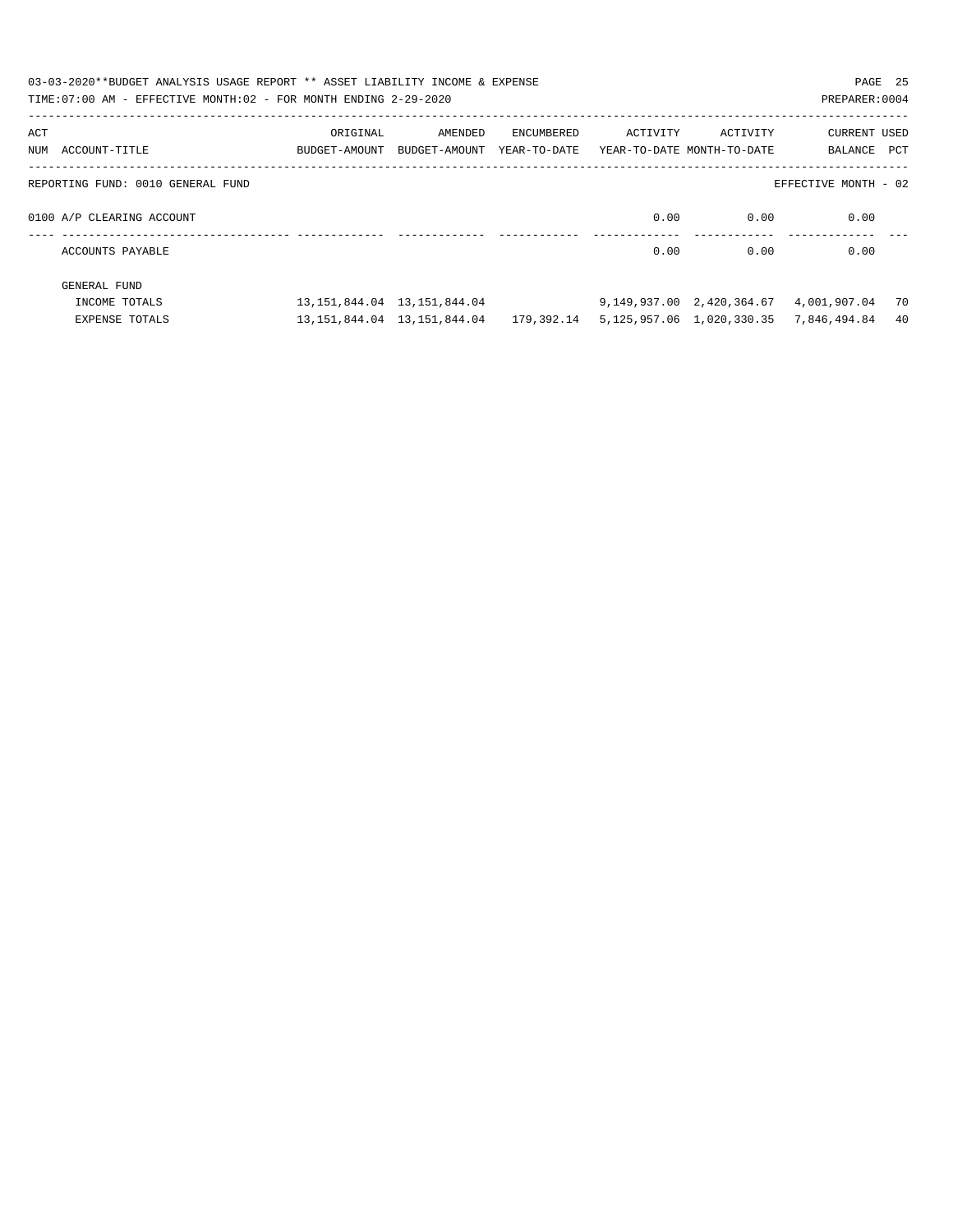|     | 03-03-2020**BUDGET ANALYSIS USAGE REPORT ** ASSET LIABILITY INCOME & EXPENSE<br>TIME: 07:00 AM - EFFECTIVE MONTH: 02 - FOR MONTH ENDING 2-29-2020 |                           |                                                     |            |                                        |                      | PAGE 26<br>PREPARER: 0004          |                |
|-----|---------------------------------------------------------------------------------------------------------------------------------------------------|---------------------------|-----------------------------------------------------|------------|----------------------------------------|----------------------|------------------------------------|----------------|
| ACT | NUM ACCOUNT-TITLE                                                                                                                                 | ORIGINAL                  | AMENDED<br>BUDGET-AMOUNT BUDGET-AMOUNT YEAR-TO-DATE | ENCUMBERED | ACTIVITY<br>YEAR-TO-DATE MONTH-TO-DATE | ACTIVITY             | <b>CURRENT USED</b><br>BALANCE PCT |                |
|     | REPORTING FUND: 0011 COURTHOUSE SECURITY                                                                                                          |                           |                                                     |            |                                        |                      | EFFECTIVE MONTH - 02               |                |
|     | 0100 PAYROLL                                                                                                                                      |                           |                                                     |            |                                        |                      |                                    |                |
|     | 0100 PAYROLL                                                                                                                                      |                           |                                                     |            | 0.00                                   | 0.00                 | 0.00                               |                |
|     | ---- ----<br>PAYROLL                                                                                                                              |                           |                                                     |            | 0.00                                   | .<br>0.00            | 0.00                               |                |
|     | 0102 A/P CLEARING                                                                                                                                 |                           |                                                     |            |                                        |                      |                                    |                |
|     | 0100 A/P CLEARING                                                                                                                                 |                           |                                                     |            | 0.00                                   | 0.00                 | 0.00                               |                |
|     | A/P CLEARING                                                                                                                                      |                           |                                                     |            | 0.00                                   | 0.00                 | 0.00                               |                |
|     | 0103 CASH                                                                                                                                         |                           |                                                     |            |                                        |                      |                                    |                |
|     | 0100 C.H. SECURITY-COMBINED FUNDS CKING                                                                                                           |                           |                                                     |            |                                        |                      | 3,480.80 449.62 119,958.40         |                |
|     | CASH                                                                                                                                              |                           |                                                     |            | 3,480.80                               | ----------<br>449.62 | 119,958.40                         |                |
|     | 0120 RECEIVABLES                                                                                                                                  |                           |                                                     |            |                                        |                      |                                    |                |
|     | 0313 DUE FROM OTHER FUNDS                                                                                                                         |                           |                                                     |            | 0.00                                   |                      | $0.00$ 1,107.67                    |                |
|     | RECEIVABLES                                                                                                                                       |                           |                                                     |            | 0.00                                   | ---------            | $0.00$ 1,107.67                    |                |
|     | 0200 SYSTEM ADDED LIABILITY DEPARTMENT                                                                                                            |                           |                                                     |            |                                        |                      |                                    |                |
|     | 0910 SYSTEM ADDED LIABILITY LINE-ITEM                                                                                                             |                           |                                                     |            | 0.00                                   | 0.00                 | 0.00                               |                |
|     | SYSTEM ADDED LIABILITY DEPARTMENT                                                                                                                 |                           |                                                     |            | 0.00                                   | 0.00                 | 0.00                               |                |
|     | 0271 EQUITY ACCOUNT                                                                                                                               |                           |                                                     |            |                                        |                      |                                    |                |
|     | 0200 EQUITY ACCOUNT                                                                                                                               |                           |                                                     |            |                                        |                      | $0.00$ $0.00$ $117,585.27$         |                |
|     | EQUITY ACCOUNT                                                                                                                                    |                           |                                                     |            | 0.00                                   |                      | $0.00$ 117,585.27                  |                |
|     | 0300 CASH                                                                                                                                         |                           |                                                     |            |                                        |                      |                                    |                |
|     | 0111 BEGINNING CASH BALANCE                                                                                                                       | 27,200.00                 | 27,200.00                                           |            | 0.00                                   |                      | $0.00$ 27,200.00 00                |                |
|     | CASH                                                                                                                                              | 27,200.00                 | 27,200.00                                           | 0.00       | ------------<br>0.00                   | ----------           | ------------<br>0.00<br>27,200.00  | 0 <sub>0</sub> |
|     | 0340 FEES OF OFFICE                                                                                                                               |                           |                                                     |            |                                        |                      |                                    |                |
|     | 0600 COUNTY CLERK FEES                                                                                                                            | 4,000.00                  | 4,000.00                                            |            | 1,558.45                               | 0.00                 | 2,441.55                           | 39             |
|     | 0650 DISTRICT CLERK FEES                                                                                                                          | 2,200.00                  | 2,200.00                                            |            | 1,037.48                               | 427.10               | 1,162.52                           | 47             |
|     | 0651 JUSTICE OF PEACE FEES                                                                                                                        | 2,100.00<br>------------- | 2,100.00                                            |            | 754.58<br>----------                   | 0.00                 | 1,345.42                           | 36             |
|     | FEES OF OFFICE                                                                                                                                    | 8,300.00                  | 8,300.00                                            | 0.00       | 3,350.51                               | 427.10               | 4,949.49                           | 40             |
|     | 0360 INTEREST EARNINGS                                                                                                                            |                           |                                                     |            |                                        |                      |                                    |                |
|     | 0100 INTEREST EARNINGS                                                                                                                            | 0.00                      | 0.00<br>$- - - - -$                                 |            |                                        | -----------          | 130.29 22.52 130.29+               |                |
|     | INTEREST EARNINGS                                                                                                                                 | 0.00                      | 0.00                                                | 0.00       | 130.29                                 | 22.52                | $130.29+$                          |                |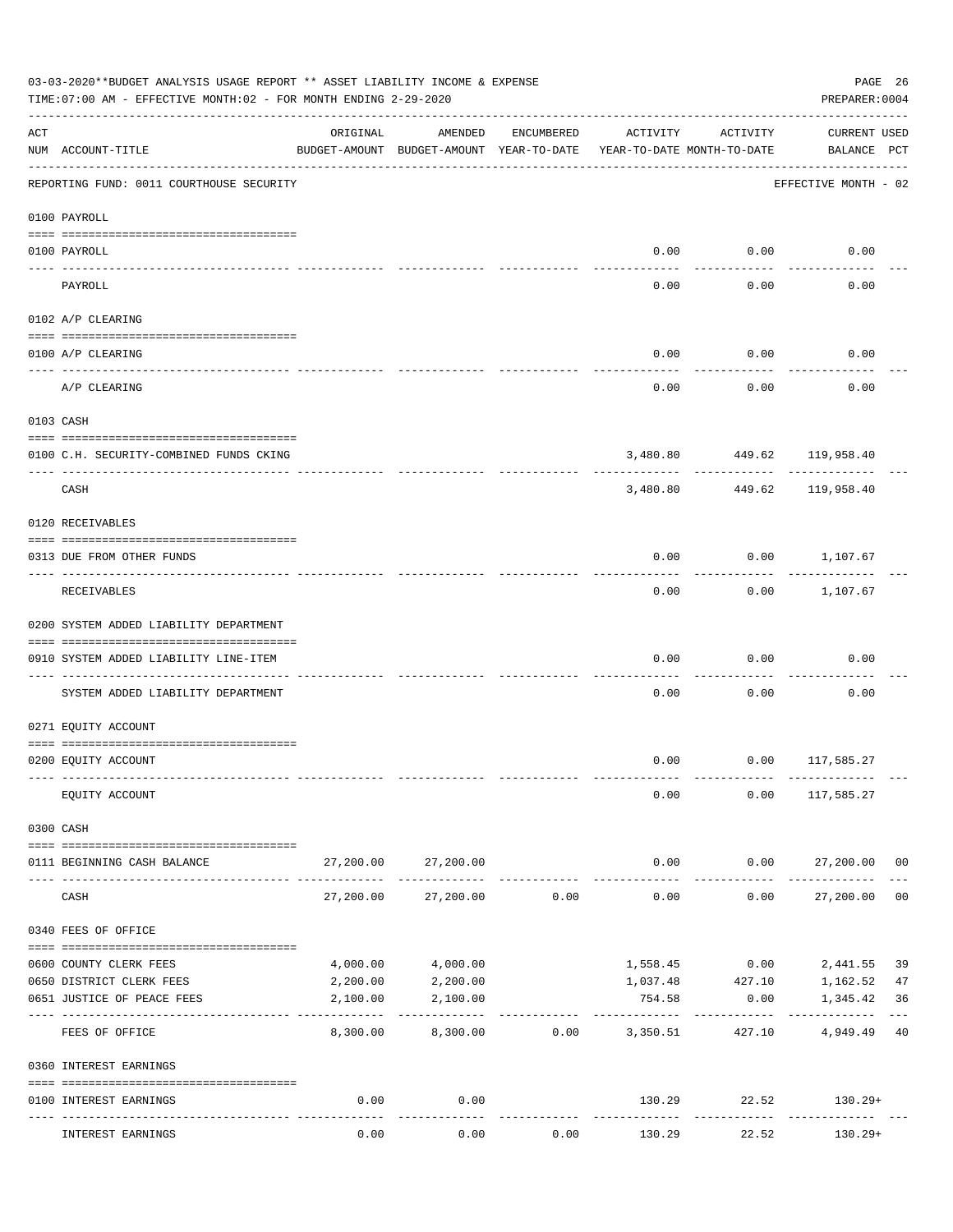|     | 03-03-2020**BUDGET ANALYSIS USAGE REPORT ** ASSET LIABILITY INCOME & EXPENSE<br>TIME: 07:00 AM - EFFECTIVE MONTH: 02 - FOR MONTH ENDING 2-29-2020 |          |                          |      |                                                                                                     |                                                     | PAGE 27<br>PREPARER: 0004   |    |
|-----|---------------------------------------------------------------------------------------------------------------------------------------------------|----------|--------------------------|------|-----------------------------------------------------------------------------------------------------|-----------------------------------------------------|-----------------------------|----|
| ACT | NUM ACCOUNT-TITLE                                                                                                                                 | ORIGINAL | AMENDED                  |      | ENCUMBERED ACTIVITY ACTIVITY<br>BUDGET-AMOUNT BUDGET-AMOUNT YEAR-TO-DATE YEAR-TO-DATE MONTH-TO-DATE |                                                     | CURRENT USED<br>BALANCE PCT |    |
|     | REPORTING FUND: 0011 COURTHOUSE SECURITY                                                                                                          |          |                          |      |                                                                                                     |                                                     | EFFECTIVE MONTH - 02        |    |
|     | 0435 COURTHOUSE SECURITY PART TIME                                                                                                                |          |                          |      |                                                                                                     |                                                     |                             |    |
|     |                                                                                                                                                   |          | 35,500.00 35,500.00 0.00 |      |                                                                                                     |                                                     |                             |    |
|     | 0107 PART TIME                                                                                                                                    |          |                          |      | 0.00<br>-------------                                                                               | $0.00$ 35,500.00 00<br>------------- -------------- |                             |    |
|     | COURTHOUSE SECURITY PART TIME 35,500.00 35,500.00                                                                                                 |          |                          | 0.00 | 0.00                                                                                                | 0.00                                                | 35,500.00 00                |    |
|     | 0510 COURTHOUSE SECURITY EOUIP                                                                                                                    |          |                          |      |                                                                                                     |                                                     |                             |    |
|     |                                                                                                                                                   |          |                          |      |                                                                                                     |                                                     |                             |    |
|     | 0571 EOUIPMENT                                                                                                                                    | 0.00     |                          |      | $0.00$ $0.00$ $0.00$ $0.00$                                                                         |                                                     | $0.00$ 0.00                 |    |
|     | COURTHOUSE SECURITY EQUIP                                                                                                                         | 0.00     | 0.00                     | 0.00 | 0.00                                                                                                | 0.00                                                | 0.00                        |    |
|     | 0560 BAILIFF                                                                                                                                      |          |                          |      |                                                                                                     |                                                     |                             |    |
|     |                                                                                                                                                   |          |                          |      |                                                                                                     |                                                     |                             |    |
|     | 0130 SALARY/BAILIFF                                                                                                                               | 0.00     | 0.00                     | 0.00 | 0.00                                                                                                | 0.00                                                | 0.00                        |    |
|     | 0201 SOCIAL SECURITY                                                                                                                              | 0.00     | 0.00                     | 0.00 | 0.00                                                                                                | 0.00                                                | 0.00                        |    |
|     | 0203 RETIREMENT                                                                                                                                   | 0.00     | 0.00                     | 0.00 | 0.00                                                                                                | 0.00                                                | 0.00                        |    |
|     | 0204 WORKER'S COMPENSATION                                                                                                                        | 0.00     | 0.00                     | 0.00 | 0.00                                                                                                | 0.00                                                | 0.00                        |    |
|     | 0205 MEDICARE                                                                                                                                     | 0.00     | 0.00                     | 0.00 | 0.00                                                                                                | 0.00                                                | 0.00                        |    |
|     | 0427 BAILIFF CONT.ED./OUT OF COUNTY                                                                                                               | 0.00     | 0.00                     | 0.00 | 0.00                                                                                                | 0.00                                                | 0.00                        |    |
|     | <b>BAILIFF</b>                                                                                                                                    | 0.00     | 0.00                     | 0.00 | 0.00                                                                                                | 0.00                                                | 0.00                        |    |
|     | COURTHOUSE SECURITY                                                                                                                               |          |                          |      |                                                                                                     |                                                     |                             |    |
|     | INCOME TOTALS                                                                                                                                     |          | 35,500.00 35,500.00      |      |                                                                                                     | 3,480.80 449.62 32,019.20                           |                             | 10 |
|     | <b>EXPENSE TOTALS</b>                                                                                                                             |          | 35,500.00 35,500.00      | 0.00 | 0.00                                                                                                |                                                     | $0.00$ 35,500.00            | 00 |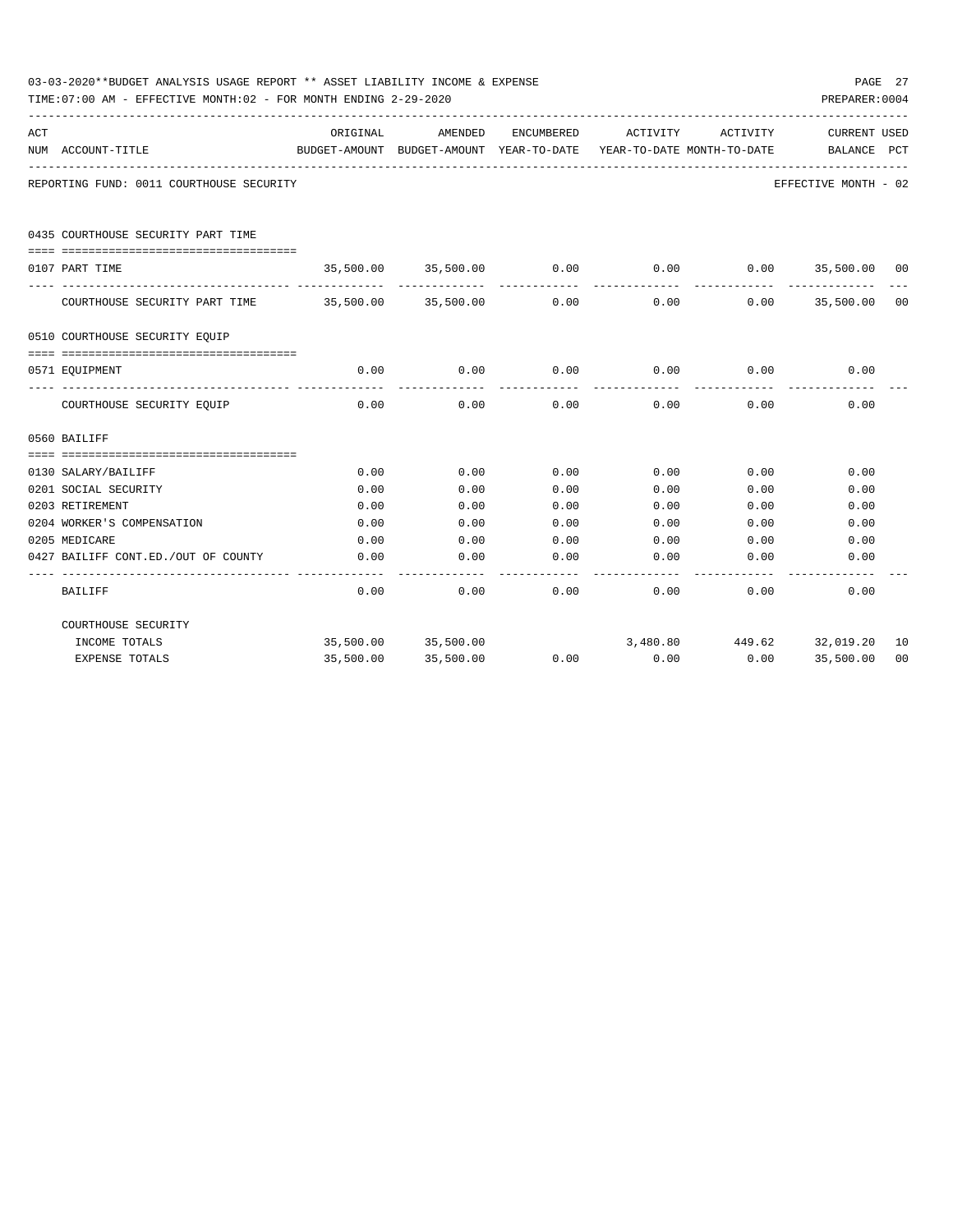|     | 03-03-2020**BUDGET ANALYSIS USAGE REPORT ** ASSET LIABILITY INCOME & EXPENSE<br>TIME: 07:00 AM - EFFECTIVE MONTH: 02 - FOR MONTH ENDING 2-29-2020 |          |                                                     |            |          |                                        | PAGE 28<br>PREPARER: 0004          |
|-----|---------------------------------------------------------------------------------------------------------------------------------------------------|----------|-----------------------------------------------------|------------|----------|----------------------------------------|------------------------------------|
| ACT | NUM ACCOUNT-TITLE                                                                                                                                 | ORIGINAL | AMENDED<br>BUDGET-AMOUNT BUDGET-AMOUNT YEAR-TO-DATE | ENCUMBERED | ACTIVITY | ACTIVITY<br>YEAR-TO-DATE MONTH-TO-DATE | <b>CURRENT USED</b><br>BALANCE PCT |
|     | --------------------------------------<br>REPORTING FUND: 0012 CO.CLK.VITAL STAT.FEE                                                              |          |                                                     |            |          |                                        | EFFECTIVE MONTH - 02               |
|     | 0102 A/P CLEARING                                                                                                                                 |          |                                                     |            |          |                                        |                                    |
|     | 0100 A/P CLEARING                                                                                                                                 |          |                                                     |            | 0.00     | 0.00                                   | 0.00                               |
|     | A/P CLEARING                                                                                                                                      |          |                                                     |            | 0.00     | 0.00                                   | 0.00                               |
|     | 0103 CASH                                                                                                                                         |          |                                                     |            |          |                                        |                                    |
|     | 0100 CO.CLK.VITAL STAT.-COMB.FUNDS CKIN                                                                                                           |          |                                                     |            | 85.00    | 0.73                                   | 3,605.12                           |
|     | CASH                                                                                                                                              |          |                                                     |            | 85.00    |                                        | $0.73$ 3,605.12                    |
|     | 0120 RECEIVABLES                                                                                                                                  |          |                                                     |            |          |                                        |                                    |
|     |                                                                                                                                                   |          |                                                     |            |          |                                        |                                    |
|     | 0313 DUE FROM OTHER FUNDS                                                                                                                         |          |                                                     |            | 0.00     | 0.00                                   | 81.00                              |
|     | <b>RECEIVABLES</b>                                                                                                                                |          |                                                     |            | 0.00     | 0.00                                   | 81.00                              |
|     | 0200 SYSTEM ADDED LIABILITY DEPARTMENT                                                                                                            |          |                                                     |            |          |                                        |                                    |
|     | 0910 SYSTEM ADDED LIABILITY LINE-ITEM                                                                                                             |          |                                                     |            | 0.00     | 0.00                                   | 0.00                               |
|     | SYSTEM ADDED LIABILITY DEPARTMENT                                                                                                                 |          |                                                     |            | 0.00     | 0.00                                   | 0.00                               |
|     | 0271 EQUITY ACCOUNT                                                                                                                               |          |                                                     |            |          |                                        |                                    |
|     | 0200 EQUITY ACCOUNT                                                                                                                               |          |                                                     |            | 0.00     | 0.00                                   | 3,601.12                           |
|     | EQUITY ACCOUNT                                                                                                                                    |          |                                                     |            | 0.00     | 0.00                                   | 3,601.12                           |
|     | 0300 CASH                                                                                                                                         |          |                                                     |            |          |                                        |                                    |
|     | 0112 BEGINNING CASH BALANCE                                                                                                                       | 3,500.00 | 3,500.00                                            |            | 0.00     |                                        | $0.00$ 3,500.00<br>0 <sup>0</sup>  |
|     |                                                                                                                                                   |          |                                                     |            |          |                                        |                                    |
|     | CASH                                                                                                                                              |          | 3,500.00 3,500.00                                   | 0.00       | 0.00     | 0.00                                   | 3,500.00<br>00                     |
|     | 0360 INTEREST EARNINGS                                                                                                                            |          |                                                     |            |          |                                        |                                    |
|     | 0100 INTEREST EARNINGS                                                                                                                            | 0.00     | 0.00                                                |            | 4.00     | 0.73                                   | $4.00+$                            |
|     |                                                                                                                                                   |          | --------                                            |            |          |                                        |                                    |
|     | INTEREST EARNINGS                                                                                                                                 | 0.00     | 0.00                                                | 0.00       | 4.00     | 0.73                                   | $4.00+$                            |
|     | 0370 MISCELLANEOUS INCOME                                                                                                                         |          |                                                     |            |          |                                        |                                    |
|     | 0134 CO.CLK.VITAL STAT.FEE                                                                                                                        | 500.00   | 500.00                                              |            | 81.00    | 0.00                                   | 419.00 16                          |
|     |                                                                                                                                                   |          |                                                     |            |          |                                        |                                    |
|     | MISCELLANEOUS INCOME                                                                                                                              | 500.00   | 500.00                                              | 0.00       | 81.00    | 0.00                                   | 16<br>419.00                       |
|     | 0403 CO.CLK. VITAL STATS.                                                                                                                         |          |                                                     |            |          |                                        |                                    |
|     | 0310 OFFICE SUPPLIES                                                                                                                              | 3,000.00 | 3,000.00                                            | 0.00       | 0.00     | 0.00                                   | 3,000.00<br>0 <sub>0</sub>         |
|     | 0427 OUT OF COUNTY TRAVEL                                                                                                                         | 1,000.00 | 1,000.00                                            | 0.00       | 0.00     | 0.00                                   | 1,000.00<br>0 <sub>0</sub>         |
|     | 0574 COMPUTER EQUIPMENT<br>---- ----------------<br>--------------                                                                                | 0.00     | 0.00                                                | 0.00       | 0.00     | 0.00                                   | 0.00                               |
|     | CO.CLK. VITAL STATS.                                                                                                                              | 4,000.00 | 4,000.00                                            | 0.00       | 0.00     | 0.00                                   | 4,000.00<br>0 <sub>0</sub>         |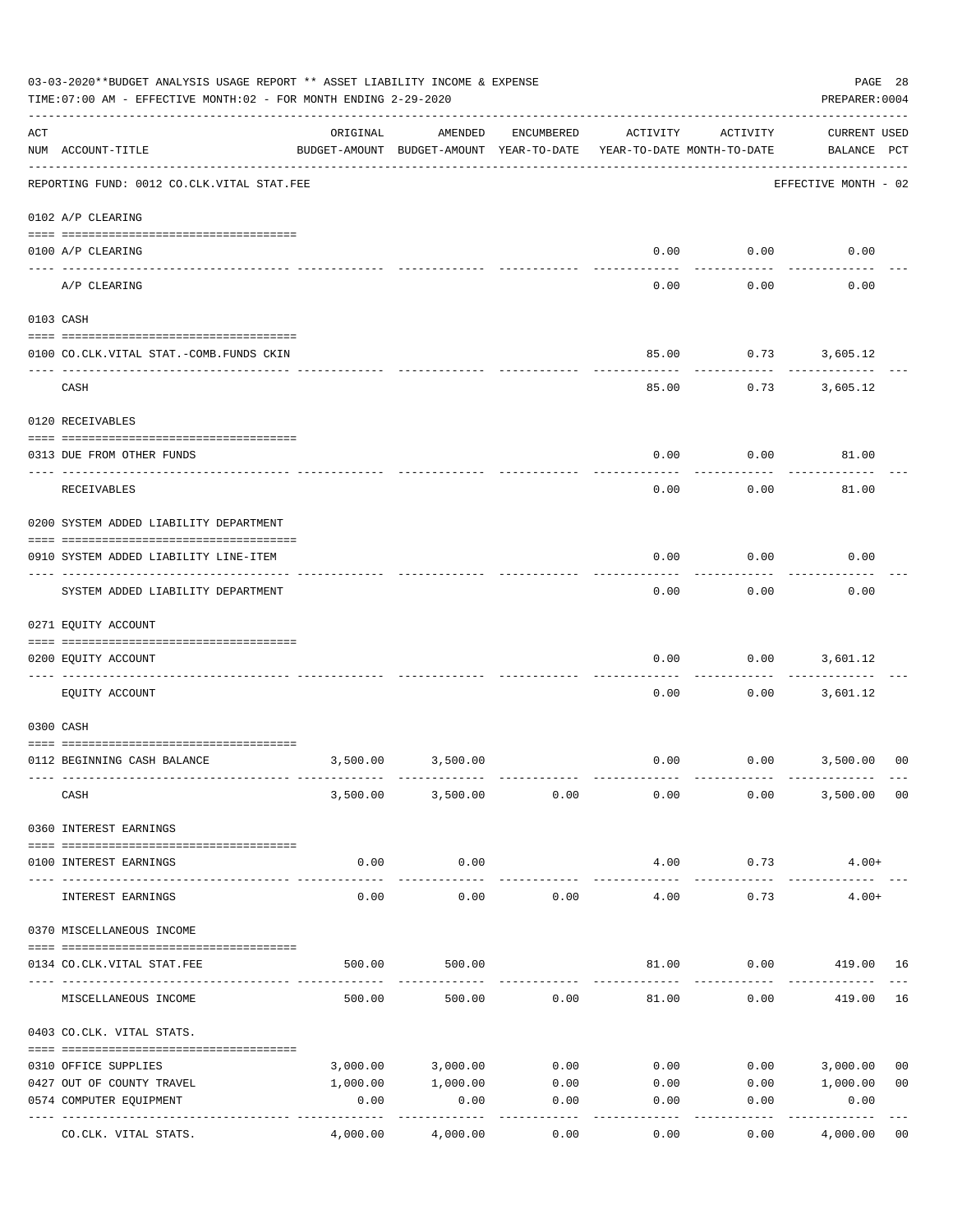| 03-03-2020**BUDGET ANALYSIS USAGE REPORT ** ASSET LIABILITY INCOME & EXPENSE |               |               |              |          |                            |                      | PAGE 29 |
|------------------------------------------------------------------------------|---------------|---------------|--------------|----------|----------------------------|----------------------|---------|
| TIME: 07:00 AM - EFFECTIVE MONTH: 02 - FOR MONTH ENDING 2-29-2020            |               |               |              |          |                            | PREPARER: 0004       |         |
| ACT                                                                          | ORIGINAL      | AMENDED       | ENCUMBERED   | ACTIVITY | ACTIVITY                   | CURRENT USED         |         |
| NUM<br>ACCOUNT-TITLE                                                         | BUDGET-AMOUNT | BUDGET-AMOUNT | YEAR-TO-DATE |          | YEAR-TO-DATE MONTH-TO-DATE | BALANCE              | PCT     |
| REPORTING FUND: 0012 CO.CLK.VITAL STAT.FEE                                   |               |               |              |          |                            | EFFECTIVE MONTH - 02 |         |
| CO. CLK. VITAL STAT. FEE                                                     |               |               |              |          |                            |                      |         |
| INCOME TOTALS                                                                | 4,000.00      | 4,000.00      |              | 85.00    | 0.73                       | 3,915.00             | -02     |
| <b>EXPENSE TOTALS</b>                                                        | 4,000.00      | 4,000.00      | 0.00         | 0.00     | 0.00                       | 4,000.00             | - 00    |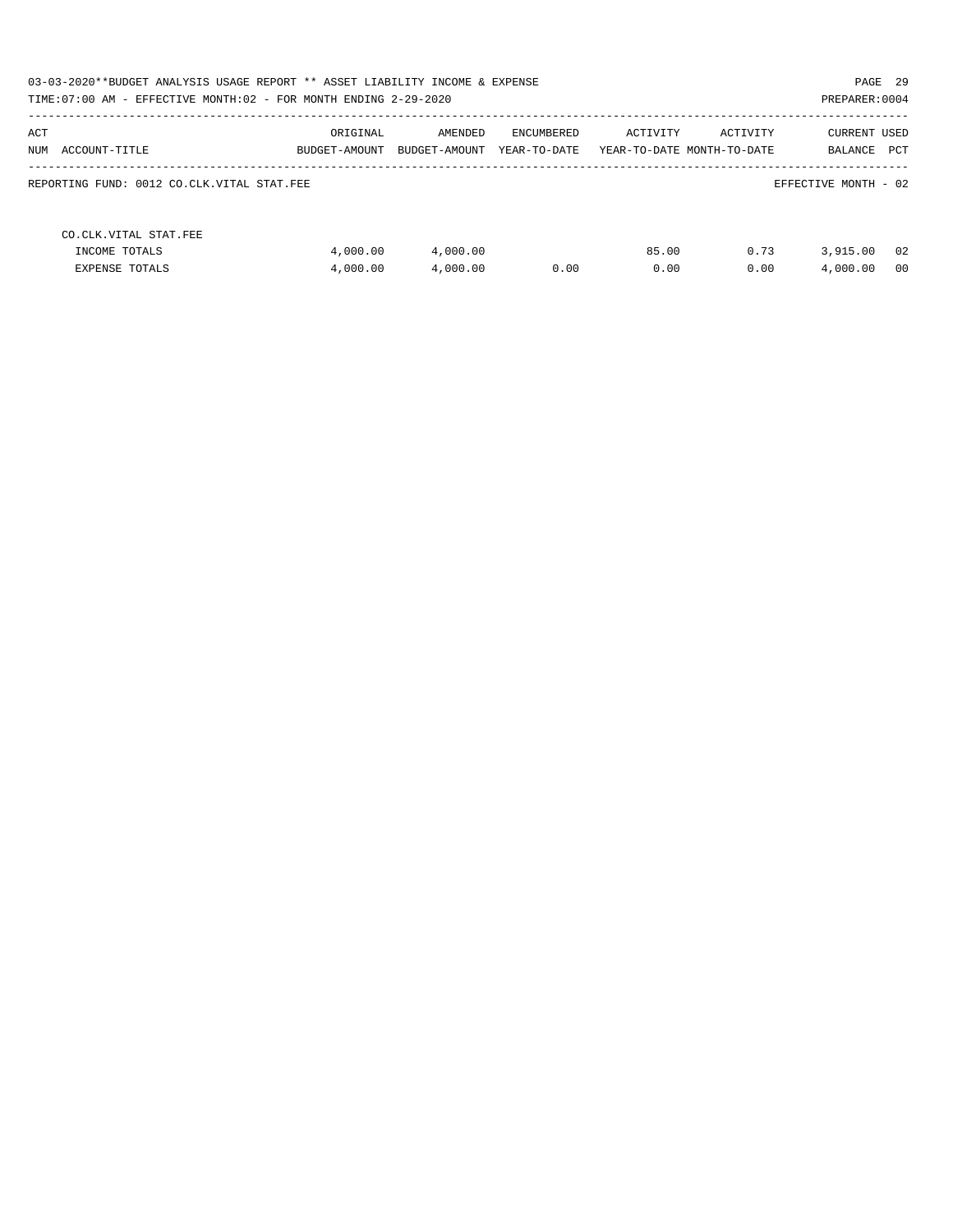|     | 03-03-2020**BUDGET ANALYSIS USAGE REPORT ** ASSET LIABILITY INCOME & EXPENSE<br>TIME: 07:00 AM - EFFECTIVE MONTH: 02 - FOR MONTH ENDING 2-29-2020 |                      |                                                     |            |                                         |                                         | PAGE 30<br>PREPARER: 0004          |  |
|-----|---------------------------------------------------------------------------------------------------------------------------------------------------|----------------------|-----------------------------------------------------|------------|-----------------------------------------|-----------------------------------------|------------------------------------|--|
| ACT | NUM ACCOUNT-TITLE                                                                                                                                 | ORIGINAL             | AMENDED<br>BUDGET-AMOUNT BUDGET-AMOUNT YEAR-TO-DATE | ENCUMBERED | ACTIVITY<br>YEAR-TO-DATE MONTH-TO-DATE  | ACTIVITY                                | <b>CURRENT USED</b><br>BALANCE PCT |  |
|     | REPORTING FUND: 0013 BAIL BONDS TRUST FUND                                                                                                        |                      |                                                     |            |                                         |                                         | EFFECTIVE MONTH - 02               |  |
|     | 0102 A/P CLEARING                                                                                                                                 |                      |                                                     |            |                                         |                                         |                                    |  |
|     | 0100 A/P CLEARING<br>---- ---------                                                                                                               |                      |                                                     |            | 0.00                                    | 0.00                                    | 0.00                               |  |
|     | A/P CLEARING                                                                                                                                      |                      |                                                     |            | 0.00                                    | 0.00                                    | 0.00                               |  |
|     | 0103 CASH                                                                                                                                         |                      |                                                     |            |                                         |                                         |                                    |  |
|     | 0113 SURETY BAIL BOND FEE                                                                                                                         |                      |                                                     |            |                                         | 1,230.00- 255.00 4,245.00               |                                    |  |
|     | CASH                                                                                                                                              |                      |                                                     |            |                                         | ----------<br>1,230.00- 255.00 4,245.00 |                                    |  |
|     | 0207 DUE TO FUND                                                                                                                                  |                      |                                                     |            |                                         |                                         |                                    |  |
|     | 0097 DUE TO OTHER GOVERNMENTS                                                                                                                     |                      |                                                     |            | 0.00                                    | 0.00                                    | 5,100.00                           |  |
|     | DUE TO FUND                                                                                                                                       |                      |                                                     |            | 0.00                                    | 0.00                                    | 5,100.00                           |  |
|     | 0271 EQUITY ACCOUNT                                                                                                                               |                      |                                                     |            |                                         |                                         |                                    |  |
|     | 0200 EQUITY ACCOUNT                                                                                                                               |                      |                                                     |            | 0.00                                    | 0.00                                    | 375.00                             |  |
|     | EQUITY ACCOUNT                                                                                                                                    |                      |                                                     |            | 0.00                                    | 0.00                                    | 375.00                             |  |
|     | 0300 CASH                                                                                                                                         |                      |                                                     |            |                                         |                                         |                                    |  |
|     | 0113 BEGINNING CASH BALANCE                                                                                                                       | 0.00                 | 0.00                                                |            | 0.00                                    | 0.00                                    | 0.00                               |  |
|     | CASH                                                                                                                                              | 0.00                 | 0.00                                                | 0.00       | 0.00                                    | 0.00                                    | 0.00                               |  |
|     | 0345 BONDS                                                                                                                                        |                      |                                                     |            |                                         |                                         |                                    |  |
|     | 0113 SURETY BAIL BOND FEE                                                                                                                         | 4,000.00             | 4,000.00                                            |            |                                         |                                         | 3,000.00  255.00  1,000.00  75     |  |
|     | <b>BONDS</b>                                                                                                                                      |                      | 4,000.00 4,000.00                                   | 0.00       | 3,000.00                                | 255.00                                  | 1,000.00 75                        |  |
|     | 0370 MISCELLANEOUS                                                                                                                                |                      |                                                     |            |                                         |                                         |                                    |  |
|     | 0130 REFUNDS & MISCELLANEOUS                                                                                                                      | 0.00                 | 0.00                                                |            | 0.00                                    | 0.00                                    | 0.00                               |  |
|     | 0132 TEMPORARY BOND SECURITY                                                                                                                      | 0.00                 | 0.00<br>----------                                  |            | 0.00                                    | 0.00<br>$- - - - -$                     | 0.00                               |  |
|     | MISCELLANEOUS                                                                                                                                     | 0.00                 | 0.00                                                | 0.00       | 0.00                                    | 0.00                                    | 0.00                               |  |
|     | 0498 BAIL BOND FEE EXPENSE                                                                                                                        |                      |                                                     |            |                                         |                                         |                                    |  |
|     | 0489 10% TO STATE COMPTROLLER                                                                                                                     |                      | 4,000.00 4,000.00                                   |            | $0.00$ $4,230.00$ $0.00$ $230.00$ $106$ |                                         |                                    |  |
|     | BAIL BOND FEE EXPENSE                                                                                                                             | 4,000.00             | 4,000.00                                            | 0.00       | 4,230.00                                | 0.00                                    | 230.00- 106                        |  |
|     | BAIL BONDS TRUST FUND                                                                                                                             |                      |                                                     |            |                                         |                                         |                                    |  |
|     | INCOME TOTALS<br>EXPENSE TOTALS                                                                                                                   | 4,000.00<br>4,000.00 | 4,000.00<br>4,000.00                                | 0.00       | 3,000.00<br>4,230.00                    | 0.00                                    | 255.00 1,000.00 75<br>230.00- 106  |  |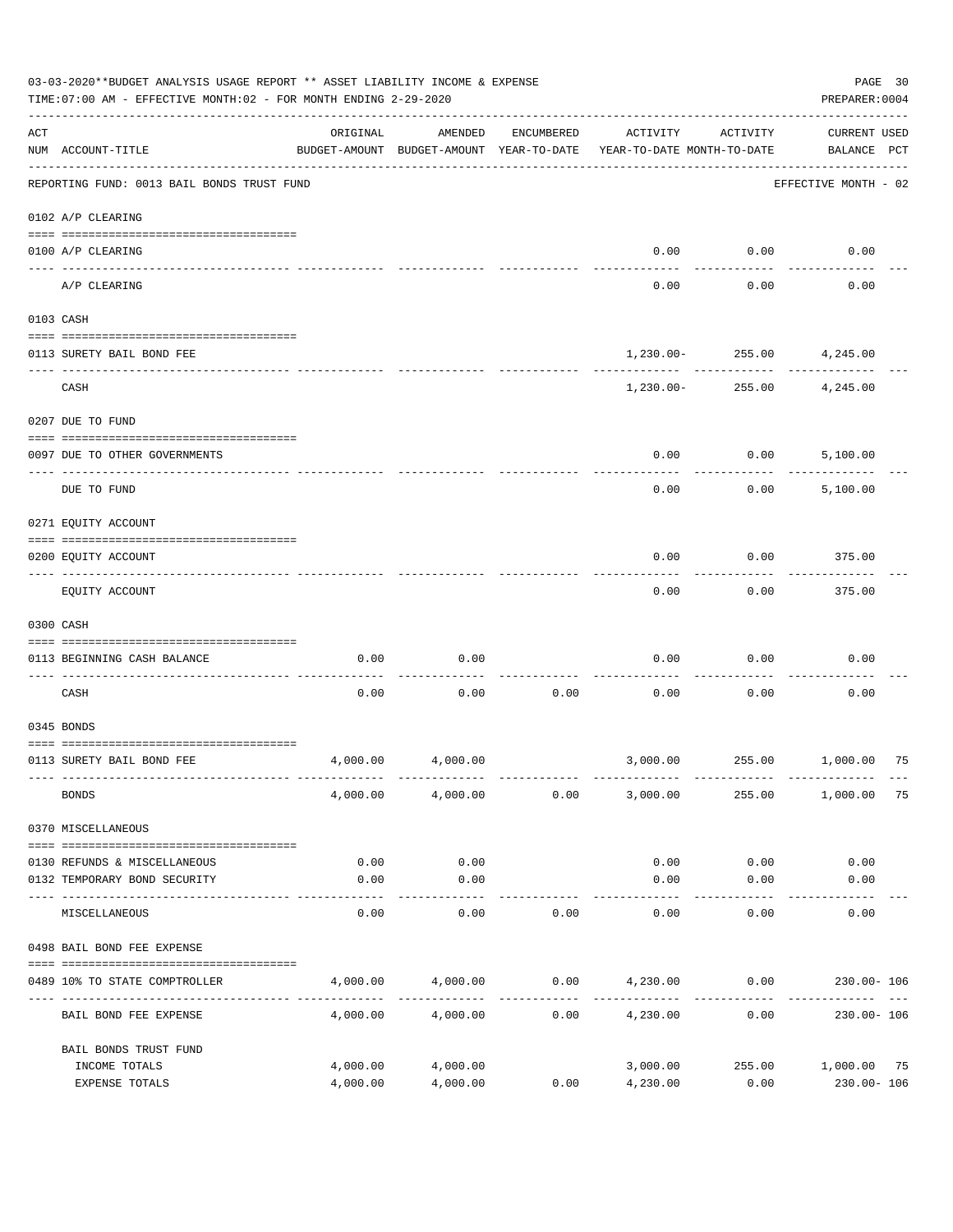|     | 03-03-2020**BUDGET ANALYSIS USAGE REPORT ** ASSET LIABILITY INCOME & EXPENSE<br>TIME: 07:00 AM - EFFECTIVE MONTH: 02 - FOR MONTH ENDING 2-29-2020<br>PREPARER: 0004 |                      |                                                     |              |                                        |                |                                    |                                  |  |
|-----|---------------------------------------------------------------------------------------------------------------------------------------------------------------------|----------------------|-----------------------------------------------------|--------------|----------------------------------------|----------------|------------------------------------|----------------------------------|--|
| ACT | NUM ACCOUNT-TITLE                                                                                                                                                   | ORIGINAL             | AMENDED<br>BUDGET-AMOUNT BUDGET-AMOUNT YEAR-TO-DATE | ENCUMBERED   | ACTIVITY<br>YEAR-TO-DATE MONTH-TO-DATE | ACTIVITY       | <b>CURRENT USED</b><br>BALANCE PCT |                                  |  |
|     | REPORTING FUND: 0014 JUSTICE CT. BLDG. SECURITY                                                                                                                     |                      |                                                     |              |                                        |                | EFFECTIVE MONTH - 02               |                                  |  |
|     | 0102 A/P CLEARING                                                                                                                                                   |                      |                                                     |              |                                        |                |                                    |                                  |  |
|     | 0100 A/P CLEARING                                                                                                                                                   |                      |                                                     |              | 0.00                                   | 0.00           | 0.00                               |                                  |  |
|     | A/P CLEARING                                                                                                                                                        |                      |                                                     |              | 0.00                                   | 0.00           | 0.00                               |                                  |  |
|     | 0103 CASH                                                                                                                                                           |                      |                                                     |              |                                        |                |                                    |                                  |  |
|     | 0100 JUST.CT.BLDG.SEC.-COMB.FUNDS CKING<br>----------------------------                                                                                             |                      |                                                     |              | 251.55                                 |                | $0.00$ 18,291.82                   |                                  |  |
|     | CASH                                                                                                                                                                |                      |                                                     |              |                                        | 251.55<br>0.00 | 18,291.82                          |                                  |  |
|     | 0120 RECEIVABLES                                                                                                                                                    |                      |                                                     |              |                                        |                |                                    |                                  |  |
|     | 0313 DUE FROM OTHER FUNDS                                                                                                                                           |                      |                                                     |              | 0.00                                   | 0.00           | 70.03                              |                                  |  |
|     | RECEIVABLES                                                                                                                                                         |                      |                                                     |              | 0.00                                   | 0.00           | 70.03                              |                                  |  |
|     | 0200 SYSTEM ADDED LIABILITY DEPT.                                                                                                                                   |                      |                                                     |              |                                        |                |                                    |                                  |  |
|     | 0910 SYSTEM ADDED LIABILITY LINE-ITEM                                                                                                                               |                      |                                                     |              | 0.00                                   | 0.00           | 0.00                               |                                  |  |
|     | SYSTEM ADDED LIABILITY DEPT.                                                                                                                                        |                      |                                                     |              | 0.00                                   | 0.00           | 0.00                               |                                  |  |
|     | 0271 EQUITY ACCOUNT                                                                                                                                                 |                      |                                                     |              |                                        |                |                                    |                                  |  |
|     | 0200 EQUITY ACCOUNT                                                                                                                                                 |                      |                                                     |              | 0.00                                   | 0.00           | 18,110.30                          |                                  |  |
|     | EQUITY ACCOUNT                                                                                                                                                      |                      |                                                     |              | 0.00                                   | 0.00           | 18,110.30                          |                                  |  |
|     | 0300 CASH                                                                                                                                                           |                      |                                                     |              |                                        |                |                                    |                                  |  |
|     | 0114 BEGINNING CASH                                                                                                                                                 | 2,850.00             | 2,850.00                                            |              | 0.00                                   | 0.00           | 2,850.00                           | 00                               |  |
|     | CASH                                                                                                                                                                | 2,850.00             | 2,850.00                                            | 0.00         | 0.00                                   | 0.00           | 2,850.00                           | 0 <sub>0</sub>                   |  |
|     | 0370 MISCELLANEOUS INCOME                                                                                                                                           |                      |                                                     |              |                                        |                |                                    |                                  |  |
|     |                                                                                                                                                                     |                      |                                                     |              |                                        |                |                                    |                                  |  |
|     | 0455 JP1 SECURITY FEE                                                                                                                                               | 300.00               | 300.00                                              |              | 136.75                                 | 0.00           | 163.25                             | 46                               |  |
|     | 0456 JP2 SECURITY FEE<br>0457 JP3 SECURITY FEE                                                                                                                      | 150.00<br>200.00     | 150.00<br>200.00                                    |              | 64.32<br>50.48                         | 0.00<br>0.00   | 85.68<br>149.52                    | 43<br>25                         |  |
|     | ----- -------------                                                                                                                                                 |                      | 650.00                                              |              |                                        | 0.00           | $- - - - - -$                      | 39                               |  |
|     | MISCELLANEOUS INCOME<br>0435 JUSTICE CT.BLDG.EXP.                                                                                                                   | 650.00               |                                                     | 0.00         | 251.55                                 |                | 398.45                             |                                  |  |
|     |                                                                                                                                                                     |                      |                                                     |              |                                        |                |                                    |                                  |  |
|     | 0320 JP1 SECURITY EXPENSE                                                                                                                                           | 1,000.00             | 1,000.00                                            | 0.00         | 0.00                                   |                | 0.00 1,000.00                      | 0 <sub>0</sub>                   |  |
|     | 0321 JP2 SECURITY EXPENSE<br>0322 JP3 SECURITY EXPENSE                                                                                                              | 1,000.00<br>1,500.00 | 1,000.00<br>1,500.00                                | 0.00<br>0.00 | 0.00<br>0.00                           | 0.00<br>0.00   | 1,000.00<br>1,500.00               | 0 <sub>0</sub><br>0 <sub>0</sub> |  |
|     |                                                                                                                                                                     | -------------        | ----------                                          | ------       |                                        |                | -----------                        | $---$                            |  |
|     | JUSTICE CT.BLDG.EXP.                                                                                                                                                | 3,500.00             | 3,500.00                                            | 0.00         | 0.00                                   | 0.00           | 3,500.00                           | 0 <sub>0</sub>                   |  |
|     | JUSTICE CT.BLDG.SECURITY<br>INCOME TOTALS                                                                                                                           | 3,500.00             | 3,500.00                                            |              | 251.55                                 | 0.00           | 3,248.45                           | 07                               |  |
|     | EXPENSE TOTALS                                                                                                                                                      | 3,500.00             | 3,500.00                                            | 0.00         | 0.00                                   | 0.00           | 3,500.00                           | 0 <sub>0</sub>                   |  |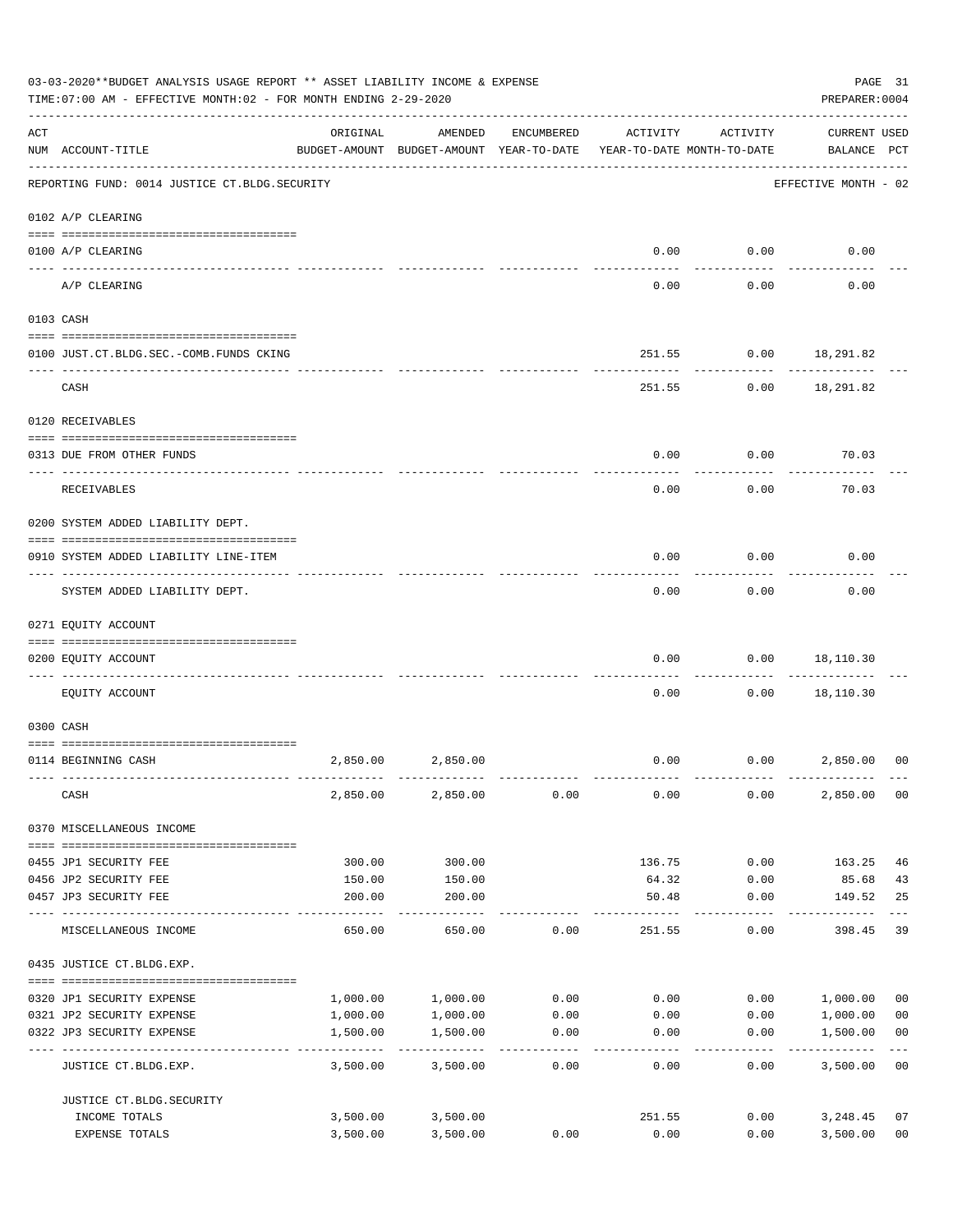|     | 03-03-2020**BUDGET ANALYSIS USAGE REPORT ** ASSET LIABILITY INCOME & EXPENSE<br>TIME:07:00 AM - EFFECTIVE MONTH:02 - FOR MONTH ENDING 2-29-2020 |          |                                                     |               |                                        |               | PREPARER: 0004                            | PAGE 32        |
|-----|-------------------------------------------------------------------------------------------------------------------------------------------------|----------|-----------------------------------------------------|---------------|----------------------------------------|---------------|-------------------------------------------|----------------|
| ACT | NUM ACCOUNT-TITLE                                                                                                                               | ORIGINAL | AMENDED<br>BUDGET-AMOUNT BUDGET-AMOUNT YEAR-TO-DATE | ENCUMBERED    | ACTIVITY<br>YEAR-TO-DATE MONTH-TO-DATE | ACTIVITY      | <b>CURRENT USED</b><br>BALANCE PCT        |                |
|     | REPORTING FUND: 0016 CO.JUDGE EXCESS SUPP.                                                                                                      |          |                                                     |               |                                        |               | EFFECTIVE MONTH - 02                      |                |
|     | 0102 A/P CLEARING                                                                                                                               |          |                                                     |               |                                        |               |                                           |                |
|     | 0100 A/P CLEARING                                                                                                                               |          |                                                     |               |                                        | $0.00$ $0.00$ | 0.00                                      |                |
|     | ---- -------                                                                                                                                    |          |                                                     |               |                                        |               |                                           |                |
|     | A/P CLEARING                                                                                                                                    |          |                                                     |               | 0.00                                   | 0.00          | 0.00                                      |                |
|     | 0103 CASH                                                                                                                                       |          |                                                     |               |                                        |               |                                           |                |
|     |                                                                                                                                                 |          |                                                     |               |                                        |               |                                           |                |
|     | 0100 CO.JUDGE EXCESS SUPP.-COMB.FUND CK                                                                                                         |          |                                                     |               |                                        | ------------- | 690.46- 48.05- 16,934.21<br>------------- |                |
|     | CASH                                                                                                                                            |          |                                                     |               |                                        |               | 690.46- 48.05- 16,934.21                  |                |
|     | 0200 SYSTEM ADDED LIABILITY DEPARTMENT                                                                                                          |          |                                                     |               |                                        |               |                                           |                |
|     |                                                                                                                                                 |          |                                                     |               |                                        |               |                                           |                |
|     | 0910 SYSTEM ADDED LIABILITY LINE-ITEM                                                                                                           |          |                                                     |               | 0.00                                   | 0.00          | 0.00                                      |                |
|     | SYSTEM ADDED LIABILITY DEPARTMENT                                                                                                               |          |                                                     |               | 0.00                                   | 0.00          | 0.00                                      |                |
|     | 0271 EQUITY ACCOUNT                                                                                                                             |          |                                                     |               |                                        |               |                                           |                |
|     |                                                                                                                                                 |          |                                                     |               |                                        |               |                                           |                |
|     | 0200 EQUITY ACCOUNT                                                                                                                             |          |                                                     |               | 0.00                                   |               | $0.00$ 17,624.67<br>-----------           |                |
|     | EQUITY ACCOUNT                                                                                                                                  |          |                                                     |               | 0.00                                   |               | $0.00$ 17,624.67                          |                |
|     | 0300 CASH                                                                                                                                       |          |                                                     |               |                                        |               |                                           |                |
|     | 0116 BEGINNING CASH BALANCE                                                                                                                     |          | 3,000.00 3,000.00                                   |               | 0.00<br>------------- --------------   | ----------    | $0.00$ 3,000.00                           | 00             |
|     | CASH                                                                                                                                            |          | 3,000.00 3,000.00                                   | 0.00          | 0.00                                   |               | $0.00$ 3,000.00                           | 00             |
|     | 0370 MISCELLANEOUS INCOME                                                                                                                       |          |                                                     |               |                                        |               |                                           |                |
|     |                                                                                                                                                 |          |                                                     |               |                                        |               |                                           |                |
|     | 0149 CO. JUDGE EXCESS SUPP.                                                                                                                     | 0.00     | 0.00                                                |               |                                        | $0.00$ $0.00$ | 0.00                                      |                |
|     | MISCELLANEOUS INCOME                                                                                                                            | 0.00     | 0.00                                                | 0.00          | 0.00                                   | 0.00          | 0.00                                      |                |
|     | 0400 CO. JUDGE EXCESS SUPP.                                                                                                                     |          |                                                     |               |                                        |               |                                           |                |
|     | 0310 OFFICE SUPPLIES                                                                                                                            | 300.00   | 453.84                                              | 0.00          | 384.06                                 | 48.05         | 69.78                                     | 85             |
|     | 0311 POSTAL EXPENSE                                                                                                                             | 1,500.00 | 1,500.00                                            | 0.00          | 306.40                                 | 0.00          | 1,193.60                                  | 20             |
|     | 0427 OUT OF COUNTY TRAVEL                                                                                                                       | 500.00   | 500.00                                              | 0.00          | 0.00                                   | 0.00          | 500.00                                    | 0 <sub>0</sub> |
|     | 0572 OFFICE EQUIPMENT                                                                                                                           | 400.00   | 400.00                                              | 0.00          | 0.00                                   | 0.00          | 400.00                                    | 0 <sub>0</sub> |
|     | 0590 COUNTY JUDGE BOOKS                                                                                                                         | 300.00   | 146.16                                              | 0.00          | 0.00                                   | 0.00          | 146.16                                    | 0 <sub>0</sub> |
|     | CO. JUDGE EXCESS SUPP.                                                                                                                          | 3,000.00 | 3,000.00                                            | $---$<br>0.00 | 690.46                                 | 48.05         | 2,309.54 23                               |                |
|     | CO.JUDGE EXCESS SUPP.                                                                                                                           |          |                                                     |               |                                        |               |                                           |                |
|     | INCOME TOTALS                                                                                                                                   | 3,000.00 | 3,000.00                                            |               | 0.00                                   | 0.00          | 3,000.00                                  | 0 <sub>0</sub> |
|     | EXPENSE TOTALS                                                                                                                                  | 3,000.00 | 3,000.00                                            | 0.00          | 690.46                                 | 48.05         | 2,309.54                                  | 23             |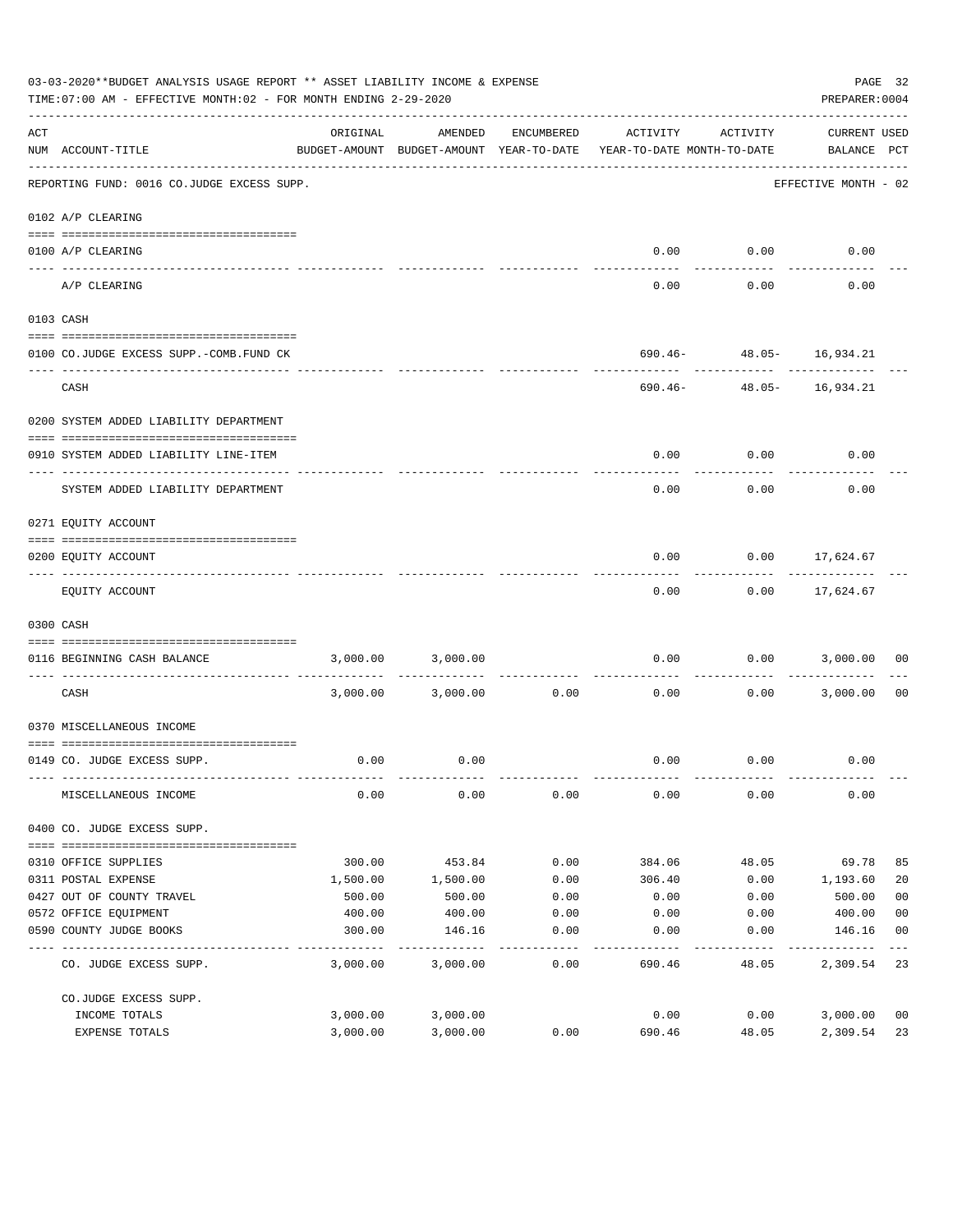|                    | 03-03-2020**BUDGET ANALYSIS USAGE REPORT ** ASSET LIABILITY INCOME & EXPENSE<br>TIME: 07:00 AM - EFFECTIVE MONTH: 02 - FOR MONTH ENDING 2-29-2020<br>PREPARER: 0004 |                                                                                 |                      |              |                        |                     |                                    |                      |
|--------------------|---------------------------------------------------------------------------------------------------------------------------------------------------------------------|---------------------------------------------------------------------------------|----------------------|--------------|------------------------|---------------------|------------------------------------|----------------------|
| $\mathop{\rm ACT}$ | NUM ACCOUNT-TITLE                                                                                                                                                   | ORIGINAL<br>BUDGET-AMOUNT BUDGET-AMOUNT YEAR-TO-DATE YEAR-TO-DATE MONTH-TO-DATE | AMENDED              | ENCUMBERED   | ACTIVITY               | ACTIVITY            | <b>CURRENT USED</b><br>BALANCE PCT |                      |
|                    | REPORTING FUND: 0017 PROBATE JUDGES EDUCATION                                                                                                                       |                                                                                 |                      |              |                        |                     | EFFECTIVE MONTH - 02               |                      |
|                    | 0102 A/P CLEARING                                                                                                                                                   |                                                                                 |                      |              |                        |                     |                                    |                      |
|                    | 0100 A/P CLEARING                                                                                                                                                   |                                                                                 |                      |              | 0.00                   | 0.00                | 0.00                               |                      |
|                    | ---- --------<br>A/P CLEARING                                                                                                                                       |                                                                                 |                      |              | 0.00                   | 0.00                | 0.00                               |                      |
|                    | 0103 CASH                                                                                                                                                           |                                                                                 |                      |              |                        |                     |                                    |                      |
|                    | 0100 PROB.JUDGES ED.-COMB. FUNDS CKING                                                                                                                              |                                                                                 |                      |              | 60.00                  |                     | $0.00$ 5,297.50                    |                      |
|                    | CASH                                                                                                                                                                |                                                                                 |                      |              | 60.00                  | 0.00                | 5,297.50                           |                      |
|                    | 0120 RECEIVABLES                                                                                                                                                    |                                                                                 |                      |              |                        |                     |                                    |                      |
|                    | 0313 DUE FROM OTHER FUNDS                                                                                                                                           |                                                                                 |                      |              | 0.00                   |                     | $0.00$ 45.00                       |                      |
|                    | RECEIVABLES                                                                                                                                                         |                                                                                 |                      |              | 0.00                   | 0.00                | 45.00                              |                      |
|                    | 0271 EQUITY ACCOUNT                                                                                                                                                 |                                                                                 |                      |              |                        |                     |                                    |                      |
|                    | 0200 EQUITY ACCOUNT                                                                                                                                                 |                                                                                 |                      |              | 0.00                   | 0.00                | 5,282.50                           |                      |
|                    | EQUITY ACCOUNT                                                                                                                                                      |                                                                                 |                      |              | 0.00                   |                     | $0.00$ 5,282.50                    |                      |
|                    | 0300 CASH                                                                                                                                                           |                                                                                 |                      |              |                        |                     |                                    |                      |
|                    | 0117 BEGINNING CASH BALANCE                                                                                                                                         | 1,450.00                                                                        | 1,450.00             | ------------ | 0.00                   | 0.00                | 1,450.00                           | 00                   |
|                    | CASH                                                                                                                                                                |                                                                                 | 1,450.00 1,450.00    | 0.00         | 0.00                   | 0.00                | 1,450.00                           | 00                   |
|                    | 0340 FEES OF OFFICE                                                                                                                                                 |                                                                                 |                      |              |                        |                     |                                    |                      |
|                    | 0131 PROBATE JUDGES EDUCATION                                                                                                                                       |                                                                                 | 150.00 150.00        |              |                        |                     |                                    |                      |
|                    | FEES OF OFFICE                                                                                                                                                      | 150.00                                                                          | 150.00               | 0.00         | 60.00                  | 0.00                | 90.00                              | 40                   |
|                    | 0370 MISCELLANEOUS                                                                                                                                                  |                                                                                 |                      |              |                        |                     |                                    |                      |
|                    | 0130 REFUNDS & MISCELLANEOUS                                                                                                                                        | 0.00                                                                            | 0.00                 |              | 0.00                   | 0.00                | 0.00                               |                      |
|                    | MISCELLANEOUS                                                                                                                                                       | 0.00                                                                            | -----------<br>0.00  | 0.00         | --------------<br>0.00 | -----------<br>0.00 | 0.00                               |                      |
|                    | 0400 PROBATE JUDGES EDUCATION                                                                                                                                       |                                                                                 |                      |              |                        |                     |                                    |                      |
|                    | 0427 OUT OF COUNTY TRAVEL                                                                                                                                           | 1,600.00                                                                        | 1,600.00             | 0.00         | 0.00                   |                     | $0.00$ 1,600.00                    | 00                   |
|                    | PROBATE JUDGES EDUCATION                                                                                                                                            |                                                                                 | 1,600.00 1,600.00    | 0.00         | 0.00                   |                     | 0.00<br>1,600.00                   | 0 <sub>0</sub>       |
|                    | PROBATE JUDGES EDUCATION                                                                                                                                            |                                                                                 |                      |              |                        |                     |                                    |                      |
|                    | INCOME TOTALS<br>EXPENSE TOTALS                                                                                                                                     | 1,600.00<br>1,600.00                                                            | 1,600.00<br>1,600.00 | 0.00         | 60.00<br>0.00          | 0.00<br>0.00        | 1,540.00<br>1,600.00               | 04<br>0 <sub>0</sub> |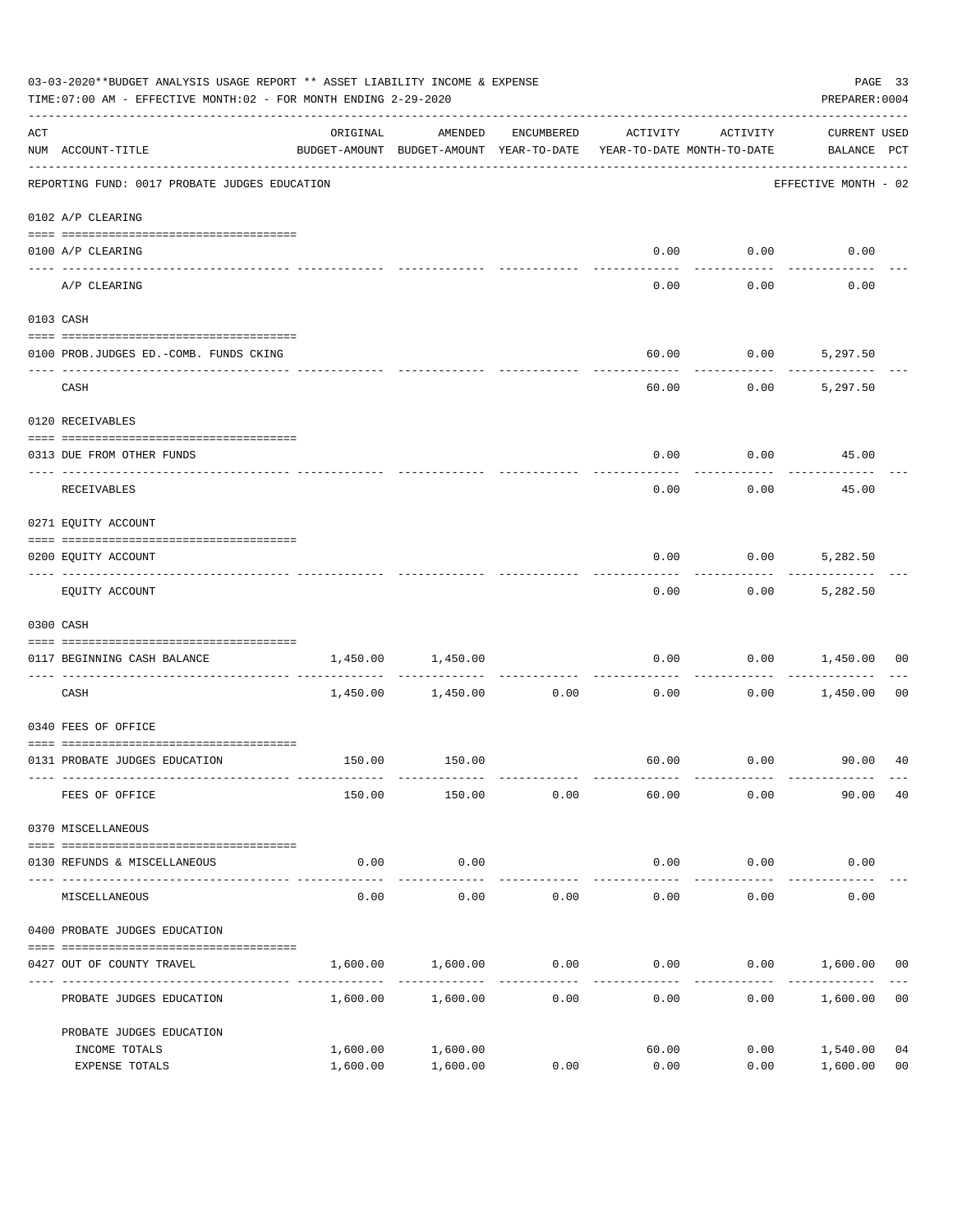| 03-03-2020**BUDGET ANALYSIS USAGE REPORT ** ASSET LIABILITY INCOME & EXPENSE<br>PAGE 34<br>TIME: 07:00 AM - EFFECTIVE MONTH: 02 - FOR MONTH ENDING 2-29-2020<br>PREPARER: 0004 |                                             |           |                                                     |                                  |                                        |                                                  |                              |  |  |
|--------------------------------------------------------------------------------------------------------------------------------------------------------------------------------|---------------------------------------------|-----------|-----------------------------------------------------|----------------------------------|----------------------------------------|--------------------------------------------------|------------------------------|--|--|
| ACT                                                                                                                                                                            | NUM ACCOUNT-TITLE                           | ORIGINAL  | AMENDED<br>BUDGET-AMOUNT BUDGET-AMOUNT YEAR-TO-DATE | ENCUMBERED                       | ACTIVITY<br>YEAR-TO-DATE MONTH-TO-DATE | ACTIVITY                                         | CURRENT USED<br>BALANCE PCT  |  |  |
|                                                                                                                                                                                | REPORTING FUND: 0018 CO.CLERK RECORD MNGMT. |           |                                                     |                                  |                                        |                                                  | EFFECTIVE MONTH - 02         |  |  |
|                                                                                                                                                                                | 0100 PAYROLL                                |           |                                                     |                                  |                                        |                                                  |                              |  |  |
|                                                                                                                                                                                | 0100 PAYROLL                                |           |                                                     |                                  |                                        | $0.00$ 0.00                                      | 0.00                         |  |  |
|                                                                                                                                                                                | PAYROLL                                     |           |                                                     |                                  | 0.00                                   | 0.00                                             | 0.00                         |  |  |
|                                                                                                                                                                                | 0102 A/P CLEARING                           |           |                                                     |                                  |                                        |                                                  |                              |  |  |
|                                                                                                                                                                                | 0100 A/P CLEARING                           |           |                                                     |                                  | 0.00                                   | 0.00                                             | 0.00                         |  |  |
|                                                                                                                                                                                | A/P CLEARING                                |           |                                                     |                                  | 0.00                                   | 0.00                                             | 0.00                         |  |  |
|                                                                                                                                                                                | 0103 CASH                                   |           |                                                     |                                  |                                        |                                                  |                              |  |  |
|                                                                                                                                                                                | 0100 CO.CLK.REC.MNGMT.-COMB.FUNDS CKING     |           |                                                     |                                  |                                        | 32,168.03- 7,583.92- 47,556.58                   |                              |  |  |
|                                                                                                                                                                                | --------------------------<br>CASH          |           |                                                     |                                  |                                        | ----------<br>$32,168.03 - 7,583.92 - 47,556.58$ |                              |  |  |
|                                                                                                                                                                                | 0120 RECEIVABLES                            |           |                                                     |                                  |                                        |                                                  |                              |  |  |
|                                                                                                                                                                                | 0313 DUE FROM OTHER FUNDS                   |           |                                                     |                                  | 0.00                                   | $0.00$ 5,997.70                                  |                              |  |  |
|                                                                                                                                                                                | RECEIVABLES                                 |           |                                                     |                                  | 0.00                                   | 0.00                                             | 5,997.70                     |  |  |
|                                                                                                                                                                                | 0200 SYSTEM ADDED LIABILITY DEPARTMENT      |           |                                                     |                                  |                                        |                                                  |                              |  |  |
|                                                                                                                                                                                | 0150 ACCRUED SALARY PAYABLE                 |           |                                                     |                                  | 0.00                                   | 0.00                                             | 1,090.91                     |  |  |
|                                                                                                                                                                                | 0155 ACCRUED FRINGE BENEFITS                |           |                                                     |                                  | 0.00                                   | 0.00                                             | 670.02                       |  |  |
|                                                                                                                                                                                | 0910 SYSTEM ADDED LIABILITY LINE-ITEM       |           |                                                     |                                  | $6,013.00-$                            | 0.00<br>-------------                            | $6,013.00 -$                 |  |  |
|                                                                                                                                                                                | SYSTEM ADDED LIABILITY DEPARTMENT           |           |                                                     |                                  | $6,013.00-$                            | 0.00                                             | $4,252.07-$                  |  |  |
|                                                                                                                                                                                | 0271 EQUITY ACCOUNT                         |           |                                                     |                                  |                                        |                                                  |                              |  |  |
|                                                                                                                                                                                | 0200 EQUITY ACCOUNT                         |           |                                                     |                                  | 0.00                                   |                                                  | $0.00$ $83,961.38$           |  |  |
|                                                                                                                                                                                | EQUITY ACCOUNT                              |           |                                                     |                                  | 0.00                                   |                                                  | $0.00$ $83,961.38$           |  |  |
|                                                                                                                                                                                | 0300 CASH                                   |           |                                                     |                                  |                                        |                                                  |                              |  |  |
|                                                                                                                                                                                | 0118 BEGINNING CASH BALANCE                 |           | 40, 174. 19 40, 174. 19                             | -------------------------------- |                                        |                                                  | $0.00$ $0.00$ $40,174.19$ 00 |  |  |
|                                                                                                                                                                                | CASH                                        |           | 40, 174, 19 40, 174, 19 0.00                        |                                  | 0.00                                   |                                                  | $0.00$ $40,174.19$ 00        |  |  |
|                                                                                                                                                                                | 0360 INTEREST EARNINGS                      |           |                                                     |                                  |                                        |                                                  |                              |  |  |
|                                                                                                                                                                                | 0100 INTEREST EARNINGS                      |           | 100.00 100.00                                       |                                  |                                        | ---------                                        | 71.88 10.44 28.12 72         |  |  |
|                                                                                                                                                                                | INTEREST EARNINGS                           | 100.00    | 100.00                                              | 0.00                             | 71.88                                  | 10.44                                            | 28.12 72                     |  |  |
|                                                                                                                                                                                | 0370 MISCELLANEOUS INCOME                   |           |                                                     |                                  |                                        |                                                  |                              |  |  |
|                                                                                                                                                                                | 0130 REFUNDS & MISCELLANEOUS                | 0.00      | 0.00                                                |                                  | 0.00                                   | 0.00                                             | 0.00                         |  |  |
|                                                                                                                                                                                | 0131 SUBSCRIPTION/IMAGES FEES               | 0.00      | 0.00                                                |                                  | 1,312.50                               | $0.00$ 1, 312.50+                                |                              |  |  |
|                                                                                                                                                                                | 0133 CO.CLERK PRESERVE REC FEE              | 55,015.11 | 55,015.11                                           |                                  | 7,397.84                               | 0.00                                             | 47,617.27 13                 |  |  |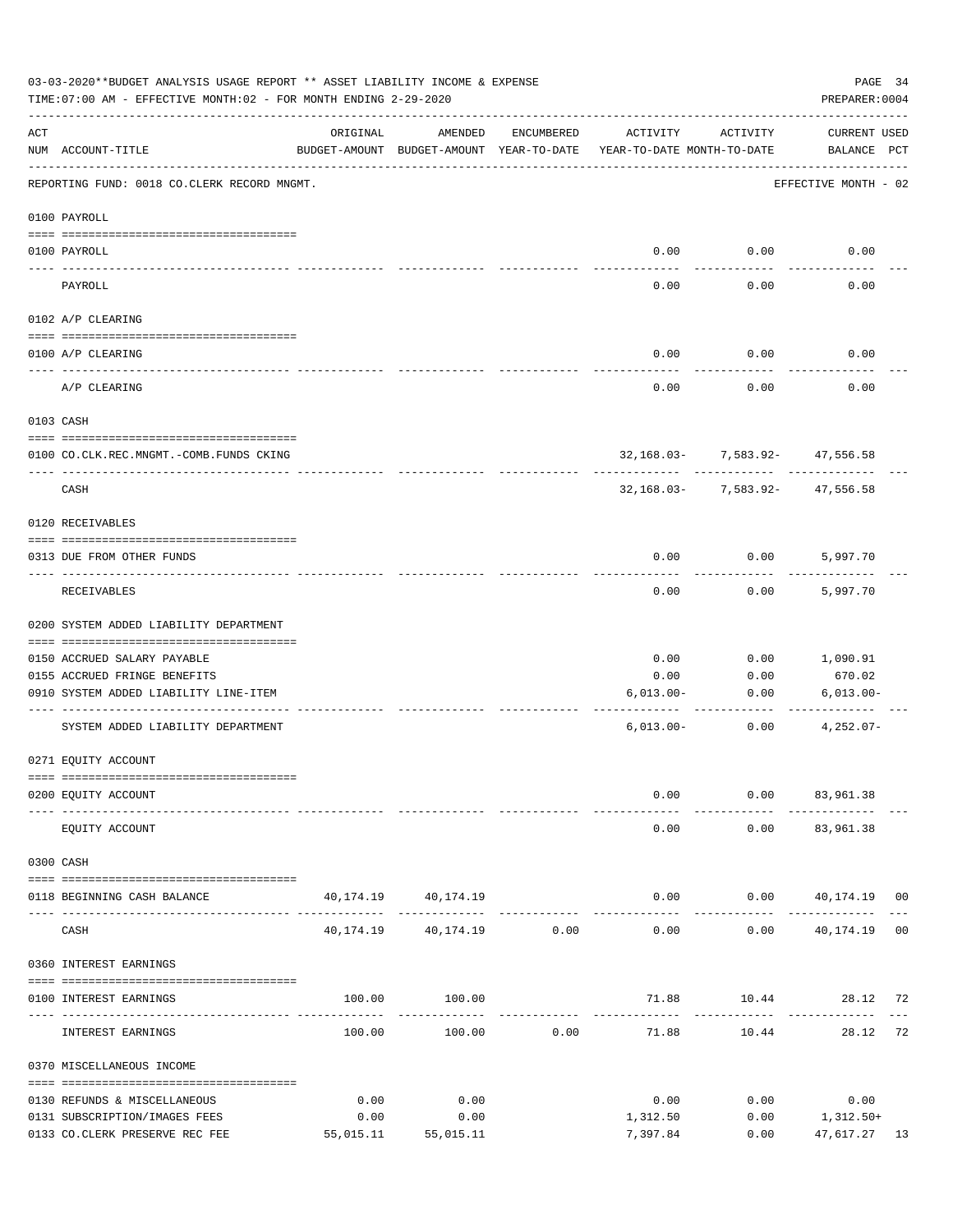| ACT | NUM ACCOUNT-TITLE                           | BUDGET-AMOUNT BUDGET-AMOUNT YEAR-TO-DATE YEAR-TO-DATE MONTH-TO-DATE     BALANCE PCT |                     |      |                                                                |                    | <b>CURRENT USED</b>                      |    |
|-----|---------------------------------------------|-------------------------------------------------------------------------------------|---------------------|------|----------------------------------------------------------------|--------------------|------------------------------------------|----|
|     | REPORTING FUND: 0018 CO.CLERK RECORD MNGMT. |                                                                                     |                     |      |                                                                |                    | EFFECTIVE MONTH - 02                     |    |
|     | MISCELLANEOUS INCOME                        |                                                                                     |                     |      | 55,015.11 55,015.11 0.00 8,710.34 0.00 46,304.77 16            |                    |                                          |    |
|     | 0402 CO.CLERK RECORD MNGMT.                 |                                                                                     |                     |      |                                                                |                    |                                          |    |
|     |                                             |                                                                                     |                     |      |                                                                |                    |                                          |    |
|     | 0103 SALARY ASSISTANT                       | 25,223.00                                                                           | 25,223.00           | 0.00 |                                                                |                    | 10,671.32    1,940.24    14,551.68    42 |    |
|     | 0107 SALARY TEMP/EXTRA                      | 0.00                                                                                | 0.00                | 0.00 | 0.00                                                           | 0.00               | 0.00                                     |    |
|     | 0201 SOCIAL SECURITY TAXES                  | 1,563.83                                                                            | 1,563.83            | 0.00 | 661.65                                                         |                    | 120.30 902.18                            | 42 |
|     | 0202 GROUP HEALTH INSURANCE                 | 11,870.88                                                                           | 11,870.88           | 0.00 | 4,944.60                                                       | 988.92             | 6,926.28                                 | 42 |
|     | 0203 RETIREMENT                             | 2,948.57                                                                            | 2,948.57            | 0.00 | 1,232.35 228.76 1,716.22                                       |                    |                                          | 42 |
|     | 0204 WORKERS COMPENSATION                   | 75.67                                                                               | 75.67               | 0.00 |                                                                | 38.58 0.00         | 37.09                                    | 51 |
|     | 0205 MEDICARE TAX                           | 367.75                                                                              | 367.75              | 0.00 |                                                                |                    | 154.77 28.14 212.98                      | 42 |
|     | 0310 OFFICE SUPPLIES                        | 600.00                                                                              | 600.00              | 0.00 | 81.98                                                          |                    | 0.00<br>518.02                           | 14 |
|     | 0312 IMAGING SYSTEM                         |                                                                                     | 51,204.00 51,204.00 | 0.00 | 17, 152.00 4, 288.00 34, 052.00                                |                    |                                          | 33 |
|     | 0315 COPIER MAINTENANCE                     | 435.60                                                                              | 435.60              | 0.00 | 0.00                                                           | 0.00               | 435.60                                   | 00 |
|     | 0420 TELEPHONE                              | 0.00                                                                                | 0.00                | 0.00 | 0.00                                                           | 0.00               | 0.00                                     |    |
|     | 0437 DIGITAL IMAGING OF MICROFILM           | 0.00                                                                                | 0.00                | 0.00 | 0.00                                                           | 0.00               | 0.00                                     |    |
|     | 0453 COMPUTER SOFTWARE                      | 0.00                                                                                | 0.00                | 0.00 | 0.00                                                           | 0.00               | 0.00                                     |    |
|     | 0490 CO. CLERK MISCELLANEOUS                | 500.00                                                                              | 500.00              | 0.00 | $0.00$ $0.00$                                                  |                    | 500.00                                   | 00 |
|     | 0574 COMPUTER EQUIPMENT                     | 500.00                                                                              | 500.00              | 0.00 | 0.00                                                           | 0.00               | 500.00 00                                |    |
|     | CO.CLERK RECORD MNGMT.                      |                                                                                     |                     |      | 95,289.30  95,289.30  0.00  34,937.25  7,594.36  60,352.05  37 |                    |                                          |    |
|     | CO.CLERK RECORD MNGMT.                      |                                                                                     |                     |      |                                                                |                    |                                          |    |
|     | INCOME TOTALS                               |                                                                                     | 95,289.30 95,289.30 |      |                                                                |                    | 8,782.22 10.44 86,507.08 09              |    |
|     | <b>EXPENSE TOTALS</b>                       | 95,289.30                                                                           | 95,289.30           | 0.00 |                                                                | 34,937.25 7,594.36 | 60,352.05 37                             |    |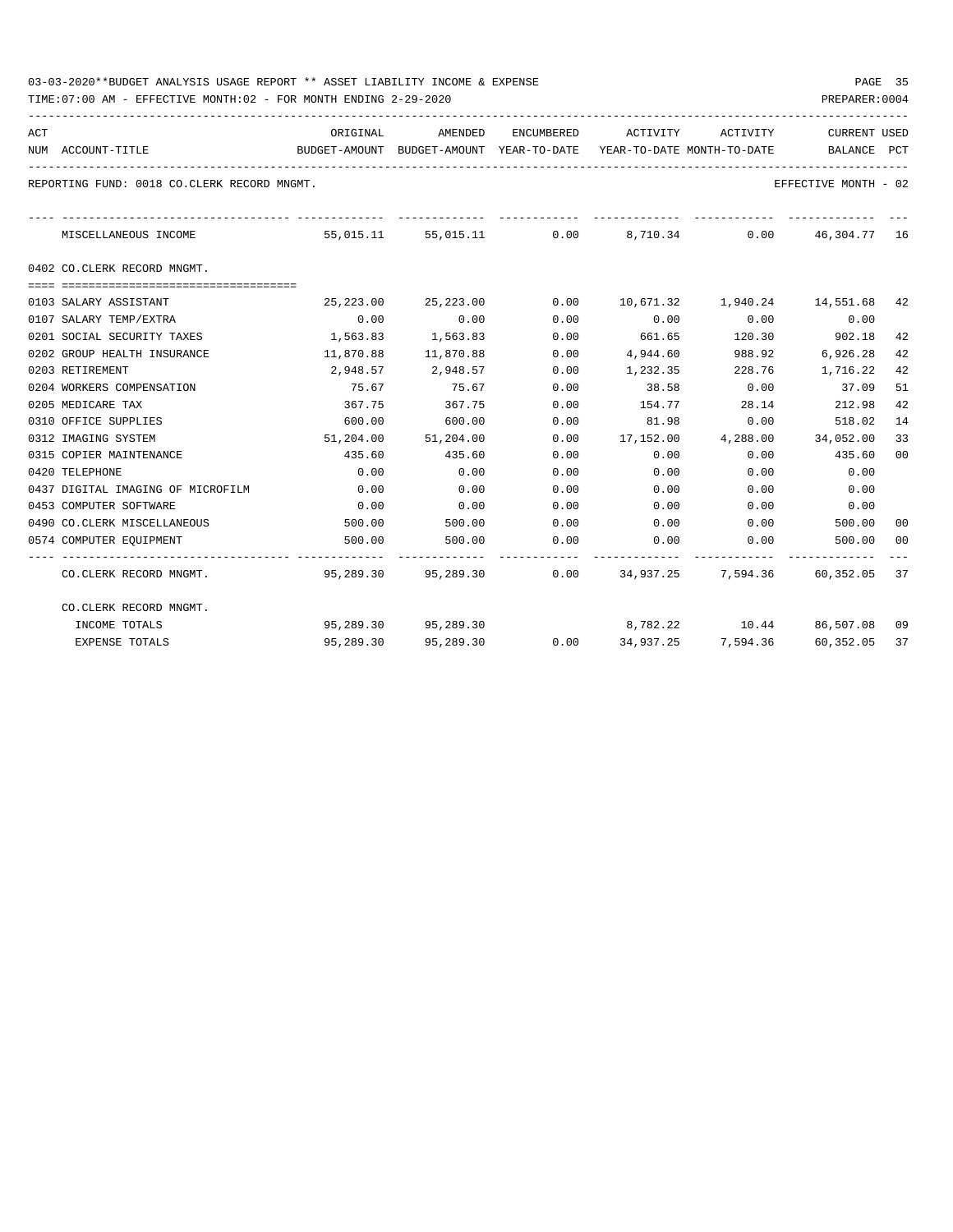|     | 03-03-2020**BUDGET ANALYSIS USAGE REPORT ** ASSET LIABILITY INCOME & EXPENSE<br>TIME: 07:00 AM - EFFECTIVE MONTH: 02 - FOR MONTH ENDING 2-29-2020 |          |                                                     |             |                                        |                                   | PAGE 36<br>PREPARER: 0004          |    |
|-----|---------------------------------------------------------------------------------------------------------------------------------------------------|----------|-----------------------------------------------------|-------------|----------------------------------------|-----------------------------------|------------------------------------|----|
| ACT | NUM ACCOUNT-TITLE                                                                                                                                 | ORIGINAL | AMENDED<br>BUDGET-AMOUNT BUDGET-AMOUNT YEAR-TO-DATE | ENCUMBERED  | ACTIVITY<br>YEAR-TO-DATE MONTH-TO-DATE | ACTIVITY                          | <b>CURRENT USED</b><br>BALANCE PCT |    |
|     | REPORTING FUND: 0019 DIST.CLK.RECORDS MNGMT.                                                                                                      |          |                                                     |             |                                        |                                   | EFFECTIVE MONTH - 02               |    |
|     | 0100 PAYROLL                                                                                                                                      |          |                                                     |             |                                        |                                   |                                    |    |
|     | 0100 PAYROLL<br><u>---- ----</u>                                                                                                                  |          |                                                     |             | 0.00                                   | 0.00                              | 0.00                               |    |
|     | PAYROLL                                                                                                                                           |          |                                                     |             | 0.00                                   | 0.00                              | 0.00                               |    |
|     | 0102 A/P CLEARING                                                                                                                                 |          |                                                     |             |                                        |                                   |                                    |    |
|     | 0100 A/P CLEARING                                                                                                                                 |          |                                                     |             | 0.00                                   | 0.00                              | 0.00                               |    |
|     | A/P CLEARING                                                                                                                                      |          |                                                     |             | 0.00                                   | 0.00                              | 0.00                               |    |
|     | 0103 CASH                                                                                                                                         |          |                                                     |             |                                        |                                   |                                    |    |
|     | 0100 DIST.CLK.REC.MNGMT-COMB.FUNDS CKIN                                                                                                           |          |                                                     |             |                                        | $3,614.19 - 1,291.76 - 10,109.12$ |                                    |    |
|     | CASH                                                                                                                                              |          |                                                     |             |                                        | $3,614.19 - 1,291.76 - 10,109.12$ |                                    |    |
|     | 0120 RECEIVABLES                                                                                                                                  |          |                                                     |             |                                        |                                   |                                    |    |
|     | 0313 DUE FROM OTHER FUNDS                                                                                                                         |          |                                                     |             | 0.00                                   | 0.00                              | 147.85                             |    |
|     | RECEIVABLES                                                                                                                                       |          |                                                     |             | 0.00                                   | 0.00                              | 147.85                             |    |
|     | 0200 LIABILITY ACCOUNT                                                                                                                            |          |                                                     |             |                                        |                                   |                                    |    |
|     | 0150 ACCRUED SALARY PAYABLE                                                                                                                       |          |                                                     |             | 0.00                                   | 0.00                              | 0.01                               |    |
|     | 0155 ACCRUED FRINGE BENEFITS                                                                                                                      |          |                                                     |             | 0.00                                   | 0.00                              | 0.00                               |    |
|     | 0910 SYSTEM ADDED LIABILITY LINE-ITEM                                                                                                             |          |                                                     |             | 0.00                                   | 0.00                              | 0.00                               |    |
|     | LIABILITY ACCOUNT                                                                                                                                 |          |                                                     |             | 0.00                                   | 0.00                              | 0.01                               |    |
|     | 0271 EQUITY ACCOUNT                                                                                                                               |          |                                                     |             |                                        |                                   |                                    |    |
|     | 0200 EQUITY ACCOUNT                                                                                                                               |          |                                                     |             | 0.00                                   | 0.00                              | 13,871.15                          |    |
|     | EQUITY ACCOUNT                                                                                                                                    |          |                                                     |             | 0.00                                   | 0.00                              | 13,871.15                          |    |
|     | 0300 CASH                                                                                                                                         |          |                                                     |             |                                        |                                   |                                    |    |
|     | 0119 BEGINNING CASH BALANCE                                                                                                                       |          | 9,500.00 9,500.00<br>______________                 | ----------- | 0.00<br>--------------                 | -----------                       | $0.00$ 9,500.00 00<br>------------ |    |
|     | CASH                                                                                                                                              | 9,500.00 | 9,500.00                                            | 0.00        | 0.00                                   | 0.00                              | 9,500.00                           | 00 |
|     | 0360 INTEREST EARNINGS                                                                                                                            |          |                                                     |             |                                        |                                   |                                    |    |
|     | 0100 INTEREST EARNINGS                                                                                                                            | 0.00     | 0.00                                                |             | 14.18                                  |                                   | $2.19$ $14.18+$                    |    |
|     | INTEREST EARNINGS                                                                                                                                 | 0.00     | 0.00                                                | 0.00        | 14.18                                  | --------<br>2.19                  | $14.18+$                           |    |
|     | 0370 MISCELLEANEOUS INCOME                                                                                                                        |          |                                                     |             |                                        |                                   |                                    |    |
|     |                                                                                                                                                   |          |                                                     |             |                                        |                                   |                                    |    |
|     | 0136 DIST.CLK.PRES.REC.FEE                                                                                                                        |          | 2,500.00 2,500.00                                   |             |                                        |                                   | 1, 162.82 432.25 1, 337.18 47      |    |
|     | MISCELLEANEOUS INCOME                                                                                                                             | 2,500.00 | 2,500.00                                            | 0.00        | 1,162.82                               | 432.25                            | 1,337.18 47                        |    |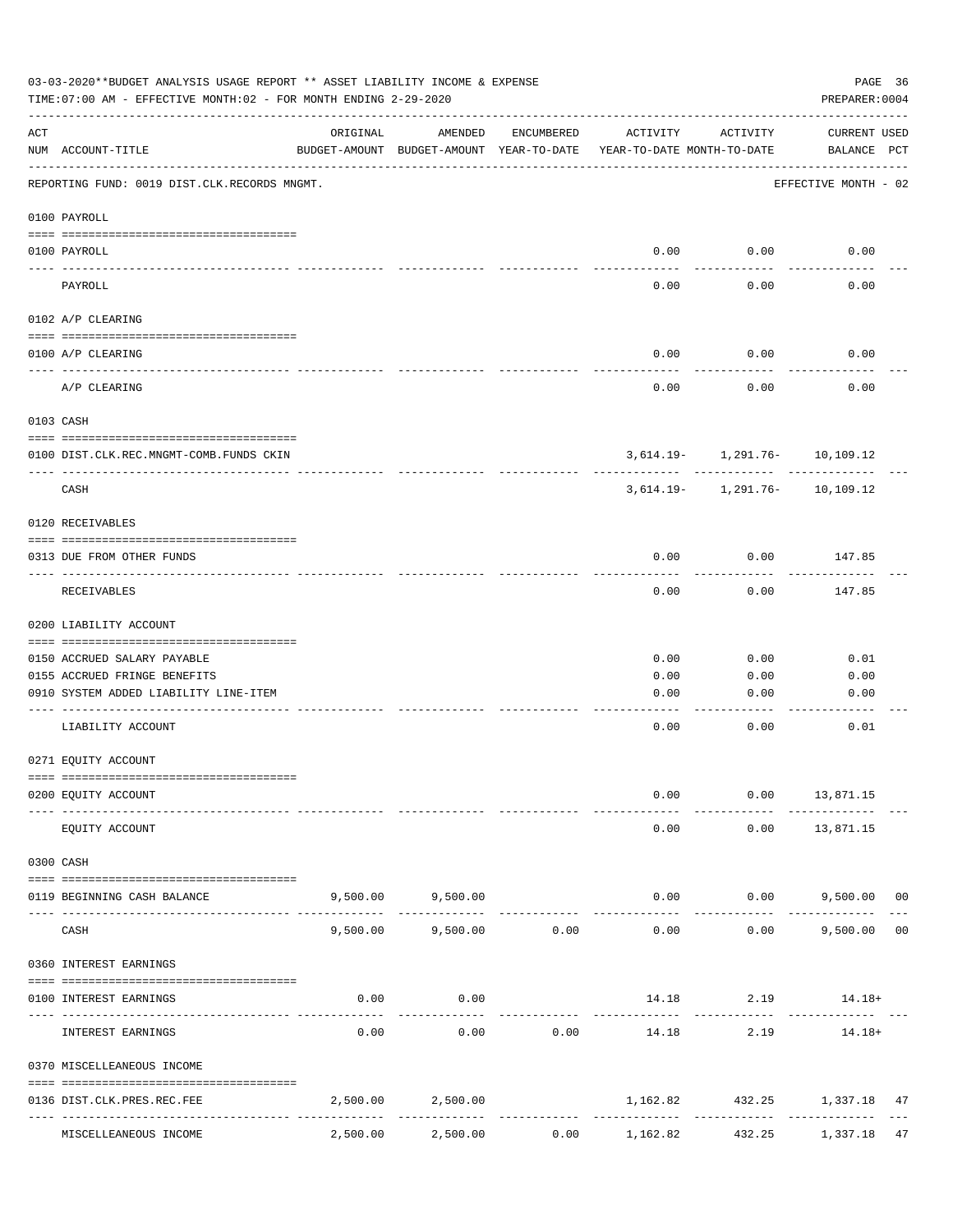| 03-03-2020**BUDGET ANALYSIS USAGE REPORT ** ASSET LIABILITY INCOME & EXPENSE | PAGE 37        |
|------------------------------------------------------------------------------|----------------|
| TIME:07:00 AM - EFFECTIVE MONTH:02 - FOR MONTH ENDING 2-29-2020              | PREPARER: 0004 |

| ACT | NUM ACCOUNT-TITLE                            | ORIGINAL  | AMENDED             | ENCUMBERED | ACTIVITY ACTIVITY<br>BUDGET-AMOUNT BUDGET-AMOUNT YEAR-TO-DATE YEAR-TO-DATE MONTH-TO-DATE |        | CURRENT USED<br>BALANCE PCT |    |
|-----|----------------------------------------------|-----------|---------------------|------------|------------------------------------------------------------------------------------------|--------|-----------------------------|----|
|     | REPORTING FUND: 0019 DIST.CLK.RECORDS MNGMT. |           |                     |            |                                                                                          |        | EFFECTIVE MONTH - 02        |    |
|     | 0450 DIST.CLERK REC. MNGMT.                  |           |                     |            |                                                                                          |        |                             |    |
|     |                                              |           |                     |            |                                                                                          |        |                             |    |
|     | 0107 SALARY TEMP/EXTRA                       | 0.00      | 0.00                |            | $0.00$ 2,303.58                                                                          | 470.12 | 2,303.58-                   |    |
|     | 0201 SOCIAL SECURITY TAXES                   | 0.00      | 0.00                | 0.00       | 137.02 28.72 137.02-                                                                     |        |                             |    |
|     | 0202 GROUP HEALTH & DENTAL INSURANCE         | 0.00      | 0.00                | 0.00       | 1,064.30                                                                                 | 177.42 | $1,064.30-$                 |    |
|     | 0203 RETIREMENT                              | 0.00      | 0.00                | 0.00       | 266.43                                                                                   |        | 55.44 266.43-               |    |
|     | 0204 WORKERS COMPENSATION                    | 0.00      | 0.00                | 0.00       | $0.00$ 0.00                                                                              |        | 0.00                        |    |
|     | 0205 MEDICARE TAX                            | 0.00      | 0.00                | 0.00       | $32.08$ 6.72 32.08                                                                       |        |                             |    |
|     | 0310 OFFICE SUPPLIES                         | 0.00      | 0.00                | 0.00       | $0.00$ $0.00$ $0.00$ $0.00$                                                              |        |                             |    |
|     | 0400 RECORDS STORAGE SHELVING                | 6.000.00  |                     |            | $6.000.00$ 332.00 987.78                                                                 |        | 987.78 4,680.22 22          |    |
|     | 0435 PRINTING                                | 0.00      | 0.00                | 0.00       | $0.00$ 0.00                                                                              |        | 0.00                        |    |
|     | 0572 OFFICE EQUIPMENT                        |           | 6,000.00 6,000.00   |            | $0.00$ $0.00$ $0.00$ $0.00$ $0.00$ $0.00$ $0.00$ $0.00$                                  |        |                             |    |
|     | DIST.CLERK REC. MNGMT.                       |           |                     |            | $12,000.00$ $12,000.00$ $332.00$ $4,791.19$ $1,726.20$ $6,876.81$ $43$                   |        |                             |    |
|     | DIST.CLK.RECORDS MNGMT.                      |           |                     |            |                                                                                          |        |                             |    |
|     | INCOME TOTALS                                |           | 12,000.00 12,000.00 |            | 1,177.00 434.44 10,823.00 10                                                             |        |                             |    |
|     | <b>EXPENSE TOTALS</b>                        | 12,000.00 | 12,000.00           |            | 332.00 4,791.19 1,726.20 6,876.81                                                        |        |                             | 43 |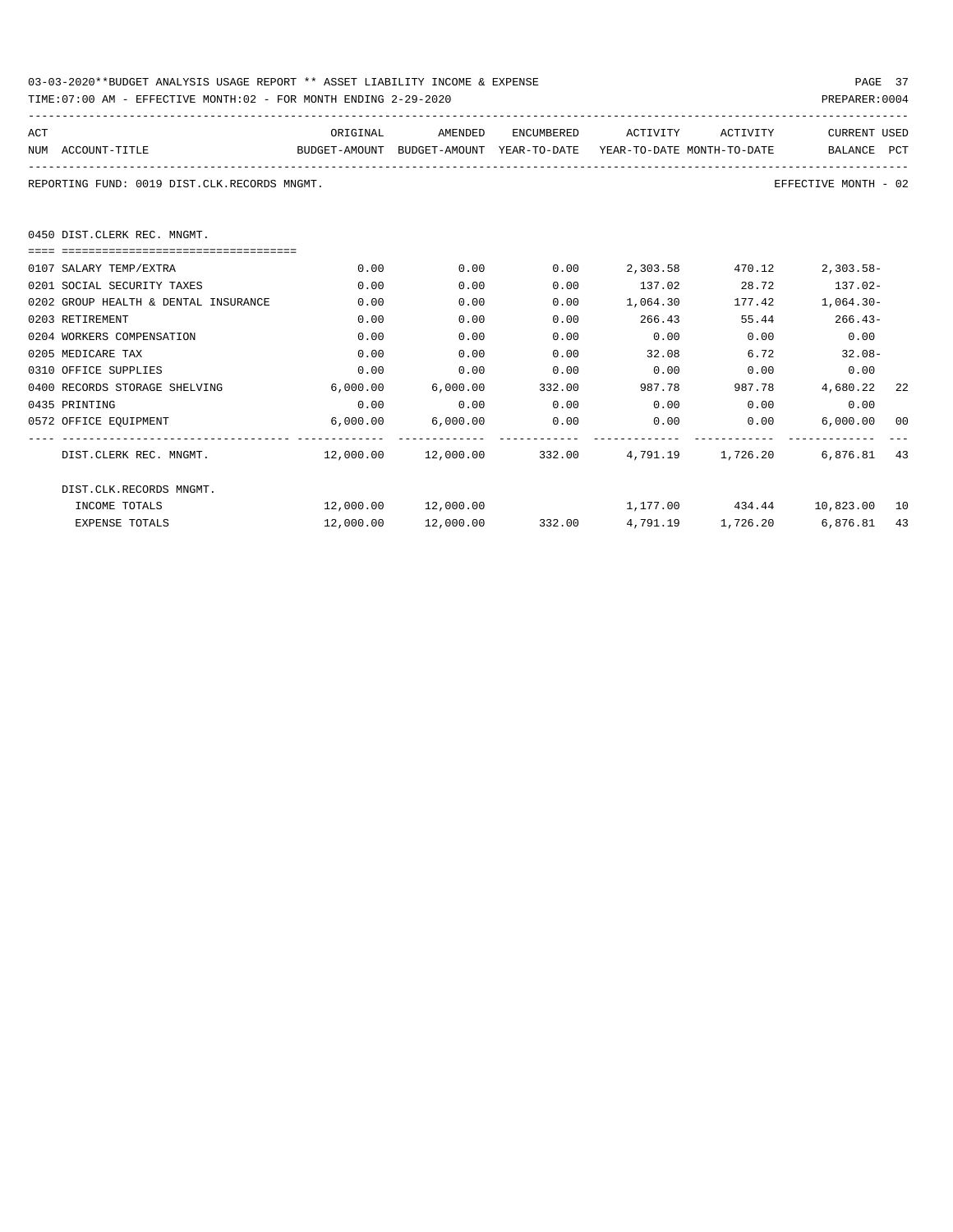|        | 03-03-2020**BUDGET ANALYSIS USAGE REPORT ** ASSET LIABILITY INCOME & EXPENSE<br>TIME: 07:00 AM - EFFECTIVE MONTH: 02 - FOR MONTH ENDING 2-29-2020 |          |                                                     |                               |                                        |                            | PAGE 38<br>PREPARER: 0004                    |  |
|--------|---------------------------------------------------------------------------------------------------------------------------------------------------|----------|-----------------------------------------------------|-------------------------------|----------------------------------------|----------------------------|----------------------------------------------|--|
| ACT    | NUM ACCOUNT-TITLE                                                                                                                                 | ORIGINAL | AMENDED<br>BUDGET-AMOUNT BUDGET-AMOUNT YEAR-TO-DATE | ENCUMBERED                    | ACTIVITY<br>YEAR-TO-DATE MONTH-TO-DATE | ACTIVITY                   | CURRENT USED<br>BALANCE PCT                  |  |
|        | REPORTING FUND: 0020 COUNTY OFFICES REC.MNGMT.                                                                                                    |          |                                                     |                               |                                        |                            | EFFECTIVE MONTH - 02                         |  |
|        | 0100 PAYROLL                                                                                                                                      |          |                                                     |                               |                                        |                            |                                              |  |
|        | 0100 PAYROLL                                                                                                                                      |          |                                                     |                               |                                        | $0.00$ 0.00                | 0.00                                         |  |
|        | $\frac{1}{2}$<br>PAYROLL                                                                                                                          |          |                                                     |                               | 0.00                                   | 0.00                       | 0.00                                         |  |
|        | 0102 A/P CLEARING                                                                                                                                 |          |                                                     |                               |                                        |                            |                                              |  |
|        | 0100 A/P CLEARING                                                                                                                                 |          |                                                     |                               | 0.00                                   | 0.00                       | 0.00                                         |  |
|        | A/P CLEARING                                                                                                                                      |          |                                                     |                               | 0.00                                   | 0.00                       | 0.00                                         |  |
|        | 0103 CASH                                                                                                                                         |          |                                                     |                               |                                        |                            |                                              |  |
|        | 0100 CO.OFF.REC.MNGMT-COMB. FUNDS CKING                                                                                                           |          |                                                     |                               |                                        | 5,526.50- 492.59 60,612.87 |                                              |  |
|        | _______________________________<br>CASH                                                                                                           |          |                                                     |                               | $5.526.50 -$                           | ----------<br>492.59       | 60,612.87                                    |  |
|        | 0120 RECEIVABLES                                                                                                                                  |          |                                                     |                               |                                        |                            |                                              |  |
|        | 0313 DUE FROM OTHER FUNDS                                                                                                                         |          |                                                     |                               | 0.00                                   | 0.00                       | 937.31                                       |  |
|        | RECEIVABLES                                                                                                                                       |          |                                                     |                               | 0.00                                   | 0.00                       | 937.31                                       |  |
|        | 0200 SYSTEM ADDED LIABILITY DEPARTMENT                                                                                                            |          |                                                     |                               |                                        |                            |                                              |  |
|        | 0150 ACCRUED SALARY PAYABLE                                                                                                                       |          |                                                     |                               | 0.00                                   | 0.00                       | 0.00                                         |  |
|        | 0155 ACCRUED FRINGE BENEFITS                                                                                                                      |          |                                                     |                               | 0.00                                   | 0.00                       | 0.00                                         |  |
|        | 0910 SYSTEM ADDED LIABILITY LINE-ITEM                                                                                                             |          |                                                     |                               | 0.00                                   | 0.00                       | 0.00                                         |  |
|        | SYSTEM ADDED LIABILITY DEPARTMENT                                                                                                                 |          |                                                     |                               | 0.00                                   | 0.00                       | 0.00                                         |  |
|        | 0271 EQUITY ACCOUNT                                                                                                                               |          |                                                     |                               |                                        |                            |                                              |  |
|        |                                                                                                                                                   |          |                                                     |                               |                                        |                            |                                              |  |
|        | 0200 EQUITY ACCOUNT                                                                                                                               |          |                                                     |                               | 0.00                                   | $0.00$ 67,076.68           |                                              |  |
|        | EQUITY ACCOUNT                                                                                                                                    |          |                                                     |                               |                                        | $0.00$ $0.00$ $67,076.68$  |                                              |  |
|        | 0300 CASH                                                                                                                                         |          |                                                     |                               |                                        |                            |                                              |  |
| ---- - | 0120 BEGINNING CASH BALANCE                                                                                                                       |          | 5, 258.42 5, 258.42                                 | ----------------------------- |                                        | ------------               | $0.00$ $0.00$ $5,258.42$ 00<br>------------- |  |
|        | CASH                                                                                                                                              |          | 5,258.42 5,258.42 0.00                              |                               |                                        |                            | $0.00$ $0.00$ $5,258.42$ 00                  |  |
|        | 0360 INTEREST EARNINGS                                                                                                                            |          |                                                     |                               |                                        |                            |                                              |  |
|        | 0100 INTEREST EARNINGS                                                                                                                            |          | 50.00<br>50.00                                      |                               |                                        |                            | 68.30 11.35 18.30+ 137                       |  |
|        |                                                                                                                                                   |          |                                                     |                               | ----------------------------           |                            |                                              |  |
|        | INTEREST EARNINGS                                                                                                                                 | 50.00    |                                                     | 50.00 0.00                    | 68.30                                  |                            | 11.35 18.30+ 137                             |  |
|        | 0370 MISCELLENEOUS INCOME                                                                                                                         |          |                                                     |                               |                                        |                            |                                              |  |
|        | 0135 CO.OFFICE REC.MNGMT.FEE                                                                                                                      |          | 12,477.51 12,477.51                                 |                               |                                        |                            | 2,115.89 707.59 10,361.62 17                 |  |
|        | MISCELLENEOUS INCOME                                                                                                                              |          |                                                     |                               | $12,477.51$ $12,477.51$ 0.00 2,115.89  |                            | 707.59 10,361.62 17                          |  |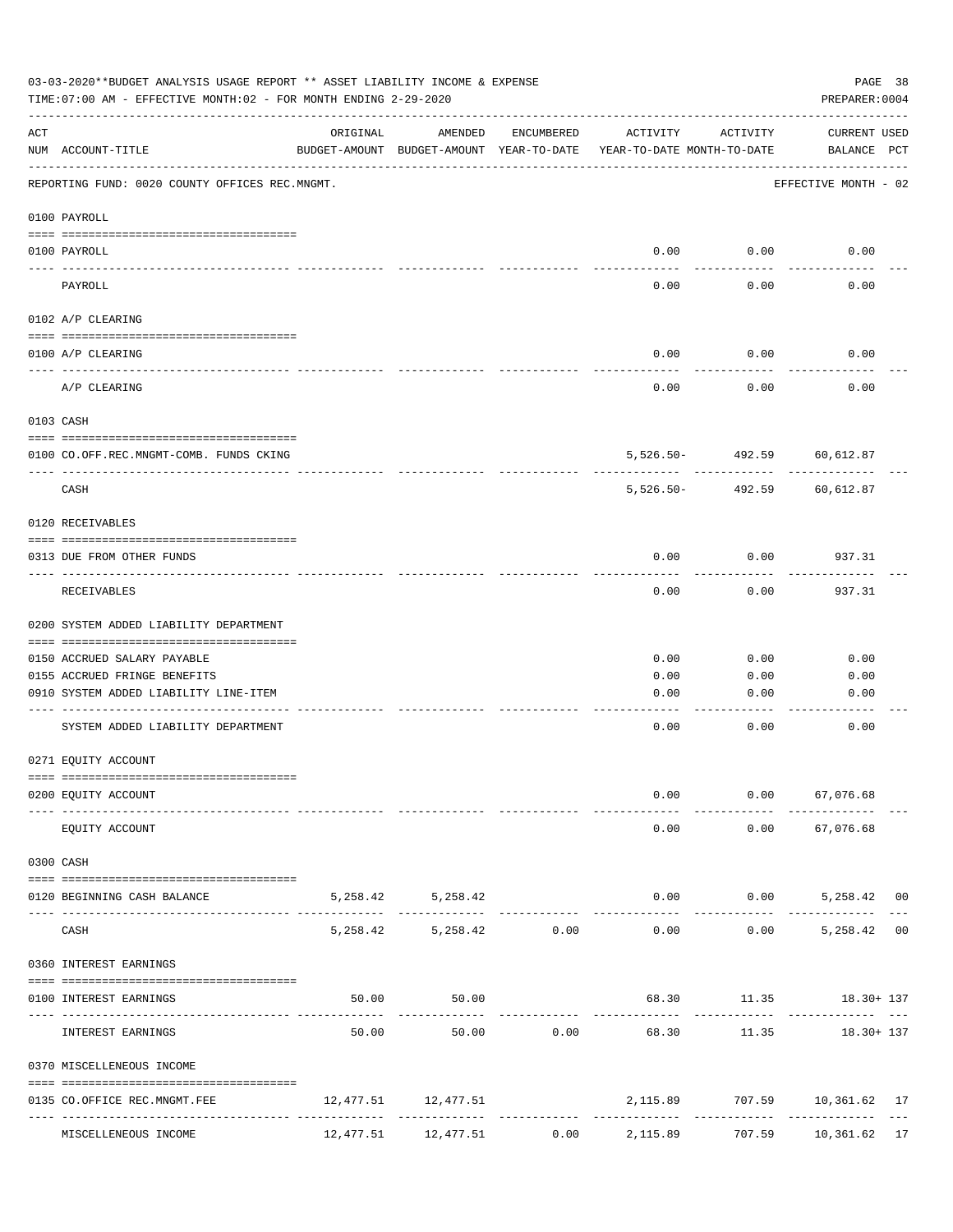| 03-03-2020**BUDGET ANALYSIS USAGE REPORT ** ASSET LIABILITY INCOME & EXPENSE | PAGE 39        |  |
|------------------------------------------------------------------------------|----------------|--|
| TIME:07:00 AM - EFFECTIVE MONTH:02 - FOR MONTH ENDING 2-29-2020              | PREPARER: 0004 |  |

| ACT<br>NUM ACCOUNT-TITLE                                    | ORIGINAL<br>BUDGET-AMOUNT BUDGET-AMOUNT YEAR-TO-DATE YEAR-TO-DATE MONTH-TO-DATE | AMENDED             |      | ENCUMBERED ACTIVITY ACTIVITY          |             | CURRENT USED<br>BALANCE PCT    |    |
|-------------------------------------------------------------|---------------------------------------------------------------------------------|---------------------|------|---------------------------------------|-------------|--------------------------------|----|
| REPORTING FUND: 0020 COUNTY OFFICES REC.MNGMT.              |                                                                                 |                     |      |                                       |             | EFFECTIVE MONTH - 02           |    |
| 0449 COUNTY OFFICES REC.MNGMT.                              |                                                                                 |                     |      |                                       |             |                                |    |
|                                                             |                                                                                 |                     |      |                                       |             |                                |    |
| 0103 SALARY ASSISTANT                                       | 0.00                                                                            | 0.00                | 0.00 |                                       | $0.00$ 0.00 | 0.00                           |    |
| 0107 SALARY TEMP./EXTRA                                     | 8,807.83                                                                        | 8,807.83            | 0.00 | 0.00                                  |             | $0.00$ $8,807.83$              | 00 |
| 0201 SOCIAL SECURITY TAXES                                  | 529.75                                                                          | 529.75              | 0.00 | 0.00                                  |             | 0.00<br>529.75                 | 00 |
| 0202 GROUP HEALTH INSURANCE                                 | 0.00                                                                            | 0.00                | 0.00 | 0.00                                  | 0.00        | 0.00                           |    |
| 0203 RETIREMENT                                             | 998.83                                                                          | 998.83              | 0.00 | 0.00                                  | 0.00        | 998.83                         | 00 |
| 0204 WORKERS COMPENSATION                                   | 25.63                                                                           | 25.63               | 0.00 | 13.47                                 | 0.00        | 12.16                          | 53 |
| 0205 MEDICARE TAX                                           | 123.89                                                                          | 123.89              | 0.00 | 0.00                                  | 0.00        | 123.89                         | 00 |
| 0310 OFFICE SUPPLIES                                        | 0.00                                                                            | 0.00                | 0.00 | 0.00                                  | 0.00        | 0.00                           |    |
| 0350 RECORDS DISPOSAL                                       | 2,000.00                                                                        | 2,000.00            | 0.00 | 2,667.23                              | 226.35      | 667.23-133                     |    |
| 0400 RECORDS STORAGE SHELVING                               | 0.00                                                                            | 0.00                | 0.00 |                                       | $0.00$ 0.00 | 0.00                           |    |
| 0453 COMPUTER SOFTWARE MAINTENANCE                          | 4,150.00                                                                        | 4,150.00            | 0.00 | 4,150.00                              | 0.00        | $0.00$ 100                     |    |
| 0460 EQUIPMENT RENTAL                                       | 0.00                                                                            | 0.00                | 0.00 | $0.00$ 0.00                           |             | 0.00                           |    |
| 0574 COMPUTER EQUIPMENT                                     | 1,150.00 1,150.00                                                               |                     | 0.00 | 879.99 0.00                           |             | 270.01 77                      |    |
| COUNTY OFFICES REC.MNGMT. 17,785.93 17,785.93 0.00 7,710.69 |                                                                                 |                     |      |                                       |             | 226.35 10.075.24 43            |    |
| COUNTY OFFICES REC.MNGMT.                                   |                                                                                 |                     |      |                                       |             |                                |    |
| INCOME TOTALS                                               |                                                                                 | 17,785.93 17,785.93 |      |                                       |             | 2, 184.19 718.94 15, 601.74 12 |    |
| <b>EXPENSE TOTALS</b>                                       |                                                                                 |                     |      | $17,785.93$ $17,785.93$ 0.00 7,710.69 | 226.35      | 10,075.24 43                   |    |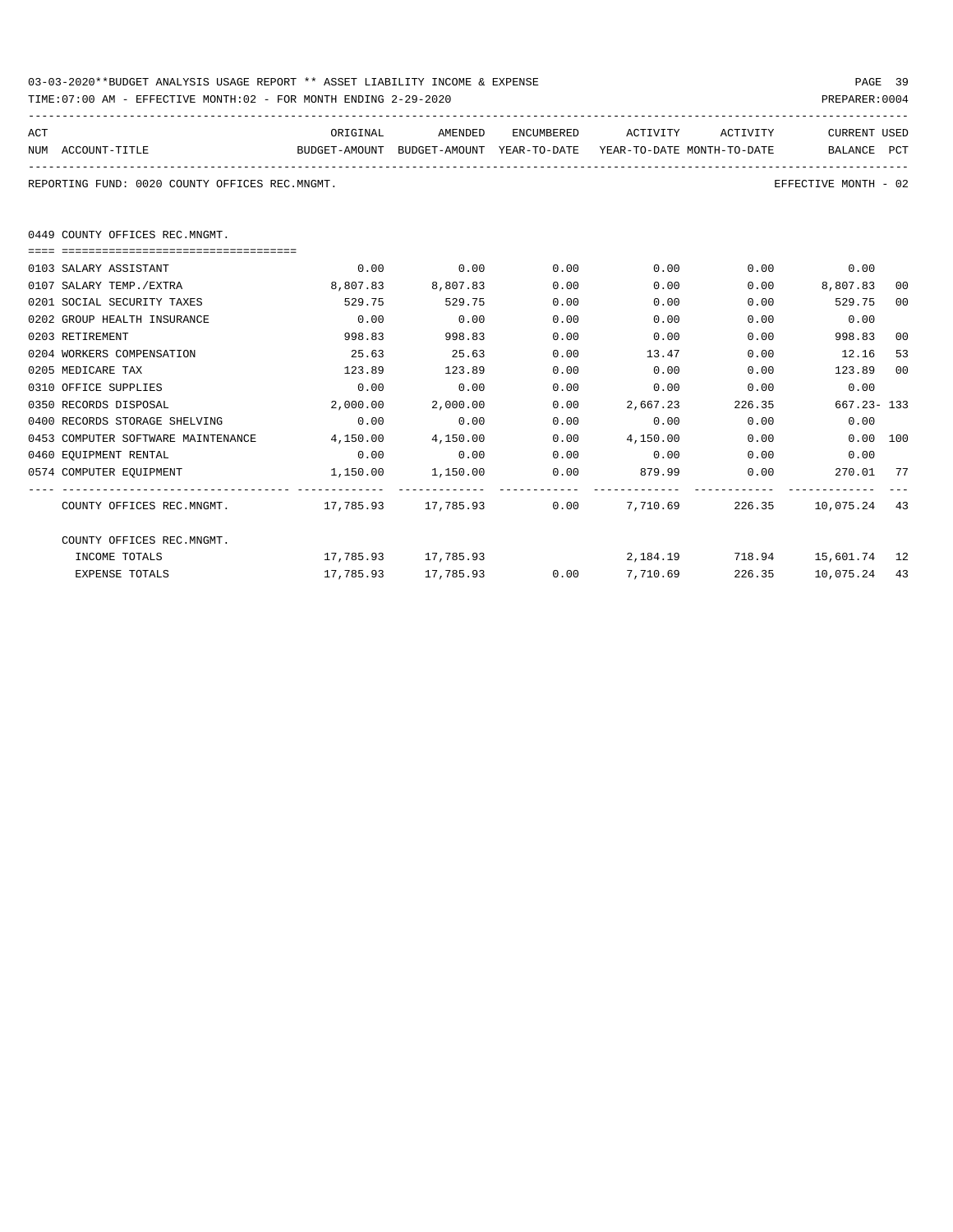|     | 03-03-2020**BUDGET ANALYSIS USAGE REPORT ** ASSET LIABILITY INCOME & EXPENSE<br>TIME: 07:00 AM - EFFECTIVE MONTH: 02 - FOR MONTH ENDING 2-29-2020 |                            |         |            |                                                                                 |                                              | PAGE 40<br>PREPARER: 0004          |  |
|-----|---------------------------------------------------------------------------------------------------------------------------------------------------|----------------------------|---------|------------|---------------------------------------------------------------------------------|----------------------------------------------|------------------------------------|--|
| ACT | NUM ACCOUNT-TITLE                                                                                                                                 | ORIGINAL                   | AMENDED | ENCUMBERED | ACTIVITY<br>BUDGET-AMOUNT BUDGET-AMOUNT YEAR-TO-DATE YEAR-TO-DATE MONTH-TO-DATE | ACTIVITY                                     | <b>CURRENT USED</b><br>BALANCE PCT |  |
|     | REPORTING FUND: 0021 FANNIN CO. R & B #1 FUND                                                                                                     |                            |         |            |                                                                                 |                                              | EFFECTIVE MONTH - 02               |  |
|     | 0100 PAYROLL                                                                                                                                      |                            |         |            |                                                                                 |                                              |                                    |  |
|     | 0100 PAYROLL<br>---- ----                                                                                                                         |                            |         |            | 0.00<br>$---$                                                                   | 0.00<br>-------                              | 0.00                               |  |
|     | PAYROLL                                                                                                                                           |                            |         |            | 0.00                                                                            | 0.00                                         | 0.00                               |  |
|     | 0102 A/P CLEARING                                                                                                                                 |                            |         |            |                                                                                 |                                              |                                    |  |
|     | 0100 A/P CLEARING                                                                                                                                 |                            |         |            | 0.00                                                                            | 0.00                                         | 0.00                               |  |
|     | A/P CLEARING                                                                                                                                      |                            |         |            | 0.00                                                                            | 0.00                                         | 0.00                               |  |
|     | 0103 CASH                                                                                                                                         |                            |         |            |                                                                                 |                                              |                                    |  |
|     |                                                                                                                                                   |                            |         |            |                                                                                 |                                              |                                    |  |
|     | 0100 R&B#1-COMBINED FUNDS CHECKING<br>0175 TEXPOOL                                                                                                |                            |         |            | 136.66                                                                          | 432, 363.63 112, 165.92 522, 787.40<br>24.67 | 18,270.34                          |  |
|     | CASH                                                                                                                                              |                            |         |            | 432,500.29                                                                      | 112,190.59                                   | 541,057.74                         |  |
|     | 0120 RECEIVABLES                                                                                                                                  |                            |         |            |                                                                                 |                                              |                                    |  |
|     | 0311 TAXES RECEIVABLE                                                                                                                             |                            |         |            | 0.00                                                                            | 0.00                                         | 36,182.06                          |  |
|     | 0312 DUE FROM OTHER GOVERNMENTS                                                                                                                   |                            |         |            | 0.00                                                                            | 0.00                                         | 19,994.07                          |  |
|     | 0313 DUE FROM OTHER FUNDS                                                                                                                         |                            |         |            | 0.00                                                                            | 0.00                                         | 3,510.97                           |  |
|     | 0315 INVENTORY ASSET                                                                                                                              |                            |         |            | 0.00<br>----                                                                    | 0.00<br>-----                                | 12,217.15<br>----------            |  |
|     | RECEIVABLES                                                                                                                                       |                            |         |            | 0.00                                                                            | 0.00                                         | 71,904.25                          |  |
|     | 0200 LIABILITY ACCOUNT                                                                                                                            |                            |         |            |                                                                                 |                                              |                                    |  |
|     | 0150 ACCRUED SALARY PAYABLE                                                                                                                       |                            |         |            | 0.00                                                                            | 0.00                                         | 12,877.04                          |  |
|     | 0155 ACCRUED FRINGE BENEFITS                                                                                                                      |                            |         |            | 0.00                                                                            | 0.00                                         | 5,414.04                           |  |
|     | 0200 DEFERRED TAX REVENUE                                                                                                                         |                            |         |            | 0.00                                                                            | 0.00                                         | 34,684.34                          |  |
|     | 0900 SYSTEM ADDED LIABILITY LINE-ITEM                                                                                                             |                            |         |            | 0.00                                                                            | 0.00                                         | 0.00                               |  |
|     | 0910 SYSTEM ADDED LIABILITY LINE-ITEM                                                                                                             |                            |         |            | $8,504.60 -$                                                                    | 0.00                                         | $8,504.60 -$                       |  |
|     | LIABILITY ACCOUNT                                                                                                                                 |                            |         |            | $8,504.60 -$                                                                    | ----------<br>0.00                           | 44,470.82                          |  |
|     | 0207 DUE TO FUND                                                                                                                                  |                            |         |            |                                                                                 |                                              |                                    |  |
|     | 0070 DUE TO RIGHT OF WAY                                                                                                                          |                            |         |            | 0.00                                                                            | 0.00                                         | 0.00                               |  |
|     | 0131 DUE TO RD. DIST. 17A                                                                                                                         |                            |         |            | 0.00                                                                            | 0.00                                         | 0.00                               |  |
|     | DUE TO FUND                                                                                                                                       | ------------ ------------- |         |            | 0.00                                                                            | 0.00                                         | 0.00                               |  |
|     | 0231 LOANS                                                                                                                                        |                            |         |            |                                                                                 |                                              |                                    |  |
|     | 0100 LOAN BSB EQUIPMENT                                                                                                                           |                            |         |            | 0.00                                                                            | 0.00                                         | 0.00                               |  |
|     | LOANS                                                                                                                                             |                            |         |            | 0.00                                                                            | 0.00                                         | 0.00                               |  |
|     | 0271 EQUITY ACCOUNT                                                                                                                               |                            |         |            |                                                                                 |                                              |                                    |  |
|     |                                                                                                                                                   |                            |         |            |                                                                                 |                                              |                                    |  |
|     | 0200 EQUITY ACCOUNTY                                                                                                                              |                            |         |            | 0.00<br>-------------                                                           | 0.00<br>-------------                        | 127,486.28<br>--------------       |  |
|     |                                                                                                                                                   |                            |         |            |                                                                                 |                                              |                                    |  |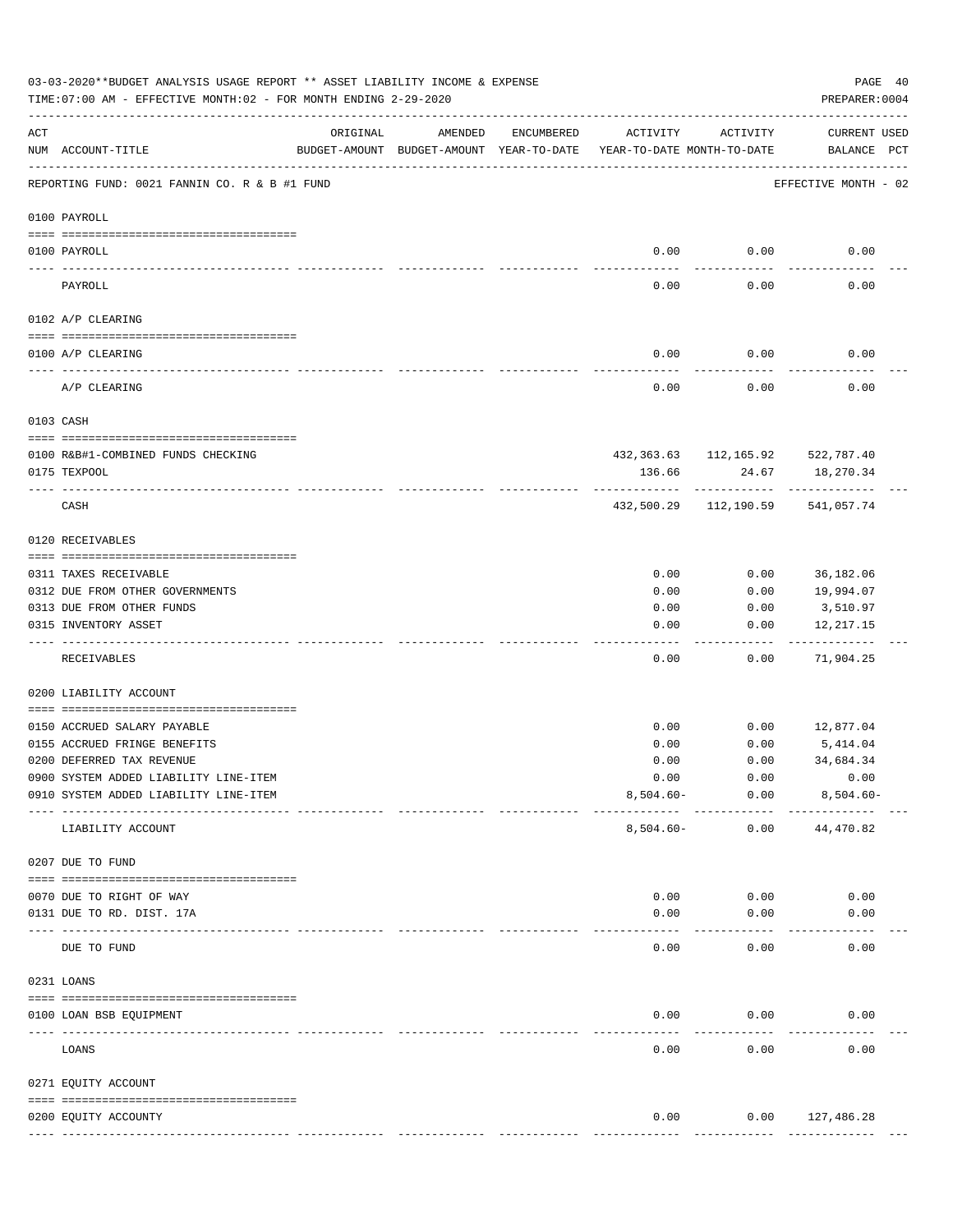|     | 03-03-2020**BUDGET ANALYSIS USAGE REPORT ** ASSET LIABILITY INCOME & EXPENSE<br>TIME: 07:00 AM - EFFECTIVE MONTH: 02 - FOR MONTH ENDING 2-29-2020 |                                                      |                                                  |                |                                        |                                          | PREPARER: 0004                 | PAGE 41  |
|-----|---------------------------------------------------------------------------------------------------------------------------------------------------|------------------------------------------------------|--------------------------------------------------|----------------|----------------------------------------|------------------------------------------|--------------------------------|----------|
| ACT | NUM ACCOUNT-TITLE                                                                                                                                 | ORIGINAL<br>BUDGET-AMOUNT BUDGET-AMOUNT YEAR-TO-DATE | AMENDED                                          | ENCUMBERED     | ACTIVITY<br>YEAR-TO-DATE MONTH-TO-DATE | ACTIVITY                                 | <b>CURRENT USED</b><br>BALANCE | PCT      |
|     | REPORTING FUND: 0021 FANNIN CO. R & B #1 FUND                                                                                                     |                                                      |                                                  |                |                                        |                                          | EFFECTIVE MONTH - 02           |          |
|     | EQUITY ACCOUNT                                                                                                                                    |                                                      |                                                  |                |                                        | $0.00$ $0.00$ $127,486.28$               |                                |          |
|     | 0300 TOTAL REV/TRANSFERS                                                                                                                          |                                                      |                                                  |                |                                        |                                          |                                |          |
|     | 0121 BEGINNING CASH BALANCE                                                                                                                       |                                                      | 40,469.07 40,469.07                              |                |                                        | $0.00$ $0.00$ $40,469.07$ 00             |                                |          |
|     | TOTAL REV/TRANSFERS                                                                                                                               |                                                      | $40,469.07$ $40,469.07$ $0.00$ $0.00$            |                |                                        | 0.00                                     | 40,469.07                      | 00       |
|     | 0310 PROPERTY TAXES                                                                                                                               |                                                      |                                                  |                |                                        |                                          |                                |          |
|     | 0110 CURRENT TAXES                                                                                                                                |                                                      |                                                  |                |                                        | 507,193.47 139,065.83                    | 2,107.84 100                   |          |
|     | 0120 DELINQUENT TAXES                                                                                                                             | 10,000.00                                            | 509,301.31 509,301.31<br>10,000.00               |                |                                        | 7,028.98 1,102.15                        | 2,971.02 70                    |          |
|     | PROPERTY TAXES                                                                                                                                    |                                                      | 519,301.31 519,301.31 0.00 514,222.45 140,167.98 |                |                                        | ------------ ------------                | 5,078.86                       | 99       |
|     | 0318 OTHER TAXES                                                                                                                                  |                                                      |                                                  |                |                                        |                                          |                                |          |
|     |                                                                                                                                                   |                                                      | 1,500.00                                         |                |                                        | $0.00$ $0.00$ $1,500.00$                 |                                | 00       |
|     | 0120 PAY N LIEU TAX/GRASSLAND<br>0121 PAY N LIEU TAX/UPPER TRINITY                                                                                | 1,500.00<br>800.00                                   | 800.00                                           |                |                                        | 684.73 0.00 115.27                       |                                | 86       |
|     | 0160 SALES TAX REVENUES                                                                                                                           | 41,000.00<br>----------                              | 41,000.00                                        |                |                                        | 26, 215. 91 6, 114. 72                   | 14,784.09                      | 64       |
|     | OTHER TAXES                                                                                                                                       | 43,300.00                                            |                                                  | 43,300.00 0.00 |                                        | 26,900.64 6,114.72 16,399.36             |                                | 62       |
|     | 0321 FEES OF TAX COLLECTOR                                                                                                                        |                                                      |                                                  |                |                                        |                                          |                                |          |
|     | 0200 CAR REGISTRATION/SALES TAX                                                                                                                   |                                                      | 73,000.00 73,000.00                              |                |                                        | 56,903.08 18,342.96 16,096.92 78         |                                |          |
|     | 0300 COUNTY'S ADDITIONAL \$10                                                                                                                     | 55,000.00                                            | 55,000.00                                        |                |                                        | 25,825.59 4,840.26                       | 29,174.41                      | 47       |
|     |                                                                                                                                                   |                                                      |                                                  |                |                                        |                                          |                                |          |
|     | FEES OF TAX COLLECTOR                                                                                                                             |                                                      | $128,000.00$ $128,000.00$ $0.00$ $82,728.67$     |                |                                        |                                          | 23, 183. 22 45, 271. 33        | 65       |
|     | 0330 GRANTS                                                                                                                                       |                                                      |                                                  |                |                                        |                                          |                                |          |
|     | 0200 FEMA GRANT                                                                                                                                   |                                                      | $0.00$ 0.00                                      |                |                                        | 38, 384. 23 0.00 38, 384. 23+            |                                |          |
|     | GRANTS                                                                                                                                            | 0.00                                                 | 0.00                                             | 0.00           | 38,384.23                              | 0.00                                     | $38,384.23+$                   |          |
|     | 0350 FINES                                                                                                                                        |                                                      |                                                  |                |                                        |                                          |                                |          |
|     |                                                                                                                                                   |                                                      |                                                  |                |                                        |                                          |                                |          |
|     | 0403 COUNTY CLERK FINES                                                                                                                           | 7,000.00                                             | 7,000.00                                         |                |                                        | 223.35 0.00                              | 6,776.65                       | 03       |
|     | 0450 DISTRICT CLERK FINES<br>0455 J. P. #1 FINES                                                                                                  | 8,000.00<br>5,000.00                                 | 8,000.00<br>5,000.00                             |                | 1,524.26                               | 2,075.11 850.37                          | 5,924.89<br>$0.00$ 3,475.74    | 26<br>30 |
|     | 0456 J. P. #2 FINES                                                                                                                               | 2,000.00                                             | 2,000.00                                         |                | 2,486.08                               | 0.00                                     | $486.08 + 124$                 |          |
|     | 0457 J. P. #3 FINES                                                                                                                               | 3,000.00                                             | 3,000.00                                         |                | 613.69                                 | 0.00                                     | 2,386.31                       | 20       |
|     | FINES                                                                                                                                             | 25,000.00                                            | 25,000.00                                        |                | $0.00$ 6,922.49                        | 850.37                                   | 18,077.51 28                   | $- - -$  |
|     | 0360 INTEREST EARNINGS                                                                                                                            |                                                      |                                                  |                |                                        |                                          |                                |          |
|     |                                                                                                                                                   |                                                      |                                                  |                |                                        |                                          |                                |          |
|     | 0100 INTEREST EARNINGS<br>--- --------------------                                                                                                | 300.00                                               | 300.00<br>_____________                          |                | --------------                         | 317.62 102.32 17.62+106<br>------------- |                                |          |
|     | INTEREST EARNINGS                                                                                                                                 | 300.00                                               | 300.00                                           | 0.00           | 317.62                                 | 102.32                                   | $17.62 + 106$                  |          |
|     | 0364 SALE OF EQUIPMENT                                                                                                                            |                                                      |                                                  |                |                                        |                                          |                                |          |
|     | 0162 LAND/BUILDING                                                                                                                                | 0.00                                                 | 0.00                                             |                | 0.00                                   | 0.00                                     | 0.00                           |          |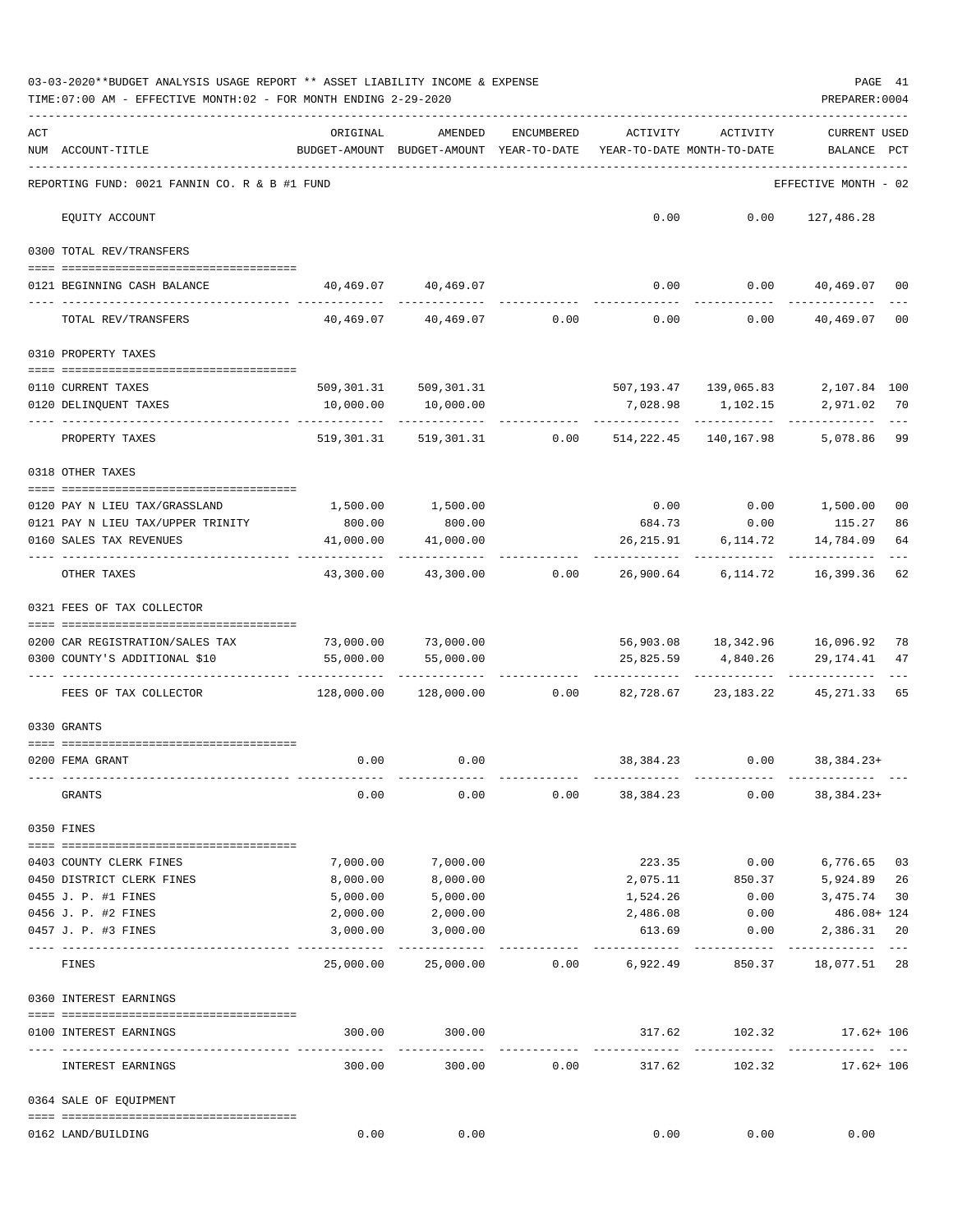TIME:07:00 AM - EFFECTIVE MONTH:02 - FOR MONTH ENDING 2-29-2020 PREPARER:0004

| ACT | NUM ACCOUNT-TITLE                             | ORIGINAL                       | AMENDED<br>BUDGET-AMOUNT BUDGET-AMOUNT YEAR-TO-DATE | ENCUMBERED    | ACTIVITY        | ACTIVITY<br>YEAR-TO-DATE MONTH-TO-DATE   | CURRENT USED<br>BALANCE | PCT     |
|-----|-----------------------------------------------|--------------------------------|-----------------------------------------------------|---------------|-----------------|------------------------------------------|-------------------------|---------|
|     | REPORTING FUND: 0021 FANNIN CO. R & B #1 FUND |                                |                                                     |               |                 |                                          | EFFECTIVE MONTH - 02    |         |
|     | 0163 SALE OF EQUIPMENT                        | 1,000.00                       | 1,000.00                                            |               | 0.00            | 0.00                                     | 1,000.00                | 00      |
|     | SALE OF EQUIPMENT                             | 1,000.00                       | 1,000.00                                            | 0.00          | 0.00            | 0.00                                     | 1,000.00                | $_{00}$ |
|     | 0370 MISCELLANEOUS REVENUES                   |                                |                                                     |               |                 |                                          |                         |         |
|     | 0100 PROPERTY LEASE                           | 0.00                           | 0.00                                                |               | 0.00            | 0.00                                     | 0.00                    |         |
|     | 0120 STATE LATERAL ROAD                       | 8,400.00                       | 8,400.00                                            |               | 8,459.87        | 0.00                                     | 59.87+ 101              |         |
|     | 0125 TDT. WEIGHT FEES                         | 20,000.00                      | 20,000.00                                           |               | 11,531.40       | 0.00                                     | 8,468.60                | 58      |
|     | 0130 REFUNDS & MISCELLANEOUS                  | 500.00                         | 500.00                                              |               | 140.50          | 0.00                                     | 359.50                  | 28      |
|     | 0140 PROCEEDS OF LOAN                         | 0.00                           | 0.00                                                |               | 0.00            | 0.00                                     | 0.00                    |         |
|     | 0145 REIMBURSEMENT OF MATERIALS               | 11,000.00                      | 11,000.00                                           |               | 7,556.80        | 529.90                                   | 3,443.20                | 69      |
|     | MISCELLANEOUS REVENUES                        | 39,900.00                      | 39,900.00                                           | 0.00          | 27,688.57       | 529.90                                   | 12, 211. 43 69          |         |
|     | 0509 CONTINGENCY                              |                                |                                                     |               |                 |                                          |                         |         |
|     | 0475 CONTINGENCY                              | 0.00                           | 0.00                                                | 0.00          | 0.00            | 0.00                                     | 0.00                    |         |
|     | CONTINGENCY                                   | 0.00                           | 0.00                                                | 0.00          | 0.00            | 0.00                                     | 0.00                    |         |
|     | 0621 ROAD & BRIDGE 1                          |                                |                                                     |               |                 |                                          |                         |         |
|     |                                               |                                |                                                     |               |                 |                                          |                         |         |
|     | 0100 COMPENSATION PAY                         | 0.00                           | 0.00                                                | 0.00          |                 | $0.00$ 0.00                              | 0.00                    |         |
|     | 0101 SALARY ELECTED OFFICIAL                  | 62,720.97                      | 62,720.97                                           | 0.00          | 26,535.85       | 4,824.70                                 | 36,185.12               | 42      |
|     | 0105 SALARY SECRETARY                         | 0.00                           | 0.00                                                | 0.00          | 0.00            | 0.00                                     | 0.00                    |         |
|     | 0106 SALARY PRECINCT EMPLOYEES                | 179,518.48                     | 179,518.48                                          | 0.00          | 70,634.67       | 11,682.90                                | 108,883.81              | 39      |
|     | 0107 REGULAR-TEMP. PART-TIME                  | 0.00                           | 0.00                                                | 0.00          | 0.00            | 0.00                                     | 0.00                    |         |
|     | 0108 SALARY-FOREMAN                           | 40,565.52                      | 40,565.52                                           | 0.00          | 13,049.80       | 2,338.86                                 | 27,515.72               | 32      |
|     | 0199 TOTAL SALARIES                           | 282,804.97                     | 282,804.97                                          | 0.00          | 110,220.32      | 18,846.46                                | 172,584.65              | 39      |
|     | 0201 SOCIAL SECURITY TAXES                    | 17,816.18                      | 17,816.18                                           | 0.00          |                 | 6,655.75 1,133.82 11,160.43              |                         | 37      |
|     | 0202 GROUP HEALTH INSURANCE                   | 83,096.16                      | 83,096.16                                           | 0.00          | 30,525.42       | 5,907.30                                 | 52,570.74               | 37      |
|     | 0203 RETIREMENT                               | 33,521.97                      | 33,521.97                                           | 0.00          | 12,719.42       | 2,222.02                                 | 20,802.55               | 38      |
|     | 0204 WORKERS' COMPENSATION                    |                                | 7,106.41 7,106.41                                   |               | $0.00$ 3,436.38 |                                          | $0.00$ 3,670.03 48      |         |
|     | 0205 MEDICARE TAX                             | 4,166.69                       | 4,166.69                                            | 0.00          | 1,556.55        | 265.16                                   | 2,610.14 37             |         |
|     | 0206 UNEMPLOYMENT EXPENSE                     | 0.00<br>-------------          |                                                     | $0.00$ $0.00$ | 0.00            | 0.00                                     | 0.00                    |         |
|     | 0299 TOTAL EMPLOYEE BENEFITS                  | 145, 707. 41 145, 707. 41 0.00 |                                                     |               |                 | 54,893.52 9,528.30 90,813.89             |                         | 38      |
|     | 0314 EMPLOYEE PHYSICALS/DOT TESTING           | 450.00                         | 450.00                                              | 0.00          | 80.63           | 80.63                                    | 369.37 18               |         |
|     | 0340 SHOP SUPPLIES                            | 2,000.00                       | 2,000.00                                            | 0.00          | 231.80          |                                          | 102.47 1,768.20         | 12      |
|     | 0341 R & B MAT. ROCK & GRAVEL 100,000.00      |                                | 100,000.00                                          |               |                 | 889.54 45,804.78 21,096.24 53,305.68     |                         | 47      |
|     | 0342 R & B MAT. CULVERTS                      | 15,000.00                      | 15,000.00                                           |               | $0.00$ 3,469.20 |                                          | $0.00$ 11,530.80        | 23      |
|     | 0343 R & B MAT. HARDWRE & LUMB                | 2,000.00                       | 2,000.00                                            | 0.00          | 186.49          | 186.49                                   | 1,813.51                | 09      |
|     | 0344 R & B MAT ASPHALT /RD OIL                | 60,000.00                      | 60,000.00                                           | 0.00          | 3,634.88        | 0.00                                     | 56,365.12               | 06      |
|     | 0345 CHEMICALS                                | 0.00                           | 0.00                                                | 0.00          | 0.00            | 0.00                                     | 0.00                    |         |
|     | 0346 CETRZ EXPENDITURES                       | 0.00                           | 0.00                                                | 0.00          | 0.00            | 0.00                                     | 0.00                    |         |
|     | 0350 DEBRIS REMOVAL                           | 0.00                           | 0.00                                                | 0.00          |                 | $0.00$ 0.00                              | 0.00                    |         |
|     | 0399 TOTAL R&B MATERIAL                       |                                | 179,450.00 179,450.00                               |               |                 | 889.54 53,407.78 21,465.83 125,152.68 30 |                         |         |
|     | 0400 LEGAL FEES                               | 0.00                           | 0.00                                                | 0.00          | 0.00            | 0.00                                     | 0.00                    |         |
|     | 0420 UTILITY TELEPHONE                        | 750.00                         | 750.00                                              | 0.00          | 325.00          |                                          | 65.10 425.00            | 43      |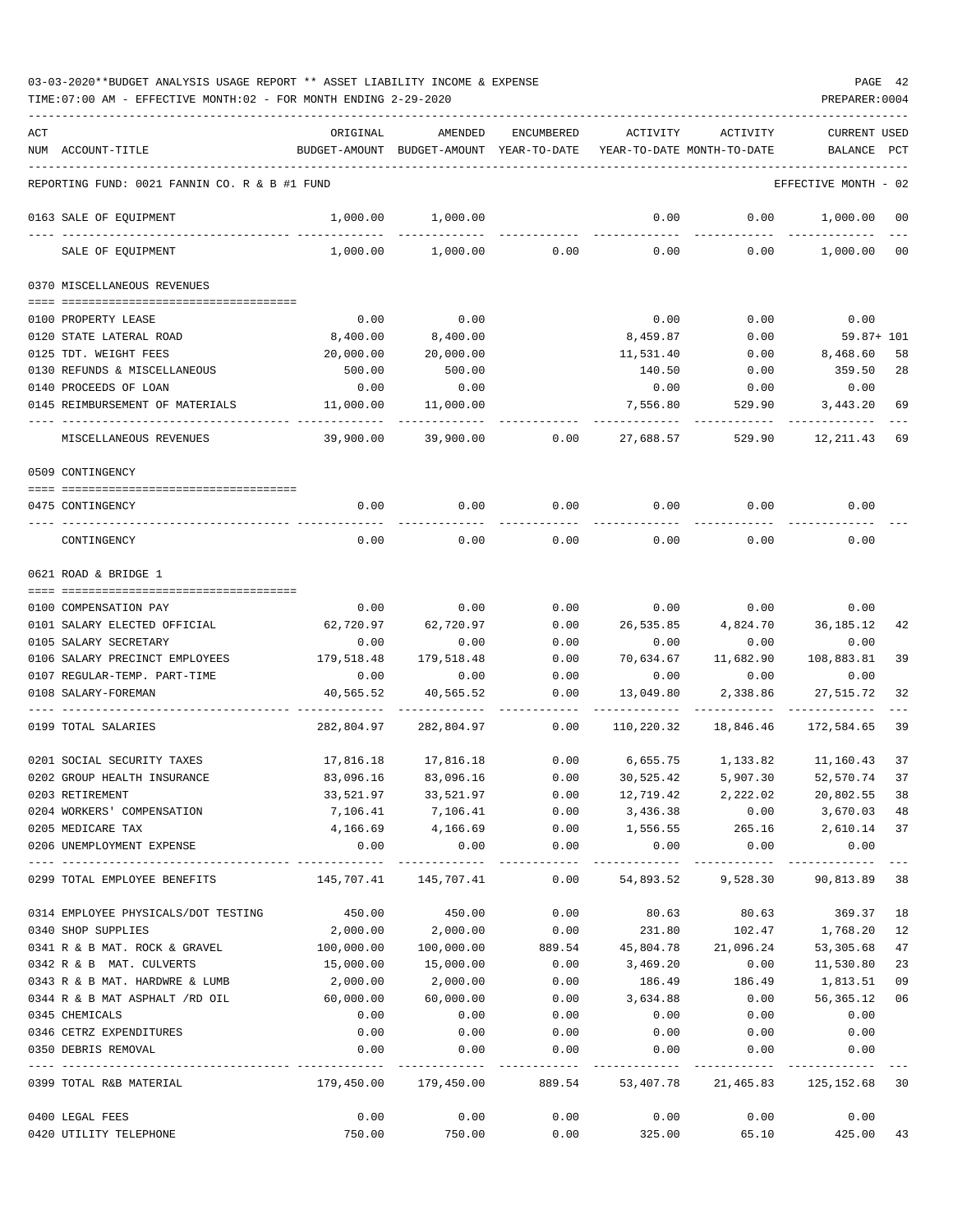TIME:07:00 AM - EFFECTIVE MONTH:02 - FOR MONTH ENDING 2-29-2020 PREPARER:0004

| ACT                                           | ORIGINAL   | AMENDED                                  | <b>ENCUMBERED</b> | ACTIVITY                   | ACTIVITY             | <b>CURRENT USED</b>  |                |
|-----------------------------------------------|------------|------------------------------------------|-------------------|----------------------------|----------------------|----------------------|----------------|
| NUM ACCOUNT-TITLE                             |            | BUDGET-AMOUNT BUDGET-AMOUNT YEAR-TO-DATE |                   | YEAR-TO-DATE MONTH-TO-DATE |                      | BALANCE              | PCT            |
| REPORTING FUND: 0021 FANNIN CO. R & B #1 FUND |            |                                          |                   |                            |                      | EFFECTIVE MONTH - 02 |                |
| 0421 CELL PHONE ALLOWANCE                     | 600.00     | 600.00                                   | 0.00              | 250.00                     | 50.00                | 350.00               | 42             |
| 0423 INTERNET SERVICE                         | 0.00       | 0.00                                     | 0.00              | 0.00                       | 0.00                 | 0.00                 |                |
| 0427 OUT OF COUNTY TRAVEL/TRAINING            | 1,435.58   | 1,435.58                                 | 0.00              | 387.00                     | 337.00               | 1,048.58             | 27             |
| 0430 BIDS, NOTICES & PERMITS                  | 800.00     | 800.00                                   | 0.00              | 0.00                       | 0.00                 | 800.00               | 00             |
| 0435 PRINTING                                 | 100.00     | 100.00                                   | 0.00              | 0.00                       | 0.00                 | 100.00               | 00             |
| 0440 UTILITY ELECTRICITY                      | 1,600.00   | 1,600.00                                 | 0.00              | 458.28                     | 138.99               | 1,141.72             | 29             |
| 0442 UTILITY WATER                            | 250.00     | 250.00                                   | 18.19             | 66.32                      | 16.58                | 165.49               | 34             |
| 0443 TRASH DUMPSTER PICKUP                    | 1,000.00   | 1,000.00                                 | 165.87            | 246.96                     | 0.00                 | 587.17               | 41             |
| 0447 REPEATER SERVICE CONTRACT                | 730.24     | 730.24                                   | 0.00              | 243.41                     | 0.00                 | 486.83               | 33             |
| 0450 R & M BUILDING                           | 300.00     | 300.00                                   | 0.00              | 0.00                       | 0.00                 | 300.00               | 00             |
| 0453 COMPUTER SOFTWARE                        | 912.50     | 912.50                                   | 0.00              | 0.00                       | 0.00                 | 912.50               | 0 <sub>0</sub> |
| 0457 R & M MACHINERY GAS & OIL                | 41,000.00  | 41,000.00                                | 0.00              | 8,840.74                   | 3,853.23             | 32, 159. 26          | 22             |
| 0458 R & M MACHINERY PARTS                    | 20,000.00  | 20,000.00                                | 1,427.10          | 15,657.71                  | 2,972.69             | 2,915.19             | 85             |
| 0459 R & M MACH. TIRES & TUBES                | 20,000.00  | 20,000.00                                | 1,855.00          | 2,076.22                   | 288.00               | 16,068.78            | 20             |
| 0460 EOUIPMENT RENTAL/LEASE                   | 0.00       | 0.00                                     | 0.00              | 0.00                       | 0.00                 | 0.00                 |                |
| 0480 BOND                                     | 0.00       | 0.00                                     | 0.00              | 0.00                       | 0.00                 | 0.00                 |                |
| 0481 DUES                                     | 335.00     | 335.00                                   | 0.00              | 35.00                      | 35.00                | 300.00               | 10             |
| 0482 INSURANCE                                | 5,500.00   | 5,500.00                                 | 0.00              | 2,777.63                   | 0.00                 | 2,722.37             | 51             |
| 0485 PRISONER SUPPLIES                        | 0.00       | 0.00                                     | 0.00              | 0.00                       | 0.00                 | 0.00                 |                |
| 0488 FANNIN RURAL RAIL DISTRICT               | 0.00       | 0.00                                     | 0.00              | 0.00                       | 0.00                 | 0.00                 |                |
| 0490 MISCELLANEOUS                            | 1,000.00   | 1,000.00                                 | 0.00              | 0.00                       | 0.00                 | 1,000.00             | 00             |
| 0491 SOIL & WATER CONSERVATION                | 250.00     | 250.00                                   | 0.00              | 0.00                       | 0.00                 | 250.00               | 00             |
| 0492 TDRA FLOOD CASH MATCH                    | 0.00       | 0.00                                     | 0.00              | 0.00                       | 0.00                 | 0.00                 |                |
| 0494 FLOOD CONTROL SITE MAINTENANCE           | 5,500.00   | 5,500.00                                 | 0.00              | 0.00                       | 0.00                 | 5,500.00             | 00             |
| 0495 PIPELINE SALES TAX REIMBURSEMENT         | 0.00       | 0.00                                     | 0.00              | 0.00                       | 0.00                 | 0.00                 |                |
| 0496 TCOG HAZARDOUS WASTEMATCH                | 1,250.00   | 1,250.00                                 | 0.00              | 0.00                       | 0.00                 | 1,250.00             | 00             |
| 0499 TOTAL SER. & OTHER CHARGES               | 103,313.32 | 103,313.32                               | 3,466.16          | 31,364.27                  | 7,756.59             | 68,482.89            | 34             |
| 0500 LAND                                     |            |                                          |                   | 0.00                       | 0.00                 | 0.00                 |                |
| 0535 BUILDING                                 |            |                                          |                   | 0.00                       | 0.00                 | 0.00                 |                |
| 0570 COMPUTER EQUIPMENT                       | 300.00     | 300.00                                   | 0.00              | 0.00                       | 0.00                 | 300.00               | 00             |
| 0571 PURCHASE OF MACH./EOUIP.                 | 70,000.00  | 70,000.00                                | 0.00              | 0.00                       | 0.00                 | 70,000.00            | 00             |
| 0573 RADIO EQUIPMENT                          | 0.00       | 0.00                                     | 0.00              | 0.00                       | 0.00                 | 0.00                 |                |
| 0575 LAND AND BUILDING                        | 0.00       | 0.00                                     | 0.00              | 0.00                       | 0.00                 | 0.00                 |                |
| 0599 CAPITAL OUTLAY                           |            | 70,300.00 70,300.00                      | 0.00              | 0.00                       |                      | $0.00$ 70,300.00 00  |                |
| 0630 NOTE PAYMENT                             | 0.00       | 0.00                                     | 0.00              | 0.00                       | 0.00                 | 0.00                 |                |
| 0670 NOTE PAYMENT-INTEREST                    | 0.00       | 0.00                                     | 0.00              | 0.00                       | 0.00                 | 0.00                 |                |
| 0695 SURVEYING                                | 0.00       | 0.00                                     | 0.00              | 0.00                       | 0.00                 | 0.00                 |                |
| ROAD & BRIDGE 1                               |            | 781,575.70 781,575.70 4,355.70           |                   |                            | 249,885.89 57,597.18 | 527,334.11 33        |                |
| 0625 ADMINISTRATIVE OFFICE R&B #1             |            |                                          |                   |                            |                      |                      |                |
|                                               |            |                                          |                   |                            |                      |                      |                |
| 0105 SALARY SECRETARY                         | 10,141.28  | 10,141.28                                | 0.00              |                            | 4,290.55 780.10      | 5,850.73             | 42             |
| 0201 SOCIAL SECURITY TAXES                    | 628.78     | 628.78                                   | 0.00              | 191.66                     | 33.62                | 437.12               | 30             |
| 0202 GROUP HEALTH INSURANCE                   | 2,967.72   | 2,967.72                                 | 0.00              | 1,236.00                   | 247.20               | 1,731.72             | 42             |
| 0203 RETIREMENT                               | 1,167.26   | 1,167.26                                 | 0.00              | 495.35                     | 91.96                | 671.91               | 42             |
| 0204 WORKERS' COMPENSATION                    | 42.59      | 42.59                                    | 0.00              | 15.51                      | 0.00                 | 27.08                | 36             |
| 0205 MEDICARE TAX                             | 147.05     | 147.05                                   | 0.00              | 44.82                      | 7.86                 | 102.23               | 30             |
| 0310 OFFICE SUPPLIES                          | 100.00     | 100.00                                   | 0.00              | 0.00                       | 0.00                 | 100.00               | 00             |
| 0311 POSTAL EXPENSES                          | 0.00       | 0.00                                     | 0.00              | 0.00                       | 0.00                 | 0.00                 |                |
| 0353 COMPUTER EXPENSE                         | 500.00     | 500.00                                   | 0.00              | 0.00                       | 0.00                 | 500.00               | $00\,$         |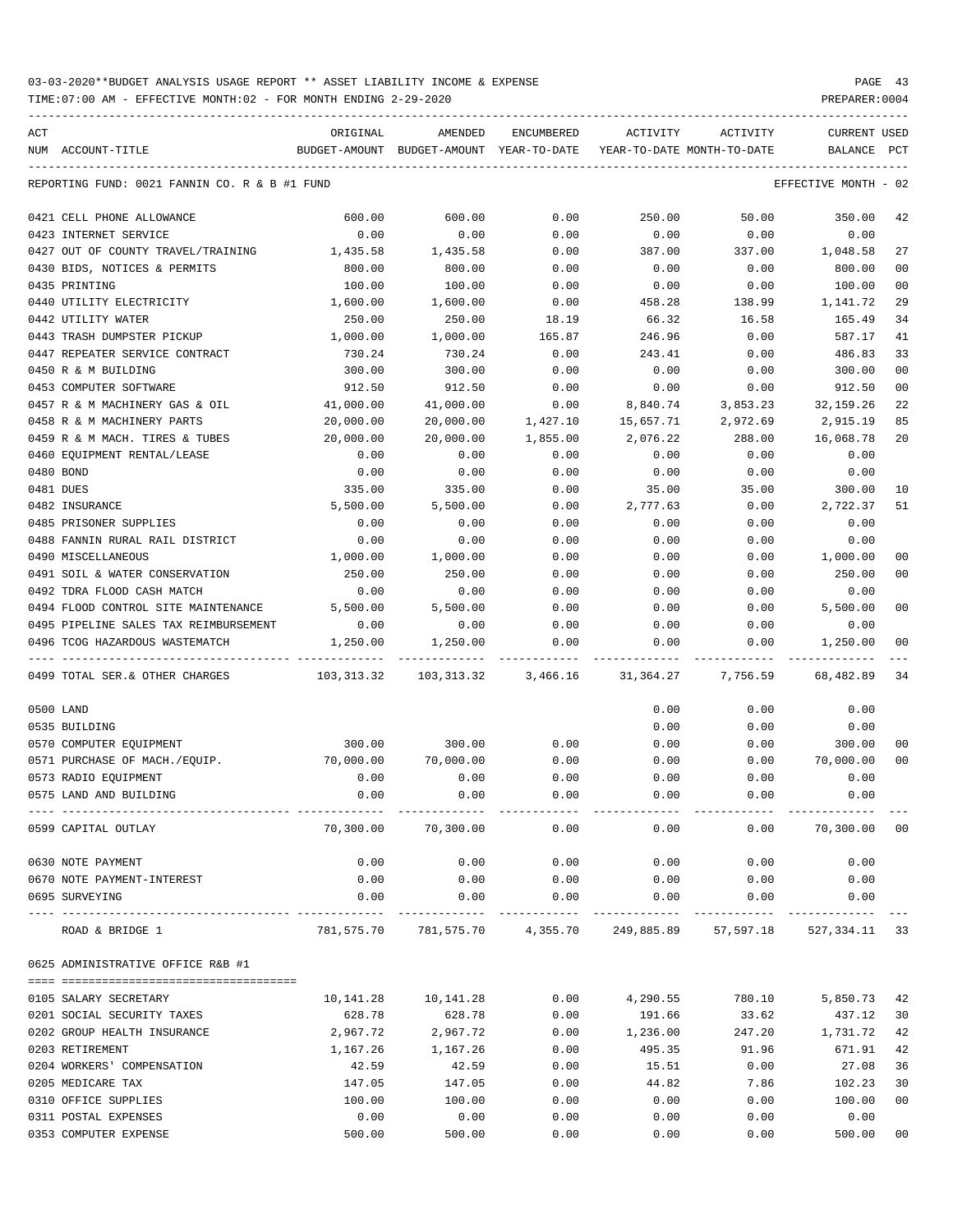| ACT |                                               | ORIGINAL            | AMENDED       | ENCUMBERED   | ACTIVITY                   | ACTIVITY   | CURRENT USED         |     |
|-----|-----------------------------------------------|---------------------|---------------|--------------|----------------------------|------------|----------------------|-----|
| NUM | ACCOUNT-TITLE                                 | BUDGET-AMOUNT       | BUDGET-AMOUNT | YEAR-TO-DATE | YEAR-TO-DATE MONTH-TO-DATE |            | BALANCE              | PCT |
|     | REPORTING FUND: 0021 FANNIN CO. R & B #1 FUND |                     |               |              |                            |            | EFFECTIVE MONTH - 02 |     |
|     | 0427 OUT OF COUNTY TRAVEL                     | 0.00                | 0.00          | 0.00         | 0.00                       | 0.00       | 0.00                 |     |
|     | 0480 BOND                                     | 0.00                | 0.00          | 0.00         | 0.00                       | 0.00       | 0.00                 |     |
|     | 0572 OFFICE EQUIPMENT                         | 0.00                | 0.00          | 0.00         | 0.00                       | 0.00       | 0.00                 |     |
|     | 0574 COMPUTER EQUIPMENT                       | 0.00                | 0.00          | 0.00         | 0.00                       | 0.00       | 0.00                 |     |
|     | ADMINISTRATIVE OFFICE R&B #1                  | 15,694.68 15,694.68 |               | 0.00         | 6,273.89                   | 1,160.74   | 9,420.79             | 40  |
|     | FANNIN CO. R & B #1 FUND                      |                     |               |              |                            |            |                      |     |
|     | INCOME TOTALS                                 | 797,270.38          | 797,270.38    |              | 697,164.67                 | 170,948.51 | 100,105.71           | 87  |
|     | <b>EXPENSE TOTALS</b>                         | 797,270.38          | 797,270.38    | 4,355.70     | 256,159.78                 | 58,757.92  | 536,754.90           | 33  |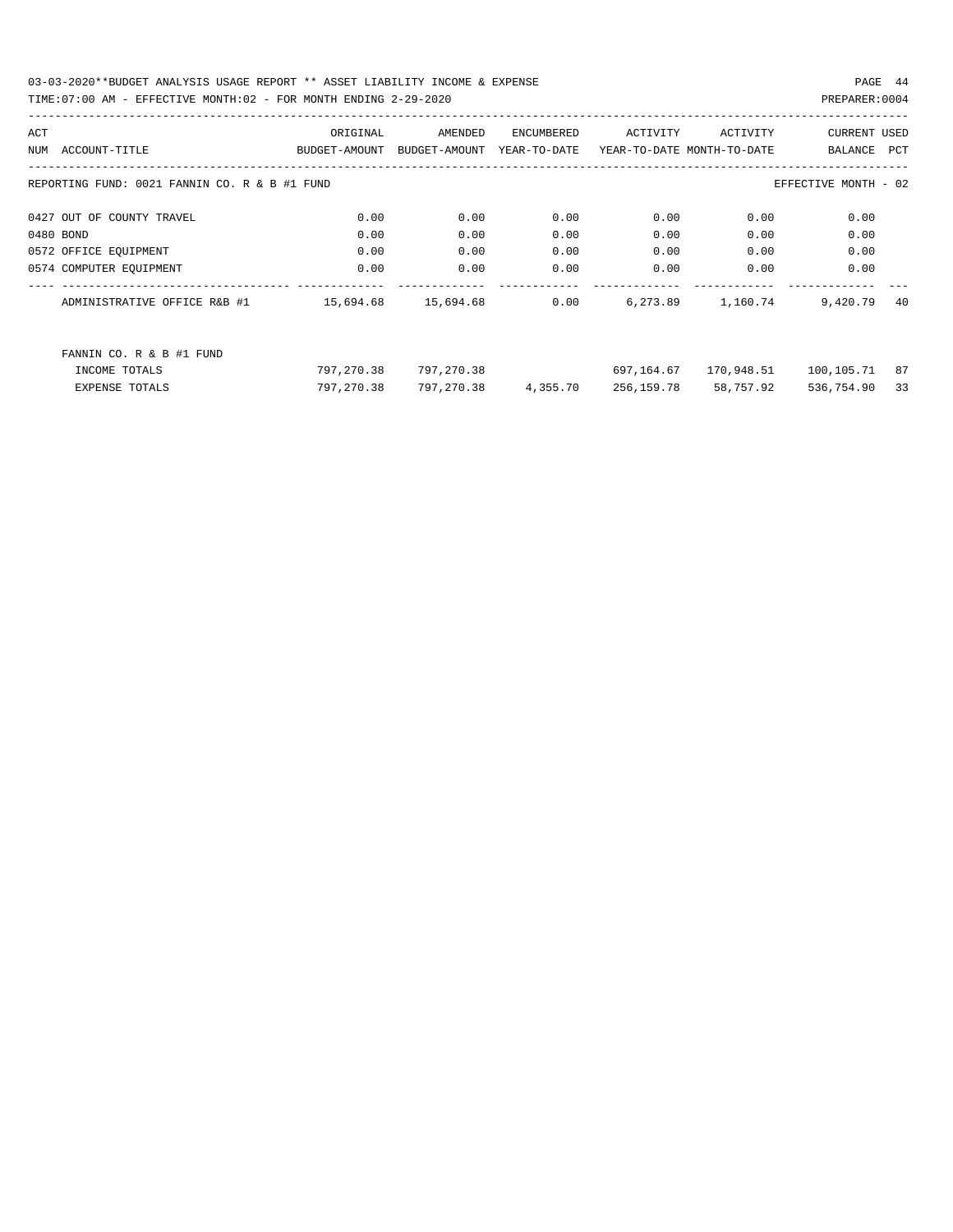|     | 03-03-2020**BUDGET ANALYSIS USAGE REPORT ** ASSET LIABILITY INCOME & EXPENSE<br>TIME:07:00 AM - EFFECTIVE MONTH:02 - FOR MONTH ENDING 2-29-2020 |           |                                                     |                    |                                        |                               | PAGE 45<br>PREPARER: 0004                      |                |
|-----|-------------------------------------------------------------------------------------------------------------------------------------------------|-----------|-----------------------------------------------------|--------------------|----------------------------------------|-------------------------------|------------------------------------------------|----------------|
| ACT | NUM ACCOUNT-TITLE                                                                                                                               | ORIGINAL  | AMENDED<br>BUDGET-AMOUNT BUDGET-AMOUNT YEAR-TO-DATE | ENCUMBERED         | ACTIVITY<br>YEAR-TO-DATE MONTH-TO-DATE | ACTIVITY                      | CURRENT USED<br>BALANCE PCT                    |                |
|     | REPORTING FUND: 0022 FANNIN CO. R & B #2 FUND                                                                                                   |           |                                                     |                    |                                        |                               | EFFECTIVE MONTH - 02                           |                |
|     | 0100 PAYROLL                                                                                                                                    |           |                                                     |                    |                                        |                               |                                                |                |
|     |                                                                                                                                                 |           |                                                     |                    |                                        |                               |                                                |                |
|     | 0100 PAYROLL                                                                                                                                    |           |                                                     |                    | 0.00                                   | 0.00                          | 0.00                                           |                |
|     | PAYROLL                                                                                                                                         |           |                                                     |                    | 0.00                                   | 0.00                          | 0.00                                           |                |
|     | 0102 A/P CLEARING                                                                                                                               |           |                                                     |                    |                                        |                               |                                                |                |
|     | 0100 A/P CLEARING                                                                                                                               |           |                                                     |                    | 0.00                                   | 0.00                          | 0.00                                           |                |
|     | A/P CLEARING                                                                                                                                    |           |                                                     |                    | 0.00                                   | 0.00                          | 0.00                                           |                |
|     | 0103 CASH                                                                                                                                       |           |                                                     |                    |                                        |                               |                                                |                |
|     |                                                                                                                                                 |           |                                                     |                    |                                        |                               |                                                |                |
|     | 0100 R&B#2- COMBINED FUNDS CHECKING<br>0175 TEXPOOL                                                                                             |           |                                                     |                    | 1,953.90                               | 352.93                        | 342,897.89 119,319.60 605,661.75<br>261,309.40 |                |
|     | CASH                                                                                                                                            |           |                                                     |                    |                                        | -------------                 | 344,851.79   119,672.53   866,971.15           |                |
|     | 0120 RECEIVABLES                                                                                                                                |           |                                                     |                    |                                        |                               |                                                |                |
|     | 0311 TAXES RECEIVABLE                                                                                                                           |           |                                                     |                    | 0.00                                   | 0.00                          | 41,096.44                                      |                |
|     | 0312 DUE FROM OTHER GOVERNMENT                                                                                                                  |           |                                                     |                    | 0.00                                   | 0.00                          | 22,822.14                                      |                |
|     | 0313 DUE FROM OTHER FUNDS                                                                                                                       |           |                                                     |                    | 0.00                                   | 0.00                          | 4,089.81                                       |                |
|     | 0315 INVENTORY ASSET                                                                                                                            |           |                                                     |                    | 0.00                                   | 0.00                          | 54,009.30                                      |                |
|     | RECEIVABLES                                                                                                                                     |           |                                                     |                    | 0.00                                   | 0.00                          | ----------<br>122,017.69                       |                |
|     | 0200 LIABILITY ACCOUNT                                                                                                                          |           |                                                     |                    |                                        |                               |                                                |                |
|     |                                                                                                                                                 |           |                                                     |                    |                                        |                               |                                                |                |
|     | 0150 ACCRUED SALARY PAYABLE<br>0155 ACCRUED FRINGE BENEFITS                                                                                     |           |                                                     |                    | 0.00                                   | 0.00<br>0.00                  | 11,285.41<br>6,055.57                          |                |
|     | 0200 DEFERRED TAX REVENUE                                                                                                                       |           |                                                     |                    | 0.00<br>0.00                           | 0.00                          | 39, 351.80                                     |                |
|     | 0900 SYSTEM ADDED LIABILITY LINE-ITEM                                                                                                           |           |                                                     |                    | 0.00                                   | 0.00                          | 0.00                                           |                |
|     | 0910 SYSTEM ADDED LIABILITY LINE-ITEM                                                                                                           |           |                                                     |                    |                                        | 21,189.85- 0.00               | $21, 189.85 -$                                 |                |
|     | LIABILITY ACCOUNT                                                                                                                               |           |                                                     |                    | 21,189.85-                             | 0.00                          | 35,502.93                                      |                |
|     | 0207 DUE TO FUND                                                                                                                                |           |                                                     |                    |                                        |                               |                                                |                |
|     |                                                                                                                                                 |           |                                                     |                    |                                        |                               |                                                |                |
|     | 0070 DUE TO RIGHT OF WAY                                                                                                                        |           | --------------                                      |                    | $- - - - -$                            | $0.00$ $0.00$<br>. <u>.</u> . | 0.00                                           |                |
|     | DUE TO FUND                                                                                                                                     |           |                                                     |                    | 0.00                                   | 0.00                          | 0.00                                           |                |
|     | 0271 EQUITY ACCOUNT                                                                                                                             |           |                                                     |                    |                                        |                               |                                                |                |
|     | 0200 EQUITY ACCOUNT<br>----------------------- -----------                                                                                      |           |                                                     |                    |                                        |                               | $0.00$ $0.00$ $587,444.27$                     |                |
|     | EQUITY ACCOUNT                                                                                                                                  |           |                                                     |                    | -----<br>0.00                          | 0.00                          | 587,444.27                                     |                |
|     | 0300 TOTAL REV/TRANSFERS                                                                                                                        |           |                                                     |                    |                                        |                               |                                                |                |
|     | 0122 BEGINNING CASH BALANCE                                                                                                                     |           | 47, 346.83 47, 346.83                               |                    | 0.00                                   |                               | $0.00$ $47,346.83$                             | 00             |
|     | TOTAL REV/TRANSFERS                                                                                                                             | 47,346.83 | --------------<br>47,346.83                         | . <u>.</u><br>0.00 | 0.00                                   | 0.00                          | 47,346.83                                      | 0 <sub>0</sub> |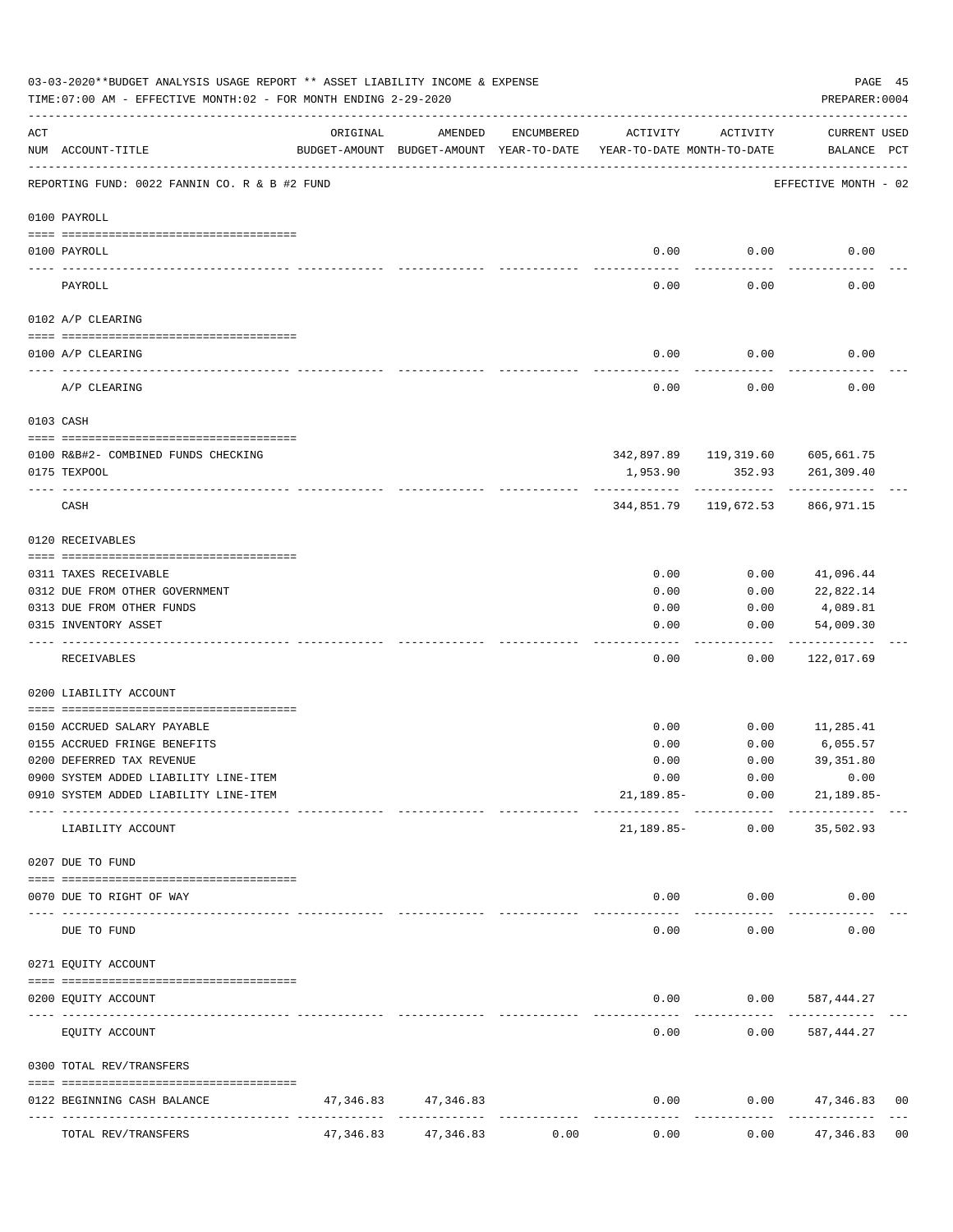|     | 03-03-2020**BUDGET ANALYSIS USAGE REPORT ** ASSET LIABILITY INCOME & EXPENSE<br>TIME: 07:00 AM - EFFECTIVE MONTH: 02 - FOR MONTH ENDING 2-29-2020 |                                             |                                                                                |                                                  |                         |                       | PAGE 46<br>PREPARER: 0004                              |                |
|-----|---------------------------------------------------------------------------------------------------------------------------------------------------|---------------------------------------------|--------------------------------------------------------------------------------|--------------------------------------------------|-------------------------|-----------------------|--------------------------------------------------------|----------------|
| ACT | NUM ACCOUNT-TITLE                                                                                                                                 | ORIGINAL                                    | AMENDED<br>BUDGET-AMOUNT BUDGET-AMOUNT YEAR-TO-DATE YEAR-TO-DATE MONTH-TO-DATE | ENCUMBERED                                       | ACTIVITY                | ACTIVITY              | <b>CURRENT USED</b><br>BALANCE PCT                     |                |
|     | REPORTING FUND: 0022 FANNIN CO. R & B #2 FUND                                                                                                     |                                             |                                                                                |                                                  |                         |                       | EFFECTIVE MONTH - 02                                   |                |
|     | 0310 PROPERTY TAXES                                                                                                                               |                                             |                                                                                |                                                  |                         |                       |                                                        |                |
|     | 0110 CURRENT TAXES                                                                                                                                |                                             | 593,268.55 593,268.55 590,813.17 161,993.26 2,455.38 100                       |                                                  |                         |                       |                                                        |                |
|     | 0120 DELINQUENT TAXES                                                                                                                             |                                             | 12,500.00   12,500.00                                                          |                                                  |                         | 8,187.89 1,283.87     | 4, 312. 11 66                                          |                |
|     | PROPERTY TAXES                                                                                                                                    | 605,768.55                                  |                                                                                | 605,768.55 0.00                                  | . <u>.</u>              | 599,001.06 163,277.13 | 6,767.49                                               | $---$<br>99    |
|     | 0318 OTHER TAXES                                                                                                                                  |                                             |                                                                                |                                                  |                         |                       |                                                        |                |
|     | --------------------------------------                                                                                                            |                                             |                                                                                |                                                  |                         |                       |                                                        |                |
|     | 0120 PAY N LIEU TAX/GRASSLAND                                                                                                                     | 2,000.00                                    | 2,000.00                                                                       |                                                  |                         |                       | $0.00$ $0.00$ $2,000.00$                               | 0 <sub>0</sub> |
|     | 0121 PAY N LIEU TAX/UPPER TRINITY                                                                                                                 | 1,000.00                                    | 1,000.00                                                                       |                                                  | 797.62                  | 0.00                  | 202.38                                                 | 80             |
|     | 0160 SALES TAX REVENUES                                                                                                                           | 50,000.00<br>---------                      | 50,000.00                                                                      |                                                  |                         |                       | 30,538.05 7,122.84 19,461.95                           | 61             |
|     | OTHER TAXES                                                                                                                                       | 53,000.00                                   |                                                                                |                                                  |                         |                       |                                                        | 59             |
|     | 0321 FEES OF TAX COLLECTOR                                                                                                                        |                                             |                                                                                |                                                  |                         |                       |                                                        |                |
|     |                                                                                                                                                   | 86,000.00 86,000.00                         |                                                                                |                                                  |                         |                       |                                                        |                |
|     | 0200 CAR REGISTRATION/SALES TAX<br>0300 COUNTY'S ADDITIONAL \$10                                                                                  | 64,000.00                                   | 64,000.00                                                                      |                                                  | 30,083.31               |                       | 66, 284.57 21, 367.13 19, 715.43<br>5,638.25 33,916.69 | 77<br>47       |
|     | FEES OF TAX COLLECTOR                                                                                                                             | 150,000.00                                  | -------------                                                                  |                                                  | --------------          | ------------          | --------------<br>53,632.12                            | 64             |
|     | 0330 GRANTS                                                                                                                                       |                                             |                                                                                |                                                  |                         |                       |                                                        |                |
|     |                                                                                                                                                   |                                             |                                                                                |                                                  |                         |                       |                                                        |                |
|     | 0200 FEMA GRANT                                                                                                                                   | 0.00                                        | 0.00                                                                           |                                                  |                         | $0.00$ $0.00$         | 0.00                                                   |                |
|     | GRANTS                                                                                                                                            | 0.00                                        |                                                                                | $0.00$ 0.00                                      |                         | 0.00                  | 0.00<br>0.00                                           |                |
|     | 0350 FINES                                                                                                                                        |                                             |                                                                                |                                                  |                         |                       |                                                        |                |
|     | 0403 COUNTY CLERK FINES                                                                                                                           | 5,000.00                                    | 5,000.00                                                                       |                                                  |                         |                       | 260.17 0.00 4,739.83                                   | 0 <sub>5</sub> |
|     | 0450 DISTRICT CLERK FINES                                                                                                                         | 8,500.00                                    | 8,500.00                                                                       |                                                  | 2,417.24                | 990.57                | 6,082.76                                               | 28             |
|     | 0455 J. P. #1 FINES                                                                                                                               | 5,000.00                                    | 5,000.00                                                                       |                                                  | 1,775.57                | 0.00                  | 3, 224.43 36                                           |                |
|     | 0456 J. P. #2 FINES                                                                                                                               | 2,000.00                                    | 2,000.00                                                                       |                                                  | 2,895.93                | 0.00                  | 895.93+ 145                                            |                |
|     | 0457 J. P. #3 FINES                                                                                                                               | 5,000.00<br>----------------- ------------- | 5,000.00<br>___________                                                        |                                                  | 714.87<br>------------- | ------------          | 0.00<br>4,285.13 14<br>. <u>.</u>                      |                |
|     | FINES                                                                                                                                             | 25,500.00                                   |                                                                                | 25,500.00 0.00                                   | 8,063.78                | 990.57                | 17,436.22 32                                           |                |
|     | 0360 INTEREST EARNINGS                                                                                                                            |                                             |                                                                                |                                                  |                         |                       |                                                        |                |
|     | 0100 INTEREST EARNINGS<br>---------------------------------                                                                                       |                                             | 5,000.00 5,000.00                                                              |                                                  |                         |                       | 2, 255. 25 445. 05 2, 744. 75 45                       |                |
|     | INTEREST EARNINGS                                                                                                                                 |                                             | $5,000.00$ $5,000.00$ $0.00$ $2,255.25$ $445.05$                               |                                                  |                         |                       | 2,744.75                                               | 45             |
|     | 0364 SALE OF EQUIPMENT                                                                                                                            |                                             |                                                                                |                                                  |                         |                       |                                                        |                |
|     | --------------------------------------<br>0163 SALE OF EQUIPMENT                                                                                  |                                             | 2,000.00 2,000.00                                                              |                                                  |                         | 0.00                  | 0.00<br>2,000.00                                       | 0 <sub>0</sub> |
|     | SALE OF EQUIPMENT                                                                                                                                 | 2,000.00                                    |                                                                                | -------------------------------<br>2,000.00 0.00 | 0.00                    |                       | _____________<br>0.00<br>2,000.00                      | 0 <sub>0</sub> |
|     | 0370 MISCELLANEOUS REVENUES                                                                                                                       |                                             |                                                                                |                                                  |                         |                       |                                                        |                |
|     | 0120 STATE LATERAL ROAD                                                                                                                           | 10,000.00                                   | 10,000.00                                                                      |                                                  | 9,854.63                |                       | $0.00$ 145.37                                          | 99             |
|     | 0125 TDT WEIGHT FEES                                                                                                                              | 20,500.00                                   | 20,500.00                                                                      |                                                  | 13,432.55               |                       | 7,067.45<br>0.00                                       | 66             |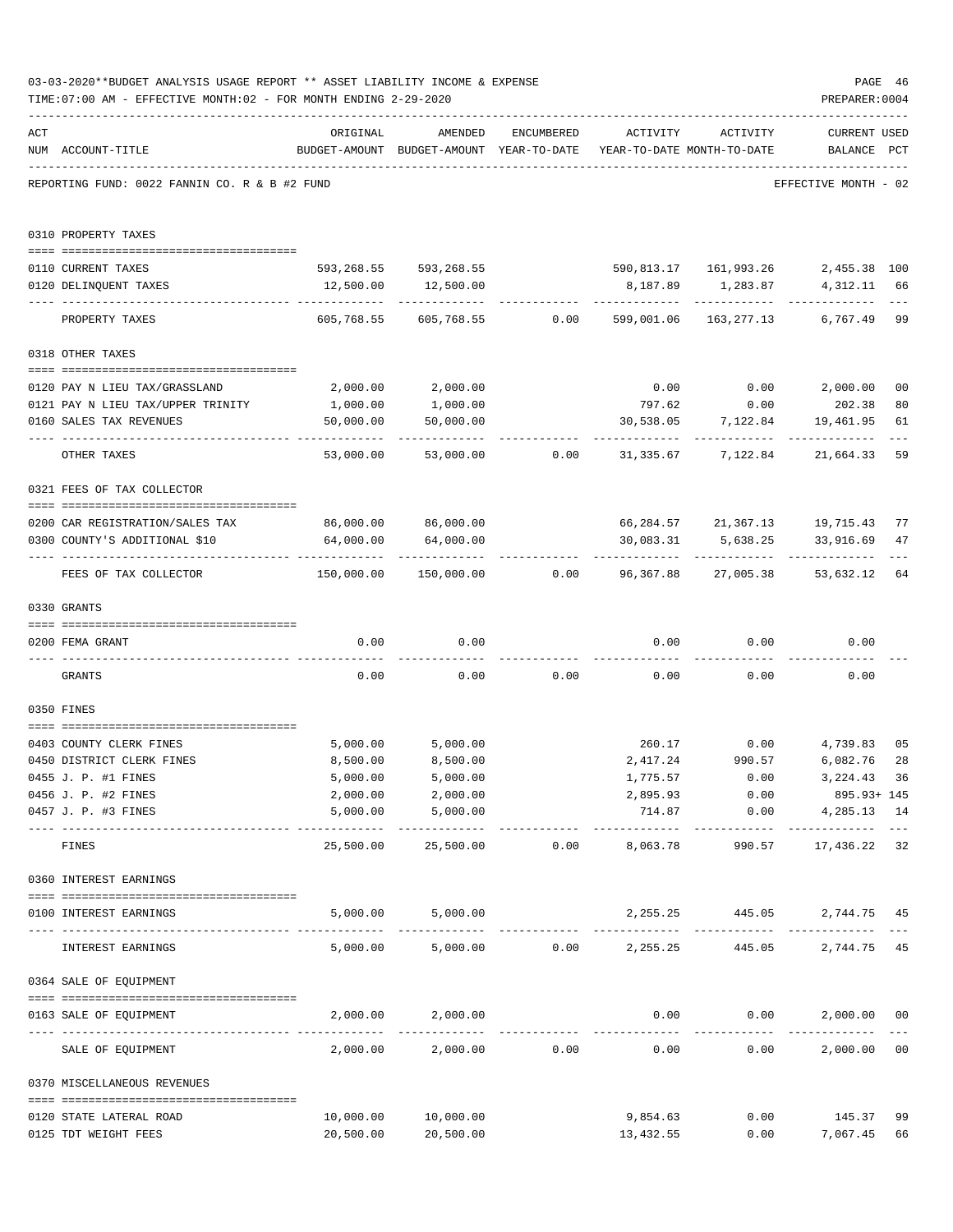### 03-03-2020\*\*BUDGET ANALYSIS USAGE REPORT \*\* ASSET LIABILITY INCOME & EXPENSE PAGE 47 TIME:07:00 AM - EFFECTIVE MONTH:02 - FOR MONTH ENDING 2-29-2020 PREPARER:0004

| ACT                                           | ORIGINAL   | AMENDED                                  | ENCUMBERED           | ACTIVITY                               | ACTIVITY                     | <b>CURRENT USED</b>  |     |
|-----------------------------------------------|------------|------------------------------------------|----------------------|----------------------------------------|------------------------------|----------------------|-----|
| NUM ACCOUNT-TITLE                             |            | BUDGET-AMOUNT BUDGET-AMOUNT YEAR-TO-DATE |                      | YEAR-TO-DATE MONTH-TO-DATE             |                              | BALANCE              | PCT |
| REPORTING FUND: 0022 FANNIN CO. R & B #2 FUND |            |                                          |                      |                                        |                              | EFFECTIVE MONTH - 02 |     |
| 0130 REFUNDS & MISCELLANEOUS                  | 0.00       | 0.00                                     |                      | 0.00                                   | 0.00                         | 0.00                 |     |
| 0131 AUTOMOBILE INSURANCE LOSS PAYMENT        | 0.00       | 0.00                                     |                      | 0.00                                   | 0.00                         | 0.00                 |     |
| 0140 PROCEEDS OF LOAN                         | 0.00       | 0.00                                     |                      | 0.00                                   | 0.00                         | 0.00                 |     |
| 0145 REIMBURSEMENT OF MATERIALS               | 10,800.00  | 10,800.00                                |                      | 2,198.04                               | 334.80                       | 8,601.96             | 20  |
| 0150 TRENTON HIGH MEADOWS SUBDIVISION         | 6,700.00   | 6,700.00                                 |                      | 2,800.00                               | 0.00                         | 3,900.00             | 42  |
| MISCELLANEOUS REVENUES                        | 48,000.00  | 48,000.00                                | 0.00                 | 28,285.22                              | 334.80                       | 19,714.78            | 59  |
| 0509 CONTINGENCY                              |            |                                          |                      |                                        |                              |                      |     |
|                                               |            |                                          |                      |                                        |                              |                      |     |
| 0475 CONTINGENCY                              | 10,000.00  | 10,000.00                                | 0.00                 | 0.00                                   | 0.00                         | 10,000.00 00         |     |
| CONTINGENCY                                   | 10,000.00  | 10,000.00                                | 0.00                 | 0.00                                   | 0.00                         | 10,000.00            | 00  |
| 0622 ROAD & BRIDGE 2                          |            |                                          |                      |                                        |                              |                      |     |
| 0100 COMPENSATION PAY                         | 0.00       | 0.00                                     | 0.00                 | 0.00                                   | 0.00                         | 0.00                 |     |
| 0101 SALARY ELECTED OFFICIAL                  |            | 62,720.97 62,720.97                      | 0.00                 |                                        | 26,535.85 4,824.70 36,185.12 |                      | 42  |
| 0105 SALARY SECRETARY                         | 0.00       | 0.00                                     | 0.00                 | 0.00                                   | 0.00                         | 0.00                 |     |
| 0106 SALARY PRECINCT EMPLOYEES 231,328.10     |            | 231,328.10                               | 0.00                 | 83,208.56                              | 16,661.71                    | 148, 119.54          | 36  |
| 0107 REGULAR-TEMP. PART-TIME                  | 0.00       | 0.00                                     | 0.00                 | 0.00                                   | 0.00                         | 0.00                 |     |
| 0199 TOTAL SALARIES                           | 294,049.07 | 294,049.07                               | 0.00                 | 109,744.41                             | 21,486.41                    | 184,304.66           | 37  |
| 0201 SOCIAL SECURITY TAXES                    | 18,415.57  | 18,415.57                                | 0.00                 | 6,478.32                               | 1,267.99                     | 11,937.25            | 35  |
| 0202 GROUP HEALTH INSURANCE                   | 94,967.04  | 94,967.04                                | 0.00                 | 37,578.96                              | 7,911.36                     | 57,388.08            | 40  |
| 0203 RETIREMENT                               | 34,374.34  | 34, 374. 34                              | 0.00                 | 12,679.59                              | 2,533.27                     | 21,694.75            | 37  |
| 0204 WORKERS' COMPENSATION                    | 7,329.52   | 7,329.52                                 | 0.00                 | 3,544.63                               | 0.00                         | 3,784.89             | 48  |
| 0205 MEDICARE TAX                             | 4,272.41   | 4,272.41                                 | 0.00                 | 1,515.23                               | 296.57                       | 2,757.18             | 35  |
| 0206 UNEMPLOYMENT EXPENSE                     | 0.00       | 0.00                                     | 0.00                 | 0.00                                   | 0.00                         | 0.00                 |     |
| 0299 TOTAL EMPLOYEE BENEFITS                  | 159,358.88 | 159,358.88                               | 0.00                 | 61,796.73                              | 12,009.19                    | 97,562.15 39         |     |
| 0312 CONTRACT LABOR                           | 0.00       | 0.00                                     | 0.00                 | 0.00                                   | 0.00                         | 0.00                 |     |
| 0314 EMPLOYEE PHYSICALS/DOT TESTING           | 400.00     | 400.00                                   | 0.00                 | 145.63                                 | 80.63                        | 254.37               | 36  |
| 0340 SHOP SUPPLIES                            | 4,000.00   | 4,000.00                                 | 0.00                 | 1,484.63                               | 839.41                       | 2,515.37             | 37  |
| 0341 R & B MAT. ROCK & GRAVEL                 | 134,307.00 | 134,307.00                               | 0.00                 | 77,146.47                              | 19,825.80                    | 57,160.53            | 57  |
| 0342 R & B MAT. CULVERTS                      | 20,000.00  | 20,000.00                                | 0.00                 | 16,673.60                              | 11,313.60                    | 3,326.40             | 83  |
| 0343 R & B MAT. HARDWRE & LUMB                | 6,000.00   | 6,000.00                                 | 0.00                 | 475.40                                 | 214.06                       | 5,524.60             | 08  |
| 0344 R & B MAT. ASPHALT/RD OIL                | 42,000.00  | 42,000.00                                | 0.00                 | 1,295.45                               | 0.00                         | 40,704.55            | 03  |
| 0345 CHEMICALS                                | 1,000.00   | 1,000.00                                 | 0.00                 | 0.00                                   | 0.00                         | 1,000.00             | 00  |
| 0346 CETRZ EXPENDITURES                       | 0.00       | 0.00                                     | 0.00                 | 0.00                                   | 0.00                         | 0.00                 |     |
| 0350 DEBRIS REMOVAL                           | 0.00       | 0.00                                     | 0.00                 | 0.00                                   | 0.00                         | 0.00                 |     |
| 0395 UNIFORMS                                 | 2,800.00   | 2,800.00                                 | 0.00<br>------------ | 1,144.35                               | 318.53                       | 1,655.65             | 41  |
| 0399 TOTAL R&B MATERIALS                      |            | 210,507.00 210,507.00                    |                      | 0.00 98,365.53 32,592.03 112,141.47 47 |                              |                      |     |
| 0400 LEGAL FEES                               | 0.00       | 0.00                                     | 0.00                 | 0.00                                   | 0.00                         | 0.00                 |     |
| 0420 UTILITY TELEPHONE                        | 1,000.00   | 1,000.00                                 | 0.00                 | 409.75                                 | 81.95                        | 590.25               | 41  |
| 0421 CELL PHONE ALLOWANCE                     | 600.00     | 600.00                                   | 0.00                 | 250.00                                 | 50.00                        | 350.00               | 42  |
| 0427 OUT OF COUNTY TRAVEL/TRAINING            | 2,500.00   | 2,500.00                                 | 0.00                 | 1,337.71                               | 112.00                       | 1,162.29             | 54  |
| 0430 BIDS, NOTICES & PERMITS                  | 500.00     | 500.00                                   | 0.00                 | 86.68                                  | 0.00                         | 413.32               | 17  |
| 0435 PRINTING                                 | 100.00     | 100.00                                   | 0.00                 | 0.00                                   | 0.00                         | 100.00               | 00  |
| 0440 UTILITY ELECTRICITY                      | 2,000.00   | 2,000.00                                 | 0.00                 | 685.39                                 | 138.54                       | 1,314.61             | 34  |
| 0441 UTILITY GAS                              | 750.00     | 750.00                                   | 0.00                 | 349.58                                 | 105.45                       | 400.42               | 47  |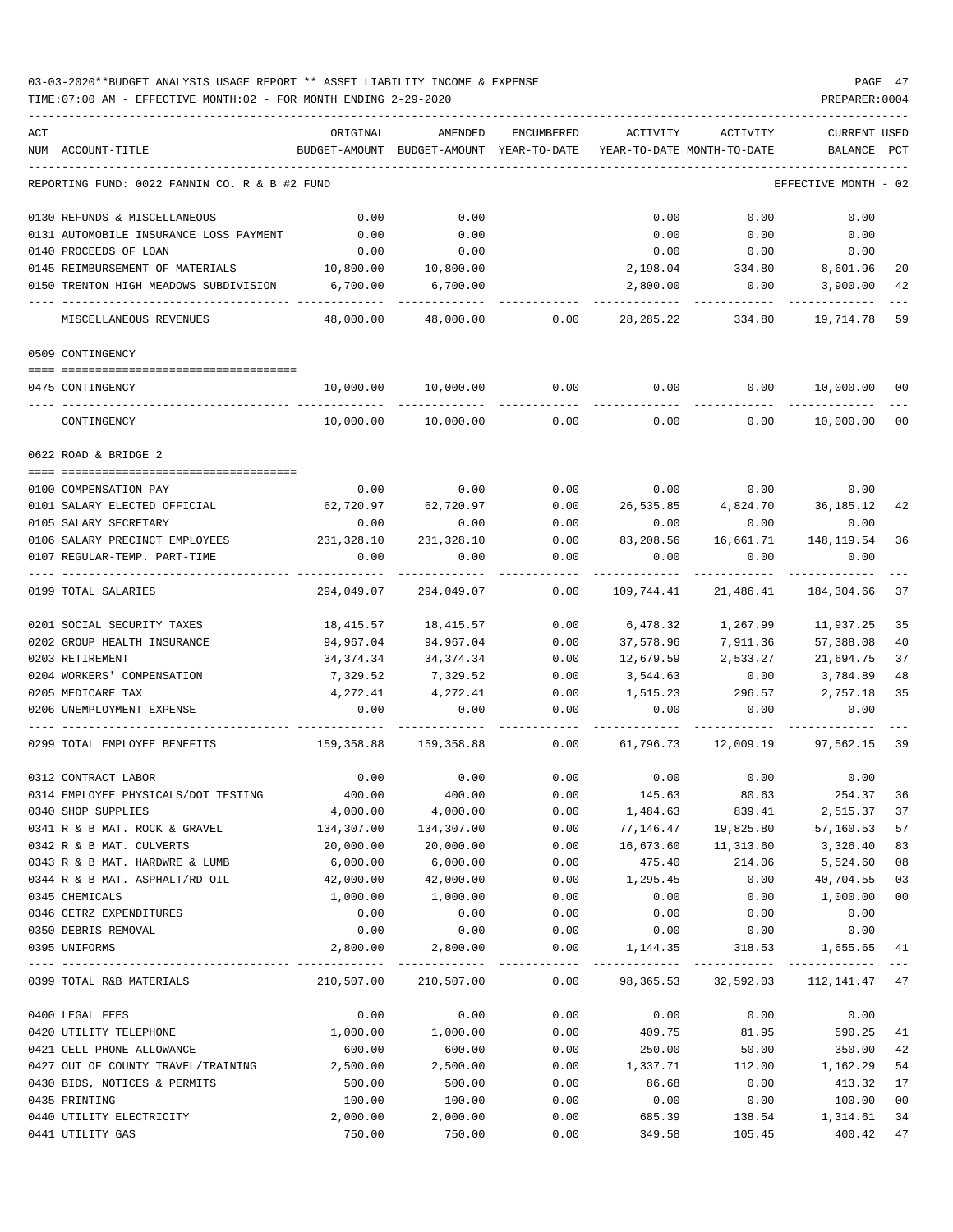TIME:07:00 AM - EFFECTIVE MONTH:02 - FOR MONTH ENDING 2-29-2020

| ACT                                                                          | ORIGINAL                                                                                                      | AMENDED                                  | ENCUMBERED | ACTIVITY                   | ACTIVITY  | CURRENT USED         |                |
|------------------------------------------------------------------------------|---------------------------------------------------------------------------------------------------------------|------------------------------------------|------------|----------------------------|-----------|----------------------|----------------|
| NUM ACCOUNT-TITLE                                                            |                                                                                                               | BUDGET-AMOUNT BUDGET-AMOUNT YEAR-TO-DATE |            | YEAR-TO-DATE MONTH-TO-DATE |           | BALANCE              | PCT            |
| REPORTING FUND: 0022 FANNIN CO. R & B #2 FUND                                |                                                                                                               |                                          |            |                            |           | EFFECTIVE MONTH - 02 |                |
| 0442 UTILITY WATER                                                           | 940.00                                                                                                        | 940.00                                   | 0.00       | 327.47                     | 80.24     | 612.53               | 35             |
| 0443 TRASH PICKUP                                                            | 1,300.00                                                                                                      | 1,300.00                                 | 0.00       | 347.29                     | 347.29    | 952.71               | 27             |
| 0447 REPEATER SERVICE CONTRACT                                               | 730.24                                                                                                        | 730.24                                   | 0.00       | 243.41                     | 0.00      | 486.83               | 33             |
| 0450 R&M BUILDING                                                            | 3,000.00                                                                                                      | 3,000.00                                 | 0.00       | 0.00                       | 0.00      | 3,000.00             | 0 <sub>0</sub> |
| 0453 COMPUTER SOFTWARE                                                       | 0.00                                                                                                          | 0.00                                     | 0.00       | 0.00                       | 0.00      | 0.00                 |                |
| 0457 R & M MACHINERY GAS & OIL                                               | 70,000.00                                                                                                     | 70,000.00                                | 0.00       | 25,240.84                  | 11,021.42 | 44,759.16            | 36             |
| 0458 R & M MACHINERY PARTS                                                   | 30,000.00                                                                                                     | 30,000.00                                | 14.00      | 50,497.30                  | 222.94    | 20,511.30- 168       |                |
| 0459 R & M MACH. TIRES & TUBES                                               | 15,000.00                                                                                                     | 15,000.00                                | 1,308.00   | 5,049.49                   | 60.00     | 8,642.51             | 42             |
| 0460 EQUIPMENT RENTAL/LEASE                                                  | 50,000.00                                                                                                     | 50,000.00                                | 0.00       | 3,000.00                   | 0.00      | 47,000.00            | 06             |
| 0480 BOND                                                                    | 0.00                                                                                                          | 0.00                                     | 0.00       | 0.00                       | 0.00      | 0.00                 |                |
| 0481 DUES                                                                    | 335.00                                                                                                        | 335.00                                   | 0.00       | 35.00                      | 35.00     | 300.00               | 10             |
| 0482 INSURANCE                                                               | 9,000.00                                                                                                      | 9,000.00                                 | 0.00       | 5,733.96                   | 0.00      | 3,266.04             | 64             |
| 0485 PRISONER SUPPLIES                                                       | 0.00                                                                                                          | 0.00                                     | 0.00       | 0.00                       | 0.00      | 0.00                 |                |
| 0488 FANNIN RURAL RAIL DISTRICT                                              | 0.00                                                                                                          | 0.00                                     | 0.00       | 0.00                       | 0.00      | 0.00                 |                |
| 0490 MISCELLANEOUS                                                           | 1,000.00                                                                                                      | 1,000.00                                 | 0.00       | 0.00                       | 0.00      | 1,000.00             | 00             |
| 0491 SOIL & WATER CONSERVATION                                               | 250.00                                                                                                        | 250.00                                   | 0.00       | 0.00                       | 0.00      | 250.00               | 0 <sub>0</sub> |
| 0492 TDRA FLOOD CASH MATCH                                                   | 0.00                                                                                                          | 0.00                                     | 0.00       | 0.00                       | 0.00      | 0.00                 |                |
| 0493 TRENTON HIGH MEADOWS SUBDIVISION<br>0494 FLOOD CONTROL SITE MAINTENANCE | 4,000.00                                                                                                      | 4,000.00                                 | 0.00       | 0.00                       | 0.00      | 4,000.00             | 0 <sub>0</sub> |
|                                                                              | 4,000.00                                                                                                      | 4,000.00                                 | 0.00       | 0.00                       | 0.00      | 4,000.00             | 0 <sub>0</sub> |
| 0495 PIPELINE SALES TAX REIMBURSEMENT<br>0496 TCOG HAZARDOUS WASTEMATCH      | 0.00                                                                                                          | 0.00                                     | 0.00       | 0.00                       | 0.00      | 0.00                 |                |
| -----------------------------------                                          | 0.00<br>-----------                                                                                           | 0.00                                     | 0.00       | 0.00                       | 0.00      | 0.00                 |                |
| 0499 TOTAL SER.& OTHER CHARGES                                               | 197,005.24               197,005.24                1,322.00                93,593.87                12,254.83 |                                          |            |                            |           | 102,089.37           | 48             |
| 0500 LAND                                                                    |                                                                                                               |                                          |            | 0.00                       | 0.00      | 0.00                 |                |
| 0535 BUILDING                                                                |                                                                                                               |                                          |            | 0.00                       | 0.00      | 0.00                 |                |
| 0562 LAND/BUILDING                                                           | 0.00                                                                                                          | 0.00                                     | 0.00       | 0.00                       | 0.00      | 0.00                 |                |
| 0570 COMPUTER EQUIPMENT                                                      | 0.00                                                                                                          | 0.00                                     | 0.00       | 0.00                       | 0.00      | 0.00                 |                |
| 0571 PURCHASE OF MACH./EQUIP. 50,000.00 50,000.00                            |                                                                                                               |                                          |            | $0.00$ 29,492.50           | 0.00      | 20,507.50            | 59             |
| 0573 RADIO EQUIPMENT                                                         | 0.00                                                                                                          | 0.00                                     | 0.00       | 0.00                       | 0.00      | 0.00                 |                |
| 0575 LAND/BUILDING                                                           |                                                                                                               |                                          |            | 0.00                       | 0.00      | 0.00                 |                |
| 0580 PRECINCT BRIDGE                                                         | 0.00                                                                                                          | 0.00                                     | 0.00       | 0.00                       | 0.00      | 0.00                 |                |
| 0599 CAPITAL OUTLAY                                                          | 50,000.00                                                                                                     | 50,000.00                                | 0.00       | 29,492.50                  | 0.00      | 20,507.50            |                |
| KOAD & BRIDGE 2                                                              | 910,920.19                                                                                                    | 910,920.19                               | 1,322.00   | 392,993.04                 | 78,342.46 | 516,605.15           |                |
| 0625 ADMINISTRATIVE OFFICE R&B #2                                            |                                                                                                               |                                          |            |                            |           |                      |                |
| 0105 SALARY SECRETARY                                                        | 10,141.28                                                                                                     | 10,141.28                                | 0.00       | 4,290.55                   | 780.10    | 5,850.73             | 42             |
| 0201 SOCIAL SECURITY TAXES                                                   | 628.76                                                                                                        | 628.76                                   | 0.00       | 191.58                     | 33.60     | 437.18               | 30             |
| 0202 GROUP HEALTH INSURANCE                                                  | 2,967.72                                                                                                      | 2,967.72                                 | 0.00       | 1,236.20                   | 247.24    | 1,731.52             | 42             |
| 0203 RETIREMENT                                                              | 1,167.26                                                                                                      | 1,167.26                                 | 0.00       | 495.53                     | 91.98     | 671.73               | 42             |
| 0204 WORKERS' COMPENSATION                                                   | 42.59                                                                                                         | 42.59                                    | 0.00       | 15.51                      | 0.00      | 27.08                | 36             |
| 0205 MEDICARE TAX                                                            | 147.58                                                                                                        | 147.58                                   | 0.00       | 44.81                      | 7.86      | 102.77               | 30             |
| 0310 OFFICE SUPPLIES                                                         | 100.00                                                                                                        | 100.00                                   | 0.00       | 0.00                       | 0.00      | 100.00               | 00             |
| 0311 POSTAL EXPENSES                                                         | 0.00                                                                                                          | 0.00                                     | 0.00       | 0.00                       | 0.00      | 0.00                 |                |
| 0353 COMPUTER EXPENSE                                                        | 500.00                                                                                                        | 500.00                                   | 0.00       | 0.00                       | 0.00      | 500.00               | 0 <sub>0</sub> |
| 0427 OUT OF COUNTY TRAVEL                                                    | 0.00                                                                                                          | 0.00                                     | 0.00       | 0.00                       | 0.00      | 0.00                 |                |
| 0480 BOND                                                                    | 0.00                                                                                                          | 0.00                                     | 0.00       | 0.00                       | 0.00      | 0.00                 |                |
| 0572 OFFICE EQUIPMENT                                                        | 0.00                                                                                                          | 0.00                                     | 0.00       | 0.00                       | 0.00      | 0.00                 |                |
| 0574 COMPUTER EQUIPMENT                                                      | 0.00                                                                                                          | 0.00                                     | 0.00       | 0.00                       | 0.00      | 0.00                 |                |
|                                                                              |                                                                                                               |                                          |            |                            |           |                      |                |

ADMINISTRATIVE OFFICE R&B #2 15,695.19 15,695.19 0.00 6,274.18 1,160.78 9,421.01 40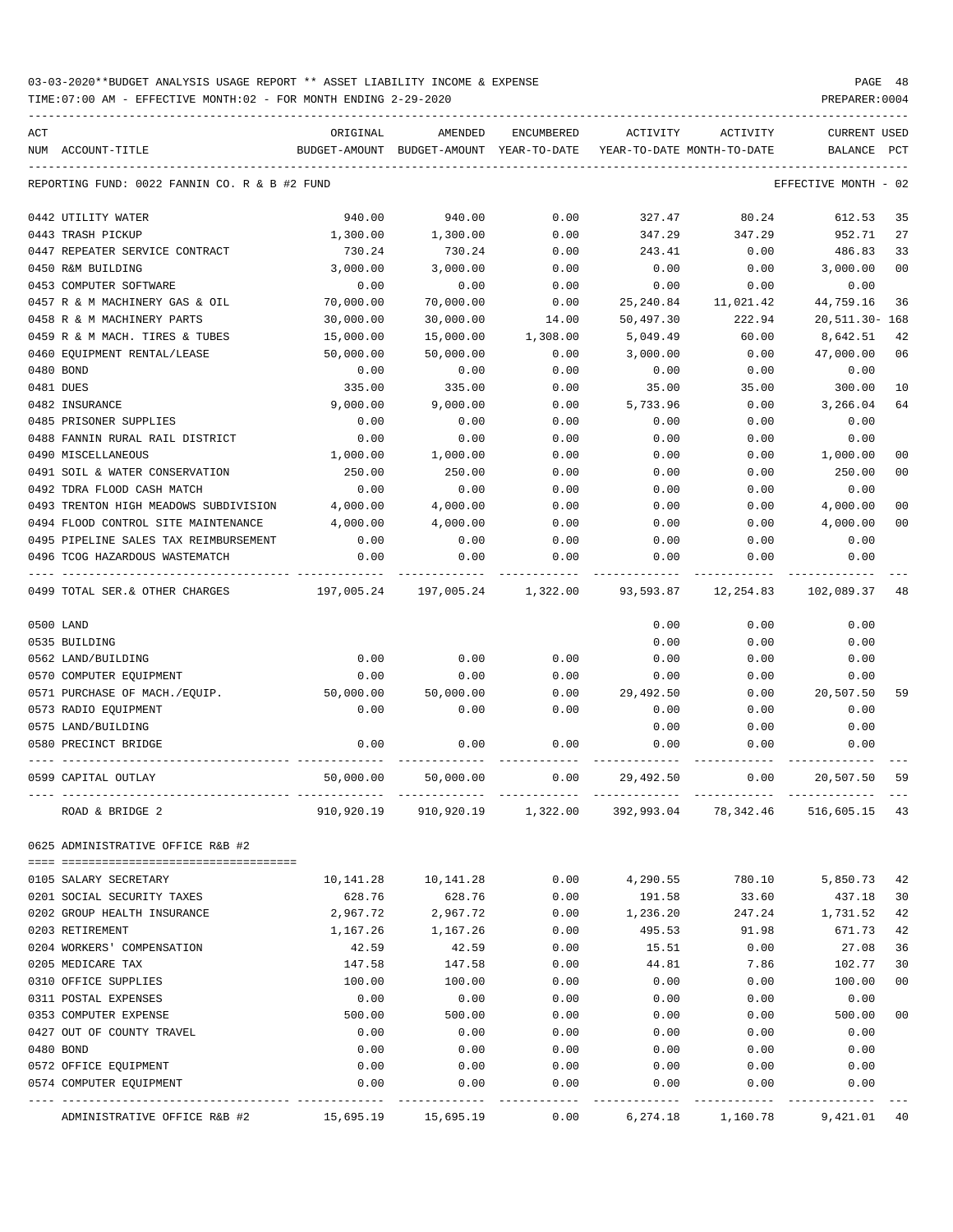| 03-03-2020**BUDGET ANALYSIS USAGE REPORT ** ASSET LIABILITY INCOME & EXPENSE<br>TIME:07:00 AM - EFFECTIVE MONTH:02 - FOR MONTH ENDING 2-29-2020 |               |               |              |            |                            | PAGE 49<br>PREPARER: 0004 |     |
|-------------------------------------------------------------------------------------------------------------------------------------------------|---------------|---------------|--------------|------------|----------------------------|---------------------------|-----|
| ACT                                                                                                                                             | ORIGINAL      | AMENDED       | ENCUMBERED   | ACTIVITY   | ACTIVITY                   | <b>CURRENT USED</b>       |     |
| NUM<br>ACCOUNT-TITLE                                                                                                                            | BUDGET-AMOUNT | BUDGET-AMOUNT | YEAR-TO-DATE |            | YEAR-TO-DATE MONTH-TO-DATE | BALANCE                   | PCT |
| REPORTING FUND: 0022 FANNIN CO. R & B #2 FUND                                                                                                   |               |               |              |            |                            | EFFECTIVE MONTH - 02      |     |
| FANNIN CO. R & B #2 FUND                                                                                                                        |               |               |              |            |                            |                           |     |
| INCOME TOTALS                                                                                                                                   | 936,615.38    | 936,615.38    |              | 765,308.86 | 199,175.77                 | 171,306.52                | 82  |
| <b>EXPENSE TOTALS</b>                                                                                                                           | 936,615.38    | 936,615.38    | 1,322.00     | 399,267.22 | 79,503.24                  | 536,026.16                | 43  |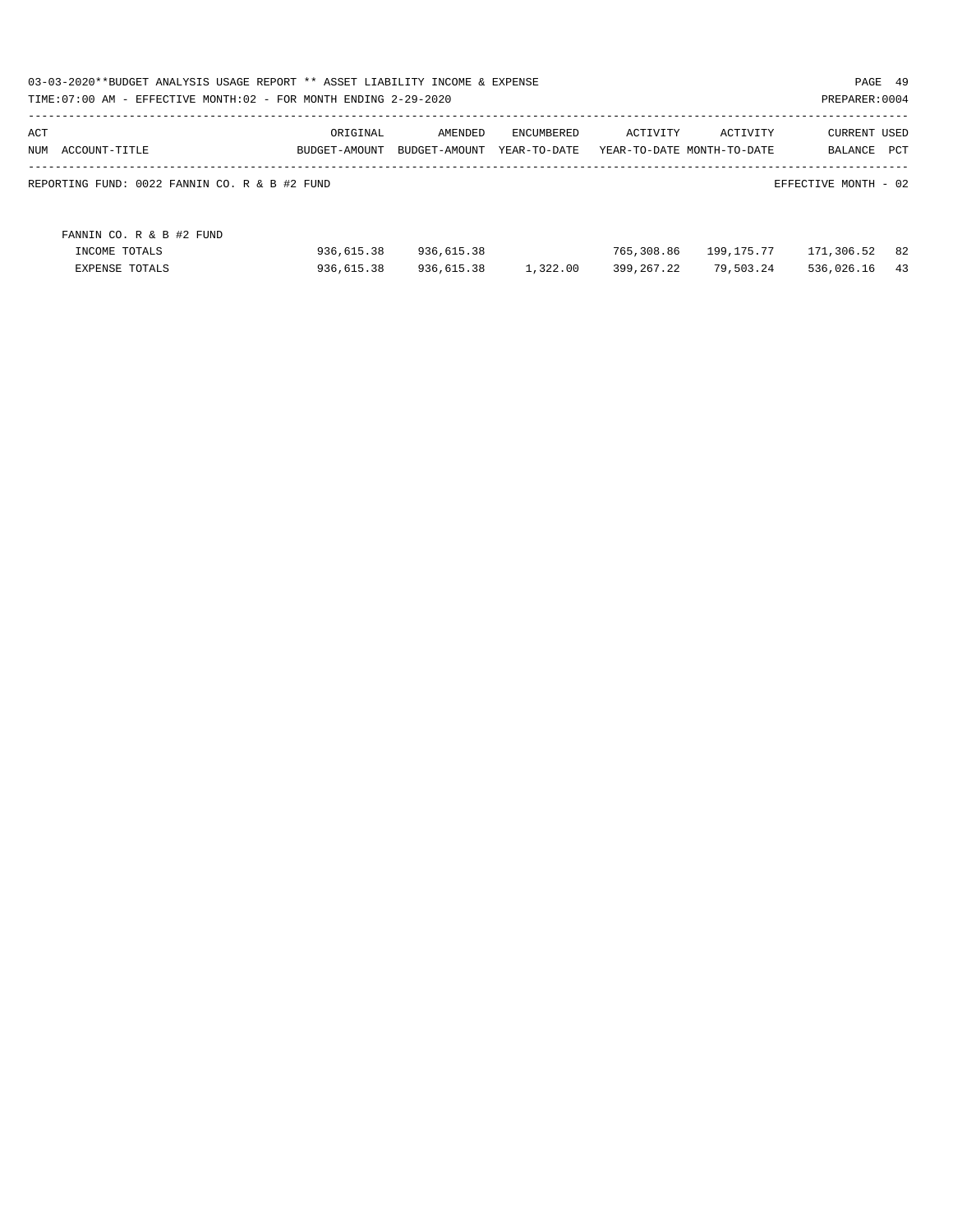|     | 03-03-2020**BUDGET ANALYSIS USAGE REPORT ** ASSET LIABILITY INCOME & EXPENSE<br>TIME: 07:00 AM - EFFECTIVE MONTH: 02 - FOR MONTH ENDING 2-29-2020 |                                                                                 |                     |                     |              |                                | PREPARER: 0004                                          | PAGE 50 |
|-----|---------------------------------------------------------------------------------------------------------------------------------------------------|---------------------------------------------------------------------------------|---------------------|---------------------|--------------|--------------------------------|---------------------------------------------------------|---------|
| ACT | NUM ACCOUNT-TITLE                                                                                                                                 | ORIGINAL<br>BUDGET-AMOUNT BUDGET-AMOUNT YEAR-TO-DATE YEAR-TO-DATE MONTH-TO-DATE | AMENDED             | ENCUMBERED          | ACTIVITY     | ACTIVITY                       | <b>CURRENT USED</b><br>BALANCE PCT                      |         |
|     | REPORTING FUND: 0023 FANNIN CO. R & B #3 FUND                                                                                                     |                                                                                 |                     |                     |              |                                | EFFECTIVE MONTH - 02                                    |         |
|     | 0100 PAYROLL                                                                                                                                      |                                                                                 |                     |                     |              |                                |                                                         |         |
|     | 0100 PAYROLL                                                                                                                                      |                                                                                 |                     |                     | 0.00         | 0.00                           | 0.00                                                    |         |
|     | PAYROLL                                                                                                                                           |                                                                                 |                     |                     | 0.00         | 0.00                           | 0.00                                                    |         |
|     | 0102 A/P CLEARING                                                                                                                                 |                                                                                 |                     |                     |              |                                |                                                         |         |
|     | 0100 A/P CLEARING                                                                                                                                 |                                                                                 |                     |                     | 0.00         | 0.00                           | 0.00                                                    |         |
|     | A/P CLEARING                                                                                                                                      |                                                                                 |                     |                     | 0.00         | 0.00                           | 0.00                                                    |         |
|     | 0103 CASH                                                                                                                                         |                                                                                 |                     |                     |              |                                |                                                         |         |
|     |                                                                                                                                                   |                                                                                 |                     |                     |              |                                |                                                         |         |
|     | 0100 R&B#3-COMBINED FUNDS CHECKING<br>0175 TEXPOOL                                                                                                |                                                                                 |                     |                     | 102,181.43   |                                | 648,895.44 239,314.89 1,056,046.16<br>431.86 319,745.64 |         |
|     |                                                                                                                                                   |                                                                                 |                     |                     |              | ------------                   |                                                         |         |
|     | CASH                                                                                                                                              |                                                                                 |                     |                     | 751,076.87   |                                | 239,746.75 1,375,791.80                                 |         |
|     | 0120 RECEIVABLES                                                                                                                                  |                                                                                 |                     |                     |              |                                |                                                         |         |
|     | 0311 TAXES RECEIVABLE                                                                                                                             |                                                                                 |                     |                     | 0.00         | 0.00                           | 61,651.58                                               |         |
|     | 0312 DUE FROM OTHER GOVERNMENTS                                                                                                                   |                                                                                 |                     |                     | 0.00         | 0.00                           | 34,935.67                                               |         |
|     | 0313 DUE FROM OTHER FUNDS                                                                                                                         |                                                                                 |                     |                     | 0.00         | 0.00                           | 6,134.72                                                |         |
|     | 0315 INVENTORY                                                                                                                                    |                                                                                 |                     |                     | 0.00         | 0.00                           | 56,099.46<br>----------                                 |         |
|     | RECEIVABLES                                                                                                                                       |                                                                                 |                     |                     | 0.00         | 0.00                           | 158,821.43                                              |         |
|     | 0200 LIABILITY ACCOUNT                                                                                                                            |                                                                                 |                     |                     |              |                                |                                                         |         |
|     |                                                                                                                                                   |                                                                                 |                     |                     |              |                                |                                                         |         |
|     | 0150 ACCRUED SALARY PAYABLE<br>0155 ACCRUED FRINGE BENEFITS                                                                                       |                                                                                 |                     |                     | 0.00<br>0.00 | 0.00<br>0.00                   | 12,704.17<br>6,838.00                                   |         |
|     | 0200 DEFERRED TAX REVENUE                                                                                                                         |                                                                                 |                     |                     | 0.00         | 0.00                           | 59,034.69                                               |         |
|     | 0900 SYSTEM ADDED LIABILITY LINE-ITEM                                                                                                             |                                                                                 |                     |                     | 0.00         | 0.00                           | 0.00                                                    |         |
|     | 0910 SYSTEM ADDED LIABILITY LINE-ITEM                                                                                                             |                                                                                 |                     |                     | $35,302.94-$ | 0.00<br>--------- ------------ | $35,302.94-$<br>-------------                           |         |
|     | LIABILITY ACCOUNT                                                                                                                                 |                                                                                 |                     |                     | 35,302.94-   | 0.00                           | 43, 273. 92                                             |         |
|     | 0205 SHORT-TERM LOAN                                                                                                                              |                                                                                 |                     |                     |              |                                |                                                         |         |
|     | 0571 SHORT-TERM LOAN/EQUIPMENT                                                                                                                    | 0.00                                                                            | 0.00<br>----------- | 0.00<br>----------- | 0.00         | 0.00                           | 0.00                                                    |         |
|     | SHORT-TERM LOAN                                                                                                                                   | 0.00                                                                            | 0.00                | 0.00                | 0.00         | 0.00                           | 0.00                                                    |         |
|     | 0231 LOANS                                                                                                                                        |                                                                                 |                     |                     |              |                                |                                                         |         |
|     | 0571 LOAN OF CAPITAL EQUIP. PURCHASE                                                                                                              |                                                                                 |                     |                     | 0.00         | 0.00                           | 0.00                                                    |         |
|     |                                                                                                                                                   |                                                                                 |                     |                     |              |                                |                                                         |         |
|     | LOANS                                                                                                                                             |                                                                                 |                     |                     | 0.00         | 0.00                           | 0.00                                                    |         |
|     | 0271 EQUITY ACCOUNT                                                                                                                               |                                                                                 |                     |                     |              |                                |                                                         |         |
|     | 0200 EQUITY ACCOUNT<br>---- -----------<br>--------------------- -----------                                                                      |                                                                                 | -------------       |                     | 0.00         | 0.00                           | 704,959.50<br>---------                                 |         |
|     | EQUITY ACCOUNT                                                                                                                                    |                                                                                 |                     |                     | 0.00         | 0.00                           | 704,959.50                                              |         |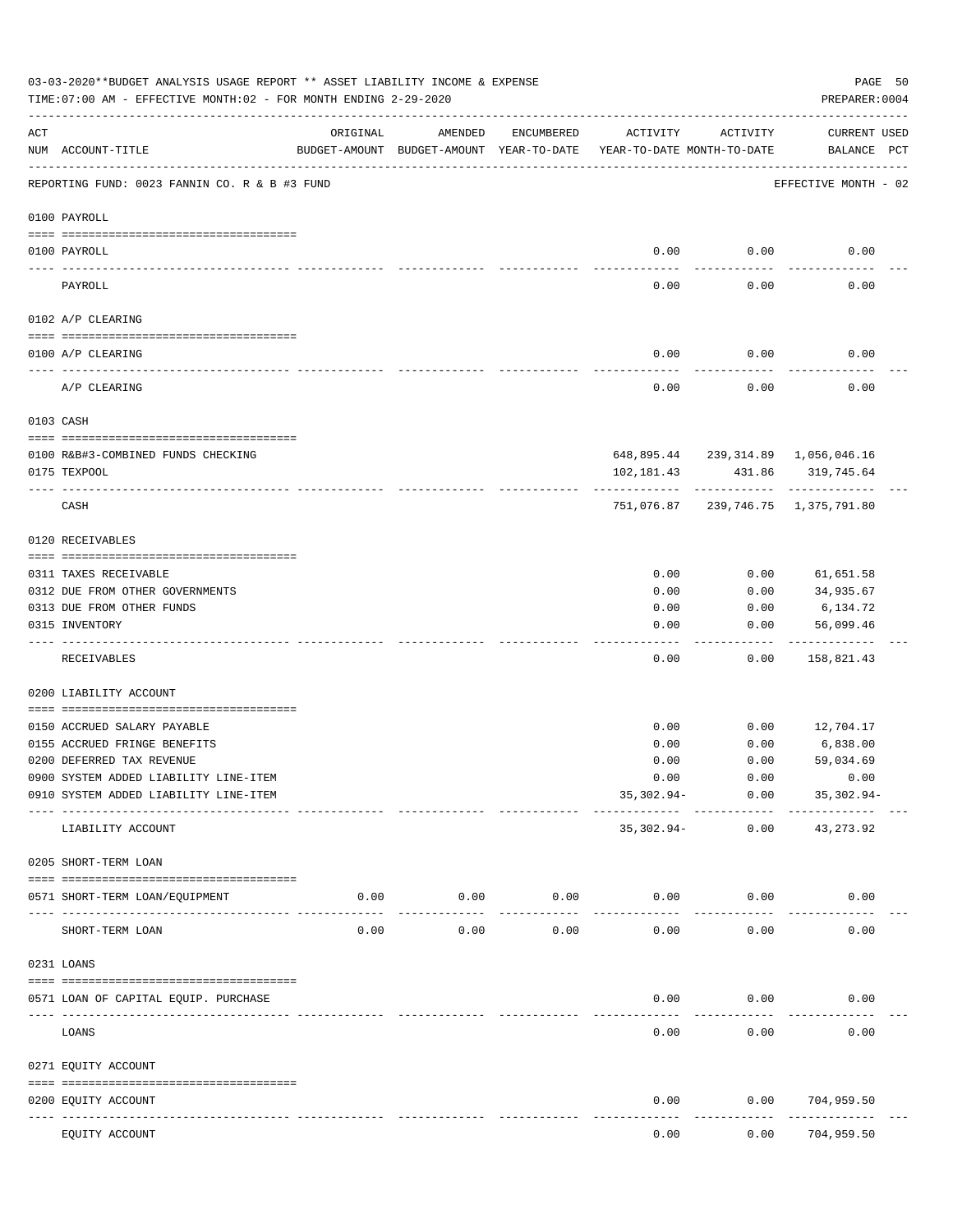|     | 03-03-2020**BUDGET ANALYSIS USAGE REPORT ** ASSET LIABILITY INCOME & EXPENSE<br>TIME: 07:00 AM - EFFECTIVE MONTH: 02 - FOR MONTH ENDING 2-29-2020 |                                                         |                                                                                |                                    |                   |                                    | PREPARER: 0004                                                       | PAGE 51              |
|-----|---------------------------------------------------------------------------------------------------------------------------------------------------|---------------------------------------------------------|--------------------------------------------------------------------------------|------------------------------------|-------------------|------------------------------------|----------------------------------------------------------------------|----------------------|
| ACT | NUM ACCOUNT-TITLE                                                                                                                                 | ORIGINAL                                                | AMENDED<br>BUDGET-AMOUNT BUDGET-AMOUNT YEAR-TO-DATE YEAR-TO-DATE MONTH-TO-DATE | ENCUMBERED                         | ACTIVITY ACTIVITY |                                    | <b>CURRENT USED</b><br>BALANCE PCT                                   |                      |
|     | REPORTING FUND: 0023 FANNIN CO. R & B #3 FUND                                                                                                     |                                                         |                                                                                |                                    |                   |                                    | EFFECTIVE MONTH - 02                                                 |                      |
|     | 0300 CASH                                                                                                                                         |                                                         |                                                                                |                                    |                   |                                    |                                                                      |                      |
|     | 0123 BEGINNING CASH BALANCE                                                                                                                       | 0.00                                                    | 0.00                                                                           |                                    |                   |                                    | $0.00$ $0.00$ $0.00$ $0.00$                                          |                      |
|     | CASH                                                                                                                                              | 0.00                                                    |                                                                                | $0.00$ $0.00$ $0.00$ $0.00$ $0.00$ |                   |                                    | 0.00                                                                 |                      |
|     | 0310 PROPERTY TAXES                                                                                                                               |                                                         |                                                                                |                                    |                   |                                    |                                                                      |                      |
|     |                                                                                                                                                   |                                                         |                                                                                |                                    |                   |                                    |                                                                      |                      |
|     | 0110 CURRENT TAXES                                                                                                                                |                                                         | 889,902.83 889,902.83                                                          |                                    |                   | 886, 219.75 242, 989.88            | 3,683.08 100                                                         |                      |
|     | 0120 DELINQUENT TAXES<br>--------------------- --------------                                                                                     |                                                         | 15,900.00 15,900.00<br>-----------                                             |                                    | . <u>.</u>        | 12,281.73 1,925.79<br>------------ | 3,618.27<br>--------------                                           | 77                   |
|     | PROPERTY TAXES                                                                                                                                    | 905,802.83                                              |                                                                                | 905,802.83 0.00                    |                   | 898,501.48 244,915.67              | 7,301.35                                                             | 99                   |
|     | 0318 OTHER TAXES                                                                                                                                  |                                                         |                                                                                |                                    |                   |                                    |                                                                      |                      |
|     | 0120 PAY N LIEU TAX/GRASSLAND                                                                                                                     |                                                         | 2,500.00 2,500.00                                                              |                                    |                   |                                    |                                                                      |                      |
|     | 0121 PAY N LIEU TAX/UPPER TRINITY                                                                                                                 |                                                         | 1,500.00                                                                       |                                    |                   | 1,196.44 0.00                      | $0.00$ $0.00$ $2,500.00$<br>303.56                                   | 0 <sub>0</sub><br>80 |
|     | 0160 SALES TAX REVENUES                                                                                                                           | 1,500.00<br>65,572.88                                   | 65,572.88                                                                      |                                    |                   | 45,807.06 10,684.26                | 19,765.82                                                            | 70                   |
|     |                                                                                                                                                   |                                                         |                                                                                |                                    |                   |                                    |                                                                      |                      |
|     | OTHER TAXES                                                                                                                                       |                                                         | $69,572.88$ $69,572.88$ $0.00$ $47,003.50$ $10,684.26$                         |                                    |                   |                                    | 22,569.38                                                            | 68                   |
|     | 0321 FEES OF TAX COLLECTOR                                                                                                                        |                                                         |                                                                                |                                    |                   |                                    |                                                                      |                      |
|     |                                                                                                                                                   |                                                         |                                                                                |                                    |                   |                                    |                                                                      |                      |
|     | 0200 CAR REGISTRATION/SALES TAX                                                                                                                   | $120,000.00$ $120,000.00$                               |                                                                                |                                    |                   |                                    | 99,426.82 32,050.67 20,573.18                                        | 83                   |
|     | 0300 COUNTY'S ADDITIONAL \$10                                                                                                                     | 95,000.00                                               | 95,000.00                                                                      |                                    | 45,124.97         | 8,457.38                           | 49,875.03                                                            | 47                   |
|     | FEES OF TAX COLLECTOR                                                                                                                             | $215,000.00$ $215,000.00$ 0.00 $144,551.79$ $40,508.05$ |                                                                                |                                    |                   |                                    | 70,448.21                                                            | 67                   |
|     | 0330 GRANTS                                                                                                                                       |                                                         |                                                                                |                                    |                   |                                    |                                                                      |                      |
|     |                                                                                                                                                   |                                                         |                                                                                |                                    |                   |                                    |                                                                      |                      |
|     | 0200 FEMA GRANT                                                                                                                                   | 0.00                                                    | 30,583.64                                                                      |                                    |                   | 30,583.64 0.00                     | $0.00$ 100                                                           |                      |
|     | GRANTS                                                                                                                                            | 0.00                                                    |                                                                                | 30,583.64 0.00                     | 30,583.64         | 0.00                               |                                                                      | 0.00 100             |
|     | 0350 FINES                                                                                                                                        |                                                         |                                                                                |                                    |                   |                                    |                                                                      |                      |
|     | 0403 COUNTY CLERK FINES                                                                                                                           |                                                         | 10,000.00 10,000.00                                                            |                                    |                   | 390.26 0.00                        | 9,609.74                                                             | 04                   |
|     | 0450 DISTRICT CLERK FINES                                                                                                                         | 13,000.00                                               | 13,000.00                                                                      |                                    |                   |                                    | 3,625.85 1,485.85 9,374.15                                           | 28                   |
|     | 0455 J. P. #1 FINES                                                                                                                               | 3,000.00                                                | 3,000.00                                                                       |                                    | 2,663.33          | 0.00                               | 336.67                                                               | 89                   |
|     | 0456 J. P. #2 FINES                                                                                                                               | 2,400.00                                                | 2,400.00                                                                       |                                    | 4,343.92          | 0.00                               | 1,943.92+ 181                                                        |                      |
|     | 0457 J. P. #3 FINES                                                                                                                               | 4,000.00                                                | 4,000.00                                                                       |                                    | 1,072.30          | 0.00                               | 2,927.70 27                                                          |                      |
|     | FINES                                                                                                                                             |                                                         |                                                                                |                                    |                   |                                    | $32,400.00$ $32,400.00$ $0.00$ $12,095.66$ $1,485.85$ $20,304.34$ 37 | $\qquad \qquad - -$  |
|     | 0360 INTEREST EARNINGS                                                                                                                            |                                                         |                                                                                |                                    |                   |                                    |                                                                      |                      |
|     |                                                                                                                                                   |                                                         |                                                                                |                                    |                   |                                    |                                                                      |                      |
|     | 0100 INTEREST EARNINGS                                                                                                                            |                                                         | 5,000.00 5,000.00                                                              |                                    |                   | 2,642.70 586.44                    | 2,357.30 53                                                          |                      |
|     | INTEREST EARNINGS                                                                                                                                 |                                                         | $5,000.00$ $5,000.00$ $0.00$ $2,642.70$                                        |                                    |                   |                                    | 2,357.30<br>586.44                                                   | 53                   |
|     | 0364 SALE OF ASSETS                                                                                                                               |                                                         |                                                                                |                                    |                   |                                    |                                                                      |                      |
|     | 0162 LAND/BUILDING                                                                                                                                | 0.00                                                    | 0.00                                                                           |                                    |                   | $0.00$ $0.00$                      | 0.00                                                                 |                      |
|     | 0163 SALE OF EQUIPMENT                                                                                                                            | 0.00                                                    | 42,589.97                                                                      |                                    |                   |                                    | 76,954.64 34,364.67 34,364.67+181                                    |                      |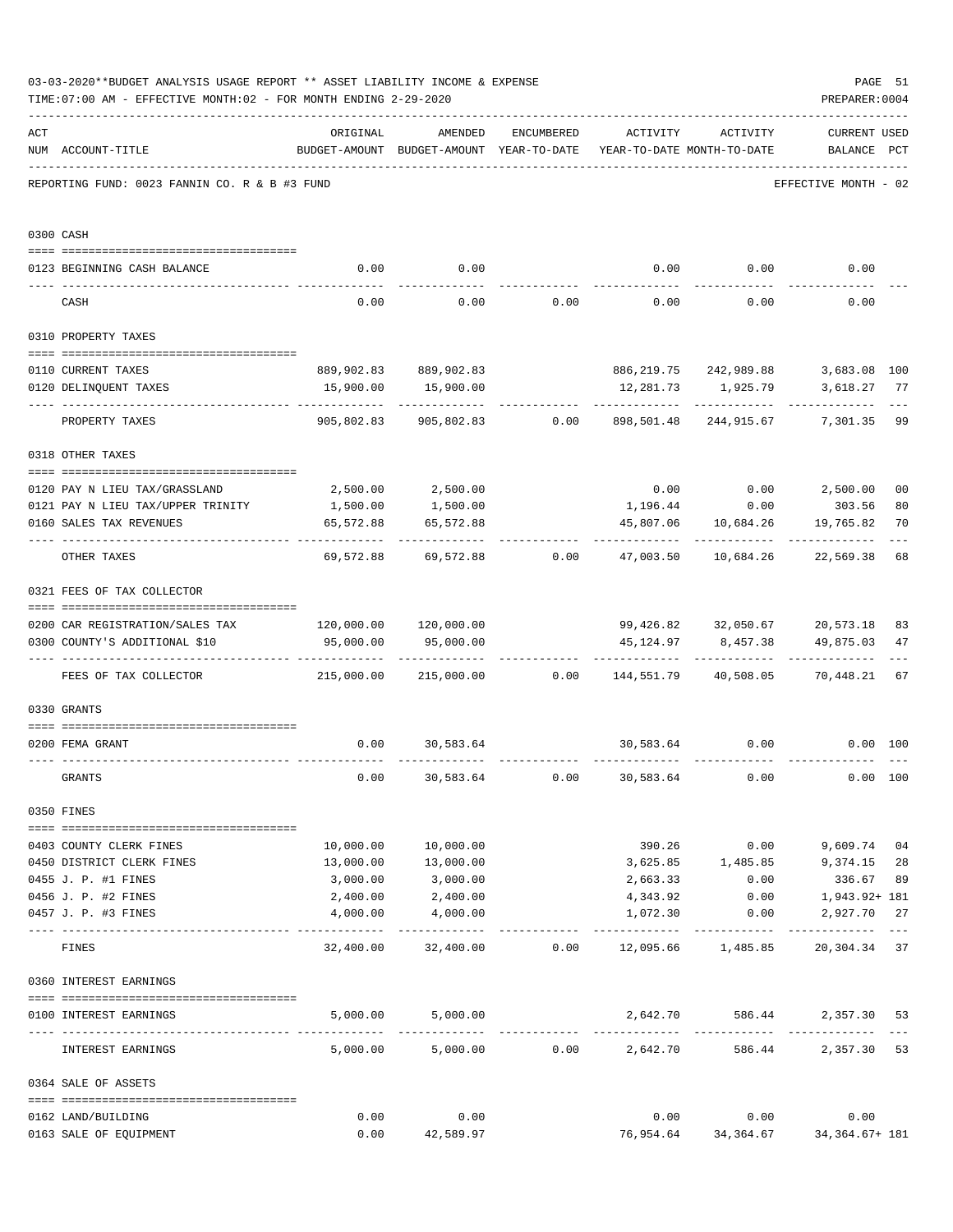|  |  |  | 03-03-2020**BUDGET ANALYSIS USAGE REPORT ** ASSET LIABILITY INCOME & EXPENSE |  | PAGE | - 52 |
|--|--|--|------------------------------------------------------------------------------|--|------|------|
|  |  |  |                                                                              |  |      |      |

|     | TIME: 07:00 AM - EFFECTIVE MONTH: 02 - FOR MONTH ENDING 2-29-2020 |                  |                                                     |              |                                                                   |                                    | PREPARER: 0004                 |     |
|-----|-------------------------------------------------------------------|------------------|-----------------------------------------------------|--------------|-------------------------------------------------------------------|------------------------------------|--------------------------------|-----|
| ACT | NUM ACCOUNT-TITLE                                                 | ORIGINAL         | AMENDED<br>BUDGET-AMOUNT BUDGET-AMOUNT YEAR-TO-DATE | ENCUMBERED   | ACTIVITY<br>YEAR-TO-DATE MONTH-TO-DATE                            | ACTIVITY                           | <b>CURRENT USED</b><br>BALANCE | PCT |
|     | REPORTING FUND: 0023 FANNIN CO. R & B #3 FUND                     |                  |                                                     |              |                                                                   |                                    | EFFECTIVE MONTH - 02           |     |
|     | SALE OF ASSETS                                                    | 0.00             | 42,589.97                                           | 0.00         | 76,954.64                                                         | 34,364.67                          | 34, 364. 67+ 181               |     |
|     | 0370 MISCELLANEOUS REVENUES                                       |                  |                                                     |              |                                                                   |                                    |                                |     |
|     | 0120 STATE LATERAL ROAD                                           | 15,000.00        | 15,000.00                                           |              | 14,781.95                                                         | 0.00                               | 218.05                         | 99  |
|     | 0125 TDT WEIGHT FEES                                              | 20,000.00        | 20,000.00                                           |              | 20,148.82                                                         | 0.00                               | 148.82+ 101                    |     |
|     | 0130 REFUNDS & MISCELLANEOUS                                      | 3,000.00         | 3,000.00                                            |              | 1,085.46                                                          | 0.00                               | 1,914.54                       | 36  |
|     | 0139 RESTITUTION                                                  | 0.00             | 0.00                                                |              | 0.00                                                              | 0.00                               | 0.00                           |     |
|     | 0140 PROCEEDS OF LOANS                                            | 0.00             | 0.00                                                |              | 0.00                                                              | 0.00                               | 0.00                           |     |
|     | 0145 REIMBURSEMENT OF MATERIALS                                   | 15,000.00        | 15,000.00                                           |              | 4,948.16                                                          | 0.00                               | 10,051.84                      | 33  |
|     | MISCELLANEOUS REVENUES                                            | 53,000.00        | 53,000.00                                           | 0.00         | 40,964.39                                                         | 0.00                               | 12,035.61                      | 77  |
|     | 0509 CONTINGENCY                                                  |                  |                                                     |              |                                                                   |                                    |                                |     |
|     | 0475 CONTINGENCY                                                  | 0.00             | 0.00                                                | 0.00         | 0.00                                                              | 0.00                               | 0.00                           |     |
|     | CONTINGENCY                                                       | 0.00             | 0.00                                                | 0.00         | 0.00                                                              | 0.00                               | 0.00                           |     |
|     | 0623 ROAD & BRIDGE 3                                              |                  |                                                     |              |                                                                   |                                    |                                |     |
|     | 0100 COMPENSATION PAY                                             | 0.00             | 0.00                                                | 0.00         | 0.00                                                              | 0.00                               | 0.00                           |     |
|     | 0101 SALARY ELECTED OFFICIAL                                      | 62,720.97        | 62,720.97                                           | 0.00         | 26,535.85                                                         | 4,824.70                           | 36,185.12                      | 42  |
|     | 0105 SALARY SECRETARY                                             | 11,137.40        | 11,137.40                                           | 0.00         | 4,082.16                                                          | 864.00                             | 7,055.24                       | 37  |
|     | 0106 SALARY PRECINCT EMPLOYEES                                    | 274,148.45       | 274,148.45                                          | 0.00         | 119,022.71                                                        | 23, 213.06                         | 155,125.74                     | 43  |
|     | 0107 REGULAR-TEMP. PART-TIME                                      | 17,031.96        | 17,031.96                                           | 0.00         | 576.00                                                            | 0.00                               | 16,455.96                      | 03  |
|     | 0199 TOTAL SALARIES                                               | 365,038.78       | 365,038.78                                          | 0.00         | 150,216.72                                                        | 28,901.76                          | 214,822.06                     | 41  |
|     | 0201 SOCIAL SECURITY TAXES                                        | 22,669.90        | 22,669.90                                           | 0.00         | 9,166.55                                                          | 1,756.24                           | 13,503.35                      | 40  |
|     | 0202 GROUP HEALTH INSURANCE                                       | 106,837.92       | 106,837.92                                          | 0.00         | 48,453.50                                                         | 9,888.31                           | 58,384.42                      | 45  |
|     | 0203 RETIREMENT                                                   | 42,673.03        | 42,673.03                                           | 0.00         | 17,291.04                                                         | 3,407.52                           | 25,381.99                      | 41  |
|     | 0204 WORKERS' COMPENSATION                                        | 9,194.42         | 9,194.42                                            | 0.00         | 4,466.97                                                          | 0.00                               | 4,727.45                       | 49  |
|     | 0205 MEDICARE TAX                                                 |                  | 5,301.76 5,301.76                                   | 0.00         | 2,143.85                                                          | 410.74 3,157.91                    |                                | 40  |
|     | 0206 UNEMPLOYMENT EXPENSE                                         | 0.00             | 0.00                                                | 0.00         | 0.00                                                              | 0.00                               | 0.00                           |     |
|     | 0299 TOTAL EMPLOYEE BENEFITS                                      | 186,677.03       | 186,677.03                                          | 0.00         |                                                                   | 81,521.91   15,462.81   105,155.12 |                                | 44  |
|     | 0310 OFFICE SUPPLIES                                              | 500.00           | 500.00                                              | 0.00         |                                                                   | 127.62 127.62 372.38 26            |                                |     |
|     | 0314 EMPLOYEE PHYSICALS/DOT TESTING 200.00                        |                  | 200.00                                              | 0.00         |                                                                   | 275.63 275.63                      | $75.63 - 138$                  |     |
|     | 0315 COPIER EXPENSE                                               | 0.00             | 0.00                                                | 0.00         | 0.00                                                              | 0.00                               | 0.00                           |     |
|     | 0340 SHOP SUPPLIES                                                | 6,500.00         | 6,500.00                                            | 0.00         | 6,069.70                                                          | 78.02                              | 430.30                         | 93  |
|     | 0341 R & B MAT. ROCK & GRAVEL                                     | 165,000.00       | 165,000.00                                          | 7,707.14     | 40,173.71                                                         | 6,705.72                           | 117,119.15                     | 29  |
|     | 0342 R & B MAT. CULVERTS                                          | 35,000.00        | 35,000.00                                           | 0.00         | 19,000.92                                                         | 8,181.18                           | 15,999.08                      | 54  |
|     | 0343 R & B MAT. HARDWRE & LUMB                                    | 5,000.00         | 5,000.00                                            | 0.00         | 3,587.98                                                          |                                    | 117.75 1,412.02                | 72  |
|     | 0344 R & B MAT. ASPHALT/RD OIL                                    | 85,000.00        | 85,000.00                                           | 21,283.60    | 3,242.85                                                          | 0.00                               | 60,473.55                      | 29  |
|     | 0345 CHEMICALS                                                    | 3,000.00         | 3,000.00                                            | 0.00         | 450.00                                                            | 0.00                               | 2,550.00                       | 15  |
|     | 0346 CETRZ EXPENDITURES                                           | 0.00<br>3,000.00 | 0.00<br>3,000.00                                    | 0.00<br>0.00 | 0.00<br>387.45                                                    | 0.00                               | 0.00<br>$0.00$ 2,612.55        |     |
|     | 0350 DEBRIS REMOVAL<br>0395 UNIFORMS                              | 0.00             | 0.00                                                | 0.00         |                                                                   | $0.00$ 0.00                        | 0.00                           | 13  |
|     |                                                                   |                  |                                                     |              |                                                                   |                                    |                                |     |
|     | 0399 TOTAL R&B MATERIALS                                          |                  |                                                     |              | 303,200.00 303,200.00 28,990.74 73,315.86 15,485.92 200,893.40 34 |                                    |                                |     |
|     | 0400 LEGAL FEES                                                   | 0.00             | 0.00                                                | 0.00         | 692.96                                                            | 692.96                             | $692.96 -$                     |     |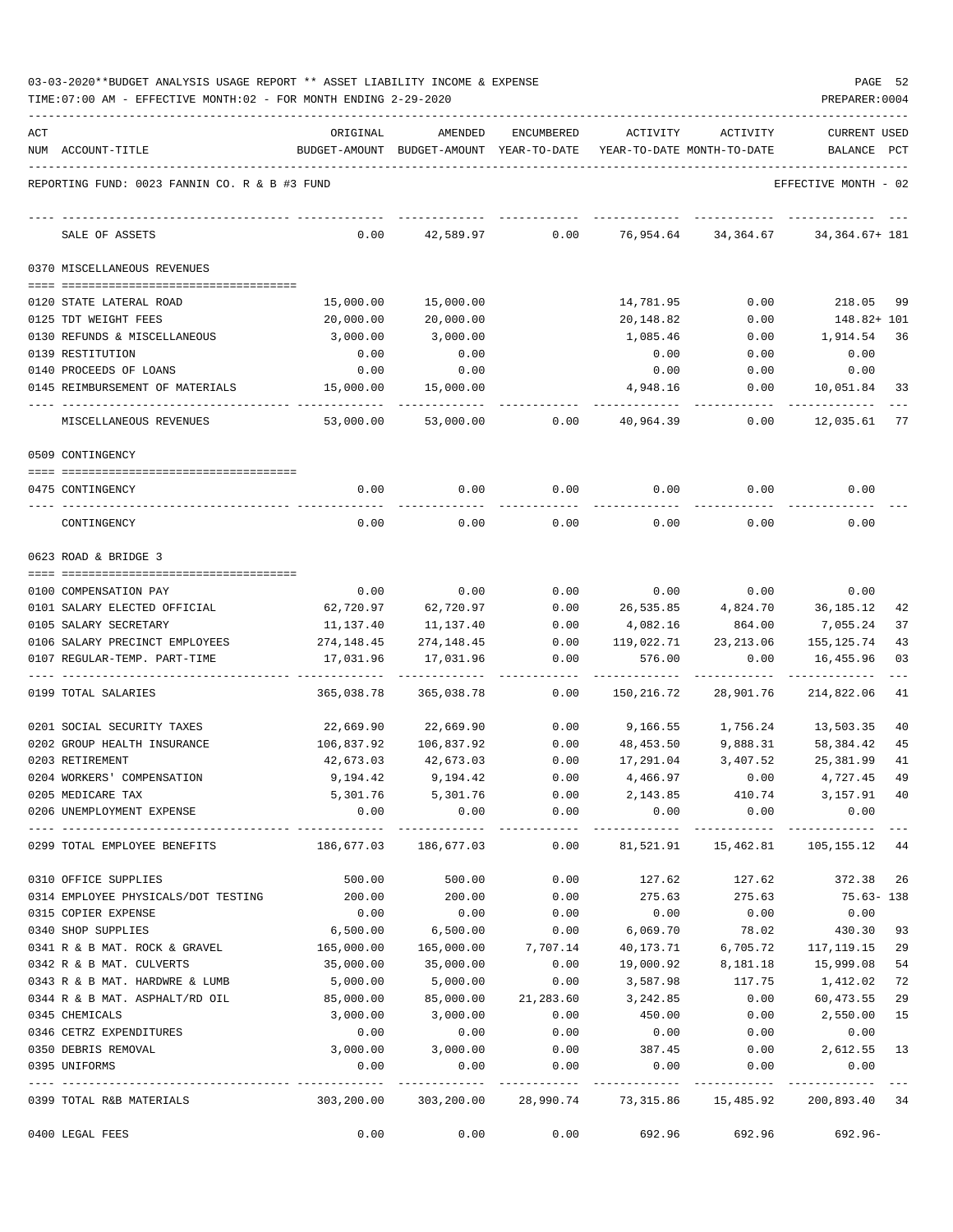TIME:07:00 AM - EFFECTIVE MONTH:02 - FOR MONTH ENDING 2-29-2020 PREPARER:0004

----------------------------------------------------------------------------------------------------------------------------------- ACT ORIGINAL AMENDED ENCUMBERED ACTIVITY ACTIVITY CURRENT USED NUM ACCOUNT-TITLE BUDGET-AMOUNT BUDGET-AMOUNT YEAR-TO-DATE YEAR-TO-DATE MONTH-TO-DATE BALANCE PCT ----------------------------------------------------------------------------------------------------------------------------------- REPORTING FUND: 0023 FANNIN CO. R & B #3 FUND EFFECTIVE MONTH - 02 0420 UTILITY TELEPHONE 0.00 0.00 0.00 0.00 0.00 0.00 0421 INTERNET SERVICE 1,000.00 1,000.00 0.00 409.75 81.95 590.25 41 0423 CELL PHONE ALLOWANCE  $\begin{array}{cccc} 0.00 & 0.00 & 0.00 & 0.00 & 0.00 & 0.00 & 0.00 \end{array}$ 0427 OUT OF COUNTY TRAVEL/TRAINING 3,500.00 3,500.00 0.00 1,410.23 655.95 2,089.77 40 0430 BIDS, NOTICES & PERMITS 1,400.00 1,400.00 0.00 899.44 0.00 500.56 64 0435 PRINTING 100.00 100.00 0.00 0.00 0.00 100.00 00 0440 UTILITY ELECTRICITY 3,500.00 3,500.00 0.00 1,460.58 361.58 2,039.42 42 0441 UTILITY GAS 500.00 500.00 0.00 0.00 0.00 500.00 00 0442 UTILITY WATER 850.00 850.00 0.00 128.88 32.22 721.12 15 0443 TRASH DUMPSTER PICKUP 1,000.00 1,000.00 165.87 246.96 0.00 587.17 41 0447 REPEATER SERVICE CONTRACT 730.24 730.24 0.00 243.41 0.00 486.83 33 0450 R&M BUILDING 1,500.00 1,500.00 0.00 117.47 74.48 1,382.53 08 0453 COMPUTER SOFTWARE 1,000.00 1,000.00 0.00 0.00 0.00 1,000.00 00 0457 R & M MACHINERY GAS & OIL 150,000.00 150,000.00 81.00 32,441.50 13,092.95 117,477.50 22 0458 R & M MACHINERY PARTS 100,000.00 130,583.64 121.00 79,939.34 13,329.03 50,523.30 61 0459 R & M MACH. TIRES & TUBES 25,000.00 25,000.00 0.00 12,147.50 3,280.80 12,852.50 49 0460 EQUIPMENT RENTAL/LEASE 5,000.00 5,000.00 0.00 3,000.00 0.00 2,000.00 60 0480 BOND 150.00 150.00 0.00 150.00 150.00 0.00 100 0481 DUES 335.00 335.00 0.00 35.00 35.00 300.00 10 0482 INSURANCE 10,000.00 10,000.00 0.00 5,380.96 0.00 4,619.04 54 0485 PRISONER SUPPLIES  $\begin{array}{cccccccc} 0.00 & 0.00 & 0.00 & 0.00 & 0.00 & 0.00 & 0.00 & 0.00 & 0.00 & 0.00 & 0.00 & 0.00 & 0.00 & 0.00 & 0.00 & 0.00 & 0.00 & 0.00 & 0.00 & 0.00 & 0.00 & 0.00 & 0.00 & 0.00 & 0.00 & 0.00 & 0.00 & 0.00 & 0.00 & 0.00 & 0.00 & 0.0$ 0488 FANNIN RURAL RAIL DISTRICT 0.00 0.00 0.00 0.00 0.00 0.00 0490 MISCELLANEOUS 1,500.00 1,500.00 0.00 0.00 0.00 1,500.00 00 0491 SOIL & WATER CONSERVATION 250.00 250.00 0.00 0.00 0.00 250.00 00 0492 TDRA FLOOD CASH MATCH 0.00 0.00 0.00 0.00 0.00 0.00 0494 FLOOD CONTROL SITE MAINTENANCE 0.00 0.00 0.00 0.00 0.00 0.00 0495 PIPELINE SALES TAX REIMBURSEMENT 0.00 0.00 0.00 0.00 0.00 0.00 0496 TCOG HAZARDOUS WASTEMATCH 1,250.00 1,250.00 0.00 0.00 0.00 1,250.00 00 ---- ---------------------------------- ------------- ------------- ------------ ------------- ------------ ------------- --- 0499 TOTAL SER.& OTHER CHARGES 308,565.24 339,148.88 367.87 138,703.98 31,786.92 200,077.03 41 0500 LAND 0.00 0.00 0.00 0535 BUILDING 0.00 0.00 0.00 0562 LAND/BUILDING 0.00 0.00 0.00 0.00 0.00 0.00 0500 MML, 10000 MML, 10000 MML, 10000 0.00 0.000 0.000 0.000 0.000 0.000 0.00<br>0570 COMPUTER EQUIPMENT 0571 PURCHASE OF MACH./EQUIP. 100,000.00 142,589.97 18,950.00 16,378.95 0.00 107,261.02 25 0572 OFFICE EQUIPMENT 0.00 485.00 0.00 485.00 0.00 0.00 100 0573 RADIO EQUIPMENT 600.00 600.00 0.00 0.00 0.00 600.00 00 0575 LAND/BUILDING 1,000.00 515.00 0.00 0.00 0.00 515.00 00 0580 PRECINCT BRIDGE 0.00 0.00 0.00 0.00 0.00 0.00 ---- ---------------------------------- ------------- ------------- ------------ ------------- ------------ ------------- --- 0599 CAPITAL OUTLAY 101,600.00 144,189.97 18,950.00 16,863.95 0.00 108,376.02 25 0630 NOTE PAYMENT-PRINCIPAL 0.00 0.00 0.00 0.00 0.00 0.00 0670 NOTE PAYMENT-INTEREST 0.00 0.00 0.00 0.00 0.00 0.00 ---- ---------------------------------- ------------- ------------- ------------ ------------- ------------ ------------- --- ROAD & BRIDGE 3 1,265,081.05 1,338,254.66 48,308.61 460,622.42 91,637.41 829,323.63 38 0625 ADMINISTRATIVE OFFICE R&B #3 ==== =================================== 0105 SALARY SECRETARY 10,141.28 10,141.28 0.00 4,290.55 780.10 5,850.73 42 0201 SOCIAL SECURITY TAXES 628.76 628.76 0.00 191.58 33.60 437.18 30 0202 GROUP HEALTH INSURANCE 2,967.72 2,967.72 0.00 1,236.20 247.24 1,731.52 42 0203 RETIREMENT 1,167.26 1,167.26 0.00 495.53 91.98 671.73 42

0204 WORKERS' COMPENSATION 42.59 42.59 0.00 15.51 0.00 27.08 36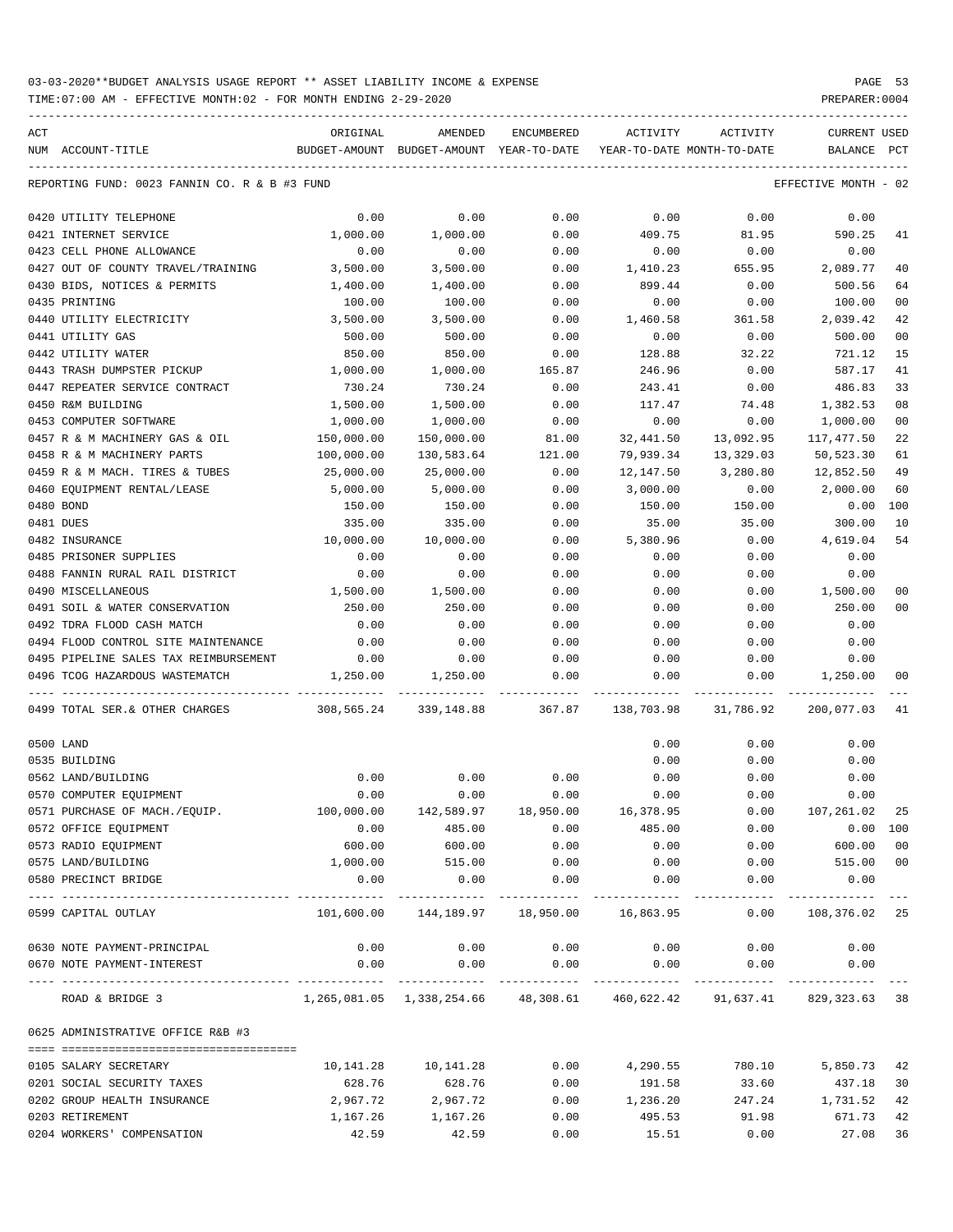| ACT |                                                                                          | ORIGINAL | AMENDED                                                  | ENCUMBERED | ACTIVITY | ACTIVITY      | <b>CURRENT USED</b>  |     |
|-----|------------------------------------------------------------------------------------------|----------|----------------------------------------------------------|------------|----------|---------------|----------------------|-----|
|     | BUDGET-AMOUNT BUDGET-AMOUNT YEAR-TO-DATE YEAR-TO-DATE_MONTH-TO-DATE<br>NUM ACCOUNT-TITLE |          |                                                          |            |          |               | BALANCE PCT          |     |
|     |                                                                                          |          |                                                          |            |          |               |                      |     |
|     | REPORTING FUND: 0023 FANNIN CO. R & B #3 FUND                                            |          |                                                          |            |          |               | EFFECTIVE MONTH - 02 |     |
|     | 0205 MEDICARE TAX                                                                        | 147.05   | 147.05                                                   | 0.00       |          | 7.86<br>44.81 | 102.24               | 30  |
|     | 0310 OFFICE SUPPLIES                                                                     | 100.00   | 100.00                                                   | 0.00       | 21.39    | 0.00          | 78.61                | -21 |
|     | 0311 POSTAL EXPENSES                                                                     | 0.00     | 0.00                                                     | 0.00       | 0.00     | 0.00          | 0.00                 |     |
|     | 0353 COMPUTER EXPENSE                                                                    | 500.00   | 500.00                                                   | 0.00       | 0.00     | 0.00          | 500.00               | 00  |
|     | 0427 OUT OF COUNTY TRAVEL                                                                | 0.00     | 0.00                                                     | 0.00       | 0.00     | 0.00          | 0.00                 |     |
|     | 0480 BOND                                                                                | 0.00     | 0.00                                                     | 0.00       | 0.00     | 0.00          | 0.00                 |     |
|     | 0572 OFFICE EQUIPMENT                                                                    | 0.00     | 0.00                                                     | 0.00       | 0.00     | 0.00          | 0.00                 |     |
|     | 0574 COMPUTER EQUIPMENT                                                                  | 0.00     | 0.00                                                     | 0.00       | 0.00     | 0.00          | 0.00                 |     |
|     |                                                                                          |          |                                                          |            |          |               |                      |     |
|     |                                                                                          |          |                                                          |            |          |               |                      | 40  |
|     |                                                                                          |          |                                                          |            |          |               |                      |     |
|     | FANNIN CO. R & B #3 FUND                                                                 |          |                                                          |            |          |               |                      |     |
|     | INCOME TOTALS                                                                            |          | $1,280,775.71$ $1,353,949.32$ $1,253,297.80$             |            |          | 332,544.94    | 100,651.52 93        |     |
|     | EXPENSE TOTALS                                                                           |          | 1,280,775.71 1,353,949.32 48,308.61 466,917.99 92,798.19 |            |          |               | 838,722.72 38        |     |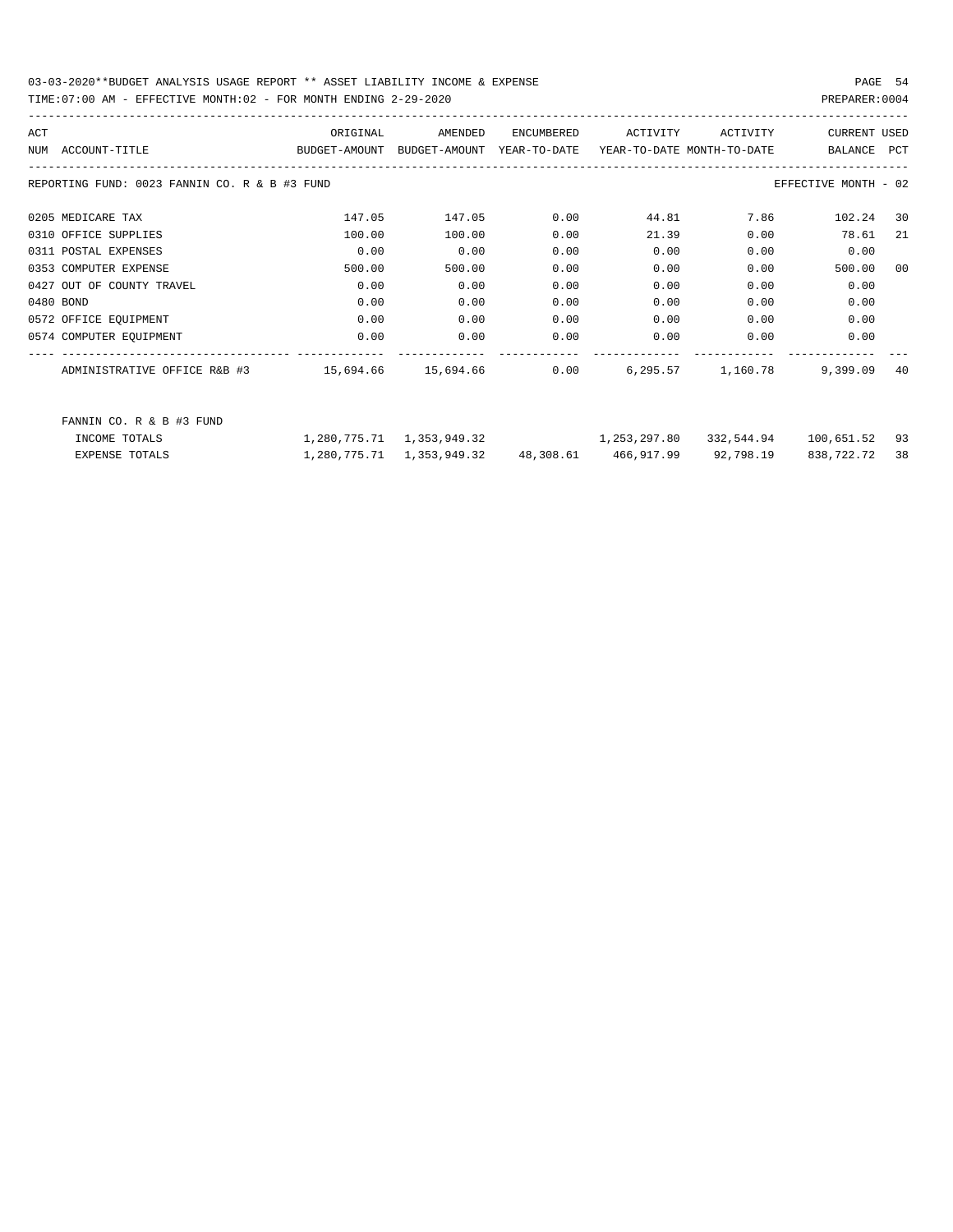|                 | 03-03-2020**BUDGET ANALYSIS USAGE REPORT ** ASSET LIABILITY INCOME & EXPENSE<br>TIME: 07:00 AM - EFFECTIVE MONTH: 02 - FOR MONTH ENDING 2-29-2020 |                                                      |                         |                                                 |                                        |                                        | PREPARER: 0004                                                          | PAGE 55 |
|-----------------|---------------------------------------------------------------------------------------------------------------------------------------------------|------------------------------------------------------|-------------------------|-------------------------------------------------|----------------------------------------|----------------------------------------|-------------------------------------------------------------------------|---------|
| ACT             | NUM ACCOUNT-TITLE                                                                                                                                 | ORIGINAL<br>BUDGET-AMOUNT BUDGET-AMOUNT YEAR-TO-DATE | AMENDED                 | ENCUMBERED                                      | ACTIVITY<br>YEAR-TO-DATE MONTH-TO-DATE | ACTIVITY                               | CURRENT USED<br>BALANCE PCT                                             |         |
|                 | REPORTING FUND: 0024 FANNIN CO. R & B #4 FUND                                                                                                     |                                                      |                         |                                                 |                                        |                                        | EFFECTIVE MONTH - 02                                                    |         |
|                 | 0100 PAYROLL                                                                                                                                      |                                                      |                         |                                                 |                                        |                                        |                                                                         |         |
|                 |                                                                                                                                                   |                                                      |                         |                                                 |                                        |                                        |                                                                         |         |
| $- - - - - - -$ | 0100 PAYROLL                                                                                                                                      |                                                      |                         |                                                 | 0.00                                   | 0.00                                   | 0.00                                                                    |         |
|                 | PAYROLL                                                                                                                                           |                                                      |                         |                                                 | 0.00                                   | 0.00                                   | 0.00                                                                    |         |
|                 | 0102 A/P CLEARING                                                                                                                                 |                                                      |                         |                                                 |                                        |                                        |                                                                         |         |
|                 | 0100 A/P CLEARING                                                                                                                                 |                                                      |                         |                                                 | 0.00                                   | 0.00                                   | 0.00                                                                    |         |
|                 | --------------------------------<br>A/P CLEARING                                                                                                  |                                                      |                         |                                                 | 0.00                                   | 0.00                                   | 0.00                                                                    |         |
|                 | 0103 CASH                                                                                                                                         |                                                      |                         |                                                 |                                        |                                        |                                                                         |         |
|                 | 0100 R&B#4- COMBINED FUNDS CHECKING                                                                                                               |                                                      |                         |                                                 |                                        |                                        | 423,661.71  123,594.23  520,082.49                                      |         |
|                 | 0175 TEXPOOL                                                                                                                                      |                                                      |                         |                                                 | 98,759.67-                             | 147.81                                 | 109,429.54                                                              |         |
|                 | CASH                                                                                                                                              |                                                      |                         |                                                 |                                        | -------------<br>324,902.04 123,742.04 | 629,512.03                                                              |         |
|                 | 0120 RECEIVABLES                                                                                                                                  |                                                      |                         |                                                 |                                        |                                        |                                                                         |         |
|                 | 0311 TAXES RECEIVABLE                                                                                                                             |                                                      |                         |                                                 | 0.00                                   | 0.00                                   | 34,523.03                                                               |         |
|                 | 0312 DUE FROM OTHER GOVERNMENTS                                                                                                                   |                                                      |                         |                                                 | 0.00                                   | 0.00                                   | 19,886.14                                                               |         |
|                 | 0313 DUE FROM OTHER FUNDS                                                                                                                         |                                                      |                         |                                                 | 0.00                                   | 0.00                                   | 3,492.04                                                                |         |
|                 | 0315 INVENTORY                                                                                                                                    |                                                      |                         |                                                 | 0.00                                   | 0.00                                   | 28,736.87<br>.                                                          |         |
|                 | RECEIVABLES                                                                                                                                       |                                                      |                         |                                                 | 0.00                                   | 0.00                                   | 86,638.08                                                               |         |
|                 | 0200 LIABILITY ACCOUNT                                                                                                                            |                                                      |                         |                                                 |                                        |                                        |                                                                         |         |
|                 | 0150 ACCRUED SALARY PAYABLE                                                                                                                       |                                                      |                         |                                                 | 0.00                                   | 0.00                                   | 8,948.55                                                                |         |
|                 | 0155 ACCRUED FRINGE BENEFITS                                                                                                                      |                                                      |                         |                                                 | 0.00                                   | 0.00                                   | 5,170.11                                                                |         |
|                 | 0200 DEFERRED TAX REVENUE                                                                                                                         |                                                      |                         |                                                 | 0.00                                   | 0.00                                   | 33,033.39                                                               |         |
|                 | 0900 SYSTEM ADDED LIABILITY LINE-ITEM                                                                                                             |                                                      |                         |                                                 |                                        |                                        | $0.00$ $0.00$ $0.00$                                                    |         |
|                 | 0910 SYSTEM ADDED LIABILITY LINE-ITEM                                                                                                             |                                                      |                         |                                                 |                                        |                                        | $19, 181.13 - 0.00$ $19, 181.13 -$<br>-------- ------------ ----------- |         |
|                 | LIABILITY ACCOUNT                                                                                                                                 |                                                      |                         |                                                 |                                        | 19,181.13- 0.00                        | 27,970.92                                                               |         |
|                 | 0271 EQUITY ACCOUNT                                                                                                                               |                                                      |                         |                                                 |                                        |                                        |                                                                         |         |
|                 | 0200 EQUITY ACCOUNT                                                                                                                               |                                                      |                         |                                                 |                                        |                                        | $0.00$ $0.00$ $344,096.02$                                              |         |
|                 | EQUITY ACCOUNT                                                                                                                                    |                                                      | --------------          |                                                 | 0.00                                   | 0.00                                   | 344,096.02                                                              |         |
|                 | 0300 TOTAL REV/TRANSFERS                                                                                                                          |                                                      |                         |                                                 |                                        |                                        |                                                                         |         |
|                 | 0124 BEGINNING CASH BALANCE                                                                                                                       | 50,372.08                                            | 50,372.08               |                                                 |                                        |                                        | $0.00$ $0.00$ $50,372.08$ 00                                            |         |
|                 | TOTAL REV/TRANSFERS                                                                                                                               | 50,372.08                                            |                         | -----------------------------<br>50,372.08 0.00 | 0.00                                   |                                        | ---------------------------<br>$0.00$ 50,372.08 00                      |         |
|                 | 0310 PROPERTY TAXES                                                                                                                               |                                                      |                         |                                                 |                                        |                                        |                                                                         |         |
|                 | 0110 CURRENT TAXES                                                                                                                                |                                                      | 506, 552.38 506, 552.38 |                                                 |                                        |                                        | 504,455.89   138,315.22   2,096.49   100                                |         |
|                 | 0120 DELINQUENT TAXES                                                                                                                             |                                                      | 11,000.00 11,000.00     |                                                 |                                        |                                        |                                                                         |         |
|                 |                                                                                                                                                   |                                                      |                         |                                                 |                                        |                                        |                                                                         |         |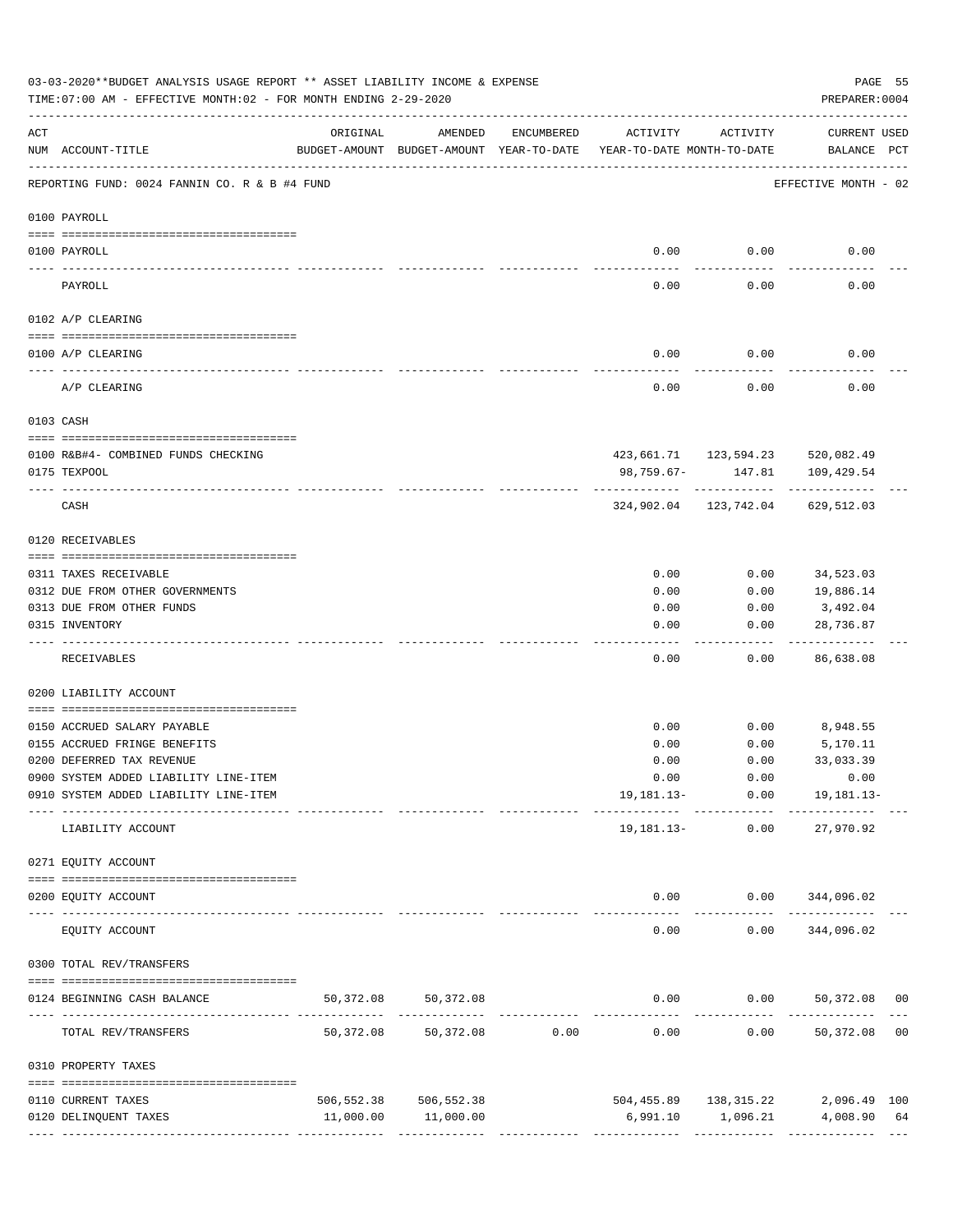03-03-2020\*\*BUDGET ANALYSIS USAGE REPORT \*\* ASSET LIABILITY INCOME & EXPENSE PAGE 56 TIME:07:00 AM - EFFECTIVE MONTH:02 - FOR MONTH ENDING 2-29-2020 PREPARER:0004

| ACT |                                                                    | ORIGINAL                           | AMENDED                                  | ENCUMBERED | ACTIVITY                   | ACTIVITY   | <b>CURRENT USED</b>           |          |
|-----|--------------------------------------------------------------------|------------------------------------|------------------------------------------|------------|----------------------------|------------|-------------------------------|----------|
|     | NUM ACCOUNT-TITLE                                                  |                                    | BUDGET-AMOUNT BUDGET-AMOUNT YEAR-TO-DATE |            | YEAR-TO-DATE MONTH-TO-DATE |            | BALANCE                       | PCT      |
|     |                                                                    |                                    |                                          |            |                            |            |                               |          |
|     | REPORTING FUND: 0024 FANNIN CO. R & B #4 FUND                      |                                    |                                          |            |                            |            | EFFECTIVE MONTH - 02          |          |
|     | PROPERTY TAXES                                                     |                                    | 517,552.38 517,552.38                    | 0.00       | 511,446.99                 | 139,411.43 | 6,105.39 99                   |          |
|     | 0318 OTHER TAXES                                                   |                                    |                                          |            |                            |            |                               |          |
|     |                                                                    |                                    |                                          |            |                            |            |                               |          |
|     | 0120 PAY N LIEU TAX/GRASSLAND<br>0121 PAY N LIEU TAX/UPPER TRINITY | 1,600.00<br>800.00                 | 1,600.00<br>800.00                       |            | 0.00<br>681.04             | 0.00       | $0.00$ 1,600.00<br>118.96     | 00<br>85 |
|     | 0160 SALES TAX REVENUES                                            | 43,000.00                          | 43,000.00                                |            | 26,074.40                  | 6,081.72   | 16,925.60                     | 61       |
|     |                                                                    |                                    |                                          |            |                            |            |                               |          |
|     | OTHER TAXES                                                        | 45,400.00                          | 45,400.00                                | 0.00       | 26,755.44                  | 6,081.72   | 18,644.56                     | 59       |
|     | 0321 FEES OF TAX COLLECTOR                                         |                                    |                                          |            |                            |            |                               |          |
|     | 0200 CAR REGISTRATION/SALES TAX                                    | 74,000.00                          | 74,000.00                                |            |                            |            | 56,595.95 18,243.96 17,404.05 | 76       |
|     | 0300 COUNTY'S ADDITIONAL \$10                                      | 55,000.00                          | 55,000.00                                |            | 25,686.13                  | 4,814.11   | 29,313.87                     | 47       |
|     |                                                                    |                                    |                                          |            |                            |            |                               |          |
|     | FEES OF TAX COLLECTOR                                              | 129,000.00                         | 129,000.00                               | 0.00       | 82,282.08                  | 23,058.07  | 46,717.92                     | 64       |
|     | 0330 GRANTS                                                        |                                    |                                          |            |                            |            |                               |          |
|     | 0200 FEMA GRANT                                                    | 0.00                               | 0.00                                     |            |                            | 0.00       |                               |          |
|     |                                                                    |                                    |                                          |            | 54,433.72                  |            | 54, 433. 72+                  |          |
|     | GRANTS                                                             | 0.00                               | 0.00                                     | 0.00       | 54,433.72                  | 0.00       | $54, 433.72+$                 |          |
|     | 0350 FINES                                                         |                                    |                                          |            |                            |            |                               |          |
|     | 0403 COUNTY CLERK FINES                                            | 11,000.00                          | 11,000.00                                |            | 222.14                     | 0.00       | 10,777.86                     | 02       |
|     | 0450 DISTRICT CLERK FINES                                          | 10,000.00                          | 10,000.00                                |            | 2,063.93                   | 845.78     | 7,936.07                      | 21       |
|     | 0455 J. P. #1 FINES                                                | 8,000.00                           | 8,000.00                                 |            | 1,516.04                   | 0.00       | 6,483.96                      | 19       |
|     | 0456 J. P. #2 FINES                                                | 2,000.00                           | 2,000.00                                 |            | 2,472.67                   | 0.00       | 472.67+ 124                   |          |
|     | 0457 J. P. #3 FINES                                                | 2,700.00                           | 2,700.00                                 |            | 610.39                     | 0.00       | 2,089.61                      | 23       |
|     | FINES                                                              | 33,700.00                          | 33,700.00                                | 0.00       | 6,885.17                   | 845.78     | 26,814.83 20                  |          |
|     | 0360 INTEREST EARNINGS                                             |                                    |                                          |            |                            |            |                               |          |
|     | =============================                                      |                                    |                                          |            |                            |            |                               |          |
|     | 0100 INTEREST EARNING                                              | 3,900.00                           | 3,900.00                                 |            | 1,424.94                   | 222.90     | 2,475.06 37                   |          |
|     | INTEREST EARNINGS                                                  | 3,900.00                           | 3,900.00                                 | 0.00       | 1,424.94                   | 222.90     | 2,475.06 37                   |          |
|     | 0364 SALE OF ASSETS                                                |                                    |                                          |            |                            |            |                               |          |
|     | 0162 LAND/BUILDING                                                 | 0.00                               | 0.00                                     |            | 0.00                       | 0.00       | 0.00                          |          |
|     | 0163 SALE OF EQUIPMENT                                             | 2,000.00                           | 2,000.00                                 |            | 0.00                       | 0.00       | 2,000.00                      | 00       |
|     |                                                                    | ------------------- -------------- |                                          |            |                            |            | ----------                    |          |
|     | SALE OF ASSETS                                                     | 2,000.00                           | 2,000.00                                 | 0.00       | 0.00                       | 0.00       | 2,000.00                      | 00       |
|     | 0370 MISCELLANEOUS REVENUES                                        |                                    |                                          |            |                            |            |                               |          |
|     | 0120 STATE LATERAL ROAD                                            | 10,100.00                          | 10,100.00                                |            | 8,414.22                   | 0.00       | 1,685.78                      | 83       |
|     | 0125 TDT WEIGHT FEES                                               | 20,000.00                          | 20,000.00                                |            | 11,469.16                  | 0.00       | 8,530.84                      | 57       |
|     | 0130 REFUNDS & MISCELLANEOUS                                       | 1,200.00                           | 1,200.00                                 |            | 0.00                       | 0.00       | 1,200.00                      | 00       |
|     | 0138 SALE OF SCRAP IRON                                            | 0.00                               | 0.00                                     |            | 375.70                     | 0.00       | $375.70+$                     |          |
|     | 0140 PROCEEDS OF LOAN                                              | 0.00                               | 0.00                                     |            | 0.00                       | 0.00       | 0.00                          |          |
|     | 0145 REIMBURSEMENT OF MATERIALS                                    | 9,000.00                           | 9,000.00                                 |            | 2,477.02                   | 0.00       | 6,522.98                      | 28       |
|     | 0146 SALE OF RECYCLED MATERIALS                                    | 500.00                             | 500.00                                   |            | 0.00                       | 0.00       | 500.00                        | 00       |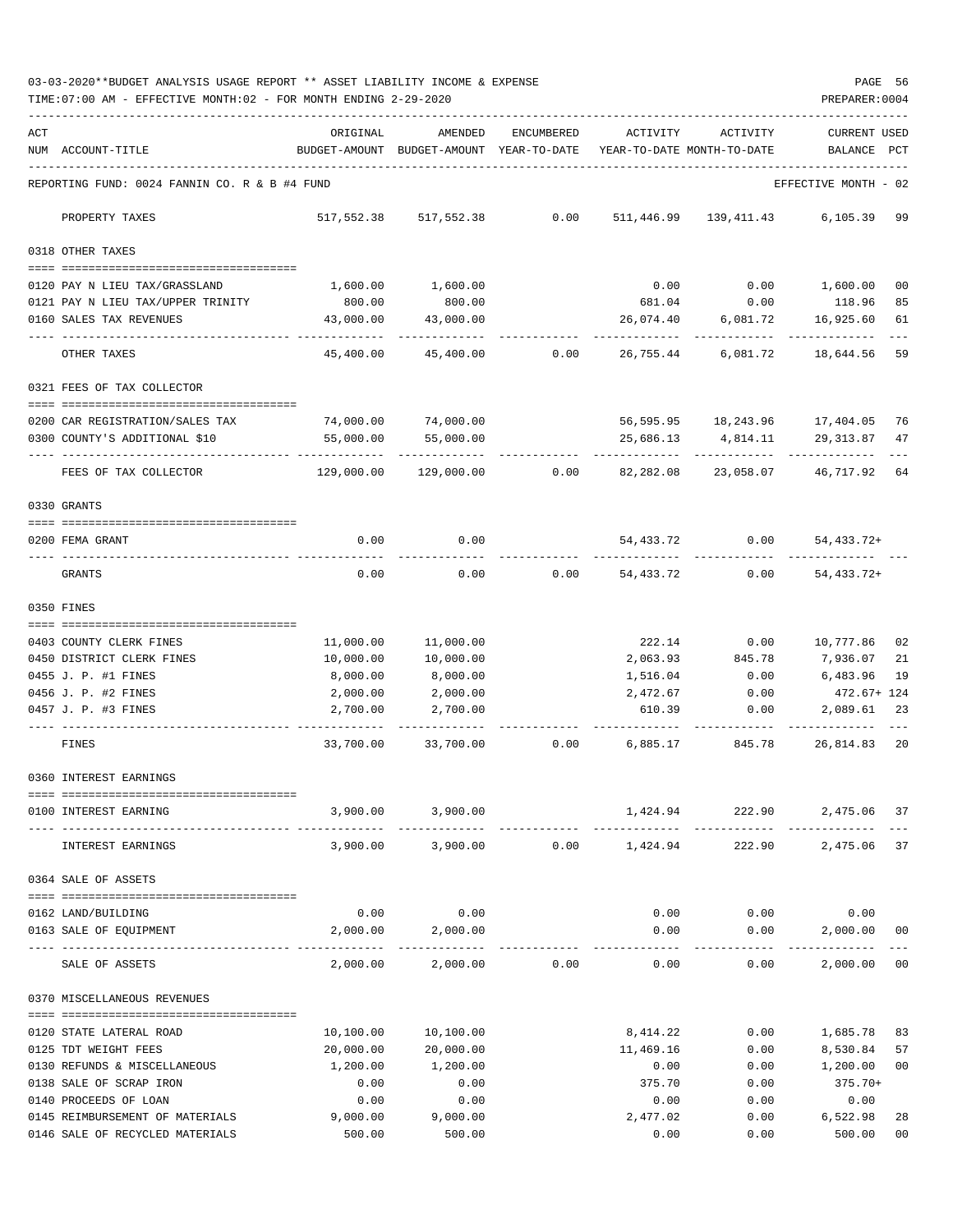|     | TIME: 07:00 AM - EFFECTIVE MONTH: 02 - FOR MONTH ENDING 2-29-2020 |                  |                            |                   |                  |                            | PREPARER: 0004       |              |
|-----|-------------------------------------------------------------------|------------------|----------------------------|-------------------|------------------|----------------------------|----------------------|--------------|
| ACT |                                                                   | ORIGINAL         | AMENDED                    | <b>ENCUMBERED</b> | ACTIVITY         | ACTIVITY                   | <b>CURRENT USED</b>  |              |
|     | NUM ACCOUNT-TITLE                                                 | BUDGET-AMOUNT    | BUDGET-AMOUNT YEAR-TO-DATE |                   |                  | YEAR-TO-DATE MONTH-TO-DATE | BALANCE              | $_{\rm PCT}$ |
|     | REPORTING FUND: 0024 FANNIN CO. R & B #4 FUND                     |                  |                            |                   |                  |                            | EFFECTIVE MONTH - 02 |              |
|     | 0147 OFFICE RENTAL                                                | 0.00             | 0.00                       |                   | 0.00             | 0.00                       | 0.00                 |              |
|     | MISCELLANEOUS REVENUES                                            | 40,800.00        | 40,800.00                  | 0.00              | 22,736.10        | 0.00                       | 18,063.90            | 56           |
|     | 0509 CONTINGENCY                                                  |                  |                            |                   |                  |                            |                      |              |
|     |                                                                   |                  |                            |                   |                  |                            |                      |              |
|     | 0475 CONTINGENCY                                                  | 0.00             | 0.00                       | 0.00              | 0.00             | 0.00                       | 0.00                 |              |
|     | CONTINGENCY                                                       | 0.00             | 0.00                       | 0.00              | 0.00             | 0.00                       | 0.00                 |              |
|     | 0624 ROAD & BRIDGE 4                                              |                  |                            |                   |                  |                            |                      |              |
|     | 0100 COMPENSATION PAY                                             | 0.00             | 0.00                       | 0.00              | 0.00             | 0.00                       | 0.00                 |              |
|     | 0101 SALARY ELECTED OFFICIAL                                      | 62,720.97        | 62,720.97                  | 0.00              | 26,535.85        | 4,824.70                   | 36,185.12            | 42           |
|     | 0105 SALARY SECRETARY                                             | 28,577.94        | 28,577.94                  | 0.00              | 12,090.65        | 2,198.30                   | 16,487.29            | 42           |
|     | 0106 SALARY PRECINCT EMPLOYEES                                    | 181,580.27       | 181,580.27                 | 0.00              | 52, 273.79       | 11,059.90                  | 129,306.48           | 29           |
|     | 0107 REGULAR-TEMP. PART-TIME                                      | 0.00             | 0.00                       | 0.00              | 2,700.00         | 480.00                     | $2,700.00-$          |              |
|     | 0108 LABOR REIMBURSEMENT                                          | 0.00             | 0.00                       | 0.00              | 0.00             | 0.00                       | 0.00                 |              |
|     | 0199 TOTAL SALARIES                                               | 272,879.18       | 272,879.18                 | 0.00              | 93,600.29        | 18,562.90                  | 179,278.89           | 34           |
|     | 0201 SOCIAL SECURITY TAXES                                        | 16,918.51        | 16,918.51                  | 0.00              | 5,764.04         | 1,139.18                   | 11,154.47            | 34           |
|     | 0202 GROUP HEALTH INSURANCE                                       | 94,967.04        | 94,967.04                  | 0.00              | 34,612.20        | 6,922.44                   | 60,354.84            | 36           |
|     | 0203 RETIREMENT                                                   | 31,899.58        | 31,899.58                  | 0.00              | 10,504.68        | 2,131.98                   | 21,394.90            | 33           |
|     | 0204 WORKERS' COMPENSATION                                        | 5,892.97         | 5,892.97                   | 0.00              | 2,849.73         | 0.00                       | 3,043.24             | 48           |
|     | 0205 MEDICARE TAX                                                 | 3,956.75         | 3,956.75                   | 0.00              | 1,348.11         | 266.42                     | 2,608.64             | 34           |
|     | 0206 UNEMPLOYMENT EXPENSE                                         | 0.00             | 0.00                       | 0.00              | 0.00             | 0.00                       | 0.00                 |              |
|     | 0299 TOTAL EMPLOYEE BENEFITS                                      | 153,634.85       | 153,634.85                 | 0.00              | 55,078.76        | 10,460.02                  | 98,556.09            | 36           |
|     | 0310 OFFICE SUPPLIES                                              | 250.00           | 250.00                     | 0.00              | 0.00             | 0.00                       | 250.00               | 00           |
|     | 0314 EMPLOYEE PHYSICALS/DOT TESTING                               | 350.00           | 350.00                     | 0.00              | 145.61           | 15.61                      | 204.39               | 42           |
|     | 0340 SHOP SUPPLIES                                                | 1,750.00         | 1,750.00                   | 0.00              | 374.58           | 47.07                      | 1,375.42             | 21           |
|     | 0341 R & B MAT. ROCK & GRAVEL                                     | 90,000.00        | 90,000.00                  | 0.00              | 55,567.56        | 4,240.96                   | 34, 432.44           | 62           |
|     | 0342 R & B MAT. CULVERTS                                          | 12,000.00        | 12,000.00                  | 0.00              | 7,968.66         | 0.00                       | 4,031.34             | 66           |
|     | 0343 R & B MAT. HARDWRE & LUMB                                    | 1,500.00         | 1,500.00                   | 0.00              | 1,310.20         | 934.46                     | 189.80               | 87           |
|     | 0344 R & B MAT. ASPHALT/RD OIL                                    | 70,000.00        | 70,000.00                  | 0.00              | 24,608.33        | 910.67                     | 45,391.67            | 35           |
|     | 0345 CHEMICALS                                                    | 1,500.00         | 1,500.00                   | 0.00              | 0.00             | 0.00                       | 1,500.00             | 00           |
|     | 0346 CETRZ EXPENDITURES                                           | 0.00             | 0.00                       | 0.00              | 0.00             | 0.00                       | 0.00                 |              |
|     | 0350 DEBRIS REMOVAL<br>0395 EMPLOYEE UNIFORMS                     | 0.00<br>2,500.00 | 0.00<br>2,500.00           | 0.00<br>0.00      | 0.00<br>1,136.65 | 0.00<br>245.89             | 0.00<br>1,363.35     | 45           |
|     |                                                                   |                  |                            |                   | ----------       |                            | -------------        |              |
|     | 0399 TOTAL R&B MATERIALS                                          | 179,850.00       | 179,850.00                 | 0.00              | 91,111.59        | 6,394.66                   | 88,738.41            | 51           |
|     | 0400 LEGAL FEES                                                   | 0.00             | 0.00                       | 0.00              | 0.00             | 0.00                       | 0.00                 |              |
|     | 0420 UTILITY TELEPHONE                                            | 0.00             | 0.00                       | 0.00              | 0.00             | 0.00                       | 0.00                 |              |
|     | 0421 DSL INTERNET                                                 | 1,000.00         | 1,000.00                   | 0.00              | 400.11           | 82.69                      | 599.89               | 40           |
|     | 0423 CELL PHONE ALLOWANCE                                         | 0.00             | 0.00                       | 0.00              | 0.00             | 0.00                       | 0.00                 |              |
|     | 0427 OUT OF COUNTY TRAVEL/TRAINING                                | 4,600.00         | 4,600.00                   | 0.00              | 2,100.87         | 646.50                     | 2,499.13             | 46           |
|     | 0430 BIDS, NOTICES & PERMITS                                      | 300.00           | 300.00                     | 0.00              | 0.00             | 0.00                       | 300.00               | 00           |
|     | 0435 PRINTING                                                     | 100.00           | 100.00                     | 0.00              | 0.00             | 0.00                       | 100.00               | 00           |
|     | 0440 UTILITY ELECTRICITY                                          | 4,000.00         | 4,000.00                   | 0.00              | 1,440.67         | 336.34                     | 2,559.33             | 36           |
|     | 0441 UTILITY GAS                                                  | 600.00           | 600.00                     | 78.24             | 280.19           | 78.86                      | 241.57               | 60           |
|     | 0442 UTILITY WATER                                                | 1,250.00         | 1,250.00                   | 0.00              | 315.74           | 144.50                     | 934.26               | 25           |
|     | 0443 TRASH PICKUP                                                 | 2,500.00         | 2,500.00                   | 0.00              | 1,089.60         | 363.20                     | 1,410.40             | 44           |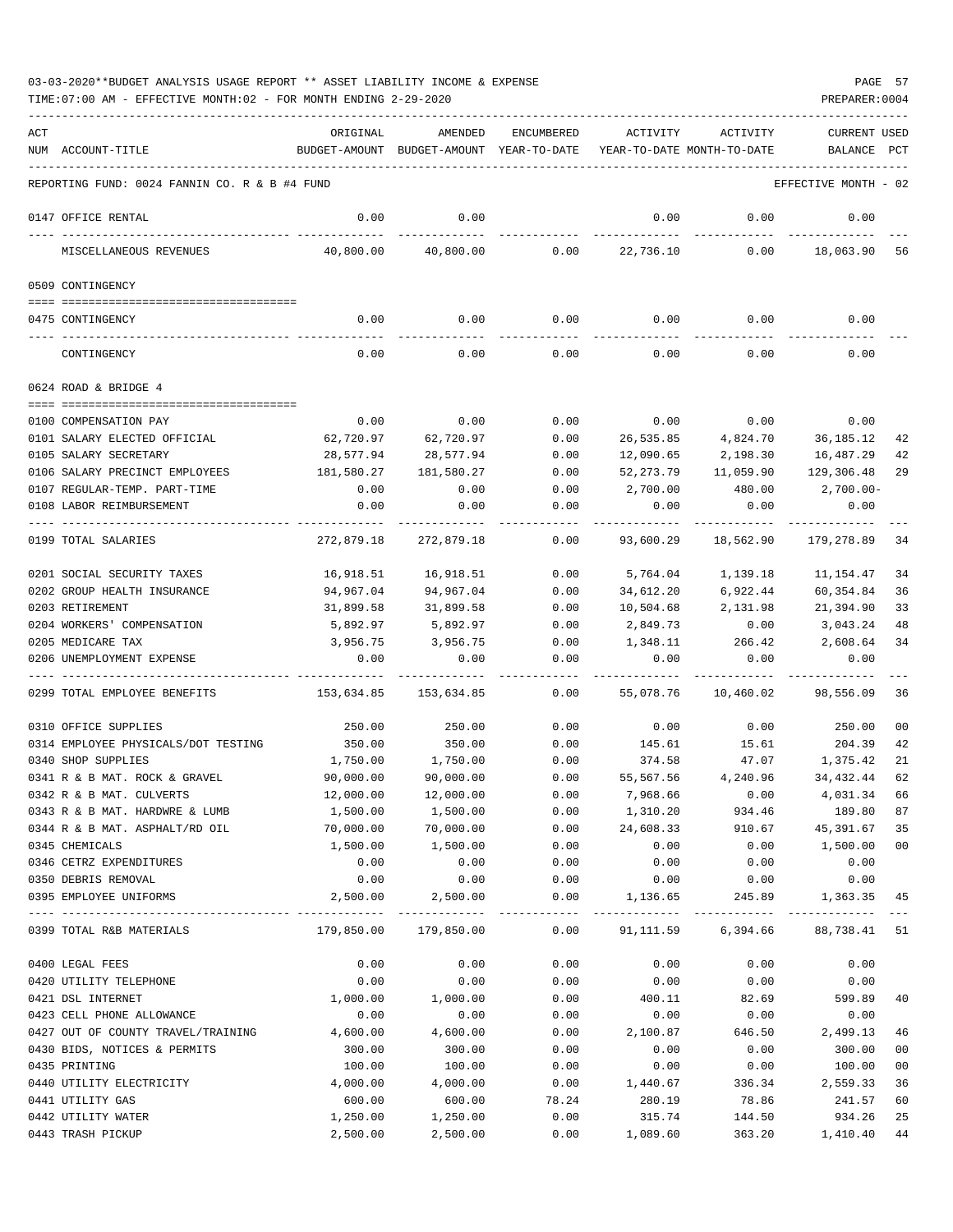| ACT |                                               | ORIGINAL                                 | AMENDED                   | ENCUMBERED                  | ACTIVITY                                   | ACTIVITY                        | <b>CURRENT USED</b> |                |
|-----|-----------------------------------------------|------------------------------------------|---------------------------|-----------------------------|--------------------------------------------|---------------------------------|---------------------|----------------|
|     | NUM ACCOUNT-TITLE                             | BUDGET-AMOUNT BUDGET-AMOUNT YEAR-TO-DATE |                           |                             | YEAR-TO-DATE MONTH-TO-DATE                 |                                 | BALANCE             | PCT            |
|     | REPORTING FUND: 0024 FANNIN CO. R & B #4 FUND |                                          |                           |                             |                                            |                                 | EFFECTIVE MONTH     | - 02           |
|     | 0447 REPEATER SERVICE CONTRACT                | 730.24                                   | 730.24                    | 0.00                        | 243.41                                     | 0.00                            | 486.83              | 33             |
|     | 0450 R&M BUILDING                             | 2,000.00                                 | 2,000.00                  | 0.00                        | 0.00                                       | 0.00                            | 2,000.00            | 0 <sub>0</sub> |
|     | 0453 COMPUTER SOFTWARE                        | 1,500.00                                 | 1,500.00                  | 0.00                        | 0.00                                       | 0.00                            | 1,500.00            | 00             |
|     | 0457 R & M MACHINERY GAS & OIL                | 46,000.00                                | 46,000.00                 | 0.00                        | 9,590.54                                   | 3,541.56                        | 36,409.46           | 21             |
|     | 0458 R & M MACHINERY PARTS                    | 30,000.00                                | 30,000.00                 | 0.00                        | 35,097.92                                  | 466.97                          | 5,097.92- 117       |                |
|     | 0459 R & M MACH. TIRES & TUBES                | 9,000.00                                 | 9,000.00                  | 0.00                        | 2,450.02                                   | 90.00                           | 6,549.98            | 27             |
|     | 0460 EQUIPMENT RENTAL/LEASE                   | 15,000.00                                | 15,000.00                 | 0.00                        | 13,034.51                                  | 3,513.88                        | 1,965.49            | 87             |
|     | 0480 BOND                                     | 0.00                                     | 0.00                      | 0.00                        | 0.00                                       | 0.00                            | 0.00                |                |
|     | 0481 DUES                                     | 335.00                                   | 335.00                    | 0.00                        | 35.00                                      | 35.00                           | 300.00              | 10             |
|     | 0482 INSURANCE                                | 6,000.00                                 | 6,000.00                  | 0.00                        | 3,047.97                                   | 0.00                            | 2,952.03            | 51             |
|     | 0485 PRISONER'S SUPPLIES                      | 0.00                                     | 0.00                      | 0.00                        | 0.00                                       | 0.00                            | 0.00                |                |
|     | 0488 FANNIN RURAL RAIL DISTRICT               | 0.00                                     | 0.00                      | 0.00                        | 0.00                                       | 0.00                            | 0.00                |                |
|     | 0490 MISCELLANEOUS                            | 500.00                                   | 500.00                    | 0.00                        | 0.00                                       | 0.00                            | 500.00              | 00             |
|     | 0491 SOIL & WATER CONSERVATION                | 250.00                                   | 250.00                    | 0.00                        | 0.00                                       | 0.00                            | 250.00              | 00             |
|     | 0492 TDRA FLOOD CASH MATCH                    | 0.00                                     | 0.00                      | 0.00                        | 0.00                                       | 0.00                            | 0.00                |                |
|     | 0494 FLOOD CONTROL SITE MAINTENANCE           | 0.00                                     | 0.00                      | 0.00                        | 0.00                                       | 0.00                            | 0.00                |                |
|     | 0495 PIPELINE SALES TAX REIMBURSEMENT         | 0.00                                     | 0.00                      | 0.00                        | 0.00                                       | 0.00                            | 0.00                |                |
|     | 0496 TCOG HAZARDOUS WASTEMATCH                | 0.00                                     | 0.00                      | 0.00                        | 0.00                                       | 0.00                            | 0.00                |                |
|     | 0499 TOTAL SER.& OTHER CHARGES                | 125,665.24 125,665.24                    |                           |                             | 78.24 69,126.55                            | 9,299.50                        | 56,460.45           | 55             |
|     | 0500 LAND                                     |                                          |                           |                             | 0.00                                       | 0.00                            | 0.00                |                |
|     | 0535 BUILDING                                 |                                          |                           |                             | 0.00                                       | 0.00                            | 0.00                |                |
|     | 0570 COMPUTER EQUIPMENT                       | 0.00                                     | 0.00                      | 0.00                        | 0.00                                       | 0.00                            | 0.00                |                |
|     | 0571 PURCHASE OF MACH./EQUIP.                 | 75,000.00                                | 75,000.00                 | 0.00                        | 46,689.90                                  | 0.00                            | 28,310.10           | 62             |
|     | 0573 RADIO EQUIPMENT                          | 0.00                                     | 0.00                      | 0.00                        | 0.00                                       | 0.00                            | 0.00                |                |
|     | 0575 BUILDING                                 | 0.00                                     | 0.00                      | 0.00                        | 0.00                                       | 0.00                            | 0.00                |                |
|     | 0599 CAPITAL OUTLAY                           | 75,000.00                                | 75,000.00                 | 0.00                        | 46,689.90                                  | 0.00                            | 28,310.10           | 62             |
|     | ROAD & BRIDGE 4                               |                                          |                           | 807,029.27 807,029.27 78.24 |                                            | 355,607.09 44,717.08 451,343.94 |                     | - 44           |
|     | 0625 ADMINISTRATIVE OFFICE R&B #4             |                                          |                           |                             |                                            |                                 |                     |                |
|     | 0105 SALARY SECRETARY                         |                                          | 10, 141. 28   10, 141. 28 |                             | $0.00$ $4,290.55$ $780.10$ $5,850.73$ $42$ |                                 |                     |                |
|     | 0201 SOCIAL SECURITY TAXES                    | 628.76                                   | 628.76                    | 0.00                        | 191.58                                     | 33.60                           | 437.18              | 30             |
|     | 0202 GROUP HEALTH INSURANCE                   | 2,967.72                                 | 2,967.72                  | 0.00                        | 1,236.20                                   | 247.24                          | 1,731.52            | 42             |
|     | 0203 RETIREMENT                               | 1,167.26                                 | 1,167.26                  | 0.00                        | 495.53                                     | 91.98                           | 671.73              | 42             |
|     | 0204 WORKERS' COMPENSATION                    | 42.59                                    | 42.59                     | 0.00                        | 15.51                                      | 0.00                            | 27.08               | 36             |
|     | 0205 MEDICARE TAX                             | 147.58                                   | 147.58                    | 0.00                        | 44.81                                      | 7.86                            | 102.77              | 30             |
|     | 0310 OFFICE SUPPLIES                          | 100.00                                   | 100.00                    | 0.00                        | 0.00                                       | 0.00                            | 100.00              | 00             |
|     | 0311 POSTAL EXPENSES                          | 0.00                                     | 0.00                      | 0.00                        | 0.00                                       | 0.00                            | 0.00                |                |
|     | 0353 COMPUTER EXPENSE                         | 500.00                                   | 500.00                    | 0.00                        | 0.00                                       | 0.00                            | 500.00              | 00             |
|     | 0427 OUT OF COUNTY TRAVEL                     | 0.00                                     | 0.00                      | 0.00                        | 0.00                                       | 0.00                            | 0.00                |                |
|     | 0480 BOND                                     | 0.00                                     | 0.00                      | 0.00                        | 0.00                                       | 0.00                            | 0.00                |                |
|     | 0572 OFFICE EQUIPMENT                         | 0.00                                     | 0.00                      | 0.00                        | 0.00                                       | 0.00                            | 0.00                |                |
|     | 0574 COMPUTER EQUIPMENT                       | 0.00                                     | 0.00                      | 0.00                        | 0.00                                       | 0.00                            | 0.00                |                |
|     | ADMINISTRATIVE OFFICE R&B #4                  |                                          |                           | 0.00                        | 6,274.18                                   | 1,160.78 9,421.01               |                     | - 40           |
|     | FANNIN CO. R & B #4 FUND                      |                                          |                           |                             |                                            |                                 |                     |                |
|     | INCOME TOTALS                                 | 822,724.46                               | 822,724.46                |                             |                                            | 705,964.44 169,619.90           | 116,760.02 86       |                |
|     | EXPENSE TOTALS                                | 822,724.46                               | 822,724.46                | 78.24                       | 361,881.27                                 | 45,877.86                       | 460,764.95 44       |                |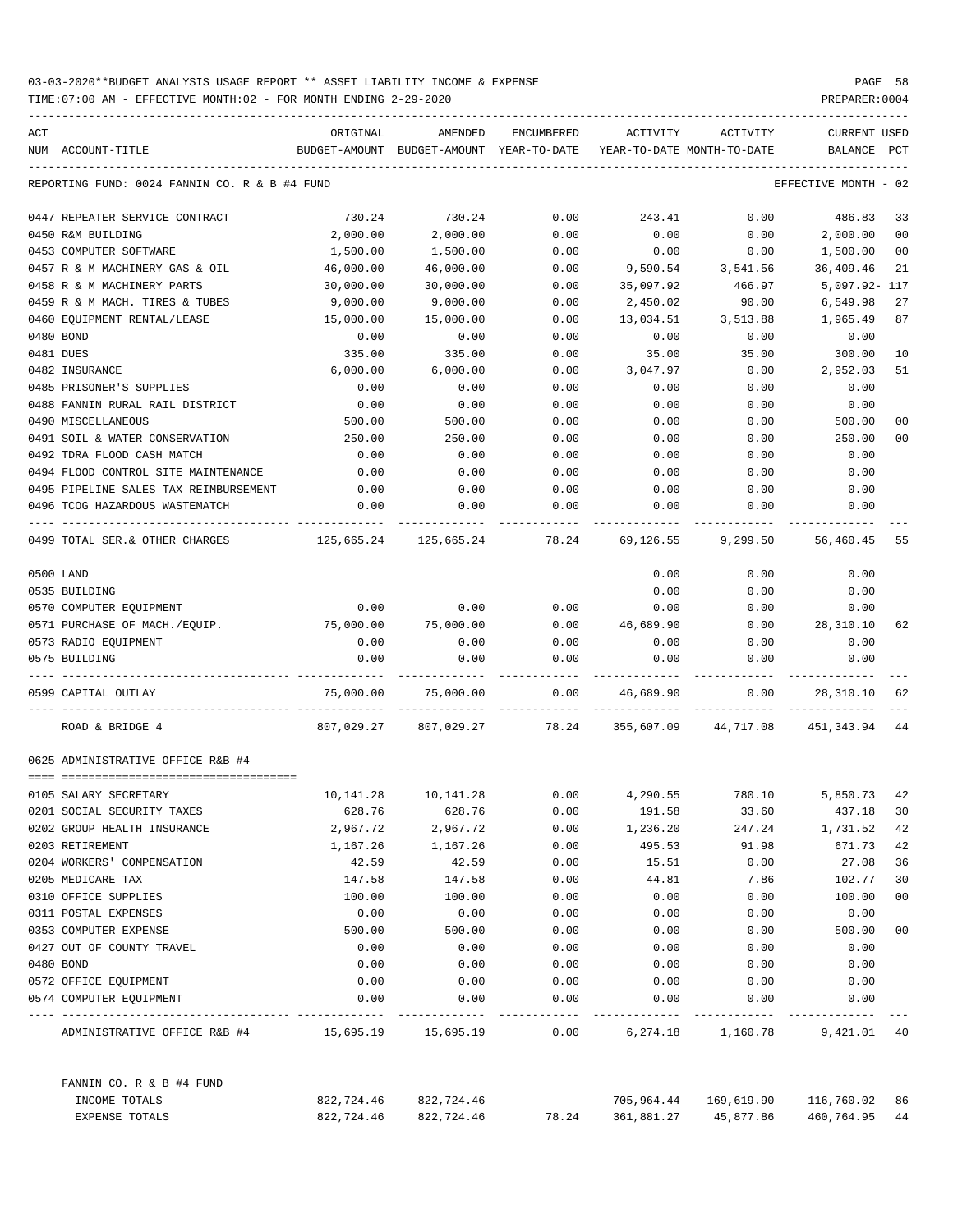|     | 03-03-2020**BUDGET ANALYSIS USAGE REPORT ** ASSET LIABILITY INCOME & EXPENSE<br>TIME:07:00 AM - EFFECTIVE MONTH:02 - FOR MONTH ENDING 2-29-2020 |               |               |                   |                            |              | PAGE 59<br>PREPARER: 0004 |              |
|-----|-------------------------------------------------------------------------------------------------------------------------------------------------|---------------|---------------|-------------------|----------------------------|--------------|---------------------------|--------------|
| ACT |                                                                                                                                                 | ORIGINAL      | AMENDED       | <b>ENCUMBERED</b> | <b>ACTIVITY</b>            | ACTIVITY     | <b>CURRENT USED</b>       |              |
|     | NUM ACCOUNT-TITLE                                                                                                                               | BUDGET-AMOUNT | BUDGET-AMOUNT | YEAR-TO-DATE      | YEAR-TO-DATE MONTH-TO-DATE |              | BALANCE                   | $_{\rm PCT}$ |
|     | REPORTING FUND: 0025 FANNIN COUNTY BEES                                                                                                         |               |               |                   |                            |              | EFFECTIVE MONTH - 02      |              |
|     | 0103 CASH                                                                                                                                       |               |               |                   |                            |              |                           |              |
|     | 0100 BEES-COMBINED FUNDS CHECKING                                                                                                               |               |               |                   | 0.00                       | 0.00         | 2,177.67                  |              |
|     | CASH                                                                                                                                            |               |               |                   | 0.00                       | 0.00         | 2,177.67                  |              |
|     | 0271 EQUITY ACCOUNT                                                                                                                             |               |               |                   |                            |              |                           |              |
|     | 0200 EQUITY ACCOUNT                                                                                                                             |               |               |                   | 0.00                       | 0.00         | 2,177.67                  |              |
|     | EQUITY ACCOUNT                                                                                                                                  |               |               |                   | 0.00                       | 0.00         | 2,177.67                  |              |
|     | 0300 CASH                                                                                                                                       |               |               |                   |                            |              |                           |              |
|     | 0125 BEGINNING CASH BALANCE                                                                                                                     | 0.00          | 0.00          |                   | 0.00                       | 0.00         | 0.00                      |              |
|     | CASH                                                                                                                                            | 0.00          | 0.00          | 0.00              | 0.00                       | 0.00         | 0.00                      |              |
|     | 0370 MISC. INCOME                                                                                                                               |               |               |                   |                            |              |                           |              |
|     |                                                                                                                                                 |               |               |                   |                            |              |                           |              |
|     | 0138 SALE OF SCRAP IRON<br>0625 DONATIONS                                                                                                       | 0.00<br>0.00  | 0.00<br>0.00  |                   | 0.00<br>0.00               | 0.00<br>0.00 | 0.00<br>0.00              |              |
|     |                                                                                                                                                 |               |               |                   |                            |              |                           |              |
|     | MISC. INCOME                                                                                                                                    | 0.00          | 0.00          | 0.00              | 0.00                       | 0.00         | 0.00                      |              |
|     | 0625 FANNIN COUNTY BEES                                                                                                                         |               |               |                   |                            |              |                           |              |
|     | 0310 OFFICE SUPPLIES                                                                                                                            | 0.00          | 0.00          | 0.00              | 0.00                       | 0.00         | 0.00                      |              |
|     | 0343 ROAD SIGNS                                                                                                                                 | 0.00          | 0.00          | 0.00              | 0.00                       | 0.00         | 0.00                      |              |
|     | 0353 COMPUTER EXPENSE                                                                                                                           | 0.00          | 0.00          | 0.00              | 0.00                       | 0.00         | 0.00                      |              |
|     | 0427 TRAVEL EXPENSE                                                                                                                             | 0.00          | 0.00          | 0.00              | 0.00                       | 0.00         | 0.00                      |              |
|     | 0572 OFFICE EQUIPMENT                                                                                                                           | 0.00          | 0.00          | 0.00              | 0.00                       | 0.00         | 0.00                      |              |
|     | FANNIN COUNTY BEES                                                                                                                              | 0.00          | 0.00          | 0.00              | 0.00                       | 0.00         | 0.00                      |              |
|     | FANNIN COUNTY BEES                                                                                                                              |               |               |                   |                            |              |                           |              |
|     | INCOME TOTALS                                                                                                                                   | 0.00          | 0.00          |                   | 0.00                       | 0.00         | 0.00                      |              |
|     | <b>EXPENSE TOTALS</b>                                                                                                                           | 0.00          | 0.00          | 0.00              | 0.00                       | 0.00         | 0.00                      |              |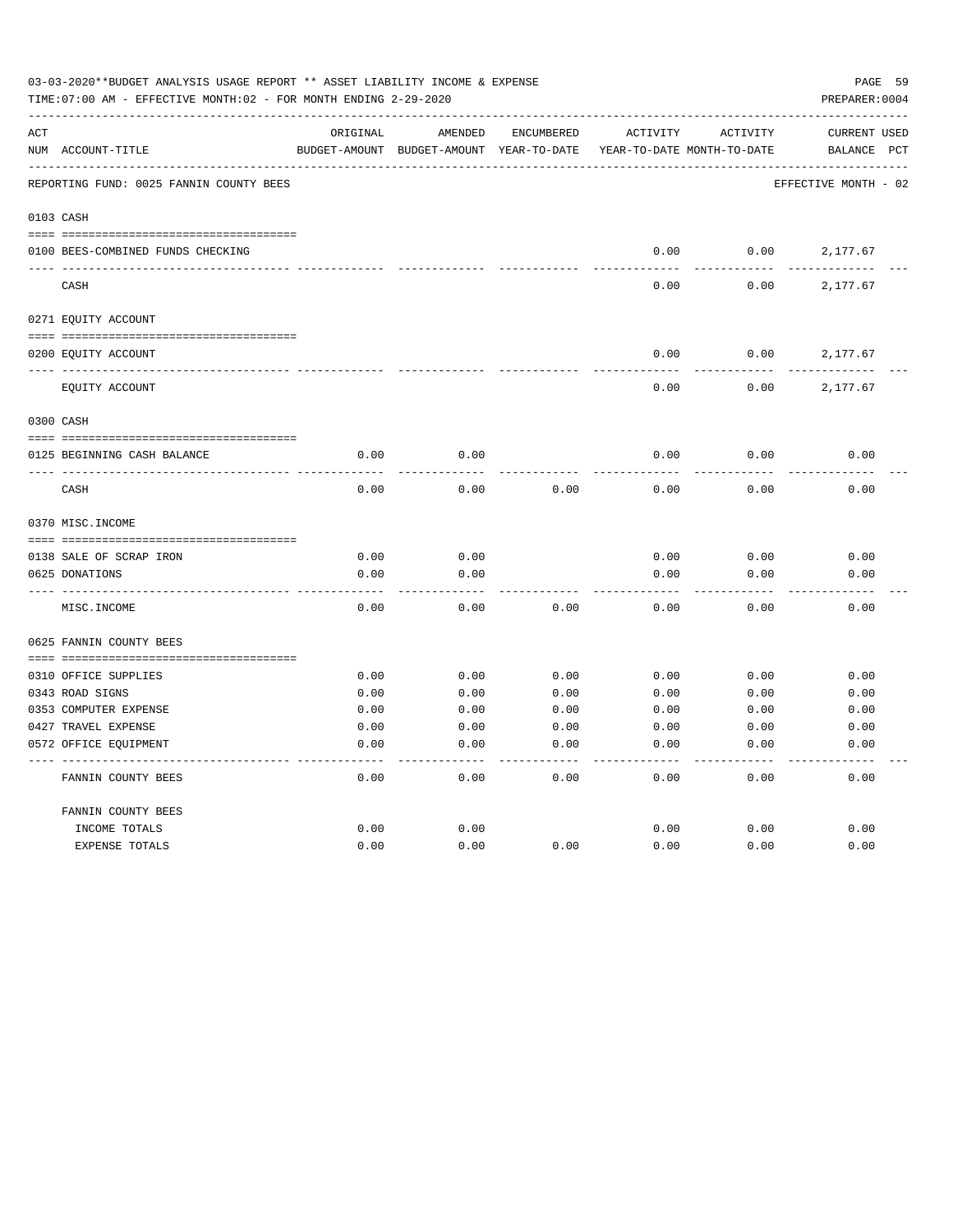|     | 03-03-2020**BUDGET ANALYSIS USAGE REPORT ** ASSET LIABILITY INCOME & EXPENSE<br>TIME: 07:00 AM - EFFECTIVE MONTH: 02 - FOR MONTH ENDING 2-29-2020<br>PREPARER: 0004 |                             |                                                     |            |                                        |                    |                                    |                |  |  |  |
|-----|---------------------------------------------------------------------------------------------------------------------------------------------------------------------|-----------------------------|-----------------------------------------------------|------------|----------------------------------------|--------------------|------------------------------------|----------------|--|--|--|
| ACT | NUM ACCOUNT-TITLE                                                                                                                                                   | ORIGINAL                    | AMENDED<br>BUDGET-AMOUNT BUDGET-AMOUNT YEAR-TO-DATE | ENCUMBERED | ACTIVITY<br>YEAR-TO-DATE MONTH-TO-DATE | ACTIVITY           | <b>CURRENT USED</b><br>BALANCE PCT |                |  |  |  |
|     | REPORTING FUND: 0026 J.P.#1 JUST.CT.TECHNOLOGY                                                                                                                      |                             |                                                     |            |                                        |                    | EFFECTIVE MONTH - 02               |                |  |  |  |
|     | 0102 A/P CLEARING                                                                                                                                                   |                             |                                                     |            |                                        |                    |                                    |                |  |  |  |
|     | 0100 A/P CLEARING                                                                                                                                                   |                             |                                                     |            |                                        | $0.00$ $0.00$      | 0.00                               |                |  |  |  |
|     | A/P CLEARING                                                                                                                                                        |                             |                                                     |            | 0.00                                   | 0.00               | 0.00                               |                |  |  |  |
|     | 0103 CASH                                                                                                                                                           |                             |                                                     |            |                                        |                    |                                    |                |  |  |  |
|     | 0100 J.P.#1 JUST.CT.TECH-COMB.FUND CKIN                                                                                                                             |                             |                                                     |            | 602.06                                 |                    | $9.52$ $50,105.09$                 |                |  |  |  |
|     | CASH                                                                                                                                                                |                             |                                                     |            | 602.06                                 | ----------<br>9.52 | 50,105.09                          |                |  |  |  |
|     | 0120 RECEIVABLES                                                                                                                                                    |                             |                                                     |            |                                        |                    |                                    |                |  |  |  |
|     | 0313 DUE FROM OTHER FUNDS                                                                                                                                           |                             |                                                     |            | 0.00                                   |                    | $0.00$ 148.85                      |                |  |  |  |
|     | RECEIVABLES                                                                                                                                                         |                             |                                                     |            | 0.00                                   | 0.00               | 148.85                             |                |  |  |  |
|     | 0200 SYSTEM ADDED LIABILITY DEPARTMENT                                                                                                                              |                             |                                                     |            |                                        |                    |                                    |                |  |  |  |
|     | 0910 SYSTEM ADDED LIABILITY LINE-ITEM                                                                                                                               |                             |                                                     |            | 0.00                                   | 0.00               | 0.00                               |                |  |  |  |
|     | SYSTEM ADDED LIABILITY DEPARTMENT                                                                                                                                   |                             |                                                     |            | 0.00                                   | 0.00               | 0.00                               |                |  |  |  |
|     | 0271 EQUITY ACCOUNT                                                                                                                                                 |                             |                                                     |            |                                        |                    |                                    |                |  |  |  |
|     | 0200 EQUITY ACCOUNT                                                                                                                                                 |                             |                                                     |            | 0.00                                   | 0.00               | 49,651.88                          |                |  |  |  |
|     | EQUITY ACCOUNT                                                                                                                                                      |                             |                                                     |            | 0.00                                   | 0.00               | 49,651.88                          |                |  |  |  |
|     | 0300 CASH                                                                                                                                                           |                             |                                                     |            |                                        |                    |                                    |                |  |  |  |
|     | 0126 BEGINNING CASH BALANCE                                                                                                                                         | 0.00                        | 0.00                                                |            |                                        | $0.00$ $0.00$      | 0.00                               |                |  |  |  |
|     | CASH                                                                                                                                                                | 0.00                        | 0.00                                                | 0.00       | 0.00                                   | 0.00               | 0.00                               |                |  |  |  |
|     | 0360 INTEREST EARNINGS                                                                                                                                              |                             |                                                     |            |                                        |                    |                                    |                |  |  |  |
|     | 0100 INTEREST EARNINGS                                                                                                                                              | 0.00                        | 0.00                                                |            |                                        | 55.12 9.52         | $55.12+$                           |                |  |  |  |
|     | INTEREST EARNINGS                                                                                                                                                   | ------<br>0.00              | .<br>0.00                                           | 0.00       | 55.12                                  | ----------<br>9.52 | $55.12+$                           |                |  |  |  |
|     | 0370 MISCELLANEOUS INCOME                                                                                                                                           |                             |                                                     |            |                                        |                    |                                    |                |  |  |  |
|     | 0455 J.P.#1 TECHNOLOGY FEES                                                                                                                                         | 1,500.00                    | 1,500.00                                            |            | 546.94                                 |                    | $0.00$ 953.06 36                   |                |  |  |  |
|     | MISCELLANEOUS INCOME                                                                                                                                                |                             |                                                     |            |                                        | 546.94<br>0.00     | 953.06                             | 36             |  |  |  |
|     | 0455 J.P.#1 TECHNOLOGY EQUIP.                                                                                                                                       |                             |                                                     |            |                                        |                    |                                    |                |  |  |  |
|     | 0420 OMNIBASE TELEPHONE LINE                                                                                                                                        | 0.00                        | 0.00                                                | 0.00       |                                        | $0.00$ 0.00        | 0.00                               |                |  |  |  |
|     | 0572 OFFICE EQUIPMENT                                                                                                                                               | ------------- ------------- | 1,500.00 1,500.00                                   | 0.00       | 0.00                                   | 0.00               | 1,500.00                           | 0 <sub>0</sub> |  |  |  |
|     | J.P.#1 TECHNOLOGY EQUIP.                                                                                                                                            | 1,500.00                    | 1,500.00                                            | 0.00       | 0.00                                   | 0.00               | 1,500.00                           | 0 <sub>0</sub> |  |  |  |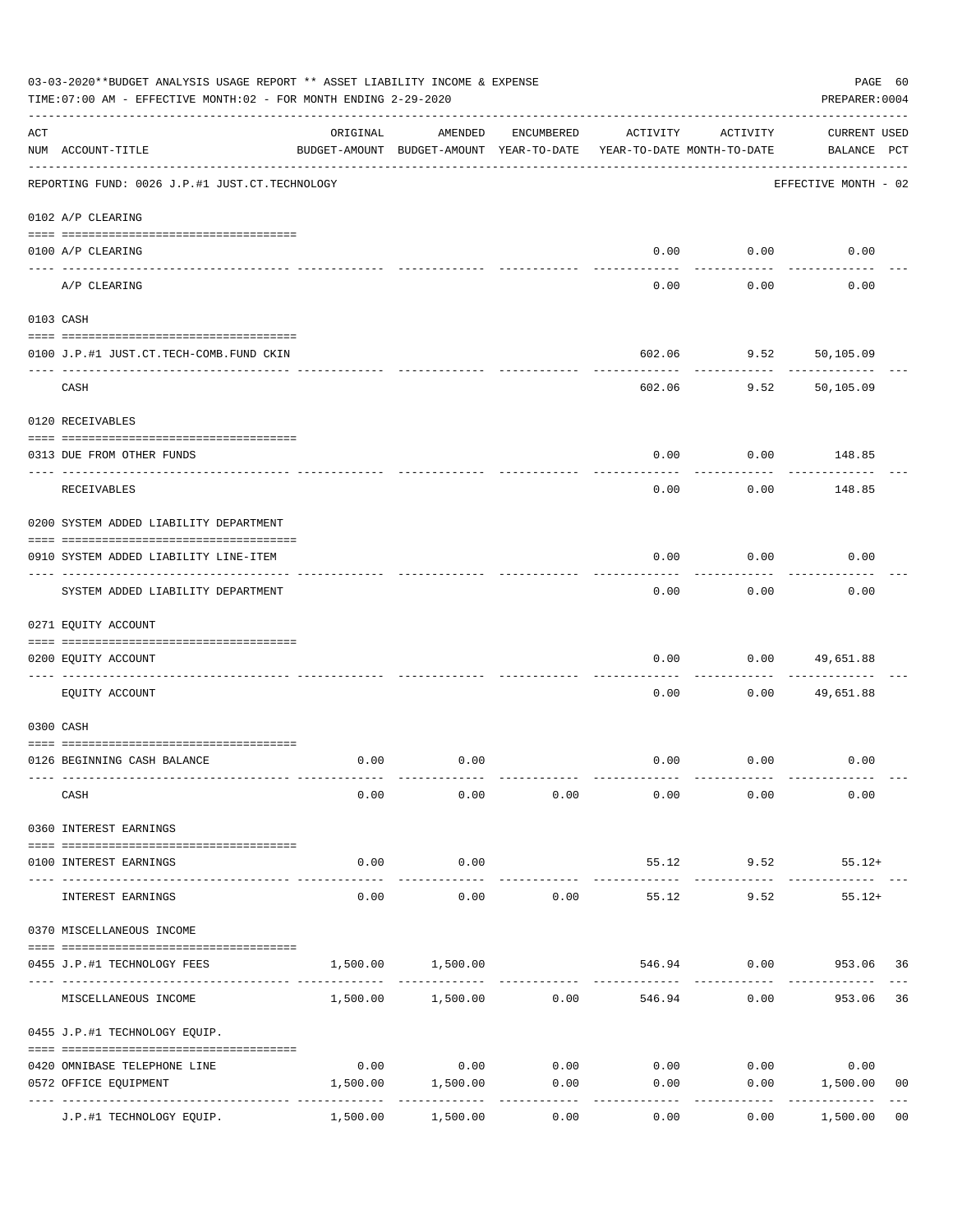|     | 03-03-2020**BUDGET ANALYSIS USAGE REPORT ** ASSET LIABILITY INCOME & EXPENSE |               |               |              |                            |          | PAGE 61              |      |
|-----|------------------------------------------------------------------------------|---------------|---------------|--------------|----------------------------|----------|----------------------|------|
|     | TIME: 07:00 AM - EFFECTIVE MONTH: 02 - FOR MONTH ENDING 2-29-2020            |               |               |              |                            |          | PREPARER: 0004       |      |
| ACT |                                                                              | ORIGINAL      | AMENDED       | ENCUMBERED   | ACTIVITY                   | ACTIVITY | CURRENT USED         |      |
|     | NUM ACCOUNT-TITLE                                                            | BUDGET-AMOUNT | BUDGET-AMOUNT | YEAR-TO-DATE | YEAR-TO-DATE MONTH-TO-DATE |          | <b>BALANCE</b>       | PCT  |
|     | REPORTING FUND: 0026 J.P.#1 JUST.CT.TECHNOLOGY                               |               |               |              |                            |          | EFFECTIVE MONTH - 02 |      |
|     | J.P.#1 JUST.CT.TECHNOLOGY                                                    |               |               |              |                            |          |                      |      |
|     | INCOME TOTALS                                                                | 1,500.00      | 1,500.00      |              | 602.06                     | 9.52     | 897.94               | -40  |
|     | <b>EXPENSE TOTALS</b>                                                        | 1,500.00      | 1,500.00      | 0.00         | 0.00                       | 0.00     | 1,500.00             | - 00 |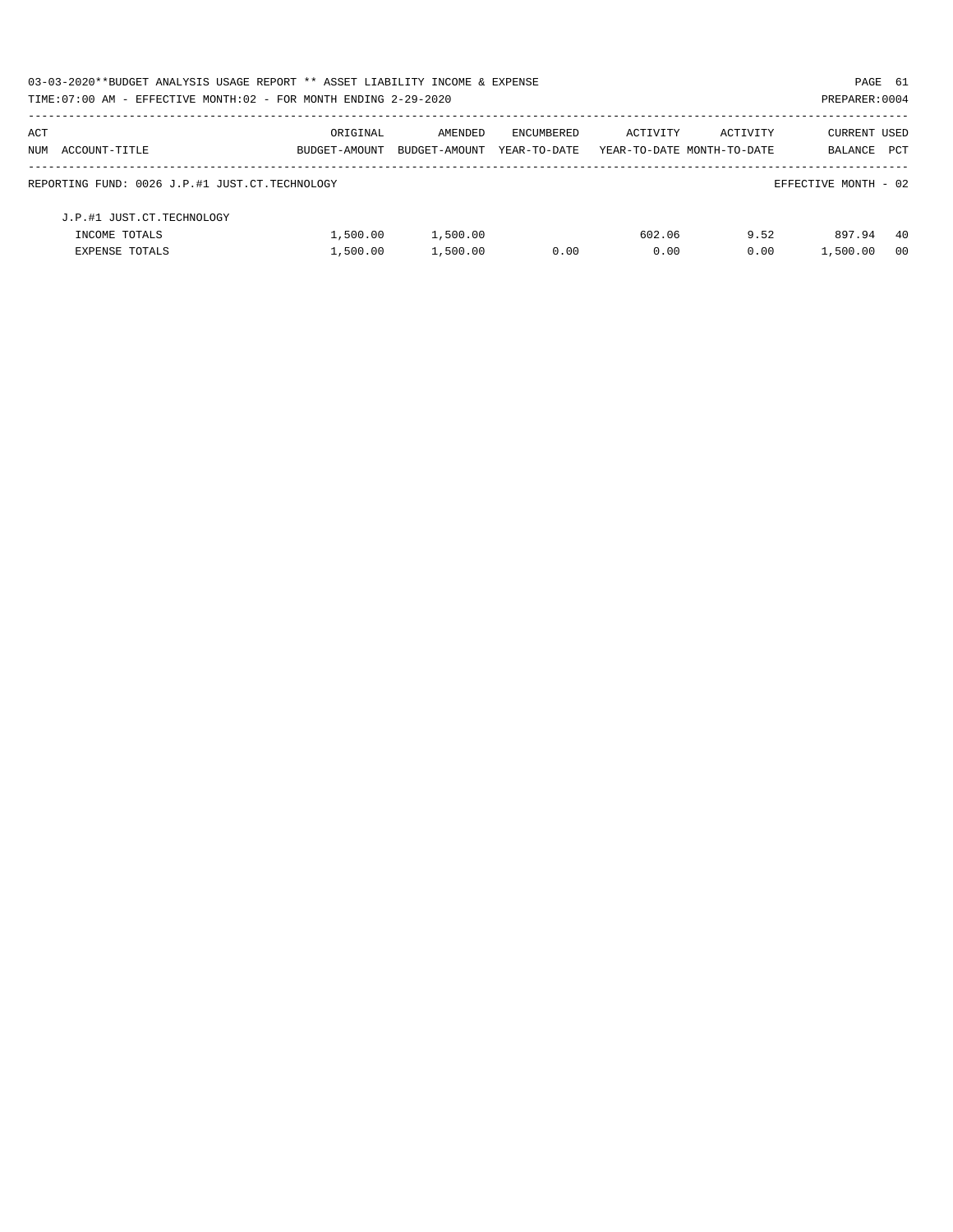|     | 03-03-2020**BUDGET ANALYSIS USAGE REPORT ** ASSET LIABILITY INCOME & EXPENSE<br>TIME: 07:00 AM - EFFECTIVE MONTH: 02 - FOR MONTH ENDING 2-29-2020 |                      |                                                                                |            |                |                      |                             |                      |  |  |
|-----|---------------------------------------------------------------------------------------------------------------------------------------------------|----------------------|--------------------------------------------------------------------------------|------------|----------------|----------------------|-----------------------------|----------------------|--|--|
| ACT | NUM ACCOUNT-TITLE                                                                                                                                 | ORIGINAL             | AMENDED<br>BUDGET-AMOUNT BUDGET-AMOUNT YEAR-TO-DATE YEAR-TO-DATE MONTH-TO-DATE | ENCUMBERED | ACTIVITY       | ACTIVITY             | CURRENT USED<br>BALANCE PCT |                      |  |  |
|     | REPORTING FUND: 0027 J.P.#2 JUST.CT.TECHNOLOGY                                                                                                    |                      |                                                                                |            |                |                      | EFFECTIVE MONTH - 02        |                      |  |  |
|     | 0102 A/P CLEARING                                                                                                                                 |                      |                                                                                |            |                |                      |                             |                      |  |  |
|     | 0100 A/P CLEARING                                                                                                                                 |                      |                                                                                |            | 0.00           | 0.00                 | 0.00                        |                      |  |  |
|     | A/P CLEARING                                                                                                                                      |                      |                                                                                |            | 0.00           | 0.00                 | 0.00                        |                      |  |  |
|     | 0103 CASH                                                                                                                                         |                      |                                                                                |            |                |                      |                             |                      |  |  |
|     | 0100 J.P.#2 JUST.CT.TECH-COMB.FUND CKIN                                                                                                           |                      |                                                                                |            |                | 267.78 1.83 9,539.36 |                             |                      |  |  |
|     | CASH                                                                                                                                              |                      |                                                                                |            | 267.78         | -----------<br>1.83  | 9,539.36                    |                      |  |  |
|     | 0120 RECEIVABLES                                                                                                                                  |                      |                                                                                |            |                |                      |                             |                      |  |  |
|     | 0313 DUE FROM OTHER FUNDS                                                                                                                         |                      |                                                                                |            | 0.00           |                      | $0.00$ 16.00                |                      |  |  |
|     | RECEIVABLES                                                                                                                                       |                      |                                                                                |            | 0.00           | 0.00                 | 16.00                       |                      |  |  |
|     | 0271 EQUITY ACCOUNT                                                                                                                               |                      |                                                                                |            |                |                      |                             |                      |  |  |
|     | 0200 EQUITY ACCOUNT                                                                                                                               |                      |                                                                                |            | 0.00           | 0.00                 | 9,287.58                    |                      |  |  |
|     | EQUITY ACCOUNT                                                                                                                                    |                      |                                                                                |            | 0.00           | ---------<br>0.00    | 9,287.58                    |                      |  |  |
|     | 0300 CASH                                                                                                                                         |                      |                                                                                |            |                |                      |                             |                      |  |  |
|     | 0127 BEGINNING CASH BALANCE                                                                                                                       | 1,000.00             | 1,000.00                                                                       |            | 0.00           |                      | 0.00 1,000.00               | 00                   |  |  |
|     | __________________________________<br>CASH                                                                                                        |                      | 1,000.00 1,000.00                                                              | 0.00       | 0.00           |                      | 0.00 1,000.00               | 0 <sub>0</sub>       |  |  |
|     | 0360 INTEREST EARNINGS                                                                                                                            |                      |                                                                                |            |                |                      |                             |                      |  |  |
|     | 0100 INTEREST EARNINGS                                                                                                                            | 0.00                 | 0.00                                                                           |            |                | 10.50 1.83           | $10.50+$                    |                      |  |  |
|     | INTEREST EARNINGS                                                                                                                                 | 0.00                 | 0.00                                                                           | 0.00       | 10.50          | 1.83                 | 10.50+                      |                      |  |  |
|     | 0370 MISCELLANEOUS INCOME                                                                                                                         |                      |                                                                                |            |                |                      |                             |                      |  |  |
|     | 0456 J.P.#2 TECHNOLOGY FEES                                                                                                                       | 500.00               | 500.00                                                                         |            | 257.28         | 0.00                 | 242.72 51                   |                      |  |  |
|     | MISCELLANEOUS INCOME                                                                                                                              | 500.00               | -----------<br>500.00                                                          | 0.00       | 257.28         | ---------<br>0.00    | 242.72                      | 51                   |  |  |
|     | 0456 TECHNOLOGY EQUIPMENT                                                                                                                         |                      |                                                                                |            |                |                      |                             |                      |  |  |
|     | 0452 R & M EQUIPMENT                                                                                                                              | 0.00                 | 0.00                                                                           | 0.00       | 0.00           | 0.00                 | 0.00                        |                      |  |  |
|     | 0572 OFFICE EQUIPMENT<br>-----------------                                                                                                        | 1,500.00             | 1,500.00                                                                       | 0.00<br>.  | 0.00           | 0.00                 | 1,500.00                    | 00                   |  |  |
|     | TECHNOLOGY EQUIPMENT                                                                                                                              | 1,500.00             | 1,500.00                                                                       | 0.00       | 0.00           | 0.00                 | 1,500.00                    | 0 <sub>0</sub>       |  |  |
|     | J.P.#2 JUST.CT.TECHNOLOGY                                                                                                                         |                      |                                                                                |            |                |                      |                             |                      |  |  |
|     | INCOME TOTALS<br>EXPENSE TOTALS                                                                                                                   | 1,500.00<br>1,500.00 | 1,500.00<br>1,500.00                                                           | 0.00       | 267.78<br>0.00 | 1.83<br>0.00         | 1,232.22<br>1,500.00        | 18<br>0 <sub>0</sub> |  |  |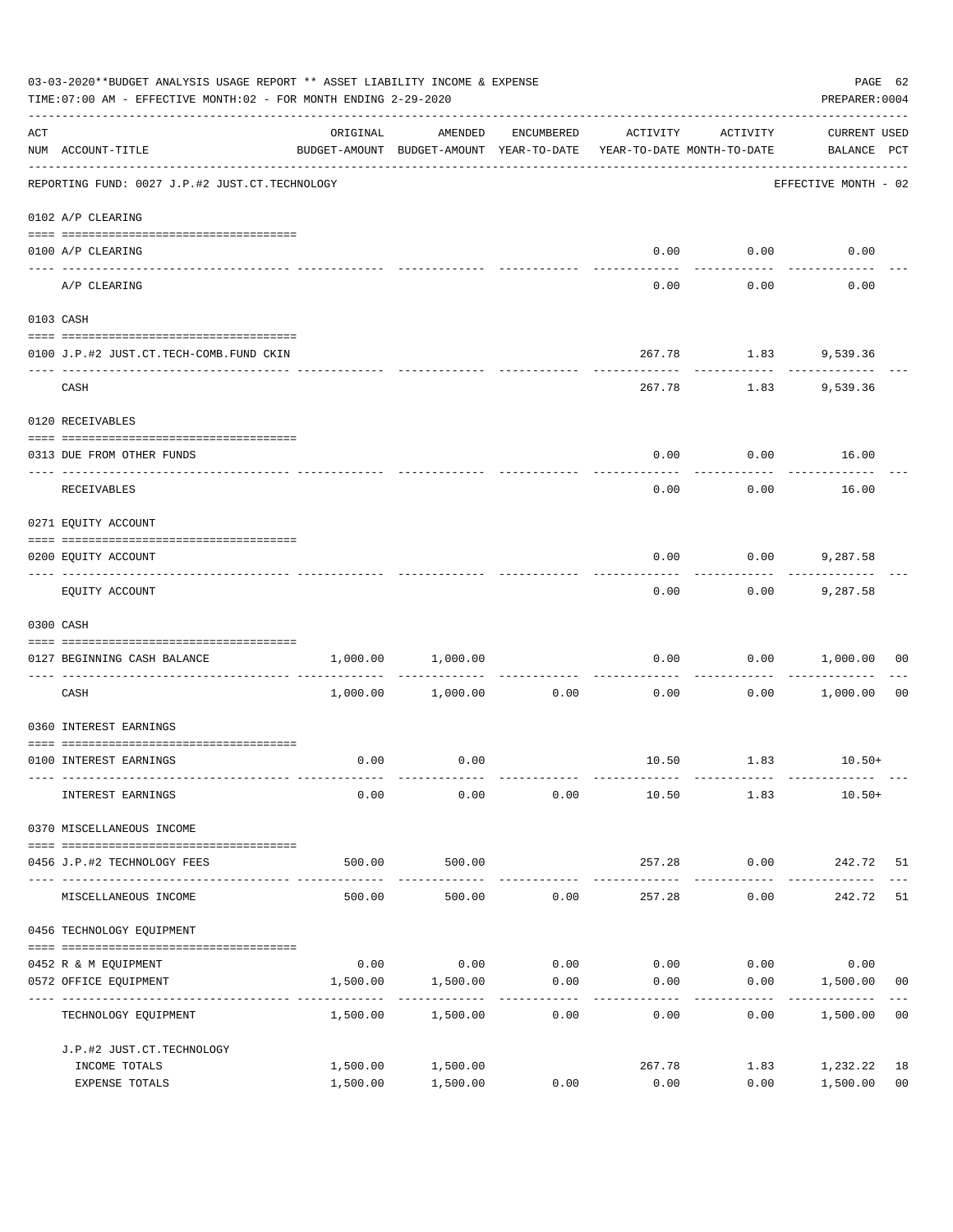| ORIGINAL<br>AMENDED<br>ENCUMBERED<br>ACTIVITY<br><b>CURRENT USED</b><br>ACTIVITY<br>NUM ACCOUNT-TITLE<br>BUDGET-AMOUNT BUDGET-AMOUNT YEAR-TO-DATE<br>BALANCE PCT<br>YEAR-TO-DATE MONTH-TO-DATE<br>REPORTING FUND: 0028 J.P.#3 JUST.CT.TECHNOLOGY<br>EFFECTIVE MONTH - 02<br>0102 A/P CLEARING<br>0.00<br>0.00<br>0.00<br>0100 A/P CLEARING<br>---- ------<br>A/P CLEARING<br>0.00<br>0.00<br>0.00<br>0103 CASH<br>$275.36 - 83.85 -$<br>0100 J.P.#3 JUST.CT.TECH-COMB.FUND CKIN<br>5,946.20<br>---------<br>CASH<br>$275.36-$<br>83.85-<br>5,946.20<br>0120 RECEIVABLES<br>0.00<br>0.00<br>115.18<br>0313 DUE FROM OTHER FUNDS<br>0.00<br>0.00<br>RECEIVABLES<br>115.18<br>0200 SYSTEM ADDED LIABILITY DEPARTMENT<br>0.00<br>0.00<br>0.00<br>0910 SYSTEM ADDED LIABILITY LINE-ITEM<br>SYSTEM ADDED LIABILITY DEPARTMENT<br>0.00<br>0.00<br>0.00<br>0271 EQUITY ACCOUNT<br>0.00<br>0.00<br>6,336.74<br>0200 EQUITY ACCOUNT<br>EOUITY ACCOUNT<br>0.00<br>0.00<br>6,336.74<br>0300 CASH<br>0.00<br>2,800.00 2,800.00<br>0.00<br>2,800.00<br>00<br>0128 BEGINNING CASH<br>CASH<br>$2,800.00$ $2,800.00$ $0.00$ $0.00$<br>0.00<br>2,800.00<br>0 <sub>0</sub><br>0360 INTEREST EARNINGS<br>0.00<br>0.00<br>6.64<br>1.09<br>$6.64+$<br>0100 INTEREST EARNINGS<br>-------------<br>_____________<br>------------<br>.<br>0.00<br>0.00<br>0.00<br>6.64<br>1.09<br>$6.64+$<br>INTEREST EARNINGS<br>0370 MISCELLANEOUS INCOME<br>700.00<br>700.00<br>201.76<br>$0.00$ 498.24<br>0456 J.P.#3 TECHNOLOGY FEES<br>-29<br>700.00<br>700.00<br>0.00<br>201.76<br>0.00<br>29<br>MISCELLANEOUS INCOME<br>498.24<br>0457 TECHNOLOGY EQUIPMENT<br>460.00 460.00 0.00 483.76 84.94 23.76 105<br>0423 INTERNET SERVICE<br>0572 OFFICE EQUIPMENT<br>3,040.00<br>3,040.00<br>0.00<br>0.00<br>0.00<br>3,040.00<br>0 <sub>0</sub><br>-------------<br>-----------<br>.<br>------------<br>3,500.00<br>3,500.00<br>0.00<br>84.94<br>3,016.24 14<br>TECHNOLOGY EQUIPMENT<br>483.76 |     | 03-03-2020**BUDGET ANALYSIS USAGE REPORT ** ASSET LIABILITY INCOME & EXPENSE<br>TIME: 07:00 AM - EFFECTIVE MONTH: 02 - FOR MONTH ENDING 2-29-2020 |  |  | PAGE 63<br>PREPARER: 0004 |  |
|--------------------------------------------------------------------------------------------------------------------------------------------------------------------------------------------------------------------------------------------------------------------------------------------------------------------------------------------------------------------------------------------------------------------------------------------------------------------------------------------------------------------------------------------------------------------------------------------------------------------------------------------------------------------------------------------------------------------------------------------------------------------------------------------------------------------------------------------------------------------------------------------------------------------------------------------------------------------------------------------------------------------------------------------------------------------------------------------------------------------------------------------------------------------------------------------------------------------------------------------------------------------------------------------------------------------------------------------------------------------------------------------------------------------------------------------------------------------------------------------------------------------------------------------------------------------------------------------------------------------------------------------------------------------------------------------------------------------------------------------------------------------------------------------------------------------------------------------------------------------------------------------------------------------------------------------------------|-----|---------------------------------------------------------------------------------------------------------------------------------------------------|--|--|---------------------------|--|
|                                                                                                                                                                                                                                                                                                                                                                                                                                                                                                                                                                                                                                                                                                                                                                                                                                                                                                                                                                                                                                                                                                                                                                                                                                                                                                                                                                                                                                                                                                                                                                                                                                                                                                                                                                                                                                                                                                                                                        | ACT |                                                                                                                                                   |  |  |                           |  |
|                                                                                                                                                                                                                                                                                                                                                                                                                                                                                                                                                                                                                                                                                                                                                                                                                                                                                                                                                                                                                                                                                                                                                                                                                                                                                                                                                                                                                                                                                                                                                                                                                                                                                                                                                                                                                                                                                                                                                        |     |                                                                                                                                                   |  |  |                           |  |
|                                                                                                                                                                                                                                                                                                                                                                                                                                                                                                                                                                                                                                                                                                                                                                                                                                                                                                                                                                                                                                                                                                                                                                                                                                                                                                                                                                                                                                                                                                                                                                                                                                                                                                                                                                                                                                                                                                                                                        |     |                                                                                                                                                   |  |  |                           |  |
|                                                                                                                                                                                                                                                                                                                                                                                                                                                                                                                                                                                                                                                                                                                                                                                                                                                                                                                                                                                                                                                                                                                                                                                                                                                                                                                                                                                                                                                                                                                                                                                                                                                                                                                                                                                                                                                                                                                                                        |     |                                                                                                                                                   |  |  |                           |  |
|                                                                                                                                                                                                                                                                                                                                                                                                                                                                                                                                                                                                                                                                                                                                                                                                                                                                                                                                                                                                                                                                                                                                                                                                                                                                                                                                                                                                                                                                                                                                                                                                                                                                                                                                                                                                                                                                                                                                                        |     |                                                                                                                                                   |  |  |                           |  |
|                                                                                                                                                                                                                                                                                                                                                                                                                                                                                                                                                                                                                                                                                                                                                                                                                                                                                                                                                                                                                                                                                                                                                                                                                                                                                                                                                                                                                                                                                                                                                                                                                                                                                                                                                                                                                                                                                                                                                        |     |                                                                                                                                                   |  |  |                           |  |
|                                                                                                                                                                                                                                                                                                                                                                                                                                                                                                                                                                                                                                                                                                                                                                                                                                                                                                                                                                                                                                                                                                                                                                                                                                                                                                                                                                                                                                                                                                                                                                                                                                                                                                                                                                                                                                                                                                                                                        |     |                                                                                                                                                   |  |  |                           |  |
|                                                                                                                                                                                                                                                                                                                                                                                                                                                                                                                                                                                                                                                                                                                                                                                                                                                                                                                                                                                                                                                                                                                                                                                                                                                                                                                                                                                                                                                                                                                                                                                                                                                                                                                                                                                                                                                                                                                                                        |     |                                                                                                                                                   |  |  |                           |  |
|                                                                                                                                                                                                                                                                                                                                                                                                                                                                                                                                                                                                                                                                                                                                                                                                                                                                                                                                                                                                                                                                                                                                                                                                                                                                                                                                                                                                                                                                                                                                                                                                                                                                                                                                                                                                                                                                                                                                                        |     |                                                                                                                                                   |  |  |                           |  |
|                                                                                                                                                                                                                                                                                                                                                                                                                                                                                                                                                                                                                                                                                                                                                                                                                                                                                                                                                                                                                                                                                                                                                                                                                                                                                                                                                                                                                                                                                                                                                                                                                                                                                                                                                                                                                                                                                                                                                        |     |                                                                                                                                                   |  |  |                           |  |
|                                                                                                                                                                                                                                                                                                                                                                                                                                                                                                                                                                                                                                                                                                                                                                                                                                                                                                                                                                                                                                                                                                                                                                                                                                                                                                                                                                                                                                                                                                                                                                                                                                                                                                                                                                                                                                                                                                                                                        |     |                                                                                                                                                   |  |  |                           |  |
|                                                                                                                                                                                                                                                                                                                                                                                                                                                                                                                                                                                                                                                                                                                                                                                                                                                                                                                                                                                                                                                                                                                                                                                                                                                                                                                                                                                                                                                                                                                                                                                                                                                                                                                                                                                                                                                                                                                                                        |     |                                                                                                                                                   |  |  |                           |  |
|                                                                                                                                                                                                                                                                                                                                                                                                                                                                                                                                                                                                                                                                                                                                                                                                                                                                                                                                                                                                                                                                                                                                                                                                                                                                                                                                                                                                                                                                                                                                                                                                                                                                                                                                                                                                                                                                                                                                                        |     |                                                                                                                                                   |  |  |                           |  |
|                                                                                                                                                                                                                                                                                                                                                                                                                                                                                                                                                                                                                                                                                                                                                                                                                                                                                                                                                                                                                                                                                                                                                                                                                                                                                                                                                                                                                                                                                                                                                                                                                                                                                                                                                                                                                                                                                                                                                        |     |                                                                                                                                                   |  |  |                           |  |
|                                                                                                                                                                                                                                                                                                                                                                                                                                                                                                                                                                                                                                                                                                                                                                                                                                                                                                                                                                                                                                                                                                                                                                                                                                                                                                                                                                                                                                                                                                                                                                                                                                                                                                                                                                                                                                                                                                                                                        |     |                                                                                                                                                   |  |  |                           |  |
|                                                                                                                                                                                                                                                                                                                                                                                                                                                                                                                                                                                                                                                                                                                                                                                                                                                                                                                                                                                                                                                                                                                                                                                                                                                                                                                                                                                                                                                                                                                                                                                                                                                                                                                                                                                                                                                                                                                                                        |     |                                                                                                                                                   |  |  |                           |  |
|                                                                                                                                                                                                                                                                                                                                                                                                                                                                                                                                                                                                                                                                                                                                                                                                                                                                                                                                                                                                                                                                                                                                                                                                                                                                                                                                                                                                                                                                                                                                                                                                                                                                                                                                                                                                                                                                                                                                                        |     |                                                                                                                                                   |  |  |                           |  |
|                                                                                                                                                                                                                                                                                                                                                                                                                                                                                                                                                                                                                                                                                                                                                                                                                                                                                                                                                                                                                                                                                                                                                                                                                                                                                                                                                                                                                                                                                                                                                                                                                                                                                                                                                                                                                                                                                                                                                        |     |                                                                                                                                                   |  |  |                           |  |
|                                                                                                                                                                                                                                                                                                                                                                                                                                                                                                                                                                                                                                                                                                                                                                                                                                                                                                                                                                                                                                                                                                                                                                                                                                                                                                                                                                                                                                                                                                                                                                                                                                                                                                                                                                                                                                                                                                                                                        |     |                                                                                                                                                   |  |  |                           |  |
|                                                                                                                                                                                                                                                                                                                                                                                                                                                                                                                                                                                                                                                                                                                                                                                                                                                                                                                                                                                                                                                                                                                                                                                                                                                                                                                                                                                                                                                                                                                                                                                                                                                                                                                                                                                                                                                                                                                                                        |     |                                                                                                                                                   |  |  |                           |  |
|                                                                                                                                                                                                                                                                                                                                                                                                                                                                                                                                                                                                                                                                                                                                                                                                                                                                                                                                                                                                                                                                                                                                                                                                                                                                                                                                                                                                                                                                                                                                                                                                                                                                                                                                                                                                                                                                                                                                                        |     |                                                                                                                                                   |  |  |                           |  |
|                                                                                                                                                                                                                                                                                                                                                                                                                                                                                                                                                                                                                                                                                                                                                                                                                                                                                                                                                                                                                                                                                                                                                                                                                                                                                                                                                                                                                                                                                                                                                                                                                                                                                                                                                                                                                                                                                                                                                        |     |                                                                                                                                                   |  |  |                           |  |
|                                                                                                                                                                                                                                                                                                                                                                                                                                                                                                                                                                                                                                                                                                                                                                                                                                                                                                                                                                                                                                                                                                                                                                                                                                                                                                                                                                                                                                                                                                                                                                                                                                                                                                                                                                                                                                                                                                                                                        |     |                                                                                                                                                   |  |  |                           |  |
|                                                                                                                                                                                                                                                                                                                                                                                                                                                                                                                                                                                                                                                                                                                                                                                                                                                                                                                                                                                                                                                                                                                                                                                                                                                                                                                                                                                                                                                                                                                                                                                                                                                                                                                                                                                                                                                                                                                                                        |     |                                                                                                                                                   |  |  |                           |  |
|                                                                                                                                                                                                                                                                                                                                                                                                                                                                                                                                                                                                                                                                                                                                                                                                                                                                                                                                                                                                                                                                                                                                                                                                                                                                                                                                                                                                                                                                                                                                                                                                                                                                                                                                                                                                                                                                                                                                                        |     |                                                                                                                                                   |  |  |                           |  |
|                                                                                                                                                                                                                                                                                                                                                                                                                                                                                                                                                                                                                                                                                                                                                                                                                                                                                                                                                                                                                                                                                                                                                                                                                                                                                                                                                                                                                                                                                                                                                                                                                                                                                                                                                                                                                                                                                                                                                        |     |                                                                                                                                                   |  |  |                           |  |
|                                                                                                                                                                                                                                                                                                                                                                                                                                                                                                                                                                                                                                                                                                                                                                                                                                                                                                                                                                                                                                                                                                                                                                                                                                                                                                                                                                                                                                                                                                                                                                                                                                                                                                                                                                                                                                                                                                                                                        |     |                                                                                                                                                   |  |  |                           |  |
|                                                                                                                                                                                                                                                                                                                                                                                                                                                                                                                                                                                                                                                                                                                                                                                                                                                                                                                                                                                                                                                                                                                                                                                                                                                                                                                                                                                                                                                                                                                                                                                                                                                                                                                                                                                                                                                                                                                                                        |     |                                                                                                                                                   |  |  |                           |  |
|                                                                                                                                                                                                                                                                                                                                                                                                                                                                                                                                                                                                                                                                                                                                                                                                                                                                                                                                                                                                                                                                                                                                                                                                                                                                                                                                                                                                                                                                                                                                                                                                                                                                                                                                                                                                                                                                                                                                                        |     |                                                                                                                                                   |  |  |                           |  |
|                                                                                                                                                                                                                                                                                                                                                                                                                                                                                                                                                                                                                                                                                                                                                                                                                                                                                                                                                                                                                                                                                                                                                                                                                                                                                                                                                                                                                                                                                                                                                                                                                                                                                                                                                                                                                                                                                                                                                        |     |                                                                                                                                                   |  |  |                           |  |
|                                                                                                                                                                                                                                                                                                                                                                                                                                                                                                                                                                                                                                                                                                                                                                                                                                                                                                                                                                                                                                                                                                                                                                                                                                                                                                                                                                                                                                                                                                                                                                                                                                                                                                                                                                                                                                                                                                                                                        |     |                                                                                                                                                   |  |  |                           |  |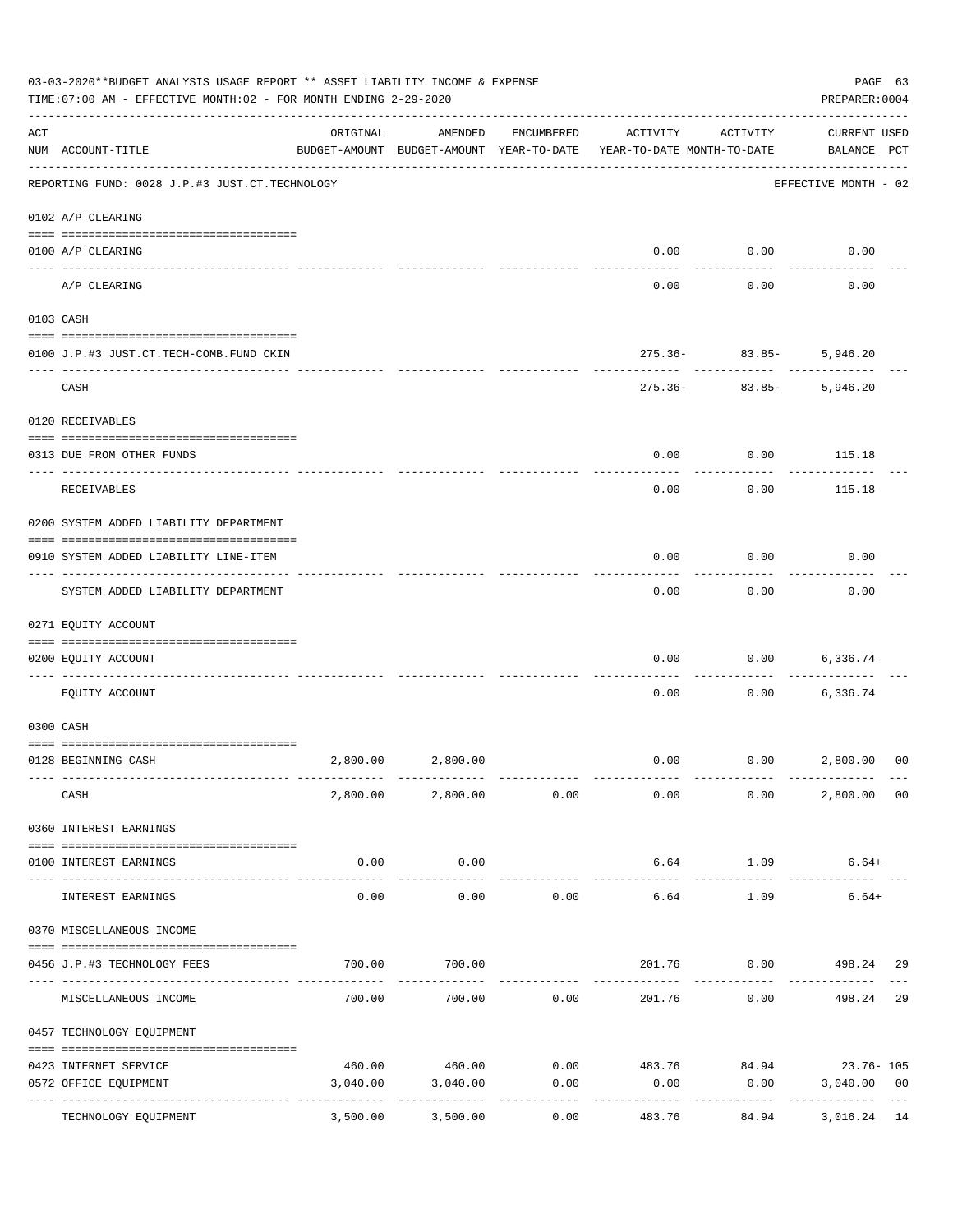|     | 03-03-2020**BUDGET ANALYSIS USAGE REPORT ** ASSET LIABILITY INCOME & EXPENSE |               |               |              |                            |          | PAGE 64              |      |
|-----|------------------------------------------------------------------------------|---------------|---------------|--------------|----------------------------|----------|----------------------|------|
|     | TIME: 07:00 AM - EFFECTIVE MONTH: 02 - FOR MONTH ENDING 2-29-2020            |               |               |              |                            |          | PREPARER: 0004       |      |
| ACT |                                                                              | ORIGINAL      | AMENDED       | ENCUMBERED   | ACTIVITY                   | ACTIVITY | <b>CURRENT USED</b>  |      |
|     | NUM ACCOUNT-TITLE                                                            | BUDGET-AMOUNT | BUDGET-AMOUNT | YEAR-TO-DATE | YEAR-TO-DATE MONTH-TO-DATE |          | BALANCE PCT          |      |
|     | REPORTING FUND: 0028 J.P.#3 JUST.CT.TECHNOLOGY                               |               |               |              |                            |          | EFFECTIVE MONTH - 02 |      |
|     | J.P.#3 JUST.CT.TECHNOLOGY                                                    |               |               |              |                            |          |                      |      |
|     | INCOME TOTALS                                                                | 3,500.00      | 3,500.00      |              | 208.40                     | 1.09     | 3,291.60             | - 06 |
|     | <b>EXPENSE TOTALS</b>                                                        | 3,500.00      | 3.500.00      | 0.00         | 483.76                     | 84.94    | 3,016.24             | 14   |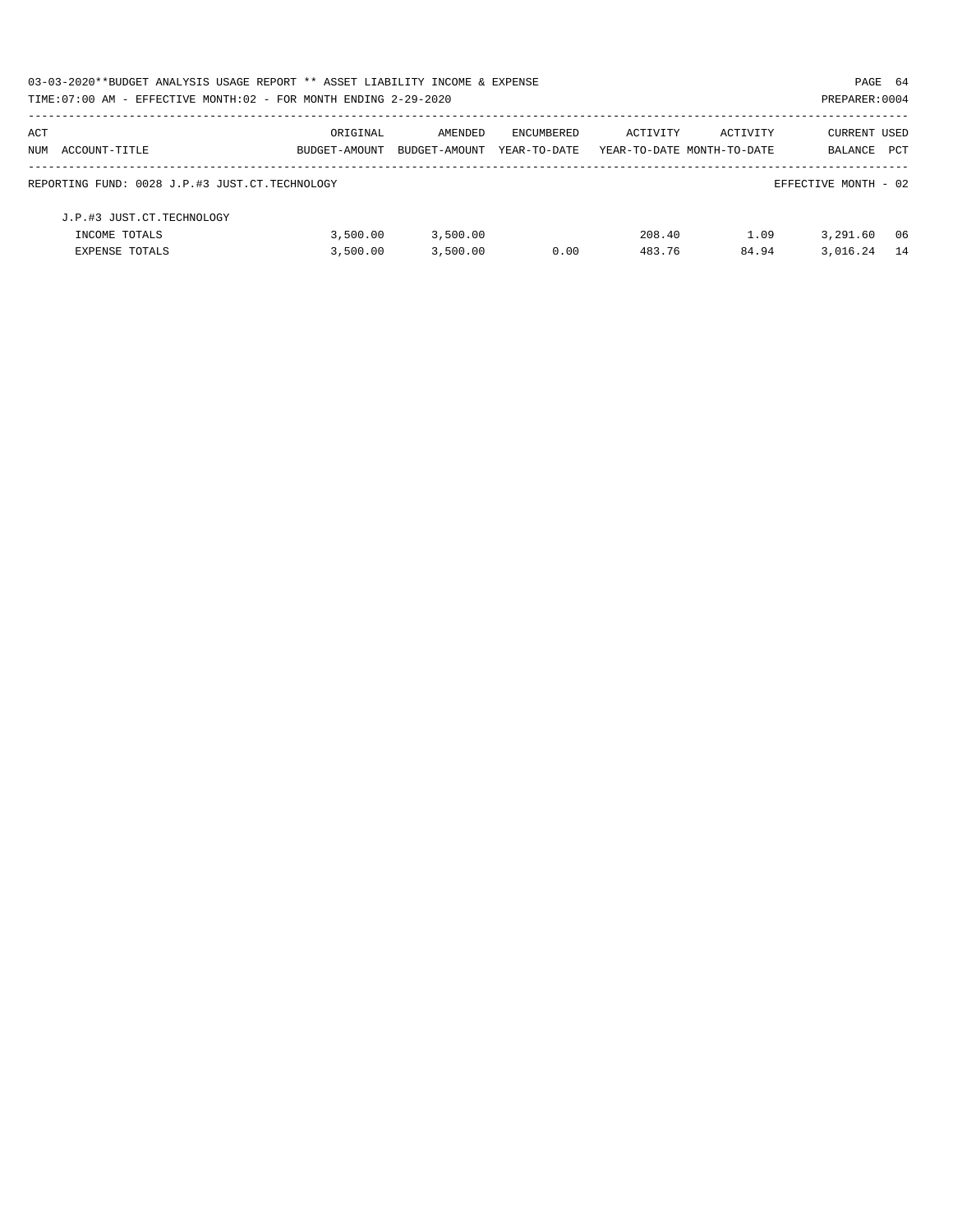|     | 03-03-2020**BUDGET ANALYSIS USAGE REPORT ** ASSET LIABILITY INCOME & EXPENSE<br>TIME:07:00 AM - EFFECTIVE MONTH:02 - FOR MONTH ENDING 2-29-2020 |          |                                          |            |          |                            | PAGE 65<br>PREPARER: 0004 |
|-----|-------------------------------------------------------------------------------------------------------------------------------------------------|----------|------------------------------------------|------------|----------|----------------------------|---------------------------|
| ACT |                                                                                                                                                 | ORIGINAL | AMENDED                                  | ENCUMBERED | ACTIVITY | ACTIVITY                   | <b>CURRENT USED</b>       |
|     | NUM ACCOUNT-TITLE                                                                                                                               |          | BUDGET-AMOUNT BUDGET-AMOUNT YEAR-TO-DATE |            |          | YEAR-TO-DATE MONTH-TO-DATE | $_{\rm PCT}$<br>BALANCE   |
|     | REPORTING FUND: 0030 SHERIFF WORK RELEASE                                                                                                       |          |                                          |            |          |                            | EFFECTIVE MONTH - 02      |
|     | 0103 CASH                                                                                                                                       |          |                                          |            |          |                            |                           |
|     |                                                                                                                                                 |          |                                          |            |          |                            |                           |
|     | 0100 SHERIFF WORK RELEASE-COMB FUND CKI                                                                                                         |          |                                          |            | 0.00     | 0.00                       | 983.14                    |
|     | CASH                                                                                                                                            |          |                                          |            | 0.00     | 0.00                       | 983.14                    |
|     | 0271 EQUITY ACCOUNT                                                                                                                             |          |                                          |            |          |                            |                           |
|     | 0200 EQUITY ACCOUNT                                                                                                                             |          |                                          |            | 0.00     | 0.00                       | 983.14                    |
|     | EQUITY ACCOUNT                                                                                                                                  |          |                                          |            | 0.00     | 0.00                       | 983.14                    |
|     | 0360 INTEREST EARNINGS                                                                                                                          |          |                                          |            |          |                            |                           |
|     |                                                                                                                                                 |          |                                          |            |          |                            |                           |
|     | 0100 INTEREST EARNINGS                                                                                                                          | 0.00     | 0.00                                     |            | 0.00     | 0.00                       | 0.00                      |
|     | <b>INTEREST EARNINGS</b>                                                                                                                        | 0.00     | 0.00                                     | 0.00       | 0.00     | 0.00                       | 0.00                      |
|     | 0370 MISCELLANEOUS INCOME                                                                                                                       |          |                                          |            |          |                            |                           |
|     |                                                                                                                                                 |          |                                          |            |          |                            |                           |
|     | 0569 SHERIFF WORK RELEASE                                                                                                                       | 0.00     | 0.00                                     |            | 0.00     | 0.00                       | 0.00                      |
|     | MISCELLANEOUS INCOME                                                                                                                            | 0.00     | 0.00                                     | 0.00       | 0.00     | 0.00                       | 0.00                      |
|     | 0569 WORK RELEASE                                                                                                                               |          |                                          |            |          |                            |                           |
|     |                                                                                                                                                 |          |                                          |            |          |                            |                           |
|     | 0310 OFFICE SUPPLIES                                                                                                                            | 0.00     | 0.00                                     | 0.00       | 0.00     | 0.00                       | 0.00                      |
|     | 0421 ONLINE RESEARCH                                                                                                                            | 0.00     | 0.00                                     | 0.00       | 0.00     | 0.00                       | 0.00                      |
|     | 0571 EQUIPMENT                                                                                                                                  | 0.00     | 0.00                                     | 0.00       | 0.00     | 0.00                       | 0.00                      |
|     | <b>WORK RELEASE</b>                                                                                                                             | 0.00     | 0.00                                     | 0.00       | 0.00     | 0.00                       | 0.00                      |
|     | SHERIFF WORK RELEASE                                                                                                                            |          |                                          |            |          |                            |                           |
|     | INCOME TOTALS                                                                                                                                   | 0.00     | 0.00                                     |            | 0.00     | 0.00                       | 0.00                      |
|     | <b>EXPENSE TOTALS</b>                                                                                                                           | 0.00     | 0.00                                     | 0.00       | 0.00     | 0.00                       | 0.00                      |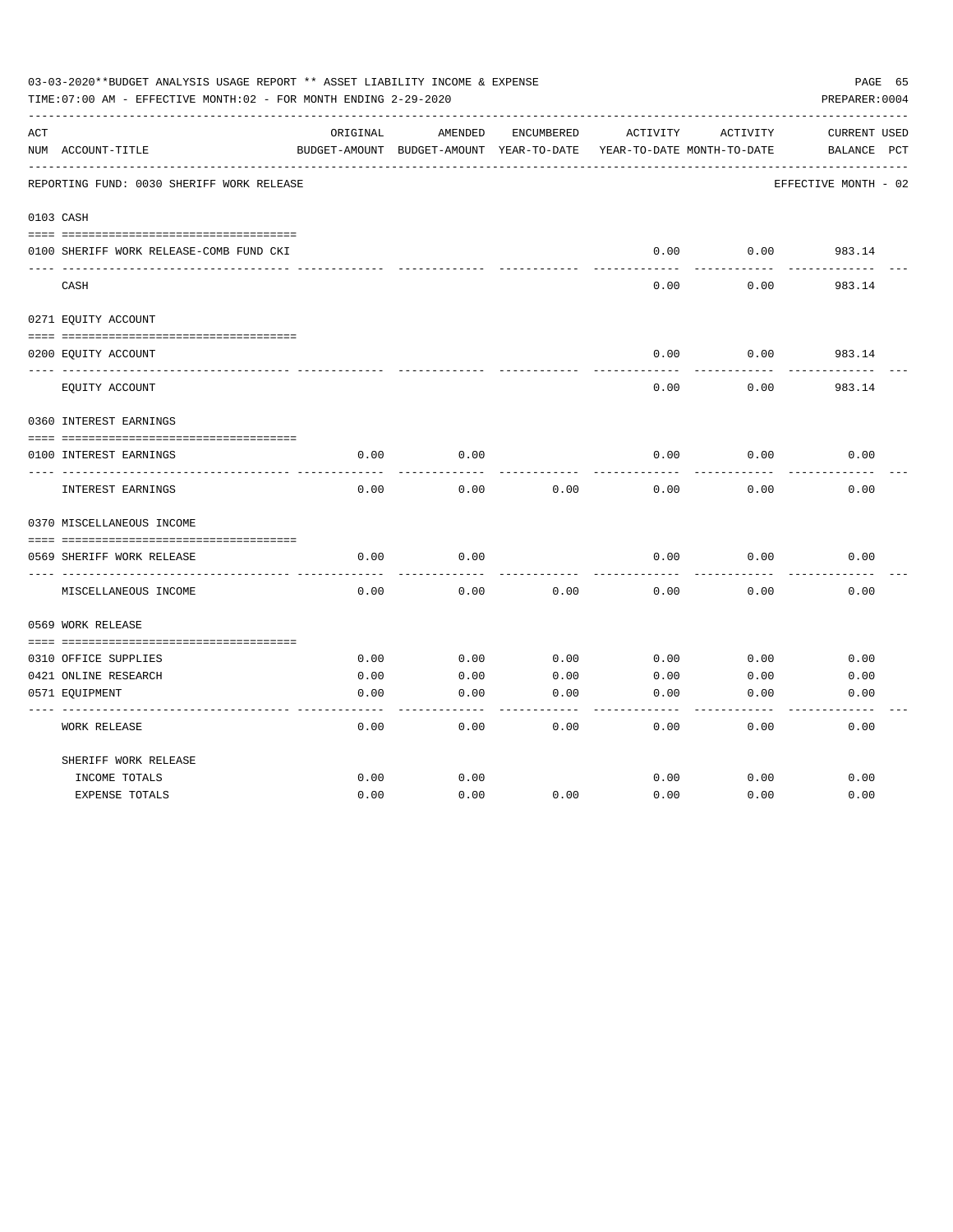|           | 03-03-2020**BUDGET ANALYSIS USAGE REPORT ** ASSET LIABILITY INCOME & EXPENSE<br>TIME: 07:00 AM - EFFECTIVE MONTH: 02 - FOR MONTH ENDING 2-29-2020 |                                           |                                                     |              |              |                                        | PREPARER: 0004                                                                   | PAGE 66 |
|-----------|---------------------------------------------------------------------------------------------------------------------------------------------------|-------------------------------------------|-----------------------------------------------------|--------------|--------------|----------------------------------------|----------------------------------------------------------------------------------|---------|
| ACT       | NUM ACCOUNT-TITLE                                                                                                                                 | ORIGINAL                                  | AMENDED<br>BUDGET-AMOUNT BUDGET-AMOUNT YEAR-TO-DATE | ENCUMBERED   | ACTIVITY     | ACTIVITY<br>YEAR-TO-DATE MONTH-TO-DATE | <b>CURRENT USED</b><br>BALANCE PCT                                               |         |
|           | REPORTING FUND: 0031 COURTHOUSE RESTORATION FUND                                                                                                  |                                           |                                                     |              |              |                                        | EFFECTIVE MONTH - 02                                                             |         |
| 0103 CASH |                                                                                                                                                   |                                           |                                                     |              |              |                                        |                                                                                  |         |
|           |                                                                                                                                                   |                                           |                                                     |              |              |                                        |                                                                                  |         |
|           | 0100 COURTHOUSE RESTORATION-COMB.FUND                                                                                                             |                                           |                                                     |              | 0.00         | 0.00                                   | 115.00                                                                           |         |
|           | 0175 TEXPOOL                                                                                                                                      |                                           |                                                     |              | 0.00         | 0.00                                   | 0.00                                                                             |         |
|           | CASH                                                                                                                                              |                                           |                                                     |              | 0.00         | 0.00                                   | 115.00                                                                           |         |
|           | 0120 RECEIVABLES                                                                                                                                  |                                           |                                                     |              |              |                                        |                                                                                  |         |
|           | 0310 GRANT RECEIVED FROM THC                                                                                                                      |                                           |                                                     |              | 0.00         | 0.00                                   | 111,327.70                                                                       |         |
|           | 0313 DUE FROM OTHER FUNDS                                                                                                                         |                                           |                                                     |              | 0.00         | 0.00                                   | 0.00                                                                             |         |
|           | RECEIVABLES                                                                                                                                       |                                           |                                                     |              | 0.00         | 0.00                                   | 111,327.70                                                                       |         |
|           |                                                                                                                                                   |                                           |                                                     |              |              |                                        |                                                                                  |         |
|           | 0200 LIABILITY ACCOUNT                                                                                                                            |                                           |                                                     |              |              |                                        |                                                                                  |         |
|           | 0900 SYSTEM ADDED LIABILITY LINE-ITEM                                                                                                             |                                           |                                                     |              | 0.00         | 0.00                                   | 0.00                                                                             |         |
|           | LIABILITY ACCOUNT                                                                                                                                 |                                           |                                                     |              | 0.00         | 0.00                                   | 0.00                                                                             |         |
|           | 0271 EQUITY ACCOUNT                                                                                                                               |                                           |                                                     |              |              |                                        |                                                                                  |         |
|           | 0200 EQUITY ACCOUNT                                                                                                                               |                                           |                                                     |              | 0.00         | 0.00                                   | 111,442.70                                                                       |         |
|           |                                                                                                                                                   |                                           |                                                     |              |              |                                        |                                                                                  |         |
|           | EQUITY ACCOUNT                                                                                                                                    |                                           |                                                     |              | 0.00         | 0.00                                   | 111,442.70                                                                       |         |
|           | 0300 CASH                                                                                                                                         |                                           |                                                     |              |              |                                        |                                                                                  |         |
|           | 0131 BEGINNING CASH BALANCE                                                                                                                       | 0.00                                      | 0.00                                                |              | 0.00         | 0.00                                   | 0.00                                                                             |         |
|           | CASH                                                                                                                                              | 0.00                                      | 0.00                                                | 0.00         | 0.00         | 0.00                                   | 0.00                                                                             |         |
|           | 0330 GRANT INCOME                                                                                                                                 |                                           |                                                     |              |              |                                        |                                                                                  |         |
|           |                                                                                                                                                   |                                           |                                                     |              |              |                                        |                                                                                  |         |
|           | 0510 COURTHOUSE RESTORATION                                                                                                                       |                                           | 2,639,260.00 2,639,260.00                           |              |              | -------------                          | $0.00$ $0.00$ $2,639,260.00$ 00<br>--------------                                |         |
|           | GRANT INCOME                                                                                                                                      |                                           | 2,639,260.00 2,639,260.00 0.00                      |              | 0.00         |                                        | $0.00 \quad 2,639,260.00 \quad 00$                                               |         |
|           | 0370 MISCELLANEOUS INCOME                                                                                                                         |                                           |                                                     |              |              |                                        |                                                                                  |         |
|           | 0131 RESTORATION DONATIONS                                                                                                                        | 0.00                                      | 0.00                                                |              |              | $0.00$ $0.00$                          | 0.00                                                                             |         |
|           | MISCELLANEOUS INCOME                                                                                                                              | ------------------- -------------<br>0.00 | 0.00                                                | 0.00         |              | 0.00<br>0.00                           | 0.00                                                                             |         |
|           | 0509 CONTINGENCY                                                                                                                                  |                                           |                                                     |              |              |                                        |                                                                                  |         |
|           |                                                                                                                                                   |                                           |                                                     |              |              |                                        |                                                                                  |         |
|           | 0475 CONTINGENCY                                                                                                                                  |                                           |                                                     |              | ------------ | -----------                            | $245,080.00$ $245,080.00$ $0.00$ $0.00$ $0.00$ $245,080.00$ $00$<br>------------ |         |
|           | CONTINGENCY                                                                                                                                       |                                           | 245,080.00 245,080.00                               | 0.00         | 0.00         | 0.00                                   | 245,080.00                                                                       | 00      |
|           | 0510 COURTHOUSE RESTORATION PHASE 1                                                                                                               |                                           |                                                     |              |              |                                        |                                                                                  |         |
|           |                                                                                                                                                   |                                           | 0.00                                                |              |              |                                        | 0.00                                                                             |         |
|           | 0403 ARCHITECTURAL FEES<br>0451 ASBESTOS ABATEMENT                                                                                                | 0.00<br>0.00                              | 0.00                                                | 0.00<br>0.00 | 0.00<br>0.00 | 0.00<br>0.00                           | 0.00                                                                             |         |
|           | 0482 DEMOLITION                                                                                                                                   | 0.00                                      | 0.00                                                | 0.00         | 0.00         | 0.00                                   | 0.00                                                                             |         |
|           |                                                                                                                                                   |                                           |                                                     |              |              |                                        |                                                                                  |         |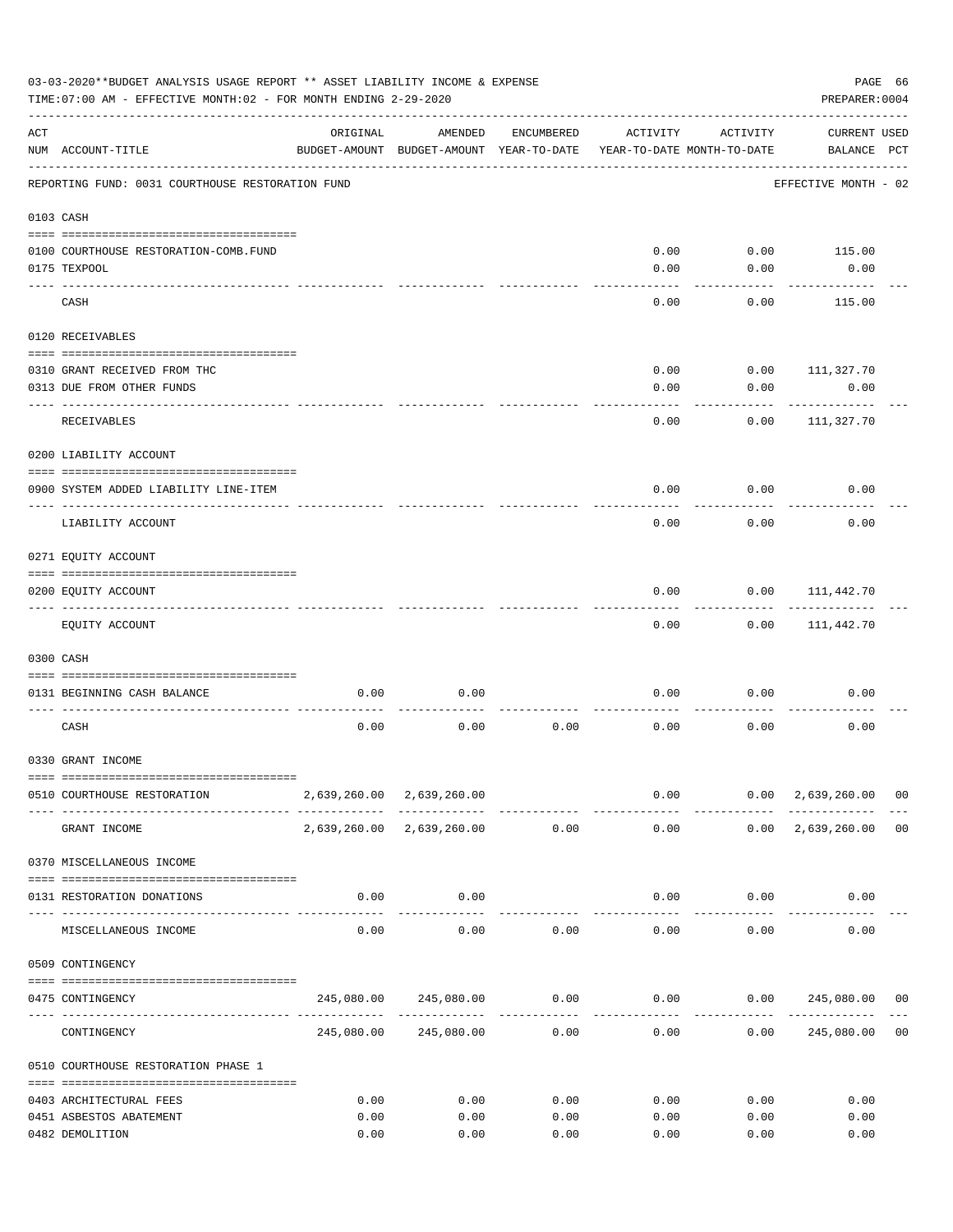| ACT |                                                                                                              | ORIGINAL                                                | AMENDED                   | ENCUMBERED | ACTIVITY | ACTIVITY      | CURRENT USED                 |                |
|-----|--------------------------------------------------------------------------------------------------------------|---------------------------------------------------------|---------------------------|------------|----------|---------------|------------------------------|----------------|
|     | NUM ACCOUNT-TITLE<br>BUDGET-AMOUNT BUDGET-AMOUNT YEAR-TO-DATE YEAR-TO-DATE MONTH-TO-DATE                     |                                                         |                           |            |          |               | BALANCE                      | PCT            |
|     |                                                                                                              |                                                         |                           |            |          |               |                              |                |
|     | REPORTING FUND: 0031 COURTHOUSE RESTORATION FUND                                                             |                                                         |                           |            |          |               | EFFECTIVE MONTH - 02         |                |
|     | 0490 MISCELLANEOUS                                                                                           | $0.00$ $0.00$ $0.00$ $0.00$ $0.00$ $0.00$ $0.00$ $0.00$ |                           |            |          |               |                              |                |
|     | COURTHOUSE RESTORATION PHASE 1                                                                               | 0.00                                                    | 0.00                      | 0.00       |          | $0.00$ $0.00$ | 0.00                         |                |
|     | 0511 COURTHOUSE RESTORATION PHASE 2                                                                          |                                                         |                           |            |          |               |                              |                |
|     |                                                                                                              |                                                         |                           |            |          |               |                              |                |
|     | 0165 CONSTRUCTION                                                                                            |                                                         | 2,336,180.00 2,336,180.00 | 0.00       | 0.00     |               | $0.00 \quad 2,336,180.00$    | 0 <sub>0</sub> |
|     | 0403 ARCHITECTURAL FEES                                                                                      | 58,000.00 58,000.00                                     |                           | 0.00       | 0.00     |               | $0.00$ 58,000.00             | 00             |
|     | 0451 ASBESTOS & OTHER TESTING                                                                                | 0.00                                                    | 0.00                      | 0.00       | 0.00     |               | 0.00<br>0.00                 |                |
|     | 0453 IT DESIGN                                                                                               | 0.00                                                    | 0.00                      | 0.00       | 0.00     | 0.00          | 0.00                         |                |
|     | 0455 SECURITY                                                                                                | 0.00                                                    | 0.00                      | 0.00       | 0.00     | 0.00          | 0.00                         |                |
|     | COURTHOUSE RESTORATION PHASE 2   2,394,180.00   2,394,180.00   0.00   0.00   0.00   0.00   2,394,180.00   00 |                                                         |                           |            |          |               |                              |                |
|     | COURTHOUSE RESTORATION FUND                                                                                  |                                                         |                           |            |          |               |                              |                |
|     | INCOME TOTALS                                                                                                | 2,639,260.00 2,639,260.00                               |                           |            |          |               | $0.00$ $0.00$ $2.639.260.00$ | 00             |
|     | <b>EXPENSE TOTALS</b>                                                                                        |                                                         | 2,639,260.00 2,639,260.00 | 0.00       | 0.00     |               | $0.00 \quad 2.639.260.00$    | 00             |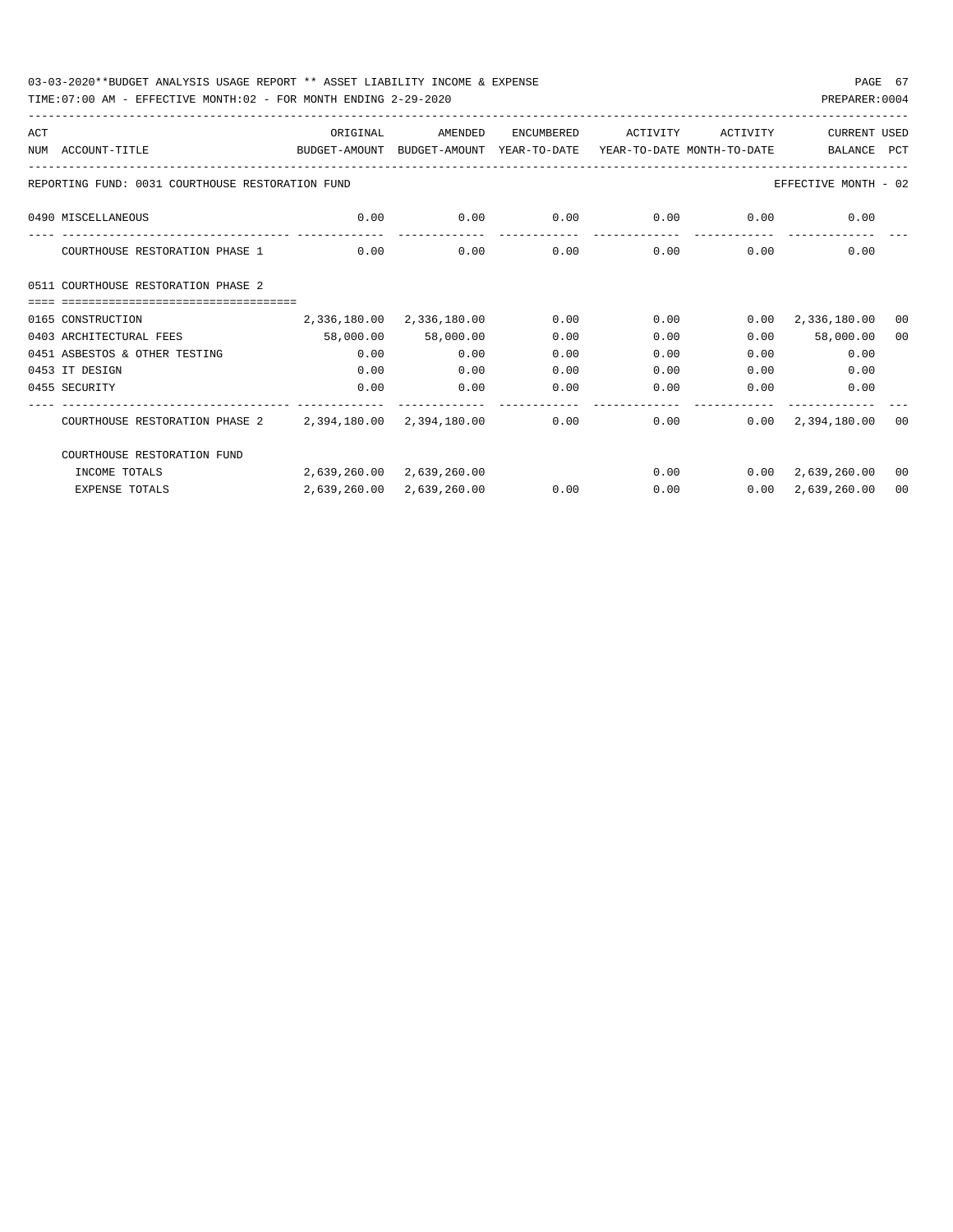|     | 03-03-2020**BUDGET ANALYSIS USAGE REPORT ** ASSET LIABILITY INCOME & EXPENSE<br>TIME: 07:00 AM - EFFECTIVE MONTH: 02 - FOR MONTH ENDING 2-29-2020 |          |         |            |                                                                                 |                                        | PAGE 68<br>PREPARER: 0004          |                |
|-----|---------------------------------------------------------------------------------------------------------------------------------------------------|----------|---------|------------|---------------------------------------------------------------------------------|----------------------------------------|------------------------------------|----------------|
| ACT | NUM ACCOUNT-TITLE                                                                                                                                 | ORIGINAL | AMENDED | ENCUMBERED | ACTIVITY<br>BUDGET-AMOUNT BUDGET-AMOUNT YEAR-TO-DATE YEAR-TO-DATE MONTH-TO-DATE | ACTIVITY                               | <b>CURRENT USED</b><br>BALANCE PCT |                |
|     | REPORTING FUND: 0033 BAIL BONDSMAN APP. FEES                                                                                                      |          |         |            |                                                                                 |                                        | EFFECTIVE MONTH - 02               |                |
|     | 0102 A/P CLEARING                                                                                                                                 |          |         |            |                                                                                 |                                        |                                    |                |
|     | 0100 A/P CLEARING                                                                                                                                 |          |         |            | 0.00                                                                            | 0.00                                   | 0.00                               |                |
|     | ---- ----------<br>---------------------- --------<br>A/P CLEARING                                                                                |          |         |            | 0.00                                                                            | 0.00                                   | 0.00                               |                |
|     | 0103 BAIL BONDSMAN AP.FEE CASH                                                                                                                    |          |         |            |                                                                                 |                                        |                                    |                |
|     | 0100 BAIL BONDSMAN APP.-COMB FUND CKING                                                                                                           |          |         |            |                                                                                 | 168.71- 0.00 8,428.03                  |                                    |                |
|     | ----------------------------<br>BAIL BONDSMAN AP. FEE CASH                                                                                        |          |         |            |                                                                                 | ----------<br>$168.71 - 0.00$ 8,428.03 |                                    |                |
|     | 0271 EQUITY ACCOUNT                                                                                                                               |          |         |            |                                                                                 |                                        |                                    |                |
|     | 0200 EQUITY ACCOUNT                                                                                                                               |          |         |            | 0.00                                                                            | $0.00$ 8,596.74                        |                                    |                |
|     | EQUITY ACCOUNT                                                                                                                                    |          |         |            | 0.00                                                                            | 0.00                                   | 8,596.74                           |                |
|     | 0300 CASH                                                                                                                                         |          |         |            |                                                                                 |                                        |                                    |                |
|     | 0133 BEGINNING CASH BALANCE                                                                                                                       | 0.00     | 0.00    |            | 0.00                                                                            | 0.00                                   | 0.00                               |                |
|     | CASH                                                                                                                                              | 0.00     | 0.00    | 0.00       | 0.00                                                                            | 0.00                                   | 0.00                               |                |
|     | 0340 BAIL BOND APPLICATION FEE                                                                                                                    |          |         |            |                                                                                 |                                        |                                    |                |
|     | 0480 APPLICATION FEE<br>-----------------------------------                                                                                       | 500.00   | 500.00  |            | 0.00                                                                            | 0.00                                   | 500.00                             | 00             |
|     | BAIL BOND APPLICATION FEE                                                                                                                         | 500.00   | 500.00  | 0.00       | 0.00                                                                            | 0.00                                   | 500.00                             | 0 <sub>0</sub> |
|     | 0498 BAIL BONDSMAN EXP.                                                                                                                           |          |         |            |                                                                                 |                                        |                                    |                |
|     |                                                                                                                                                   |          |         |            |                                                                                 |                                        |                                    |                |
|     | 0310 OFFICE SUPPLIES<br>0427 OUT OF COUNTY TRAVEL                                                                                                 | 0.00     | 0.00    | 0.00       | 500.00 500.00 6.00 168.71 0.00 331.29 34<br>0.00                                | 0.00                                   | 0.00                               |                |
|     | BAIL BONDSMAN EXP.                                                                                                                                | 500.00   | 500.00  | 0.00       | 168.71                                                                          | 0.00                                   | 331.29                             | 34             |
|     | BAIL BONDSMAN APP. FEES                                                                                                                           |          |         |            |                                                                                 |                                        |                                    |                |
|     | INCOME TOTALS                                                                                                                                     | 500.00   | 500.00  |            | 0.00                                                                            | 0.00                                   | 500.00                             | 0 <sub>0</sub> |
|     | EXPENSE TOTALS                                                                                                                                    | 500.00   | 500.00  | 0.00       | 168.71                                                                          | 0.00                                   | 331.29                             | 34             |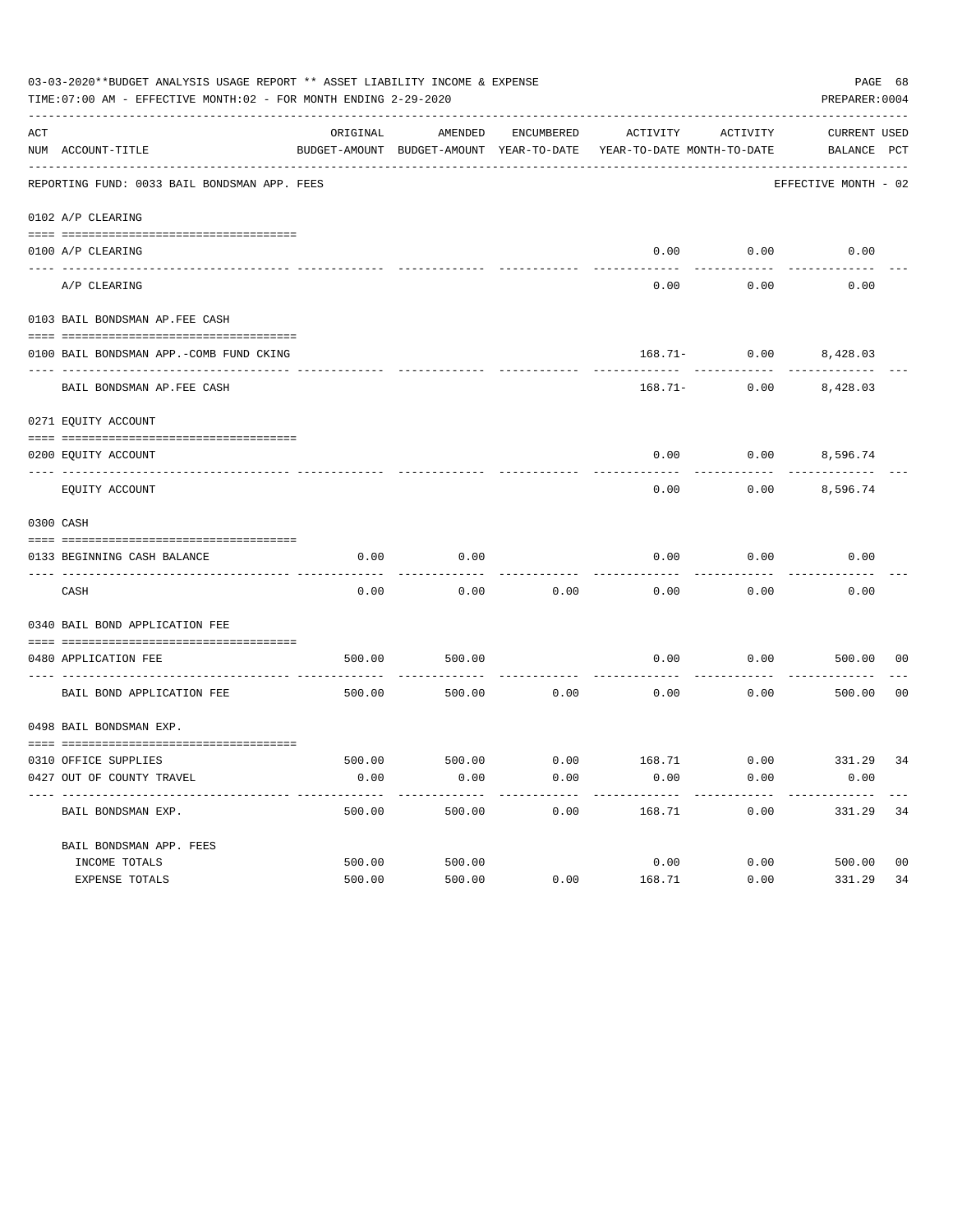|     | 03-03-2020**BUDGET ANALYSIS USAGE REPORT ** ASSET LIABILITY INCOME & EXPENSE<br>PAGE 69<br>TIME: 07:00 AM - EFFECTIVE MONTH: 02 - FOR MONTH ENDING 2-29-2020<br>PREPARER: 0004 |           |                                                                                |                   |                       |                             |                                    |                |  |  |
|-----|--------------------------------------------------------------------------------------------------------------------------------------------------------------------------------|-----------|--------------------------------------------------------------------------------|-------------------|-----------------------|-----------------------------|------------------------------------|----------------|--|--|
| ACT | NUM ACCOUNT-TITLE                                                                                                                                                              | ORIGINAL  | AMENDED<br>BUDGET-AMOUNT BUDGET-AMOUNT YEAR-TO-DATE YEAR-TO-DATE MONTH-TO-DATE | ENCUMBERED        | ACTIVITY              | ACTIVITY                    | <b>CURRENT USED</b><br>BALANCE PCT |                |  |  |
|     | REPORTING FUND: 0034 DISTRICT CT.RECORDS ARCHIVE                                                                                                                               |           |                                                                                |                   |                       |                             | EFFECTIVE MONTH - 02               |                |  |  |
|     | 0100 PAYROLL                                                                                                                                                                   |           |                                                                                |                   |                       |                             |                                    |                |  |  |
|     |                                                                                                                                                                                |           |                                                                                |                   |                       |                             |                                    |                |  |  |
|     | 0100 PAYROLL<br>--------------------------- --------<br>---- -------                                                                                                           |           |                                                                                |                   |                       | $0.00$ $0.00$               | 0.00                               |                |  |  |
|     | PAYROLL                                                                                                                                                                        |           |                                                                                |                   | 0.00                  | 0.00                        | 0.00                               |                |  |  |
|     | 0103 CASH                                                                                                                                                                      |           |                                                                                |                   |                       |                             |                                    |                |  |  |
|     | 0100 DISTRICT CT.REC.ARCHIVE COMB.FUND                                                                                                                                         |           |                                                                                |                   |                       | 2,067.37 798.81 34,186.05   |                                    |                |  |  |
|     | CASH                                                                                                                                                                           |           |                                                                                |                   |                       | 2,067.37 798.81 34,186.05   | ------------- --------------       |                |  |  |
|     | 0120 RECEIVABLES                                                                                                                                                               |           |                                                                                |                   |                       |                             |                                    |                |  |  |
|     | 0313 DUE FROM OTHER FUNDS                                                                                                                                                      |           |                                                                                |                   | 0.00                  |                             | $0.00$ 252.97                      |                |  |  |
|     | RECEIVABLES                                                                                                                                                                    |           |                                                                                |                   | 0.00                  | 0.00                        | 252.97                             |                |  |  |
|     | 0271 EQUITY ACCOUNT                                                                                                                                                            |           |                                                                                |                   |                       |                             |                                    |                |  |  |
|     | 0200 EQUITY ACCOUNT                                                                                                                                                            |           |                                                                                |                   | 0.00                  |                             | $0.00$ 32,371.65                   |                |  |  |
|     | EQUITY ACCOUNT                                                                                                                                                                 |           |                                                                                |                   | 0.00                  | ---------                   | ------------<br>$0.00$ 32,371.65   |                |  |  |
|     | 0300 CASH                                                                                                                                                                      |           |                                                                                |                   |                       |                             |                                    |                |  |  |
|     | 0134 BEGINNING CASH BALANCE                                                                                                                                                    | 25,000.00 | 25,000.00                                                                      |                   | 0.00                  |                             | 0.000025,000.00                    | 0 <sub>0</sub> |  |  |
|     | ----------------------------- -----<br>CASH                                                                                                                                    |           | 25,000.00 25,000.00                                                            | 0.00              | 0.00                  | 0.00                        | 25,000.00                          | 0 <sub>0</sub> |  |  |
|     | 0360 INTEREST INCOME                                                                                                                                                           |           |                                                                                |                   |                       |                             |                                    |                |  |  |
|     | 0100 INTEREST INCOME                                                                                                                                                           | 0.00      | 0.00                                                                           |                   |                       | 36.41 6.22                  | $36.41+$                           |                |  |  |
|     | INTEREST INCOME                                                                                                                                                                | 0.00      | 0.00                                                                           |                   |                       | $0.00$ 36.41 6.22           | $36.41+$                           |                |  |  |
|     | 0370 MISCELLANEOUS INCOME                                                                                                                                                      |           |                                                                                |                   |                       |                             |                                    |                |  |  |
|     | 0450 DISTRICT CT.RECORDS ARCHIVE FEE                                                                                                                                           |           | 4,000.00 4,000.00                                                              |                   |                       | 2,030.96 792.59 1,969.04 51 |                                    |                |  |  |
|     | MISCELLANEOUS INCOME                                                                                                                                                           | 4,000.00  | 4,000.00                                                                       |                   | $0.00$ 2,030.96       |                             | 792.59 1,969.04                    | 51             |  |  |
|     | 0450 DISTRICT CT.RECORDS ARCHIVE EQUIPM                                                                                                                                        |           |                                                                                |                   |                       |                             |                                    |                |  |  |
|     | 0107 SALARYTEMP/EXTRA                                                                                                                                                          | 0.00      | 0.00                                                                           | 0.00              | 0.00                  | 0.00                        | 0.00                               |                |  |  |
|     | 0201 SOCIAL SECURITY TAXES                                                                                                                                                     | 0.00      | 0.00                                                                           | 0.00              | 0.00                  | 0.00                        | 0.00                               |                |  |  |
|     | 0203 RETIREMENT                                                                                                                                                                | 0.00      | 0.00                                                                           | 0.00              | 0.00                  | 0.00                        | 0.00                               |                |  |  |
|     | 0204 WORKERS COMPENSATION                                                                                                                                                      | 0.00      | 0.00                                                                           | 0.00              | 0.00                  | 0.00                        | 0.00                               |                |  |  |
|     | 0205 MEDICARE TAX                                                                                                                                                              | 0.00      | 0.00                                                                           | 0.00              | 0.00                  | 0.00                        | 0.00                               |                |  |  |
|     | 0572 OFFICE EQUIPMENT                                                                                                                                                          | 29,000.00 | 29,000.00                                                                      | 0.00              | 0.00                  | 0.00                        | 29,000.00                          | 00             |  |  |
|     | ------------------- ------------<br>DISTRICT CT.RECORDS ARCHIVE EQUIPM 29,000.00                                                                                               |           | . <u>.</u> .<br>29,000.00                                                      | ---------<br>0.00 | $- - - - - -$<br>0.00 | ---------<br>0.00           | ------------<br>29,000.00          | 0 <sub>0</sub> |  |  |
|     | DISTRICT CT.RECORDS ARCHIVE                                                                                                                                                    |           |                                                                                |                   |                       |                             |                                    |                |  |  |
|     | INCOME TOTALS                                                                                                                                                                  | 29,000.00 | 29,000.00                                                                      |                   | 2,067.37              | 798.81                      | 26,932.63                          | 07             |  |  |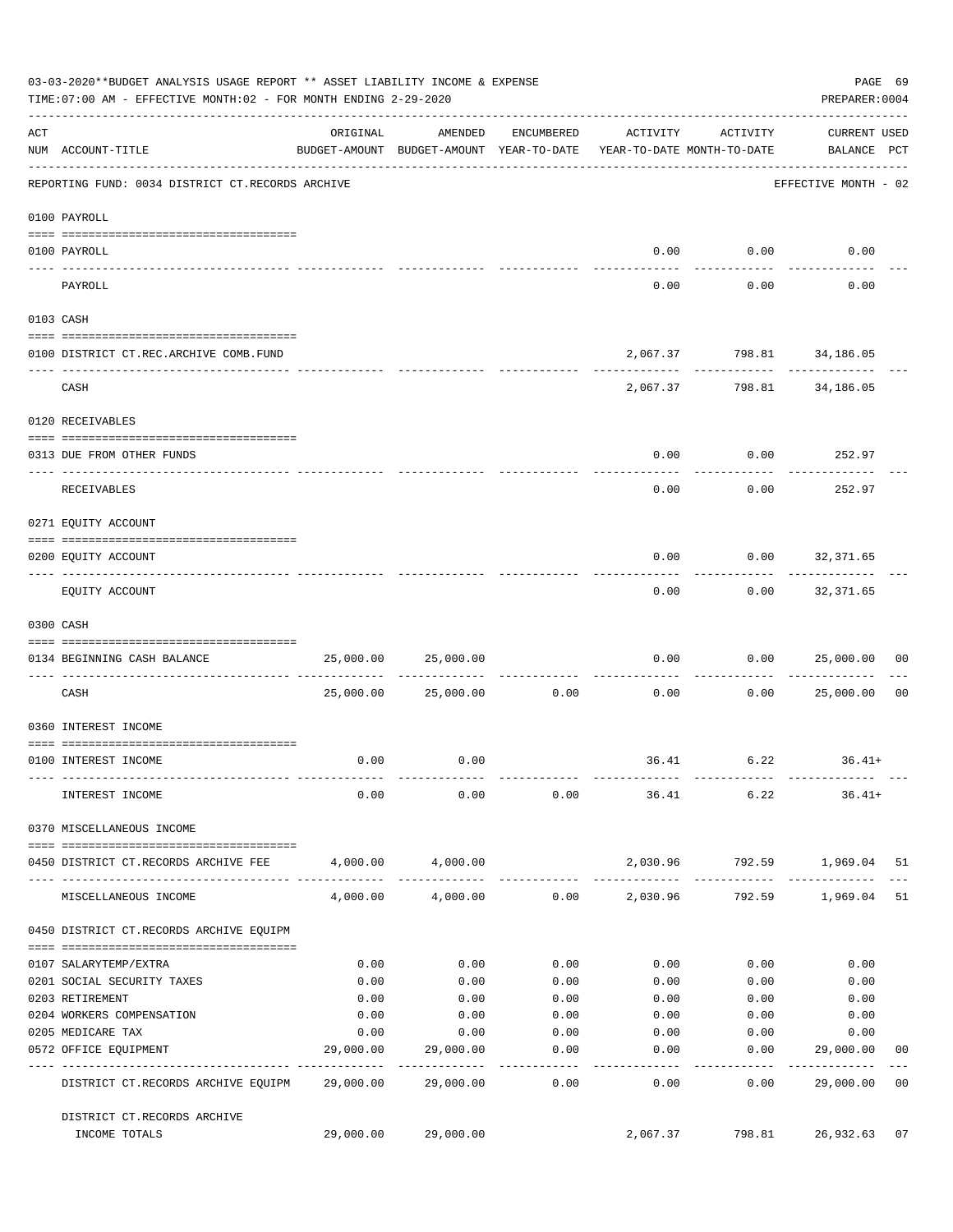| 03-03-2020**BUDGET ANALYSIS USAGE REPORT ** ASSET LIABILITY INCOME & EXPENSE<br>TIME:07:00 AM - EFFECTIVE MONTH:02 - FOR MONTH ENDING 2-29-2020 |                           |                          |                                   |                                        |          |                                       |            |  |  |
|-------------------------------------------------------------------------------------------------------------------------------------------------|---------------------------|--------------------------|-----------------------------------|----------------------------------------|----------|---------------------------------------|------------|--|--|
| ACT<br>NUM ACCOUNT-TITLE                                                                                                                        | ORIGINAL<br>BUDGET-AMOUNT | AMENDED<br>BUDGET-AMOUNT | <b>ENCUMBERED</b><br>YEAR-TO-DATE | ACTIVITY<br>YEAR-TO-DATE MONTH-TO-DATE | ACTIVITY | <b>CURRENT USED</b><br><b>BALANCE</b> | <b>PCT</b> |  |  |
| REPORTING FUND: 0034 DISTRICT CT.RECORDS ARCHIVE                                                                                                |                           |                          |                                   |                                        |          | EFFECTIVE MONTH - 02                  |            |  |  |
| <b>EXPENSE TOTALS</b>                                                                                                                           | 29,000.00                 | 29,000.00                | 0.00                              | 0.00                                   | 0.00     | 29,000.00                             | - 00       |  |  |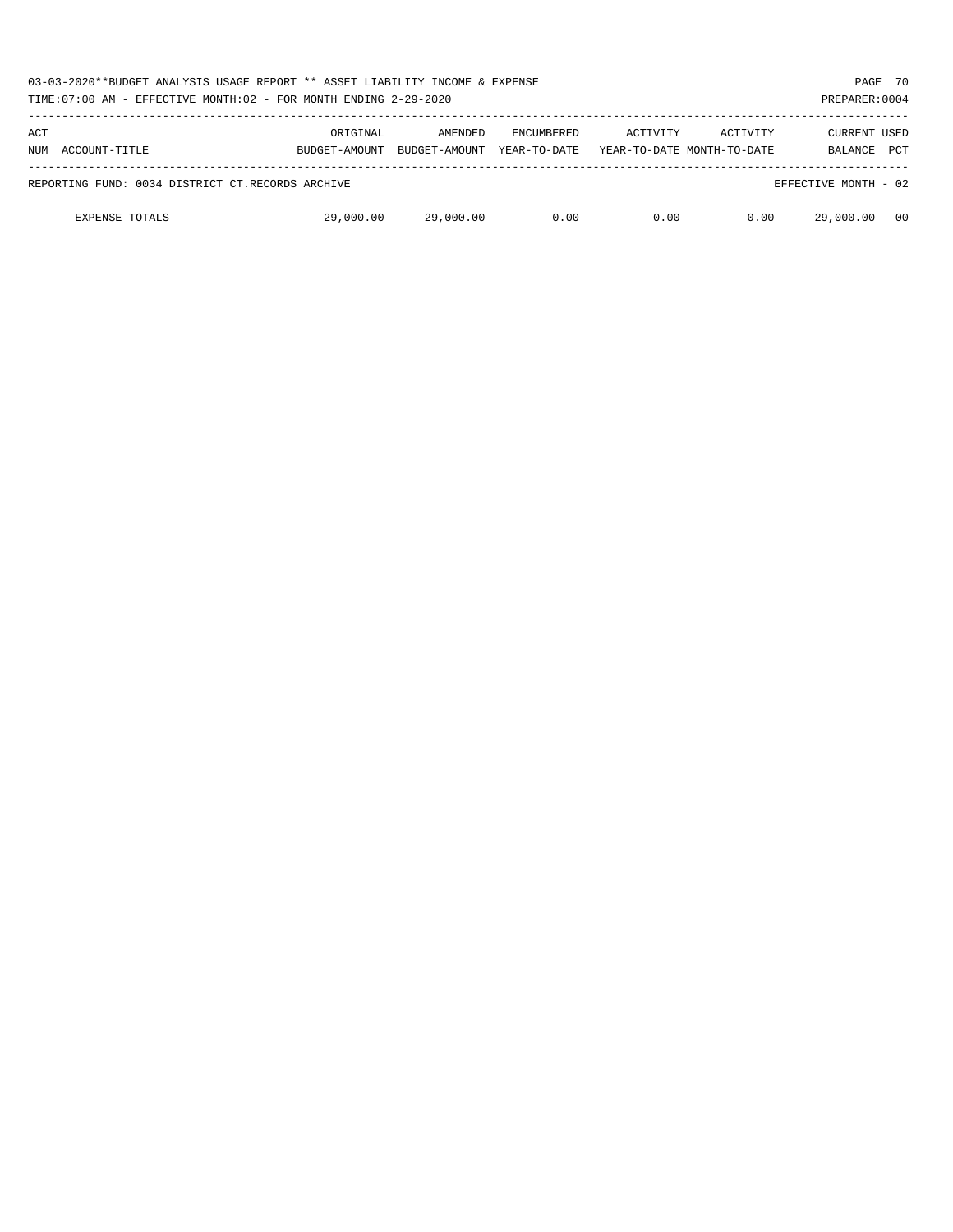| 03-03-2020**BUDGET ANALYSIS USAGE REPORT ** ASSET LIABILITY INCOME & EXPENSE<br>TIME: 07:00 AM - EFFECTIVE MONTH: 02 - FOR MONTH ENDING 2-29-2020 |                                         |                       |                                                                                |                    |              |                              |                                    | PAGE 71<br>PREPARER: 0004        |
|---------------------------------------------------------------------------------------------------------------------------------------------------|-----------------------------------------|-----------------------|--------------------------------------------------------------------------------|--------------------|--------------|------------------------------|------------------------------------|----------------------------------|
| ACT                                                                                                                                               | NUM ACCOUNT-TITLE                       | ORIGINAL              | AMENDED<br>BUDGET-AMOUNT BUDGET-AMOUNT YEAR-TO-DATE YEAR-TO-DATE MONTH-TO-DATE | ENCUMBERED         | ACTIVITY     | ACTIVITY                     | <b>CURRENT USED</b><br>BALANCE PCT |                                  |
|                                                                                                                                                   | REPORTING FUND: 0035 LAW LIBRARY FUND   |                       |                                                                                |                    |              |                              | EFFECTIVE MONTH - 02               |                                  |
|                                                                                                                                                   | 0103 CASH                               |                       |                                                                                |                    |              |                              |                                    |                                  |
|                                                                                                                                                   | 0100 LAW LIBRARY-COMBINED FUND CHECKING |                       |                                                                                |                    |              | 5,374.09 2,205.30 182,145.86 |                                    |                                  |
|                                                                                                                                                   | CASH                                    |                       |                                                                                |                    |              | 5,374.09 2,205.30            | 182,145.86                         |                                  |
|                                                                                                                                                   | 0120 RECEIVABLES                        |                       |                                                                                |                    |              |                              |                                    |                                  |
|                                                                                                                                                   | 0313 DUE FROM OTHER FUNDS               |                       |                                                                                |                    | 0.00         |                              | $0.00$ 1,190.77                    |                                  |
|                                                                                                                                                   | RECEIVABLES                             |                       |                                                                                |                    | 0.00         |                              | $0.00$ 1,190.77                    |                                  |
|                                                                                                                                                   | 0200 LIABILITY ACCOUNT                  |                       |                                                                                |                    |              |                              |                                    |                                  |
|                                                                                                                                                   | 0910 SYSTEM ADDED LIABILITY LI          |                       |                                                                                |                    | 0.00         | 0.00                         | 0.00                               |                                  |
|                                                                                                                                                   | LIABILITY ACCOUNT                       |                       |                                                                                |                    | 0.00         | 0.00                         | 0.00                               |                                  |
|                                                                                                                                                   | 0271 EQUITY ACCOUNT                     |                       |                                                                                |                    |              |                              |                                    |                                  |
|                                                                                                                                                   | 0200 EQUITY ACCOUNT                     |                       |                                                                                |                    | 0.00         |                              | $0.00$ 177,962.54                  |                                  |
|                                                                                                                                                   | EQUITY ACCOUNT                          |                       |                                                                                |                    | 0.00         |                              | $0.00$ 177,962.54                  |                                  |
|                                                                                                                                                   | 0340 FEES OF OFFICE                     |                       |                                                                                |                    |              |                              |                                    |                                  |
|                                                                                                                                                   |                                         |                       |                                                                                |                    |              |                              |                                    |                                  |
|                                                                                                                                                   | 0403 COUNTY CLERK FEES                  |                       | 5,000.00 5,000.00                                                              |                    |              | 630.00 0.00 4,370.00         |                                    | 13                               |
|                                                                                                                                                   | 0450 DISTRICT CLERK FEES                | 10,000.00             | 10,000.00                                                                      |                    | 5,095.89     | 2,171.24                     | 4,904.11                           | 51                               |
|                                                                                                                                                   | FEES OF OFFICE                          |                       | $15,000.00$ $15,000.00$ $0.00$ $5,725.89$ $2,171.24$                           |                    |              |                              | 9,274.11                           | 38                               |
|                                                                                                                                                   | 0360 INTEREST EARNINGS                  |                       |                                                                                |                    |              |                              |                                    |                                  |
|                                                                                                                                                   | 0100 INTEREST EARNINGS                  | 50.00                 | 50.00                                                                          |                    | 198.20       | 34.06                        | 148.20+ 396                        |                                  |
|                                                                                                                                                   | INTEREST EARNINGS                       | 50.00                 | 50.00                                                                          | 0.00               | 198.20       | 34.06                        | 148.20+ 396                        |                                  |
|                                                                                                                                                   | 0475 LAW LIBRARY                        |                       |                                                                                |                    |              |                              |                                    |                                  |
|                                                                                                                                                   |                                         |                       |                                                                                |                    |              |                              |                                    |                                  |
|                                                                                                                                                   | 0310 OFFICE SUPPLIES                    | 2,000.00              | 2,000.00                                                                       | 0.00               | 550.00       | 0.00                         | 1,450.00                           | 28                               |
|                                                                                                                                                   | 0421 LEXIS NEXIS ONLINE LEGAL RESEARCH  | 0.00                  | 0.00                                                                           | 0.00               | 0.00         | 0.00                         | 0.00                               |                                  |
|                                                                                                                                                   | 0453 R&M COMPUTER<br>0574 TECHNOLOGY    | 1,000.00<br>11,350.00 | 1,000.00<br>11,350.00                                                          | 0.00<br>0.00       | 0.00         | 0.00                         | 1,000.00                           | 0 <sub>0</sub><br>0 <sub>0</sub> |
|                                                                                                                                                   | 0590 LAW BOOKS                          | 700.00                | 700.00                                                                         | 0.00               | 0.00<br>0.00 | 0.00<br>0.00                 | 11,350.00<br>700.00                | 0 <sub>0</sub>                   |
|                                                                                                                                                   | LAW LIBRARY                             |                       | 15,050.00 15,050.00                                                            | ----------<br>0.00 | 550.00       | 0.00                         | .<br>14,500.00 04                  | $---$                            |
|                                                                                                                                                   | LAW LIBRARY FUND                        |                       |                                                                                |                    |              |                              |                                    |                                  |
|                                                                                                                                                   | INCOME TOTALS                           | 15,050.00             | 15,050.00                                                                      |                    | 5,924.09     | 2,205.30                     | 9,125.91                           | 39                               |
|                                                                                                                                                   | EXPENSE TOTALS                          | 15,050.00             | 15,050.00                                                                      | 0.00               | 550.00       | 0.00                         | 14,500.00                          | 0 <sub>4</sub>                   |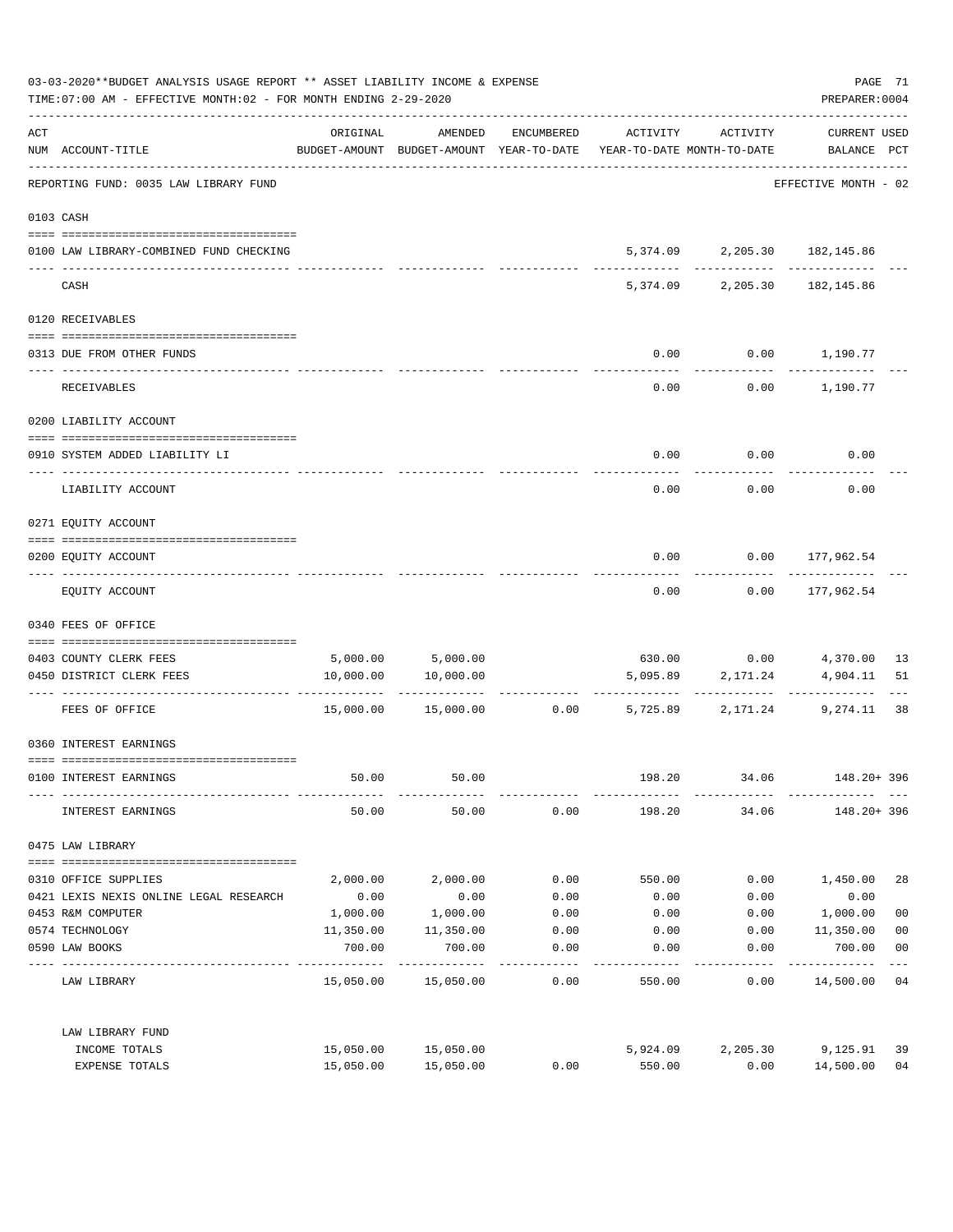|          | 03-03-2020**BUDGET ANALYSIS USAGE REPORT ** ASSET LIABILITY INCOME & EXPENSE<br>TIME: 07:00 AM - EFFECTIVE MONTH: 02 - FOR MONTH ENDING 2-29-2020<br>PREPARER: 0004 |                                                      |                    |            |                                        |                          |                                         |  |  |  |  |
|----------|---------------------------------------------------------------------------------------------------------------------------------------------------------------------|------------------------------------------------------|--------------------|------------|----------------------------------------|--------------------------|-----------------------------------------|--|--|--|--|
| ACT      | NUM ACCOUNT-TITLE                                                                                                                                                   | ORIGINAL<br>BUDGET-AMOUNT BUDGET-AMOUNT YEAR-TO-DATE | AMENDED            | ENCUMBERED | ACTIVITY<br>YEAR-TO-DATE MONTH-TO-DATE | ACTIVITY                 | <b>CURRENT USED</b><br>BALANCE PCT      |  |  |  |  |
|          | REPORTING FUND: 0036 D.A. FEE ACCOUNT FUND                                                                                                                          |                                                      |                    |            |                                        |                          | EFFECTIVE MONTH - 02                    |  |  |  |  |
|          | 0100 PAYROLL                                                                                                                                                        |                                                      |                    |            |                                        |                          |                                         |  |  |  |  |
|          | 0100 PAYROLL                                                                                                                                                        |                                                      |                    |            |                                        | $0.00$ 0.00              | 0.00                                    |  |  |  |  |
| ---- --- | PAYROLL                                                                                                                                                             |                                                      |                    |            | 0.00                                   | 0.00                     | 0.00                                    |  |  |  |  |
|          | 0102 A/P CLEARING                                                                                                                                                   |                                                      |                    |            |                                        |                          |                                         |  |  |  |  |
|          |                                                                                                                                                                     |                                                      |                    |            |                                        |                          |                                         |  |  |  |  |
|          | 0100 A/P CLEARING                                                                                                                                                   |                                                      |                    |            | 0.00                                   | 0.00                     | 0.00                                    |  |  |  |  |
|          | A/P CLEARING                                                                                                                                                        |                                                      |                    |            | 0.00                                   | 0.00                     | 0.00                                    |  |  |  |  |
|          | 0103 CASH                                                                                                                                                           |                                                      |                    |            |                                        |                          |                                         |  |  |  |  |
|          |                                                                                                                                                                     |                                                      |                    |            |                                        |                          |                                         |  |  |  |  |
|          | 0136 D. A. FEE CASH ACCT.<br>0236 D.A. FEE SEIZURE FUND                                                                                                             |                                                      |                    |            |                                        | 348.26 3,302.01          | $234.24 - 26.04$ 12, 292.99<br>3,803.87 |  |  |  |  |
|          | CASH                                                                                                                                                                |                                                      |                    |            | 114.02                                 | 3,328.05                 | 16,096.86                               |  |  |  |  |
|          | 0200 LIABILITY ACCOUNT                                                                                                                                              |                                                      |                    |            |                                        |                          |                                         |  |  |  |  |
|          |                                                                                                                                                                     |                                                      |                    |            |                                        |                          |                                         |  |  |  |  |
|          | 0150 ACCRUED SALARY PAYABLE                                                                                                                                         |                                                      |                    |            | 0.00                                   | 0.00                     | 627.24                                  |  |  |  |  |
|          | 0155 ACCRUED FRINGE BENEFITS<br>0910 SYSTEM ADDED LIABILITY LINE-ITEM                                                                                               |                                                      |                    |            | 0.00<br>0.00                           | 0.00<br>0.00             | 210.02<br>0.00                          |  |  |  |  |
|          |                                                                                                                                                                     |                                                      |                    |            |                                        |                          |                                         |  |  |  |  |
|          | LIABILITY ACCOUNT                                                                                                                                                   |                                                      |                    |            | 0.00                                   | 0.00                     | 837.26                                  |  |  |  |  |
|          | 0271 EQUITY ACCOUNT                                                                                                                                                 |                                                      |                    |            |                                        |                          |                                         |  |  |  |  |
|          | 0200 EQUITY ACCOUNT                                                                                                                                                 |                                                      |                    |            | 0.00                                   |                          | $0.00$ 15,145.58                        |  |  |  |  |
|          | EQUITY ACCOUNT                                                                                                                                                      |                                                      |                    |            | 0.00                                   | 0.00                     | 15,145.58                               |  |  |  |  |
|          | 0300 CASH                                                                                                                                                           |                                                      |                    |            |                                        |                          |                                         |  |  |  |  |
|          | 0136 BEGINNING CASH BALANCE-D.A.FEE                                                                                                                                 | 0.00                                                 | 0.00               |            |                                        | 0.00<br>0.00             | 0.00                                    |  |  |  |  |
|          | 0236 BEGINNING CASH BALANCE-SEIZURE                                                                                                                                 | 0.00                                                 | 0.00               |            | 0.00                                   | 0.00                     | 0.00                                    |  |  |  |  |
|          | CASH                                                                                                                                                                | $- - - - -$<br>0.00                                  | ----------<br>0.00 | 0.00       | 0.00                                   | 0.00                     | 0.00                                    |  |  |  |  |
|          | 0340 FEES OF OFFICE                                                                                                                                                 |                                                      |                    |            |                                        |                          |                                         |  |  |  |  |
|          |                                                                                                                                                                     |                                                      |                    |            |                                        |                          |                                         |  |  |  |  |
|          | 0475 DISTRICT ATTORNEY FEES                                                                                                                                         |                                                      | 3,100.00 3,100.00  |            |                                        |                          | 555.00 170.00 2,545.00 18               |  |  |  |  |
|          | FEES OF OFFICE                                                                                                                                                      |                                                      | 3,100.00 3,100.00  | 0.00       | 555.00                                 | 170.00                   | 2,545.00 18                             |  |  |  |  |
|          | 0352 OTHER FORFEITURES                                                                                                                                              |                                                      |                    |            |                                        |                          |                                         |  |  |  |  |
|          | 0200 CONTRABAND FORFEITURE                                                                                                                                          | 0.00                                                 | 0.00               |            |                                        |                          | 3,301.98 3,301.98 3,301.98+             |  |  |  |  |
|          | 0300 D.A. SEIZURE FUND                                                                                                                                              | 0.00                                                 | 0.00               |            | 0.00                                   | 0.00                     | 0.00                                    |  |  |  |  |
|          | OTHER FORFEITURES                                                                                                                                                   | 0.00                                                 | 0.00               | 0.00       | ----------<br>3,301.98                 | ------------<br>3,301.98 | -------------<br>$3,301.98+$            |  |  |  |  |

0360 INTEREST EARNINGS

==== ===================================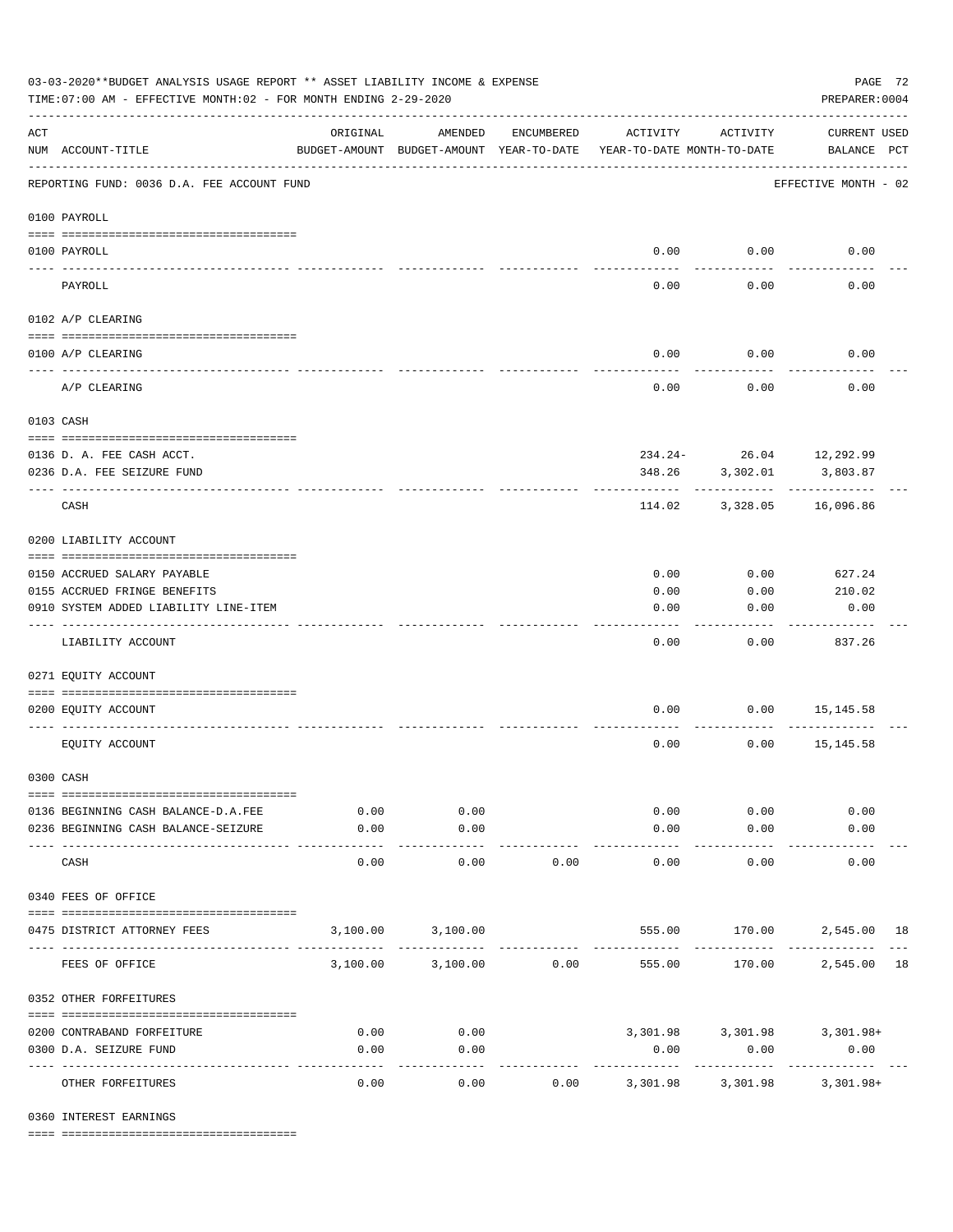# 03-03-2020\*\*BUDGET ANALYSIS USAGE REPORT \*\* ASSET LIABILITY INCOME & EXPENSE PAGE 73

TIME:07:00 AM - EFFECTIVE MONTH:02 - FOR MONTH ENDING 2-29-2020

| ACT |                                                                 | ORIGINAL     | AMENDED                                                             | ENCUMBERED   | ACTIVITY     | ACTIVITY                              | <b>CURRENT USED</b>  |    |
|-----|-----------------------------------------------------------------|--------------|---------------------------------------------------------------------|--------------|--------------|---------------------------------------|----------------------|----|
|     | NUM ACCOUNT-TITLE                                               |              | BUDGET-AMOUNT BUDGET-AMOUNT YEAR-TO-DATE YEAR-TO-DATE MONTH-TO-DATE |              |              |                                       | BALANCE PCT          |    |
|     | REPORTING FUND: 0036 D.A. FEE ACCOUNT FUND                      |              |                                                                     |              |              |                                       | EFFECTIVE MONTH - 02 |    |
|     |                                                                 |              |                                                                     |              |              |                                       |                      |    |
|     | 0100 INTEREST EARNINGS-D.A. FEE                                 | 0.00         | 0.00                                                                |              | 2.77         | 0.54                                  | $2.77+$              |    |
|     | 0236 INTEREST EARNINGS-SEIZURE FUND                             | 0.00         | 0.00                                                                |              | 0.29         | 0.03                                  | $0.29+$              |    |
|     | INTEREST EARNINGS                                               | 0.00         | $- - - - -$<br>0.00                                                 | 0.00         | 3.06         | --------<br>0.57                      | $3.06+$              |    |
|     | 0370 MISCELLANEOUS                                              |              |                                                                     |              |              |                                       |                      |    |
|     |                                                                 |              |                                                                     |              |              |                                       |                      |    |
|     | 0130 REFUNDS & MISCELLANEOUS                                    | 0.00         | 0.00                                                                |              |              | $422.19$ $35.50$ $422.19+$            |                      |    |
|     | 0319 RESTITUTION                                                | 0.00         | 0.00                                                                |              | 7,500.00     | 0.00                                  | $7,500.00+$          |    |
|     | MISCELLANEOUS                                                   | 0.00         | 0.00                                                                |              |              | $0.00$ $7,922.19$ $35.50$ $7,922.19+$ |                      |    |
|     | 0475 DISTRICT ATTORNEY DEPT                                     |              |                                                                     |              |              |                                       |                      |    |
|     |                                                                 |              |                                                                     |              |              |                                       |                      |    |
|     | 0107 SALARY SUPPLEMENT                                          | 0.00         | 0.00                                                                | 0.00         | 0.00         | 0.00                                  | 0.00                 |    |
|     | 0201 SOCIAL SECURITY TAXES                                      | 0.00         | 0.00                                                                | 0.00         | 0.00         | 0.00                                  | 0.00                 |    |
|     | 0203 RETIREMENT<br>0204 WORKERS COMPENSATION                    | 0.00<br>0.00 | 0.00<br>0.00                                                        | 0.00<br>0.00 | 0.00<br>0.00 | 0.00<br>0.00                          | 0.00<br>0.00         |    |
|     | 0205 MEDICARE TAX                                               | 0.00         | 0.00                                                                | 0.00         | 0.00         | 0.00                                  | 0.00                 |    |
|     | 0310 OFFICE SUPPLIES                                            | 0.00         | 0.00                                                                | 0.00         | 0.00         | 0.00                                  | 0.00                 |    |
|     | 0319 RESTITUTION                                                | 0.00         | 0.00                                                                | 0.00         | 7,500.00     | 0.00                                  | $7,500.00 -$         |    |
|     | 0321 CONTINUING EDUCATION                                       | 0.00         | 0.00                                                                | 0.00         | 0.00         | 0.00                                  | 0.00                 |    |
|     | 0353 COMPUTER EXPENSE                                           | 0.00         | 0.00                                                                | 0.00         | 0.00         | 0.00                                  | 0.00                 |    |
|     | 0421 INVESTIGATOR/HOT CK. ONLINE                                | 0.00         | 0.00                                                                | 0.00         | 0.00         | 0.00                                  | 0.00                 |    |
|     | 0490 MISCELLANEOUS                                              | 2,100.00     | 2,100.00                                                            | 0.00         | 1,214.20     | 180.00                                | 885.80               | 58 |
|     | 0499 BANK SERVICE FEES                                          | 0.00         | 0.00                                                                | 0.00         | 0.00         | 0.00                                  | 0.00                 |    |
|     | 0572 OFFICE EQUIPMENT                                           | 0.00         | 0.00                                                                | 0.00         | 0.00         | 0.00                                  | 0.00                 |    |
|     | 0574 COMPUTER EQUIPMENT                                         | 0.00         | 0.00                                                                | 0.00         | 0.00         | 0.00                                  | 0.00                 |    |
|     | DISTRICT ATTORNEY DEPT                                          | 2,100.00     | 2,100.00                                                            | 0.00         | 8,714.20     | 180.00                                | $6,614.20 - 415$     |    |
|     | 0477 D.A. SEIZURE                                               |              |                                                                     |              |              |                                       |                      |    |
|     | 0107 SALARY SUPPLEMENT                                          | 0.00         | 0.00                                                                | 0.00         | 2,508.96     | 0.00                                  | 2,508.96-            |    |
|     | 0201 SOCIAL SECURITY TAXES                                      | 0.00         | 0.00                                                                | 0.00         | 126.28       | 0.00                                  | 126.28-              |    |
|     | 0203 RETIREMENT                                                 | 0.00         | 0.00                                                                | 0.00         | 286.32       | 0.00                                  | $286.32-$            |    |
|     | 0204 WORKERS COMPENSATION                                       | 0.00         | 0.00                                                                | 0.00         | 2.93         | 0.00                                  | $2.93-$              |    |
|     | 0205 MEDICARE TAX                                               | 0.00         | 0.00                                                                | 0.00         | 29.52        | 0.00                                  | $29.52-$             |    |
|     | 0310 OFFICE SUPPLIES                                            | 0.00         | 0.00                                                                | 0.00         | 0.00         | 0.00                                  | 0.00                 |    |
|     | 0321 TRAINING                                                   | 0.00         | 0.00                                                                | 0.00         | 0.00         | 0.00                                  | 0.00                 |    |
|     | 0470 CIVIL PROCESS                                              | 0.00         | 0.00                                                                | 0.00         | 0.00         | 0.00                                  | 0.00                 |    |
|     | 0480 TOWING                                                     | 0.00         | 0.00                                                                | 0.00         | 0.00         | 0.00                                  | 0.00                 |    |
|     | 0490 MISCELLANEOUS                                              | 1,000.00     | 1,000.00                                                            | 0.00         | 0.00         | 0.00                                  | 1,000.00             | 00 |
|     | 0499 BANK SERVICE FEES                                          | 0.00         | 0.00                                                                | 0.00         | 0.00         | 0.00                                  | 0.00                 |    |
|     | 0572 OFFICE EQUIPMENT                                           | 0.00         | 0.00                                                                | 0.00         | 0.00         | 0.00                                  | 0.00                 |    |
|     | 0574 COMPUTER EQUIPMENT<br>------------------------------------ | 0.00         | 0.00                                                                | 0.00         | 0.00         | 0.00                                  | 0.00                 |    |
|     | D.A. SEIZURE                                                    | 1,000.00     | 1,000.00                                                            | 0.00         | 2,954.01     | 0.00                                  | $1,954.01 - 295$     |    |
|     | 0999 ACCOUNTS PAYABLE                                           |              |                                                                     |              |              |                                       |                      |    |
|     | 0100 A/P CLEARING ACCOUNT                                       |              |                                                                     |              | 0.00         | 0.00                                  | 0.00                 |    |
|     | ACCOUNTS PAYABLE                                                |              |                                                                     |              | 0.00         | 0.00                                  | 0.00                 |    |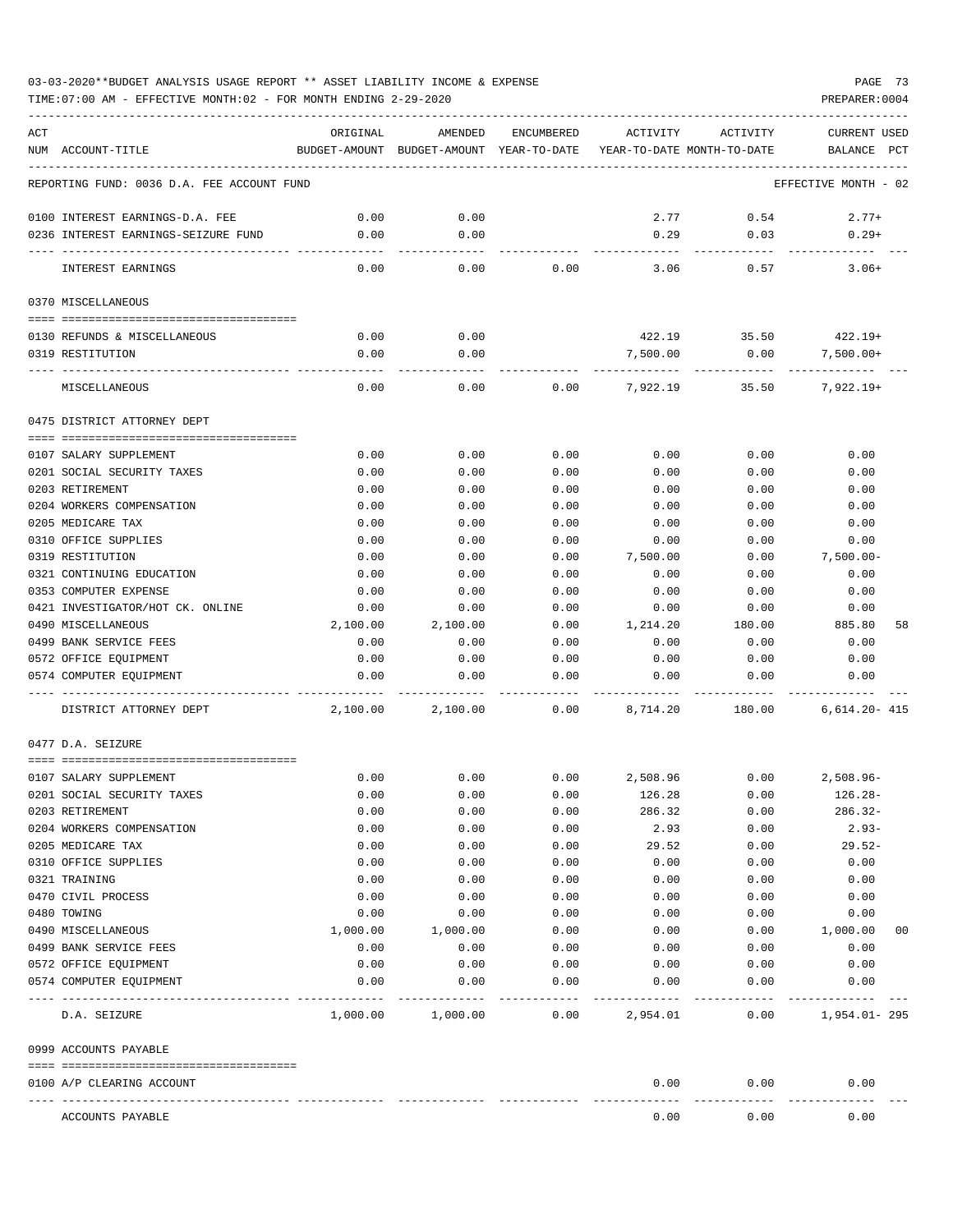| 03-03-2020**BUDGET ANALYSIS USAGE REPORT ** ASSET LIABILITY INCOME & EXPENSE |               |               |              |                            |          | PAGE 74              |     |
|------------------------------------------------------------------------------|---------------|---------------|--------------|----------------------------|----------|----------------------|-----|
| TIME:07:00 AM - EFFECTIVE MONTH:02 - FOR MONTH ENDING 2-29-2020              |               |               |              |                            |          | PREPARER: 0004       |     |
| ACT                                                                          | ORIGINAL      | AMENDED       | ENCUMBERED   | ACTIVITY                   | ACTIVITY | <b>CURRENT USED</b>  |     |
| NUM ACCOUNT-TITLE                                                            | BUDGET-AMOUNT | BUDGET-AMOUNT | YEAR-TO-DATE | YEAR-TO-DATE MONTH-TO-DATE |          | BALANCE              | PCT |
| REPORTING FUND: 0036 D.A. FEE ACCOUNT FUND                                   |               |               |              |                            |          | EFFECTIVE MONTH - 02 |     |
| D.A. FEE ACCOUNT FUND                                                        |               |               |              |                            |          |                      |     |
| INCOME TOTALS                                                                | 3.100.00      | 3.100.00      |              | 11,782.23                  | 3,508.05 | $8.682.23 + 380$     |     |
| <b>EXPENSE TOTALS</b>                                                        | 3,100.00      | 3,100.00      | 0.00         | 11,668.21                  | 180.00   | $8.568.21 - 376$     |     |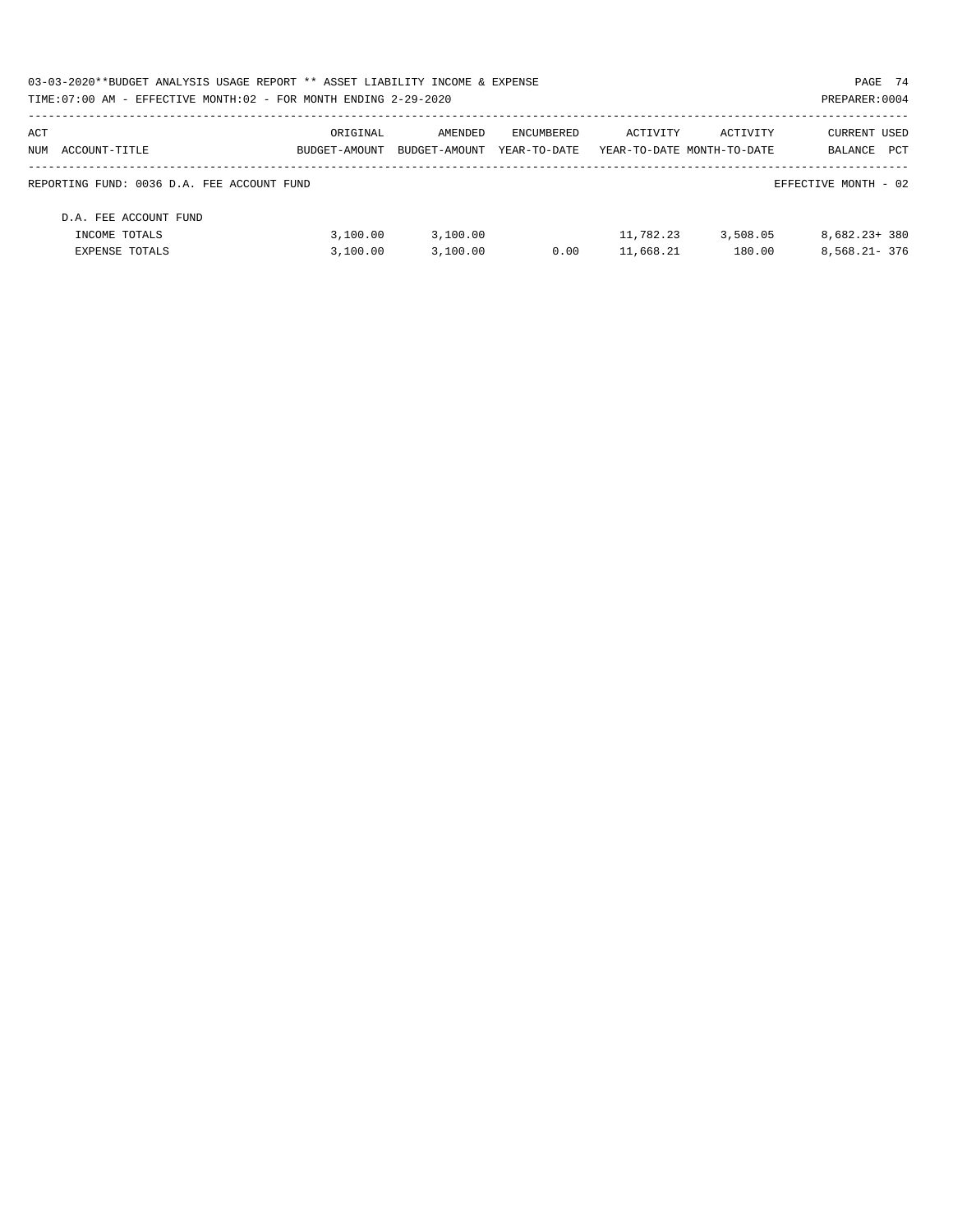| 03-03-2020**BUDGET ANALYSIS USAGE REPORT ** ASSET LIABILITY INCOME & EXPENSE<br>TIME: 07:00 AM - EFFECTIVE MONTH: 02 - FOR MONTH ENDING 2-29-2020<br>PREPARER: 0004 |                                         |          |                                          |                   |                            |                                    |                      |  |  |
|---------------------------------------------------------------------------------------------------------------------------------------------------------------------|-----------------------------------------|----------|------------------------------------------|-------------------|----------------------------|------------------------------------|----------------------|--|--|
| ACT                                                                                                                                                                 |                                         | ORIGINAL | AMENDED                                  | <b>ENCUMBERED</b> | <b>ACTIVITY</b>            | ACTIVITY                           | <b>CURRENT USED</b>  |  |  |
|                                                                                                                                                                     | NUM ACCOUNT-TITLE                       |          | BUDGET-AMOUNT BUDGET-AMOUNT YEAR-TO-DATE |                   | YEAR-TO-DATE MONTH-TO-DATE |                                    | BALANCE PCT          |  |  |
|                                                                                                                                                                     | REPORTING FUND: 0037 CONTRABAND SEIZURE |          |                                          |                   |                            |                                    | EFFECTIVE MONTH - 02 |  |  |
|                                                                                                                                                                     | 0103 CONTRABAND SEIZURE                 |          |                                          |                   |                            |                                    |                      |  |  |
|                                                                                                                                                                     | 0137 CASH-CONTRABAND SEIZURE            |          |                                          |                   |                            | $6,840.58 - 10,000.51 - 54,689.74$ |                      |  |  |
|                                                                                                                                                                     | CONTRABAND SEIZURE                      |          |                                          |                   | $6,840.58-$                | 10,000.51-                         | 54,689.74            |  |  |
|                                                                                                                                                                     | 0200 LIABILITY ACCOUNT                  |          |                                          |                   |                            |                                    |                      |  |  |
|                                                                                                                                                                     | 0910 SYSTEM ADDED LIABILITY LINE-ITEM   |          |                                          |                   | 0.00                       | 0.00                               | 0.00                 |  |  |
|                                                                                                                                                                     | LIABILITY ACCOUNT                       |          |                                          |                   | 0.00                       | 0.00                               | 0.00                 |  |  |
|                                                                                                                                                                     | 0207 DUE TO                             |          |                                          |                   |                            |                                    |                      |  |  |
|                                                                                                                                                                     | 0099 HELD IN TRUST                      |          |                                          |                   | $6,867.00 -$               | $10,006.00-$                       | 52, 247.68           |  |  |
|                                                                                                                                                                     | DUE TO                                  |          |                                          |                   | $6,867.00 -$               | $10,006.00 -$                      | 52, 247.68           |  |  |
|                                                                                                                                                                     | 0271 EQUITY ACCOUNT                     |          |                                          |                   |                            |                                    |                      |  |  |
|                                                                                                                                                                     | 0200 EQUITY ACCOUNT                     |          |                                          |                   | 0.00                       | 0.00                               | 2,415.64             |  |  |
|                                                                                                                                                                     | EQUITY ACCOUNT                          |          |                                          |                   | 0.00                       | 0.00                               | 2,415.64             |  |  |
|                                                                                                                                                                     | 0360 INTEREST EARNINGS                  |          |                                          |                   |                            |                                    |                      |  |  |
|                                                                                                                                                                     | 0100 INTEREST EARNINGS                  | 0.00     | 0.00                                     |                   | 26.42                      | 5.49                               | $26.42+$             |  |  |
|                                                                                                                                                                     | INTEREST EARNINGS                       | 0.00     | 0.00                                     | 0.00              | 26.42                      | 5.49                               | $26.42+$             |  |  |
|                                                                                                                                                                     | 0370 MISCELLANEOUS                      |          |                                          |                   |                            |                                    |                      |  |  |
|                                                                                                                                                                     |                                         |          |                                          |                   | 0.00                       |                                    |                      |  |  |
|                                                                                                                                                                     | 0130 REFUNDS & MISCELLANEOUS            | 0.00     | 0.00                                     |                   |                            | 0.00                               | 0.00                 |  |  |
|                                                                                                                                                                     | MISCELLANEOUS                           | 0.00     | 0.00                                     | 0.00              | 0.00                       | 0.00                               | 0.00                 |  |  |
|                                                                                                                                                                     | CONTRABAND SEIZURE                      |          |                                          |                   |                            |                                    |                      |  |  |
|                                                                                                                                                                     | INCOME TOTALS                           | 0.00     | 0.00                                     |                   | 26.42                      | 5.49                               | $26.42+$             |  |  |
|                                                                                                                                                                     | <b>EXPENSE TOTALS</b>                   | 0.00     | 0.00                                     | 0.00              | 0.00                       | 0.00                               | 0.00                 |  |  |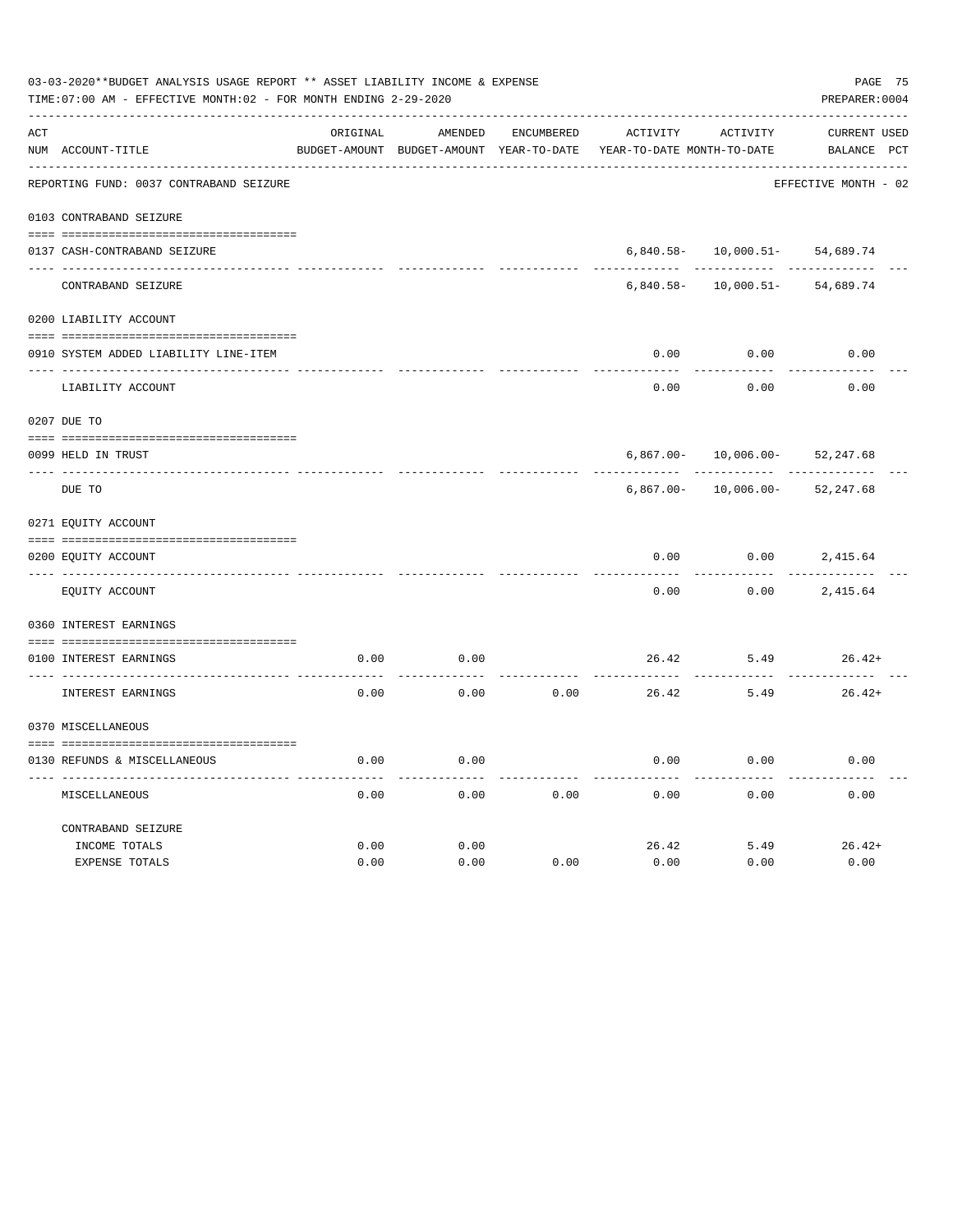|     | PAGE 76<br>03-03-2020**BUDGET ANALYSIS USAGE REPORT ** ASSET LIABILITY INCOME & EXPENSE<br>TIME: 07:00 AM - EFFECTIVE MONTH: 02 - FOR MONTH ENDING 2-29-2020<br>PREPARER: 0004 |          |                                                     |                       |          |                                        |                             |  |  |  |  |
|-----|--------------------------------------------------------------------------------------------------------------------------------------------------------------------------------|----------|-----------------------------------------------------|-----------------------|----------|----------------------------------------|-----------------------------|--|--|--|--|
| ACT | NUM ACCOUNT-TITLE                                                                                                                                                              | ORIGINAL | AMENDED<br>BUDGET-AMOUNT BUDGET-AMOUNT YEAR-TO-DATE | ENCUMBERED            | ACTIVITY | ACTIVITY<br>YEAR-TO-DATE MONTH-TO-DATE | CURRENT USED<br>BALANCE PCT |  |  |  |  |
|     | REPORTING FUND: 0038 IHC CO-OP GIN                                                                                                                                             |          |                                                     |                       |          |                                        | EFFECTIVE MONTH - 02        |  |  |  |  |
|     | 0102 A/P CLEARING                                                                                                                                                              |          |                                                     |                       |          |                                        |                             |  |  |  |  |
|     | 0100 A/P CLEARING                                                                                                                                                              |          |                                                     |                       |          | 0.00 0.00                              | 0.00                        |  |  |  |  |
|     | A/P CLEARING                                                                                                                                                                   |          |                                                     |                       | 0.00     | 0.00                                   | 0.00                        |  |  |  |  |
|     | 0103 IHC CO-OP GIN CASH                                                                                                                                                        |          |                                                     |                       |          |                                        |                             |  |  |  |  |
|     | 0100 IHC CO-OP GIN-COMBINED FUND CKING                                                                                                                                         |          |                                                     |                       | 0.70     |                                        | $0.18$ 521.26               |  |  |  |  |
|     | 0175 IHC CO-OP GIN TEXPOOL                                                                                                                                                     |          |                                                     |                       | 143.21   | 25.86                                  | 19,150.45                   |  |  |  |  |
|     | --------------------------------<br>IHC CO-OP GIN CASH                                                                                                                         |          |                                                     |                       | 143.91   |                                        | 26.04 19,671.71             |  |  |  |  |
|     |                                                                                                                                                                                |          |                                                     |                       |          |                                        |                             |  |  |  |  |
|     | 0200 SYSTEM ADDED LIABILITY DEPARTMENT                                                                                                                                         |          |                                                     |                       |          |                                        |                             |  |  |  |  |
|     |                                                                                                                                                                                |          |                                                     |                       |          |                                        |                             |  |  |  |  |
|     | 0900 SYSTEM ADDED LIABILITY LINE-ITEM                                                                                                                                          |          |                                                     |                       | 0.00     | 0.00                                   | 0.00                        |  |  |  |  |
|     | SYSTEM ADDED LIABILITY DEPARTMENT                                                                                                                                              |          |                                                     |                       | 0.00     | 0.00                                   | 0.00                        |  |  |  |  |
|     | 0271 EQUITY ACCOUNT                                                                                                                                                            |          |                                                     |                       |          |                                        |                             |  |  |  |  |
|     | 0200 EQUITY ACCOUNT                                                                                                                                                            |          |                                                     |                       | 0.00     |                                        | $0.00$ 19,527.80            |  |  |  |  |
|     | EQUITY ACCOUNT                                                                                                                                                                 |          |                                                     |                       | 0.00     |                                        | $0.00$ 19,527.80            |  |  |  |  |
|     | 0360 INTEREST EARNINGS                                                                                                                                                         |          |                                                     |                       |          |                                        |                             |  |  |  |  |
|     | 0100 INTEREST EARNINGS                                                                                                                                                         | 0.00     | 0.00                                                |                       |          | -----------                            | 143.91 26.04 143.91+        |  |  |  |  |
|     | INTEREST EARNINGS                                                                                                                                                              | 0.00     | 0.00                                                | 0.00                  |          | 143.91 26.04                           | 143.91+                     |  |  |  |  |
|     | 0645 CO-OP FUND                                                                                                                                                                |          |                                                     |                       |          |                                        |                             |  |  |  |  |
|     | 0412 PRESCRIPTIONS                                                                                                                                                             | 0.00     | 0.00                                                | 0.00                  | 0.00     | 0.00                                   |                             |  |  |  |  |
|     | 0415 LABORATORY/X-RAY                                                                                                                                                          | 0.00     | 0.00                                                | 0.00                  | 0.00     | 0.00                                   | 0.00<br>0.00                |  |  |  |  |
|     | ____________________________________<br>CO-OP FUND                                                                                                                             | 0.00     | 0.00                                                | $- - - - - -$<br>0.00 | 0.00     | 0.00                                   | 0.00                        |  |  |  |  |
|     | IHC CO-OP GIN                                                                                                                                                                  |          |                                                     |                       |          |                                        |                             |  |  |  |  |
|     | INCOME TOTALS                                                                                                                                                                  | 0.00     | 0.00                                                |                       | 143.91   | 26.04                                  | $143.91+$                   |  |  |  |  |
|     | EXPENSE TOTALS                                                                                                                                                                 | 0.00     | 0.00                                                | 0.00                  | 0.00     | 0.00                                   | 0.00                        |  |  |  |  |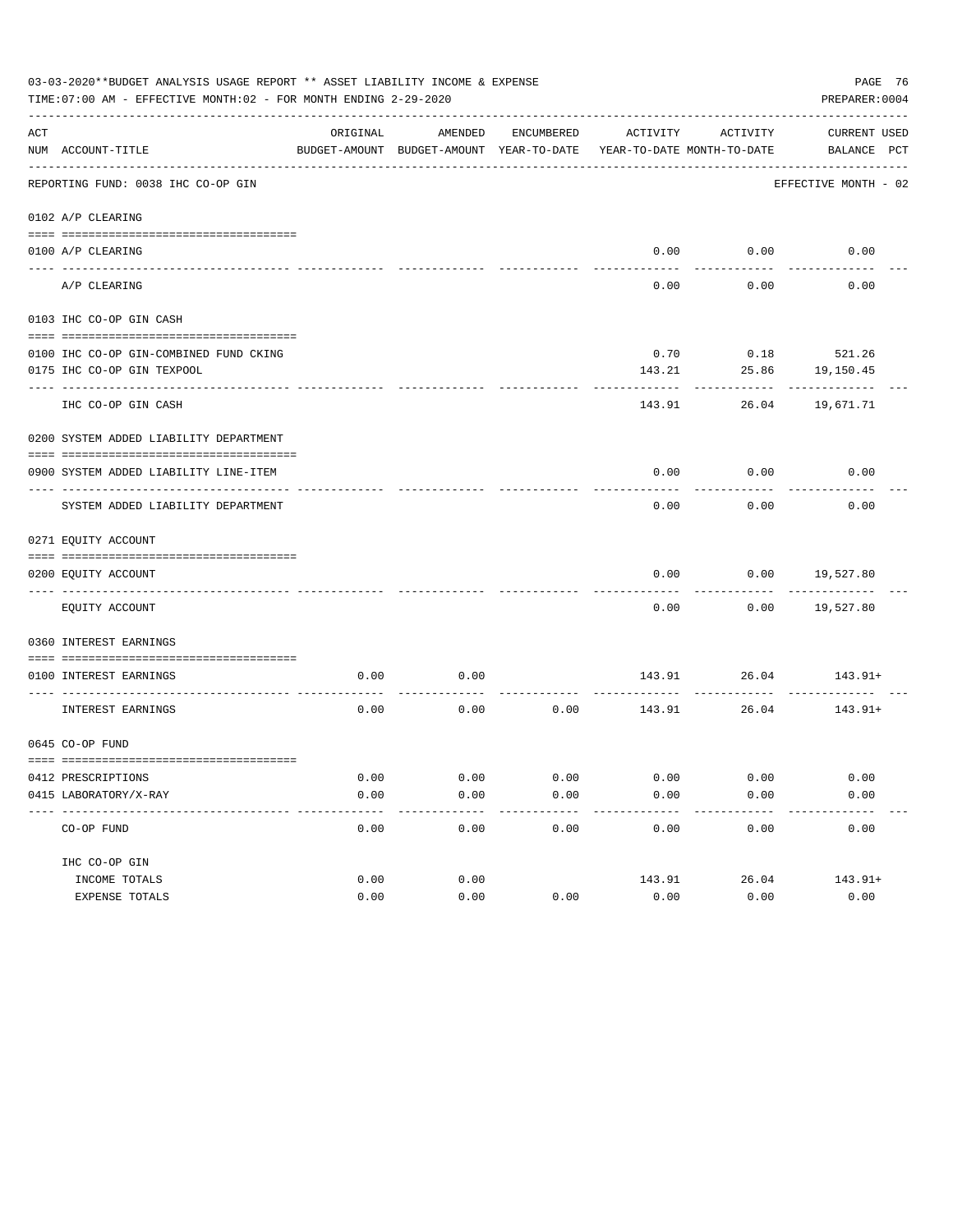| 03-03-2020**BUDGET ANALYSIS USAGE REPORT ** ASSET LIABILITY INCOME & EXPENSE<br>TIME: 07:00 AM - EFFECTIVE MONTH: 02 - FOR MONTH ENDING 2-29-2020 |                                                                         |                                                      |                       |                     |                                        |                                                     |                                    |                |  |  |
|---------------------------------------------------------------------------------------------------------------------------------------------------|-------------------------------------------------------------------------|------------------------------------------------------|-----------------------|---------------------|----------------------------------------|-----------------------------------------------------|------------------------------------|----------------|--|--|
| ACT                                                                                                                                               | NUM ACCOUNT-TITLE                                                       | ORIGINAL<br>BUDGET-AMOUNT BUDGET-AMOUNT YEAR-TO-DATE | AMENDED               | ENCUMBERED          | ACTIVITY<br>YEAR-TO-DATE MONTH-TO-DATE | ACTIVITY                                            | <b>CURRENT USED</b><br>BALANCE PCT |                |  |  |
|                                                                                                                                                   | -------------------------------<br>REPORTING FUND: 0039 IHC B.R. COOPER |                                                      |                       |                     |                                        |                                                     | EFFECTIVE MONTH - 02               |                |  |  |
|                                                                                                                                                   | 0102 A/P CLEARING                                                       |                                                      |                       |                     |                                        |                                                     |                                    |                |  |  |
|                                                                                                                                                   | 0100 A/P CLEARING                                                       |                                                      |                       |                     |                                        | $0.00$ $0.00$                                       | 0.00                               |                |  |  |
|                                                                                                                                                   | ---- ---------<br>A/P CLEARING                                          |                                                      |                       |                     | 0.00                                   | 0.00                                                | 0.00                               |                |  |  |
|                                                                                                                                                   | 0103 IHC B.R. COOPER CASH                                               |                                                      |                       |                     |                                        |                                                     |                                    |                |  |  |
|                                                                                                                                                   | 0100 IHC B.R. COOPER-COMB.FUND CHECKING<br>0175 B.R. COOPER-TEXPOOL     |                                                      |                       |                     | 47.72                                  | 3,397.99- 1,191.74 10,969.44<br>8.64                | 6,384.10                           |                |  |  |
|                                                                                                                                                   | ------------------<br>IHC B.R. COOPER CASH                              |                                                      |                       |                     | ----------                             | . <u>.</u> .<br>3, 350. 27 - 1, 200. 38 17, 353. 54 | . <u>.</u> .                       |                |  |  |
|                                                                                                                                                   | 0200 SYSTEM ADDED LIABILITY DEPARTMENT                                  |                                                      |                       |                     |                                        |                                                     |                                    |                |  |  |
|                                                                                                                                                   | 0900 SYSTEM ADDED LIABILITY LINE-ITEM                                   |                                                      |                       |                     | 0.00                                   | 0.00                                                | 0.00                               |                |  |  |
|                                                                                                                                                   | SYSTEM ADDED LIABILITY DEPARTMENT                                       |                                                      |                       |                     | 0.00                                   | 0.00                                                | 0.00                               |                |  |  |
|                                                                                                                                                   | 0271 EQUITY ACCOUNT                                                     |                                                      |                       |                     |                                        |                                                     |                                    |                |  |  |
|                                                                                                                                                   | 0200 EQUITY ACCOUNT                                                     |                                                      |                       |                     | 0.00                                   | 0.00                                                | 20,703.81                          |                |  |  |
|                                                                                                                                                   | EQUITY ACCOUNT                                                          |                                                      |                       |                     | 0.00                                   |                                                     | 0.00 20,703.81                     |                |  |  |
|                                                                                                                                                   | 0300 CASH                                                               |                                                      |                       |                     |                                        |                                                     |                                    |                |  |  |
|                                                                                                                                                   | 0110 UNENCUMBERED FUND BALANCE                                          |                                                      | 18,000.00 18,000.00   |                     | 0.00                                   |                                                     | $0.00$ 18,000.00                   | 00             |  |  |
|                                                                                                                                                   | CASH                                                                    | 18,000.00                                            | 18,000.00             | 0.00                | ------------ -------------<br>0.00     | 0.00                                                | 18,000.00                          | 0 <sub>0</sub> |  |  |
|                                                                                                                                                   | 0360 INTEREST EARNINGS                                                  |                                                      |                       |                     |                                        |                                                     |                                    |                |  |  |
|                                                                                                                                                   | 0100 INTEREST EARNINGS                                                  | 0.00                                                 | 0.00                  |                     | 62.82                                  | 10.47                                               | $62.82+$                           |                |  |  |
|                                                                                                                                                   | INTEREST EARNINGS                                                       | 0.00                                                 | 0.00                  | 0.00                | 62.82                                  | 10.47                                               | $62.82+$                           |                |  |  |
|                                                                                                                                                   | 0370 MISCELLANEOUS INCOME                                               |                                                      |                       |                     |                                        |                                                     |                                    |                |  |  |
|                                                                                                                                                   | 0150 BONNIE RUTH COOPER TRUST                                           | 0.00                                                 | 0.00                  |                     | 1,189.91                               | 1,189.91                                            | 1,189.91+                          |                |  |  |
|                                                                                                                                                   | -------------<br>MISCELLANEOUS INCOME                                   | 0.00                                                 | ---------<br>0.00     |                     | $0.00$ 1,189.91 1,189.91               |                                                     | $1,189.91+$                        |                |  |  |
|                                                                                                                                                   | 0645 BONNIE RUTH COOPER                                                 |                                                      |                       |                     |                                        |                                                     |                                    |                |  |  |
|                                                                                                                                                   | 0404 COBRA/INSURANCE                                                    | 0.00                                                 | 0.00                  | 0.00                | 0.00                                   | 0.00                                                | 0.00                               |                |  |  |
|                                                                                                                                                   | 0410 CERT. REG. NURSE ANES.                                             | 0.00                                                 | 0.00                  | 0.00                | 0.00                                   | 0.00                                                | 0.00                               |                |  |  |
|                                                                                                                                                   | 0411 PHYSICIAN, NON-EMERGENCY                                           | 0.00                                                 | 0.00                  | 0.00                | 0.00                                   | 0.00                                                | 0.00                               |                |  |  |
|                                                                                                                                                   | 0412 PRESCRIPTIONS, DRUGS                                               | 15,000.00                                            | 15,000.00             | 0.00                | 4,603.00                               | 0.00                                                | 10,397.00                          | 31             |  |  |
|                                                                                                                                                   | 0413 HOSPITAL-INPATIENT                                                 | 0.00                                                 | 0.00                  | 0.00                | 0.00                                   | 0.00                                                | 0.00                               |                |  |  |
|                                                                                                                                                   | 0414 HOSPITAL, OUTPATIENT                                               | 0.00                                                 | 0.00                  | 0.00                | 0.00                                   | 0.00                                                | 0.00                               |                |  |  |
|                                                                                                                                                   | 0415 LABORATORY/X-RAY                                                   | 3,000.00                                             | 3,000.00              | 0.00                | 0.00                                   | 0.00                                                | 3,000.00                           | 0 <sub>0</sub> |  |  |
|                                                                                                                                                   | 0418 FED. QUALIFIED HEALTH CENTER                                       | 0.00                                                 | 0.00                  | 0.00                | 0.00                                   | 0.00                                                | 0.00                               |                |  |  |
|                                                                                                                                                   | 0422 AMBULATORY SURGICAL CENTER                                         | 0.00                                                 | 0.00<br>------------- | 0.00<br>----------- | 0.00<br>----------                     | 0.00<br>---------                                   | 0.00<br>----------                 |                |  |  |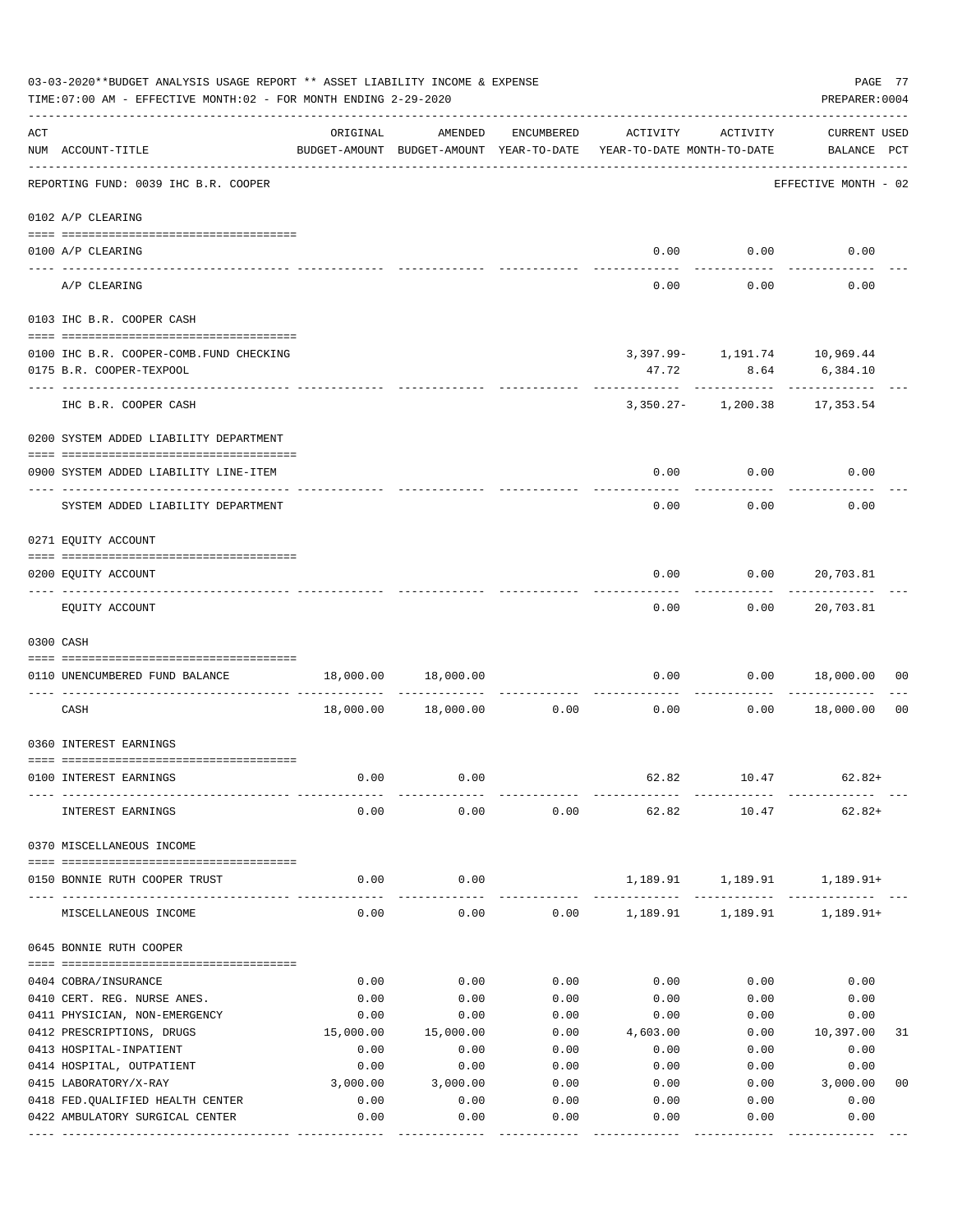| 03-03-2020**BUDGET ANALYSIS USAGE REPORT ** ASSET LIABILITY INCOME & EXPENSE | PAGE 78        |
|------------------------------------------------------------------------------|----------------|
| TIME: 07:00 AM - EFFECTIVE MONTH: 02 - FOR MONTH ENDING 2-29-2020            | PREPARER: 0004 |

| ACT<br>ACCOUNT-TITLE<br>NUM          | ORIGINAL<br>BUDGET-AMOUNT | AMENDED<br>BUDGET-AMOUNT | ENCUMBERED<br>YEAR-TO-DATE | ACTIVITY | ACTIVITY<br>YEAR-TO-DATE MONTH-TO-DATE | <b>CURRENT USED</b><br>BALANCE<br>PCT |    |
|--------------------------------------|---------------------------|--------------------------|----------------------------|----------|----------------------------------------|---------------------------------------|----|
| REPORTING FUND: 0039 IHC B.R. COOPER |                           |                          |                            |          |                                        | EFFECTIVE MONTH - 02                  |    |
| BONNIE RUTH COOPER                   | 18,000.00                 | 18,000.00                | 0.00                       | 4,603.00 | 0.00                                   | 13,397.00                             | 26 |
| IHC B.R. COOPER                      |                           |                          |                            |          |                                        |                                       |    |
| INCOME TOTALS                        | 18,000.00                 | 18,000.00                |                            | 1,252.73 | 1,200.38                               | 16,747.27                             | 07 |
| EXPENSE TOTALS                       | 18,000.00                 | 18,000.00                | 0.00                       | 4,603.00 | 0.00                                   | 13,397.00                             | 26 |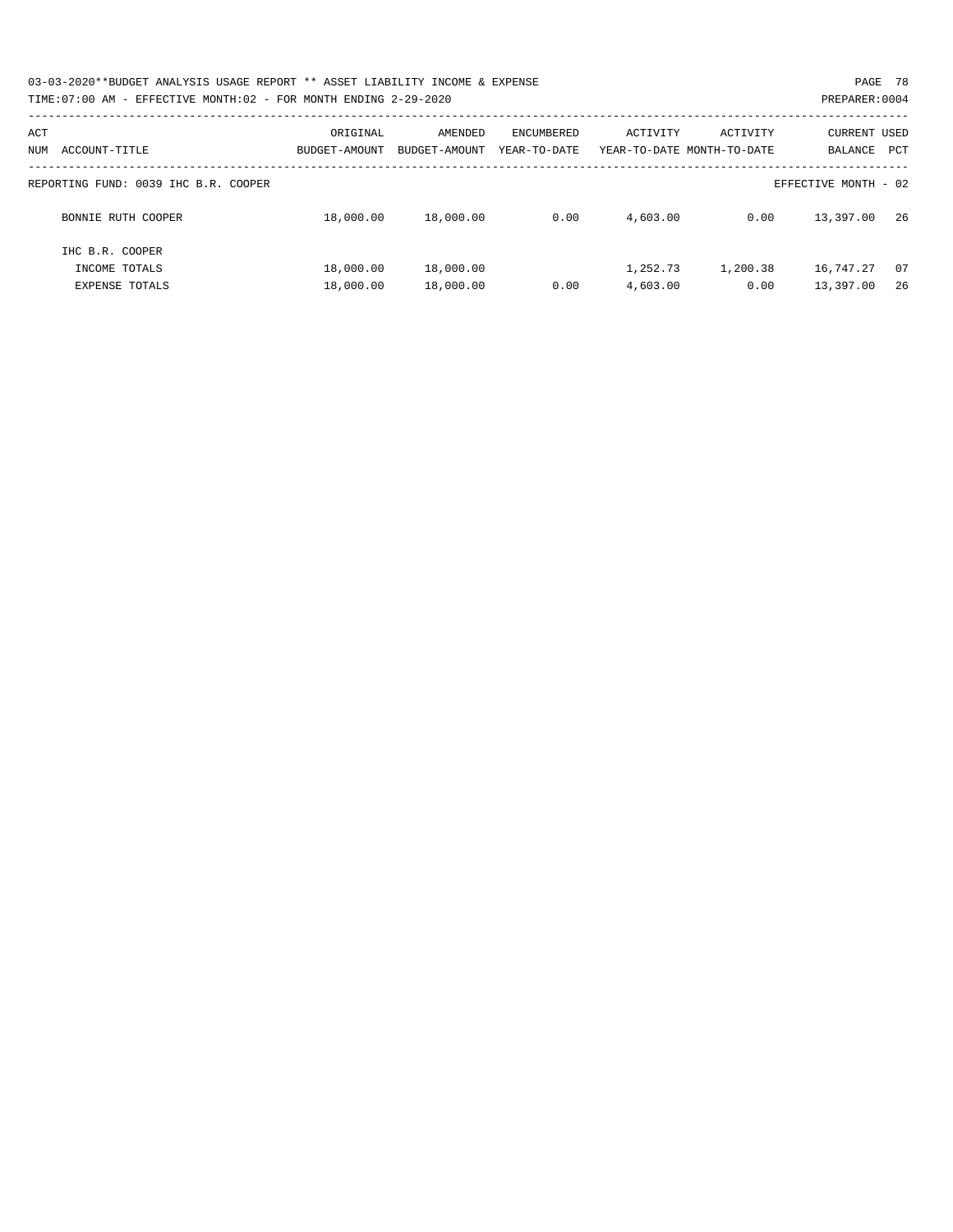|     | 03-03-2020**BUDGET ANALYSIS USAGE REPORT ** ASSET LIABILITY INCOME & EXPENSE<br>PAGE 79<br>TIME:07:00 AM - EFFECTIVE MONTH:02 - FOR MONTH ENDING 2-29-2020<br>PREPARER: 0004 |          |                                                     |            |                                        |             |                             |  |  |  |  |
|-----|------------------------------------------------------------------------------------------------------------------------------------------------------------------------------|----------|-----------------------------------------------------|------------|----------------------------------------|-------------|-----------------------------|--|--|--|--|
| ACT | NUM ACCOUNT-TITLE                                                                                                                                                            | ORIGINAL | AMENDED<br>BUDGET-AMOUNT BUDGET-AMOUNT YEAR-TO-DATE | ENCUMBERED | ACTIVITY<br>YEAR-TO-DATE MONTH-TO-DATE | ACTIVITY    | CURRENT USED<br>BALANCE PCT |  |  |  |  |
|     | --------------------------------<br>REPORTING FUND: 0040 NAACHO                                                                                                              |          |                                                     |            |                                        |             | EFFECTIVE MONTH - 02        |  |  |  |  |
|     | 0103 CASH                                                                                                                                                                    |          |                                                     |            |                                        |             |                             |  |  |  |  |
|     | 0100 NAACHO-COMBINED FUND CKING                                                                                                                                              |          |                                                     |            | 0.00                                   | 0.00        | 381.73                      |  |  |  |  |
|     | CASH                                                                                                                                                                         |          |                                                     |            | 0.00                                   | 0.00        | 381.73                      |  |  |  |  |
|     | 0200 SYSTEM ADDED LIABILITY DEPARTMENT                                                                                                                                       |          |                                                     |            |                                        |             |                             |  |  |  |  |
|     | 0910 SYSTEM ADDED LIABILITY LINE-ITEM                                                                                                                                        |          |                                                     |            | 0.00                                   | 0.00        | 0.00                        |  |  |  |  |
|     | SYSTEM ADDED LIABILITY DEPARTMENT                                                                                                                                            |          |                                                     |            | 0.00                                   | 0.00        | 0.00                        |  |  |  |  |
|     | 0271 EQUITY ACCOUNT                                                                                                                                                          |          |                                                     |            |                                        |             |                             |  |  |  |  |
|     | 0200 EQUITY ACCOUNT                                                                                                                                                          |          |                                                     |            | 0.00                                   | 0.00        | 381.73                      |  |  |  |  |
|     | EQUITY ACCOUNT                                                                                                                                                               |          |                                                     |            | 0.00                                   | 0.00        | 381.73                      |  |  |  |  |
|     | 0300 CASH                                                                                                                                                                    |          |                                                     |            |                                        |             |                             |  |  |  |  |
|     | 0110 UNENCUMBERED FUND BALANCE                                                                                                                                               | 0.00     | 0.00                                                |            | 0.00                                   | 0.00        | 0.00                        |  |  |  |  |
|     | CASH                                                                                                                                                                         | 0.00     | 0.00                                                | 0.00       | 0.00                                   | 0.00        | 0.00                        |  |  |  |  |
|     | 0330 GRANT INCOME                                                                                                                                                            |          |                                                     |            |                                        |             |                             |  |  |  |  |
|     | 0410 NAACHO GRANT INCOME                                                                                                                                                     | 0.00     | 0.00                                                |            | 0.00                                   | 0.00        | 0.00                        |  |  |  |  |
|     | GRANT INCOME                                                                                                                                                                 | 0.00     | 0.00                                                | 0.00       | 0.00                                   | 0.00        | 0.00                        |  |  |  |  |
|     | 0411 NACCHO                                                                                                                                                                  |          |                                                     |            |                                        |             |                             |  |  |  |  |
|     | 0310 OFFICE SUPPLIES                                                                                                                                                         | 0.00     | 0.00                                                | 0.00       |                                        | $0.00$ 0.00 | 0.00                        |  |  |  |  |
|     | 0427 OUT OF COUNTY TRAVEL                                                                                                                                                    | 0.00     | 0.00                                                | 0.00       | 0.00                                   | 0.00        | 0.00                        |  |  |  |  |
|     | 0574 COMPUTER EQUIPMENT                                                                                                                                                      | 0.00     | 0.00                                                | 0.00       | 0.00                                   | 0.00        | 0.00                        |  |  |  |  |
|     | NACCHO                                                                                                                                                                       | 0.00     | 0.00                                                | 0.00       | 0.00                                   | 0.00        | 0.00                        |  |  |  |  |
|     | NAACHO                                                                                                                                                                       |          |                                                     |            |                                        |             |                             |  |  |  |  |
|     | INCOME TOTALS                                                                                                                                                                | 0.00     | 0.00                                                |            | 0.00                                   | 0.00        | 0.00                        |  |  |  |  |
|     | EXPENSE TOTALS                                                                                                                                                               | 0.00     | 0.00                                                | 0.00       | 0.00                                   | 0.00        | 0.00                        |  |  |  |  |
|     |                                                                                                                                                                              |          |                                                     |            |                                        |             |                             |  |  |  |  |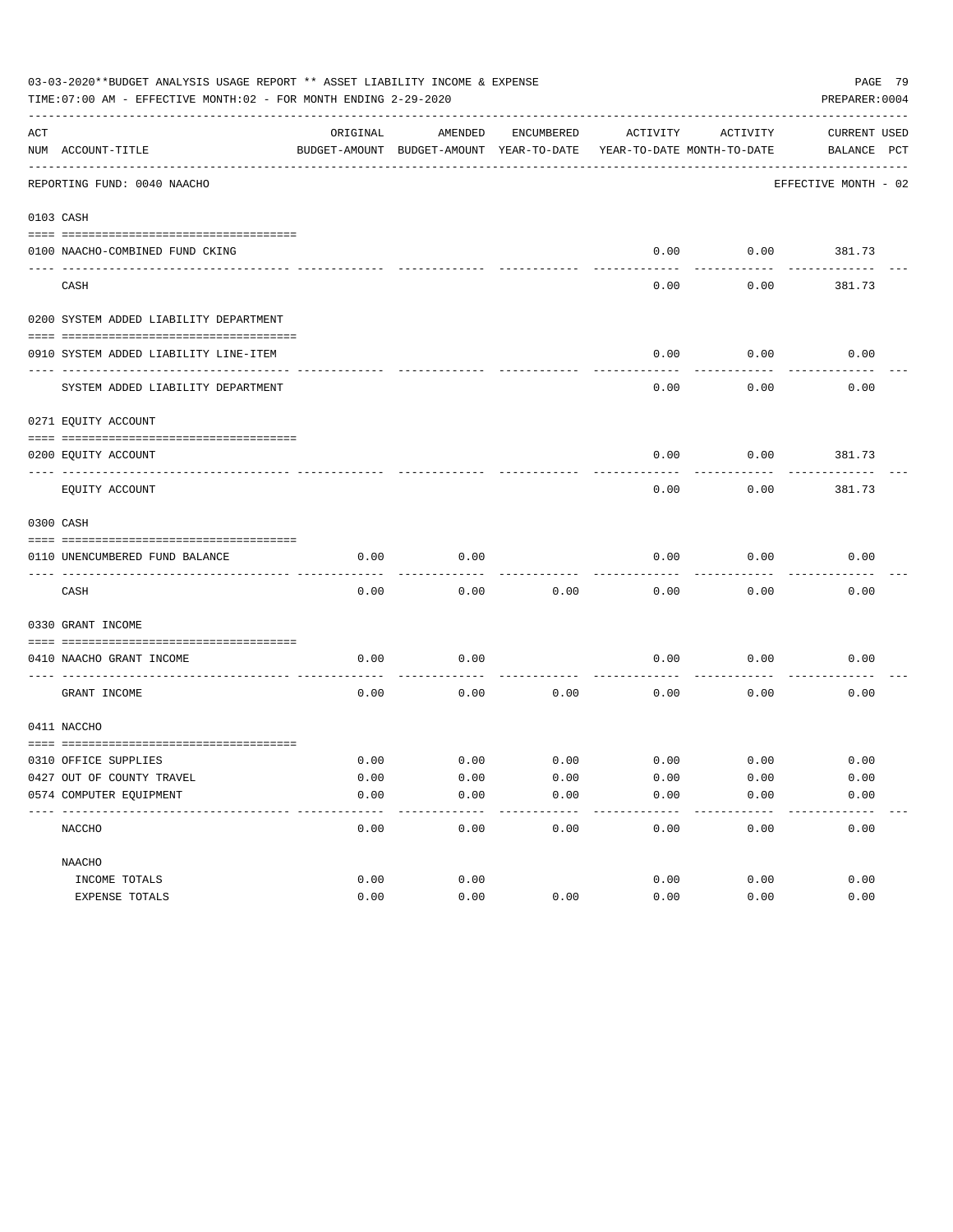|     | 03-03-2020**BUDGET ANALYSIS USAGE REPORT ** ASSET LIABILITY INCOME & EXPENSE<br>PAGE 80<br>TIME: 07:00 AM - EFFECTIVE MONTH: 02 - FOR MONTH ENDING 2-29-2020<br>PREPARER: 0004 |                     |                                                     |            |                                        |                           |                                    |  |  |  |  |  |
|-----|--------------------------------------------------------------------------------------------------------------------------------------------------------------------------------|---------------------|-----------------------------------------------------|------------|----------------------------------------|---------------------------|------------------------------------|--|--|--|--|--|
| ACT | NUM ACCOUNT-TITLE                                                                                                                                                              | ORIGINAL            | AMENDED<br>BUDGET-AMOUNT BUDGET-AMOUNT YEAR-TO-DATE | ENCUMBERED | ACTIVITY<br>YEAR-TO-DATE MONTH-TO-DATE | ACTIVITY                  | <b>CURRENT USED</b><br>BALANCE PCT |  |  |  |  |  |
|     | REPORTING FUND: 0041 CITIZEN CORPS (CERT)                                                                                                                                      |                     |                                                     |            |                                        |                           | EFFECTIVE MONTH - 02               |  |  |  |  |  |
|     | 0102 A/P CLEARING                                                                                                                                                              |                     |                                                     |            |                                        |                           |                                    |  |  |  |  |  |
|     | 0100 A/P CLEARING                                                                                                                                                              |                     |                                                     |            | 0.00                                   | 0.00                      | 0.00                               |  |  |  |  |  |
|     | A/P CLEARING                                                                                                                                                                   |                     |                                                     |            | 0.00                                   | -------<br>0.00           | 0.00                               |  |  |  |  |  |
|     | 0103 CASH                                                                                                                                                                      |                     |                                                     |            |                                        |                           |                                    |  |  |  |  |  |
|     | 0100 CITIZEN CORPS(CERT)-COMB.FUND CKIN                                                                                                                                        |                     |                                                     |            | 36.58                                  | 0.00                      | 36.58                              |  |  |  |  |  |
|     | CASH                                                                                                                                                                           |                     |                                                     |            | 36.58                                  | 0.00                      | 36.58                              |  |  |  |  |  |
|     | 0120 RECEIVABLES                                                                                                                                                               |                     |                                                     |            |                                        |                           |                                    |  |  |  |  |  |
|     | 0312 DUE FROM OTHER GOVERNMENTS                                                                                                                                                |                     |                                                     |            | 0.00                                   | 0.00                      | 0.00                               |  |  |  |  |  |
|     | RECEIVABLES                                                                                                                                                                    |                     |                                                     |            | 0.00                                   | 0.00                      | 0.00                               |  |  |  |  |  |
|     | 0200 SYSTEM ADDED LIABILITY DEPARTMENT                                                                                                                                         |                     |                                                     |            |                                        |                           |                                    |  |  |  |  |  |
|     | 0910 SYSTEM ADDED LIABILITY LINE-ITEM                                                                                                                                          |                     |                                                     |            | 0.00                                   | 0.00<br>$- - - - - - - -$ | 0.00                               |  |  |  |  |  |
|     | SYSTEM ADDED LIABILITY DEPARTMENT                                                                                                                                              |                     |                                                     |            | 0.00                                   | 0.00                      | 0.00                               |  |  |  |  |  |
|     | 0207 DUE TO FUND                                                                                                                                                               |                     |                                                     |            |                                        |                           |                                    |  |  |  |  |  |
|     | 0095 DUE TO OTHER FUNDS                                                                                                                                                        |                     |                                                     |            | 0.00                                   | 0.00                      | 0.00                               |  |  |  |  |  |
|     | DUE TO FUND                                                                                                                                                                    |                     |                                                     |            | 0.00                                   | 0.00                      | 0.00                               |  |  |  |  |  |
|     | 0271 EQUITY ACCOUNT                                                                                                                                                            |                     |                                                     |            |                                        |                           |                                    |  |  |  |  |  |
|     | 0200 EQUITY ACCOUNT                                                                                                                                                            |                     |                                                     |            | 0.00                                   | 0.00                      | 0.00                               |  |  |  |  |  |
|     | EQUITY ACCOUNT                                                                                                                                                                 |                     |                                                     |            | 0.00                                   | 0.00                      | 0.00                               |  |  |  |  |  |
|     | 0370 MISCELLANEOUS                                                                                                                                                             |                     |                                                     |            |                                        |                           |                                    |  |  |  |  |  |
|     | 0406 DONATIONS                                                                                                                                                                 | 0.00<br>$- - - - -$ | 0.00<br>----------                                  |            | 100.00                                 | 0.00<br>----------        | $100.00+$                          |  |  |  |  |  |
|     | MISCELLANEOUS                                                                                                                                                                  | 0.00                | 0.00                                                | 0.00       | 100.00                                 | 0.00                      | $100.00+$                          |  |  |  |  |  |
|     | 0406 CERT DONATIONS                                                                                                                                                            |                     |                                                     |            |                                        |                           |                                    |  |  |  |  |  |
|     | 0310 SUPPLIES                                                                                                                                                                  | 0.00                | 0.00                                                | 0.00       | 63.42                                  | 0.00                      | $63.42-$                           |  |  |  |  |  |
|     | 0330 GAS & OIL                                                                                                                                                                 | 0.00                | 0.00                                                | 0.00       | 0.00                                   | 0.00                      | 0.00                               |  |  |  |  |  |
|     | 0427 TRAINING EXPENSE                                                                                                                                                          | 0.00                | 0.00                                                | 0.00       | 0.00                                   | 0.00                      | 0.00                               |  |  |  |  |  |
|     | CERT DONATIONS                                                                                                                                                                 | 0.00                | 0.00                                                | 0.00       | 63.42                                  | 0.00                      | $63.42-$                           |  |  |  |  |  |
|     | CITIZEN CORPS (CERT)                                                                                                                                                           |                     |                                                     |            |                                        |                           |                                    |  |  |  |  |  |
|     | INCOME TOTALS<br>EXPENSE TOTALS                                                                                                                                                | 0.00<br>0.00        | 0.00<br>0.00                                        | 0.00       | 100.00<br>63.42                        | 0.00<br>0.00              | $100.00+$<br>$63.42-$              |  |  |  |  |  |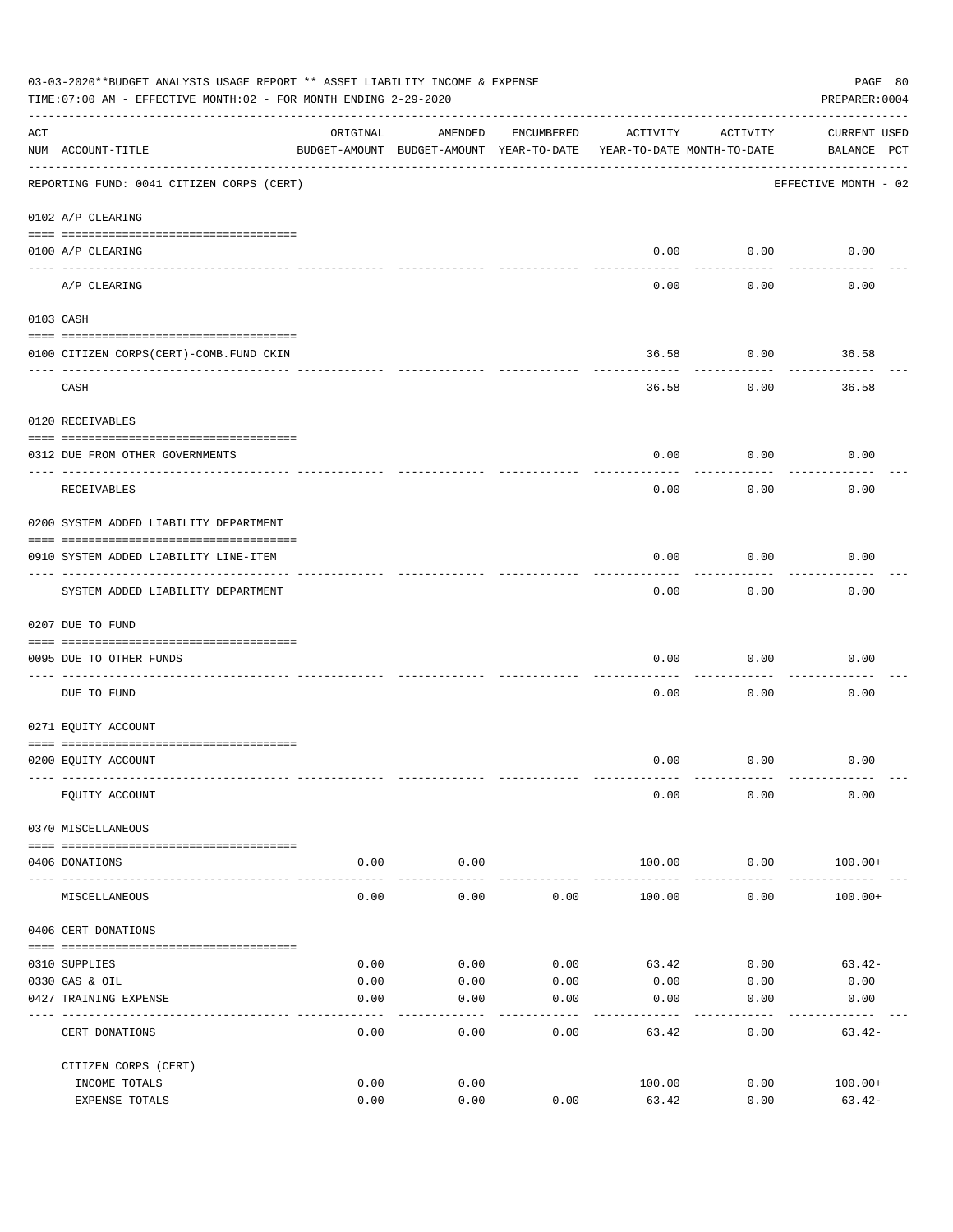| 03-03-2020**BUDGET ANALYSIS USAGE REPORT ** ASSET LIABILITY INCOME & EXPENSE<br>TIME: 07:00 AM - EFFECTIVE MONTH: 02 - FOR MONTH ENDING 2-29-2020<br>PREPARER: 0004 |                                             |              |                                          |              |              |                            |                      |  |
|---------------------------------------------------------------------------------------------------------------------------------------------------------------------|---------------------------------------------|--------------|------------------------------------------|--------------|--------------|----------------------------|----------------------|--|
| ACT                                                                                                                                                                 |                                             | ORIGINAL     | AMENDED                                  | ENCUMBERED   | ACTIVITY     | ACTIVITY                   | <b>CURRENT USED</b>  |  |
|                                                                                                                                                                     | NUM ACCOUNT-TITLE                           |              | BUDGET-AMOUNT BUDGET-AMOUNT YEAR-TO-DATE |              |              | YEAR-TO-DATE MONTH-TO-DATE | BALANCE<br>PCT       |  |
|                                                                                                                                                                     | REPORTING FUND: 0042 HAZARD MITIGATION PLAN |              |                                          |              |              |                            | EFFECTIVE MONTH - 02 |  |
|                                                                                                                                                                     | 0103 CASH                                   |              |                                          |              |              |                            |                      |  |
|                                                                                                                                                                     | 0100 HAZARD MITIGATION-COMB.FUND CKING.     |              |                                          |              | 0.00         | 0.00                       | $428.64-$            |  |
|                                                                                                                                                                     | CASH                                        |              |                                          |              | 0.00         | 0.00                       | $428.64-$            |  |
|                                                                                                                                                                     | 0200 SYSTEM ADDED LIABILITY DEPARTMENT      |              |                                          |              |              |                            |                      |  |
|                                                                                                                                                                     |                                             |              |                                          |              |              |                            |                      |  |
|                                                                                                                                                                     | 0910 SYSTEM ADDED LIABILITY LINE-ITEM       |              |                                          |              | 0.00         | 0.00                       | 0.00                 |  |
|                                                                                                                                                                     | SYSTEM ADDED LIABILITY DEPARTMENT           |              |                                          |              | 0.00         | 0.00                       | 0.00                 |  |
|                                                                                                                                                                     | 0271 EQUITY ACCOUNT                         |              |                                          |              |              |                            |                      |  |
|                                                                                                                                                                     | 0200 EQUITY ACCOUNT                         |              |                                          |              | 0.00         | 0.00                       | $428.64-$            |  |
|                                                                                                                                                                     | EQUITY ACCOUNT                              |              |                                          |              | 0.00         | 0.00                       | $428.64-$            |  |
|                                                                                                                                                                     | 0330 GRANT INCOME                           |              |                                          |              |              |                            |                      |  |
|                                                                                                                                                                     |                                             |              |                                          |              |              |                            |                      |  |
|                                                                                                                                                                     | 0477 HAZARD MITIGATION DR-1999              | 0.00         | 0.00                                     |              | 0.00         | 0.00                       | 0.00                 |  |
|                                                                                                                                                                     | GRANT INCOME                                | 0.00         | 0.00                                     | 0.00         | 0.00         | 0.00                       | 0.00                 |  |
|                                                                                                                                                                     | 0477 HAZARD MITIGATION GRANT                |              |                                          |              |              |                            |                      |  |
|                                                                                                                                                                     |                                             |              |                                          |              |              |                            |                      |  |
|                                                                                                                                                                     | 0310 OFFICE SUPPLIES<br>0415 CONSULTANT     | 0.00<br>0.00 | 0.00                                     | 0.00         | 0.00         | 0.00                       | 0.00                 |  |
|                                                                                                                                                                     | 0427 TRAVEL AND TRAINING                    | 0.00         | 0.00<br>0.00                             | 0.00<br>0.00 | 0.00<br>0.00 | 0.00<br>0.00               | 0.00<br>0.00         |  |
|                                                                                                                                                                     |                                             | 0.00         | 0.00                                     | 0.00         | 0.00         | 0.00                       |                      |  |
|                                                                                                                                                                     | 0574 COMPUTER EQUIPMENT                     |              |                                          |              |              |                            | 0.00                 |  |
|                                                                                                                                                                     | HAZARD MITIGATION GRANT                     | 0.00         | 0.00                                     | 0.00         | 0.00         | 0.00                       | 0.00                 |  |
|                                                                                                                                                                     | HAZARD MITIGATION PLAN                      |              |                                          |              |              |                            |                      |  |
|                                                                                                                                                                     | INCOME TOTALS                               | 0.00         | 0.00                                     |              | 0.00         | 0.00                       | 0.00                 |  |
|                                                                                                                                                                     | <b>EXPENSE TOTALS</b>                       | 0.00         | 0.00                                     | 0.00         | 0.00         | 0.00                       | 0.00                 |  |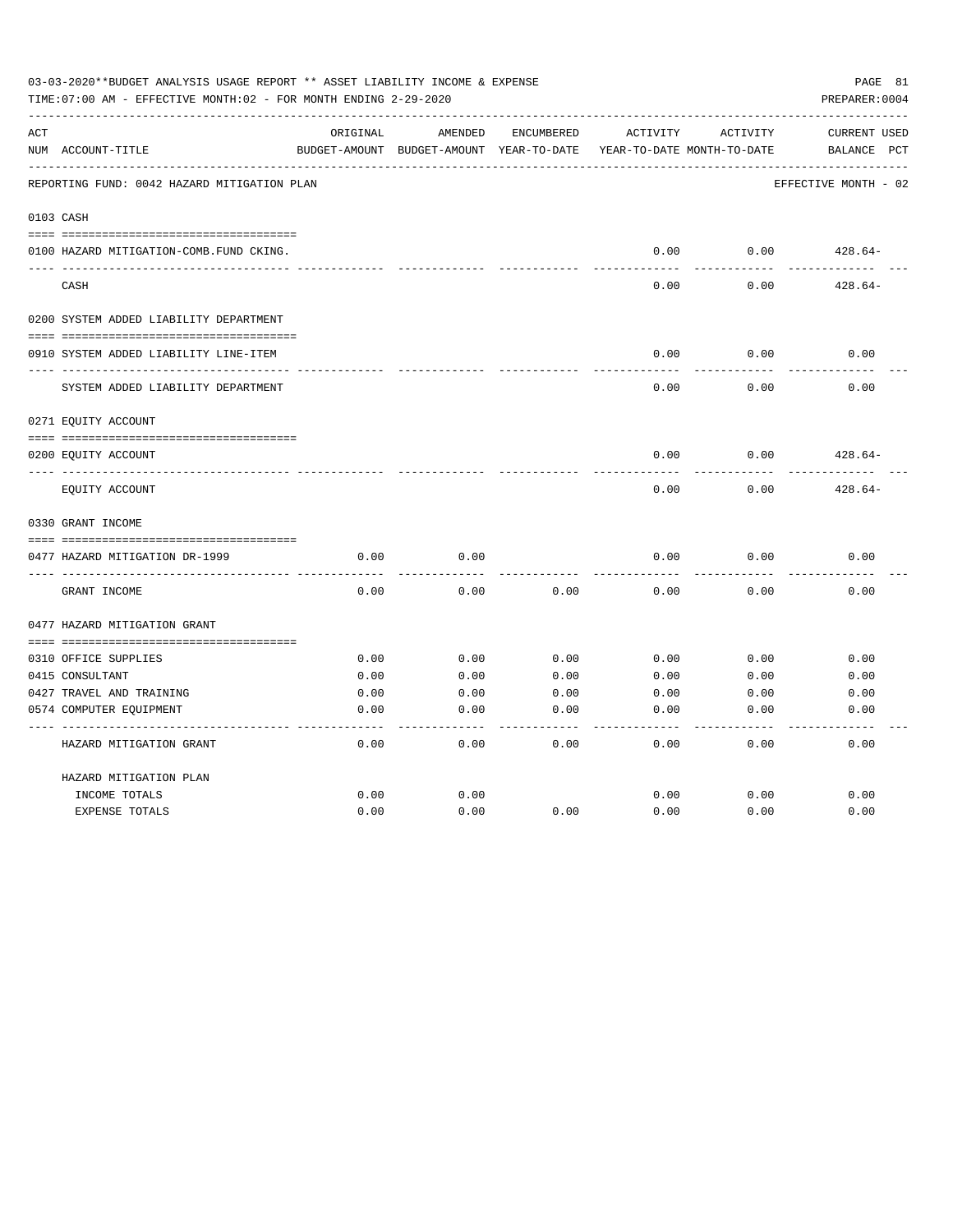|     | 03-03-2020**BUDGET ANALYSIS USAGE REPORT ** ASSET LIABILITY INCOME & EXPENSE<br>PAGE 82<br>TIME: 07:00 AM - EFFECTIVE MONTH: 02 - FOR MONTH ENDING 2-29-2020<br>PREPARER: 0004 |          |                                                     |              |                                        |           |                                    |  |  |  |  |
|-----|--------------------------------------------------------------------------------------------------------------------------------------------------------------------------------|----------|-----------------------------------------------------|--------------|----------------------------------------|-----------|------------------------------------|--|--|--|--|
| ACT | NUM ACCOUNT-TITLE                                                                                                                                                              | ORIGINAL | AMENDED<br>BUDGET-AMOUNT BUDGET-AMOUNT YEAR-TO-DATE | ENCUMBERED   | ACTIVITY<br>YEAR-TO-DATE MONTH-TO-DATE | ACTIVITY  | <b>CURRENT USED</b><br>BALANCE PCT |  |  |  |  |
|     | REPORTING FUND: 0044 HOMELAND SECURITY                                                                                                                                         |          |                                                     |              |                                        |           | EFFECTIVE MONTH - 02               |  |  |  |  |
|     | 0102 A/P CLEARING                                                                                                                                                              |          |                                                     |              |                                        |           |                                    |  |  |  |  |
|     | 0100 A/P CLEARING<br>---- ----------                                                                                                                                           |          |                                                     |              | 0.00                                   | 0.00      | 0.00                               |  |  |  |  |
|     | A/P CLEARING                                                                                                                                                                   |          |                                                     |              | 0.00                                   | 0.00      | 0.00                               |  |  |  |  |
|     | 0103 CASH                                                                                                                                                                      |          |                                                     |              |                                        |           |                                    |  |  |  |  |
|     | 0100 HOMELAND SECURITY-COMB.FUND CHKING                                                                                                                                        |          |                                                     |              | 0.00                                   | 0.00      | 0.00                               |  |  |  |  |
|     | CASH                                                                                                                                                                           |          |                                                     |              | 0.00                                   | 0.00      | 0.00                               |  |  |  |  |
|     | 0120 RECEIVABLES                                                                                                                                                               |          |                                                     |              |                                        |           |                                    |  |  |  |  |
|     |                                                                                                                                                                                |          |                                                     |              |                                        |           |                                    |  |  |  |  |
|     | 0312 DUE FROM OTHER GOVERNMENT                                                                                                                                                 |          |                                                     |              | 0.00                                   | 0.00      | 0.00                               |  |  |  |  |
|     | RECEIVABLES                                                                                                                                                                    |          |                                                     |              | 0.00                                   | 0.00      | 0.00                               |  |  |  |  |
|     | 0200 SYSTEM ADDED LIABILITY DEPARTMENT                                                                                                                                         |          |                                                     |              |                                        |           |                                    |  |  |  |  |
|     | 0910 SYSTEM ADDED LIABILITY LINE-ITEM                                                                                                                                          |          |                                                     |              | 0.00                                   | 0.00      | 0.00                               |  |  |  |  |
|     | SYSTEM ADDED LIABILITY DEPARTMENT                                                                                                                                              |          |                                                     |              | 0.00                                   | 0.00      | 0.00                               |  |  |  |  |
|     | 0207 DUE TO FUND                                                                                                                                                               |          |                                                     |              |                                        |           |                                    |  |  |  |  |
|     | 0095 DUE TO OTHER FUNDS                                                                                                                                                        |          |                                                     |              | 0.00                                   | 0.00      | 0.00                               |  |  |  |  |
|     | DUE TO FUND                                                                                                                                                                    |          |                                                     |              | 0.00                                   | 0.00      | 0.00                               |  |  |  |  |
|     | 0271 EQUITY ACCOUNT                                                                                                                                                            |          |                                                     |              |                                        |           |                                    |  |  |  |  |
|     | 0200 EQUITY ACCOUNT                                                                                                                                                            |          |                                                     |              | 0.00                                   | 0.00      | 0.00                               |  |  |  |  |
|     | EQUITY ACCOUNT                                                                                                                                                                 |          |                                                     |              | 0.00                                   | 0.00      | 0.00                               |  |  |  |  |
|     | 0330 GRANTS                                                                                                                                                                    |          |                                                     |              |                                        |           |                                    |  |  |  |  |
|     | 0423 2016 HOMELAND SECURITY                                                                                                                                                    | 0.00     | 0.00                                                |              | 0.00                                   | 0.00      | 0.00                               |  |  |  |  |
|     | GRANTS                                                                                                                                                                         | 0.00     | 0.00                                                | 0.00         | 0.00                                   | 0.00      | 0.00                               |  |  |  |  |
|     | 0412 HOMELAND SECURITY                                                                                                                                                         |          |                                                     |              |                                        |           |                                    |  |  |  |  |
|     | 0578 2011 EQUIPMENT                                                                                                                                                            | 0.00     | 0.00                                                | 0.00         | 0.00                                   | 0.00      | 0.00                               |  |  |  |  |
|     | 0579 2012 EQUIPMENT                                                                                                                                                            | 0.00     | 0.00                                                | 0.00         | 0.00                                   | 0.00      | 0.00                               |  |  |  |  |
|     | 0580 2013 EQUIPMENT                                                                                                                                                            | 0.00     | 0.00                                                | 0.00         | 0.00                                   | 0.00      | 0.00                               |  |  |  |  |
|     | 0581 2014 EQUIPMENT                                                                                                                                                            | 0.00     | 0.00                                                | 0.00         | 0.00                                   | 0.00      | 0.00                               |  |  |  |  |
|     | 0582 2015 EQUIPMENT                                                                                                                                                            | 0.00     | 0.00                                                | 0.00         | 0.00                                   | 0.00      | 0.00                               |  |  |  |  |
|     | 0583 2016 EQUIPMENT                                                                                                                                                            | 0.00     | 0.00                                                | 0.00         | 0.00                                   | 0.00      | 0.00                               |  |  |  |  |
|     | HOMELAND SECURITY                                                                                                                                                              | 0.00     | - - - -<br>0.00                                     | ----<br>0.00 | $---$<br>0.00                          | .<br>0.00 | 0.00                               |  |  |  |  |
|     | HOMELAND SECURITY                                                                                                                                                              |          |                                                     |              |                                        |           |                                    |  |  |  |  |
|     | INCOME TOTALS                                                                                                                                                                  | 0.00     | 0.00                                                |              | 0.00                                   | 0.00      | 0.00                               |  |  |  |  |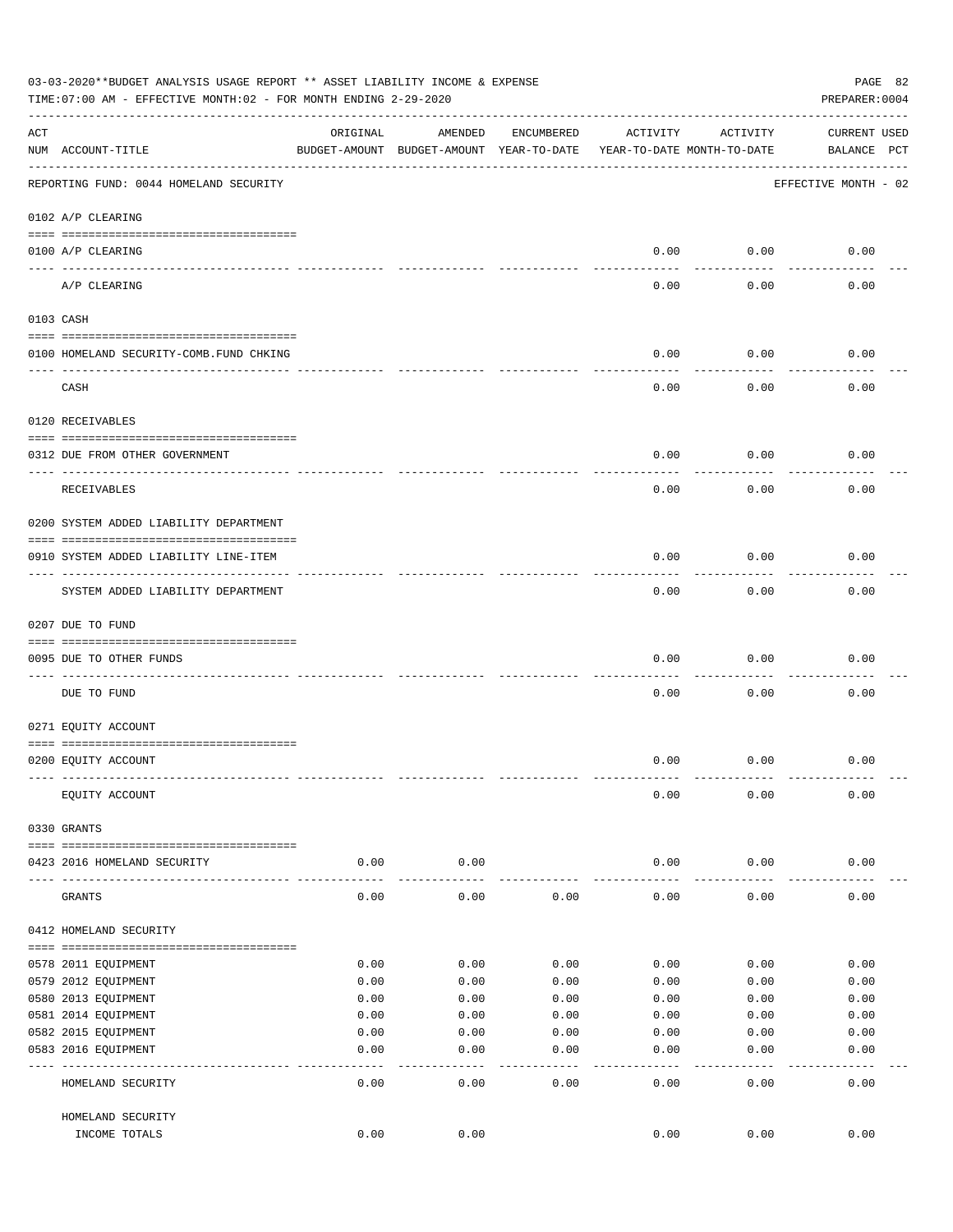| 03-03-2020**BUDGET ANALYSIS USAGE REPORT ** ASSET LIABILITY INCOME & EXPENSE<br>TIME: 07:00 AM - EFFECTIVE MONTH: 02 - FOR MONTH ENDING 2-29-2020 |               |               |                   |                            |          |                       |  |  |
|---------------------------------------------------------------------------------------------------------------------------------------------------|---------------|---------------|-------------------|----------------------------|----------|-----------------------|--|--|
| ACT                                                                                                                                               | ORIGINAL      | AMENDED       | <b>ENCUMBERED</b> | ACTIVITY                   | ACTIVITY | CURRENT USED          |  |  |
| NUM ACCOUNT-TITLE                                                                                                                                 | BUDGET-AMOUNT | BUDGET-AMOUNT | YEAR-TO-DATE      | YEAR-TO-DATE MONTH-TO-DATE |          | <b>PCT</b><br>BALANCE |  |  |
| REPORTING FUND: 0044 HOMELAND SECURITY                                                                                                            |               |               |                   |                            |          | EFFECTIVE MONTH - 02  |  |  |
| <b>EXPENSE TOTALS</b>                                                                                                                             | 0.00          | 0.00          | 0.00              | 0.00                       | 0.00     | 0.00                  |  |  |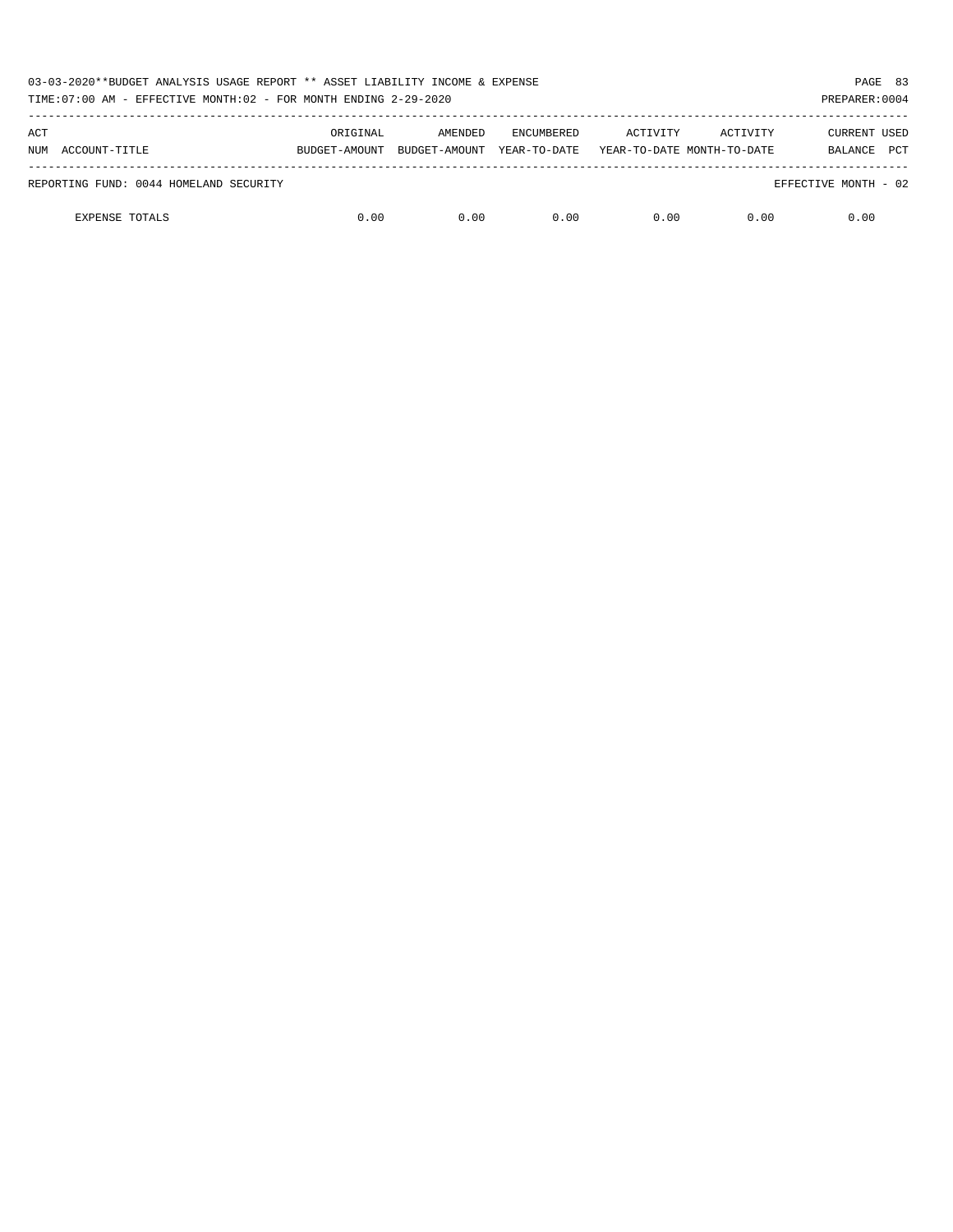| 03-03-2020**BUDGET ANALYSIS USAGE REPORT ** ASSET LIABILITY INCOME & EXPENSE<br>PAGE 84<br>TIME: 07:00 AM - EFFECTIVE MONTH: 02 - FOR MONTH ENDING 2-29-2020<br>PREPARER: 0004 |                                         |          |                                                     |            |                                        |          |                                    |  |  |  |
|--------------------------------------------------------------------------------------------------------------------------------------------------------------------------------|-----------------------------------------|----------|-----------------------------------------------------|------------|----------------------------------------|----------|------------------------------------|--|--|--|
| ACT                                                                                                                                                                            | NUM ACCOUNT-TITLE                       | ORIGINAL | AMENDED<br>BUDGET-AMOUNT BUDGET-AMOUNT YEAR-TO-DATE | ENCUMBERED | ACTIVITY<br>YEAR-TO-DATE MONTH-TO-DATE | ACTIVITY | <b>CURRENT USED</b><br>BALANCE PCT |  |  |  |
|                                                                                                                                                                                | REPORTING FUND: 0045 CHAPTER 19 FUNDS   |          |                                                     |            |                                        |          | EFFECTIVE MONTH - 02               |  |  |  |
|                                                                                                                                                                                | 0100 PAYROLL                            |          |                                                     |            |                                        |          |                                    |  |  |  |
|                                                                                                                                                                                | 0100 PAYROLL                            |          |                                                     |            | 0.00                                   | 0.00     | 0.00                               |  |  |  |
|                                                                                                                                                                                | PAYROLL                                 |          |                                                     |            | 0.00                                   | 0.00     | 0.00                               |  |  |  |
|                                                                                                                                                                                | 0103 CASH                               |          |                                                     |            |                                        |          |                                    |  |  |  |
|                                                                                                                                                                                | 0100 CHAPTER 19-COMBINED FUNDS CHECKING |          |                                                     |            | 68.90                                  | 0.00     | 0.00                               |  |  |  |
|                                                                                                                                                                                | CASH                                    |          |                                                     |            | 68.90                                  | 0.00     | 0.00                               |  |  |  |
|                                                                                                                                                                                | 0120 RECEIVABLES                        |          |                                                     |            |                                        |          |                                    |  |  |  |
|                                                                                                                                                                                | 0312 DUE FROM OTHER GOVERNMENT          |          |                                                     |            | 0.00                                   | 0.00     | 0.00                               |  |  |  |
|                                                                                                                                                                                | RECEIVABLES                             |          |                                                     |            | 0.00                                   | 0.00     | 0.00                               |  |  |  |
|                                                                                                                                                                                | 0200 SYSTEM ADDED LIABILITY DEPARTMENT  |          |                                                     |            |                                        |          |                                    |  |  |  |
|                                                                                                                                                                                | 0150 ACCRUED SALARY PAYABLE             |          |                                                     |            | 0.00                                   | 0.00     | 302.00                             |  |  |  |
|                                                                                                                                                                                | 0155 ACCRUED FRINGE BENEFITS            |          |                                                     |            | 0.00                                   | 0.00     | 0.00                               |  |  |  |
|                                                                                                                                                                                | 0910 SYSTEM ADDED LIABILITY LINE-ITEM   |          |                                                     |            | 0.00                                   | 0.00     | 0.00                               |  |  |  |
|                                                                                                                                                                                | SYSTEM ADDED LIABILITY DEPARTMENT       |          |                                                     |            | 0.00                                   | 0.00     | 302.00                             |  |  |  |
|                                                                                                                                                                                | 0207 DUE TO FUND                        |          |                                                     |            |                                        |          |                                    |  |  |  |
|                                                                                                                                                                                | 0095 DUE TO OTHER FUNDS                 |          |                                                     |            | 0.00                                   | 0.00     | 0.00                               |  |  |  |
|                                                                                                                                                                                | DUE TO FUND                             |          |                                                     |            | 0.00                                   | 0.00     | 0.00                               |  |  |  |
|                                                                                                                                                                                | 0271 EQUITY ACCOUNT                     |          |                                                     |            |                                        |          |                                    |  |  |  |
|                                                                                                                                                                                | 0200 EQUITY ACCOUNT                     |          |                                                     |            | 0.00                                   | 0.00     | $370.90 -$                         |  |  |  |
|                                                                                                                                                                                | EQUITY ACCOUNT                          |          |                                                     |            | 0.00                                   | 0.00     | $370.90 -$                         |  |  |  |
|                                                                                                                                                                                | 0330 GRANT INCOME                       |          |                                                     |            |                                        |          |                                    |  |  |  |
|                                                                                                                                                                                | 0403 CHAPTER 19 FUNDS                   | 0.00     | 0.00                                                |            | 574.86                                 | 0.00     | 574.86+                            |  |  |  |
| ----                                                                                                                                                                           | GRANT INCOME                            | 0.00     | 0.00                                                | 0.00       | 574.86                                 | 0.00     | $574.86+$                          |  |  |  |
|                                                                                                                                                                                | 0403 CHAPTER 19 FUNDS                   |          |                                                     |            |                                        |          |                                    |  |  |  |
|                                                                                                                                                                                | 0103 SALARY                             | 0.00     | 0.00                                                | 0.00       | 470.00                                 | 0.00     | $470.00 -$                         |  |  |  |
|                                                                                                                                                                                | 0201 SOCIAL SECURITY                    | 0.00     | 0.00                                                | 0.00       | 29.14                                  | 0.00     | $29.14-$                           |  |  |  |
|                                                                                                                                                                                | 0204 WORKERS COMPENSATION               | 0.00     | 0.00                                                | 0.00       | 0.00                                   | 0.00     | 0.00                               |  |  |  |
|                                                                                                                                                                                | 0205 MEDICARE TAX                       | 0.00     | 0.00                                                | 0.00       | 6.82                                   | 0.00     | $6.82-$                            |  |  |  |
|                                                                                                                                                                                | 0310 OFFICE SUPPLIES                    | 0.00     | 0.00                                                | 350.00     | 0.00                                   | 0.00     | $350.00 -$                         |  |  |  |
|                                                                                                                                                                                | 0427 TRAVEL AND TRAINING                | 0.00     | 0.00                                                | 0.00       | 0.00                                   | 0.00     | 0.00                               |  |  |  |
|                                                                                                                                                                                | 0481 DUES                               | 0.00     | 0.00                                                | 0.00       | 0.00                                   | 0.00     | 0.00                               |  |  |  |
|                                                                                                                                                                                | 0572 OFFICE EQUIPMENT                   | 0.00     | 0.00                                                | 0.00       | 0.00                                   | 0.00     | 0.00                               |  |  |  |
|                                                                                                                                                                                | 0573 ELECTION EQUIPMENT                 | 0.00     | 0.00                                                | 0.00       | 0.00                                   | 0.00     | 0.00                               |  |  |  |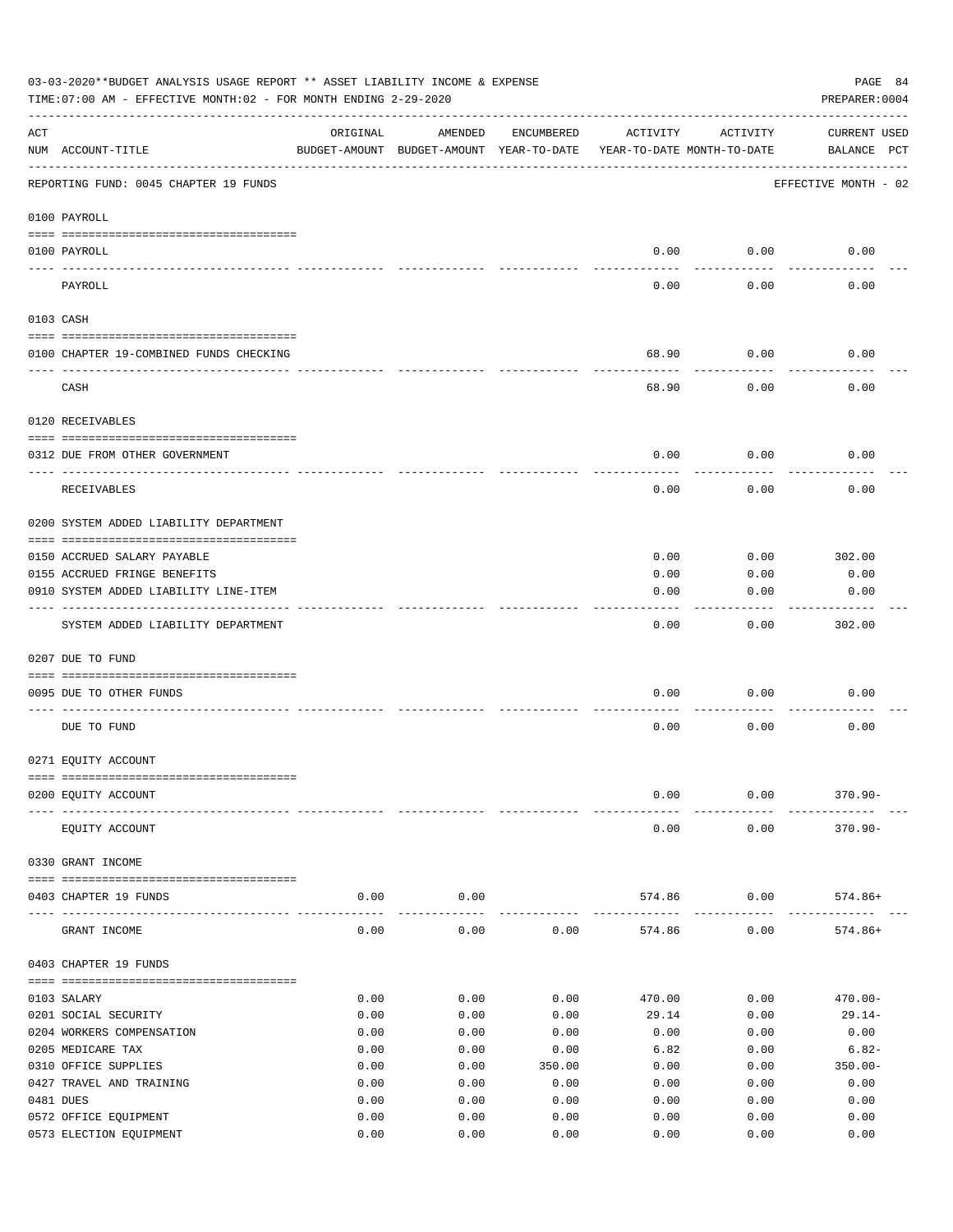| 03-03-2020**BUDGET ANALYSIS USAGE REPORT ** ASSET LIABILITY INCOME & EXPENSE | PAGE 85        |
|------------------------------------------------------------------------------|----------------|
| TIME:07:00 AM - EFFECTIVE MONTH:02 - FOR MONTH ENDING 2-29-2020              | PREPARER: 0004 |

| ACT<br>ACCOUNT-TITLE<br>NUM           | ORIGINAL<br>BUDGET-AMOUNT | AMENDED<br>BUDGET-AMOUNT | ENCUMBERED<br>YEAR-TO-DATE | ACTIVITY | ACTIVITY<br>YEAR-TO-DATE MONTH-TO-DATE | <b>CURRENT USED</b><br>PCT<br>BALANCE |
|---------------------------------------|---------------------------|--------------------------|----------------------------|----------|----------------------------------------|---------------------------------------|
| REPORTING FUND: 0045 CHAPTER 19 FUNDS |                           |                          |                            |          |                                        | EFFECTIVE MONTH - 02                  |
| 0574 COMPUTER EQUIPMENT               | 0.00                      | 0.00                     | 0.00                       | 0.00     | 0.00                                   | 0.00                                  |
| CHAPTER 19 FUNDS                      | 0.00                      | 0.00                     | 350.00                     | 505.96   | 0.00                                   | $855.96 -$                            |
| CHAPTER 19 FUNDS                      |                           |                          |                            |          |                                        |                                       |
| INCOME TOTALS                         | 0.00                      | 0.00                     |                            | 574.86   | 0.00                                   | $574.86+$                             |
| <b>EXPENSE TOTALS</b>                 | 0.00                      | 0.00                     | 350.00                     | 505.96   | 0.00                                   | $855.96 -$                            |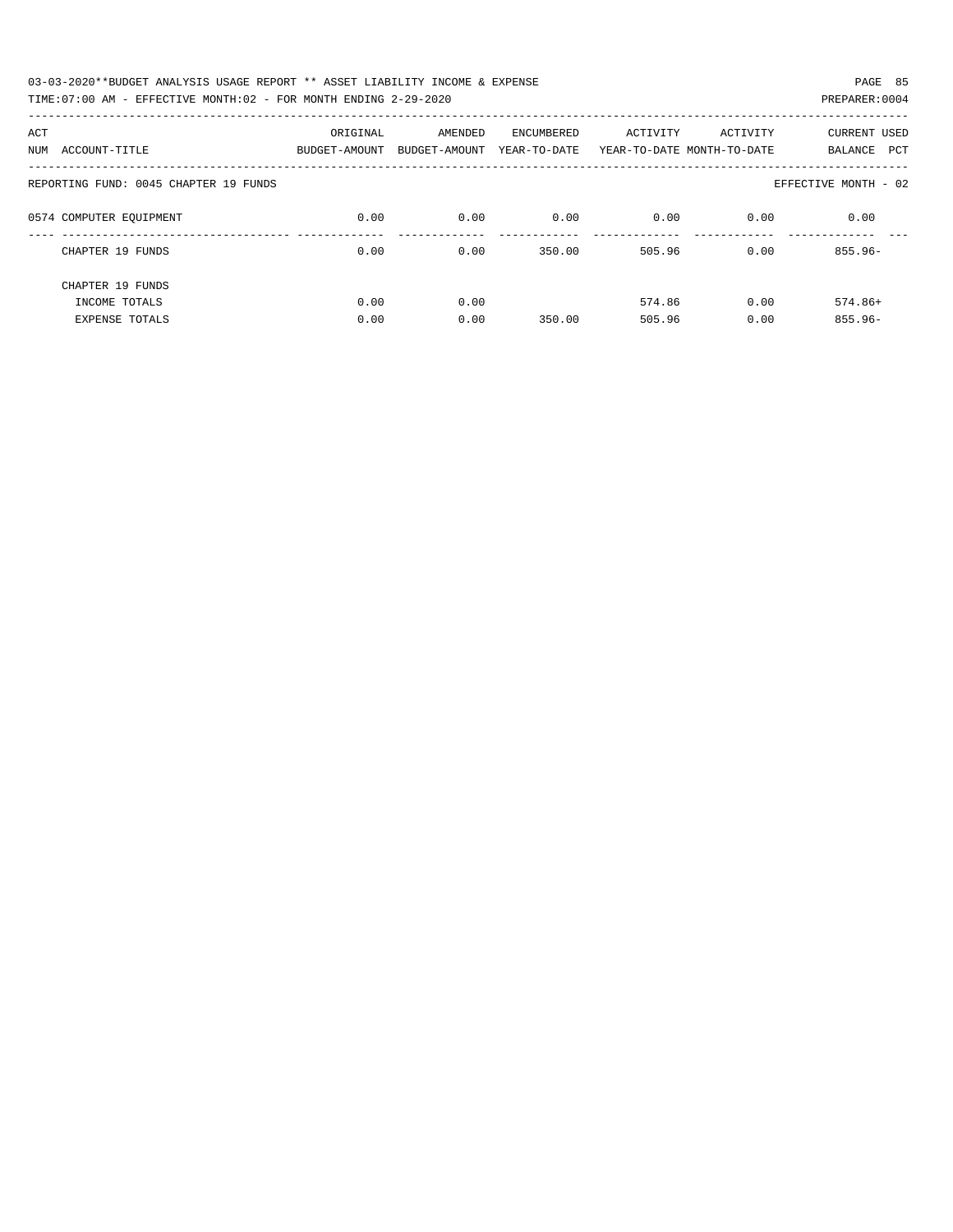|     | 03-03-2020**BUDGET ANALYSIS USAGE REPORT ** ASSET LIABILITY INCOME & EXPENSE<br>TIME: 07:00 AM - EFFECTIVE MONTH: 02 - FOR MONTH ENDING 2-29-2020 |                                                      |                          |            |                                          |                                     |                                    |  |  |  |  |
|-----|---------------------------------------------------------------------------------------------------------------------------------------------------|------------------------------------------------------|--------------------------|------------|------------------------------------------|-------------------------------------|------------------------------------|--|--|--|--|
| ACT | NUM ACCOUNT-TITLE                                                                                                                                 | ORIGINAL<br>BUDGET-AMOUNT BUDGET-AMOUNT YEAR-TO-DATE | AMENDED                  | ENCUMBERED | ACTIVITY<br>YEAR-TO-DATE MONTH-TO-DATE   | ACTIVITY                            | <b>CURRENT USED</b><br>BALANCE PCT |  |  |  |  |
|     | REPORTING FUND: 0046 SAFE ROOM REIMBURSEMENT PROGRAM                                                                                              |                                                      |                          |            |                                          |                                     | EFFECTIVE MONTH - 02               |  |  |  |  |
|     | 0103 CASH                                                                                                                                         |                                                      |                          |            |                                          |                                     |                                    |  |  |  |  |
|     | 0100 SAFE ROOM REIMB. PROG. - COMB. FUNDS                                                                                                         |                                                      |                          |            |                                          | 83.97- 0.00 7,681.70<br>----------- |                                    |  |  |  |  |
|     | CASH                                                                                                                                              |                                                      |                          |            | $83.97 -$                                |                                     | $0.00$ 7,681.70                    |  |  |  |  |
|     | 0120 RECEIVABLES                                                                                                                                  |                                                      |                          |            |                                          |                                     |                                    |  |  |  |  |
|     | 0312 DUE FROM OTHER GOVERNMENTS                                                                                                                   |                                                      |                          |            | 0.00                                     | 0.00                                | 0.00                               |  |  |  |  |
|     | RECEIVABLES                                                                                                                                       |                                                      |                          |            | 0.00                                     | 0.00                                | 0.00                               |  |  |  |  |
|     | 0200 SYSTEM ADDED LIABILITY DEPARTMENT                                                                                                            |                                                      |                          |            |                                          |                                     |                                    |  |  |  |  |
|     | 0910 SYSTEM ADDED LIABILITY LINE-ITEM                                                                                                             |                                                      |                          |            | 0.00                                     | 0.00                                | 0.00                               |  |  |  |  |
|     | SYSTEM ADDED LIABILITY DEPARTMENT                                                                                                                 |                                                      |                          |            | 0.00                                     | 0.00                                | 0.00                               |  |  |  |  |
|     | 0271 EQUITY ACCOUNT                                                                                                                               |                                                      |                          |            |                                          |                                     |                                    |  |  |  |  |
|     | 0200 EQUITY ACCOUNT                                                                                                                               |                                                      |                          |            | 0.00                                     | 0.00                                | 7,765.67                           |  |  |  |  |
|     | EQUITY ACCOUNT                                                                                                                                    |                                                      |                          |            | 0.00                                     |                                     | $0.00$ 7,765.67                    |  |  |  |  |
|     | 0300 CASH                                                                                                                                         |                                                      |                          |            |                                          |                                     |                                    |  |  |  |  |
|     | 0146 BEGINNING CASH BALANCE                                                                                                                       | 0.00                                                 | 0.00                     |            | 0.00                                     | 0.00                                | 0.00                               |  |  |  |  |
|     | CASH                                                                                                                                              | 0.00                                                 | 0.00                     | 0.00       | 0.00                                     | 0.00                                | 0.00                               |  |  |  |  |
|     | 0330 GRANT INCOME                                                                                                                                 |                                                      |                          |            |                                          |                                     |                                    |  |  |  |  |
|     | 0475 SAFE ROOM REIMBURSEMENT DR-4029                                                                                                              |                                                      | $0.00$ 26,283.94         |            |                                          | 26,283.94 26,283.94 0.00 100        |                                    |  |  |  |  |
|     | 0476 ADMINISTRATIVE FEE                                                                                                                           | 0.00                                                 | 0.00                     |            | 0.00                                     | 0.00                                | 0.00                               |  |  |  |  |
|     | GRANT INCOME                                                                                                                                      | 0.00                                                 |                          |            | 26, 283.94  0.00  26, 283.94  26, 283.94 |                                     | 0.00 100                           |  |  |  |  |
|     | 0475 SAFE ROOM REIMBURSEMENT PROGRAM                                                                                                              |                                                      |                          |            |                                          |                                     |                                    |  |  |  |  |
|     | 0310 OFFICE SUPPLIES                                                                                                                              | 0.00                                                 | 0.00                     | 0.00       | 83.97                                    | 0.00                                | $83.97 -$                          |  |  |  |  |
|     | 0314 SAFE ROOM REIMBURSEMENT                                                                                                                      | 0.00                                                 | 26,283.94                | 0.00       |                                          | 26, 283.94 26, 283.94               | $0.00$ 100                         |  |  |  |  |
|     | 0330 GAS/OIL                                                                                                                                      | 0.00                                                 | 0.00                     | 0.00       | 0.00                                     | 0.00                                | 0.00                               |  |  |  |  |
|     | 0427 OUT OF COUNTY TRAVEL                                                                                                                         | 0.00                                                 | 0.00                     | 0.00       | 0.00                                     | 0.00                                | 0.00                               |  |  |  |  |
|     | 0454 R&M AUTO                                                                                                                                     | 0.00                                                 | 0.00                     | 0.00       | 0.00                                     | 0.00                                | 0.00                               |  |  |  |  |
|     | 0573 RADIO EQUIPMENT                                                                                                                              | 0.00                                                 | 0.00                     | 0.00       | 0.00                                     | 0.00                                | 0.00                               |  |  |  |  |
|     | 0574 COMPUTER EQUIPMENT                                                                                                                           | 0.00                                                 | 0.00                     | 0.00       | 0.00                                     | 0.00                                | 0.00                               |  |  |  |  |
|     | SAFE ROOM REIMBURSEMENT PROGRAM                                                                                                                   | 0.00                                                 | 26,283.94                | 0.00       |                                          | 26, 367.91 26, 283.94               | $83.97 - 100$                      |  |  |  |  |
|     | SAFE ROOM REIMBURSEMENT PROGRAM                                                                                                                   |                                                      |                          |            |                                          |                                     |                                    |  |  |  |  |
|     | INCOME TOTALS<br>EXPENSE TOTALS                                                                                                                   | 0.00<br>0.00                                         | 26, 283.94<br>26, 283.94 | 0.00       | 26,283.94<br>26,367.91                   | 26,283.94<br>26,283.94              | $0.00$ 100<br>$83.97 - 100$        |  |  |  |  |
|     |                                                                                                                                                   |                                                      |                          |            |                                          |                                     |                                    |  |  |  |  |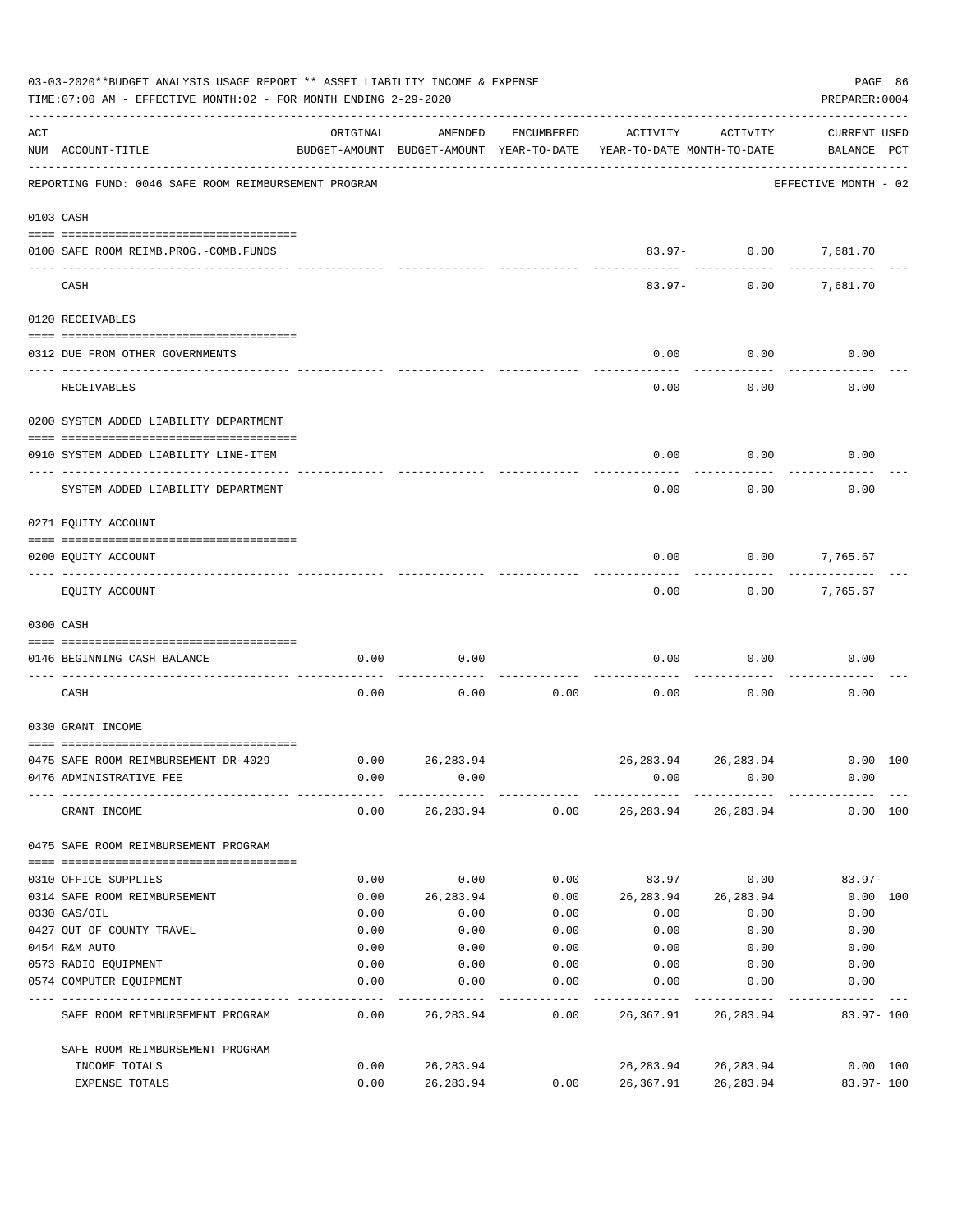|     | 03-03-2020**BUDGET ANALYSIS USAGE REPORT ** ASSET LIABILITY INCOME & EXPENSE<br>PAGE 87<br>TIME: 07:00 AM - EFFECTIVE MONTH: 02 - FOR MONTH ENDING 2-29-2020<br>PREPARER: 0004 |           |                                                                                |              |                      |                         |                             |                |  |  |  |  |
|-----|--------------------------------------------------------------------------------------------------------------------------------------------------------------------------------|-----------|--------------------------------------------------------------------------------|--------------|----------------------|-------------------------|-----------------------------|----------------|--|--|--|--|
| ACT | NUM ACCOUNT-TITLE                                                                                                                                                              | ORIGINAL  | AMENDED<br>BUDGET-AMOUNT BUDGET-AMOUNT YEAR-TO-DATE YEAR-TO-DATE MONTH-TO-DATE | ENCUMBERED   |                      | ACTIVITY ACTIVITY       | CURRENT USED<br>BALANCE PCT |                |  |  |  |  |
|     | REPORTING FUND: 0048 ELECTION EQUIPMENT FUND                                                                                                                                   |           |                                                                                |              |                      |                         | EFFECTIVE MONTH - 02        |                |  |  |  |  |
|     | 0103 CASH                                                                                                                                                                      |           |                                                                                |              |                      |                         |                             |                |  |  |  |  |
|     | 0100 ELECTION EQUIP.FUND-COMBINED FUNDS                                                                                                                                        |           |                                                                                |              |                      | 512.50 412.50 39,097.09 |                             |                |  |  |  |  |
|     | _____________________________<br>CASH                                                                                                                                          |           |                                                                                |              | 512.50               | 412.50                  | ---------<br>39,097.09      |                |  |  |  |  |
|     | 0200 SYSTEM ADDED LIABILITY DEPARTMENT                                                                                                                                         |           |                                                                                |              |                      |                         |                             |                |  |  |  |  |
|     | 0910 SYSTEM ADDED LIABILITY LINE-ITEM                                                                                                                                          |           |                                                                                |              | 0.00                 | 0.00                    | 0.00                        |                |  |  |  |  |
|     | SYSTEM ADDED LIABILITY DEPARTMENT                                                                                                                                              |           |                                                                                |              | 0.00                 | 0.00                    | 0.00                        |                |  |  |  |  |
|     | 0271 EQUITY ACCOUNT                                                                                                                                                            |           |                                                                                |              |                      |                         |                             |                |  |  |  |  |
|     | 0200 EQUITY ACCOUNT                                                                                                                                                            |           |                                                                                |              |                      |                         | $0.00$ $0.00$ $38,584.59$   |                |  |  |  |  |
|     | EQUITY ACCOUNT                                                                                                                                                                 |           |                                                                                |              | 0.00                 | 0.00                    | 38,584.59                   |                |  |  |  |  |
|     | 0300 CASH                                                                                                                                                                      |           |                                                                                |              |                      |                         |                             |                |  |  |  |  |
|     | 0148 BEGINNING CASH BALANCE                                                                                                                                                    | 11,000.00 | 11,000.00                                                                      |              | 0.00                 |                         | $0.00$ 11,000.00 00         |                |  |  |  |  |
|     | CASH                                                                                                                                                                           | 11,000.00 | 11,000.00                                                                      | 0.00         | 0.00                 | 0.00                    | 11,000.00                   | 0 <sub>0</sub> |  |  |  |  |
|     | 0340 INCOME                                                                                                                                                                    |           |                                                                                |              |                      |                         |                             |                |  |  |  |  |
|     | 0130 REFUNDS & MISCELLANEOUS                                                                                                                                                   | 0.00      | 0.00                                                                           |              | 0.00                 | 0.00                    | 0.00                        |                |  |  |  |  |
|     | 0403 CONTRACT ADMINISTRATIVE FEE                                                                                                                                               | 0.00      | 0.00                                                                           |              | 112.50               | 112.50                  | $112.50+$                   |                |  |  |  |  |
|     | 0484 ELECTION REIMBURSEMENT                                                                                                                                                    |           | 4,000.00 4,000.00                                                              |              | 400.00<br>---------- | 300.00<br>-----------   | 3,600.00<br>------------    | 10             |  |  |  |  |
|     | INCOME                                                                                                                                                                         | 4,000.00  | 4,000.00                                                                       | 0.00         |                      | 512.50 412.50           | 3,487.50                    | - 13           |  |  |  |  |
|     | 0403 ELECTION EQUIPMENT FUND                                                                                                                                                   |           |                                                                                |              |                      |                         |                             |                |  |  |  |  |
|     | 0421 ELECTION INTERNET                                                                                                                                                         | 0.00      | 0.00                                                                           | 0.00         | 0.00                 | 0.00                    | 0.00                        |                |  |  |  |  |
|     | 0485 LICENSE/SUPPORT                                                                                                                                                           | 0.00      | 0.00                                                                           | 0.00         | 0.00                 | 0.00                    | 0.00                        |                |  |  |  |  |
|     | 0573 ELECTION EQUIPMENT                                                                                                                                                        | 15,000.00 | 15,000.00                                                                      | 0.00<br>---- | 0.00                 | 0.00                    | 15,000.00                   | 0 <sub>0</sub> |  |  |  |  |
|     | ELECTION EQUIPMENT FUND                                                                                                                                                        | 15,000.00 | 15,000.00                                                                      | 0.00         | 0.00                 | 0.00                    | 15,000.00                   | 00             |  |  |  |  |
|     | ELECTION EQUIPMENT FUND                                                                                                                                                        |           |                                                                                |              |                      |                         |                             |                |  |  |  |  |
|     | INCOME TOTALS                                                                                                                                                                  | 15,000.00 | 15,000.00                                                                      |              | 512.50               | 412.50                  | 14,487.50                   | 03             |  |  |  |  |
|     | EXPENSE TOTALS                                                                                                                                                                 | 15,000.00 | 15,000.00                                                                      | 0.00         | 0.00                 | 0.00                    | 15,000.00                   | 0 <sub>0</sub> |  |  |  |  |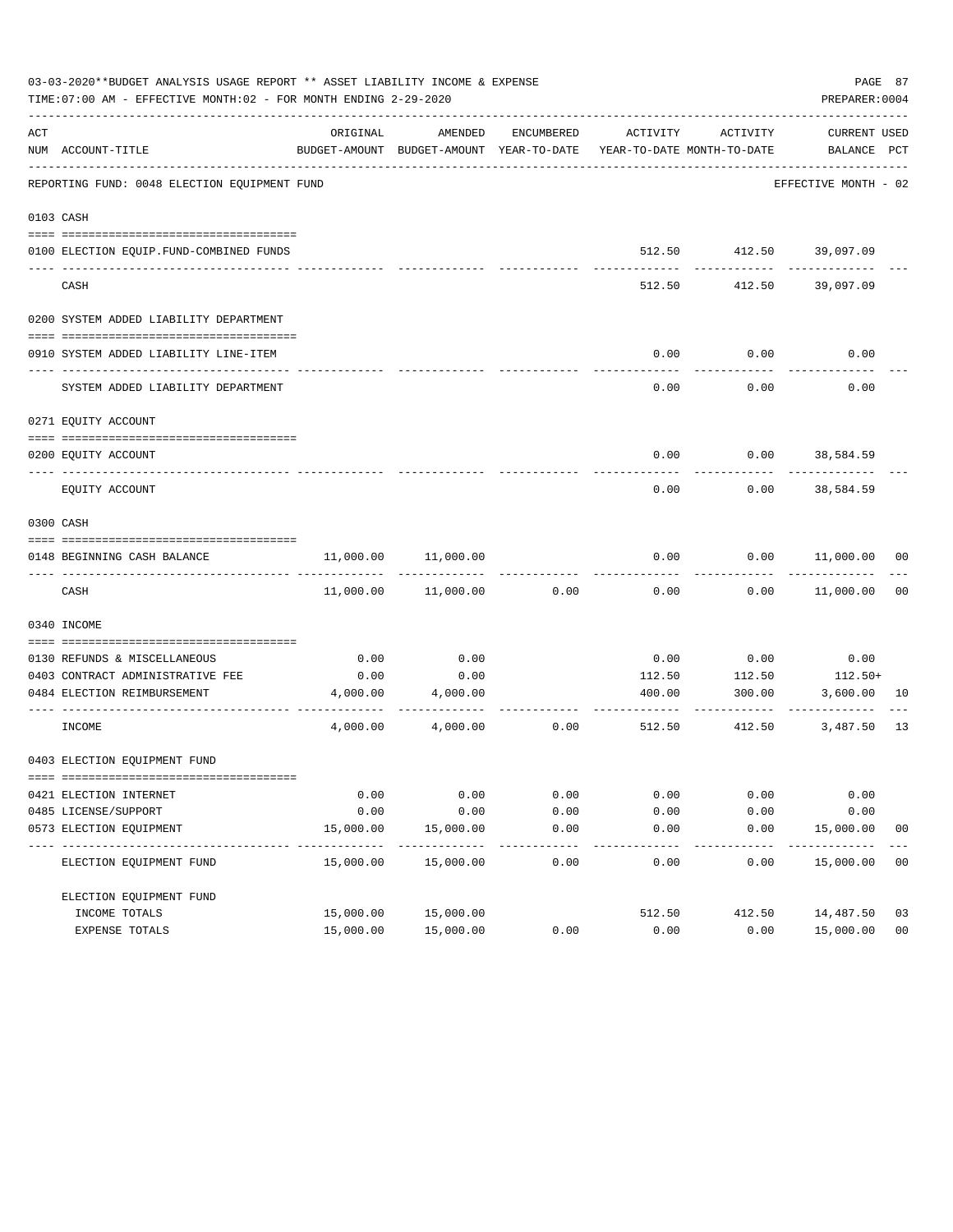|                                                                                                                                                                                                                                                                                                                                                                                              | 03-03-2020**BUDGET ANALYSIS USAGE REPORT ** ASSET LIABILITY INCOME & EXPENSE<br>TIME:07:00 AM - EFFECTIVE MONTH:02 - FOR MONTH ENDING 2-29-2020 |                                                                                 |         |                    |          |                   | PAGE 88<br>PREPARER: 0004          |                |
|----------------------------------------------------------------------------------------------------------------------------------------------------------------------------------------------------------------------------------------------------------------------------------------------------------------------------------------------------------------------------------------------|-------------------------------------------------------------------------------------------------------------------------------------------------|---------------------------------------------------------------------------------|---------|--------------------|----------|-------------------|------------------------------------|----------------|
| ACT                                                                                                                                                                                                                                                                                                                                                                                          | NUM ACCOUNT-TITLE                                                                                                                               | ORIGINAL<br>BUDGET-AMOUNT BUDGET-AMOUNT YEAR-TO-DATE YEAR-TO-DATE MONTH-TO-DATE | AMENDED | ENCUMBERED         | ACTIVITY | ACTIVITY          | <b>CURRENT USED</b><br>BALANCE PCT |                |
|                                                                                                                                                                                                                                                                                                                                                                                              | REPORTING FUND: 0049 INVESTIGATOR/LEOSE GRANT                                                                                                   |                                                                                 |         |                    |          |                   | EFFECTIVE MONTH - 02               |                |
|                                                                                                                                                                                                                                                                                                                                                                                              | 0100 PAYROLL                                                                                                                                    |                                                                                 |         |                    |          |                   |                                    |                |
|                                                                                                                                                                                                                                                                                                                                                                                              | 0100 PAYROLL                                                                                                                                    |                                                                                 |         |                    | 0.00     | 0.00              | 0.00                               |                |
| $\frac{1}{2} \frac{1}{2} \frac{1}{2} \frac{1}{2} \frac{1}{2} \frac{1}{2} \frac{1}{2} \frac{1}{2} \frac{1}{2} \frac{1}{2} \frac{1}{2} \frac{1}{2} \frac{1}{2} \frac{1}{2} \frac{1}{2} \frac{1}{2} \frac{1}{2} \frac{1}{2} \frac{1}{2} \frac{1}{2} \frac{1}{2} \frac{1}{2} \frac{1}{2} \frac{1}{2} \frac{1}{2} \frac{1}{2} \frac{1}{2} \frac{1}{2} \frac{1}{2} \frac{1}{2} \frac{1}{2} \frac{$ | PAYROLL                                                                                                                                         |                                                                                 |         |                    | 0.00     | 0.00              | 0.00                               |                |
|                                                                                                                                                                                                                                                                                                                                                                                              | 0103 CASH                                                                                                                                       |                                                                                 |         |                    |          |                   |                                    |                |
|                                                                                                                                                                                                                                                                                                                                                                                              | 0100 INVESTIGATOR/LEOSE-COMB.FUNDS                                                                                                              |                                                                                 |         |                    |          |                   | 335.36 685.36 1,017.02             |                |
|                                                                                                                                                                                                                                                                                                                                                                                              | CASH                                                                                                                                            |                                                                                 |         |                    |          | ------------      | 335.36 685.36 1,017.02             |                |
|                                                                                                                                                                                                                                                                                                                                                                                              | 0271 EQUITY ACCOUNT                                                                                                                             |                                                                                 |         |                    |          |                   |                                    |                |
|                                                                                                                                                                                                                                                                                                                                                                                              | 0200 EQUITY ACCOUNT                                                                                                                             |                                                                                 |         |                    | 0.00     |                   | $0.00$ 681.66                      |                |
|                                                                                                                                                                                                                                                                                                                                                                                              | EQUITY ACCOUNT                                                                                                                                  |                                                                                 |         |                    | 0.00     | ---------<br>0.00 | 681.66                             |                |
|                                                                                                                                                                                                                                                                                                                                                                                              | 0300 CASH                                                                                                                                       |                                                                                 |         |                    |          |                   |                                    |                |
|                                                                                                                                                                                                                                                                                                                                                                                              | 0149 BEGINNING CASH BALANCE                                                                                                                     | 0.00                                                                            | 681.66  |                    | 0.00     |                   | $0.00$ 681.66 00                   |                |
|                                                                                                                                                                                                                                                                                                                                                                                              | CASH                                                                                                                                            | 0.00                                                                            | 681.66  | 0.00               | 0.00     | 0.00              | -----------<br>681.66              | 0 <sub>0</sub> |
|                                                                                                                                                                                                                                                                                                                                                                                              | 0330 GRANT INCOME                                                                                                                               |                                                                                 |         |                    |          |                   |                                    |                |
|                                                                                                                                                                                                                                                                                                                                                                                              | 0475 INVESTIGATOR/LEOSE GRANT                                                                                                                   | 0.00                                                                            | 0.00    |                    | 685.36   | 685.36            | 685.36+                            |                |
|                                                                                                                                                                                                                                                                                                                                                                                              | GRANT INCOME                                                                                                                                    | 0.00                                                                            | 0.00    | ----------<br>0.00 | 685.36   | 685.36            | $685.36+$                          |                |
|                                                                                                                                                                                                                                                                                                                                                                                              | 0475 INVESTIGATOR/LEOSE                                                                                                                         |                                                                                 |         |                    |          |                   |                                    |                |
|                                                                                                                                                                                                                                                                                                                                                                                              | 0103 SALARY                                                                                                                                     | 0.00                                                                            |         | $0.00$ 0.00        |          | $0.00$ 0.00       | 0.00                               |                |
|                                                                                                                                                                                                                                                                                                                                                                                              | 0201 SOCIAL SECURITY                                                                                                                            | 0.00                                                                            | 0.00    | 0.00               | 0.00     | 0.00              | 0.00                               |                |
|                                                                                                                                                                                                                                                                                                                                                                                              | 0202 GROUP HEALTH INSURANCE                                                                                                                     | 0.00                                                                            | 0.00    | 0.00               | 0.00     | 0.00              | 0.00                               |                |
|                                                                                                                                                                                                                                                                                                                                                                                              | 0203 RETIREMENT                                                                                                                                 | 0.00                                                                            | 0.00    | 0.00               | 0.00     | 0.00              | 0.00                               |                |
|                                                                                                                                                                                                                                                                                                                                                                                              | 0204 WORKER'S COMPENSATION                                                                                                                      | 0.00                                                                            | 0.00    | 0.00               | 0.00     | 0.00              | 0.00                               |                |
|                                                                                                                                                                                                                                                                                                                                                                                              | 0205 MEDICARE TAX                                                                                                                               | 0.00                                                                            | 0.00    | 0.00               | 0.00     | 0.00              | 0.00                               |                |
|                                                                                                                                                                                                                                                                                                                                                                                              | 0310 OFFICE SUPPLIES                                                                                                                            | 0.00                                                                            | 0.00    | 0.00               | 0.00     | 0.00              | 0.00                               |                |
|                                                                                                                                                                                                                                                                                                                                                                                              | 0427 TRAINING/TUITION/OUT OF COUNTY                                                                                                             | 0.00                                                                            | 681.66  | 0.00               | 350.00   | 0.00              | 331.66                             | 51             |
|                                                                                                                                                                                                                                                                                                                                                                                              | 0572 OFFICE EQUIPMENT                                                                                                                           | 0.00                                                                            | 0.00    | 0.00               | 0.00     | 0.00              | 0.00                               |                |
|                                                                                                                                                                                                                                                                                                                                                                                              | 0574 COMPUTER EQUIPMENT                                                                                                                         | 0.00                                                                            | 0.00    | 0.00               | 0.00     | 0.00              | 0.00                               |                |
|                                                                                                                                                                                                                                                                                                                                                                                              | INVESTIGATOR/LEOSE                                                                                                                              | 0.00                                                                            | 681.66  | 0.00               | 350.00   | 0.00              | 331.66                             | 51             |
|                                                                                                                                                                                                                                                                                                                                                                                              | INVESTIGATOR/LEOSE GRANT                                                                                                                        |                                                                                 |         |                    |          |                   |                                    |                |
|                                                                                                                                                                                                                                                                                                                                                                                              | INCOME TOTALS                                                                                                                                   | 0.00                                                                            | 681.66  |                    | 685.36   | 685.36            | $3.70 + 101$                       |                |
|                                                                                                                                                                                                                                                                                                                                                                                              | EXPENSE TOTALS                                                                                                                                  | 0.00                                                                            | 681.66  | 0.00               | 350.00   | 0.00              | 331.66 51                          |                |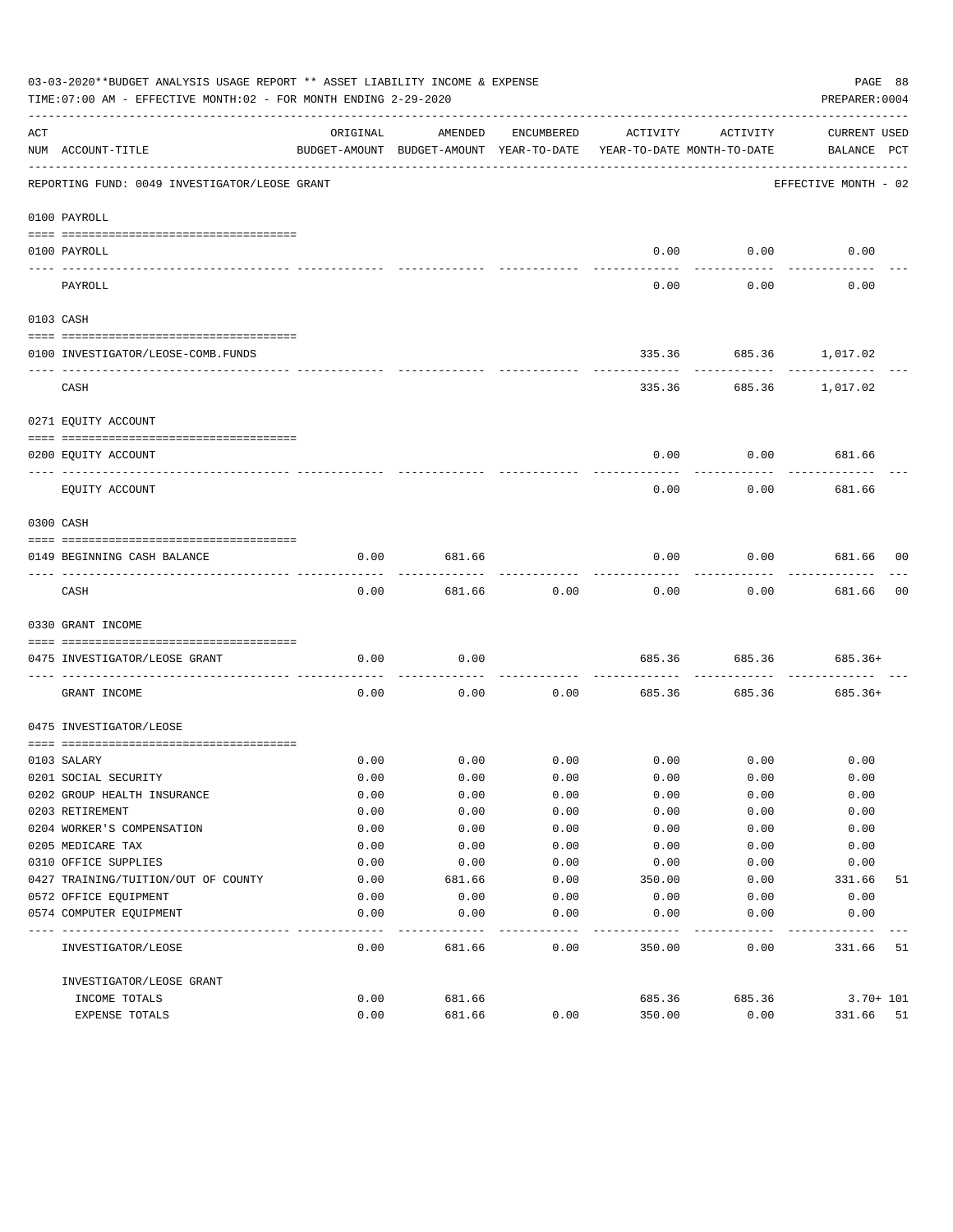|     | 03-03-2020**BUDGET ANALYSIS USAGE REPORT ** ASSET LIABILITY INCOME & EXPENSE<br>PAGE 89<br>TIME: 07:00 AM - EFFECTIVE MONTH: 02 - FOR MONTH ENDING 2-29-2020<br>PREPARER: 0004 |          |                                                     |            |                                        |          |                                    |  |  |  |  |  |
|-----|--------------------------------------------------------------------------------------------------------------------------------------------------------------------------------|----------|-----------------------------------------------------|------------|----------------------------------------|----------|------------------------------------|--|--|--|--|--|
| ACT | NUM ACCOUNT-TITLE                                                                                                                                                              | ORIGINAL | AMENDED<br>BUDGET-AMOUNT BUDGET-AMOUNT YEAR-TO-DATE | ENCUMBERED | ACTIVITY<br>YEAR-TO-DATE MONTH-TO-DATE | ACTIVITY | <b>CURRENT USED</b><br>BALANCE PCT |  |  |  |  |  |
|     | REPORTING FUND: 0050 ELECTION SUPPORT                                                                                                                                          |          |                                                     |            |                                        |          | EFFECTIVE MONTH - 02               |  |  |  |  |  |
|     | 0103 CASH                                                                                                                                                                      |          |                                                     |            |                                        |          |                                    |  |  |  |  |  |
|     | 0100 ELECTION SUPPORT FUND-COMB.FUNDS                                                                                                                                          |          |                                                     |            | 0.00                                   | 0.00     | 0.00                               |  |  |  |  |  |
|     | CASH                                                                                                                                                                           |          |                                                     |            | 0.00                                   | 0.00     | 0.00                               |  |  |  |  |  |
|     | 0200 SYSTEM ADDED LIABILITY DEPARTMENT                                                                                                                                         |          |                                                     |            |                                        |          |                                    |  |  |  |  |  |
|     | 0910 SYSTEM ADDED LIABILITY LINE-ITEM                                                                                                                                          |          |                                                     |            | 0.00                                   | 0.00     | 0.00                               |  |  |  |  |  |
|     | SYSTEM ADDED LIABILITY DEPARTMENT                                                                                                                                              |          |                                                     |            | 0.00                                   | 0.00     | 0.00                               |  |  |  |  |  |
|     | 0271 EQUITY ACCOUNT                                                                                                                                                            |          |                                                     |            |                                        |          |                                    |  |  |  |  |  |
|     | 0200 EQUITY ACCOUNT                                                                                                                                                            |          |                                                     |            | 0.00                                   | 0.00     | 0.00                               |  |  |  |  |  |
|     | EQUITY ACCOUNT                                                                                                                                                                 |          |                                                     |            | 0.00                                   | 0.00     | 0.00                               |  |  |  |  |  |
|     | 0300 CASH                                                                                                                                                                      |          |                                                     |            |                                        |          |                                    |  |  |  |  |  |
|     | 0150 BEGINNING CASH BALANCE                                                                                                                                                    | 0.00     | 0.00                                                |            | 0.00                                   | 0.00     | 0.00                               |  |  |  |  |  |
|     | CASH                                                                                                                                                                           | 0.00     | 0.00                                                | 0.00       | 0.00                                   | 0.00     | 0.00                               |  |  |  |  |  |
|     | 0370 MISCELLANEOUS INCOME                                                                                                                                                      |          |                                                     |            |                                        |          |                                    |  |  |  |  |  |
|     | 0403 LOCAL FUNDING                                                                                                                                                             | 0.00     | 0.00                                                |            | 0.00                                   | 0.00     | 0.00                               |  |  |  |  |  |
|     | MISCELLANEOUS INCOME                                                                                                                                                           | 0.00     | 0.00                                                | 0.00       | 0.00                                   | 0.00     | 0.00                               |  |  |  |  |  |
|     | 0403 ELECTION SUPPORT                                                                                                                                                          |          |                                                     |            |                                        |          |                                    |  |  |  |  |  |
|     | 0310 OFFICE SUPPLIES                                                                                                                                                           | 0.00     | 0.00                                                | 0.00       | 0.00                                   | 0.00     | 0.00                               |  |  |  |  |  |
|     | 0311 POSTAGE                                                                                                                                                                   | 0.00     | 0.00                                                | 0.00       | 0.00                                   | 0.00     | 0.00                               |  |  |  |  |  |
|     | 0427 TRAVEL/TRAINING                                                                                                                                                           | 0.00     | 0.00                                                | 0.00       | 0.00                                   | 0.00     | 0.00                               |  |  |  |  |  |
|     | 0430 BIDS AND NOTICES                                                                                                                                                          | 0.00     | 0.00                                                | 0.00       | 0.00                                   | 0.00     | 0.00                               |  |  |  |  |  |
|     | 0573 ELECTION EQUIPMENT                                                                                                                                                        | 0.00     | 0.00                                                | 0.00       | 0.00                                   | 0.00     | 0.00                               |  |  |  |  |  |
|     | ELECTION SUPPORT                                                                                                                                                               | 0.00     | 0.00                                                | 0.00       | 0.00                                   | 0.00     | 0.00                               |  |  |  |  |  |
|     | ELECTION SUPPORT                                                                                                                                                               |          |                                                     |            |                                        |          |                                    |  |  |  |  |  |
|     | INCOME TOTALS                                                                                                                                                                  | 0.00     | 0.00                                                |            | 0.00                                   | 0.00     | 0.00                               |  |  |  |  |  |
|     | EXPENSE TOTALS                                                                                                                                                                 | 0.00     | 0.00                                                | 0.00       | 0.00                                   | 0.00     | 0.00                               |  |  |  |  |  |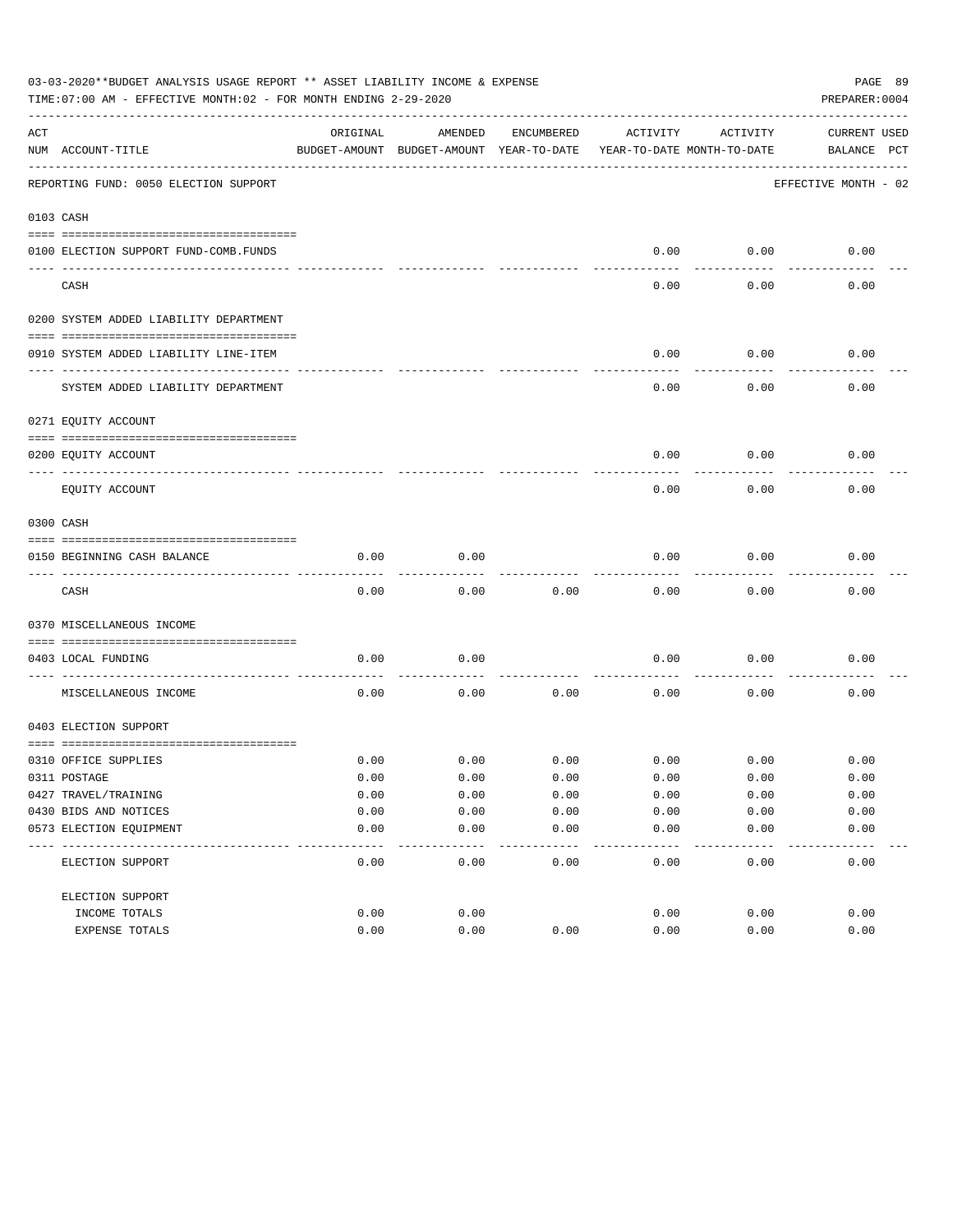|     | 03-03-2020**BUDGET ANALYSIS USAGE REPORT ** ASSET LIABILITY INCOME & EXPENSE<br>PREPARER: 0004<br>TIME: 07:00 AM - EFFECTIVE MONTH: 02 - FOR MONTH ENDING 2-29-2020 |          |                                                     |                   |                                        |          |                                    |                |  |  |
|-----|---------------------------------------------------------------------------------------------------------------------------------------------------------------------|----------|-----------------------------------------------------|-------------------|----------------------------------------|----------|------------------------------------|----------------|--|--|
| ACT | NUM ACCOUNT-TITLE                                                                                                                                                   | ORIGINAL | AMENDED<br>BUDGET-AMOUNT BUDGET-AMOUNT YEAR-TO-DATE | <b>ENCUMBERED</b> | ACTIVITY<br>YEAR-TO-DATE MONTH-TO-DATE | ACTIVITY | <b>CURRENT USED</b><br>BALANCE PCT |                |  |  |
|     | REPORTING FUND: 0051 CO.CLERK CO.& DIST.CT. TECHNOLOGY                                                                                                              |          |                                                     |                   |                                        |          | EFFECTIVE MONTH - 02               |                |  |  |
|     | 0103 CASH                                                                                                                                                           |          |                                                     |                   |                                        |          |                                    |                |  |  |
|     | 0100 CO.CLK.CO.& DIST.CT.TECHNOLOGY-COM                                                                                                                             |          |                                                     |                   | 60.36                                  | 0.00     | 7,574.32                           |                |  |  |
|     | CASH                                                                                                                                                                |          |                                                     |                   | 60.36                                  | 0.00     | 7,574.32                           |                |  |  |
|     | 0120 RECEIVABLES                                                                                                                                                    |          |                                                     |                   |                                        |          |                                    |                |  |  |
|     | 0313 DUE FROM OTHER FUNDS                                                                                                                                           |          |                                                     |                   | 0.00                                   | 0.00     | 59.92                              |                |  |  |
|     | RECEIVABLES                                                                                                                                                         |          |                                                     |                   | 0.00                                   | 0.00     | 59.92                              |                |  |  |
|     | 0271 EQUITY ACCOUNT                                                                                                                                                 |          |                                                     |                   |                                        |          |                                    |                |  |  |
|     | 0200 EQUITY ACCOUNT                                                                                                                                                 |          |                                                     |                   | 0.00                                   | 0.00     | 7,573.88                           |                |  |  |
|     | ---- -----------<br>EQUITY ACCOUNT                                                                                                                                  |          |                                                     |                   | 0.00                                   | 0.00     | 7,573.88                           |                |  |  |
|     | 0300 CASH                                                                                                                                                           |          |                                                     |                   |                                        |          |                                    |                |  |  |
|     | 0151 BEGINNING CASH BALANCE                                                                                                                                         | 2,400.00 | 2,400.00                                            |                   | 0.00                                   | 0.00     | 2,400.00                           | 0 <sub>0</sub> |  |  |
|     | ---- ---------------------------------<br>CASH                                                                                                                      | 2,400.00 | 2,400.00                                            | 0.00              | 0.00                                   | 0.00     | 2,400.00                           | 0 <sup>0</sup> |  |  |
|     | 0370 CO.CLK.MISCELLANEOUS INCOME                                                                                                                                    |          |                                                     |                   |                                        |          |                                    |                |  |  |
|     | 0440 CO.CLK.CO.& DIST.CT.TECHNOLOGY FEE                                                                                                                             | 600.00   | 600.00                                              |                   | 60.36                                  | 0.00     | 539.64 10                          |                |  |  |
|     | CO. CLK. MISCELLANEOUS INCOME                                                                                                                                       | 600.00   | 600.00                                              | 0.00              | 60.36                                  | 0.00     | 539.64                             | 10             |  |  |
|     | 0440 CO.CLK.COURT TECHNOLOGY EQUIPMENT                                                                                                                              |          |                                                     |                   |                                        |          |                                    |                |  |  |
|     | 0572 OFFICE EOUIPMENT                                                                                                                                               | 3,000.00 | 3,000.00                                            | 0.00              | 0.00                                   | 0.00     | 3,000.00                           | 0 <sub>0</sub> |  |  |
|     | CO.CLK.COURT TECHNOLOGY EQUIPMENT                                                                                                                                   | 3,000.00 | 3,000.00                                            | 0.00              | 0.00                                   | 0.00     | 3,000.00                           | 0 <sub>0</sub> |  |  |
|     | CO.CLERK CO.& DIST.CT. TECHNOLOGY                                                                                                                                   |          |                                                     |                   |                                        |          |                                    |                |  |  |
|     | INCOME TOTALS                                                                                                                                                       | 3,000.00 | 3,000.00                                            |                   | 60.36                                  | 0.00     | 2,939.64                           | 02             |  |  |
|     | <b>EXPENSE TOTALS</b>                                                                                                                                               | 3,000.00 | 3,000.00                                            | 0.00              | 0.00                                   | 0.00     | 3,000.00                           | 0 <sub>0</sub> |  |  |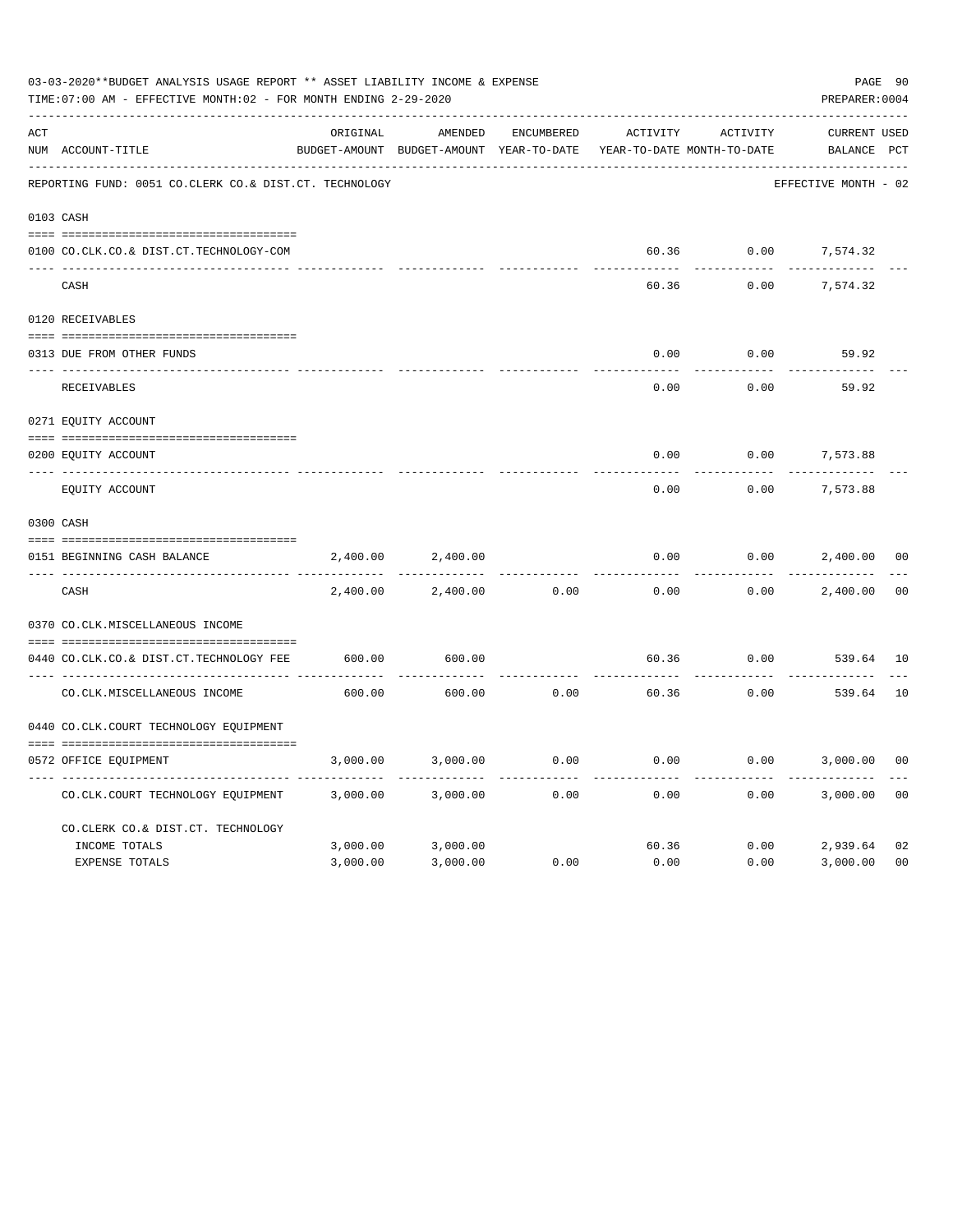|     | 03-03-2020**BUDGET ANALYSIS USAGE REPORT ** ASSET LIABILITY INCOME & EXPENSE<br>PAGE 91<br>TIME:07:00 AM - EFFECTIVE MONTH:02 - FOR MONTH ENDING 2-29-2020<br>PREPARER: 0004 |              |                     |                     |                                                                                 |                       |                              |  |  |  |  |
|-----|------------------------------------------------------------------------------------------------------------------------------------------------------------------------------|--------------|---------------------|---------------------|---------------------------------------------------------------------------------|-----------------------|------------------------------|--|--|--|--|
| ACT | NUM ACCOUNT-TITLE                                                                                                                                                            | ORIGINAL     | AMENDED             | ENCUMBERED          | ACTIVITY<br>BUDGET-AMOUNT BUDGET-AMOUNT YEAR-TO-DATE YEAR-TO-DATE MONTH-TO-DATE | ACTIVITY              | CURRENT USED<br>BALANCE PCT  |  |  |  |  |
|     | REPORTING FUND: 0052 CO.CLK.COURT RECORDS PRESERVATION                                                                                                                       |              |                     |                     |                                                                                 |                       | EFFECTIVE MONTH - 02         |  |  |  |  |
|     | 0103 CASH                                                                                                                                                                    |              |                     |                     |                                                                                 |                       |                              |  |  |  |  |
|     | 0100 CO.CLK.COURT RECORDS PRESERVATION-                                                                                                                                      |              |                     |                     |                                                                                 | 196.09 2.74 14,731.98 |                              |  |  |  |  |
|     | CASH                                                                                                                                                                         |              |                     |                     | 196.09                                                                          | ------------          | __________<br>2.74 14,731.98 |  |  |  |  |
|     | 0120 RECEIVABLES                                                                                                                                                             |              |                     |                     |                                                                                 |                       |                              |  |  |  |  |
|     | 0313 DUE FROM OTHER FUNDS                                                                                                                                                    |              |                     |                     | 0.00                                                                            | 0.00                  | 120.00                       |  |  |  |  |
|     |                                                                                                                                                                              |              |                     |                     |                                                                                 |                       | ----------                   |  |  |  |  |
|     | RECEIVABLES                                                                                                                                                                  |              |                     |                     | 0.00                                                                            | 0.00                  | 120.00                       |  |  |  |  |
|     | 0200 SYSTEM ADDED LIABILITY DEPARTMENT                                                                                                                                       |              |                     |                     |                                                                                 |                       |                              |  |  |  |  |
|     | 0910 SYSTEM ADDED LIABILITY LINE-ITEM                                                                                                                                        |              |                     |                     | 0.00                                                                            | 0.00                  | 0.00                         |  |  |  |  |
|     | SYSTEM ADDED LIABILITY DEPARTMENT                                                                                                                                            |              |                     |                     | 0.00                                                                            | 0.00                  | 0.00                         |  |  |  |  |
|     | 0271 EQUITY ACCOUNT                                                                                                                                                          |              |                     |                     |                                                                                 |                       |                              |  |  |  |  |
|     | 0200 EQUITY ACCOUNT                                                                                                                                                          |              |                     |                     | 0.00                                                                            |                       | $0.00$ 14,655.89             |  |  |  |  |
|     | EQUITY ACCOUNT                                                                                                                                                               |              |                     |                     | 0.00                                                                            |                       | $0.00$ 14,655.89             |  |  |  |  |
|     | 0360 INTEREST EARNINGS                                                                                                                                                       |              |                     |                     |                                                                                 |                       |                              |  |  |  |  |
|     | 0100 INTEREST EARNINGS                                                                                                                                                       | 0.00         | 0.00                |                     |                                                                                 |                       | $16.09$ 2.74 $16.09+$        |  |  |  |  |
|     | ------------------- ---<br>INTEREST EARNINGS                                                                                                                                 | 0.00         | 0.00                | ----------<br>0.00  | 16.09                                                                           | -----------<br>2.74   | $16.09+$                     |  |  |  |  |
|     | 0370 CO.CLK.MISCELLANEOUS INCOME                                                                                                                                             |              |                     |                     |                                                                                 |                       |                              |  |  |  |  |
|     | 0133 CO.CLK.COURT RECORDS PRESERVATION                                                                                                                                       | 0.00         | 0.00                |                     |                                                                                 |                       | $180.00$ $0.00$ $180.00+$    |  |  |  |  |
|     | CO. CLK. MISCELLANEOUS INCOME                                                                                                                                                | 0.00         | 0.00                | 0.00                | 180.00                                                                          | 0.00                  | $180.00+$                    |  |  |  |  |
|     | 0449 CO.CLK.COURT RECORDS PRES.EOUIPMEN                                                                                                                                      |              |                     |                     |                                                                                 |                       |                              |  |  |  |  |
|     | 0572 OFFICE EQUIPMENT                                                                                                                                                        | 0.00         | 0.00                | 0.00                | 0.00                                                                            | 0.00                  | 0.00                         |  |  |  |  |
|     | CO. CLK. COURT RECORDS PRES. EQUIPMEN                                                                                                                                        | 0.00         | -----------<br>0.00 | -----------<br>0.00 | 0.00                                                                            | 0.00                  | -------------<br>0.00        |  |  |  |  |
|     |                                                                                                                                                                              |              |                     |                     |                                                                                 |                       |                              |  |  |  |  |
|     | CO. CLK. COURT RECORDS PRESERVATION                                                                                                                                          |              |                     |                     |                                                                                 |                       |                              |  |  |  |  |
|     | INCOME TOTALS<br>EXPENSE TOTALS                                                                                                                                              | 0.00<br>0.00 | 0.00<br>0.00        | 0.00                | 196.09<br>0.00                                                                  | 2.74<br>0.00          | $196.09+$<br>0.00            |  |  |  |  |
|     |                                                                                                                                                                              |              |                     |                     |                                                                                 |                       |                              |  |  |  |  |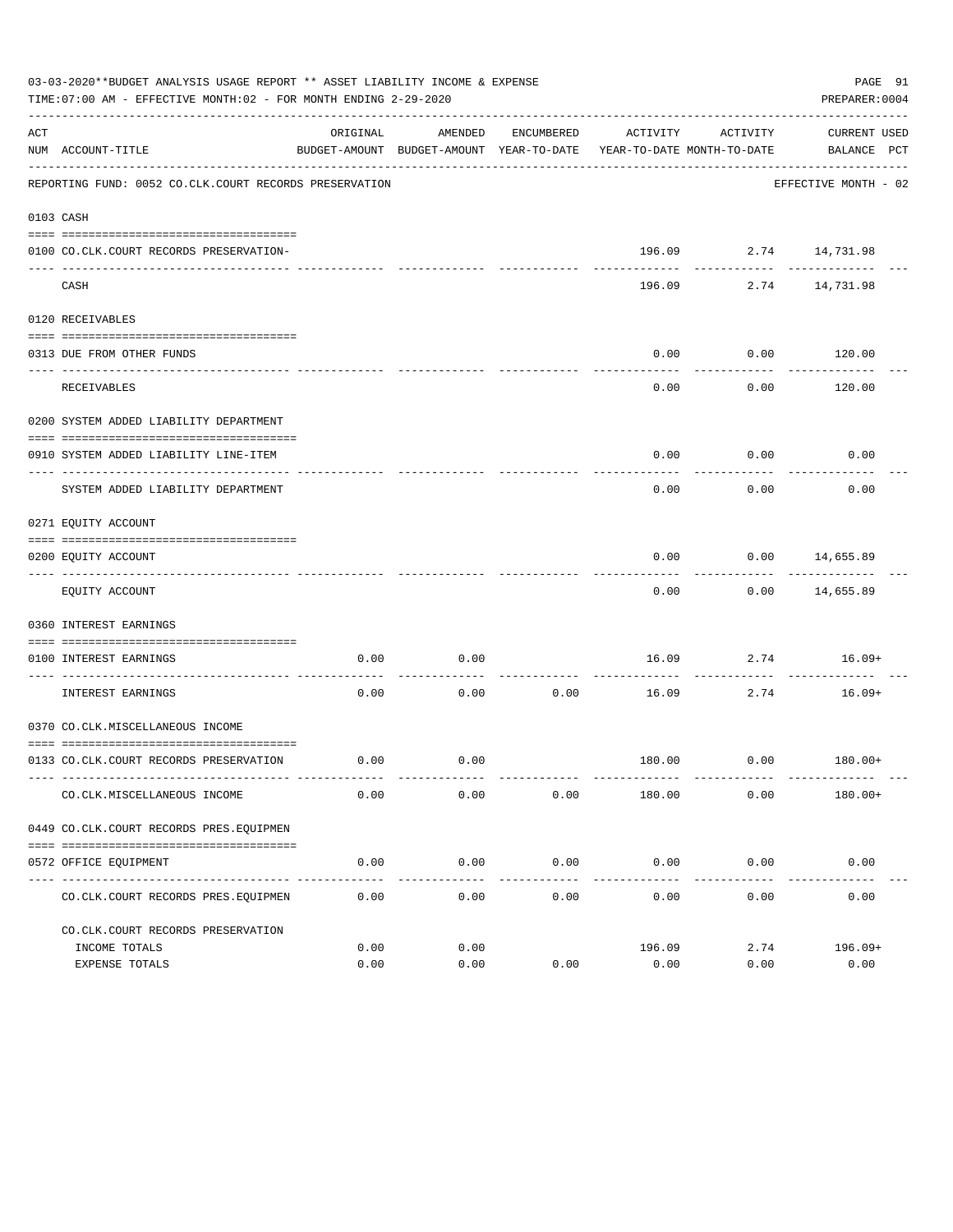|     | 03-03-2020**BUDGET ANALYSIS USAGE REPORT ** ASSET LIABILITY INCOME & EXPENSE<br>PAGE 92<br>TIME:07:00 AM - EFFECTIVE MONTH:02 - FOR MONTH ENDING 2-29-2020<br>PREPARER: 0004 |                                     |                       |                                        |                                                                                 |                    |                                     |                |  |  |  |  |
|-----|------------------------------------------------------------------------------------------------------------------------------------------------------------------------------|-------------------------------------|-----------------------|----------------------------------------|---------------------------------------------------------------------------------|--------------------|-------------------------------------|----------------|--|--|--|--|
| ACT | NUM ACCOUNT-TITLE                                                                                                                                                            | ORIGINAL                            | AMENDED               | ENCUMBERED                             | ACTIVITY<br>BUDGET-AMOUNT BUDGET-AMOUNT YEAR-TO-DATE YEAR-TO-DATE MONTH-TO-DATE | ACTIVITY           | CURRENT USED<br>BALANCE PCT         |                |  |  |  |  |
|     | REPORTING FUND: 0053 CO.CLERK RECORDS ARCHIVE                                                                                                                                |                                     |                       |                                        |                                                                                 |                    | EFFECTIVE MONTH - 02                |                |  |  |  |  |
|     | 0103 CASH                                                                                                                                                                    |                                     |                       |                                        |                                                                                 |                    |                                     |                |  |  |  |  |
|     | 0100 CO.CLK.REC.ARCHIVE -COMB.FUNDS CKI                                                                                                                                      |                                     |                       |                                        |                                                                                 |                    | 2,853.20 0.00 286,736.68            |                |  |  |  |  |
|     | CASH                                                                                                                                                                         |                                     |                       |                                        | ---------<br>2,853.20                                                           | 0.00               | . _ _ _ _ _ _ _ _ _ _<br>286,736.68 |                |  |  |  |  |
|     | 0120 RECEIVABLES                                                                                                                                                             |                                     |                       |                                        |                                                                                 |                    |                                     |                |  |  |  |  |
|     | 0313 DUE FROM OTHER FUNDS                                                                                                                                                    |                                     |                       |                                        | 0.00                                                                            |                    | $0.00$ 6,200.00                     |                |  |  |  |  |
|     | RECEIVABLES                                                                                                                                                                  |                                     |                       |                                        | 0.00                                                                            |                    | $0.00$ 6,200.00                     |                |  |  |  |  |
|     | 0200 SYSTEM ADDED LIABILITY DEPARTMENT                                                                                                                                       |                                     |                       |                                        |                                                                                 |                    |                                     |                |  |  |  |  |
|     | 0910 SYSTEM ADDED LIABILITY LINE-ITEM                                                                                                                                        |                                     |                       |                                        |                                                                                 |                    | $4,496.80 - 0.00$ $4,496.80 -$      |                |  |  |  |  |
|     | SYSTEM ADDED LIABILITY DEPARTMENT                                                                                                                                            |                                     |                       |                                        | 4,496.80-                                                                       |                    | $0.00$ $4,496.80-$                  |                |  |  |  |  |
|     | 0271 EQUITY ACCOUNT                                                                                                                                                          |                                     |                       |                                        |                                                                                 |                    |                                     |                |  |  |  |  |
|     | 0200 EQUITY ACCOUNT                                                                                                                                                          |                                     |                       |                                        | 0.00                                                                            |                    |                                     |                |  |  |  |  |
|     | EQUITY ACCOUNT                                                                                                                                                               |                                     |                       |                                        | 0.00                                                                            |                    | 0.00 290,083.48                     |                |  |  |  |  |
|     | 0300 CASH                                                                                                                                                                    |                                     |                       |                                        |                                                                                 |                    |                                     |                |  |  |  |  |
|     | 0153 BEGINNING CASH BALANCE                                                                                                                                                  | 115,000.00                          | 115,000.00            |                                        | 0.00                                                                            |                    | 0.00 115,000.00                     | 00             |  |  |  |  |
|     | CASH                                                                                                                                                                         |                                     | 115,000.00 115,000.00 | ------------------------------<br>0.00 | 0.00                                                                            | 0.00               | 115,000.00                          | 00             |  |  |  |  |
|     | 0370 MISCELLANEOUS INCOME                                                                                                                                                    |                                     |                       |                                        |                                                                                 |                    |                                     |                |  |  |  |  |
|     | 0133 CO.CLERK RECORDS ARCHIVE FEE 25,000.00 25,000.00                                                                                                                        |                                     |                       |                                        |                                                                                 |                    | 7,350.00   0.00   17,650.00   29    |                |  |  |  |  |
|     | MISCELLANEOUS INCOME                                                                                                                                                         | 25,000.00                           | 25,000.00             | 0.00                                   | 7,350.00                                                                        | 0.00               | 17,650.00                           | 29             |  |  |  |  |
|     | 0403 CO. CLERK RECORDS ARCHIVE                                                                                                                                               |                                     |                       |                                        |                                                                                 |                    |                                     |                |  |  |  |  |
|     | 0437 DIGITAL IMAGING                                                                                                                                                         |                                     | 140,000.00 140,000.00 | 0.00                                   | 0.00                                                                            |                    | 0.00 140,000.00 00                  |                |  |  |  |  |
|     | 0490 CO. CLERK MISCELLANEOUS                                                                                                                                                 | 0.00<br>------------ -------------- | 0.00<br>------------- | 0.00<br>-----------                    | 0.00<br>-----------                                                             | 0.00<br>---------- | 0.00<br>-----------                 |                |  |  |  |  |
|     | CO. CLERK RECORDS ARCHIVE                                                                                                                                                    | 140,000.00                          | 140,000.00            | 0.00                                   | 0.00                                                                            | 0.00               | 140,000.00                          | 0 <sub>0</sub> |  |  |  |  |
|     | CO. CLERK RECORDS ARCHIVE                                                                                                                                                    |                                     |                       |                                        |                                                                                 |                    |                                     |                |  |  |  |  |
|     | INCOME TOTALS                                                                                                                                                                | 140,000.00                          | 140,000.00            |                                        | 7,350.00                                                                        | 0.00               | 132,650.00                          | 05             |  |  |  |  |
|     | EXPENSE TOTALS                                                                                                                                                               |                                     | 140,000.00 140,000.00 | 0.00                                   | 0.00                                                                            | 0.00               | 140,000.00                          | 0 <sub>0</sub> |  |  |  |  |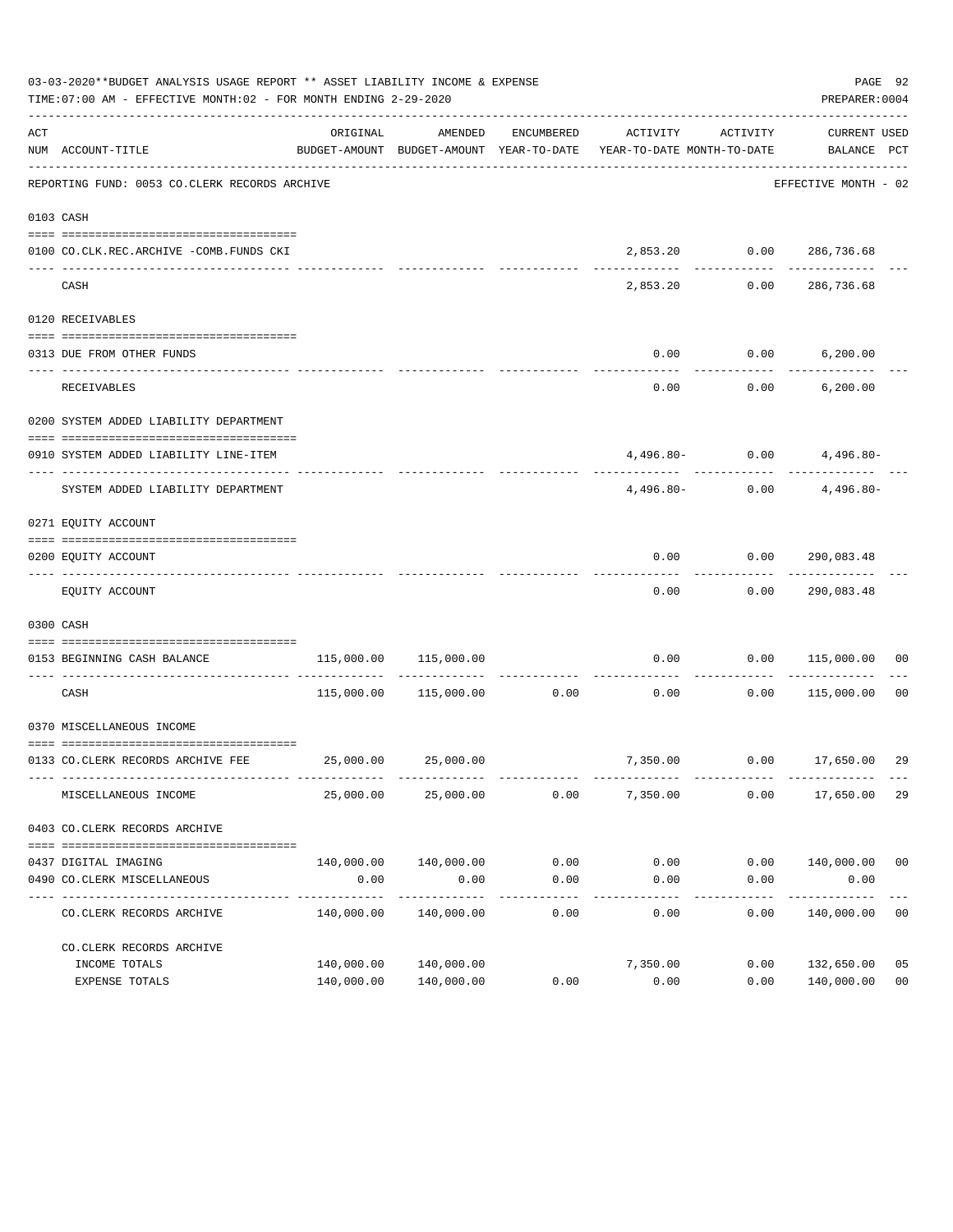|     | 03-03-2020**BUDGET ANALYSIS USAGE REPORT ** ASSET LIABILITY INCOME & EXPENSE<br>PAGE 93<br>TIME: 07:00 AM - EFFECTIVE MONTH: 02 - FOR MONTH ENDING 2-29-2020<br>PREPARER: 0004 |              |                                                     |                   |                                        |                                    |                                    |  |  |  |  |
|-----|--------------------------------------------------------------------------------------------------------------------------------------------------------------------------------|--------------|-----------------------------------------------------|-------------------|----------------------------------------|------------------------------------|------------------------------------|--|--|--|--|
| ACT | NUM ACCOUNT-TITLE                                                                                                                                                              | ORIGINAL     | AMENDED<br>BUDGET-AMOUNT BUDGET-AMOUNT YEAR-TO-DATE | ENCUMBERED        | ACTIVITY<br>YEAR-TO-DATE MONTH-TO-DATE | ACTIVITY                           | <b>CURRENT USED</b><br>BALANCE PCT |  |  |  |  |
|     | REPORTING FUND: 0055 F.C. LAW ENFORCEMENT EDUCATION                                                                                                                            |              |                                                     |                   |                                        |                                    | EFFECTIVE MONTH - 02               |  |  |  |  |
|     | 0102 A/P CLEARING                                                                                                                                                              |              |                                                     |                   |                                        |                                    |                                    |  |  |  |  |
|     | 0100 A/P CLEARING<br>--- ----------                                                                                                                                            |              |                                                     |                   | 0.00                                   | 0.00                               | 0.00                               |  |  |  |  |
|     | A/P CLEARING                                                                                                                                                                   |              |                                                     |                   | 0.00                                   | 0.00                               | 0.00                               |  |  |  |  |
|     | 0103 CASH                                                                                                                                                                      |              |                                                     |                   |                                        |                                    |                                    |  |  |  |  |
|     | 0155 F.C. LAW ENFORCEMENT EDUCATION                                                                                                                                            |              |                                                     |                   |                                        |                                    | 2, 186.44 2, 186.44 2, 186.50      |  |  |  |  |
|     | CASH                                                                                                                                                                           |              |                                                     |                   |                                        | ---------                          | 2, 186. 44 2, 186. 44 2, 186. 50   |  |  |  |  |
|     | 0200 LIABILITY ACCOUNT                                                                                                                                                         |              |                                                     |                   |                                        |                                    |                                    |  |  |  |  |
|     | 0910 SYSTEM ADDED LIABILITY LINE-ITEM                                                                                                                                          |              |                                                     |                   | 0.00                                   | 0.00                               | 0.00                               |  |  |  |  |
|     | LIABILITY ACCOUNT                                                                                                                                                              |              |                                                     |                   | 0.00                                   | 0.00                               | 0.00                               |  |  |  |  |
|     | 0271 EQUITY ACCOUNT                                                                                                                                                            |              |                                                     |                   |                                        |                                    |                                    |  |  |  |  |
|     | 0200 EQUITY ACCOUNT                                                                                                                                                            |              |                                                     |                   | 0.00                                   | 0.00                               | 0.06                               |  |  |  |  |
|     | EQUITY ACCOUNT                                                                                                                                                                 |              |                                                     |                   | 0.00                                   | 0.00                               | 0.06                               |  |  |  |  |
|     | 0300 CASH                                                                                                                                                                      |              |                                                     |                   |                                        |                                    |                                    |  |  |  |  |
|     | 0156 BEGINNING CASH BALANCE                                                                                                                                                    | 0.00         | 0.00                                                |                   | 0.00                                   | 0.00                               | 0.00                               |  |  |  |  |
|     | CASH                                                                                                                                                                           | 0.00         | 0.00                                                | 0.00              | 0.00                                   | 0.00                               | 0.00                               |  |  |  |  |
|     | 0360 INTEREST EARNINGS                                                                                                                                                         |              |                                                     |                   |                                        |                                    |                                    |  |  |  |  |
|     | 0100 INTEREST EARNINGS                                                                                                                                                         | 0.00         | 0.00                                                |                   | 0.00                                   | 0.00                               | 0.00                               |  |  |  |  |
|     | INTEREST EARNINGS                                                                                                                                                              | 0.00         | 0.00                                                | 0.00              | 0.00                                   | 0.00                               | 0.00                               |  |  |  |  |
|     | 0370 MISCELLANEOUS                                                                                                                                                             |              |                                                     |                   |                                        |                                    |                                    |  |  |  |  |
|     | 0130 REFUNDS & MISCELLANEOUS                                                                                                                                                   | 0.00         | 0.00                                                |                   |                                        | $0.00$ 0.00                        | 0.00                               |  |  |  |  |
|     | 0160 PEACE OFFICER ALLOCATION                                                                                                                                                  | 1,800.00     | 1,800.00<br>-----------                             |                   | -----------                            | 2, 186.44 2, 186.44<br>----------- | 386.44+ 121                        |  |  |  |  |
|     | MISCELLANEOUS                                                                                                                                                                  | 1,800.00     | 1,800.00                                            |                   | $0.00$ 2,186.44 2,186.44               |                                    | 386.44+ 121                        |  |  |  |  |
|     | 0560 LAW ENFORCEMENT EDUCATION                                                                                                                                                 |              |                                                     |                   |                                        |                                    |                                    |  |  |  |  |
|     | 0427 OUT OF COUNTY TRAVEL                                                                                                                                                      | 0.00         | 0.00                                                | 0.00              |                                        | 0.00                               | 0.00<br>0.00                       |  |  |  |  |
|     | 0428 TRAINING & TUITION                                                                                                                                                        | 1,800.00     | 1,800.00                                            | 0.00              | 0.00                                   |                                    | $0.00$ 1,800.00<br>0 <sub>0</sub>  |  |  |  |  |
|     | 0435 PRINTING<br>0490 MISCELLANEOUS                                                                                                                                            | 0.00<br>0.00 | 0.00<br>0.00                                        | 0.00<br>0.00      | 0.00<br>0.00                           | 0.00<br>0.00                       | 0.00<br>0.00                       |  |  |  |  |
|     | LAW ENFORCEMENT EDUCATION                                                                                                                                                      | 1,800.00     | 1,800.00                                            | $- - - -$<br>0.00 | 0.00                                   | 0.00                               | ---------<br>1,800.00<br>00        |  |  |  |  |
|     | 0999 ACCOUNTS PAYABLE                                                                                                                                                          |              |                                                     |                   |                                        |                                    |                                    |  |  |  |  |
|     | 0100 A/P CLEARING ACCOUNT                                                                                                                                                      |              |                                                     |                   | 0.00                                   | 0.00                               | 0.00                               |  |  |  |  |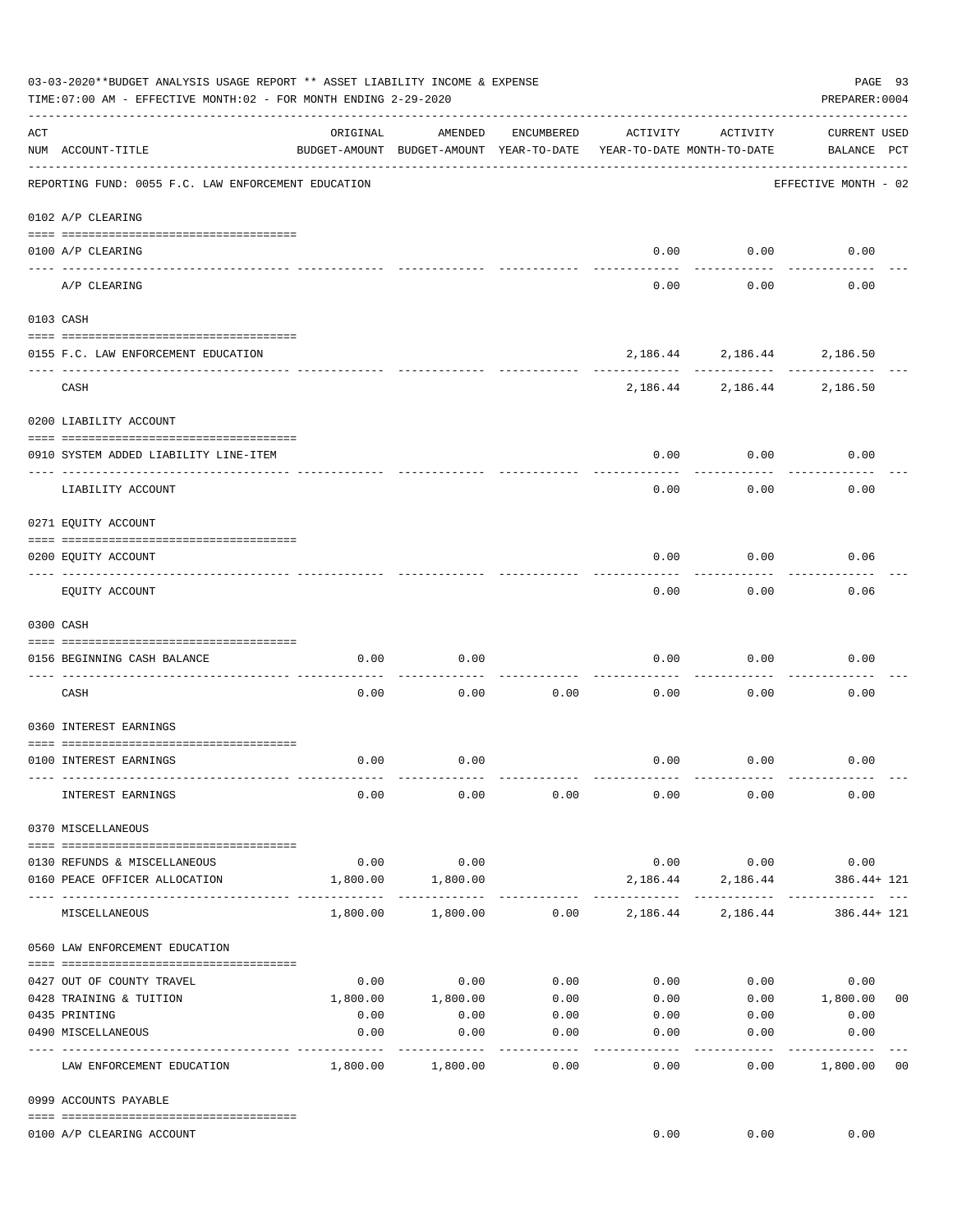|     | 03-03-2020**BUDGET ANALYSIS USAGE REPORT ** ASSET LIABILITY INCOME & EXPENSE<br>TIME: 07:00 AM - EFFECTIVE MONTH: 02 - FOR MONTH ENDING 2-29-2020 |                                                                     |          |            |          |                       | PAGE 94<br>PREPARER: 0004 |  |
|-----|---------------------------------------------------------------------------------------------------------------------------------------------------|---------------------------------------------------------------------|----------|------------|----------|-----------------------|---------------------------|--|
| ACT |                                                                                                                                                   | ORIGINAL                                                            | AMENDED  | ENCUMBERED | ACTIVITY | ACTIVITY              | CURRENT USED              |  |
|     | NUM ACCOUNT-TITLE                                                                                                                                 | BUDGET-AMOUNT BUDGET-AMOUNT YEAR-TO-DATE YEAR-TO-DATE_MONTH-TO-DATE |          |            |          |                       | PCT<br>BALANCE            |  |
|     | REPORTING FUND: 0055 F.C. LAW ENFORCEMENT EDUCATION                                                                                               |                                                                     |          |            |          |                       | EFFECTIVE MONTH - 02      |  |
|     | ACCOUNTS PAYABLE                                                                                                                                  |                                                                     |          |            | 0.00     | 0.00                  | 0.00                      |  |
|     | F.C. LAW ENFORCEMENT EDUCATION                                                                                                                    |                                                                     |          |            |          |                       |                           |  |
|     | INCOME TOTALS                                                                                                                                     | 1,800.00                                                            | 1,800.00 |            |          | 2, 186, 44 2, 186, 44 | 386.44+ 121               |  |
|     | EXPENSE TOTALS                                                                                                                                    | 1,800.00                                                            | 1,800.00 | 0.00       | 0.00     | 0.00                  | 1,800.00<br>- 00          |  |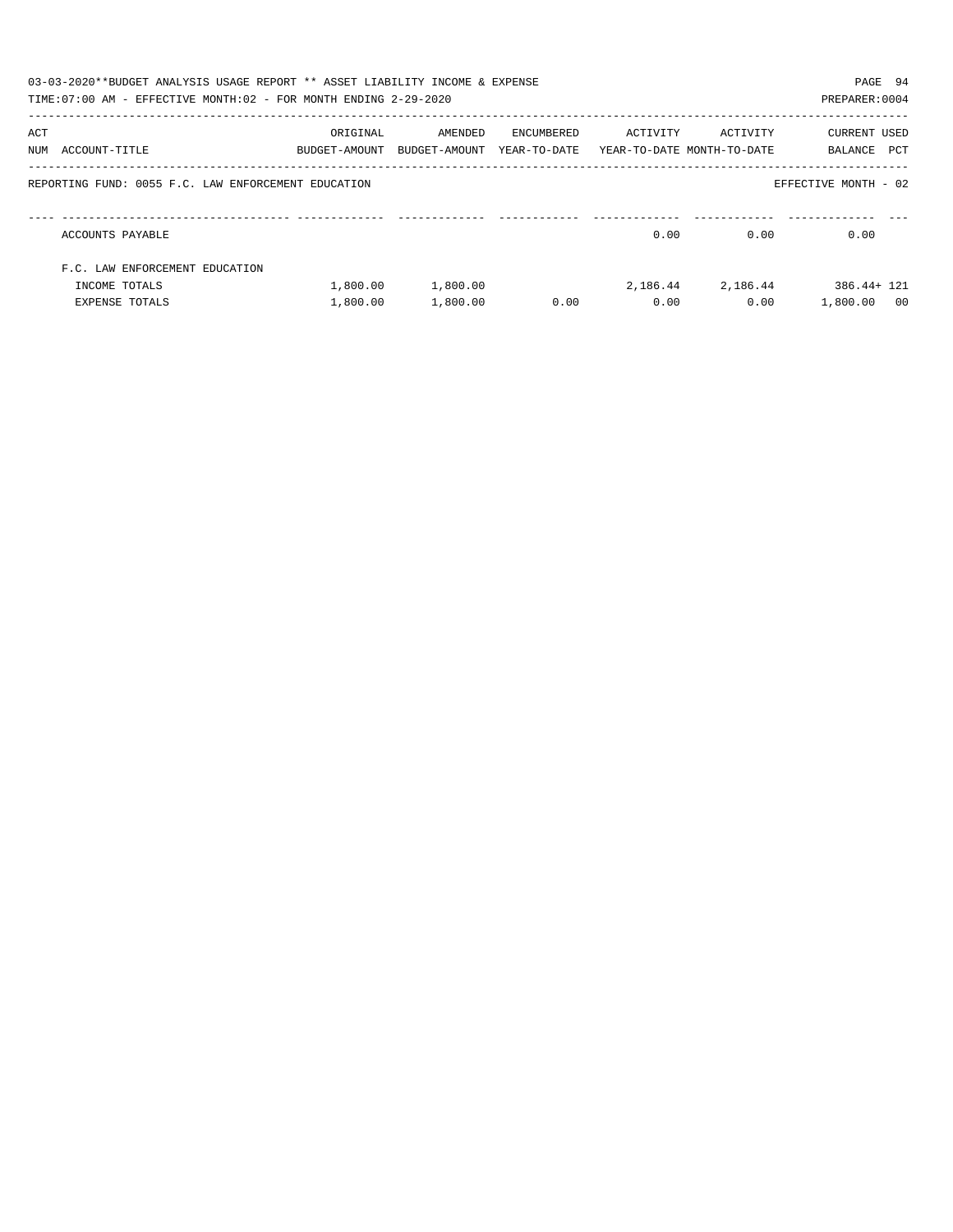|                       | 03-03-2020**BUDGET ANALYSIS USAGE REPORT ** ASSET LIABILITY INCOME & EXPENSE<br>TIME: 07:00 AM - EFFECTIVE MONTH: 02 - FOR MONTH ENDING 2-29-2020 |          |                                                     |            |                                        |          | PAGE 95<br>PREPARER: 0004          |
|-----------------------|---------------------------------------------------------------------------------------------------------------------------------------------------|----------|-----------------------------------------------------|------------|----------------------------------------|----------|------------------------------------|
| ACT                   | NUM ACCOUNT-TITLE                                                                                                                                 | ORIGINAL | AMENDED<br>BUDGET-AMOUNT BUDGET-AMOUNT YEAR-TO-DATE | ENCUMBERED | ACTIVITY<br>YEAR-TO-DATE MONTH-TO-DATE | ACTIVITY | <b>CURRENT USED</b><br>BALANCE PCT |
|                       | REPORTING FUND: 0056 F C SHERIFF FORFEITURE                                                                                                       |          |                                                     |            |                                        |          | EFFECTIVE MONTH - 02               |
|                       | 0100 PAYROLL                                                                                                                                      |          |                                                     |            |                                        |          |                                    |
|                       |                                                                                                                                                   |          |                                                     |            |                                        |          |                                    |
| $- - - - - - - - - -$ | 0100 PAYROLL                                                                                                                                      |          |                                                     |            | 0.00                                   | 0.00     | 0.00                               |
|                       | PAYROLL                                                                                                                                           |          |                                                     |            | 0.00                                   | 0.00     | 0.00                               |
|                       | 0102 A/P CLEARING                                                                                                                                 |          |                                                     |            |                                        |          |                                    |
|                       | 0100 A/P CLEARING                                                                                                                                 |          |                                                     |            | 0.00                                   | 0.00     | 0.00                               |
|                       | A/P CLEARING                                                                                                                                      |          |                                                     |            | 0.00                                   | 0.00     | 0.00                               |
|                       | 0103 CASH                                                                                                                                         |          |                                                     |            |                                        |          |                                    |
|                       |                                                                                                                                                   |          |                                                     |            |                                        |          |                                    |
|                       | 0156 CASH-F C SHERIFF FORFEITURE                                                                                                                  |          |                                                     |            |                                        |          | 389.19- 403.00 42,356.73           |
|                       | 0159 CASH-FEDERAL FORFEITURE 2018                                                                                                                 |          |                                                     |            | 0.92                                   | 0.23     | 2,326.06                           |
|                       | CASH                                                                                                                                              |          |                                                     |            | $388.27 -$                             | 403.23   | 44,682.79                          |
|                       | 0200 LIABILITY ACCOUNT                                                                                                                            |          |                                                     |            |                                        |          |                                    |
|                       | 0910 SYSTEM ADDED LIABILITY LINE-ITEM                                                                                                             |          |                                                     |            | 0.00                                   | 0.00     | 0.00                               |
|                       | LIABILITY ACCOUNT                                                                                                                                 |          |                                                     |            | 0.00                                   | 0.00     | 0.00                               |
|                       | 0271 EQUITY ACCOUNT                                                                                                                               |          |                                                     |            |                                        |          |                                    |
|                       | 0200 EQUITY ACCOUNT                                                                                                                               |          |                                                     |            | 0.00                                   | 0.00     | 45,071.06                          |
|                       | EQUITY ACCOUNT                                                                                                                                    |          |                                                     |            | 0.00                                   | 0.00     | 45,071.06                          |
|                       | 0300 CASH                                                                                                                                         |          |                                                     |            |                                        |          |                                    |
|                       | 0156 BEGINNING CASH BALANCE                                                                                                                       | 0.00     | 0.00                                                |            | 0.00                                   | 0.00     | 0.00                               |
|                       | CASH                                                                                                                                              | 0.00     | 0.00                                                | 0.00       | 0.00                                   | 0.00     | 0.00                               |
|                       | 0330 GRANTS                                                                                                                                       |          |                                                     |            |                                        |          |                                    |
|                       | 0560 BULLETPROOF VEST PARTNERSHIP                                                                                                                 | 0.00     | 0.00                                                |            | 0.00                                   | 0.00     | 0.00                               |
|                       | GRANTS                                                                                                                                            | 0.00     | 0.00                                                | 0.00       | 0.00                                   | 0.00     | 0.00                               |
|                       | 0352 OTHER FOREITURES                                                                                                                             |          |                                                     |            |                                        |          |                                    |
|                       | 0200 CONTRABAND FOREITURE                                                                                                                         | 0.00     | 0.00                                                |            |                                        |          | 20,589.91 6,704.02 20,589.91+      |
|                       | 0300 PLEA BARGAIN AGREEMENT                                                                                                                       | 0.00     | 0.00                                                |            | 0.00                                   | 0.00     | 0.00                               |
|                       | 0432 LIVESTOCK SEIZURE                                                                                                                            | 0.00     | 0.00                                                |            | 0.00                                   | 0.00     | 0.00                               |
|                       | OTHER FOREITURES                                                                                                                                  | 0.00     | 0.00                                                | 0.00       | 20,589.91                              | 6,704.02 | $20,589.91+$                       |
|                       | 0355 FEDERAL FORFEITURE FUNDS 2018                                                                                                                |          |                                                     |            |                                        |          |                                    |
|                       |                                                                                                                                                   |          |                                                     |            |                                        |          |                                    |
|                       | 0560 FEDERAL FORFEITURE FUNDS 2018                                                                                                                | 0.00     | 0.00                                                |            | 0.00                                   | 0.00     | 0.00                               |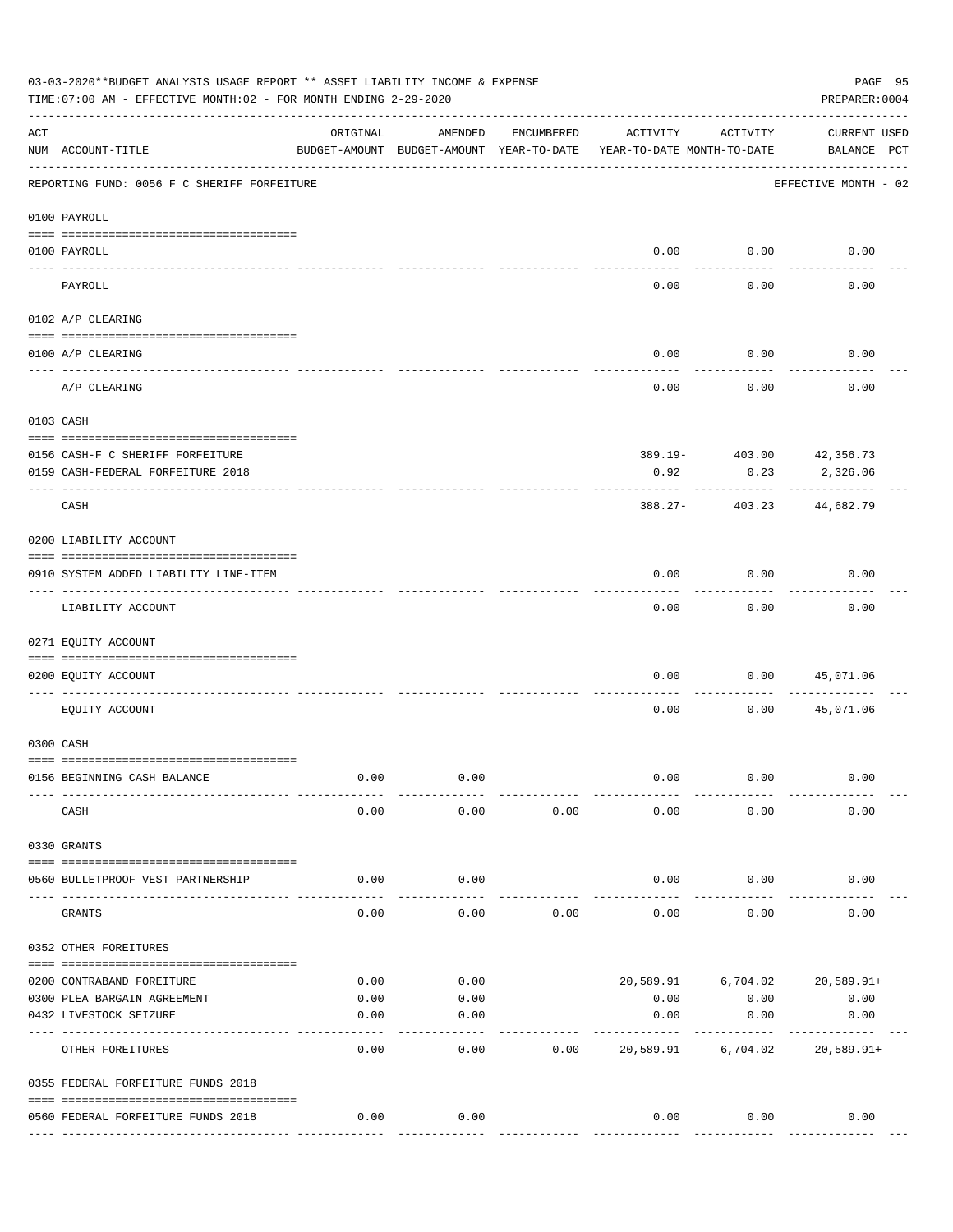03-03-2020\*\*BUDGET ANALYSIS USAGE REPORT \*\* ASSET LIABILITY INCOME & EXPENSE PAGE 96

TIME:07:00 AM - EFFECTIVE MONTH:02 - FOR MONTH ENDING 2-29-2020

| ACT<br>NUM<br>ACCOUNT-TITLE                             |                                             | ORIGINAL          | AMENDED<br>BUDGET-AMOUNT BUDGET-AMOUNT YEAR-TO-DATE | ENCUMBERED       | ACTIVITY<br>YEAR-TO-DATE MONTH-TO-DATE | ACTIVITY           | CURRENT USED<br>BALANCE<br>PCT |
|---------------------------------------------------------|---------------------------------------------|-------------------|-----------------------------------------------------|------------------|----------------------------------------|--------------------|--------------------------------|
|                                                         | REPORTING FUND: 0056 F C SHERIFF FORFEITURE |                   |                                                     |                  |                                        |                    | EFFECTIVE MONTH - 02           |
| FEDERAL FORFEITURE FUNDS 2018                           |                                             | 0.00              | 0.00                                                | 0.00             | 0.00                                   | 0.00               | 0.00                           |
| 0360 INTEREST EARNINGS                                  |                                             |                   |                                                     |                  |                                        |                    |                                |
|                                                         |                                             |                   |                                                     |                  |                                        | 4.27               |                                |
| 0100 INTEREST EARNINGS-SO FORFEITURE                    | 0159 INTEREST EARNINGS-FEDERAL FORF 201     | 0.00<br>0.00      | 0.00<br>0.00                                        |                  | 20.44<br>0.00                          | 0.00               | 20.44+<br>0.00                 |
| INTEREST EARNINGS                                       |                                             | 0.00              | 0.00                                                | 0.00             | 20.44                                  | 4.27               | $20.44+$                       |
| 0370 MISCELLANEOUS                                      |                                             |                   |                                                     |                  |                                        |                    |                                |
| 0108 FEDERAL OT REIMBURSEMENT                           |                                             | 0.00              | 0.00                                                |                  | 0.00                                   | 0.00               | 0.00                           |
| 0130 REFUNDS & MISCELLANEOUS                            |                                             | 0.00              | 0.00                                                |                  | 1,620.00                               | 0.00               | 1,620.00+                      |
|                                                         |                                             |                   |                                                     |                  |                                        | $---$              |                                |
| MISCELLANEOUS                                           |                                             | 0.00              | 0.00                                                | 0.00             | 1,620.00                               | 0.00               | $1,620.00+$                    |
| 0390 TRANSFERS                                          |                                             |                   |                                                     |                  |                                        |                    |                                |
| 0140 TRANSFERS IN                                       |                                             | 0.00              | 0.00                                                |                  | 0.00                                   | 0.00               | 0.00                           |
| TRANSFERS                                               |                                             | 0.00              | 0.00                                                | 0.00             | 0.00                                   | 0.00               | 0.00                           |
|                                                         |                                             |                   |                                                     |                  |                                        |                    |                                |
| 0560 F C SHERIFF FORFEITURE                             |                                             |                   |                                                     |                  |                                        |                    |                                |
| 0108 SALARY                                             |                                             | 0.00              | 0.00                                                | 0.00             | 0.00                                   | 0.00               | 0.00                           |
| 0201 SOCIAL SECURITY TAXES                              |                                             | 0.00              | 0.00                                                | 0.00             | 0.00                                   | 0.00               | 0.00                           |
| 0202 GROUP HEALTH INSURANCE                             |                                             | 0.00              | 0.00                                                | 0.00             | 0.00                                   | 0.00               | 0.00                           |
| 0203 RETIREMENT                                         |                                             | 0.00              | 0.00                                                | 0.00             | 0.00                                   | 0.00               | 0.00                           |
| 0204 WORKERS COMPENSATION                               |                                             | 0.00              | 0.00                                                | 0.00             | 0.00                                   | 0.00               | 0.00                           |
| 0205 MEDICARE TAX                                       |                                             | 0.00              | 0.00                                                | 0.00             | 0.00                                   | 0.00               | 0.00                           |
| 0310 SUPPLIES                                           |                                             | 0.00              | 0.00                                                | 0.00             | 0.00                                   | 0.00               | 0.00                           |
| 0316 EMPLOYEE AWARDS BANOUET                            |                                             | 0.00              | 0.00                                                | 0.00             | 0.00                                   | 0.00               | 0.00                           |
| 0320 WEAPON SUPPLIES                                    |                                             | 0.00              | 0.00                                                | 0.00             | 555.00                                 | 0.00               | $555.00 -$                     |
| 0395 UNIFORMS/PROT.VESTS                                |                                             | 0.00              | 0.00                                                | 0.00             | 0.00                                   | 0.00               | 0.00                           |
| 0423 INTERNET SERVICE                                   |                                             | 0.00              | 0.00                                                | 0.00             | 0.00                                   | 0.00               | 0.00                           |
| 0427 OUT OF COUNTY TRAVEL                               |                                             | 0.00              | 0.00                                                | 0.00             | 0.00                                   | 0.00               | 0.00                           |
| 0428 TRAINING & TUITION                                 |                                             | 0.00              | 0.00                                                | 0.00             | 0.00                                   | 0.00               | 0.00                           |
| 0452 R & M EQUIPMENT                                    |                                             | 0.00              | 0.00                                                | 0.00             | 0.00                                   | 0.00               | 0.00                           |
| 0454 R&M AUTO                                           |                                             | 0.00              | 0.00                                                | 0.00             | 0.00                                   | 0.00               | 0.00                           |
| 0460 EQUIPMENT RENTAL/LEASE                             |                                             | 0.00              | 0.00                                                | 0.00             | 0.00                                   | 0.00               | 0.00                           |
| 0490 MISCELLANEOUS                                      |                                             | 0.00              | 0.00                                                | 0.00             | 0.00                                   | 0.00               | 0.00                           |
|                                                         | 0495 NARCOTICS AND/OR OTHER INVESTIGATI     | 0.00              | 0.00                                                | 0.00             | 1,500.00                               | 0.00               | $1,500.00-$                    |
| 0499 BANK SERVICE FEES                                  |                                             | 0.00              | 0.00                                                | 0.00             | 0.00                                   | 0.00               | 0.00                           |
|                                                         |                                             |                   |                                                     |                  |                                        |                    |                                |
| 0571 AUTOMOBILES                                        |                                             | 0.00              | 0.00                                                | 0.00             | 0.00                                   | 0.00               | 0.00                           |
| 0572 OFFICE EQUIPMENT<br>0573 TELEPHONE/RADIO EQUIPMENT |                                             | 0.00              | 0.00                                                | 0.00             | 0.00                                   | 0.00               | 0.00                           |
| 0574 TECHNOLOGY                                         |                                             | 0.00              | 0.00                                                | 0.00             | 0.00                                   | 0.00               | 0.00                           |
|                                                         |                                             | 0.00              | 0.00                                                | 0.00             | 16,615.62                              | 6,305.06           | $16,615.62-$                   |
| 0579 WEAPONS<br>0580 INVESTIGATIVE EQUIPMENT            |                                             | 0.00<br>0.00      | 0.00<br>0.00                                        | 0.00<br>0.00     | 0.00<br>3,948.00                       | 0.00<br>0.00       | 0.00<br>$3,948.00 -$           |
| ---- ------------------                                 |                                             | $- - - -$<br>0.00 | -----<br>0.00                                       | $------$<br>0.00 |                                        |                    | $22,618.62-$                   |
| F C SHERIFF FORFEITURE                                  |                                             |                   |                                                     |                  |                                        | 22,618.62 6,305.06 |                                |
|                                                         | 0565 INVESTIGATOR CRIMES AGAINST CHILDR     |                   |                                                     |                  |                                        |                    |                                |
| 0108 SALARY                                             |                                             | 0.00              | 0.00                                                | 0.00             | 0.00                                   | 0.00               | 0.00                           |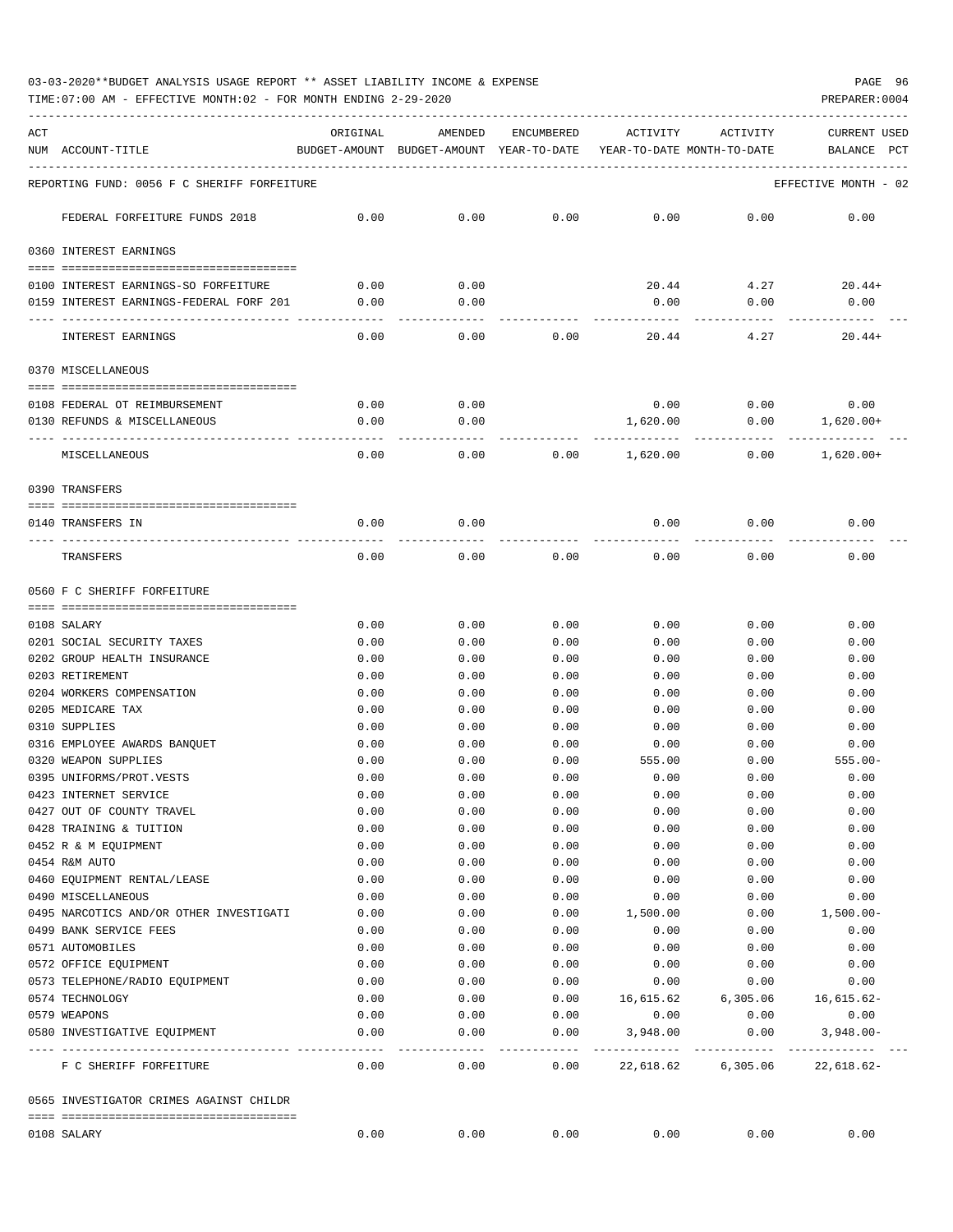## 03-03-2020\*\*BUDGET ANALYSIS USAGE REPORT \*\* ASSET LIABILITY INCOME & EXPENSE PAGE 97

TIME:07:00 AM - EFFECTIVE MONTH:02 - FOR MONTH ENDING 2-29-2020 PREPARER:0004

| ACT | NUM ACCOUNT-TITLE                           | ORIGINAL            | AMENDED<br>BUDGET-AMOUNT BUDGET-AMOUNT YEAR-TO-DATE YEAR-TO-DATE MONTH-TO-DATE |                   | ENCUMBERED ACTIVITY | ACTIVITY | <b>CURRENT USED</b><br>BALANCE PCT |
|-----|---------------------------------------------|---------------------|--------------------------------------------------------------------------------|-------------------|---------------------|----------|------------------------------------|
|     | REPORTING FUND: 0056 F C SHERIFF FORFEITURE |                     |                                                                                |                   |                     |          | EFFECTIVE MONTH - 02               |
|     | 0201 SOCIAL SECURITY TAXES                  | 0.00                | 0.00                                                                           | 0.00              | 0.00                | 0.00     | 0.00                               |
|     | 0202 GROUP HEALTH INSURANCE                 | 0.00                | 0.00                                                                           | 0.00              | 0.00                | 0.00     | 0.00                               |
|     | 0203 RETIREMENT                             | 0.00                | 0.00                                                                           | 0.00              | 0.00                | 0.00     | 0.00                               |
|     | 0204 WORKERS COMPENSATION                   | 0.00                | 0.00                                                                           |                   | $0.00$ 0.00         | 0.00     | 0.00                               |
|     | 0205 MEDICARE TAX                           | 0.00<br>$- - - - -$ | 0.00                                                                           | 0.00              | 0.00                | 0.00     | 0.00                               |
|     | INVESTIGATOR CRIMES AGAINST CHILDR          | 0.00                | 0.00                                                                           | 0.00              | 0.00                | 0.00     | 0.00                               |
|     | 0570 FEDERAL FORFEITURE FUNDS 2018          |                     |                                                                                |                   |                     |          |                                    |
|     | 0310 OFFICE & MISC. SUPPLIES                | 0.00                | 0.00                                                                           | 0.00              | 0.00                | 0.00     | 0.00                               |
|     | 0395 UNIFORMS/PROT. VESTS/BADGES            | 0.00                | 0.00                                                                           | 0.00              | 0.00                | 0.00     | 0.00                               |
|     | 0571 AUTOMOBILES                            | 0.00                | 0.00                                                                           | 0.00              | 0.00                | 0.00     | 0.00                               |
|     | 0572 EOUIPMENT                              | 0.00                | 0.00                                                                           | 0.00              | 0.00                | 0.00     | 0.00                               |
|     | 0574 TECHNOLOGY                             | 0.00                | 0.00                                                                           | 0.00              | 0.00                | 0.00     | 0.00                               |
|     | 0579 WEAPONS                                | 0.00                | 0.00                                                                           | 0.00              | 0.00                | 0.00     | 0.00                               |
|     | FEDERAL FORFEITURE FUNDS 2018               | 0.00                | .<br>0.00                                                                      | ---------<br>0.00 | 0.00                | 0.00     | 0.00                               |
|     | 0999 ACCOUNTS PAYABLE                       |                     |                                                                                |                   |                     |          |                                    |
|     | 0100 A/P CLEARING ACCOUNT                   |                     |                                                                                |                   | 0.00                | 0.00     | 0.00                               |
|     | ACCOUNTS PAYABLE                            |                     |                                                                                |                   | 0.00                | 0.00     | 0.00                               |
|     | F C SHERIFF FORFEITURE                      |                     |                                                                                |                   |                     |          |                                    |
|     | INCOME TOTALS                               | 0.00                | 0.00                                                                           |                   |                     |          | 22, 230.35 6, 708.29 22, 230.35+   |
|     | <b>EXPENSE TOTALS</b>                       | 0.00                | 0.00                                                                           | 0.00              | 22,618.62           | 6,305.06 | 22,618.62-                         |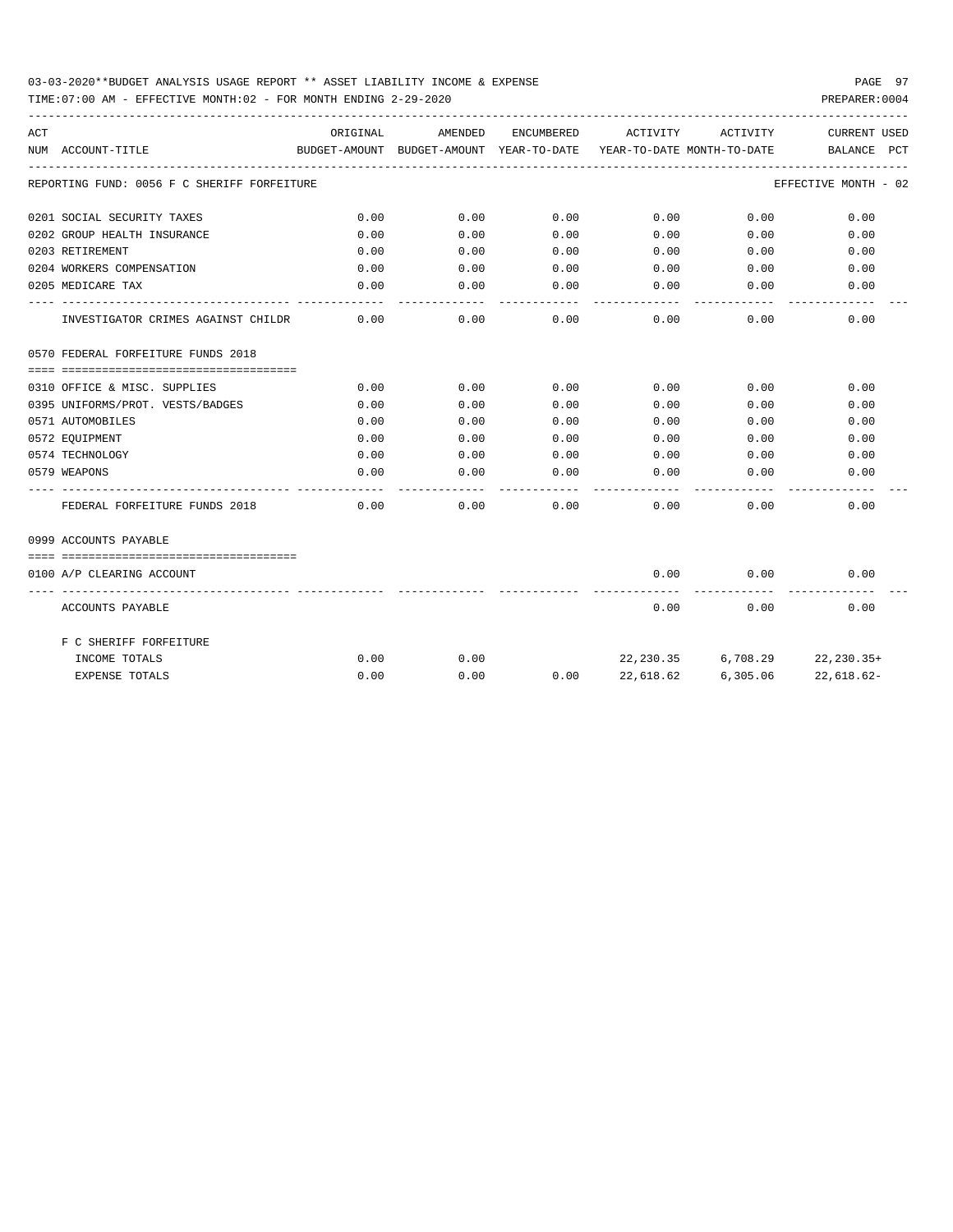|     | 03-03-2020**BUDGET ANALYSIS USAGE REPORT ** ASSET LIABILITY INCOME & EXPENSE<br>TIME: 07:00 AM - EFFECTIVE MONTH: 02 - FOR MONTH ENDING 2-29-2020 |              |                                                     |              |                                        |              | PAGE 98<br>PREPARER: 0004   |
|-----|---------------------------------------------------------------------------------------------------------------------------------------------------|--------------|-----------------------------------------------------|--------------|----------------------------------------|--------------|-----------------------------|
| ACT | NUM ACCOUNT-TITLE                                                                                                                                 | ORIGINAL     | AMENDED<br>BUDGET-AMOUNT BUDGET-AMOUNT YEAR-TO-DATE | ENCUMBERED   | ACTIVITY<br>YEAR-TO-DATE MONTH-TO-DATE | ACTIVITY     | CURRENT USED<br>BALANCE PCT |
|     | REPORTING FUND: 0057 SHERIFF K-9 UNIT                                                                                                             |              |                                                     |              |                                        |              | EFFECTIVE MONTH - 02        |
|     | 0103 CASH                                                                                                                                         |              |                                                     |              |                                        |              |                             |
|     |                                                                                                                                                   |              |                                                     |              |                                        |              |                             |
|     | 0100 SHERIFF K-9 UNIT-COMB. FUND CHECKIN                                                                                                          |              |                                                     |              | 0.00                                   | 0.00         | 49.11                       |
|     | CASH                                                                                                                                              |              |                                                     |              | 0.00                                   | 0.00         | 49.11                       |
|     | 0200 SYSTEM ADDED LIABILITY DEPARTMENT                                                                                                            |              |                                                     |              |                                        |              |                             |
|     | 0910 SYSTEM ADDED LIABILITY LINE-ITEM                                                                                                             |              |                                                     |              | 0.00                                   | 0.00         | 0.00                        |
|     | SYSTEM ADDED LIABILITY DEPARTMENT                                                                                                                 |              |                                                     |              | 0.00                                   | 0.00         | 0.00                        |
|     | 0271 EQUITY ACCOUNT                                                                                                                               |              |                                                     |              |                                        |              |                             |
|     | 0200 EQUITY ACCOUNT                                                                                                                               |              |                                                     |              | 0.00                                   | 0.00         | 49.11                       |
|     | EQUITY ACCOUNT                                                                                                                                    |              |                                                     |              | 0.00                                   | 0.00         | 49.11                       |
|     | 0300 CASH                                                                                                                                         |              |                                                     |              |                                        |              |                             |
|     | 0157 BEGINNING CASH BALANCE                                                                                                                       | 0.00         | 0.00                                                |              | 0.00                                   | 0.00         | 0.00                        |
|     | CASH                                                                                                                                              | 0.00         | 0.00                                                | 0.00         | 0.00                                   | 0.00         | 0.00                        |
|     | 0360 INTEREST INCOME                                                                                                                              |              |                                                     |              |                                        |              |                             |
|     |                                                                                                                                                   |              |                                                     |              |                                        |              |                             |
|     | 0100 INTEREST EARNINGS<br>-----------------                                                                                                       | 0.00         | 0.00                                                |              | 0.00                                   | 0.00         | 0.00                        |
|     | INTEREST INCOME                                                                                                                                   | 0.00         | 0.00                                                | 0.00         | 0.00                                   | 0.00         | 0.00                        |
|     | 0370 MISCELLANEOUS INCOME                                                                                                                         |              |                                                     |              |                                        |              |                             |
|     | 0560 SHERIFF K-9 UNIT                                                                                                                             | 0.00         | 0.00                                                |              | 0.00                                   | 0.00         | 0.00                        |
|     | MISCELLANEOUS INCOME                                                                                                                              | 0.00         | 0.00                                                | 0.00         | 0.00                                   | 0.00         | 0.00                        |
|     | 0560 SHERIFF K-9 UNIT                                                                                                                             |              |                                                     |              |                                        |              |                             |
|     |                                                                                                                                                   |              |                                                     |              |                                        |              |                             |
|     | 0310 SUPPLIES<br>0395 UNIFORMS                                                                                                                    | 0.00<br>0.00 | 0.00<br>0.00                                        | 0.00<br>0.00 | 0.00<br>0.00                           | 0.00<br>0.00 | 0.00<br>0.00                |
|     | 0427 OUT OF COUNTY TRAVEL                                                                                                                         | 0.00         | 0.00                                                | 0.00         | 0.00                                   | 0.00         | 0.00                        |
|     | 0428 TRAINING/TUITION                                                                                                                             | 0.00         | 0.00                                                | 0.00         | 0.00                                   | 0.00         | 0.00                        |
|     | 0571 EQUIPMENT                                                                                                                                    | 0.00         | 0.00                                                | 0.00         | 0.00                                   | 0.00         | 0.00                        |
|     | 0580 PURCHASE OF ANIMAL                                                                                                                           | 0.00         | 0.00                                                | 0.00         | 0.00                                   | 0.00         | 0.00                        |
|     | SHERIFF K-9 UNIT                                                                                                                                  | 0.00         | ----<br>0.00                                        | ----<br>0.00 | 0.00                                   | 0.00         | 0.00                        |
|     | SHERIFF K-9 UNIT                                                                                                                                  |              |                                                     |              |                                        |              |                             |
|     | INCOME TOTALS                                                                                                                                     | 0.00         | 0.00                                                |              | 0.00                                   | 0.00         | 0.00                        |
|     | EXPENSE TOTALS                                                                                                                                    | 0.00         | 0.00                                                | 0.00         | 0.00                                   | 0.00         | 0.00                        |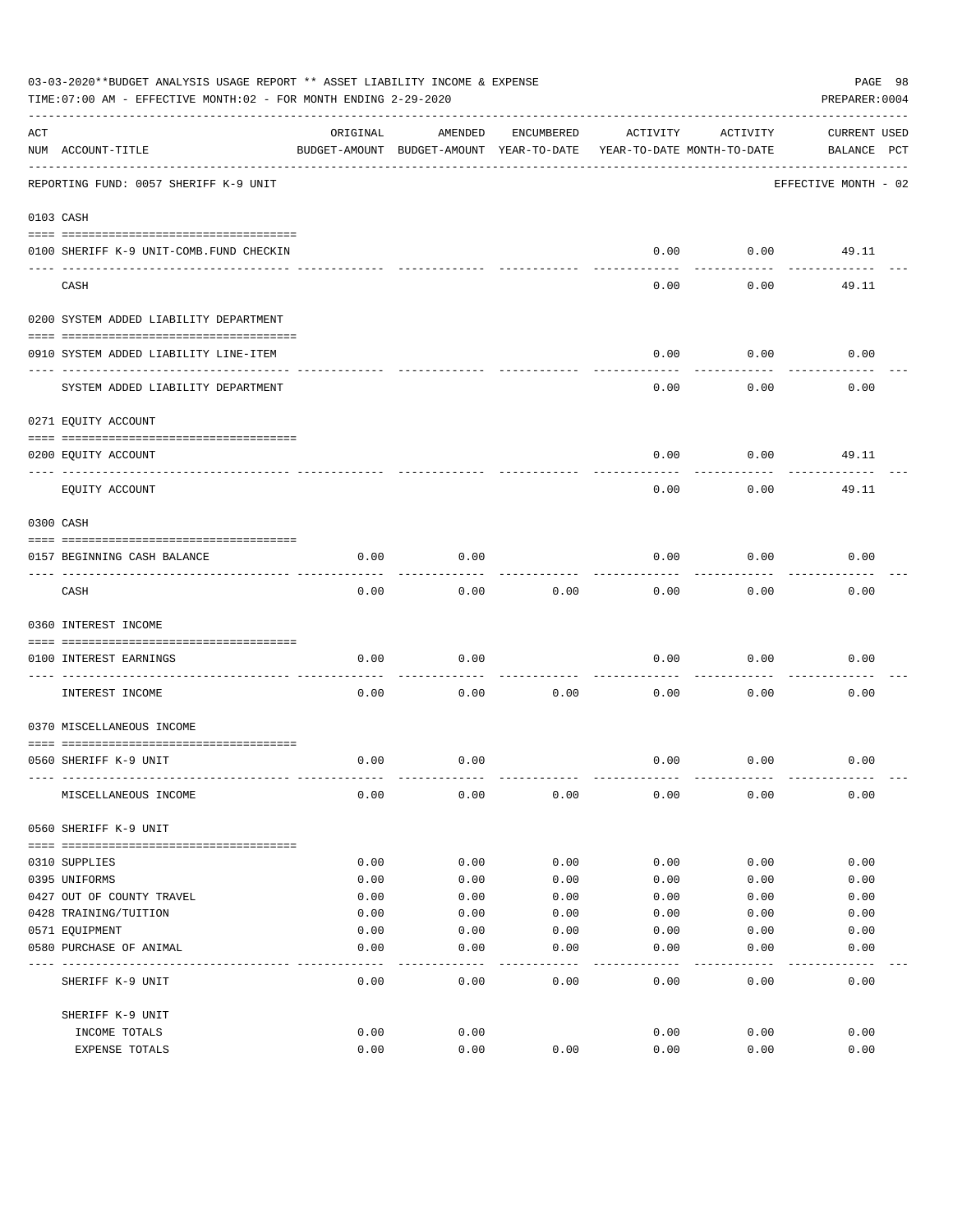|     | 03-03-2020**BUDGET ANALYSIS USAGE REPORT ** ASSET LIABILITY INCOME & EXPENSE<br>TIME: 07:00 AM - EFFECTIVE MONTH: 02 - FOR MONTH ENDING 2-29-2020 |                      |                      |            |                                                                                 |                            |                                       |                      |  |  |
|-----|---------------------------------------------------------------------------------------------------------------------------------------------------|----------------------|----------------------|------------|---------------------------------------------------------------------------------|----------------------------|---------------------------------------|----------------------|--|--|
| ACT | NUM ACCOUNT-TITLE                                                                                                                                 | ORIGINAL             | AMENDED              | ENCUMBERED | ACTIVITY<br>BUDGET-AMOUNT BUDGET-AMOUNT YEAR-TO-DATE YEAR-TO-DATE MONTH-TO-DATE | ACTIVITY                   | CURRENT USED<br>BALANCE PCT           |                      |  |  |
|     | ------------------------------------<br>REPORTING FUND: 0059 DRUG COURT PROGRAM                                                                   |                      |                      |            |                                                                                 |                            | -------------<br>EFFECTIVE MONTH - 02 |                      |  |  |
|     | 0103 CASH                                                                                                                                         |                      |                      |            |                                                                                 |                            |                                       |                      |  |  |
|     | 0100 DRUG COURT-COMBINED FUNDS                                                                                                                    |                      |                      |            |                                                                                 | 1,057.12- 134.63 29,983.92 |                                       |                      |  |  |
|     | CASH                                                                                                                                              |                      |                      |            |                                                                                 | 1,057.12- 134.63 29,983.92 |                                       |                      |  |  |
|     | 0120 RECEIVABLES                                                                                                                                  |                      |                      |            |                                                                                 |                            |                                       |                      |  |  |
|     | 0313 DUE FROM OTHER FUNDS                                                                                                                         |                      |                      |            | 0.00                                                                            | $0.00$ 324.05              |                                       |                      |  |  |
|     | RECEIVABLES                                                                                                                                       |                      |                      |            | 0.00                                                                            | ---------<br>0.00          | 324.05                                |                      |  |  |
|     | 0200 SYSTEM ADDED LIABILITY DEPARTMENT                                                                                                            |                      |                      |            |                                                                                 |                            |                                       |                      |  |  |
|     | 0910 SYSTEM ADDED LIABILITY LINE-ITEM                                                                                                             |                      |                      |            |                                                                                 |                            | $1,642.50 - 0.00$ $1,642.50 -$        |                      |  |  |
|     | SYSTEM ADDED LIABILITY DEPARTMENT                                                                                                                 |                      |                      |            | 1,642.50-                                                                       |                            | -----------<br>$0.00$ 1,642.50-       |                      |  |  |
|     | 0271 EQUITY ACCOUNT                                                                                                                               |                      |                      |            |                                                                                 |                            |                                       |                      |  |  |
|     | 0200 EQUITY ACCOUNT                                                                                                                               |                      |                      |            | 0.00                                                                            | $0.00$ $31,365.09$         | . <u>.</u>                            |                      |  |  |
|     | EQUITY ACCOUNT                                                                                                                                    |                      |                      |            | 0.00                                                                            | ---------                  | $0.00$ 31,365.09                      |                      |  |  |
|     | 0300 CASH                                                                                                                                         |                      |                      |            |                                                                                 |                            |                                       |                      |  |  |
|     | 0159 BEGINNING CASH BALANCE<br>------------------------------                                                                                     | 0.00                 | 0.00                 |            | 0.00                                                                            | 0.00                       | 0.00                                  |                      |  |  |
|     | CASH                                                                                                                                              | 0.00                 | 0.00                 | 0.00       | 0.00                                                                            | 0.00                       | 0.00                                  |                      |  |  |
|     | 0360 INTEREST EARNINGS                                                                                                                            |                      |                      |            |                                                                                 |                            |                                       |                      |  |  |
|     | 0100 INTEREST EARNINGS                                                                                                                            | 0.00                 | 0.00                 |            |                                                                                 |                            | $33.18$ $5.67$ $33.18+$               |                      |  |  |
|     | INTEREST EARNINGS                                                                                                                                 | 0.00                 | 0.00                 | 0.00       | 33.18                                                                           | 5.67                       | $33.18+$                              |                      |  |  |
|     | 0370 DRUG COURT INCOME                                                                                                                            |                      |                      |            |                                                                                 |                            |                                       |                      |  |  |
|     | 0425 DRUG COURT FEE                                                                                                                               | 4,000.00             | 4,000.00             |            |                                                                                 |                            | 552.20 128.96 3,447.80 14             |                      |  |  |
|     | 0426 SPECIALTY COURT                                                                                                                              | 0.00                 | 0.00<br>-----------  |            | 0.00<br>-------                                                                 | 0.00<br>----------         | 0.00<br>-------------                 |                      |  |  |
|     | DRUG COURT INCOME                                                                                                                                 | 4,000.00             | 4,000.00             | 0.00       | 552.20                                                                          | 128.96                     | 3,447.80                              | 14                   |  |  |
|     | 0425 DRUG COURT EXPENSE                                                                                                                           |                      |                      |            |                                                                                 |                            |                                       |                      |  |  |
|     | 0433 DRUG COURT PROGRAMS                                                                                                                          |                      | 600.00 600.00        |            | $0.00$ $0.00$ $0.00$ $0.00$ $600.00$                                            |                            |                                       | 00                   |  |  |
|     | 0437 ATTORNEY FEES DRUG COURT                                                                                                                     |                      | 3,400.00 3,400.00    | 0.00       | 0.00                                                                            | 0.00                       | 3,400.00                              | 0 <sub>0</sub>       |  |  |
|     | 0439 INVESTIGATOR EXPENSE                                                                                                                         | 0.00                 | 0.00                 | 0.00       | 0.00                                                                            | 0.00                       | 0.00                                  |                      |  |  |
|     | DRUG COURT EXPENSE                                                                                                                                | 4,000.00             | 4,000.00             | 0.00       | 0.00                                                                            | 0.00                       | 4,000.00 00                           |                      |  |  |
|     | DRUG COURT PROGRAM                                                                                                                                |                      |                      |            |                                                                                 |                            |                                       |                      |  |  |
|     | INCOME TOTALS<br>EXPENSE TOTALS                                                                                                                   | 4,000.00<br>4,000.00 | 4,000.00<br>4,000.00 | 0.00       | 585.38<br>0.00                                                                  | 134.63<br>0.00             | 3,414.62<br>4,000.00                  | 15<br>0 <sub>0</sub> |  |  |
|     |                                                                                                                                                   |                      |                      |            |                                                                                 |                            |                                       |                      |  |  |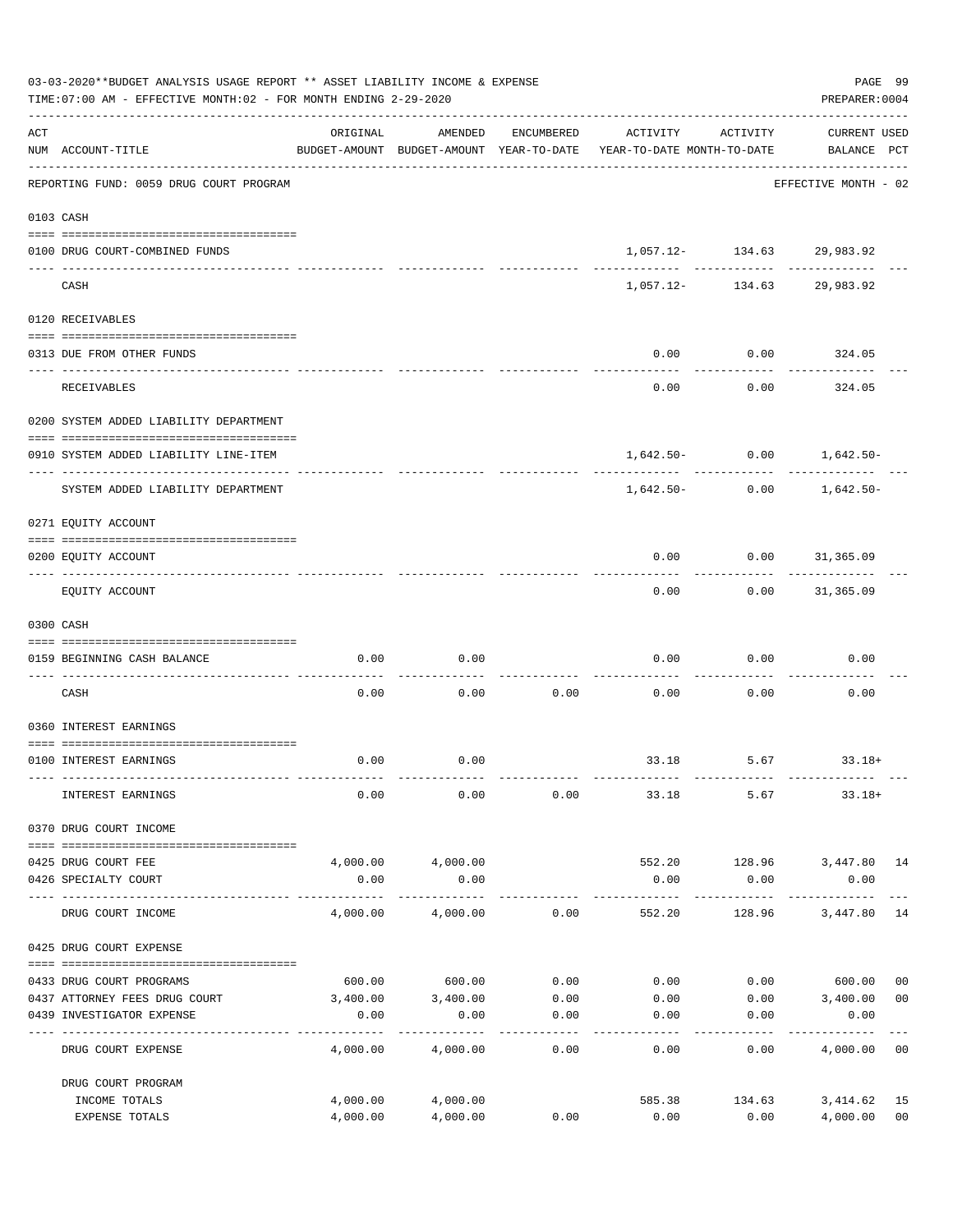|     | 03-03-2020**BUDGET ANALYSIS USAGE REPORT ** ASSET LIABILITY INCOME & EXPENSE<br>TIME: 07:00 AM - EFFECTIVE MONTH: 02 - FOR MONTH ENDING 2-29-2020 |                      |                                                                                |            |                        |                                             | PAGE 100<br>PREPARER: 0004                                                 |
|-----|---------------------------------------------------------------------------------------------------------------------------------------------------|----------------------|--------------------------------------------------------------------------------|------------|------------------------|---------------------------------------------|----------------------------------------------------------------------------|
| ACT | NUM ACCOUNT-TITLE                                                                                                                                 | ORIGINAL             | AMENDED<br>BUDGET-AMOUNT BUDGET-AMOUNT YEAR-TO-DATE YEAR-TO-DATE MONTH-TO-DATE | ENCUMBERED | ACTIVITY               | ACTIVITY                                    | <b>CURRENT USED</b><br>BALANCE PCT                                         |
|     | REPORTING FUND: 0060 SINKING FUND                                                                                                                 |                      |                                                                                |            |                        |                                             | EFFECTIVE MONTH - 02                                                       |
|     | 0103 CASH                                                                                                                                         |                      |                                                                                |            |                        |                                             |                                                                            |
|     | 0100 SINKING-COMBINED FUND CHECKING<br>0175 TEXPOOL                                                                                               |                      |                                                                                |            | 0.00                   | 285, 460.41 55, 529.07- 438, 171.28<br>0.00 | 0.00                                                                       |
|     | CASH                                                                                                                                              |                      |                                                                                |            |                        | 285, 460. 41 55, 529. 07- 438, 171. 28      |                                                                            |
|     | 0120 RECEIVABLES                                                                                                                                  |                      |                                                                                |            |                        |                                             |                                                                            |
|     |                                                                                                                                                   |                      |                                                                                |            |                        |                                             |                                                                            |
|     | 0311 TAXES RECEIVABLE                                                                                                                             |                      |                                                                                |            | 0.00                   | 0.00                                        | 10,269.92                                                                  |
|     | 0312 DUE FROM OTHER GOVERNMENT                                                                                                                    |                      |                                                                                |            | 0.00                   | 0.00                                        | 33.34                                                                      |
|     | 0313 DUE FROM OTHER FUNDS                                                                                                                         |                      |                                                                                |            | 0.00                   | 0.00                                        | 0.00                                                                       |
|     | ---- --------------------<br>RECEIVABLES                                                                                                          |                      |                                                                                |            | 0.00                   | 0.00                                        | ----------<br>10,303.26                                                    |
|     | 0200 LIABILITY ACCOUNT                                                                                                                            |                      |                                                                                |            |                        |                                             |                                                                            |
|     |                                                                                                                                                   |                      |                                                                                |            |                        |                                             |                                                                            |
|     | 0200 DEFERRED REVENUE                                                                                                                             |                      |                                                                                |            | 0.00                   | 0.00                                        | 9,341.26                                                                   |
|     | 0910 SYSTEM ADDED LIABILITY LINE-ITEM                                                                                                             |                      |                                                                                |            | 0.00                   | 0.00                                        | 0.00                                                                       |
|     | LIABILITY ACCOUNT                                                                                                                                 |                      |                                                                                |            | 0.00                   | 0.00                                        | 9,341.26                                                                   |
|     | 0207 DUE TO FUND                                                                                                                                  |                      |                                                                                |            |                        |                                             |                                                                            |
|     | 0990 DUE TO OTHERS                                                                                                                                |                      |                                                                                |            | 0.00                   | 0.00                                        | 0.00                                                                       |
|     | DUE TO FUND                                                                                                                                       |                      |                                                                                |            | 0.00                   | 0.00                                        | 0.00                                                                       |
|     | 0271 EQUITY ACCOUNT                                                                                                                               |                      |                                                                                |            |                        |                                             |                                                                            |
|     |                                                                                                                                                   |                      |                                                                                |            |                        |                                             |                                                                            |
|     | 0200 EQUITY ACCOUNT                                                                                                                               |                      |                                                                                |            | 0.00                   | 0.00                                        | 153,672.87                                                                 |
|     | EQUITY ACCOUNT                                                                                                                                    |                      |                                                                                |            | 0.00                   | 0.00                                        | 153,672.87                                                                 |
|     | 0300 CASH                                                                                                                                         |                      |                                                                                |            |                        |                                             |                                                                            |
|     | 0110 BEGINNING CASH BALANCE                                                                                                                       | 0.00                 | 0.00                                                                           |            |                        | $0.00$ 0.00                                 | 0.00                                                                       |
|     | CASH                                                                                                                                              | 0.00                 | -----------<br>0.00                                                            | 0.00       | ______________<br>0.00 | ------------<br>0.00                        | 0.00                                                                       |
|     | 0310 PROPERTY TAXES                                                                                                                               |                      |                                                                                |            |                        |                                             |                                                                            |
|     |                                                                                                                                                   |                      |                                                                                |            |                        |                                             |                                                                            |
|     | 0110 CURRENT TAXES                                                                                                                                |                      | 854,993.92 854,993.92                                                          |            |                        |                                             | 791,991.00 217,200.25 63,002.92 93                                         |
|     | 0120 DELINQUENT TAXES                                                                                                                             | 500.00               | 500.00                                                                         |            | 4,649.39               | 708.18                                      | 4,149.39+ 930                                                              |
|     | PROPERTY TAXES                                                                                                                                    |                      |                                                                                |            |                        |                                             | 855,493.92   855,493.92      0.00   796,640.39  217,908.43   58,853.53  93 |
|     | 0318 OTHER TAXES                                                                                                                                  |                      |                                                                                |            |                        |                                             |                                                                            |
|     |                                                                                                                                                   |                      |                                                                                |            |                        |                                             |                                                                            |
|     | 0120 PAY N LIEU TAX/GRASSLAND                                                                                                                     | 0.00                 | 0.00                                                                           |            | 0.00                   | 0.00                                        | 0.00                                                                       |
|     | 0121 PAY N LIEU TAX/UPPER TRINITY                                                                                                                 | 0.00                 | 0.00                                                                           |            | 144.00                 | 0.00                                        | 144.00+                                                                    |
|     | OTHER TAXES                                                                                                                                       | . <u>.</u> .<br>0.00 | . <u>.</u><br>0.00                                                             | 0.00       | 144.00                 | ----------<br>0.00                          | $144.00+$                                                                  |

0360 INTEREST EARNINGS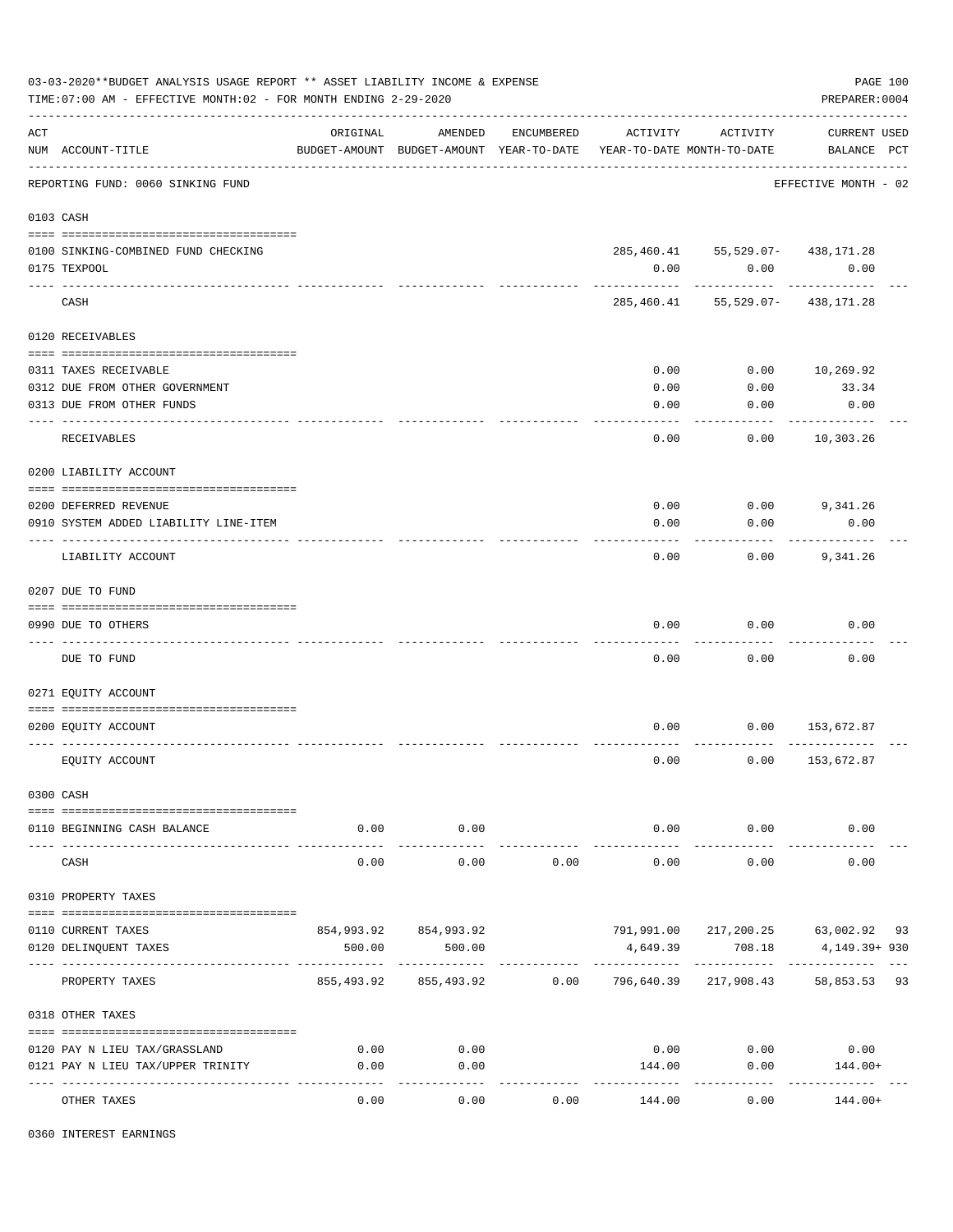| 03-03-2020**BUDGET ANALYSIS USAGE REPORT ** ASSET LIABILITY INCOME & EXPENSE |  |  |  | PAGE 101 |  |
|------------------------------------------------------------------------------|--|--|--|----------|--|
|                                                                              |  |  |  |          |  |

TIME:07:00 AM - EFFECTIVE MONTH:02 - FOR MONTH ENDING 2-29-2020

| ACT |                                         | ORIGINAL   | AMENDED                                  | ENCUMBERED | ACTIVITY                   | ACTIVITY   | <b>CURRENT USED</b>  |                |
|-----|-----------------------------------------|------------|------------------------------------------|------------|----------------------------|------------|----------------------|----------------|
|     | NUM ACCOUNT-TITLE                       |            | BUDGET-AMOUNT BUDGET-AMOUNT YEAR-TO-DATE |            | YEAR-TO-DATE MONTH-TO-DATE |            | BALANCE              | PCT            |
|     | REPORTING FUND: 0060 SINKING FUND       |            |                                          |            |                            |            | EFFECTIVE MONTH - 02 |                |
|     |                                         |            |                                          |            |                            |            |                      |                |
|     | 0100 INTEREST EARNINGS                  | 0.00       | 0.00                                     |            | 0.00                       | 0.00       | 0.00                 |                |
|     | 0200 INTEREST, 2017 GO BONDS            | 0.00       | 0.00                                     |            | 0.00                       | 0.00       | 0.00                 |                |
|     | 0300 INTEREST, 2018 GO BONDS            | 0.00       | 0.00                                     |            | 0.00                       | 0.00       | 0.00                 |                |
|     | INTEREST EARNINGS                       | 0.00       | 0.00                                     | 0.00       | 0.00                       | 0.00       | 0.00                 |                |
|     | 0370 MISCELLANEOUS                      |            |                                          |            |                            |            |                      |                |
|     | 0130 REFUNDS & MISCELLANEOUS            | 0.00       | 0.00                                     |            | 0.00                       | 0.00       | 0.00                 |                |
|     | MISCELLANEOUS                           | 0.00       | 0.00                                     | 0.00       | 0.00                       | 0.00       | 0.00                 |                |
|     | 0620 DEBT SERVICE                       |            |                                          |            |                            |            |                      |                |
|     |                                         |            |                                          |            |                            |            |                      |                |
|     | 0309 ANNUAL PAYING AGENT REGISTRAR FEES | 500.00     | 500.00                                   | 0.00       | 386.48                     | 200.00     | 113.52               | 77             |
|     | 0400 BOND LEGAL FEES                    | 0.00       | 0.00                                     | 0.00       | 0.00                       | 0.00       | 0.00                 |                |
|     | 0401 CONTINUING DISCLOSURE FEES         | 2,250.00   | 2,250.00                                 | 0.00       | 0.00                       | 0.00       | 2,250.00             | 0 <sup>0</sup> |
|     | 0490 MISCELLANEOUS                      | 83,118.92  | 83,118.92                                | 0.00       | 0.00                       | 0.00       | 83,118.92            | 00             |
|     | 0627 PRINCIPAL, 2017 GO BONDS           | 170,000.00 | 170,000.00                               | 0.00       | 170,000.00                 | 170,000.00 | 0.00                 | 100            |
|     | 0630 PRINCIPAL, 2018 GO BONDS           | 40,000.00  | 40,000.00                                | 0.00       | 0.00                       | 0.00       | 40,000.00            | 00             |
|     | DEBT SERVICE                            | 295,868.92 | 295,868.92                               | 0.00       | 170,386.48                 | 170,200.00 | 125,482.44           | 58             |
|     | 0660 DEBT SERVICE INTEREST              |            |                                          |            |                            |            |                      |                |
|     | 0667 INTEREST, 2017 GO BONDS            | 203,075.00 | 203,075.00                               | 0.00       | 103,237.50                 |            | 103,237.50 99,837.50 | 51             |
|     | 0670 INTEREST, 2018 GO BONDS            | 356,550.00 | 356,550.00                               | 0.00       | 237,700.00                 | 0.00       | 118,850.00           | 67             |
|     |                                         |            |                                          |            |                            |            |                      |                |
|     | DEBT SERVICE INTEREST                   | 559,625.00 | 559,625.00                               | 0.00       | 340,937.50                 | 103,237.50 | 218,687.50           | 61             |
|     | SINKING FUND                            |            |                                          |            |                            |            |                      |                |
|     | INCOME TOTALS                           | 855,493.92 | 855,493.92                               |            | 796,784.39                 |            | 217,908.43 58,709.53 | 93             |
|     | <b>EXPENSE TOTALS</b>                   | 855,493.92 | 855, 493.92                              | 0.00       | 511,323.98                 | 273,437.50 | 344,169.94           | 60             |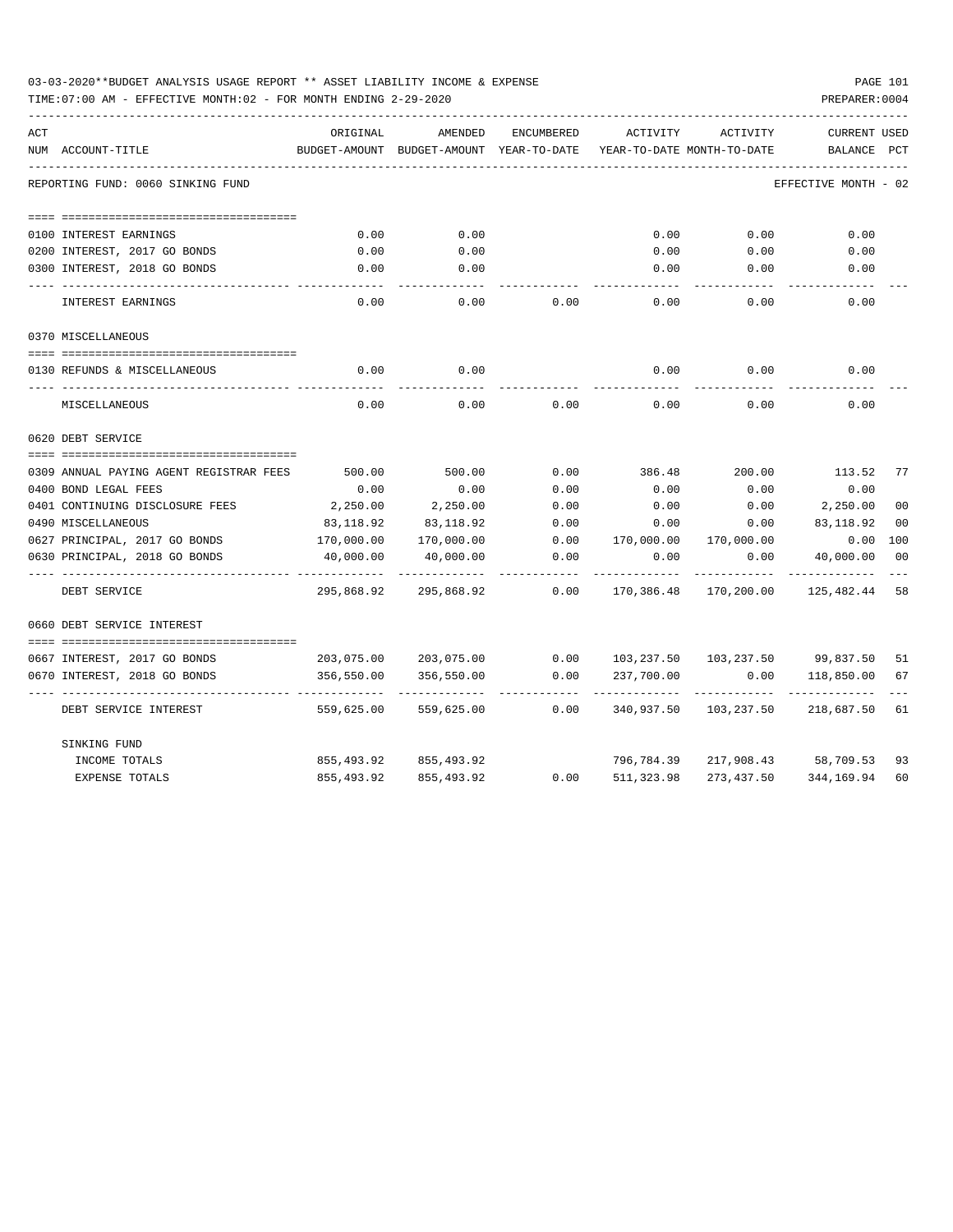|     | 03-03-2020**BUDGET ANALYSIS USAGE REPORT ** ASSET LIABILITY INCOME & EXPENSE<br>TIME: 07:00 AM - EFFECTIVE MONTH: 02 - FOR MONTH ENDING 2-29-2020 |          |                                                     |                   |          |                                        | PAGE 102<br>PREPARER: 0004         |                |
|-----|---------------------------------------------------------------------------------------------------------------------------------------------------|----------|-----------------------------------------------------|-------------------|----------|----------------------------------------|------------------------------------|----------------|
| ACT | NUM ACCOUNT-TITLE                                                                                                                                 | ORIGINAL | AMENDED<br>BUDGET-AMOUNT BUDGET-AMOUNT YEAR-TO-DATE | <b>ENCUMBERED</b> | ACTIVITY | ACTIVITY<br>YEAR-TO-DATE MONTH-TO-DATE | <b>CURRENT USED</b><br>BALANCE PCT |                |
|     | REPORTING FUND: 0061 DIST.CLK.CO.&DIST.CT.TECH.-COMB.FUN                                                                                          |          |                                                     |                   |          |                                        | EFFECTIVE MONTH - 02               |                |
|     | 0103 CASH                                                                                                                                         |          |                                                     |                   |          |                                        |                                    |                |
|     | 0100 DIST.CLK.CO.& DIST.CT.TECH.-COMBIN                                                                                                           |          |                                                     |                   | 140.78   |                                        | 57.31 3,433.93                     |                |
|     | CASH                                                                                                                                              |          |                                                     |                   | 140.78   | 57.31                                  | 3,433.93                           |                |
|     | 0120 RECEIVABLES                                                                                                                                  |          |                                                     |                   |          |                                        |                                    |                |
|     | 0313 DUE FROM OTHER FUNDS                                                                                                                         |          |                                                     |                   | 0.00     | 0.00                                   | 39.93                              |                |
|     | RECEIVABLES                                                                                                                                       |          |                                                     |                   | 0.00     | 0.00                                   | 39.93                              |                |
|     | 0271 EQUITY ACCOUNT                                                                                                                               |          |                                                     |                   |          |                                        |                                    |                |
|     | 0200 EQUITY ACCOUNT                                                                                                                               |          |                                                     |                   | 0.00     | 0.00                                   | 3,333.08                           |                |
|     | ---- ------------<br>EQUITY ACCOUNT                                                                                                               |          |                                                     |                   | 0.00     | 0.00                                   | 3,333.08                           |                |
|     | 0300 CASH                                                                                                                                         |          |                                                     |                   |          |                                        |                                    |                |
|     | 0161 BEGINNING CASH BALANCE                                                                                                                       | 2,800.00 | 2,800.00                                            |                   | 0.00     | 0.00                                   | 2,800.00                           | 0 <sub>0</sub> |
|     | CASH                                                                                                                                              | 2,800.00 | 2,800.00                                            | 0.00              | 0.00     | 0.00                                   | 2,800.00                           | 0 <sup>0</sup> |
|     | 0370 DIST.CLK.MISCELLANEOUS INCOME                                                                                                                |          |                                                     |                   |          |                                        |                                    |                |
|     | 0440 DIST.CLK.CO.& DIST.CT.TECHNOLOGY F                                                                                                           | 0.00     | 0.00                                                |                   | 140.78   | 57.31                                  | $140.78+$                          |                |
|     | DIST.CLK.MISCELLANEOUS INCOME                                                                                                                     | 0.00     | -------<br>0.00                                     | 0.00              | 140.78   | 57.31                                  | 140.78+                            |                |
|     | 0440 DIST.CLK.COURT TECHNOLOGY EQUIPMEN                                                                                                           |          |                                                     |                   |          |                                        |                                    |                |
|     | 0572 OFFICE EOUIPMENT                                                                                                                             | 2,800.00 | 2,800.00                                            | 0.00              | 0.00     | 0.00                                   | 2,800.00                           | 0 <sub>0</sub> |
|     | DIST.CLK.COURT TECHNOLOGY EQUIPMEN                                                                                                                | 2,800.00 | 2,800.00                                            | 0.00              | 0.00     | 0.00                                   | 2,800.00                           | 0 <sub>0</sub> |
|     | DIST.CLK.CO.&DIST.CT.TECH.-COMB.FU                                                                                                                |          |                                                     |                   |          |                                        |                                    |                |
|     | INCOME TOTALS                                                                                                                                     | 2,800.00 | 2,800.00                                            |                   | 140.78   | 57.31                                  | 2,659.22                           | 05             |
|     | <b>EXPENSE TOTALS</b>                                                                                                                             | 2,800.00 | 2,800.00                                            | 0.00              | 0.00     | 0.00                                   | 2,800.00                           | 0 <sub>0</sub> |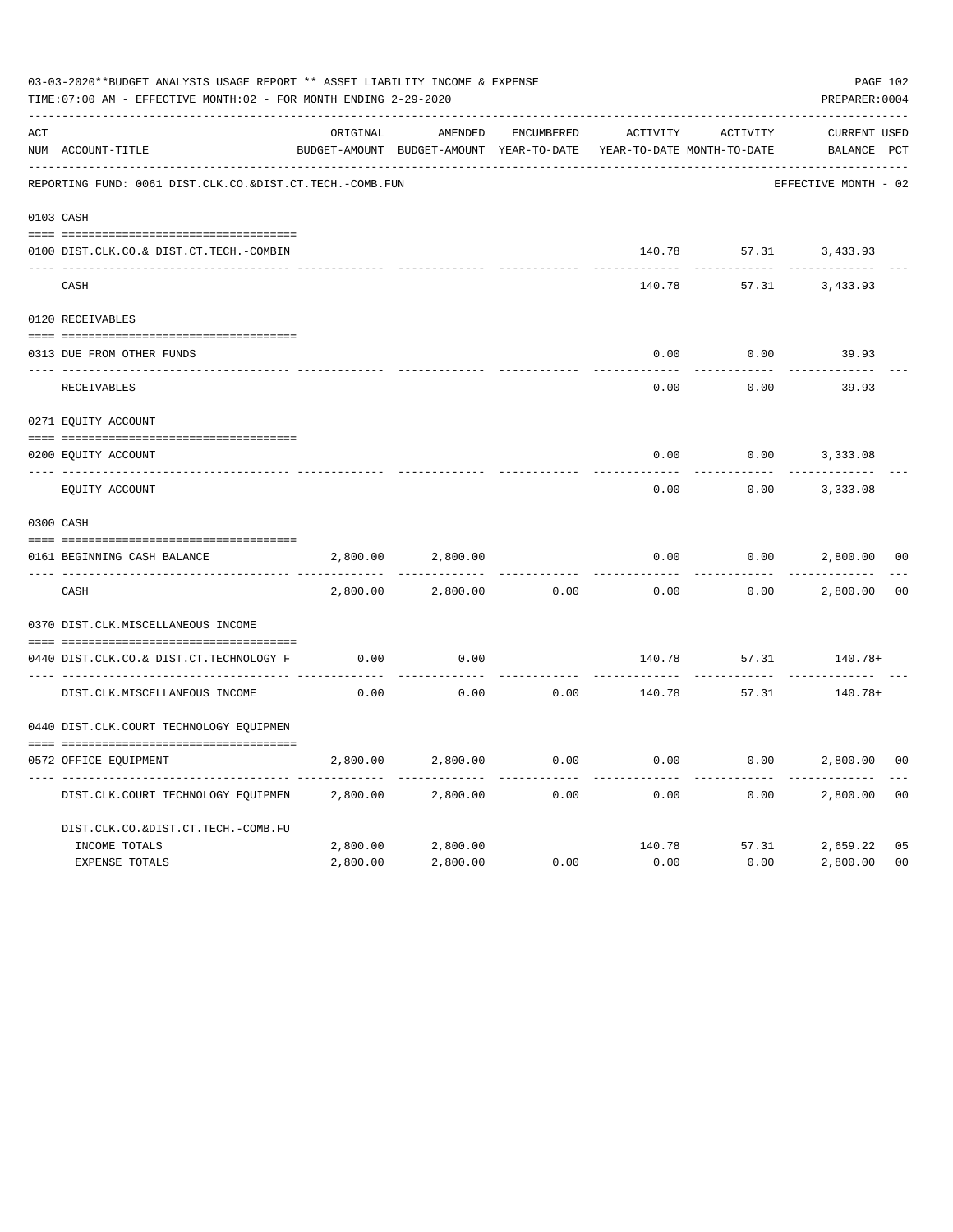|     | 03-03-2020**BUDGET ANALYSIS USAGE REPORT ** ASSET LIABILITY INCOME & EXPENSE<br>TIME:07:00 AM - EFFECTIVE MONTH:02 - FOR MONTH ENDING 2-29-2020 |                        |                          |            |                                                                                 |                           | PREPARER: 0004               | PAGE 103             |
|-----|-------------------------------------------------------------------------------------------------------------------------------------------------|------------------------|--------------------------|------------|---------------------------------------------------------------------------------|---------------------------|------------------------------|----------------------|
| ACT | NUM ACCOUNT-TITLE                                                                                                                               | ORIGINAL               | AMENDED                  | ENCUMBERED | ACTIVITY<br>BUDGET-AMOUNT BUDGET-AMOUNT YEAR-TO-DATE YEAR-TO-DATE MONTH-TO-DATE | ACTIVITY                  | CURRENT USED<br>BALANCE PCT  |                      |
|     | --------------------------------------<br>REPORTING FUND: 0062 DIST.CLK.COURT RECORDS PRESERVATION                                              |                        |                          |            |                                                                                 |                           | EFFECTIVE MONTH - 02         |                      |
|     | 0103 CASH                                                                                                                                       |                        |                          |            |                                                                                 |                           |                              |                      |
|     | 0100 DIST.CLK.COURT RECORDS PRESERVATIO                                                                                                         |                        |                          |            |                                                                                 | 1,644.92 687.60 35,713.78 |                              |                      |
|     | CASH                                                                                                                                            |                        | -------------            |            | 1,644.92                                                                        | ------------              | --------<br>687.60 35,713.78 |                      |
|     | 0120 RECEIVABLES                                                                                                                                |                        |                          |            |                                                                                 |                           |                              |                      |
|     | 0313 DUE FROM OTHER FUNDS                                                                                                                       |                        |                          |            | 0.00                                                                            |                           | $0.00$ 222.25                |                      |
|     | <b>RECEIVABLES</b>                                                                                                                              |                        |                          |            | 0.00                                                                            | ---------<br>0.00         | ----------<br>222.25         |                      |
|     | 0271 EQUITY ACCOUNT                                                                                                                             |                        |                          |            |                                                                                 |                           |                              |                      |
|     | 0200 EQUITY ACCOUNT                                                                                                                             |                        |                          |            |                                                                                 | $0.00$ $0.00$ $34.291.11$ |                              |                      |
|     | -------------------- --------<br>EQUITY ACCOUNT                                                                                                 |                        |                          |            | 0.00                                                                            | 0.00                      | 34,291.11                    |                      |
|     | 0300 CASH                                                                                                                                       |                        |                          |            |                                                                                 |                           |                              |                      |
|     | 0162 BEGINNING CASH BALANCE                                                                                                                     |                        | 27,500.00 27,500.00      |            | 0.00                                                                            |                           | $0.00$ 27,500.00 00          |                      |
|     | CASH                                                                                                                                            |                        | 27,500.00 27,500.00 0.00 |            | 0.00                                                                            |                           | $0.00$ 27,500.00 00          |                      |
|     | 0360 INTEREST EARNINGS                                                                                                                          |                        |                          |            |                                                                                 |                           |                              |                      |
|     | 0100 INTEREST EARNINGS                                                                                                                          | 0.00                   | 0.00                     |            | 38.29                                                                           | 6.59                      | 38.29+                       |                      |
|     | ------------------- ------<br>INTEREST EARNINGS                                                                                                 | 0.00                   | 0.00                     | 0.00       | 38.29                                                                           | 6.59                      | 38.29+                       |                      |
|     | 0370 DIST.CLK.COURT MISCELLAEOUS INCOME                                                                                                         |                        |                          |            |                                                                                 |                           |                              |                      |
|     | 0133 DIST.CLK.COURT RECORDS PRESERVATIO 2,500.00 2,500.00                                                                                       |                        |                          |            |                                                                                 | 1,606.63 681.01 893.37    |                              | 64                   |
|     | DIST.CLK.COURT MISCELLAEOUS INCOME                                                                                                              | 2,500.00               | 2,500.00                 | 0.00       | 1,606.63                                                                        | 681.01                    | 893.37 64                    |                      |
|     | 0449 DIST.CLK.RECORDS PRES.EQUIPMENT                                                                                                            |                        |                          |            |                                                                                 |                           |                              |                      |
|     | 0572 OFFICE EQUIPMENT                                                                                                                           | 30,000.00              | 30,000.00                | 0.00       | 0.00                                                                            | 0.00                      | 30,000.00 00                 |                      |
|     | DIST.CLK.RECORDS PRES.EQUIPMENT                                                                                                                 | 30,000.00              | 30,000.00                | 0.00       | -------------<br>0.00                                                           | _____________<br>0.00     | _____________<br>30,000.00   | 0 <sub>0</sub>       |
|     | DIST.CLK.COURT RECORDS PRESERVATIO                                                                                                              |                        |                          |            |                                                                                 |                           |                              |                      |
|     | INCOME TOTALS<br>EXPENSE TOTALS                                                                                                                 | 30,000.00<br>30,000.00 | 30,000.00<br>30,000.00   | 0.00       | 1,644.92<br>0.00                                                                | 687.60<br>0.00            | 28,355.08<br>30,000.00       | 05<br>0 <sub>0</sub> |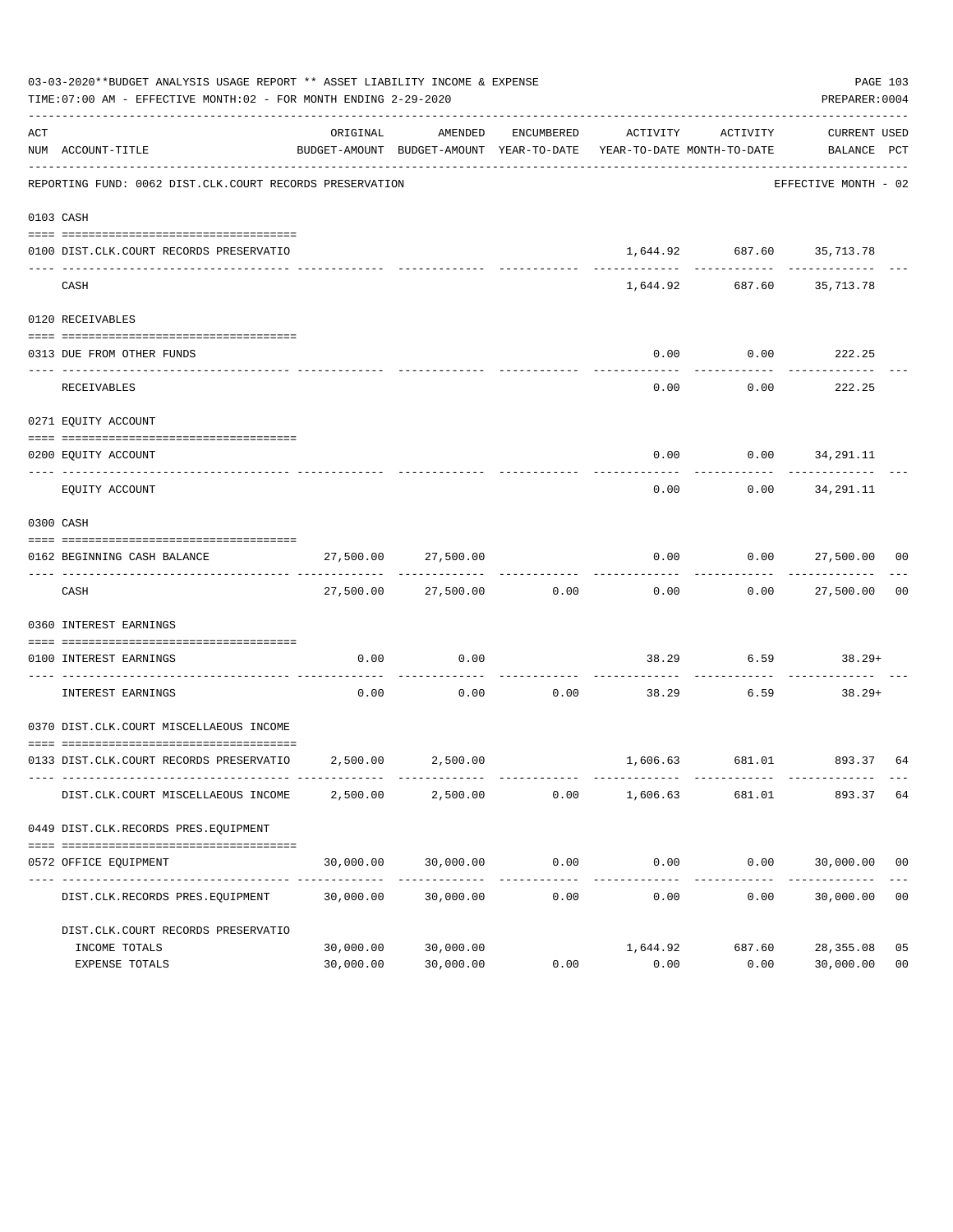|     | 03-03-2020**BUDGET ANALYSIS USAGE REPORT ** ASSET LIABILITY INCOME & EXPENSE<br>TIME:07:00 AM - EFFECTIVE MONTH:02 - FOR MONTH ENDING 2-29-2020 |          |                     |            |                      |                         | PAGE 104<br>PREPARER: 0004                                                                      |
|-----|-------------------------------------------------------------------------------------------------------------------------------------------------|----------|---------------------|------------|----------------------|-------------------------|-------------------------------------------------------------------------------------------------|
| ACT | NUM ACCOUNT-TITLE                                                                                                                               | ORIGINAL | AMENDED             | ENCUMBERED | ACTIVITY             | ACTIVITY                | CURRENT USED<br>BUDGET-AMOUNT BUDGET-AMOUNT YEAR-TO-DATE YEAR-TO-DATE MONTH-TO-DATE BALANCE PCT |
|     | REPORTING FUND: 0063 LAW ENF. EDUCATION CONST.#1                                                                                                |          |                     |            |                      |                         | EFFECTIVE MONTH - 02                                                                            |
|     | 0103 CASH                                                                                                                                       |          |                     |            |                      |                         |                                                                                                 |
|     | 0100 LEOSE CONST.#1-COMBINED FUNDS CHEC                                                                                                         |          |                     |            |                      |                         | 685.17 685.17 2,373.57                                                                          |
|     | CASH                                                                                                                                            |          |                     |            | 685.17               |                         | 685.17 2,373.57                                                                                 |
|     | 0200 LIABILITY ACCOUNT                                                                                                                          |          |                     |            |                      |                         |                                                                                                 |
|     | 0910 SYSTEM ADDED LIABILITY LINE ITEM                                                                                                           |          |                     |            | 0.00                 | 0.00                    | 0.00                                                                                            |
|     | LIABILITY ACCOUNT                                                                                                                               |          |                     |            | 0.00                 | 0.00                    | 0.00                                                                                            |
|     | 0271 EQUITY ACCOUNT                                                                                                                             |          |                     |            |                      |                         |                                                                                                 |
|     | 0200 EOUITY ACCOUNT                                                                                                                             |          |                     |            | 0.00                 |                         | $0.00$ 1,688.40                                                                                 |
|     | EQUITY ACCOUNT                                                                                                                                  |          |                     |            | 0.00                 | 0.00                    | 1,688.40                                                                                        |
|     | 0300 CASH                                                                                                                                       |          |                     |            |                      |                         |                                                                                                 |
|     | 0151 BEGINNING CASH BALANCE                                                                                                                     | 0.00     | 0.00                |            | 0.00                 | 0.00                    | 0.00                                                                                            |
|     | CASH                                                                                                                                            | 0.00     | 0.00                | 0.00       | 0.00                 | 0.00                    | 0.00                                                                                            |
|     | 0370 MISCELLANEOUS INCOME                                                                                                                       |          |                     |            |                      |                         |                                                                                                 |
|     | 0130 REFUNDS & MISCELLANEOUS                                                                                                                    | 0.00     | 0.00                |            | 0.00                 | 0.00                    | 0.00                                                                                            |
|     | 0160 PEACE OFFICER ALLOCATION<br>-----------------------------------                                                                            | 678.30   | 678.30<br>--------- |            | 685.17<br>---------- | 685.17<br>------------- | $6.87 + 101$                                                                                    |
|     | MISCELLANEOUS INCOME                                                                                                                            | 678.30   | 678.30              | 0.00       | 685.17               | 685.17                  | $6.87 + 101$                                                                                    |
|     | 0551 LAW ENFORCEMENT EDUCATION                                                                                                                  |          |                     |            |                      |                         |                                                                                                 |
|     | 0427 OUT OF COUNTY TRAVEL                                                                                                                       | 678.30   | 678.30              | 0.00       | 0.00                 | 0.00                    | 678.30 00                                                                                       |
|     | 0428 TRAINING & TUITION<br>---------------------------                                                                                          | 0.00     | 0.00<br>.           | 0.00       | 0.00                 | 0.00                    | 0.00                                                                                            |
|     | LAW ENFORCEMENT EDUCATION                                                                                                                       | 678.30   | 678.30              | 0.00       | 0.00                 | 0.00                    | 678.30 00                                                                                       |
|     | LAW ENF. EDUCATION CONST. #1                                                                                                                    |          |                     |            |                      |                         |                                                                                                 |
|     | INCOME TOTALS                                                                                                                                   | 678.30   | 678.30              |            | 685.17               | 685.17                  | $6.87 + 101$                                                                                    |
|     | EXPENSE TOTALS                                                                                                                                  | 678.30   | 678.30              | 0.00       | 0.00                 | 0.00                    | 678.30 00                                                                                       |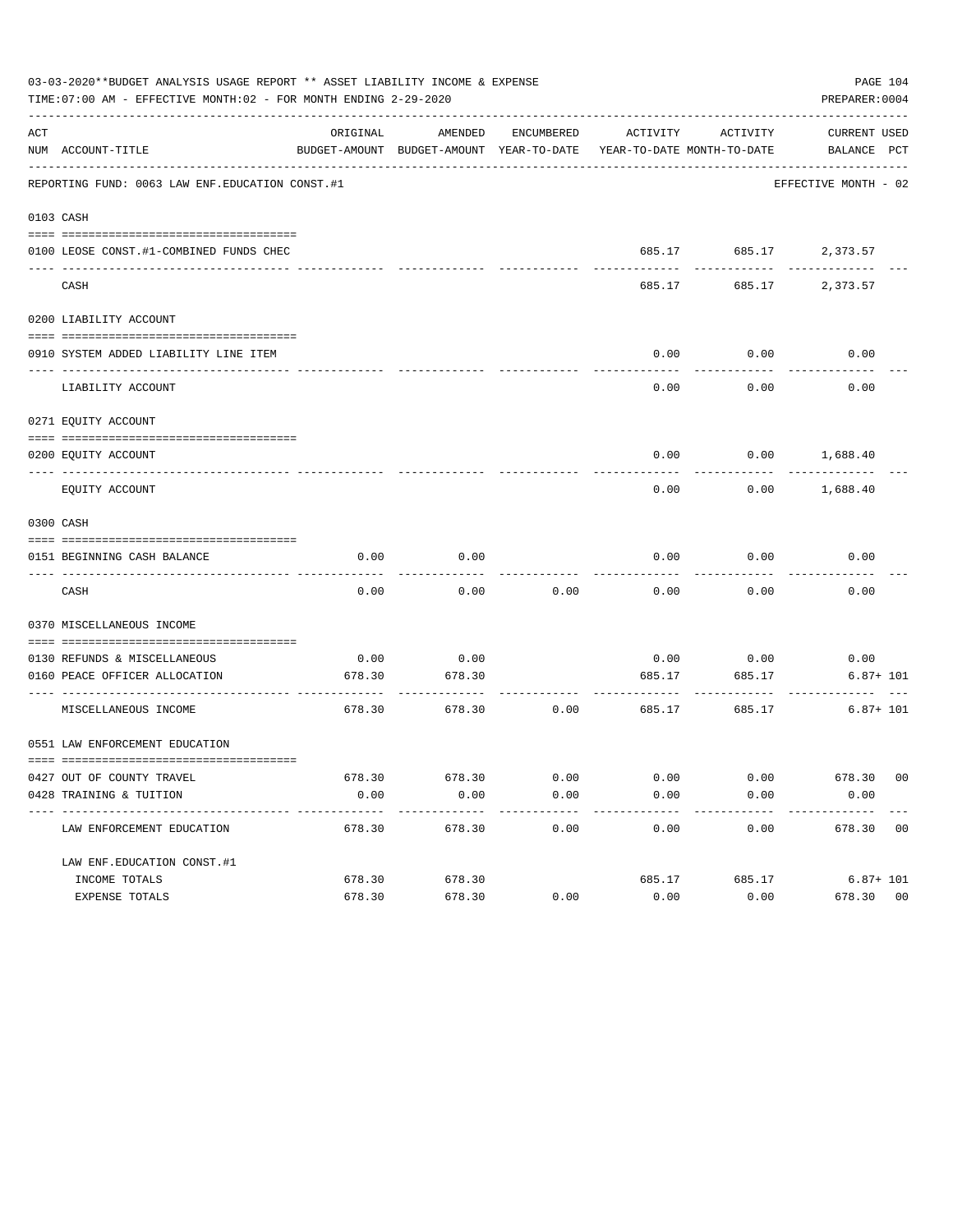| 03-03-2020**BUDGET ANALYSIS USAGE REPORT ** ASSET LIABILITY INCOME & EXPENSE<br>PAGE 105<br>TIME:07:00 AM - EFFECTIVE MONTH:02 - FOR MONTH ENDING 2-29-2020<br>PREPARER: 0004 |                                                                 |                |                    |              |                         |                         |                                                                                                 |  |
|-------------------------------------------------------------------------------------------------------------------------------------------------------------------------------|-----------------------------------------------------------------|----------------|--------------------|--------------|-------------------------|-------------------------|-------------------------------------------------------------------------------------------------|--|
| ACT                                                                                                                                                                           | NUM ACCOUNT-TITLE                                               | ORIGINAL       | AMENDED            | ENCUMBERED   | ACTIVITY                | ACTIVITY                | CURRENT USED<br>BUDGET-AMOUNT BUDGET-AMOUNT YEAR-TO-DATE YEAR-TO-DATE MONTH-TO-DATE BALANCE PCT |  |
|                                                                                                                                                                               | REPORTING FUND: 0064 LAW ENF. EDUCATION CONST. #2               |                |                    |              |                         |                         | EFFECTIVE MONTH - 02                                                                            |  |
|                                                                                                                                                                               | 0103 CASH                                                       |                |                    |              |                         |                         |                                                                                                 |  |
|                                                                                                                                                                               | 0100 LEOSE CONST.#2-COMBINED FUNDS CHEC                         |                |                    |              |                         |                         | 685.17 685.17 1,040.35                                                                          |  |
|                                                                                                                                                                               | CASH                                                            |                |                    |              | 685.17                  |                         | 685.17 1,040.35                                                                                 |  |
|                                                                                                                                                                               | 0200 LIABILITY ACCOUNT                                          |                |                    |              |                         |                         |                                                                                                 |  |
|                                                                                                                                                                               | 0910 SYSTEM ADDED LIABILITY LINE ITEM                           |                |                    |              | 0.00                    | 0.00                    | 0.00                                                                                            |  |
|                                                                                                                                                                               | LIABILITY ACCOUNT                                               |                |                    |              | 0.00                    | 0.00                    | 0.00                                                                                            |  |
|                                                                                                                                                                               | 0271 EQUITY ACCOUNT                                             |                |                    |              |                         |                         |                                                                                                 |  |
|                                                                                                                                                                               | 0200 EOUITY ACCOUNT                                             |                |                    |              | 0.00                    |                         | $0.00$ 355.18                                                                                   |  |
|                                                                                                                                                                               | EQUITY ACCOUNT                                                  |                |                    |              | 0.00                    | 0.00                    | 355.18                                                                                          |  |
|                                                                                                                                                                               | 0300 CASH                                                       |                |                    |              |                         |                         |                                                                                                 |  |
|                                                                                                                                                                               | 0152 BEGINNING CASH BALANCE<br>________________________________ | 0.00           | 0.00               |              | 0.00                    | 0.00                    | 0.00                                                                                            |  |
|                                                                                                                                                                               | CASH                                                            | 0.00           | 0.00               | 0.00         | 0.00                    | 0.00                    | 0.00                                                                                            |  |
|                                                                                                                                                                               | 0370 MISCELLANEOUS INCOME                                       |                |                    |              |                         |                         |                                                                                                 |  |
|                                                                                                                                                                               | 0130 REFUNDS & MISCELLANEOUS                                    | 0.00           | 0.00               |              | 0.00                    | 0.00                    | 0.00                                                                                            |  |
|                                                                                                                                                                               | 0160 PEACE OFFICER ALLOCATION                                   | 678.48         | 678.48             |              | 685.17                  | 685.17                  | $6.69 + 101$                                                                                    |  |
|                                                                                                                                                                               | -----------------------------------<br>MISCELLANEOUS INCOME     | 678.48         | .<br>678.48        | 0.00         | -------------<br>685.17 | -------------<br>685.17 | $6.69 + 101$                                                                                    |  |
|                                                                                                                                                                               | 0552 LAW ENFORCEMENT EDUCATION                                  |                |                    |              |                         |                         |                                                                                                 |  |
|                                                                                                                                                                               |                                                                 |                |                    |              |                         |                         |                                                                                                 |  |
|                                                                                                                                                                               | 0427 OUT OF COUNTY TRAVEL<br>0428 TRAINING & TUITION            | 678.48<br>0.00 | 678.48<br>0.00     | 0.00<br>0.00 | 0.00<br>0.00            | 0.00<br>0.00            | 678.48 00<br>0.00                                                                               |  |
|                                                                                                                                                                               | ----------------------------<br>LAW ENFORCEMENT EDUCATION       | 678.48         | --------<br>678.48 | 0.00         | 0.00                    | 0.00                    | 678.48 00                                                                                       |  |
|                                                                                                                                                                               | LAW ENF. EDUCATION CONST. #2                                    |                |                    |              |                         |                         |                                                                                                 |  |
|                                                                                                                                                                               | INCOME TOTALS                                                   | 678.48         | 678.48             |              | 685.17                  | 685.17                  | $6.69 + 101$                                                                                    |  |
|                                                                                                                                                                               | EXPENSE TOTALS                                                  | 678.48         | 678.48             | 0.00         | 0.00                    | 0.00                    | 678.48 00                                                                                       |  |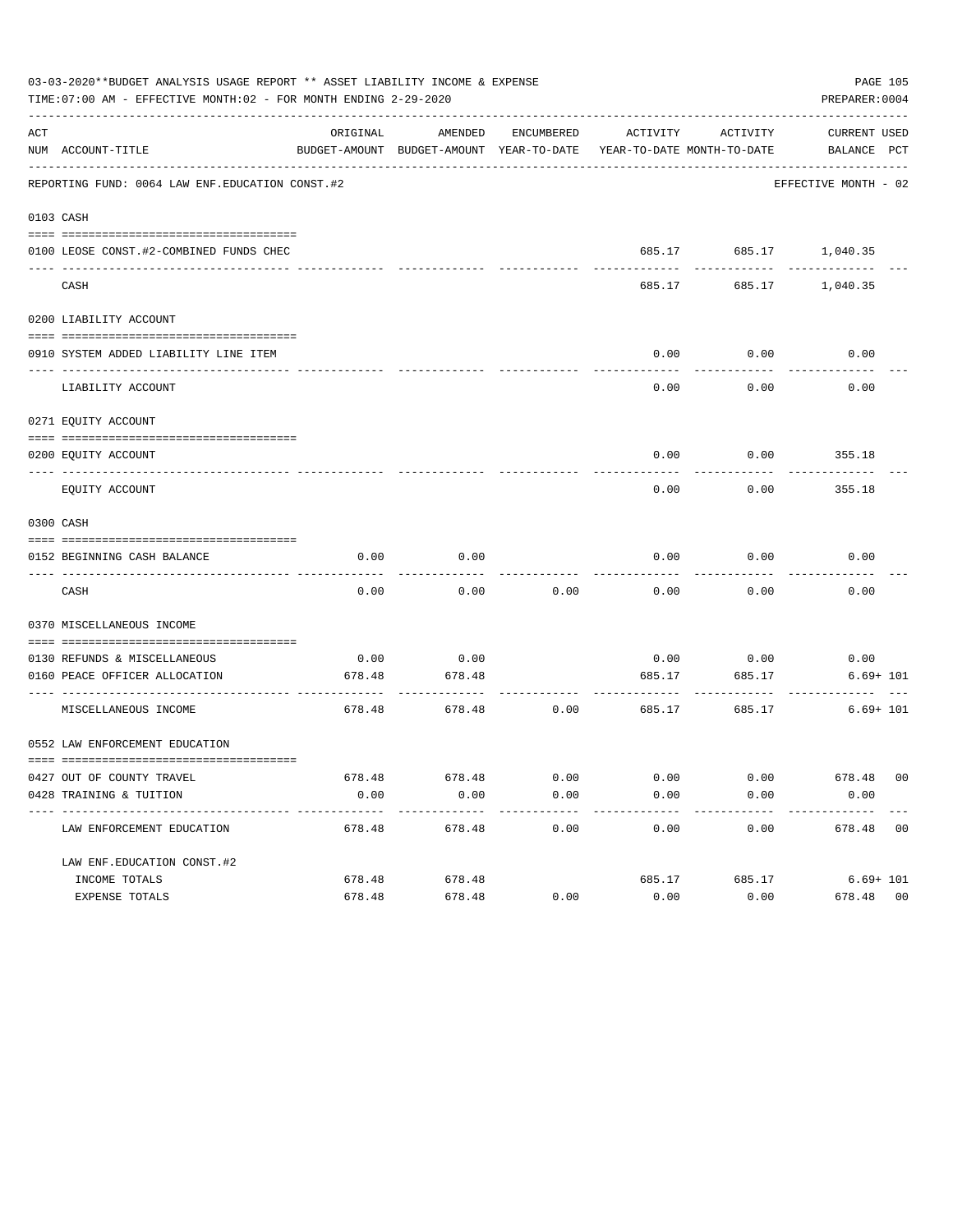| 03-03-2020**BUDGET ANALYSIS USAGE REPORT ** ASSET LIABILITY INCOME & EXPENSE<br>PAGE 106<br>TIME:07:00 AM - EFFECTIVE MONTH:02 - FOR MONTH ENDING 2-29-2020<br>PREPARER: 0004 |                                                                      |          |                     |            |                     |                         |                                                                                                 |  |
|-------------------------------------------------------------------------------------------------------------------------------------------------------------------------------|----------------------------------------------------------------------|----------|---------------------|------------|---------------------|-------------------------|-------------------------------------------------------------------------------------------------|--|
| ACT                                                                                                                                                                           | NUM ACCOUNT-TITLE                                                    | ORIGINAL | AMENDED             | ENCUMBERED | ACTIVITY            | ACTIVITY                | CURRENT USED<br>BUDGET-AMOUNT BUDGET-AMOUNT YEAR-TO-DATE YEAR-TO-DATE MONTH-TO-DATE BALANCE PCT |  |
|                                                                                                                                                                               | REPORTING FUND: 0065 LAW ENF. EDUCATION CONST.#3                     |          |                     |            |                     |                         | EFFECTIVE MONTH - 02                                                                            |  |
|                                                                                                                                                                               | 0103 CASH                                                            |          |                     |            |                     |                         |                                                                                                 |  |
|                                                                                                                                                                               | 0100 LEOSE CONST.#3-COMBINED FUNDS CHEC                              |          |                     |            |                     |                         | 685.17 685.17 3,376.80                                                                          |  |
|                                                                                                                                                                               | CASH                                                                 |          |                     |            | 685.17              |                         | 685.17 3,376.80                                                                                 |  |
|                                                                                                                                                                               | 0200 LIABILITY ACCOUNT                                               |          |                     |            |                     |                         |                                                                                                 |  |
|                                                                                                                                                                               | 0910 SYSTEM ADDED LIABILITY LINE ITEM                                |          |                     |            | 0.00                | 0.00                    | 0.00                                                                                            |  |
|                                                                                                                                                                               | LIABILITY ACCOUNT                                                    |          |                     |            | 0.00                | 0.00                    | 0.00                                                                                            |  |
|                                                                                                                                                                               | 0271 EQUITY ACCOUNT                                                  |          |                     |            |                     |                         |                                                                                                 |  |
|                                                                                                                                                                               | 0200 EOUITY ACCOUNT                                                  |          |                     |            | 0.00                |                         | $0.00$ 2,691.63                                                                                 |  |
|                                                                                                                                                                               | EQUITY ACCOUNT                                                       |          |                     |            | 0.00                | 0.00                    | 2,691.63                                                                                        |  |
|                                                                                                                                                                               | 0300 CASH                                                            |          |                     |            |                     |                         |                                                                                                 |  |
|                                                                                                                                                                               | 0153 BEGINNING CASH BALANCE                                          | 0.00     | 0.00                |            | 0.00                | 0.00                    | 0.00                                                                                            |  |
|                                                                                                                                                                               | CASH                                                                 | 0.00     | 0.00                | 0.00       | 0.00                | 0.00                    | 0.00                                                                                            |  |
|                                                                                                                                                                               | 0370 MISCELLANEOUS                                                   |          |                     |            |                     |                         |                                                                                                 |  |
|                                                                                                                                                                               | 0130 REFUNDS & MISCELLANEOUS                                         | 0.00     | 0.00                |            | 0.00                | 0.00                    | 0.00                                                                                            |  |
|                                                                                                                                                                               | 0160 PEACE OFFICER ALLOCATION<br>----------------------------------- | 678.30   | 678.30<br>--------- |            | 685.17<br>--------- | 685.17<br>------------- | $6.87 + 101$                                                                                    |  |
|                                                                                                                                                                               | MISCELLANEOUS                                                        | 678.30   | 678.30              | 0.00       | 685.17              | 685.17                  | $6.87 + 101$                                                                                    |  |
|                                                                                                                                                                               | 0553 LAW ENFORCEMENT EDUCATION                                       |          |                     |            |                     |                         |                                                                                                 |  |
|                                                                                                                                                                               | 0427 OUT OF COUNTY TRAVEL                                            | 678.30   | 678.30              | 0.00       | 0.00                | 0.00                    | 678.30 00                                                                                       |  |
|                                                                                                                                                                               | 0428 TRAINING & TUITION<br>---------------------------               | 0.00     | 0.00<br>--------    | 0.00       | 0.00                | 0.00                    | 0.00                                                                                            |  |
|                                                                                                                                                                               | LAW ENFORCEMENT EDUCATION                                            | 678.30   | 678.30              | 0.00       | 0.00                | 0.00                    | 678.30 00                                                                                       |  |
|                                                                                                                                                                               | LAW ENF. EDUCATION CONST. #3                                         |          |                     |            |                     |                         |                                                                                                 |  |
|                                                                                                                                                                               | INCOME TOTALS                                                        | 678.30   | 678.30              |            | 685.17              | 685.17                  | $6.87 + 101$                                                                                    |  |
|                                                                                                                                                                               | EXPENSE TOTALS                                                       | 678.30   | 678.30              | 0.00       | 0.00                | 0.00                    | 678.30 00                                                                                       |  |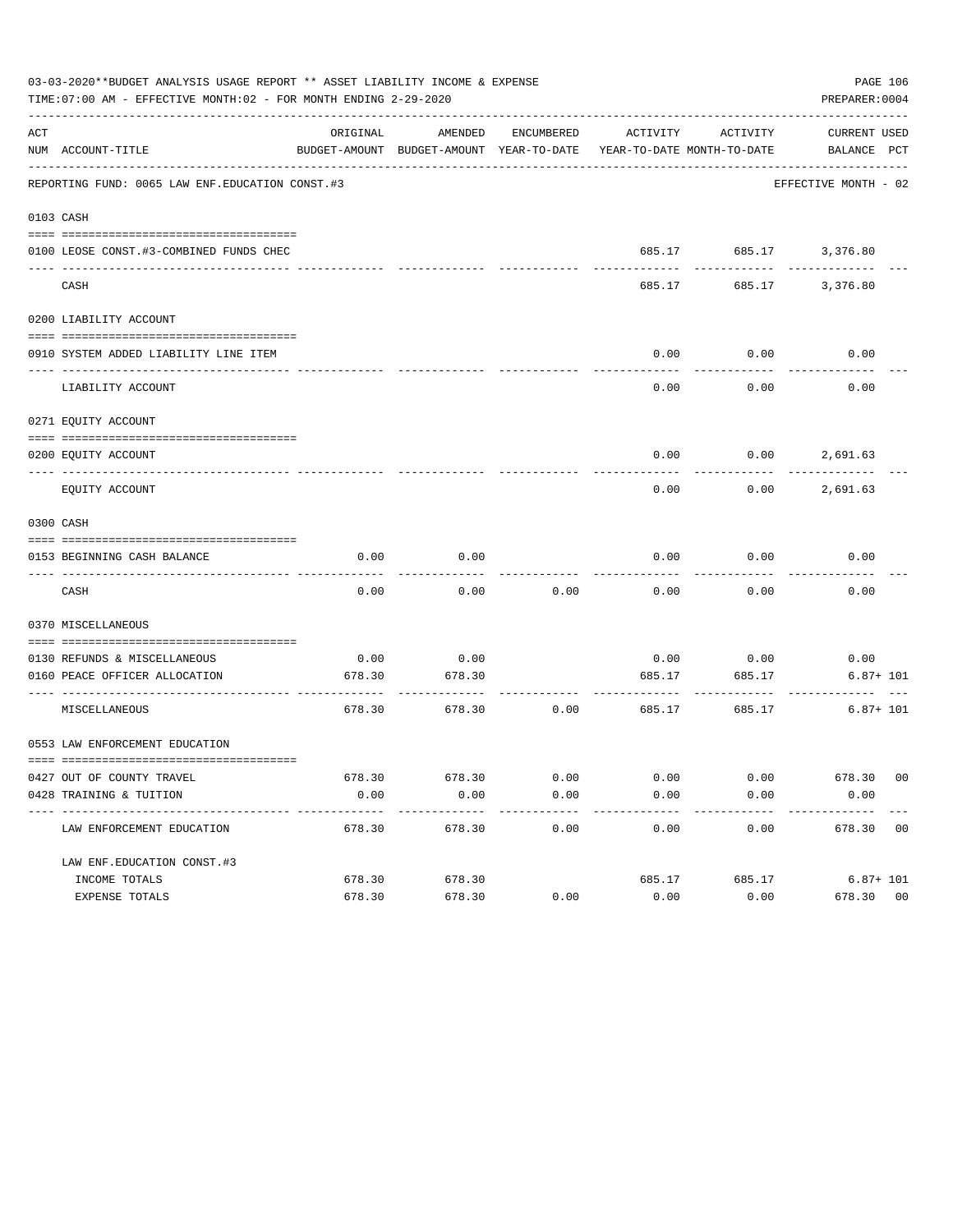|     | 03-03-2020**BUDGET ANALYSIS USAGE REPORT ** ASSET LIABILITY INCOME & EXPENSE<br>TIME: 07:00 AM - EFFECTIVE MONTH: 02 - FOR MONTH ENDING 2-29-2020 |          |                                                     |            |                                               |                    | PREPARER: 0004                      | PAGE 107 |
|-----|---------------------------------------------------------------------------------------------------------------------------------------------------|----------|-----------------------------------------------------|------------|-----------------------------------------------|--------------------|-------------------------------------|----------|
| ACT | NUM ACCOUNT-TITLE                                                                                                                                 | ORIGINAL | AMENDED<br>BUDGET-AMOUNT BUDGET-AMOUNT YEAR-TO-DATE | ENCUMBERED | ACTIVITY<br>YEAR-TO-DATE MONTH-TO-DATE        | ACTIVITY           | <b>CURRENT USED</b><br>BALANCE PCT  |          |
|     | REPORTING FUND: 0066 2017 GO BONDS-CONSTRUCTION FUND                                                                                              |          |                                                     |            |                                               |                    | EFFECTIVE MONTH - 02                |          |
|     | 0103 CASH                                                                                                                                         |          |                                                     |            |                                               |                    |                                     |          |
|     |                                                                                                                                                   |          |                                                     |            |                                               |                    |                                     |          |
|     | 0100 GO BONDS CONST. 2017-COMBINED FUNDS                                                                                                          |          |                                                     |            |                                               |                    | 385,000.84 350,408.46- 57,798.57-   |          |
|     | 0166 ICS DEPOSIT                                                                                                                                  |          |                                                     |            | 2, 981, 297.30 - 297, 999.77 - 2, 180, 197.67 |                    |                                     |          |
|     | 0175 TEXPOOL                                                                                                                                      |          |                                                     |            | 0.00                                          | 0.00               | 0.00                                |          |
|     | CASH                                                                                                                                              |          |                                                     |            | $2,596,296.46 - 648,408.23 - 2,122,399.10$    | -----------        | -----------                         |          |
|     | 0200 LIABILITY ACCOUNT                                                                                                                            |          |                                                     |            |                                               |                    |                                     |          |
|     | 0910 SYSTEM ADDED LIABILITY LINE-ITEM<br>---- --------------                                                                                      |          |                                                     |            |                                               | $92,194.35 - 0.00$ | 92,194.35-                          |          |
|     | LIABILITY ACCOUNT                                                                                                                                 |          |                                                     |            | 92,194.35-                                    | 0.00               | $92, 194.35 -$                      |          |
|     | 0207 DUE TO FUND                                                                                                                                  |          |                                                     |            |                                               |                    |                                     |          |
|     | 0990 DUE TO OTHERS<br>----------------------- -------                                                                                             |          |                                                     |            | 0.00                                          | 0.00               | 0.00                                |          |
|     | DUE TO FUND                                                                                                                                       |          |                                                     |            | 0.00                                          | 0.00               | 0.00                                |          |
|     | 0231 2017 GO BONDS PAYABLE                                                                                                                        |          |                                                     |            |                                               |                    |                                     |          |
|     | 0200 2017 GO BONDS PAYABLE<br>---- ----------------                                                                                               |          |                                                     |            | 0.00                                          | 0.00               | 0.00                                |          |
|     | 2017 GO BONDS PAYABLE                                                                                                                             |          |                                                     |            | 0.00                                          | 0.00               | 0.00                                |          |
|     | 0271 EQUITY ACCOUNT                                                                                                                               |          |                                                     |            |                                               |                    |                                     |          |
|     | 0200 EQUITY ACCOUNT                                                                                                                               |          |                                                     |            | 0.00                                          |                    | $0.00 \qquad 4,718,695.56$          |          |
|     | EQUITY ACCOUNT                                                                                                                                    |          |                                                     |            | 0.00                                          |                    | $0.00 \quad 4,718,695.56$           |          |
|     | 0300 CASH                                                                                                                                         |          |                                                     |            |                                               |                    |                                     |          |
|     | 0166 BEGINNING CASH BALANCE                                                                                                                       |          | 5,099,948.00 5,099,948.00                           |            |                                               | $0.00$ 0.00        | 5,099,948.00 00                     |          |
|     | CASH                                                                                                                                              |          | 5,099,948.00 5,099,948.00 0.00                      |            | 0.00                                          |                    | 0.00 5,099,948.00                   | 00       |
|     | 0360 INTEREST EARNINGS                                                                                                                            |          |                                                     |            |                                               |                    |                                     |          |
|     | 0100 INTEREST EARNINGS LEGEND BANK                                                                                                                |          | $0.00$ 0.00                                         |            |                                               |                    | $0.00$ $0.00$ $0.00$ $0.00$         |          |
|     | 0166 INTEREST EARNINGS ICS                                                                                                                        | 0.00     | 0.00                                                |            |                                               |                    | $18,702.70$ $2,000.23$ $18,702.70+$ |          |
|     | INTEREST EARNINGS                                                                                                                                 | 0.00     | 0.00                                                |            | $0.00$ 18,702.70 2,000.23 18,702.70+          |                    |                                     |          |
|     | 0370 MISCELLANEOUS                                                                                                                                |          |                                                     |            |                                               |                    |                                     |          |
|     | 0130 REFUNDS & MISCELLANEOUS                                                                                                                      | 0.00     | 0.00                                                |            |                                               | $0.00$ $0.00$      | 0.00                                |          |
|     | MISCELLANEOUS                                                                                                                                     | 0.00     | 0.00                                                | 0.00       | 0.00                                          | 0.00               | 0.00                                |          |
|     | 0509 CONTINGENCY                                                                                                                                  |          |                                                     |            |                                               |                    |                                     |          |
|     | 0475 CONTINGENCY                                                                                                                                  |          | 440,000.00 440,000.00                               | 0.00       | 0.00                                          |                    | 0.00 440,000.00                     | 00       |
|     |                                                                                                                                                   |          |                                                     |            |                                               |                    |                                     |          |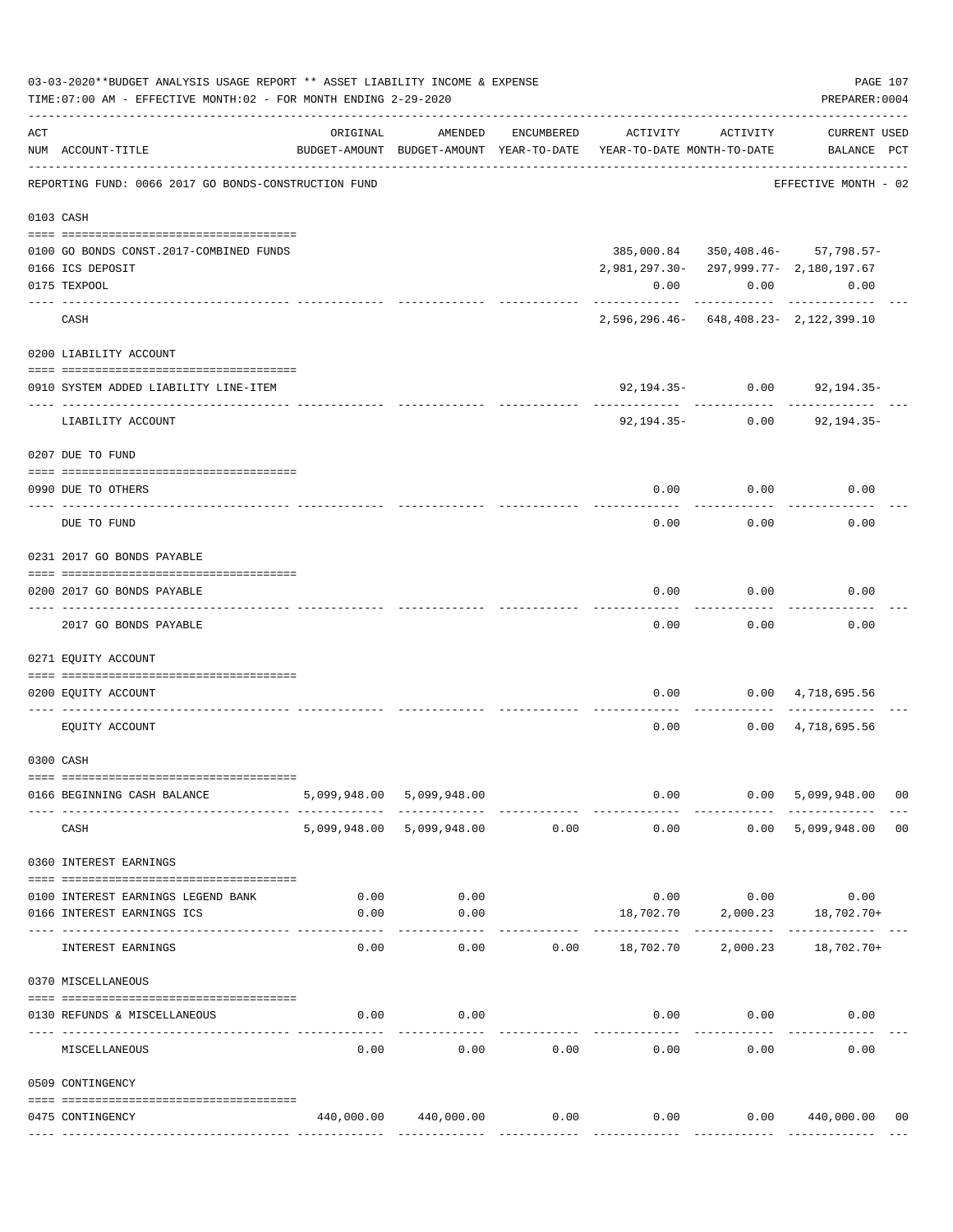TIME:07:00 AM - EFFECTIVE MONTH:02 - FOR MONTH ENDING 2-29-2020 PREPARER:0004

| ACT | NUM ACCOUNT-TITLE                                    | ORIGINAL<br>BUDGET-AMOUNT BUDGET-AMOUNT YEAR-TO-DATE YEAR-TO-DATE MONTH-TO-DATE | AMENDED     |               | ENCUMBERED ACTIVITY | ACTIVITY      | CURRENT USED<br>BALANCE PCT                                             |
|-----|------------------------------------------------------|---------------------------------------------------------------------------------|-------------|---------------|---------------------|---------------|-------------------------------------------------------------------------|
|     |                                                      |                                                                                 |             |               |                     |               |                                                                         |
|     | REPORTING FUND: 0066 2017 GO BONDS-CONSTRUCTION FUND |                                                                                 |             |               |                     |               | EFFECTIVE MONTH - 02                                                    |
|     | CONTINGENCY                                          |                                                                                 |             |               |                     |               | $440,000.00$ $440,000.00$ $0.00$ $0.00$ $0.00$ $0.00$ $440,000.00$ $00$ |
|     | 0666 COURTHOUSE CONSTRUCTION PHASE 1                 |                                                                                 |             |               |                     |               |                                                                         |
|     | --------------------------------------               |                                                                                 |             |               |                     |               |                                                                         |
|     | 0165 CONSTRUCTION                                    | 0.00                                                                            | 0.00        | 0.00          | 0.00                | 0.00          | 0.00                                                                    |
|     | 0400 ATTORNEY FEES                                   | 0.00                                                                            | 0.00        | 0.00          | 0.00                | 0.00          | 0.00                                                                    |
|     | 0402 ENGINEERING                                     | 0.00                                                                            | 0.00        | 0.00          | 0.00                | 0.00          | 0.00                                                                    |
|     | 0403 ARCHITECTURAL FEES                              | 0.00                                                                            | 0.00        | 0.00          | 0.00                | 0.00          | 0.00                                                                    |
|     | 0426 PROFESSIONAL FEES                               | 0.00                                                                            | 0.00        | 0.00          | 0.00                | 0.00          | 0.00                                                                    |
|     | 0430 BIDS & NOTICES                                  | 0.00                                                                            | 0.00        | 0.00          | 0.00                | 0.00          | 0.00                                                                    |
|     | 0450 R & M BUILDINGS                                 | 0.00                                                                            | 0.00        | 0.00          | 0.00                | 0.00          | 0.00                                                                    |
|     | 0451 ASBESTOS ABATEMENT                              | 0.00                                                                            | 0.00        | 0.00          | 0.00                | 0.00          | 0.00                                                                    |
|     | 0453 IT DESIGN/SECURITY DESIGN                       | 0.00                                                                            | 0.00        | 0.00          | 0.00                | 0.00          | 0.00                                                                    |
|     | 0482 DEMOLITION                                      | 0.00                                                                            | 0.00        | 0.00          | 0.00                | 0.00          | 0.00                                                                    |
|     | 0490 MISCELLANEOUS                                   | 0.00                                                                            | 0.00        | 0.00          | 0.00                | 0.00          | 0.00                                                                    |
|     | 0535 BUILDING                                        | 0.00                                                                            | 0.00        | 0.00          | 0.00                | 0.00          | 0.00                                                                    |
|     | 0574 TECHNOLOGY                                      | 0.00                                                                            | 0.00        | 0.00          |                     | 0.00<br>0.00  | 0.00                                                                    |
|     | 0695 SURVEYING                                       | 0.00                                                                            | 0.00        | 0.00          | 0.00                | 0.00          | 0.00                                                                    |
|     |                                                      |                                                                                 | ----------- | ------------- | --------------      | ------------- |                                                                         |
|     | COURTHOUSE CONSTRUCTION PHASE 1                      | 0.00                                                                            | 0.00        | 0.00          |                     | 0.00          | 0.00<br>0.00                                                            |

0667 COURTHOUSE CONSTRUCTION PHASE 2

| 0165 CONSTRUCTION                                                                                            |              |           |                       |                                                                               |                    | 304,904.71 1,370,284.14 55 |     |
|--------------------------------------------------------------------------------------------------------------|--------------|-----------|-----------------------|-------------------------------------------------------------------------------|--------------------|----------------------------|-----|
| 0167 CONSTRUCTION MANAGER AGENT 726,000.00                                                                   |              |           |                       | 726,000.00        0.00      300,541.74      98,644.57      425,458.26      41 |                    |                            |     |
| 0168 MASONRY AND STONE                                                                                       | 0.00         |           | 801,560.60 167,196.20 | 634,364.40                                                                    | 235,989.50         | $0.00$ 100                 |     |
| 0400 ATTORNEY FEES                                                                                           | 0.00         | 0.00      | 0.00                  | $0.00$ 0.00                                                                   |                    | 0.00                       |     |
| 0403 ARCHITECTURAL FEES                                                                                      | 0.00         | 32,500.00 | 0.00                  |                                                                               | 32,500.00 8,125.00 | $0.00$ 100                 |     |
| 0421 INTERNET SERVICES                                                                                       | 0.00         | 0.00      | 0.00                  | 0.00                                                                          | 0.00               | 0.00                       |     |
| 0426 PROFESSIONAL FEES                                                                                       | 0.00         | 18,284.80 | 0.00                  | 18,284.80    1,714.20                                                         |                    | 0.00 100                   |     |
| 0430 BIDS & NOTICES                                                                                          | 0.00         | 165.12    | 0.00                  | 165.12 165.12                                                                 |                    | 0.00                       | 100 |
| 0440 UTILITIES ELECTRICITY                                                                                   | 0.00         | 0.00      | 0.00                  | $0.00$ 0.00                                                                   |                    | 0.00                       |     |
| 0442 UTILITIES WATER                                                                                         | 0.00         | 0.00      | 0.00                  | $0.00$ 0.00                                                                   |                    | 0.00                       |     |
| 0443 TRASH PICK UP                                                                                           | 0.00         | 1,818.86  |                       | $0.00$ 1,818.86                                                               | 865.36             | 0.00 100                   |     |
| 0451 ASBESTOS & OTHER TESTING                                                                                | 16,500.00    | 16,500.00 | 0.00                  | $0.00$ $0.00$ $16,500.00$ $00$                                                |                    |                            |     |
| 0453 IT DESIGN/SECURITY DESIGN                                                                               | 0.00         | 0.00      | 0.00                  | 0.00                                                                          |                    | 0.00<br>0.00               |     |
| 0455 SECURITY                                                                                                | 0.00         | 0.00      | 0.00                  | 0.00                                                                          | 0.00               | 0.00                       |     |
| 0470 OFFICE LEASE                                                                                            | 0.00         | 0.00      | 0.00                  | 0.00                                                                          | 0.00               | 0.00                       |     |
| 0490 MISCELLANEOUS                                                                                           | 0.00         | 46.43     | 0.00                  |                                                                               | 46.43 0.00         | 0.00 100                   |     |
| 0574 TECHNOLOGY                                                                                              | 0.00         | 0.00      |                       | $0.00$ $0.00$ $0.00$ $0.00$                                                   |                    | 0.00                       |     |
|                                                                                                              |              |           |                       |                                                                               |                    |                            |     |
| COURTHOUSE CONSTRUCTION PHASE 2 4,659,948.00 4,659,948.00 324,900.79 2,522,804.81 650,408.46 1,812,242.40 61 |              |           |                       |                                                                               |                    |                            |     |
| 2017 GO BONDS-CONSTRUCTION FUND                                                                              |              |           |                       |                                                                               |                    |                            |     |
| INCOME TOTALS                                                                                                | 5,099,948.00 |           |                       |                                                                               |                    |                            |     |
| <b>EXPENSE TOTALS</b>                                                                                        | 5,099,948.00 |           |                       | 5,099,948.00 324,900.79 2,522,804.81                                          | 650,408.46         | 2,252,242.40               | 56  |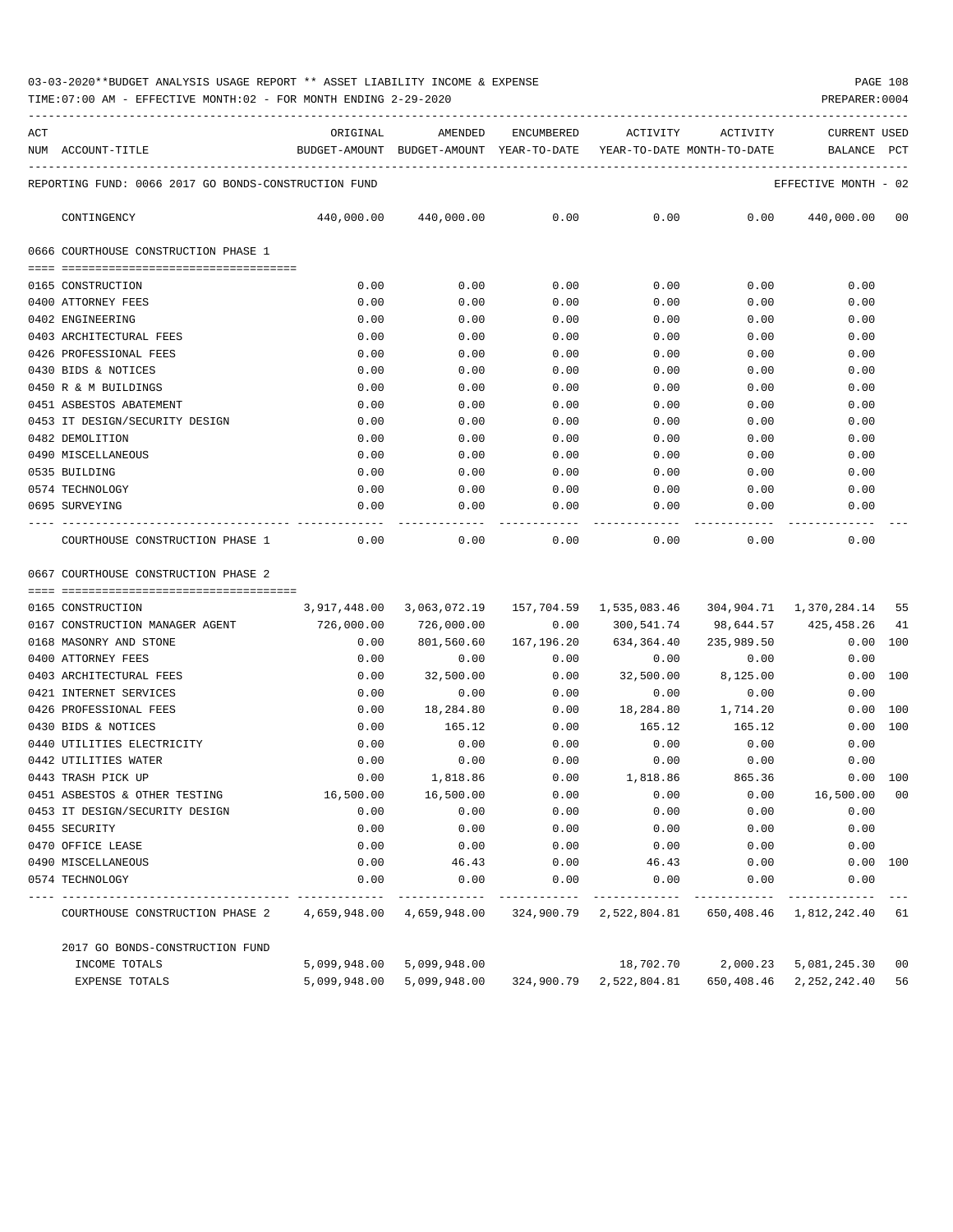|                | 03-03-2020**BUDGET ANALYSIS USAGE REPORT ** ASSET LIABILITY INCOME & EXPENSE<br>TIME: 07:00 AM - EFFECTIVE MONTH: 02 - FOR MONTH ENDING 2-29-2020 |           |                                          |                   |                            |                                | PAGE 109<br>PREPARER: 0004 |                |
|----------------|---------------------------------------------------------------------------------------------------------------------------------------------------|-----------|------------------------------------------|-------------------|----------------------------|--------------------------------|----------------------------|----------------|
| $\mathtt{ACT}$ |                                                                                                                                                   | ORIGINAL  | AMENDED                                  | <b>ENCUMBERED</b> | <b>ACTIVITY</b>            | ACTIVITY                       | <b>CURRENT USED</b>        |                |
|                | NUM ACCOUNT-TITLE                                                                                                                                 |           | BUDGET-AMOUNT BUDGET-AMOUNT YEAR-TO-DATE |                   | YEAR-TO-DATE MONTH-TO-DATE |                                | BALANCE PCT                |                |
|                | REPORTING FUND: 0067 F.C. DETENTION CENTER ANNUAL PAYMEN                                                                                          |           |                                          |                   |                            |                                | EFFECTIVE MONTH - 02       |                |
| 0103 CASH      |                                                                                                                                                   |           |                                          |                   |                            |                                |                            |                |
|                | 0100 ANNUAL PAYMENT-COMBINED FUND CKING                                                                                                           |           |                                          |                   |                            | $3,642.69 - 738.76 - 5,855.35$ |                            |                |
|                | CASH                                                                                                                                              |           |                                          |                   | $3,642.69-$                | 738.76-                        | 5,855.35                   |                |
|                | 0200 SYSTEM ADDED LIABILITY DEPARTMENT                                                                                                            |           |                                          |                   |                            |                                |                            |                |
|                | 0910 SYSTEM ADDED LIABILITY LINE-ITEM<br>---- -------------------------                                                                           |           |                                          |                   | $530.00 -$                 | 0.00                           | $530.00 -$                 |                |
|                | SYSTEM ADDED LIABILITY DEPARTMENT                                                                                                                 |           |                                          |                   | $530.00 -$                 | 0.00                           | $530.00 -$                 |                |
|                | 0271 EQUITY ACCOUNT                                                                                                                               |           |                                          |                   |                            |                                |                            |                |
|                | 0200 EQUITY ACCOUNT                                                                                                                               |           |                                          |                   | 0.00                       | 0.00                           | 9,498.04                   |                |
|                | EQUITY ACCOUNT                                                                                                                                    |           |                                          |                   | 0.00                       | 0.00                           | 9,498.04                   |                |
|                | 0300 CASH                                                                                                                                         |           |                                          |                   |                            |                                |                            |                |
|                | 0110 UNENCUMBERED FUND BALANCE                                                                                                                    | 0.00      | 0.00                                     |                   | 0.00                       | 0.00                           | 0.00                       |                |
|                | CASH                                                                                                                                              | 0.00      | 0.00                                     | 0.00              | 0.00                       | 0.00                           | 0.00                       |                |
|                | 0319 ANNUAL PAYMENT INCOME                                                                                                                        |           |                                          |                   |                            |                                |                            |                |
|                | 0551 ANNUAL PAYMENT                                                                                                                               | 10,000.00 | 10,000.00                                |                   | 0.00                       | 0.00                           | 10,000.00                  | 0 <sub>0</sub> |
|                | ---- ----------------<br>ANNUAL PAYMENT INCOME                                                                                                    | 10,000.00 | 10,000.00                                | 0.00              | 0.00                       | 0.00                           | 10,000.00                  | 0 <sup>0</sup> |
|                | 0560 F.C. SHERIFF ANNUAL PAYMENT                                                                                                                  |           |                                          |                   |                            |                                |                            |                |
|                |                                                                                                                                                   |           |                                          |                   |                            |                                |                            |                |
|                | 0428 TRAINING & TUITION                                                                                                                           | 10,000.00 | 10,000.00                                | 0.00              | 3,112.69                   | 738.76                         | 6,887.31                   | 31             |
|                | 0580 INVESTIGATIVE EQUIPMENT                                                                                                                      | 0.00      | 0.00                                     | 0.00              | 0.00                       | 0.00                           | 0.00                       |                |
|                | F.C. SHERIFF ANNUAL PAYMENT                                                                                                                       | 10,000.00 | 10,000.00                                | 0.00              | 3,112.69                   | 738.76                         | 6,887.31                   | 31             |
|                | F.C. DETENTION CENTER ANNUAL PAYME                                                                                                                |           |                                          |                   |                            |                                |                            |                |
|                | INCOME TOTALS                                                                                                                                     | 10,000.00 | 10,000.00                                |                   | 0.00                       | 0.00 10,000.00                 |                            | 0 <sub>0</sub> |
|                | EXPENSE TOTALS                                                                                                                                    | 10,000.00 | 10,000.00                                | 0.00              | 3,112.69                   | 738.76                         | 6,887.31                   | 31             |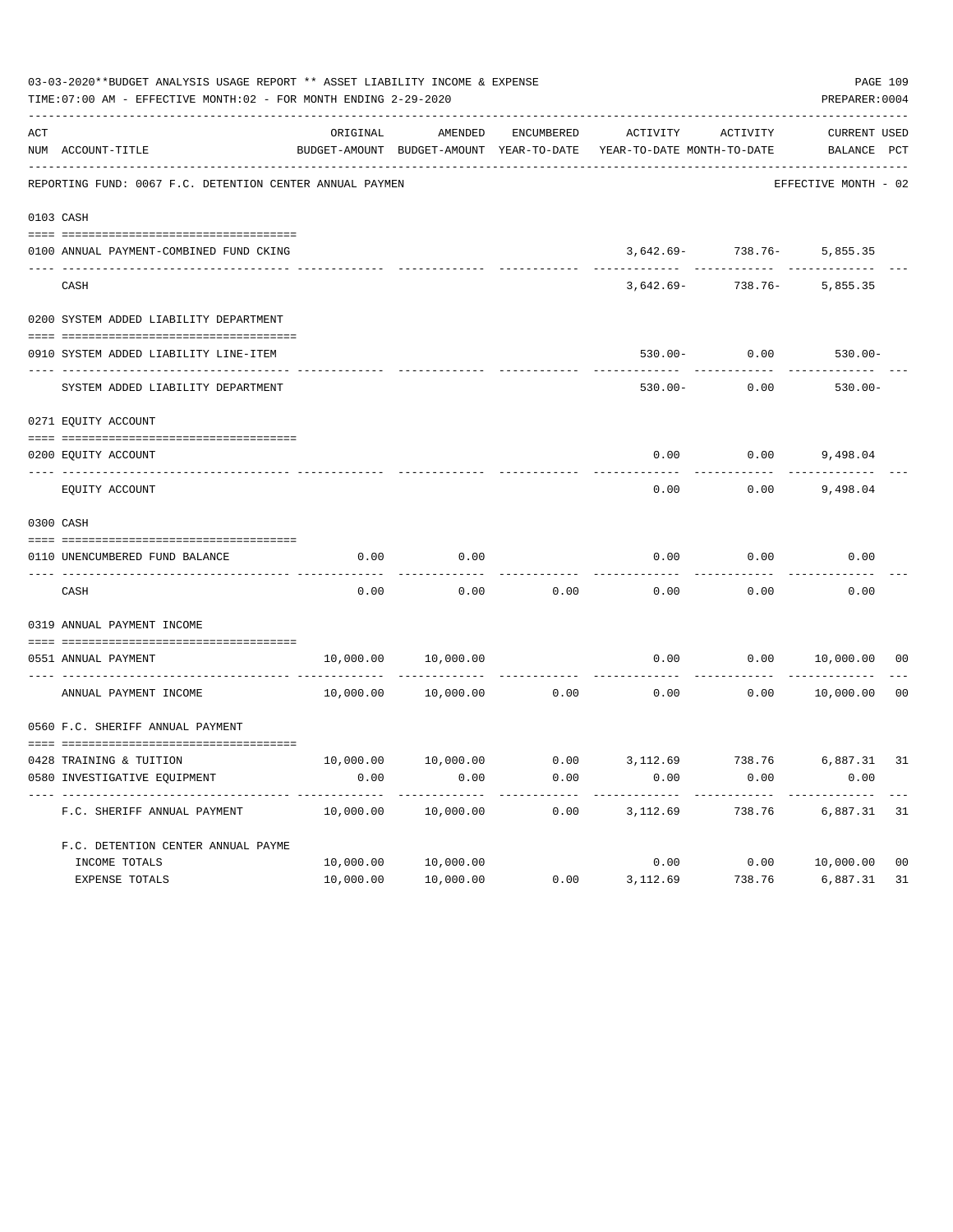|     | 03-03-2020**BUDGET ANALYSIS USAGE REPORT ** ASSET LIABILITY INCOME & EXPENSE<br>TIME: 07:00 AM - EFFECTIVE MONTH: 02 - FOR MONTH ENDING 2-29-2020 |               |                                                     |            |           |                                        | PREPARER: 0004                     | PAGE 110 |
|-----|---------------------------------------------------------------------------------------------------------------------------------------------------|---------------|-----------------------------------------------------|------------|-----------|----------------------------------------|------------------------------------|----------|
| ACT | NUM ACCOUNT-TITLE                                                                                                                                 | ORIGINAL      | AMENDED<br>BUDGET-AMOUNT BUDGET-AMOUNT YEAR-TO-DATE | ENCUMBERED | ACTIVITY  | ACTIVITY<br>YEAR-TO-DATE MONTH-TO-DATE | <b>CURRENT USED</b><br>BALANCE PCT |          |
|     | REPORTING FUND: 0068 2018 GO BONDS-CONSTRUCTION FUND                                                                                              |               |                                                     |            |           |                                        | EFFECTIVE MONTH - 02               |          |
|     | 0103 CASH                                                                                                                                         |               |                                                     |            |           |                                        |                                    |          |
|     |                                                                                                                                                   |               |                                                     |            |           |                                        |                                    |          |
|     | 0100 GO BONDS CONST. 2018-COMB. FUNDS CHE                                                                                                         |               |                                                     |            | 0.00      |                                        | 0.00<br>0.00                       |          |
|     | 0168 BUSINESS MONEY FUND ACCOUNT                                                                                                                  |               |                                                     |            | 52,013.34 |                                        | 9,466.48 6,378,619.33              |          |
|     | 0175 TEXPOOL                                                                                                                                      |               |                                                     |            | 0.00      | 0.00                                   | 0.00                               |          |
|     | CASH                                                                                                                                              |               |                                                     |            |           |                                        | 52,013.34 9,466.48 6,378,619.33    |          |
|     | 0200 LIABILITY ACCOUNT                                                                                                                            |               |                                                     |            |           |                                        |                                    |          |
|     |                                                                                                                                                   |               |                                                     |            |           |                                        |                                    |          |
|     | 0910 SYSTEM ADDED LIABILITY LINE -ITEM                                                                                                            |               |                                                     |            | 0.00      | 0.00                                   | 0.00                               |          |
|     | LIABILITY ACCOUNT                                                                                                                                 |               |                                                     |            | 0.00      | 0.00                                   | 0.00                               |          |
|     | 0231 2018 GO BONDS PAYABLE                                                                                                                        |               |                                                     |            |           |                                        |                                    |          |
|     | 0200 2018 GO BONDS PAYABLE                                                                                                                        |               |                                                     |            | 0.00      |                                        | 0.00 6,250,000.00                  |          |
|     | 2018 GO BONDS PAYABLE                                                                                                                             |               |                                                     |            | 0.00      | ---------                              | 0.00 6,250,000.00                  |          |
|     | 0271 EQUITY ACCOUNT                                                                                                                               |               |                                                     |            |           |                                        |                                    |          |
|     |                                                                                                                                                   |               |                                                     |            |           |                                        |                                    |          |
|     | 0200 EQUITY ACCOUNT<br>------------------- -------                                                                                                |               |                                                     |            | 0.00      |                                        | $0.00$ 76,605.99                   |          |
|     | EQUITY ACCOUNT                                                                                                                                    |               |                                                     |            | 0.00      | 0.00                                   | 76,605.99                          |          |
|     | 0300 CASH                                                                                                                                         |               |                                                     |            |           |                                        |                                    |          |
|     | 0168 BEGINNING CASH BALANCE                                                                                                                       | 0.00          | 0.00                                                |            | 0.00      | 0.00                                   | 0.00                               |          |
|     |                                                                                                                                                   |               |                                                     |            |           |                                        |                                    |          |
|     | CASH                                                                                                                                              | 0.00          | 0.00                                                | 0.00       | 0.00      | 0.00                                   | 0.00                               |          |
|     | 0360 INTEREST EARNINGS                                                                                                                            |               |                                                     |            |           |                                        |                                    |          |
|     |                                                                                                                                                   |               |                                                     |            |           |                                        |                                    |          |
|     | 0100 INTEREST EARNING LEGEND BANK                                                                                                                 | 0.00          | 0.00                                                |            | 0.00      | 0.00                                   | 0.00                               |          |
|     | 0168 INTEREST EARNINGS BUSINESS MONEY F                                                                                                           | 0.00<br>----- | 0.00<br>-----                                       |            | 52,013.34 | 9,466.48<br>.                          | $52,013.34+$                       |          |
|     | INTEREST EARNINGS                                                                                                                                 | 0.00          | 0.00                                                | 0.00       | 52,013.34 | 9,466.48                               | $52,013.34+$                       |          |
|     | 0370 MISCELLANEOUS                                                                                                                                |               |                                                     |            |           |                                        |                                    |          |
|     | 0130 REFUNDS & MISCELLANEOUS                                                                                                                      | 0.00          | 0.00                                                |            | 0.00      | 0.00                                   | 0.00                               |          |
|     | MISCELLANEOUS                                                                                                                                     | 0.00          | 0.00                                                | 0.00       | 0.00      | 0.00                                   | 0.00                               |          |
|     | 0509 CONTINGENCY                                                                                                                                  |               |                                                     |            |           |                                        |                                    |          |
|     |                                                                                                                                                   |               |                                                     |            |           |                                        |                                    |          |
|     | 0475 CONTINGENCY                                                                                                                                  | 0.00          | 0.00                                                | 0.00       | 0.00      | 0.00                                   | 0.00                               |          |
|     | CONTINGENCY                                                                                                                                       | 0.00          | 0.00                                                | 0.00       | 0.00      | 0.00                                   | 0.00                               |          |
|     | 0668 COURTHOUSE CONSTRUCTION PHASE 2                                                                                                              |               |                                                     |            |           |                                        |                                    |          |
|     | 0165 CONSTRUCTION                                                                                                                                 | 0.00          | 0.00                                                | 0.00       | 0.00      | 0.00                                   | 0.00                               |          |
|     | 0400 ATTORNEY FEES                                                                                                                                | 0.00          | 0.00                                                | 0.00       | 0.00      | 0.00                                   | 0.00                               |          |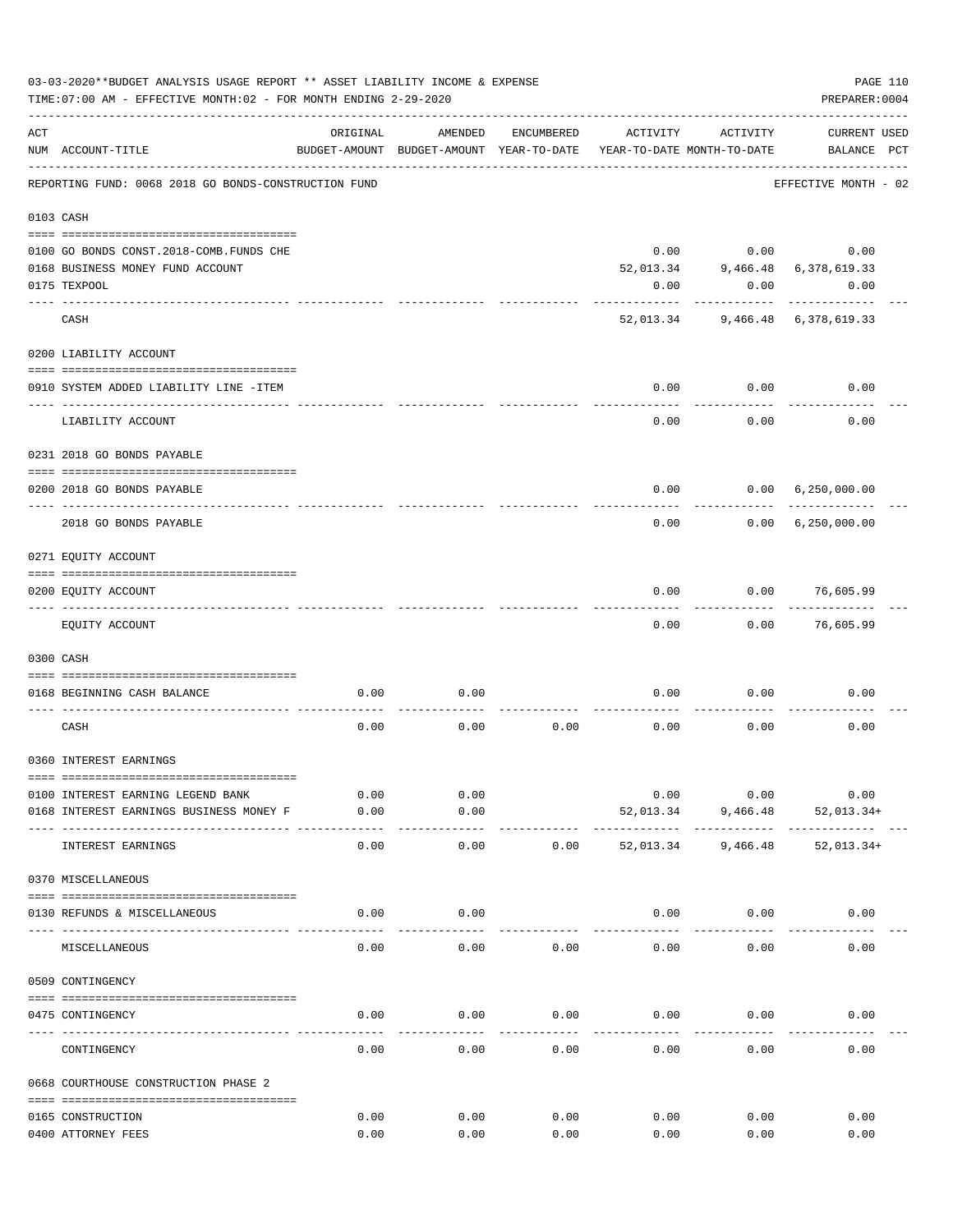| ACT                                                  | ORIGINAL                                 | AMENDED | <b>ENCUMBERED</b> | ACTIVITY                   | ACTIVITY           | <b>CURRENT USED</b>   |
|------------------------------------------------------|------------------------------------------|---------|-------------------|----------------------------|--------------------|-----------------------|
| ACCOUNT-TITLE<br>NTJM                                | BUDGET-AMOUNT BUDGET-AMOUNT YEAR-TO-DATE |         |                   | YEAR-TO-DATE MONTH-TO-DATE |                    | BALANCE<br><b>PCT</b> |
| REPORTING FUND: 0068 2018 GO BONDS-CONSTRUCTION FUND |                                          |         |                   |                            |                    | EFFECTIVE MONTH - 02  |
| 0402 ENGINEERING                                     | 0.00                                     | 0.00    | 0.00              | 0.00                       | 0.00               | 0.00                  |
| 0403 ARCHITECTURAL FEES                              | 0.00                                     | 0.00    | 0.00              | 0.00                       | 0.00               | 0.00                  |
| 0426 PROFESSIONAL FEES                               | 0.00                                     | 0.00    | 0.00              | 0.00                       | 0.00               | 0.00                  |
| 0430 BIDS & NOTICES                                  | 0.00                                     | 0.00    | 0.00              | 0.00                       | 0.00               | 0.00                  |
| 0450 R & M BUILDINGS                                 | 0.00                                     | 0.00    | 0.00              | 0.00                       | 0.00               | 0.00                  |
| 0490 MISCELLANEOUS                                   | 0.00                                     | 0.00    | 0.00              | 0.00                       | 0.00               | 0.00                  |
| 0535 BUILDING                                        | 0.00                                     | 0.00    | 0.00              | 0.00                       | 0.00               | 0.00                  |
| 0695 SURVEYING                                       | 0.00                                     | 0.00    | 0.00              | 0.00                       | 0.00               | 0.00                  |
|                                                      |                                          |         |                   |                            |                    |                       |
| COURTHOUSE CONSTRUCTION PHASE 2                      | 0.00                                     | 0.00    | 0.00              | 0.00                       | 0.00               | 0.00                  |
| 2018 GO BONDS-CONSTRUCTION FUND                      |                                          |         |                   |                            |                    |                       |
| INCOME TOTALS                                        | 0.00                                     | 0.00    |                   |                            | 52,013.34 9,466.48 | 52,013.34+            |
| <b>EXPENSE TOTALS</b>                                | 0.00                                     | 0.00    | 0.00              | 0.00                       | 0.00               | 0.00                  |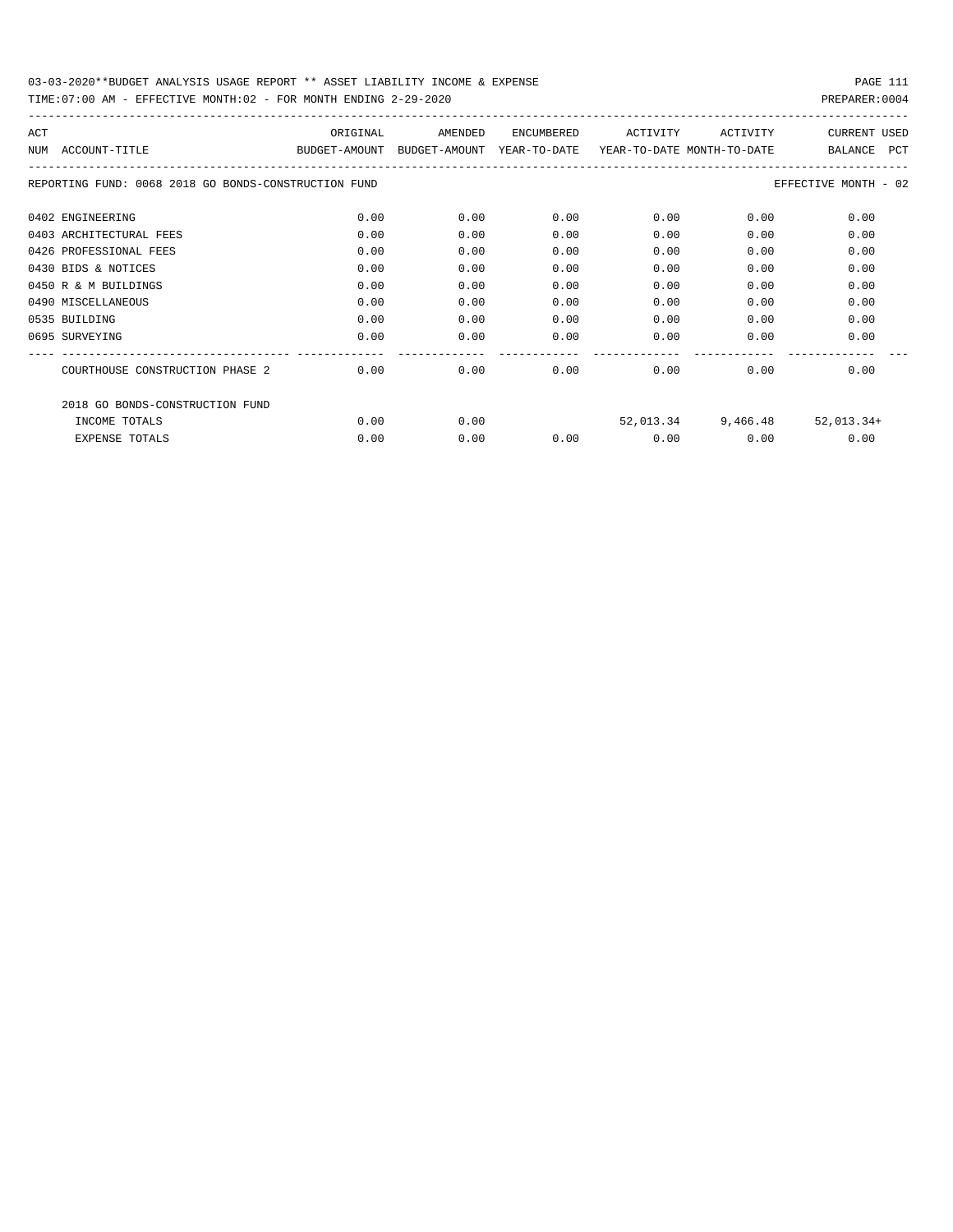|     | 03-03-2020**BUDGET ANALYSIS USAGE REPORT ** ASSET LIABILITY INCOME & EXPENSE<br>TIME: 07:00 AM - EFFECTIVE MONTH: 02 - FOR MONTH ENDING 2-29-2020 |               |                       |            |                                                                                 |                       | PAGE 112<br>PREPARER: 0004         |  |
|-----|---------------------------------------------------------------------------------------------------------------------------------------------------|---------------|-----------------------|------------|---------------------------------------------------------------------------------|-----------------------|------------------------------------|--|
| ACT | NUM ACCOUNT-TITLE                                                                                                                                 | ORIGINAL      | AMENDED               | ENCUMBERED | ACTIVITY<br>BUDGET-AMOUNT BUDGET-AMOUNT YEAR-TO-DATE YEAR-TO-DATE MONTH-TO-DATE | ACTIVITY              | <b>CURRENT USED</b><br>BALANCE PCT |  |
|     | REPORTING FUND: 0070 RIGHT OF WAY FUND                                                                                                            |               |                       |            |                                                                                 |                       | EFFECTIVE MONTH - 02               |  |
|     | 0102 A/P CLEARING                                                                                                                                 |               |                       |            |                                                                                 |                       |                                    |  |
|     |                                                                                                                                                   |               |                       |            |                                                                                 |                       |                                    |  |
|     | 0100 A/P CLEARING<br>---- --------                                                                                                                |               |                       |            | 0.00                                                                            | 0.00                  | 0.00                               |  |
|     | A/P CLEARING                                                                                                                                      |               |                       |            | 0.00                                                                            | 0.00                  | 0.00                               |  |
|     | 0103 CASH                                                                                                                                         |               |                       |            |                                                                                 |                       |                                    |  |
|     | 0100 RIGHT OF WAY-COMBINED FUND CHECKIN                                                                                                           |               |                       |            | 17.96                                                                           |                       | 3.11 16,103.27                     |  |
|     | 0170 RIGHT OF WAY CASH ACCT.                                                                                                                      |               |                       |            | 0.00                                                                            | 0.00                  | 0.00                               |  |
|     | 0175 TEXPOOL                                                                                                                                      |               |                       |            | 632.53                                                                          | 114.27                | 84,598.60                          |  |
|     | CASH                                                                                                                                              |               |                       |            | 650.49                                                                          | 117.38                | 100,701.87                         |  |
|     | 0133 ADVANCE TO FUND                                                                                                                              |               |                       |            |                                                                                 |                       |                                    |  |
|     |                                                                                                                                                   |               |                       |            |                                                                                 |                       |                                    |  |
|     | 0010 ADVANCE TO GENERAL                                                                                                                           |               |                       |            | 0.00                                                                            | 0.00                  | 0.00                               |  |
|     | 0021 ADVANCE TO R&B #1                                                                                                                            |               |                       |            | 0.00                                                                            | 0.00                  | 0.00                               |  |
|     | 0022 ADVANCE TO R&B #2                                                                                                                            |               |                       |            | 0.00                                                                            | 0.00                  | 0.00                               |  |
|     | ADVANCE TO FUND                                                                                                                                   |               |                       |            | 0.00                                                                            | 0.00                  | 0.00                               |  |
|     | 0200 LIABILITY ACCOUNT                                                                                                                            |               |                       |            |                                                                                 |                       |                                    |  |
|     | 0900 SYSTEM ADDED LIABILITY LINE-ITEM                                                                                                             |               |                       |            | 0.00                                                                            | 0.00                  | 0.00                               |  |
|     | 0910 SYSTEM ADDED LIABILITY LINE-ITEM                                                                                                             |               |                       |            | 0.00                                                                            | 0.00                  | 0.00                               |  |
|     |                                                                                                                                                   |               |                       |            |                                                                                 |                       |                                    |  |
|     | LIABILITY ACCOUNT                                                                                                                                 |               |                       |            | 0.00                                                                            | 0.00                  | 0.00                               |  |
|     | 0271 EQUITY ACCOUNT                                                                                                                               |               |                       |            |                                                                                 |                       |                                    |  |
|     | 0200 EQUITY ACCOUNT                                                                                                                               |               |                       |            | 0.00                                                                            | 0.00                  | 100,051.38                         |  |
|     | EQUITY ACCOUNT                                                                                                                                    |               |                       |            | 0.00                                                                            | 0.00                  | 100,051.38                         |  |
|     | 0360 INTEREST EARNINGS                                                                                                                            |               |                       |            |                                                                                 |                       |                                    |  |
|     | 0100 INTEREST EARNINGS                                                                                                                            | 0.00          | 0.00                  |            | 650.49                                                                          | 117.38                | 650.49+                            |  |
|     | INTEREST EARNINGS                                                                                                                                 | 0.00          | . <u>.</u> .<br>0.00  | 0.00       | 650.49                                                                          | -----------<br>117.38 | $650.49+$                          |  |
|     | 0622 RIGHT OF WAY                                                                                                                                 |               |                       |            |                                                                                 |                       |                                    |  |
|     |                                                                                                                                                   |               |                       |            |                                                                                 |                       |                                    |  |
|     | 0399 CLAIM SETTLEMENTS                                                                                                                            | 0.00          | 0.00                  | 0.00       | 0.00                                                                            | 0.00                  | 0.00                               |  |
|     | 0426 APPRAISAL FEES                                                                                                                               | 0.00          | 0.00                  | 0.00       | 0.00                                                                            | 0.00                  | 0.00                               |  |
|     | 0429 RELOCATING UTILITIES                                                                                                                         | 0.00          | 0.00                  | 0.00       | 0.00                                                                            | 0.00                  | 0.00                               |  |
|     | 0449 CONTRACT EXPENSES FOR FM87 R.O.W.                                                                                                            | 0.00          | 0.00                  | 0.00       | 0.00                                                                            | 0.00                  | 0.00                               |  |
|     | RIGHT OF WAY                                                                                                                                      | -----<br>0.00 | $- - - - - -$<br>0.00 | 0.00       | 0.00                                                                            | 0.00                  | ---------<br>0.00                  |  |
|     | 0629 RIGHT OF WAY                                                                                                                                 |               |                       |            |                                                                                 |                       |                                    |  |
|     |                                                                                                                                                   |               |                       |            |                                                                                 |                       |                                    |  |
|     | 0500 RIGHT OF WAY PUR HWY #82                                                                                                                     | 0.00          | 0.00                  | 0.00       | 0.00                                                                            | 0.00                  | 0.00                               |  |
|     | 0501 RIGHT OF WAY PURCHASE FM #87                                                                                                                 | 0.00          | 0.00                  | 0.00       | 0.00                                                                            | 0.00                  | 0.00                               |  |
|     | 0502 RIGHT OF WAY PURCHASE HWY #121                                                                                                               | 0.00          | 0.00                  | 0.00       | 0.00                                                                            | 0.00                  | 0.00                               |  |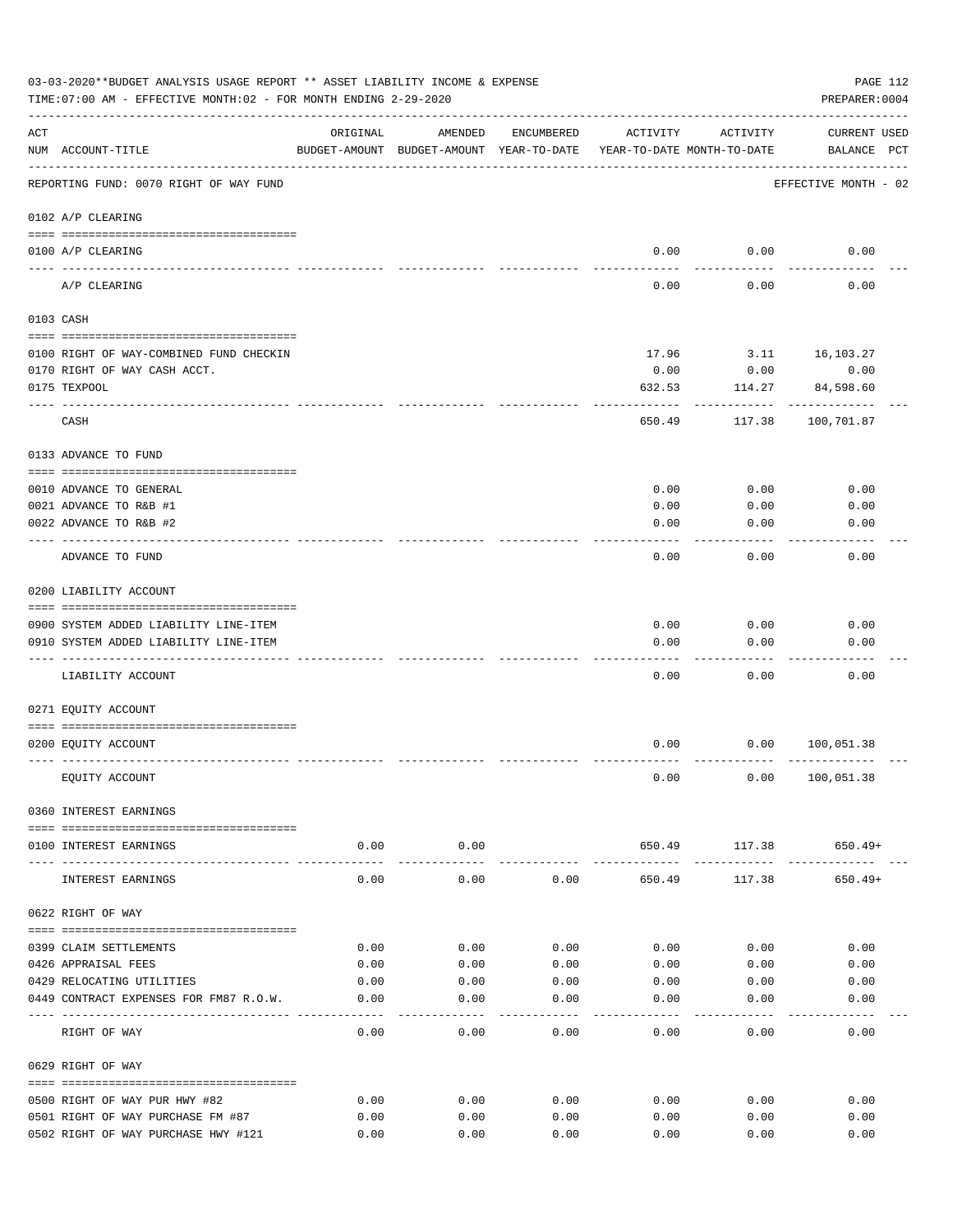| 03-03-2020**BUDGET ANALYSIS USAGE REPORT ** ASSET LIABILITY INCOME & EXPENSE<br>PAGE 113<br>TIME: 07:00 AM - EFFECTIVE MONTH: 02 - FOR MONTH ENDING 2-29-2020<br>PREPARER: 0004 |          |         |            |                   |              |                      |  |  |  |  |  |
|---------------------------------------------------------------------------------------------------------------------------------------------------------------------------------|----------|---------|------------|-------------------|--------------|----------------------|--|--|--|--|--|
|                                                                                                                                                                                 |          |         |            |                   |              |                      |  |  |  |  |  |
| ACT                                                                                                                                                                             | ORIGINAL | AMENDED | ENCUMBERED | ACTIVITY ACTIVITY |              | <b>CURRENT USED</b>  |  |  |  |  |  |
| NUM ACCOUNT-TITLE<br>BUDGET-AMOUNT BUDGET-AMOUNT YEAR-TO-DATE YEAR-TO-DATE MONTH-TO-DATE                                                                                        |          |         |            |                   |              | BALANCE PCT          |  |  |  |  |  |
| REPORTING FUND: 0070 RIGHT OF WAY FUND                                                                                                                                          |          |         |            |                   |              | EFFECTIVE MONTH - 02 |  |  |  |  |  |
| 0503 RIGHT OF WAY PURCHASE HWY.78 0.00                                                                                                                                          |          | 0.00    | 0.00       | 0.00              | 0.00         | 0.00                 |  |  |  |  |  |
| RIGHT OF WAY                                                                                                                                                                    | 0.00     | 0.00    | 0.00       |                   | 0.00<br>0.00 | 0.00                 |  |  |  |  |  |
| 0999 ACCOUNTS PAYABLE                                                                                                                                                           |          |         |            |                   |              |                      |  |  |  |  |  |
| 0100 A/P CLEARING ACCOUNT                                                                                                                                                       |          |         |            | 0.00              | 0.00         | 0.00                 |  |  |  |  |  |
| ACCOUNTS PAYABLE                                                                                                                                                                |          |         |            | 0.00              | 0.00         | 0.00                 |  |  |  |  |  |
| RIGHT OF WAY FUND                                                                                                                                                               |          |         |            |                   |              |                      |  |  |  |  |  |
| INCOME TOTALS                                                                                                                                                                   | 0.00     | 0.00    |            | 650.49            | 117.38       | $650.49+$            |  |  |  |  |  |
| <b>EXPENSE TOTALS</b>                                                                                                                                                           | 0.00     | 0.00    | 0.00       | 0.00              | 0.00         | 0.00                 |  |  |  |  |  |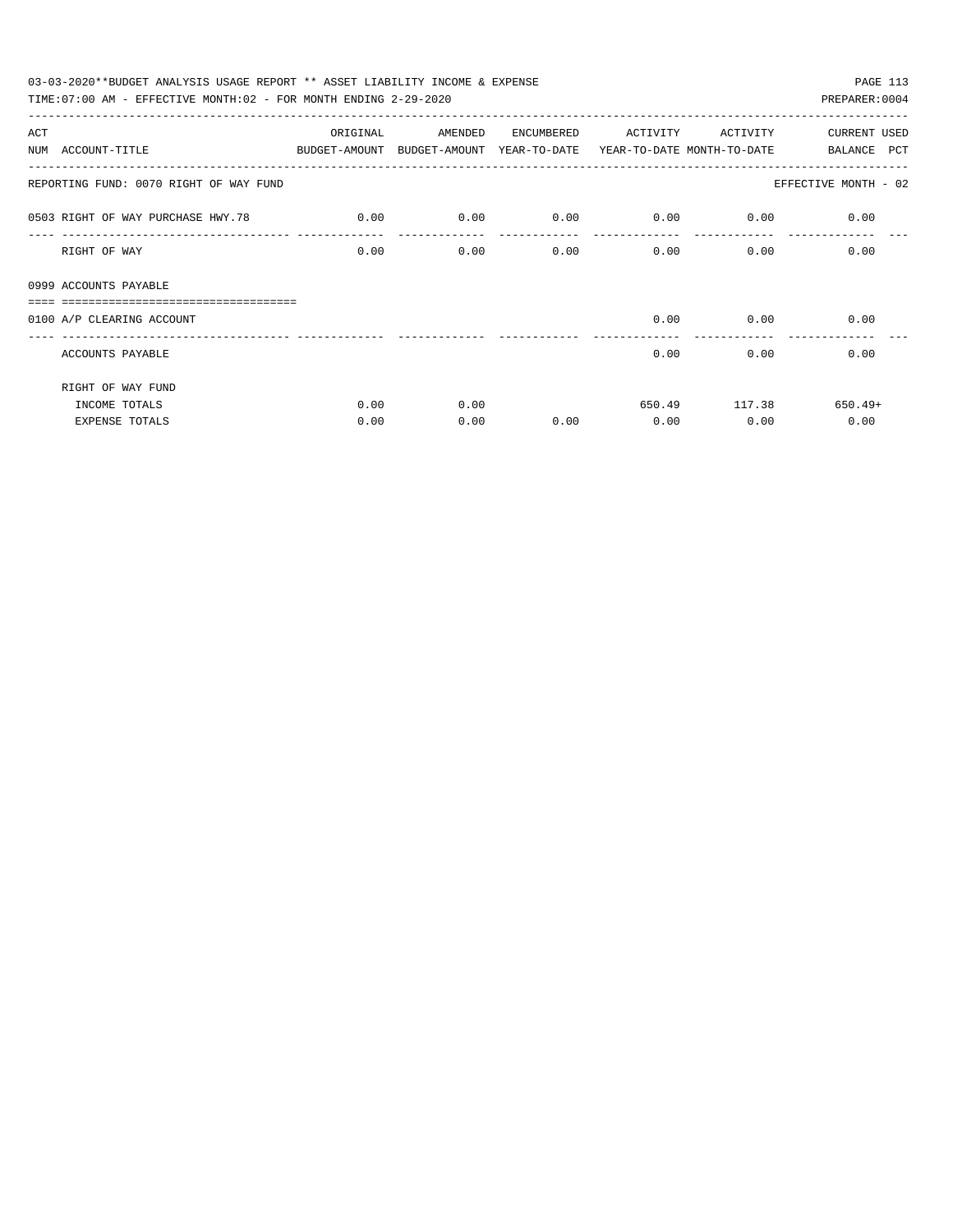|     | 03-03-2020**BUDGET ANALYSIS USAGE REPORT ** ASSET LIABILITY INCOME & EXPENSE<br>TIME: 07:00 AM - EFFECTIVE MONTH: 02 - FOR MONTH ENDING 2-29-2020 |          |                                                     |            |          |                                        | PAGE 114<br>PREPARER: 0004         |
|-----|---------------------------------------------------------------------------------------------------------------------------------------------------|----------|-----------------------------------------------------|------------|----------|----------------------------------------|------------------------------------|
| ACT | NUM ACCOUNT-TITLE                                                                                                                                 | ORIGINAL | AMENDED<br>BUDGET-AMOUNT BUDGET-AMOUNT YEAR-TO-DATE | ENCUMBERED | ACTIVITY | ACTIVITY<br>YEAR-TO-DATE MONTH-TO-DATE | <b>CURRENT USED</b><br>BALANCE PCT |
|     | REPORTING FUND: 0071 INVESTIGATOR CRIMES AGAINST WOMEN                                                                                            |          |                                                     |            |          |                                        | EFFECTIVE MONTH - 02               |
|     | 0100 PAYROLL                                                                                                                                      |          |                                                     |            |          |                                        |                                    |
|     | 0100 PAYROLL                                                                                                                                      |          |                                                     |            | 0.00     | 0.00                                   | 0.00                               |
|     | ---- ----<br>PAYROLL                                                                                                                              |          |                                                     |            | 0.00     | 0.00                                   | 0.00                               |
|     | 0103 CASH                                                                                                                                         |          |                                                     |            |          |                                        |                                    |
|     | 0100 INV. CRIMES AGAINST WOMEN-COMB. FUND                                                                                                         |          |                                                     |            | 0.00     | 0.00                                   | 0.00                               |
|     | CASH                                                                                                                                              |          |                                                     |            | 0.00     | 0.00                                   | 0.00                               |
|     | 0120 RECEIVABLES                                                                                                                                  |          |                                                     |            |          |                                        |                                    |
|     | 0312 DUE FROM OTHER GOVERNMENTS                                                                                                                   |          |                                                     |            | 0.00     | 0.00                                   | 0.00                               |
|     | RECEIVABLES                                                                                                                                       |          |                                                     |            | 0.00     | 0.00                                   | 0.00                               |
|     | 0200 SYSTEM ADDED LIABILITY DEPARTMENT                                                                                                            |          |                                                     |            |          |                                        |                                    |
|     | 0910 SYSTEM ADDED LIABILITY LINE-ITEM                                                                                                             |          |                                                     |            | 0.00     | 0.00                                   | 0.00                               |
|     | SYSTEM ADDED LIABILITY DEPARTMENT                                                                                                                 |          |                                                     |            | 0.00     | 0.00                                   | 0.00                               |
|     | 0271 EQUITY ACCOUNT                                                                                                                               |          |                                                     |            |          |                                        |                                    |
|     | 0200 EQUITY ACCOUNT                                                                                                                               |          |                                                     |            | 0.00     | 0.00                                   | 0.00                               |
|     | EQUITY ACCOUNT                                                                                                                                    |          |                                                     |            | 0.00     | 0.00                                   | 0.00                               |
|     | 0330 GRANT INCOME                                                                                                                                 |          |                                                     |            |          |                                        |                                    |
|     | 0475 INVESTIGATOR CRIMES AGAINST WOMEN                                                                                                            | 0.00     | 0.00                                                |            | 0.00     | 0.00                                   | 0.00                               |
|     | GRANT INCOME                                                                                                                                      | 0.00     | 0.00                                                | 0.00       | 0.00     | 0.00                                   | 0.00                               |
|     | 0475 INVESTIGATOR CRIMES AGAINST WOMEN                                                                                                            |          |                                                     |            |          |                                        |                                    |
|     | 0108 SALARY                                                                                                                                       | 0.00     | 0.00                                                | 0.00       | 0.00     | 0.00                                   | 0.00                               |
|     | 0201 SOCIAL SECURITY TAXES                                                                                                                        | 0.00     | 0.00                                                | 0.00       | 0.00     | 0.00                                   | 0.00                               |
|     | 0202 GROUP HEALTH INSURANCE                                                                                                                       | 0.00     | 0.00                                                | 0.00       | 0.00     | 0.00                                   | 0.00                               |
|     | 0203 RETIREMENT                                                                                                                                   | 0.00     | 0.00                                                | 0.00       | 0.00     | 0.00                                   | 0.00                               |
|     | 0204 WORKERS COMPENSATION                                                                                                                         | 0.00     | 0.00                                                | 0.00       | 0.00     | 0.00                                   | 0.00                               |
|     | 0205 MEDICARE TAX                                                                                                                                 | 0.00     | 0.00                                                | 0.00       | 0.00     | 0.00                                   | 0.00                               |
|     | INVESTIGATOR CRIMES AGAINST WOMEN                                                                                                                 | 0.00     | 0.00                                                | 0.00       | 0.00     | 0.00                                   | 0.00                               |
|     | INVESTIGATOR CRIMES AGAINST WOMEN                                                                                                                 |          |                                                     |            |          |                                        |                                    |
|     | INCOME TOTALS                                                                                                                                     | 0.00     | 0.00                                                |            | 0.00     | 0.00                                   | 0.00                               |
|     | EXPENSE TOTALS                                                                                                                                    | 0.00     | 0.00                                                | 0.00       | 0.00     | 0.00                                   | 0.00                               |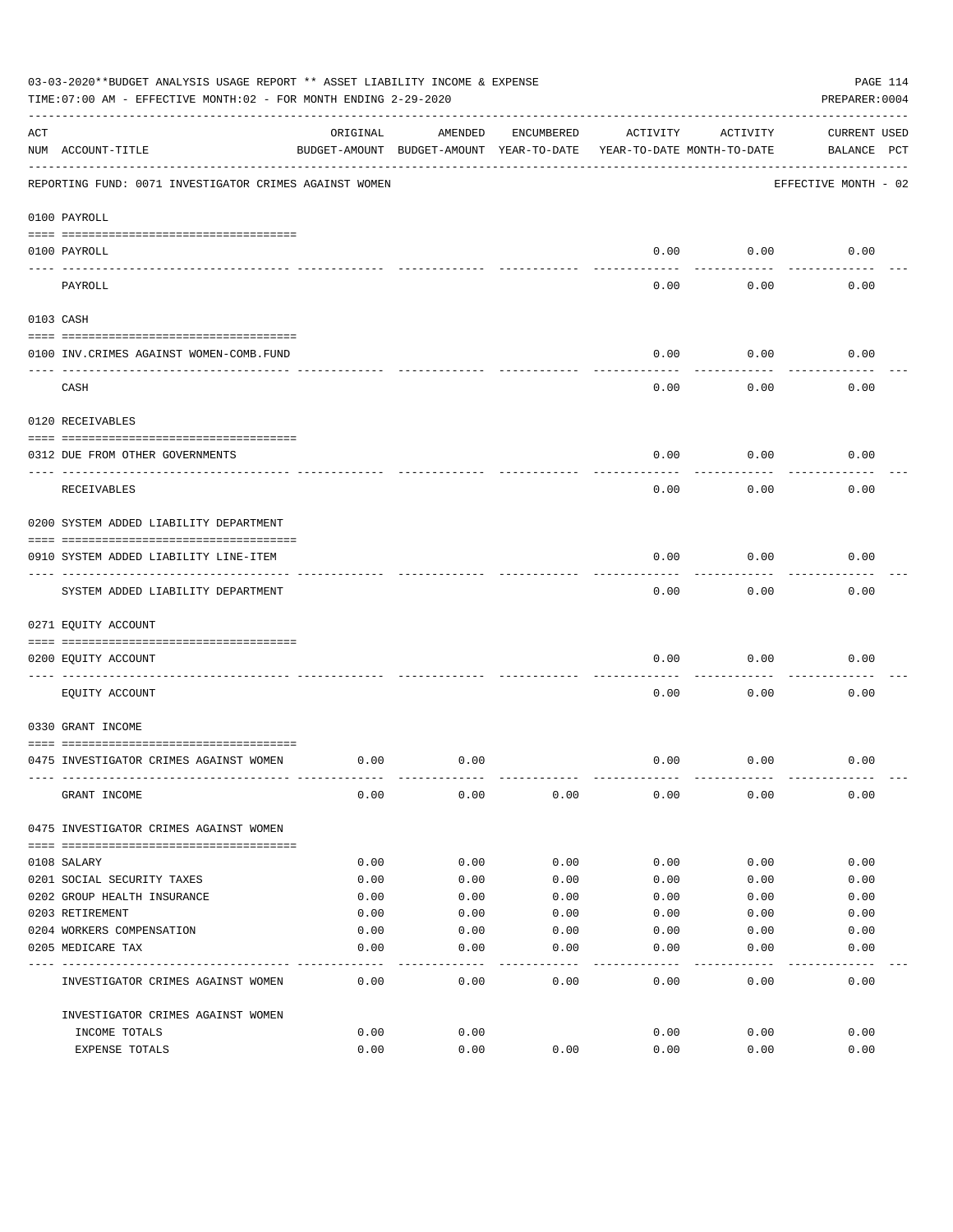|     | 03-03-2020**BUDGET ANALYSIS USAGE REPORT ** ASSET LIABILITY INCOME & EXPENSE<br>TIME: 07:00 AM - EFFECTIVE MONTH: 02 - FOR MONTH ENDING 2-29-2020 |          |                                                     |            |          |                                        | PAGE 115<br>PREPARER: 0004         |
|-----|---------------------------------------------------------------------------------------------------------------------------------------------------|----------|-----------------------------------------------------|------------|----------|----------------------------------------|------------------------------------|
| ACT | NUM ACCOUNT-TITLE                                                                                                                                 | ORIGINAL | AMENDED<br>BUDGET-AMOUNT BUDGET-AMOUNT YEAR-TO-DATE | ENCUMBERED | ACTIVITY | ACTIVITY<br>YEAR-TO-DATE MONTH-TO-DATE | <b>CURRENT USED</b><br>BALANCE PCT |
|     | REPORTING FUND: 0072 INVESTIGATOR CRIMES AGAINST CHILDRE                                                                                          |          |                                                     |            |          |                                        | EFFECTIVE MONTH - 02               |
|     | 0100 PAYROLL                                                                                                                                      |          |                                                     |            |          |                                        |                                    |
|     | 0100 PAYROLL                                                                                                                                      |          |                                                     |            | 0.00     | 0.00                                   | 0.00                               |
|     | ---- ----<br>PAYROLL                                                                                                                              |          |                                                     |            | 0.00     | 0.00                                   | 0.00                               |
|     | 0103 CASH                                                                                                                                         |          |                                                     |            |          |                                        |                                    |
|     | 0100 INV. CRIMES AGAINST CHILDREN-COMB.F                                                                                                          |          |                                                     |            | 0.00     | 0.00                                   | 0.00                               |
|     | CASH                                                                                                                                              |          |                                                     |            | 0.00     | 0.00                                   | 0.00                               |
|     | 0120 RECEIVABLES                                                                                                                                  |          |                                                     |            |          |                                        |                                    |
|     | 0312 DUE FROM OTHER GOVERNMENTS                                                                                                                   |          |                                                     |            | 0.00     | 0.00                                   | 0.00                               |
|     | RECEIVABLES                                                                                                                                       |          |                                                     |            | 0.00     | 0.00                                   | 0.00                               |
|     | 0200 SYSTEM ADDED LIABILITY DEPARTMENT                                                                                                            |          |                                                     |            |          |                                        |                                    |
|     | 0910 SYSTEM ADDEND LIABILITY LINE-ITEM                                                                                                            |          |                                                     |            | 0.00     | 0.00                                   | 0.00                               |
|     | SYSTEM ADDED LIABILITY DEPARTMENT                                                                                                                 |          |                                                     |            | 0.00     | 0.00                                   | 0.00                               |
|     | 0271 EQUITY ACCOUNT                                                                                                                               |          |                                                     |            |          |                                        |                                    |
|     | 0200 EQUITY ACCOUNT                                                                                                                               |          |                                                     |            | 0.00     | 0.00                                   | 0.00                               |
|     | EQUITY ACCOUNT                                                                                                                                    |          |                                                     |            | 0.00     | 0.00                                   | 0.00                               |
|     | 0330 GRANT INCOME                                                                                                                                 |          |                                                     |            |          |                                        |                                    |
|     | 0560 INVESTIGATOR CRIMES AGAINST CHILDR                                                                                                           | 0.00     | 0.00                                                |            | 0.00     | 0.00                                   | 0.00                               |
|     | GRANT INCOME                                                                                                                                      | 0.00     | 0.00                                                | 0.00       | 0.00     | 0.00                                   | 0.00                               |
|     | 0560 INVESTIGATOR CRIMES AGAINST CHILDR                                                                                                           |          |                                                     |            |          |                                        |                                    |
|     | 0108 SALARY                                                                                                                                       | 0.00     | 0.00                                                | 0.00       | 0.00     | 0.00                                   | 0.00                               |
|     | 0201 SOCIAL SECURITY TAXES                                                                                                                        | 0.00     | 0.00                                                | 0.00       | 0.00     | 0.00                                   | 0.00                               |
|     | 0202 GROUP HEALTH INSURANCE                                                                                                                       | 0.00     | 0.00                                                | 0.00       | 0.00     | 0.00                                   | 0.00                               |
|     | 0203 RETIREMENT                                                                                                                                   | 0.00     | 0.00                                                | 0.00       | 0.00     | 0.00                                   | 0.00                               |
|     | 0204 WORKERS COMPENSATION                                                                                                                         | 0.00     | 0.00                                                | 0.00       | 0.00     | 0.00                                   | 0.00                               |
|     | 0205 MEDICARE TAX                                                                                                                                 | 0.00     | 0.00                                                | 0.00       | 0.00     | 0.00                                   | 0.00                               |
|     | INVESTIGATOR CRIMES AGAINST CHILDR                                                                                                                | 0.00     | 0.00                                                | 0.00       | 0.00     | 0.00                                   | 0.00                               |
|     | INVESTIGATOR CRIMES AGAINST CHILDR                                                                                                                |          |                                                     |            |          |                                        |                                    |
|     | INCOME TOTALS                                                                                                                                     | 0.00     | 0.00                                                |            | 0.00     | 0.00                                   | 0.00                               |
|     | EXPENSE TOTALS                                                                                                                                    | 0.00     | 0.00                                                | 0.00       | 0.00     | 0.00                                   | 0.00                               |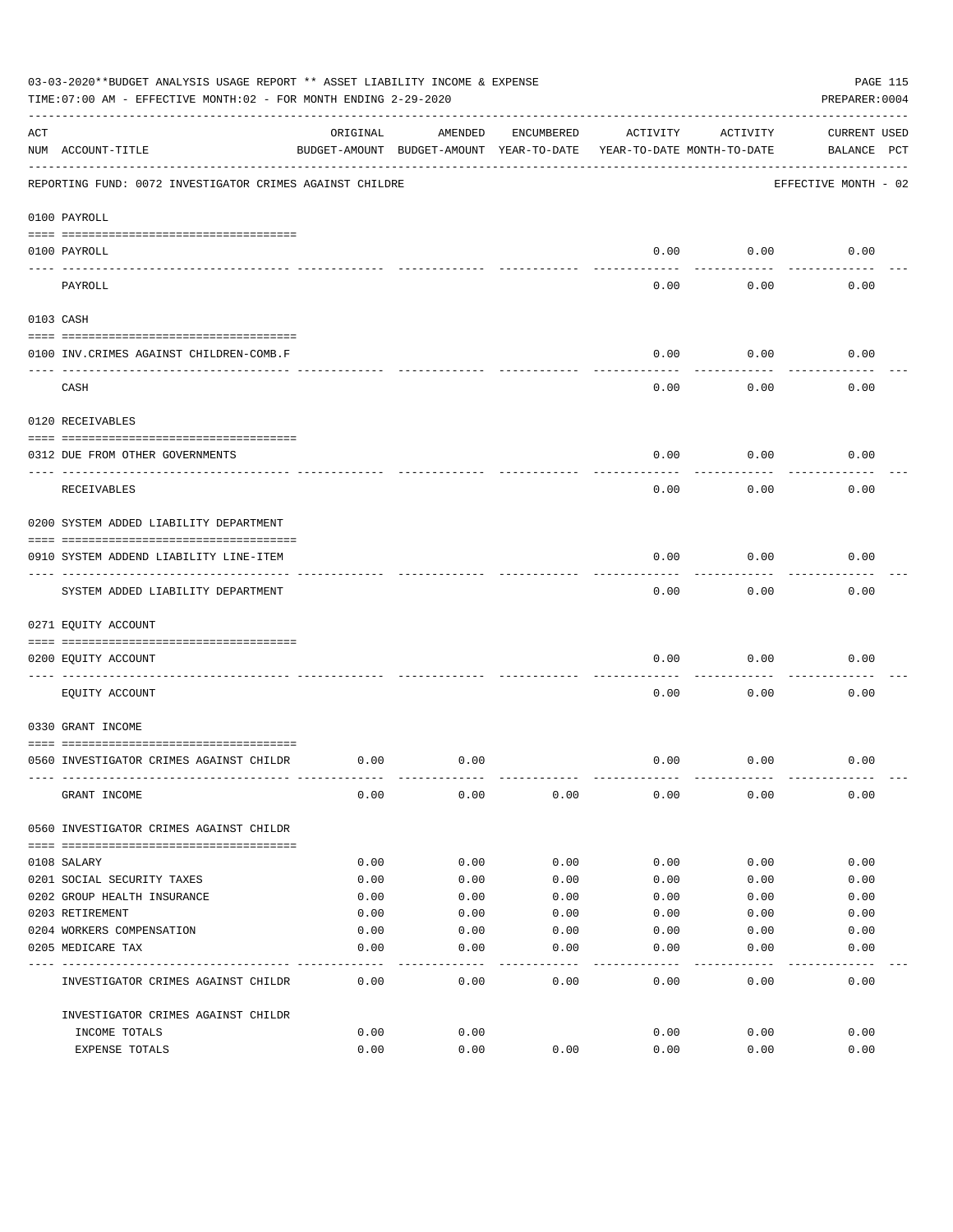|     | 03-03-2020**BUDGET ANALYSIS USAGE REPORT ** ASSET LIABILITY INCOME & EXPENSE<br>TIME: 07:00 AM - EFFECTIVE MONTH: 02 - FOR MONTH ENDING 2-29-2020 |          |                                                     |                   |                                        |                           | PREPARER: 0004                     | PAGE 116 |
|-----|---------------------------------------------------------------------------------------------------------------------------------------------------|----------|-----------------------------------------------------|-------------------|----------------------------------------|---------------------------|------------------------------------|----------|
| ACT | NUM ACCOUNT-TITLE                                                                                                                                 | ORIGINAL | AMENDED<br>BUDGET-AMOUNT BUDGET-AMOUNT YEAR-TO-DATE | <b>ENCUMBERED</b> | ACTIVITY<br>YEAR-TO-DATE MONTH-TO-DATE | ACTIVITY                  | <b>CURRENT USED</b><br>BALANCE PCT |          |
|     | REPORTING FUND: 0078 RAW WATER PIPELINE PCTS.2,3,4                                                                                                |          |                                                     |                   |                                        |                           | EFFECTIVE MONTH - 02               |          |
|     | 0103 CASH                                                                                                                                         |          |                                                     |                   |                                        |                           |                                    |          |
|     | 0100 RAW WATER PIPELINE-COMB.FUNDS CKIN                                                                                                           |          |                                                     |                   |                                        | $93,990.39 - 14,052.47 -$ | 56,009.61                          |          |
|     | CASH                                                                                                                                              |          |                                                     |                   | $93,990.39 -$                          | 14,052.47-                | 56,009.61                          |          |
|     | 0200 SYSTEM ADDED LIABILITY DEPT.                                                                                                                 |          |                                                     |                   |                                        |                           |                                    |          |
|     | 0910 SYSTEM ADDED LIABILITY LINE ITEM                                                                                                             |          |                                                     |                   | 0.00                                   | 0.00                      | 0.00                               |          |
|     | SYSTEM ADDED LIABILITY DEPT.                                                                                                                      |          |                                                     |                   | 0.00                                   | 0.00                      | 0.00                               |          |
|     | 0271 EQUITY ACCOUNT                                                                                                                               |          |                                                     |                   |                                        |                           |                                    |          |
|     | 0200 EQUITY ACCOUNT                                                                                                                               |          |                                                     |                   | 0.00                                   | 0.00                      | 150,000.00                         |          |
|     | ---- ----------------<br>EQUITY ACCOUNT                                                                                                           |          |                                                     |                   | 0.00                                   | 0.00                      | 150,000.00                         |          |
|     | 0300 CASH                                                                                                                                         |          |                                                     |                   |                                        |                           |                                    |          |
|     | 0120 UNENCUMBERED FUND BALANCE                                                                                                                    | 0.00     | 0.00                                                |                   | 0.00                                   | 0.00                      | 0.00                               |          |
|     | CASH                                                                                                                                              | 0.00     | 0.00                                                | 0.00              | 0.00                                   | 0.00                      | 0.00                               |          |
|     | 0319 RAW WATER PIPELINE                                                                                                                           |          |                                                     |                   |                                        |                           |                                    |          |
|     | 0179 FOR MAINTENANCE OF ROADS                                                                                                                     | 0.00     | 0.00                                                | 0.00              | 0.00                                   | 0.00                      | 0.00                               |          |
|     | RAW WATER PIPELINE                                                                                                                                | 0.00     | 0.00                                                | 0.00              | 0.00                                   | 0.00                      | 0.00                               |          |
|     | 0628 ROAD & BRIDGE 2,3,4 EXPENSES                                                                                                                 |          |                                                     |                   |                                        |                           |                                    |          |
|     | 0341 R & B MAT. ROCK & GRAVEL                                                                                                                     | 0.00     | 0.00                                                | 11,178.70         | 93,990.39                              | 14,052.47                 | 105,169.09-                        |          |
|     | ROAD & BRIDGE 2, 3, 4 EXPENSES                                                                                                                    | 0.00     | 0.00                                                | 11,178.70         | 93,990.39                              | 14,052.47                 | $105, 169.09 -$                    |          |
|     | RAW WATER PIPELINE PCTS. 2, 3, 4                                                                                                                  |          |                                                     |                   |                                        |                           |                                    |          |
|     | INCOME TOTALS                                                                                                                                     | 0.00     | 0.00                                                |                   | 0.00                                   | 0.00                      | 0.00                               |          |
|     | <b>EXPENSE TOTALS</b>                                                                                                                             | 0.00     | 0.00                                                | 11,178.70         | 93,990.39                              | 14,052.47                 | $105, 169.09 -$                    |          |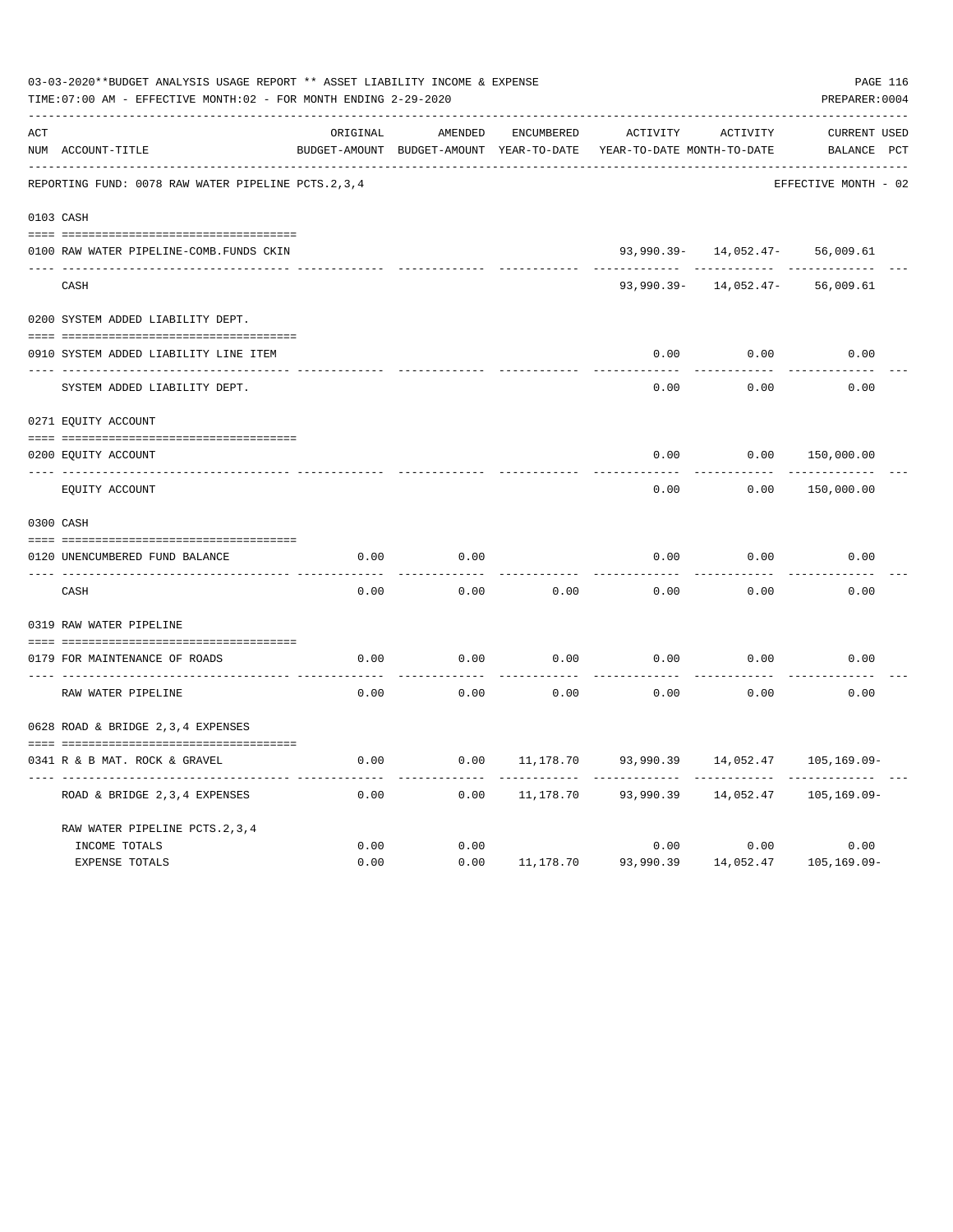| 03-03-2020**BUDGET ANALYSIS USAGE REPORT ** ASSET LIABILITY INCOME & EXPENSE<br>TIME: 07:00 AM - EFFECTIVE MONTH: 02 - FOR MONTH ENDING 2-29-2020<br>PREPARER: 0004 |                                                    |          |                                                     |                   |                                               |          |                                       |  |  |
|---------------------------------------------------------------------------------------------------------------------------------------------------------------------|----------------------------------------------------|----------|-----------------------------------------------------|-------------------|-----------------------------------------------|----------|---------------------------------------|--|--|
| ACT                                                                                                                                                                 | NUM ACCOUNT-TITLE                                  | ORIGINAL | AMENDED<br>BUDGET-AMOUNT BUDGET-AMOUNT YEAR-TO-DATE | <b>ENCUMBERED</b> | <b>ACTIVITY</b><br>YEAR-TO-DATE MONTH-TO-DATE | ACTIVITY | <b>CURRENT USED</b><br>BALANCE<br>PCT |  |  |
|                                                                                                                                                                     | REPORTING FUND: 0079 RAW WATER PIPELINE FUND PCT 2 |          |                                                     |                   |                                               |          | EFFECTIVE MONTH - 02                  |  |  |
|                                                                                                                                                                     | 0103 CASH                                          |          |                                                     |                   |                                               |          |                                       |  |  |
|                                                                                                                                                                     | 0100 RAW WATER PIPELINE-COMBINED FUNDS             |          |                                                     |                   | $74,250.00 -$                                 | 0.00     | 750.00                                |  |  |
|                                                                                                                                                                     | CASH                                               |          |                                                     |                   | $74, 250.00 -$                                | 0.00     | 750.00                                |  |  |
|                                                                                                                                                                     | 0200 SYSTEM ADDED LIABILITY DEPT.                  |          |                                                     |                   |                                               |          |                                       |  |  |
|                                                                                                                                                                     | 0910 SYSTEM ADD LIABILITY LINE ITEM                |          |                                                     |                   | 0.00                                          | 0.00     | 0.00                                  |  |  |
|                                                                                                                                                                     | SYSTEM ADDED LIABILITY DEPT.                       |          |                                                     |                   | 0.00                                          | 0.00     | 0.00                                  |  |  |
|                                                                                                                                                                     | 0271 EQUITY ACCOUNT                                |          |                                                     |                   |                                               |          |                                       |  |  |
|                                                                                                                                                                     | 0200 EQUITY ACCOUNT                                |          |                                                     |                   | 0.00                                          | 0.00     | 75,000.00                             |  |  |
|                                                                                                                                                                     | EQUITY ACCOUNT                                     |          |                                                     |                   | 0.00                                          | 0.00     | 75,000.00                             |  |  |
|                                                                                                                                                                     | 0300 CASH                                          |          |                                                     |                   |                                               |          |                                       |  |  |
|                                                                                                                                                                     | 0122 UNENCUMBERED FUND BALANCE                     | 0.00     | 0.00                                                |                   | 0.00                                          | 0.00     | 0.00                                  |  |  |
|                                                                                                                                                                     | CASH                                               | 0.00     | 0.00                                                | 0.00              | 0.00                                          | 0.00     | 0.00                                  |  |  |
|                                                                                                                                                                     | 0319 RAW WATER PIPELINE                            |          |                                                     |                   |                                               |          |                                       |  |  |
|                                                                                                                                                                     | 0179 FOR MAINTENANCE OF ROADS                      | 0.00     | 0.00                                                |                   | 750.00                                        | 0.00     | $750.00+$                             |  |  |
|                                                                                                                                                                     | RAW WATER PIPELINE                                 | 0.00     | 0.00                                                | 0.00              | 750.00                                        | 0.00     | $750.00+$                             |  |  |
|                                                                                                                                                                     | 0622 ROAD & BRIDGE #2 RAW WATER PIPELIN            |          |                                                     |                   |                                               |          |                                       |  |  |
|                                                                                                                                                                     | 0571 PURCHASE OF MACH/EQUIPMENT                    | 0.00     | 0.00                                                | 0.00              | 75,000.00                                     | 0.00     | $75,000.00-$                          |  |  |
|                                                                                                                                                                     | ROAD & BRIDGE #2 RAW WATER PIPELIN                 | 0.00     | 0.00                                                | 0.00              | 75,000.00                                     | 0.00     | $75,000.00-$                          |  |  |
|                                                                                                                                                                     | RAW WATER PIPELINE FUND PCT 2<br>INCOME TOTALS     | 0.00     | 0.00                                                |                   | 750.00                                        | 0.00     | $750.00+$                             |  |  |
|                                                                                                                                                                     | <b>EXPENSE TOTALS</b>                              | 0.00     | 0.00                                                | 0.00              | 75,000.00                                     | 0.00     | $75,000.00-$                          |  |  |
|                                                                                                                                                                     |                                                    |          |                                                     |                   |                                               |          |                                       |  |  |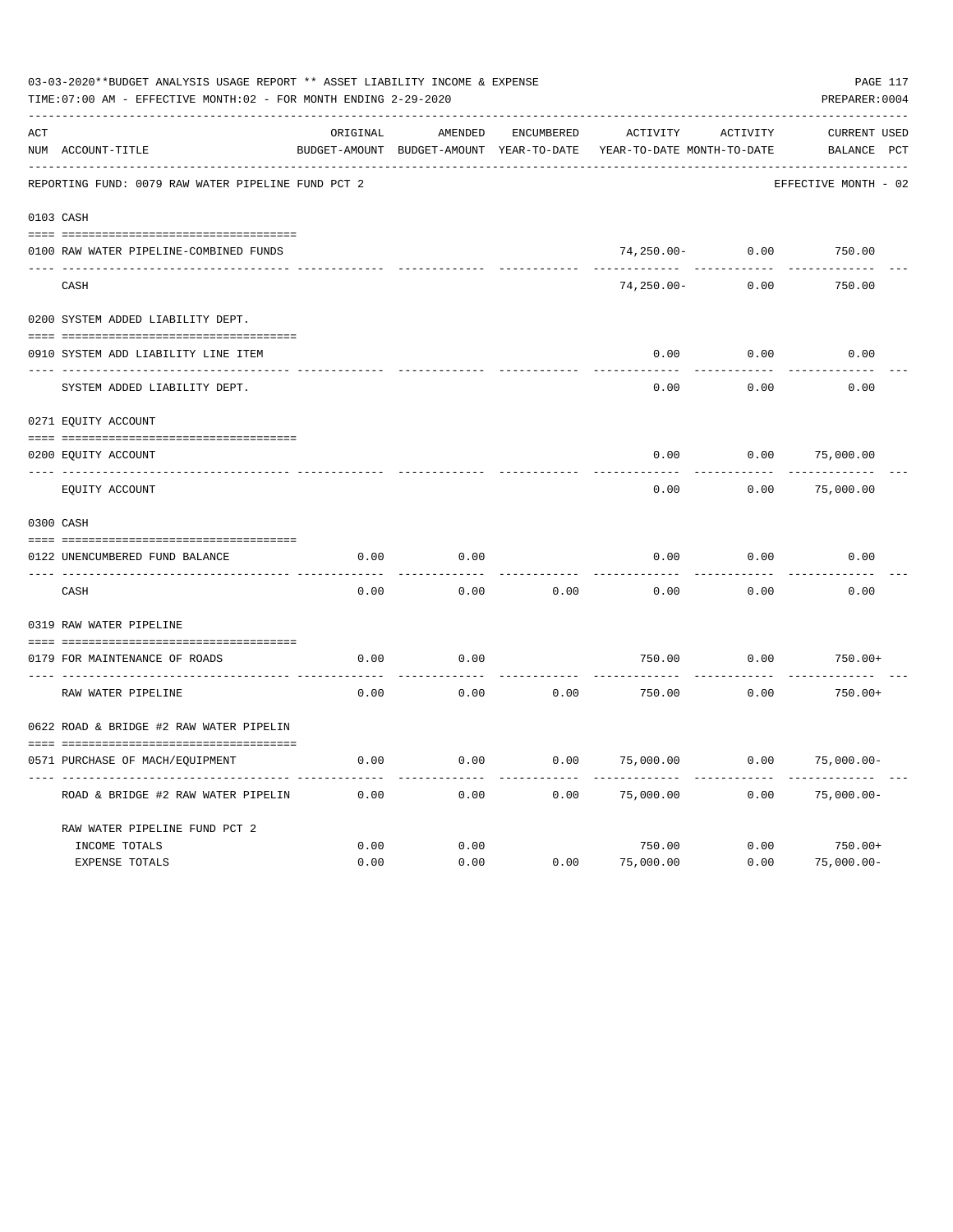|     | 03-03-2020**BUDGET ANALYSIS USAGE REPORT ** ASSET LIABILITY INCOME & EXPENSE<br>TIME: 07:00 AM - EFFECTIVE MONTH: 02 - FOR MONTH ENDING 2-29-2020 |          |                                                                     |            |          |          | PAGE 118<br>PREPARER: 0004 |
|-----|---------------------------------------------------------------------------------------------------------------------------------------------------|----------|---------------------------------------------------------------------|------------|----------|----------|----------------------------|
| ACT |                                                                                                                                                   | ORIGINAL | AMENDED                                                             | ENCUMBERED | ACTIVITY | ACTIVITY | CURRENT USED               |
|     | NUM ACCOUNT-TITLE                                                                                                                                 |          | BUDGET-AMOUNT BUDGET-AMOUNT YEAR-TO-DATE YEAR-TO-DATE MONTH-TO-DATE |            |          |          | BALANCE PCT                |
|     | REPORTING FUND: 0080 VETERANS COURT PROGRAM                                                                                                       |          |                                                                     |            |          |          | EFFECTIVE MONTH - 02       |
|     | 0103 CASH                                                                                                                                         |          |                                                                     |            |          |          |                            |
|     | 0180 CASH-VETERANS COURT PROGRAM                                                                                                                  |          |                                                                     |            | 0.00     |          | $0.00$ 600.00              |
|     | CASH                                                                                                                                              |          |                                                                     |            | 0.00     | 0.00     | 600.00                     |
|     | 0200 LIABILITY ACCOUNT                                                                                                                            |          |                                                                     |            |          |          |                            |
|     | 0910 SYSTEM ADDED LIABILITY LINE-ITEM                                                                                                             |          |                                                                     |            | 0.00     | 0.00     | 0.00                       |
|     | LIABILITY ACCOUNT                                                                                                                                 |          |                                                                     |            | 0.00     | 0.00     | 0.00                       |
|     | 0271 EQUITY ACCOUNT                                                                                                                               |          |                                                                     |            |          |          |                            |
|     | 0200 EQUITY ACCOUNT                                                                                                                               |          |                                                                     |            | 0.00     | 0.00     | 600.00                     |
|     | EQUITY ACCOUNT                                                                                                                                    |          |                                                                     |            | 0.00     | 0.00     | 600.00                     |
|     | 0300 CASH                                                                                                                                         |          |                                                                     |            |          |          |                            |
|     | 0180 BEGINNING CASH BALANCE                                                                                                                       | 0.00     | 0.00                                                                |            | 0.00     | 0.00     | 0.00                       |
|     | CASH                                                                                                                                              | 0.00     | 0.00                                                                | 0.00       | 0.00     | 0.00     | 0.00                       |
|     | 0370 VETERANS COURT INCOME                                                                                                                        |          |                                                                     |            |          |          |                            |
|     | 0130 MISCELLANEOUS                                                                                                                                | 0.00     | 0.00                                                                |            | 0.00     | 0.00     | 0.00                       |
|     | 0180 PROGRAM FEES                                                                                                                                 | 0.00     | 0.00                                                                |            | 0.00     | 0.00     | 0.00                       |
|     | ------------------------ -----<br>VETERANS COURT INCOME                                                                                           | 0.00     | -------<br>0.00                                                     | 0.00       | 0.00     | 0.00     | 0.00                       |
|     | 0570 VETERANS COURT EXPENSE                                                                                                                       |          |                                                                     |            |          |          |                            |
|     | 0490 MISCELLANEOUS                                                                                                                                | 0.00     | 0.00                                                                | 0.00       | 0.00     | 0.00     | 0.00                       |
|     | VETERANS COURT EXPENSE                                                                                                                            | 0.00     | 0.00                                                                | 0.00       | 0.00     | 0.00     | 0.00                       |
|     | VETERANS COURT PROGRAM                                                                                                                            |          |                                                                     |            |          |          |                            |
|     | INCOME TOTALS                                                                                                                                     | 0.00     | 0.00                                                                |            | 0.00     | 0.00     | 0.00                       |
|     | EXPENSE TOTALS                                                                                                                                    | 0.00     | 0.00                                                                | 0.00       | 0.00     | 0.00     | 0.00                       |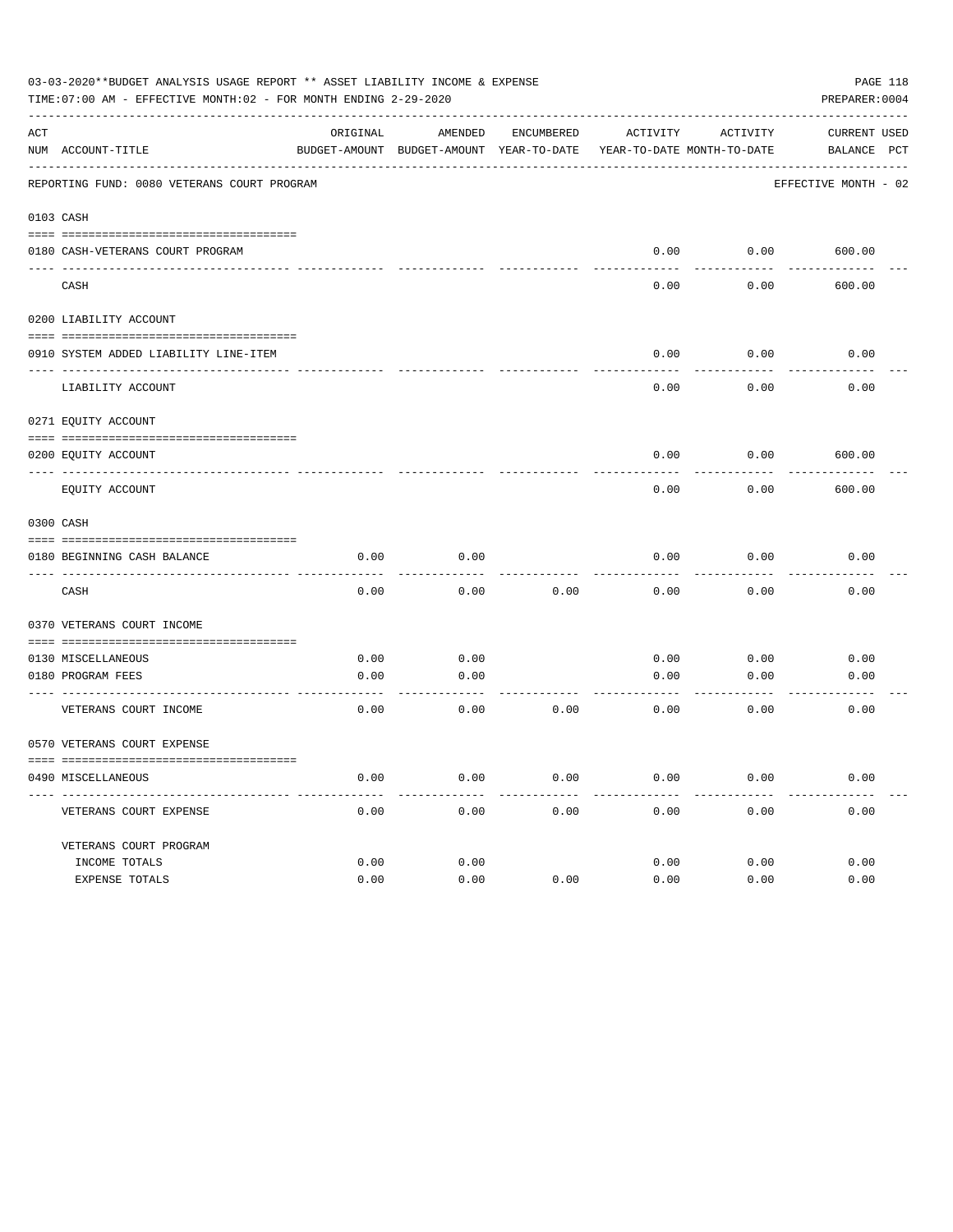|     | 03-03-2020**BUDGET ANALYSIS USAGE REPORT ** ASSET LIABILITY INCOME & EXPENSE<br>PAGE 119<br>TIME: 07:00 AM - EFFECTIVE MONTH: 02 - FOR MONTH ENDING 2-29-2020<br>PREPARER: 0004 |            |                                                     |                   |                                        |          |                                |                |  |  |  |
|-----|---------------------------------------------------------------------------------------------------------------------------------------------------------------------------------|------------|-----------------------------------------------------|-------------------|----------------------------------------|----------|--------------------------------|----------------|--|--|--|
| ACT | NUM ACCOUNT-TITLE                                                                                                                                                               | ORIGINAL   | AMENDED<br>BUDGET-AMOUNT BUDGET-AMOUNT YEAR-TO-DATE | ENCUMBERED        | ACTIVITY<br>YEAR-TO-DATE MONTH-TO-DATE | ACTIVITY | CURRENT USED<br>BALANCE PCT    |                |  |  |  |
|     | REPORTING FUND: 0081 LAKE ROAD IMPACT FUND                                                                                                                                      |            |                                                     |                   |                                        |          | EFFECTIVE MONTH - 02           |                |  |  |  |
|     | 0103 CASH                                                                                                                                                                       |            |                                                     |                   |                                        |          |                                |                |  |  |  |
|     |                                                                                                                                                                                 |            |                                                     |                   |                                        |          |                                |                |  |  |  |
|     | 0100 LAKE-COMBINED FUNDS CHECKING                                                                                                                                               |            |                                                     |                   |                                        |          | 100,000.00   0.00   104,021.21 |                |  |  |  |
|     | CASH                                                                                                                                                                            |            |                                                     |                   | 100,000.00                             | 0.00     | 104,021.21                     |                |  |  |  |
|     | 0200 SYSTEM ADDED LIABILITY DEPT.                                                                                                                                               |            |                                                     |                   |                                        |          |                                |                |  |  |  |
|     | 0910 SYSTEM ADDED LIABILITY LINE ITEM                                                                                                                                           |            |                                                     |                   | 0.00                                   | 0.00     | 0.00                           |                |  |  |  |
|     | SYSTEM ADDED LIABILITY DEPT.                                                                                                                                                    |            |                                                     |                   | 0.00                                   | 0.00     | 0.00                           |                |  |  |  |
|     | 0271 EQUITY ACCOUNT                                                                                                                                                             |            |                                                     |                   |                                        |          |                                |                |  |  |  |
|     |                                                                                                                                                                                 |            |                                                     |                   |                                        |          |                                |                |  |  |  |
|     | 0200 EQUITY ACCOUNT                                                                                                                                                             |            |                                                     |                   | 0.00                                   |          | $0.00$ 4,021.21                |                |  |  |  |
|     | EOUITY ACCOUNT                                                                                                                                                                  |            |                                                     |                   | 0.00                                   | 0.00     | 4,021.21                       |                |  |  |  |
|     | 0300 CASH                                                                                                                                                                       |            |                                                     |                   |                                        |          |                                |                |  |  |  |
|     | 0110 UNENCUMBERED FUND BALANCE                                                                                                                                                  | 0.00       | 0.00                                                |                   | 0.00                                   | 0.00     | 0.00                           |                |  |  |  |
|     | CASH                                                                                                                                                                            | 0.00       | 0.00                                                | 0.00              | 0.00                                   | 0.00     | 0.00                           |                |  |  |  |
|     | 0318 NORTH TEX MUNICIPAL WATER DIST                                                                                                                                             |            |                                                     |                   |                                        |          |                                |                |  |  |  |
|     |                                                                                                                                                                                 |            |                                                     |                   |                                        |          |                                |                |  |  |  |
|     | 0181 YEAR 1 PAYMENT                                                                                                                                                             | 0.00       | 0.00                                                |                   | 0.00                                   | 0.00     | 0.00                           |                |  |  |  |
|     | 0182 YEAR 2 PAYMENT                                                                                                                                                             |            | 100,000.00 100,000.00                               |                   | 100,000.00                             | 0.00     |                                | 0.00 100       |  |  |  |
|     | NORTH TEX MUNICIPAL WATER DIST 100,000.00                                                                                                                                       |            | $100,000.00$ 0.00                                   |                   | 100,000.00                             | 0.00     |                                | 0.00 100       |  |  |  |
|     | 0590 MISCELLANEOUS                                                                                                                                                              |            |                                                     |                   |                                        |          |                                |                |  |  |  |
|     | 0490 MISCELLANEOUS                                                                                                                                                              | 100,000.00 | 100,000.00                                          | 0.00              | 0.00                                   | 0.00     | 100,000.00                     | 0 <sub>0</sub> |  |  |  |
|     | 0576 LUCAS CHEST COMPRESSION SYSTEM                                                                                                                                             | 0.00       | 0.00                                                | 0.00              | 0.00                                   | 0.00     | 0.00                           |                |  |  |  |
|     | 0579 WEAPONS/TASERS                                                                                                                                                             | 0.00       | 0.00                                                | 0.00              | 0.00                                   | 0.00     | 0.00                           |                |  |  |  |
|     | -----------<br>MISCELLANEOUS                                                                                                                                                    | 100,000.00 | 100,000.00                                          | $- - - -$<br>0.00 | 0.00                                   | 0.00     | 100,000.00                     | 0 <sub>0</sub> |  |  |  |
|     | LAKE ROAD IMPACT FUND                                                                                                                                                           |            |                                                     |                   |                                        |          |                                |                |  |  |  |
|     | INCOME TOTALS                                                                                                                                                                   | 100,000.00 | 100,000.00                                          |                   | 100,000.00                             | 0.00     |                                | 0.00 100       |  |  |  |
|     | EXPENSE TOTALS                                                                                                                                                                  | 100,000.00 | 100,000.00                                          | 0.00              | 0.00                                   | 0.00     | 100,000.00 00                  |                |  |  |  |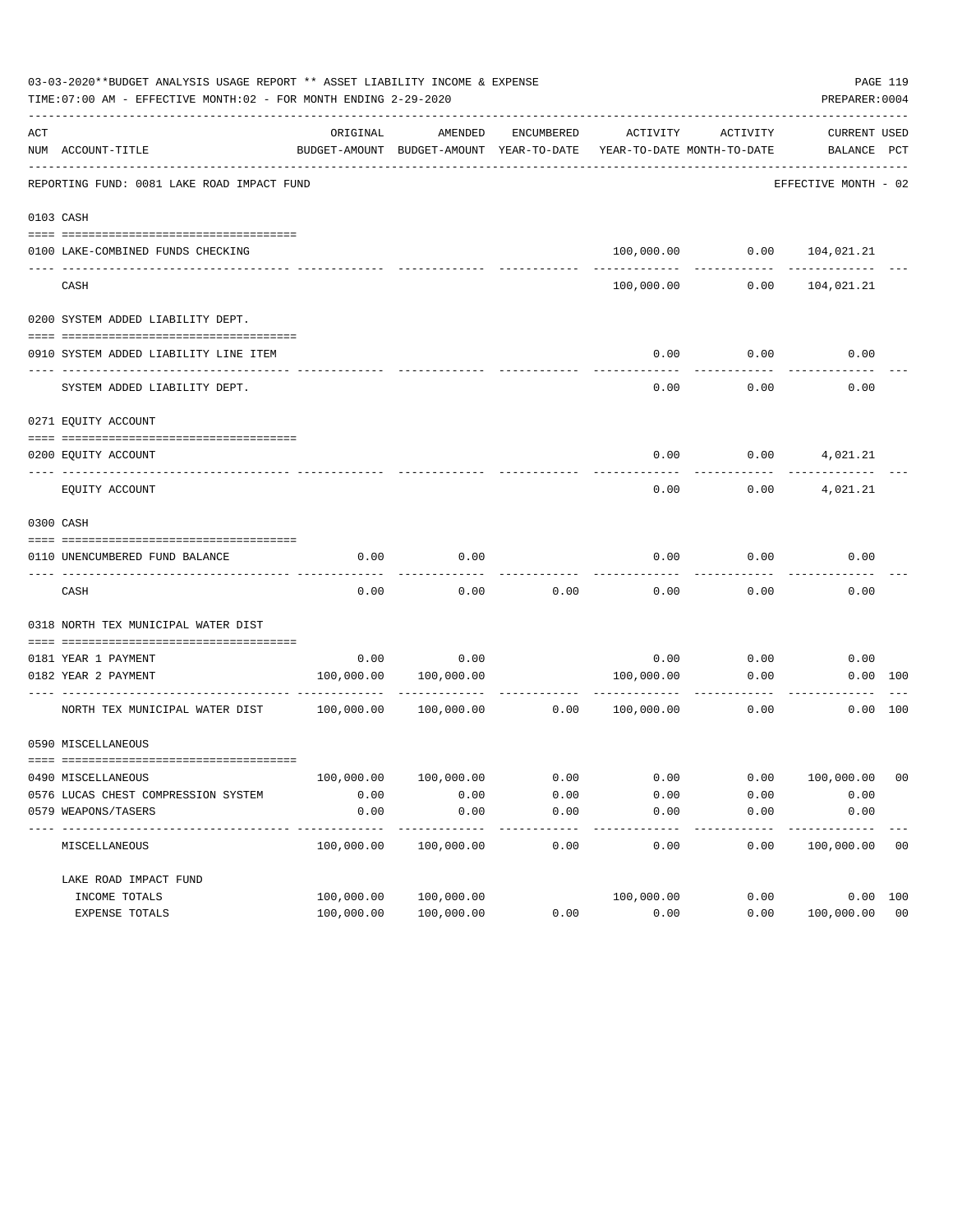|     | 03-03-2020**BUDGET ANALYSIS USAGE REPORT ** ASSET LIABILITY INCOME & EXPENSE<br>PAGE 120<br>TIME: 07:00 AM - EFFECTIVE MONTH: 02 - FOR MONTH ENDING 2-29-2020<br>PREPARER: 0004 |                                 |                       |                      |                                                                                 |                                                                 |                             |    |  |  |  |
|-----|---------------------------------------------------------------------------------------------------------------------------------------------------------------------------------|---------------------------------|-----------------------|----------------------|---------------------------------------------------------------------------------|-----------------------------------------------------------------|-----------------------------|----|--|--|--|
| ACT | NUM ACCOUNT-TITLE                                                                                                                                                               | ORIGINAL                        | AMENDED               | ENCUMBERED           | ACTIVITY<br>BUDGET-AMOUNT BUDGET-AMOUNT YEAR-TO-DATE YEAR-TO-DATE MONTH-TO-DATE | ACTIVITY                                                        | CURRENT USED<br>BALANCE PCT |    |  |  |  |
|     | REPORTING FUND: 0082 LAKE ROAD IMPACT FUND PCT.3                                                                                                                                |                                 |                       |                      |                                                                                 |                                                                 | EFFECTIVE MONTH - 02        |    |  |  |  |
|     | 0103 CASH                                                                                                                                                                       |                                 |                       |                      |                                                                                 |                                                                 |                             |    |  |  |  |
|     |                                                                                                                                                                                 |                                 |                       |                      |                                                                                 |                                                                 |                             |    |  |  |  |
|     | 0100 LAKE PCT 3-COMBINED FUNDS CKING                                                                                                                                            |                                 |                       |                      |                                                                                 | 59,029.50-24,170.72-506,349.24<br>------- ------------ -------- |                             |    |  |  |  |
|     | CASH                                                                                                                                                                            |                                 |                       |                      |                                                                                 | 59,029.50-24,170.72-506,349.24                                  |                             |    |  |  |  |
|     | 0200 SYSTEM ADDED LIABILITY DEPT.                                                                                                                                               |                                 |                       |                      |                                                                                 |                                                                 |                             |    |  |  |  |
|     | 0910 SYSTEM ADDED LIABILITY LINE ITEM                                                                                                                                           |                                 |                       |                      | 0.00                                                                            | 0.00                                                            | 0.00                        |    |  |  |  |
|     | SYSTEM ADDED LIABILITY DEPT.                                                                                                                                                    |                                 |                       |                      | 0.00                                                                            | 0.00                                                            | 0.00                        |    |  |  |  |
|     | 0271 EQUITY ACCOUNT                                                                                                                                                             |                                 |                       |                      |                                                                                 |                                                                 |                             |    |  |  |  |
|     |                                                                                                                                                                                 |                                 |                       |                      |                                                                                 |                                                                 |                             |    |  |  |  |
|     | 0200 EQUITY ACCOUNT<br>-------------------- ----------<br>_____ ___________                                                                                                     |                                 |                       |                      | 0.00                                                                            | $0.00$ 565,378.74                                               | ---------                   |    |  |  |  |
|     | EOUITY ACCOUNT                                                                                                                                                                  |                                 |                       |                      | 0.00                                                                            | 0.00                                                            | 565,378.74                  |    |  |  |  |
|     | 0300 CASH                                                                                                                                                                       |                                 |                       |                      |                                                                                 |                                                                 |                             |    |  |  |  |
|     | 0123 UNENCUMBERED FUND BALANCE                                                                                                                                                  | 461,338.00                      | 461,338.00            |                      | 0.00                                                                            | 0.0000461,338.00                                                |                             | 00 |  |  |  |
|     | CASH                                                                                                                                                                            | -------------                   | 461,338.00 461,338.00 | 0.00                 | 0.00                                                                            | ---------                                                       | $0.00$ $461,338.00$         | 00 |  |  |  |
|     | 0318 NORTH TEX MUNICIPAL WATER DIST                                                                                                                                             |                                 |                       |                      |                                                                                 |                                                                 |                             |    |  |  |  |
|     |                                                                                                                                                                                 |                                 |                       |                      |                                                                                 |                                                                 |                             |    |  |  |  |
|     | 0182 YEAR 1 PAYMENT                                                                                                                                                             | 0.00                            | 0.00                  |                      | 0.00                                                                            | 0.00                                                            | 0.00                        |    |  |  |  |
|     | NORTH TEX MUNICIPAL WATER DIST                                                                                                                                                  | 0.00                            | 0.00                  | 0.00                 | 0.00                                                                            | 0.00                                                            | 0.00                        |    |  |  |  |
|     | 0319 RAW WATER PIPELINE                                                                                                                                                         |                                 |                       |                      |                                                                                 |                                                                 |                             |    |  |  |  |
|     | 0182 FOR MAINTENANCE OF ROADS                                                                                                                                                   | 0.00                            | 0.00                  |                      |                                                                                 | $0.00$ $0.00$                                                   | 0.00                        |    |  |  |  |
|     | RAW WATER PIPELINE                                                                                                                                                              | 0.00                            | 0.00                  | 0.00                 | 0.00                                                                            | 0.00                                                            | 0.00                        |    |  |  |  |
|     | 0623 ROAD & BRIDGE #3 LAKE ROAD EXPENSE                                                                                                                                         |                                 |                       |                      |                                                                                 |                                                                 |                             |    |  |  |  |
|     | 0341 R & B MAT. ROCK & GRAVEL                                                                                                                                                   |                                 | 50,000.00 50,000.00   |                      | $0.00$ 59,029.50 24,170.72                                                      |                                                                 | 9,029.50- 118               |    |  |  |  |
|     | 0344 R & B MAT. ASPHALT/ROAD OIL                                                                                                                                                | 0.00                            | 0.00                  | 0.00                 | 0.00                                                                            | 0.00                                                            | 0.00                        |    |  |  |  |
|     | 0490 MISCELLANEOUS                                                                                                                                                              | 411,338.00                      | 411,338.00            | 0.00                 | 0.00                                                                            | 0.00                                                            | 411,338.00 00               |    |  |  |  |
|     | ROAD & BRIDGE #3 LAKE ROAD EXPENSE                                                                                                                                              | --- ------------- ------------- | 461,338.00 461,338.00 | $-- - - - -$<br>0.00 |                                                                                 | -----------<br>59,029.50 24,170.72 402,308.50 13                | . <u>.</u>                  |    |  |  |  |
|     | 0626 ROAD & BRIDGE #3 RAW WATER PIPELIN                                                                                                                                         |                                 |                       |                      |                                                                                 |                                                                 |                             |    |  |  |  |
|     |                                                                                                                                                                                 |                                 |                       |                      |                                                                                 |                                                                 |                             |    |  |  |  |
|     | 0457 R & M MACHINERY GAS & OIL<br>0458 R & M MACHINERY PARTS                                                                                                                    | 0.00<br>0.00                    | 0.00<br>0.00          | 0.00                 | $0.00$ 0.00<br>0.00                                                             | 0.00<br>0.00                                                    | 0.00<br>0.00                |    |  |  |  |
|     | 0460 EQUIPMENT RENTAL/LEASE                                                                                                                                                     | 0.00                            | 0.00                  | 0.00                 | 0.00                                                                            | 0.00                                                            | 0.00                        |    |  |  |  |
|     | 0571 PURCHASE OF MACH/EQUIPMENT                                                                                                                                                 | 0.00                            | 0.00                  | 0.00                 | 0.00                                                                            | 0.00                                                            | 0.00                        |    |  |  |  |
|     |                                                                                                                                                                                 |                                 | $- - - -$             | $- - - - -$          | -----                                                                           |                                                                 |                             |    |  |  |  |
|     | ROAD & BRIDGE #3 RAW WATER PIPELIN                                                                                                                                              | 0.00                            | 0.00                  | 0.00                 | 0.00                                                                            | 0.00                                                            | 0.00                        |    |  |  |  |
|     | LAKE ROAD IMPACT FUND PCT.3<br>INCOME TOTALS                                                                                                                                    |                                 | 461,338.00 461,338.00 |                      | 0.00                                                                            |                                                                 | 0.00 461,338.00             | 00 |  |  |  |
|     |                                                                                                                                                                                 |                                 |                       |                      |                                                                                 |                                                                 |                             |    |  |  |  |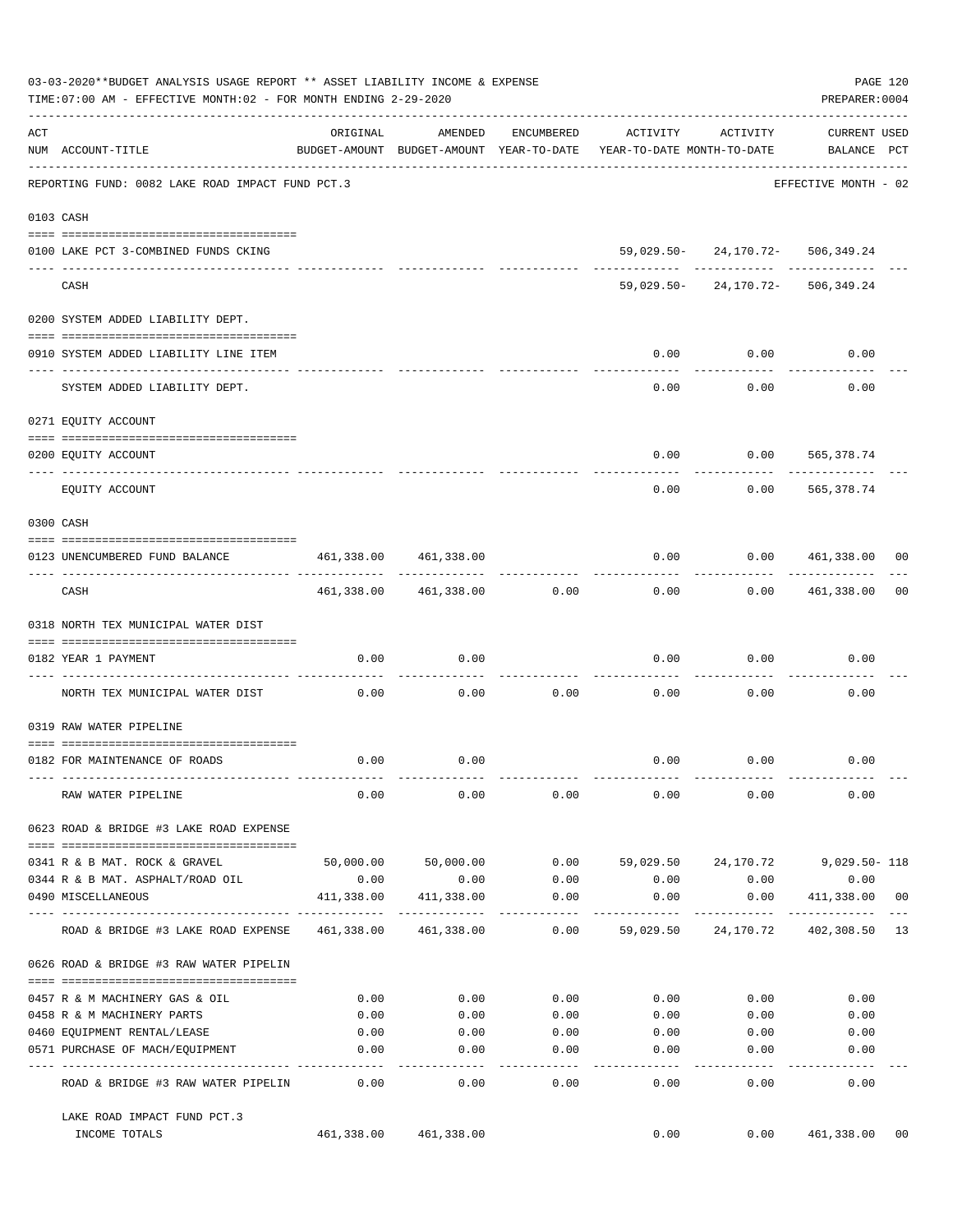| 03-03-2020**BUDGET ANALYSIS USAGE REPORT ** ASSET LIABILITY INCOME & EXPENSE<br>PAGE 121<br>TIME: 07:00 AM - EFFECTIVE MONTH: 02 - FOR MONTH ENDING 2-29-2020<br>PREPARER: 0004 |                           |                          |                                   |           |                                        |                                |            |  |  |
|---------------------------------------------------------------------------------------------------------------------------------------------------------------------------------|---------------------------|--------------------------|-----------------------------------|-----------|----------------------------------------|--------------------------------|------------|--|--|
| ACT<br>NUM ACCOUNT-TITLE                                                                                                                                                        | ORIGINAL<br>BUDGET-AMOUNT | AMENDED<br>BUDGET-AMOUNT | <b>ENCUMBERED</b><br>YEAR-TO-DATE | ACTIVITY  | ACTIVITY<br>YEAR-TO-DATE MONTH-TO-DATE | <b>CURRENT USED</b><br>BALANCE | <b>PCT</b> |  |  |
| REPORTING FUND: 0082 LAKE ROAD IMPACT FUND PCT.3                                                                                                                                |                           |                          |                                   |           |                                        | EFFECTIVE MONTH - 02           |            |  |  |
| <b>EXPENSE TOTALS</b>                                                                                                                                                           | 461,338.00                | 461,338.00               | 0.00                              | 59,029.50 | 24,170.72                              | 402,308.50                     | 13         |  |  |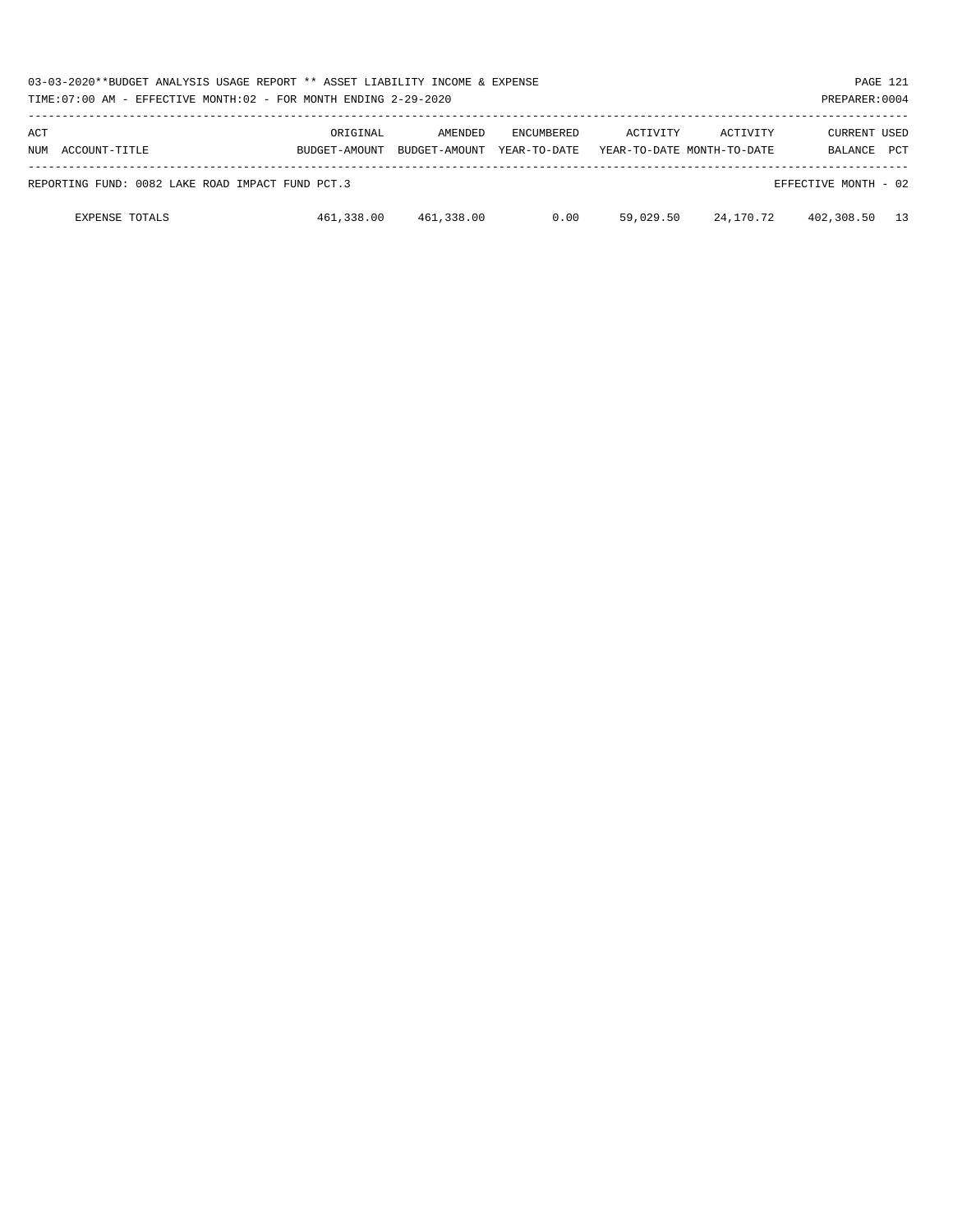|     | 03-03-2020**BUDGET ANALYSIS USAGE REPORT ** ASSET LIABILITY INCOME & EXPENSE<br>PAGE 122<br>TIME: 07:00 AM - EFFECTIVE MONTH: 02 - FOR MONTH ENDING 2-29-2020<br>PREPARER: 0004 |            |                            |                     |                                                                                 |                  |                                    |                |  |  |
|-----|---------------------------------------------------------------------------------------------------------------------------------------------------------------------------------|------------|----------------------------|---------------------|---------------------------------------------------------------------------------|------------------|------------------------------------|----------------|--|--|
| ACT | NUM ACCOUNT-TITLE                                                                                                                                                               | ORIGINAL   | AMENDED                    | ENCUMBERED          | ACTIVITY<br>BUDGET-AMOUNT BUDGET-AMOUNT YEAR-TO-DATE YEAR-TO-DATE MONTH-TO-DATE | ACTIVITY         | <b>CURRENT USED</b><br>BALANCE PCT |                |  |  |
|     | REPORTING FUND: 0083 LAKE ROAD IMPACT FUND PCT.4                                                                                                                                |            |                            |                     |                                                                                 |                  | EFFECTIVE MONTH - 02               |                |  |  |
|     | 0103 CASH                                                                                                                                                                       |            |                            |                     |                                                                                 |                  |                                    |                |  |  |
|     | 0100 LAKE PCT 4-COMBINED FUNDS CKING                                                                                                                                            |            |                            |                     | 23,042.92- 0.00 458,070.13                                                      |                  |                                    |                |  |  |
|     | CASH                                                                                                                                                                            |            |                            |                     | 23,042.92- 0.00                                                                 | -- ------------- | ------------<br>458,070.13         |                |  |  |
|     | 0200 SYSTEM ADDED LIABILITY DEPT.                                                                                                                                               |            |                            |                     |                                                                                 |                  |                                    |                |  |  |
|     | 0910 SYSTEM ADDED LIABILITY LINE ITEM                                                                                                                                           |            |                            |                     | 0.00                                                                            | 0.00             | 0.00                               |                |  |  |
|     | SYSTEM ADDED LIABILITY DEPT.                                                                                                                                                    |            |                            |                     | 0.00                                                                            | 0.00             | 0.00                               |                |  |  |
|     | 0271 EQUITY ACCOUNT                                                                                                                                                             |            |                            |                     |                                                                                 |                  |                                    |                |  |  |
|     | 0200 EQUITY ACCOUNT                                                                                                                                                             |            |                            |                     | 0.00                                                                            | 0.00             | 481,113.05                         |                |  |  |
|     | ------------------------------<br>EQUITY ACCOUNT                                                                                                                                |            |                            |                     | 0.00                                                                            | 0.00             | 481,113.05                         |                |  |  |
|     | 0300 CASH                                                                                                                                                                       |            |                            |                     |                                                                                 |                  |                                    |                |  |  |
|     | 0124 UNENCUMBERED FUND BALANCE                                                                                                                                                  | 336,148.00 | 336,148.00                 |                     | 0.00                                                                            |                  | 0.0000336,148.00                   | 00             |  |  |
|     | CASH                                                                                                                                                                            |            | 336,148.00 336,148.00 0.00 |                     | 0.00                                                                            |                  | $0.00$ 336,148.00                  | 00             |  |  |
|     | 0318 NORTH TEXAS MUNICIPAL WATER DIST                                                                                                                                           |            |                            |                     |                                                                                 |                  |                                    |                |  |  |
|     | 0183 YEAR 1 PAYMENT                                                                                                                                                             | 0.00       | 0.00                       |                     | 0.00                                                                            | 0.00             | 0.00                               |                |  |  |
|     | ------------------------------ ----<br>NORTH TEXAS MUNICIPAL WATER DIST                                                                                                         | 0.00       | 0.00                       | 0.00                | 0.00                                                                            | 0.00             | 0.00                               |                |  |  |
|     | 0319 RAW WATER PIPELINE                                                                                                                                                         |            |                            |                     |                                                                                 |                  |                                    |                |  |  |
|     | 0183 FOR MAINTENANCE OF ROADS                                                                                                                                                   | 0.00       | 0.00                       |                     |                                                                                 | $0.00$ 0.00      | 0.00                               |                |  |  |
|     |                                                                                                                                                                                 |            |                            |                     |                                                                                 |                  |                                    |                |  |  |
|     | RAW WATER PIPELINE                                                                                                                                                              | 0.00       | 0.00                       | 0.00                | 0.00                                                                            | 0.00             | 0.00                               |                |  |  |
|     | 0624 ROAD & BRIDGE #4 LAKE ROAD EXPENSE                                                                                                                                         |            |                            |                     |                                                                                 |                  |                                    |                |  |  |
|     | 0341 R & B MAT. ROCK & GRAVEL                                                                                                                                                   | 50,000.00  | 50,000.00                  | 0.00                | 8,812.10                                                                        | 0.00             | 41,187.90                          | 18             |  |  |
|     | 0344 R & B MAT. ASPHALT/ROAD OIL                                                                                                                                                | 20,000.00  | 20,000.00                  | 0.00                | 0.00                                                                            | 0.00             | 20,000.00                          | 0 <sub>0</sub> |  |  |
|     | 0460 EQUIPMENT RENTAL/LEASE                                                                                                                                                     | 0.00       | 13,830.82                  | 0.00                | 13,830.82                                                                       | 0.00             | 0.00                               | 100            |  |  |
|     | 0490 MISCELLANEOUS                                                                                                                                                              | 216,148.00 | 202,317.18                 | 0.00                | 400.00                                                                          | 0.00             | 201,917.18                         | 0 <sub>0</sub> |  |  |
|     | 0571 PURCHASE OF MACH./EOUIP.                                                                                                                                                   | 50,000.00  | 50,000.00                  | 0.00<br>----------- | 0.00                                                                            | 0.00             | 50,000.00<br>-----------           | 0 <sub>0</sub> |  |  |
|     | ROAD & BRIDGE #4 LAKE ROAD EXPENSE                                                                                                                                              |            | 336,148.00 336,148.00      | 0.00                | 23,042.92                                                                       | 0.00             | 313,105.08 07                      |                |  |  |
|     | 0627 ROAD & BRIDGE #4 RAW WATER PIPELIN                                                                                                                                         |            |                            |                     |                                                                                 |                  |                                    |                |  |  |
|     | 0106 SALARY PRECINCT EMPLOYEE                                                                                                                                                   | 0.00       | 0.00                       | 0.00                | 0.00                                                                            | 0.00             | 0.00                               |                |  |  |
|     | 0201 SOCIAL SECURITY TAXES                                                                                                                                                      | 0.00       | 0.00                       | 0.00                | 0.00                                                                            | 0.00             | 0.00                               |                |  |  |
|     | 0202 GROUP HEALTH INSURANCE                                                                                                                                                     | 0.00       | 0.00                       | 0.00                | 0.00                                                                            | 0.00             | 0.00                               |                |  |  |
|     | 0203 RETIREMENT                                                                                                                                                                 | 0.00       | 0.00                       | 0.00                | 0.00                                                                            | 0.00             | 0.00                               |                |  |  |
|     | 0204 WORKERS COMPENSATION                                                                                                                                                       | 0.00       | 0.00                       | 0.00                | 0.00                                                                            | 0.00             | 0.00                               |                |  |  |
|     | 0205 MEDICARE TAX                                                                                                                                                               | 0.00       | 0.00                       | 0.00                | 0.00                                                                            | 0.00             | 0.00                               |                |  |  |
|     | 0457 R & M MACHINERY GAS & OIL                                                                                                                                                  | 0.00       | 0.00                       | 0.00                | 0.00                                                                            | 0.00             | 0.00                               |                |  |  |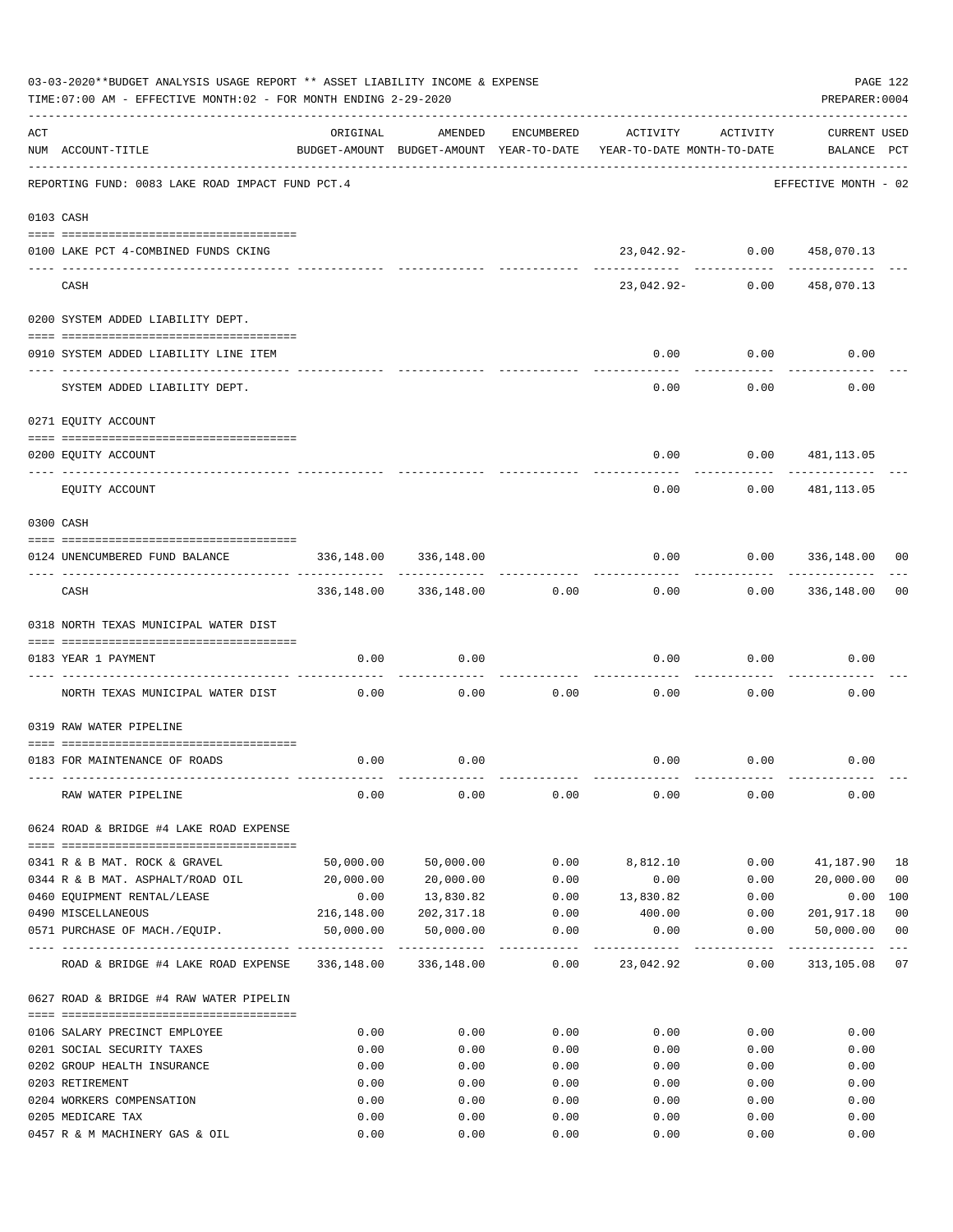| ACT |                                                  | ORIGINAL      | AMENDED       | ENCUMBERED   | ACTIVITY                   | ACTIVITY | <b>CURRENT USED</b>  |     |
|-----|--------------------------------------------------|---------------|---------------|--------------|----------------------------|----------|----------------------|-----|
| NUM | ACCOUNT-TITLE                                    | BUDGET-AMOUNT | BUDGET-AMOUNT | YEAR-TO-DATE | YEAR-TO-DATE MONTH-TO-DATE |          | BALANCE              | PCT |
|     |                                                  |               |               |              |                            |          |                      |     |
|     | REPORTING FUND: 0083 LAKE ROAD IMPACT FUND PCT.4 |               |               |              |                            |          | EFFECTIVE MONTH - 02 |     |
|     | 0458 R & M MACHINERY PARTS                       | 0.00          | 0.00          | 0.00         | 0.00                       | 0.00     | 0.00                 |     |
|     | 0460 EQUIPMENT RENTAL/LEASE                      | 0.00          | 0.00          | 0.00         | 0.00                       | 0.00     | 0.00                 |     |
|     | 0571 PURCHASE OF MACH/EQUIPMENT                  | 0.00          | 0.00          | 0.00         | 0.00                       | 0.00     | 0.00                 |     |
|     | ROAD & BRIDGE #4 RAW WATER PIPELIN               | 0.00          | 0.00          | 0.00         | 0.00                       | 0.00     | 0.00                 |     |
|     | LAKE ROAD IMPACT FUND PCT. 4                     |               |               |              |                            |          |                      |     |
|     | INCOME TOTALS                                    | 336,148.00    | 336,148.00    |              | 0.00                       | 0.00     | 336,148.00           | 00  |
|     | <b>EXPENSE TOTALS</b>                            | 336,148.00    | 336,148.00    | 0.00         | 23,042.92                  | 0.00     | 313,105.08           | 07  |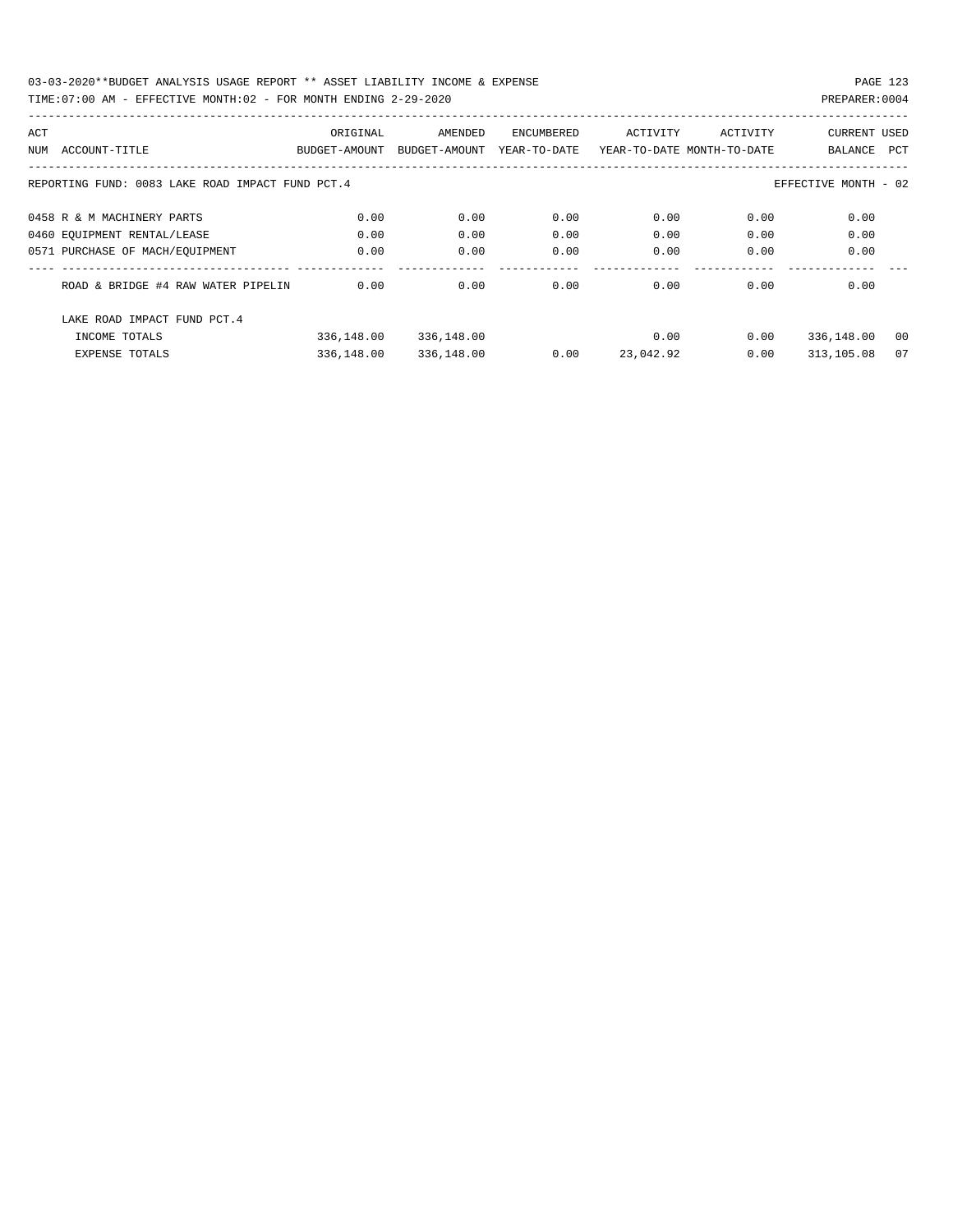|          | 03-03-2020**BUDGET ANALYSIS USAGE REPORT ** ASSET LIABILITY INCOME & EXPENSE<br>PAGE 124<br>TIME: 07:00 AM - EFFECTIVE MONTH: 02 - FOR MONTH ENDING 2-29-2020<br>PREPARER: 0004 |            |                                                     |            |                                        |                         |                                       |                          |  |  |  |
|----------|---------------------------------------------------------------------------------------------------------------------------------------------------------------------------------|------------|-----------------------------------------------------|------------|----------------------------------------|-------------------------|---------------------------------------|--------------------------|--|--|--|
| ACT      | NUM ACCOUNT-TITLE                                                                                                                                                               | ORIGINAL   | AMENDED<br>BUDGET-AMOUNT BUDGET-AMOUNT YEAR-TO-DATE | ENCUMBERED | ACTIVITY<br>YEAR-TO-DATE MONTH-TO-DATE | ACTIVITY                | CURRENT USED<br>BALANCE PCT           |                          |  |  |  |
|          | REPORTING FUND: 0084 BOIS D'ARC LAKE RESERVOIR                                                                                                                                  |            |                                                     |            |                                        |                         | EFFECTIVE MONTH - 02                  |                          |  |  |  |
|          | 0100 PAYROLL                                                                                                                                                                    |            |                                                     |            |                                        |                         |                                       |                          |  |  |  |
|          | 0100 PAYROLL                                                                                                                                                                    |            |                                                     |            | 0.00                                   | 0.00                    | 0.00                                  |                          |  |  |  |
| ---- --- | PAYROLL                                                                                                                                                                         |            |                                                     |            | 0.00                                   | 0.00                    | 0.00                                  |                          |  |  |  |
|          | 0103 CASH                                                                                                                                                                       |            |                                                     |            |                                        |                         |                                       |                          |  |  |  |
|          | 0100 BOIS D'ARC-COMBINED FUNDS CHECKING                                                                                                                                         |            |                                                     |            |                                        |                         | 448, 244.81 - 56, 205.60 - 85, 730.28 |                          |  |  |  |
|          | CASH                                                                                                                                                                            |            |                                                     |            | -----------  ------------  ----------- |                         | 448, 244.81 - 56, 205.60 - 85, 730.28 |                          |  |  |  |
|          | 0200 SYSTEM ADDED LIABILITY DEPT.                                                                                                                                               |            |                                                     |            |                                        |                         |                                       |                          |  |  |  |
|          | 0910 SYSTEM ADDED LIABILITY LINE ITEM                                                                                                                                           |            |                                                     |            |                                        |                         | 50,527.35- 0.00 50,527.35-            |                          |  |  |  |
|          | SYSTEM ADDED LIABILITY DEPT.                                                                                                                                                    |            |                                                     |            | $50,527.35-$                           | 0.00                    | 50,527.35-                            |                          |  |  |  |
|          | 0271 EQUITY ACCOUNT                                                                                                                                                             |            |                                                     |            |                                        |                         |                                       |                          |  |  |  |
|          | 0200 EQUITY ACCOUNT                                                                                                                                                             |            |                                                     |            | 0.00                                   | 0.00                    | 533,975.09                            |                          |  |  |  |
|          | EQUITY ACCOUNT                                                                                                                                                                  |            |                                                     |            | 0.00                                   |                         | $0.00$ 533,975.09                     |                          |  |  |  |
|          | 0300 CASH                                                                                                                                                                       |            |                                                     |            |                                        |                         |                                       |                          |  |  |  |
|          | 0110 UNENCUMBERED FUND BALANCE                                                                                                                                                  | 0.00       | 0.00                                                |            | 0.00                                   | 0.00                    | 0.00                                  |                          |  |  |  |
|          | CASH                                                                                                                                                                            | 0.00       | 0.00                                                | 0.00       | 0.00                                   | 0.00                    | 0.00                                  |                          |  |  |  |
|          | 0318 NORTH TEXAS MUNICIPAL WATER DIST                                                                                                                                           |            |                                                     |            |                                        |                         |                                       |                          |  |  |  |
|          | 0184 PERSONNEL INCOME YEAR 1                                                                                                                                                    | 0.00       | 0.00                                                |            |                                        | $0.00$ 0.00             | 0.00                                  |                          |  |  |  |
|          | 0185 EMERGENCY RADIO IMP. INC. YEAR 1                                                                                                                                           | 0.00       | 0.00                                                |            | 0.00                                   | 0.00                    | 0.00                                  |                          |  |  |  |
|          | 0186 VEHICLE OR SPEC EQUIP INC YEAR 1                                                                                                                                           | 0.00       | 0.00                                                |            | 0.00                                   | 0.00                    | 0.00                                  |                          |  |  |  |
|          | 0250 DRUG SCREENING/PSYCHOLOGICAL INC Y                                                                                                                                         | 0.00       | 0.00                                                |            | 0.00                                   | 0.00                    | 0.00                                  |                          |  |  |  |
|          | 0395 UNIFORMS INCOME YEAR 1                                                                                                                                                     | 0.00       | 0.00                                                |            | 0.00                                   | 0.00                    | 0.00                                  |                          |  |  |  |
|          | 0427 TRAINING INCOME YEAR 1                                                                                                                                                     | 0.00       | 0.00<br>.                                           |            | 0.00<br>-------                        | 0.00<br>$- - - - - - -$ | 0.00<br>----------                    |                          |  |  |  |
|          | NORTH TEXAS MUNICIPAL WATER DIST                                                                                                                                                | 0.00       | 0.00                                                | 0.00       | 0.00                                   | 0.00                    | 0.00                                  |                          |  |  |  |
|          | 0319 NORTH TEXAS MUNICIPAL WATER DIST                                                                                                                                           |            |                                                     |            |                                        |                         |                                       |                          |  |  |  |
|          | 0184 PERSONNEL INCOME YEAR 2                                                                                                                                                    | 108,852.00 | 108,852.00                                          |            | 0.00                                   | 0.00                    | 108,852.00                            | 00                       |  |  |  |
|          | 0186 VEHICLE OR SPEC EQUIP INC YEAR 2                                                                                                                                           | 256,000.00 | 256,000.00                                          |            | 0.00                                   | 0.00                    | 256,000.00                            | 0 <sub>0</sub>           |  |  |  |
|          | 0250 DRUG SCREEN/PSYCHOLOGICAL INC YE                                                                                                                                           | 600.00     | 600.00                                              |            | 0.00                                   | 0.00                    | 600.00                                | 0 <sub>0</sub>           |  |  |  |
|          | 0395 UNIFORMS INCOME YEAR 2                                                                                                                                                     | 2,048.00   | 2,048.00                                            |            | 0.00                                   | 0.00                    | 2,048.00                              | 0 <sub>0</sub>           |  |  |  |
|          | 0427 TRAINING INCOME YEAR 2                                                                                                                                                     | 10,000.00  | 10,000.00                                           |            | 0.00                                   | 0.00                    | 10,000.00                             | 0 <sub>0</sub>           |  |  |  |
|          | 0454 R & M EQUIPMENT INCOME YEAR 2                                                                                                                                              | 20,000.00  | 20,000.00                                           |            | 0.00                                   | 0.00                    | 20,000.00                             | 0 <sub>0</sub>           |  |  |  |
|          | NORTH TEXAS MUNICIPAL WATER DIST 397,500.00                                                                                                                                     |            | 397,500.00                                          | 0.00       | $- - - - - -$<br>0.00                  | -------<br>0.00         | ----------<br>397,500.00              | $---$<br>$\overline{00}$ |  |  |  |
|          | 0370 COUNTY FUNDING                                                                                                                                                             |            |                                                     |            |                                        |                         |                                       |                          |  |  |  |
|          | 0184 LOCAL FUNDING                                                                                                                                                              | 30,298.17  | 30,298.17                                           |            | 0.00                                   | 0.00                    | 30,298.17 00                          |                          |  |  |  |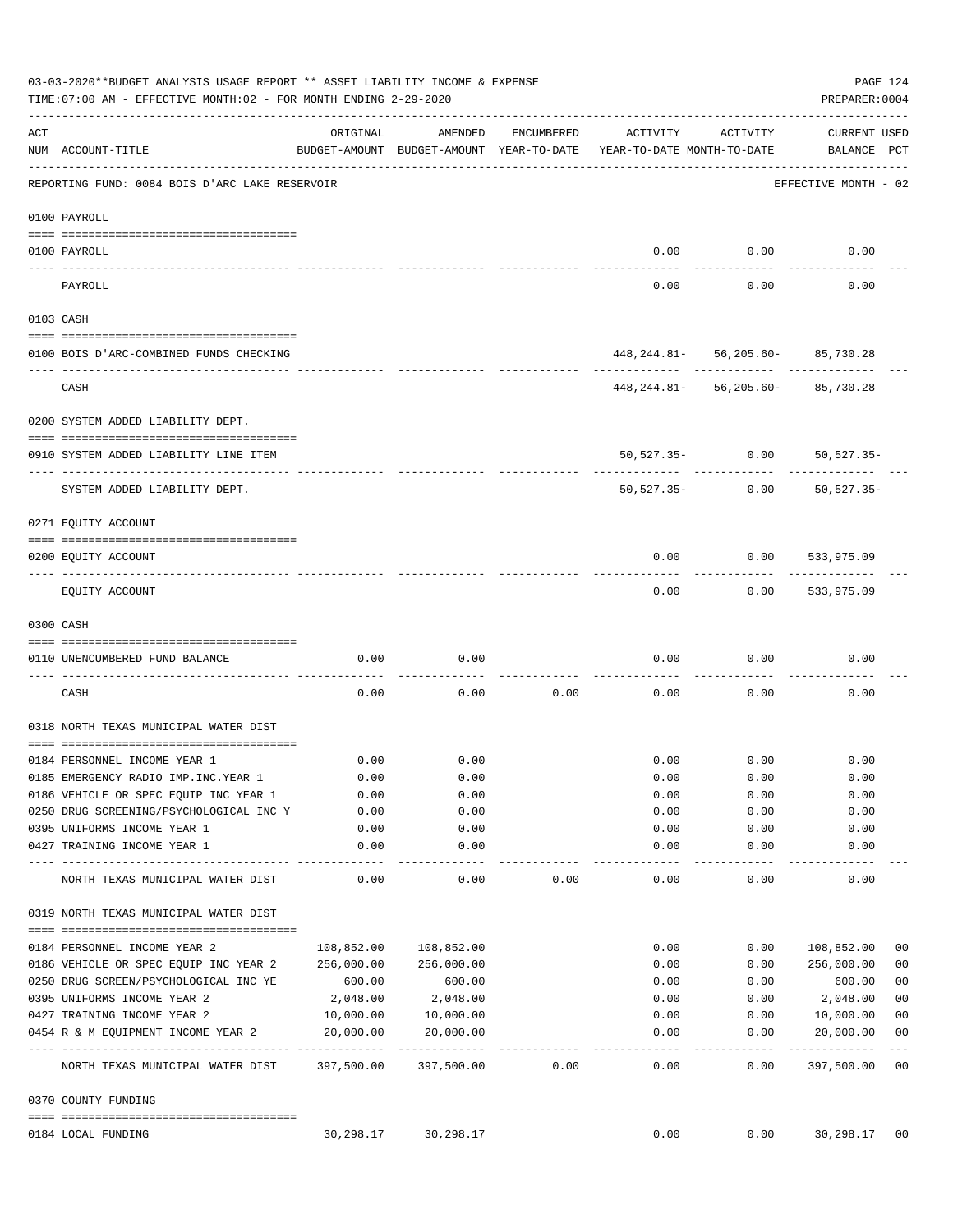| 03-03-2020**BUDGET ANALYSIS USAGE REPORT ** ASSET LIABILITY INCOME & EXPENSE |  |  |  | PAGE 125 |  |
|------------------------------------------------------------------------------|--|--|--|----------|--|
|                                                                              |  |  |  |          |  |

| ACT | NUM ACCOUNT-TITLE                              | ORIGINAL<br>BUDGET-AMOUNT BUDGET-AMOUNT YEAR-TO-DATE | AMENDED                           | ENCUMBERED | ACTIVITY   | ACTIVITY<br>YEAR-TO-DATE MONTH-TO-DATE | <b>CURRENT USED</b><br>BALANCE | PCT     |
|-----|------------------------------------------------|------------------------------------------------------|-----------------------------------|------------|------------|----------------------------------------|--------------------------------|---------|
|     | REPORTING FUND: 0084 BOIS D'ARC LAKE RESERVOIR |                                                      |                                   |            |            |                                        | EFFECTIVE MONTH - 02           |         |
|     | COUNTY FUNDING                                 | 30,298.17                                            | 30,298.17                         | 0.00       | 0.00       | 0.00                                   | 30,298.17                      | $_{00}$ |
|     | 0560 BOIS D'ARC LAKE EXPENSES                  |                                                      |                                   |            |            |                                        |                                |         |
|     |                                                |                                                      |                                   |            |            |                                        |                                |         |
|     | 0104 SALARIES DEPUTIES                         | 91,592.31                                            | 91,592.31                         | 0.00       | 32,643.60  | 5,935.20                               | 58,948.71                      | 36      |
|     | 0201 SOCIAL SECURITY TAXES                     | 5,678.72                                             | 5,678.72                          | 0.00       | 2,016.68   | 366.60                                 | 3,662.04                       | 36      |
|     | 0202 GROUP HEALTH INSURANCE                    | 23,741.76                                            | 23,741.76                         | 0.00       | 9,320.23   | 1,824.75                               | 14,421.53                      | 39      |
|     | 0203 RETIREMENT                                | 10,542.27                                            | 10,542.27                         | 0.00       | 3,769.70   | 699.76                                 | 6,772.57                       | 36      |
|     | 0204 WORKERS' COMPENSATION                     | 2,015.03                                             | 2,015.03                          | 0.00       | 699.71     | 0.00                                   | 1,315.32                       | 35      |
|     | 0205 MEDICARE TAX                              | 1,328.08                                             | 1,328.08                          | 0.00       | 471.57     | 85.72                                  | 856.51                         | 36      |
|     | 0206 UNEMPLOYMENT EXPENSE                      | 0.00                                                 | 0.00                              | 0.00       | 0.00       | 0.00                                   | 0.00                           |         |
|     | 0250 EMPLOYEE PHYSICALS                        | 600.00                                               | 600.00                            | 0.00       | 0.00       | 0.00                                   | 600.00                         | 00      |
|     | 0320 WEAPONS SUPPLIES                          | 0.00                                                 | 0.00                              | 0.00       | 0.00       | 0.00                                   | 0.00                           |         |
|     | 0321 PATROL SUPPLIES                           | 0.00                                                 | 0.00                              | 0.00       | 0.00       | 0.00                                   | 0.00                           |         |
|     | 0395 UNIFORMS/OTHER                            | 2,000.00                                             | 2,000.00                          | 0.00       | 0.00       | 0.00                                   | 2,000.00                       | 00      |
|     | 0421 CELL PHONE                                | 300.00                                               | 300.00                            | 0.00       | 0.00       | 0.00                                   | 300.00                         | 00      |
|     | 0422 R & M RADIO                               | 0.00                                                 | 0.00                              | 0.00       | 0.00       | 0.00                                   | 0.00                           |         |
|     | 0427 TRAVEL AND TRAINING                       | 10,000.00                                            | 10,000.00                         | 0.00       | 0.00       | 0.00                                   | 10,000.00                      | 00      |
|     | 0452 R & M EQUIPMENT                           | 24,000.00                                            | 24,000.00                         | 0.00       | 0.00       | 0.00                                   | 24,000.00                      | 00      |
|     | 0453 TYLER/CAD MAINTENANCE                     | 0.00                                                 | 0.00                              | 0.00       | 0.00       | 0.00                                   | 0.00                           |         |
|     | 0454 R & M AUTO, BOATS, ATV                    | 0.00                                                 | 0.00                              | 0.00       | 0.00       | 0.00                                   | 0.00                           |         |
|     | 0487 AUTO & OTHER EQUIPMENT INSURANCE          | 0.00                                                 | 0.00                              | 0.00       | 0.00       | 0.00                                   | 0.00                           |         |
|     | 0488 LAW ENFORCEMENT INSURANCE                 | 0.00                                                 | 0.00                              | 0.00       | 0.00       | 0.00                                   | 0.00                           |         |
|     | 0573 EMERGENCY RADIO IMPROVEMENTS              | 0.00                                                 | 0.00                              | 99,950.00  | 299,850.00 | 0.00                                   | $399,800.00 -$                 |         |
|     | 0574 TECHNOLOGY                                | 0.00                                                 | 0.00                              | 0.00       | 0.00       | 0.00                                   | 0.00                           |         |
|     | 0575 PURCHASE AUTOS, BOATS, ATV'S              | 256,000.00                                           | 256,000.00                        | 0.00       | 48,945.97  | 47,293.57                              | 207,054.03                     | 19      |
|     | 0579 WEAPONS                                   | 0.00                                                 | 0.00                              | 0.00       | 0.00       | 0.00                                   | 0.00                           |         |
|     | BOIS D'ARC LAKE EXPENSES                       |                                                      | 427,798.17  427,798.17  99,950.00 |            | 397,717.46 | 56,205.60                              | 69,869.29– 116                 |         |
|     | BOIS D'ARC LAKE RESERVOIR                      |                                                      |                                   |            |            |                                        |                                |         |
|     | INCOME TOTALS                                  | 427,798.17                                           | 427,798.17                        |            | 0.00       | 0.00                                   | 427,798.17 00                  |         |
|     | EXPENSE TOTALS                                 | 427,798.17                                           | 427,798.17                        | 99,950.00  | 397,717.46 | 56,205.60                              | 69,869.29-116                  |         |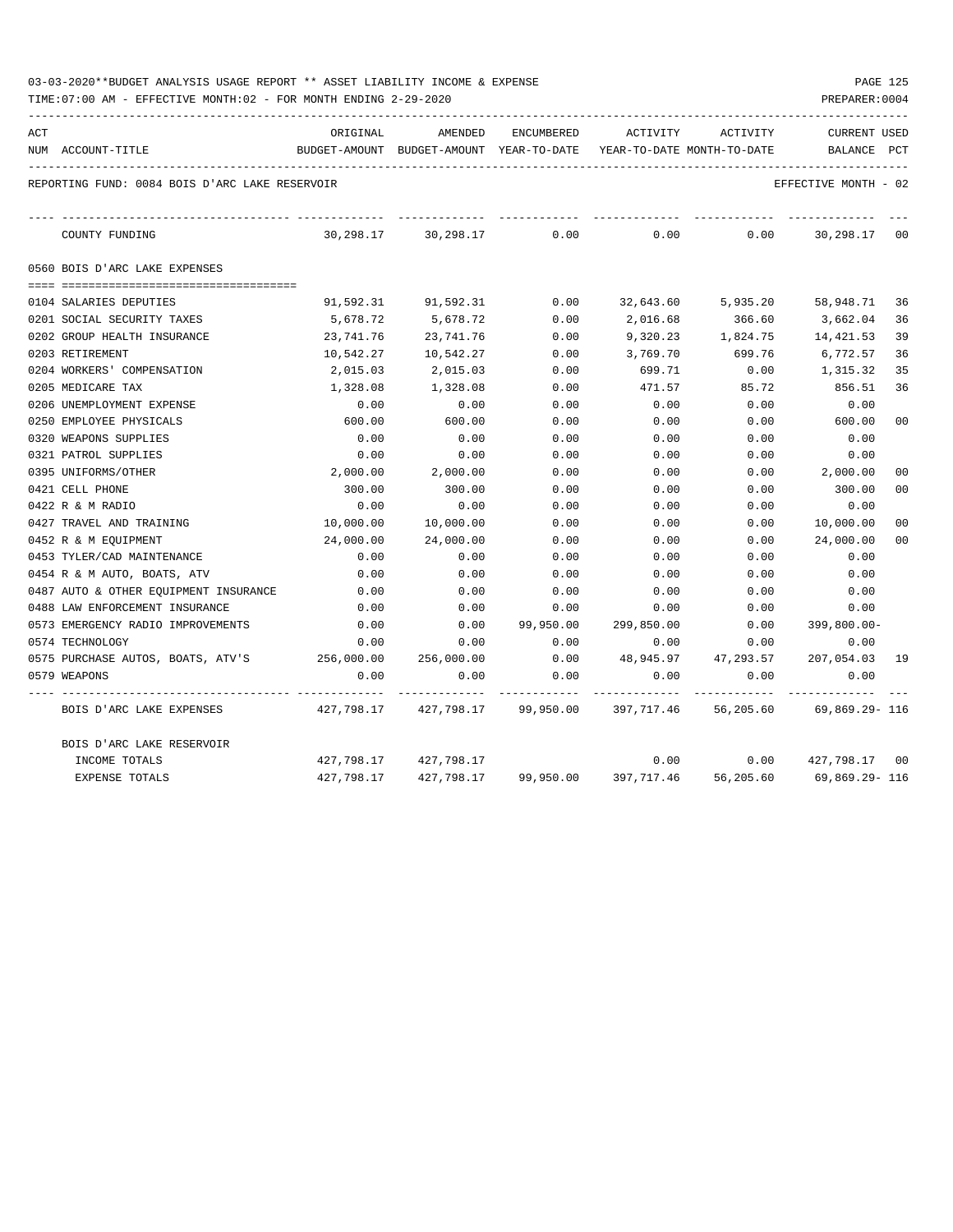| 03-03-2020**BUDGET ANALYSIS USAGE REPORT ** ASSET LIABILITY INCOME & EXPENSE<br>TIME: 07:00 AM - EFFECTIVE MONTH: 02 - FOR MONTH ENDING 2-29-2020 |                                         | PAGE 126<br>PREPARER: 0004 |          |            |                                                                                 |                           |                                    |                |
|---------------------------------------------------------------------------------------------------------------------------------------------------|-----------------------------------------|----------------------------|----------|------------|---------------------------------------------------------------------------------|---------------------------|------------------------------------|----------------|
| ACT                                                                                                                                               | NUM ACCOUNT-TITLE                       | ORIGINAL                   | AMENDED  | ENCUMBERED | ACTIVITY<br>BUDGET-AMOUNT BUDGET-AMOUNT YEAR-TO-DATE YEAR-TO-DATE MONTH-TO-DATE | ACTIVITY                  | <b>CURRENT USED</b><br>BALANCE PCT |                |
|                                                                                                                                                   | REPORTING FUND: 0085 LAKE FANNIN        |                            |          |            |                                                                                 |                           | EFFECTIVE MONTH - 02               |                |
|                                                                                                                                                   | 0103 CASH                               |                            |          |            |                                                                                 |                           |                                    |                |
|                                                                                                                                                   | 0100 LAKE FANNIN-COMBINED FUNDS CHECKIN |                            |          |            |                                                                                 | 2,025.20- 210.13 1,559.84 |                                    |                |
|                                                                                                                                                   | CASH                                    |                            |          |            | 2,025.20-                                                                       | .<br>210.13               | 1,559.84                           |                |
|                                                                                                                                                   | 0200 SYSTEM ADDED LIABILITY DEPARTMENT  |                            |          |            |                                                                                 |                           |                                    |                |
|                                                                                                                                                   | 0910 SYSTEM ADDED LIABILITY LINE-ITEM   |                            |          |            |                                                                                 | $388.75 - 0.00$           | $388.75-$                          |                |
|                                                                                                                                                   | SYSTEM ADDED LIABILITY DEPARTMENT       |                            |          |            | $388.75 -$                                                                      | 0.00                      | 388.75-                            |                |
|                                                                                                                                                   | 0271 EQUITY ACCOUNT                     |                            |          |            |                                                                                 |                           |                                    |                |
|                                                                                                                                                   | 0200 EQUITY ACCOUNT                     |                            |          |            | 0.00                                                                            | 0.00                      | 3,585.04                           |                |
|                                                                                                                                                   | EQUITY ACCOUNT                          |                            |          |            | 0.00                                                                            | 0.00                      | 3,585.04                           |                |
|                                                                                                                                                   | 0300 CASH                               |                            |          |            |                                                                                 |                           |                                    |                |
|                                                                                                                                                   | 0110 UNENCUMBERED FUND BALANCE          | 0.00                       | 0.00     |            | 0.00                                                                            | 0.00                      | 0.00                               |                |
|                                                                                                                                                   | CASH                                    | 0.00                       | 0.00     | 0.00       | 0.00                                                                            | 0.00                      | 0.00                               |                |
|                                                                                                                                                   | 0370 MISCELLANEOUS                      |                            |          |            |                                                                                 |                           |                                    |                |
|                                                                                                                                                   | 0150 DONATIONS                          | 2,000.00                   | 2,000.00 |            | 0.00                                                                            | 0.00                      | 2,000.00                           | 00             |
|                                                                                                                                                   | 0183 VOLUNTEER MEMBERSHIP FEES          | 0.00                       | 0.00     |            | 335.00                                                                          | 25.00                     | 335.00+                            |                |
|                                                                                                                                                   | 0184 LOCAL FUNDING                      | 5,000.00                   | 5,000.00 |            | 0.00                                                                            | 0.00                      | 5,000.00                           | 0 <sub>0</sub> |
|                                                                                                                                                   | 0185 RENTAL FEE                         | 1,000.00                   | 1,000.00 |            | 812.50                                                                          | 150.00                    | 187.50                             | 81             |
|                                                                                                                                                   | 0186 DEPOSIT FEE                        | 1,000.00                   | 1,000.00 |            | 450.00                                                                          | 150.00                    | 550.00                             | 45             |
|                                                                                                                                                   | MISCELLANEOUS                           | 9,000.00                   | 9.000.00 | 0.00       | 1,597.50                                                                        | 325.00                    | 7,402.50                           | 18             |
|                                                                                                                                                   | 0520 LAKE FANNIN EXPENSES               |                            |          |            |                                                                                 |                           |                                    |                |
|                                                                                                                                                   | 0186 DEPOSIT REFUND                     | 1,000.00                   | 1,000.00 | 0.00       | 450.00                                                                          | 0.00                      | 550.00                             | 45             |
|                                                                                                                                                   | 0341 R & M ROADS                        | 0.00                       | 0.00     | 0.00       | 0.00                                                                            | 0.00                      | 0.00                               |                |
|                                                                                                                                                   | 0342 R & M CAMPGROUNDS                  | 875.00                     | 875.00   | 0.00       | 0.00                                                                            | 0.00                      | 875.00                             | 0 <sub>0</sub> |
|                                                                                                                                                   | 0343 R & M DAM                          | 2,000.00                   | 2,000.00 | 0.00       | 0.00                                                                            | 0.00                      | 2,000.00                           | 0 <sub>0</sub> |
|                                                                                                                                                   | 0440 UTILITIES ELECTRICITY              | 300.00                     | 300.00   | 26.94      | 142.02                                                                          | 0.00                      | 131.04                             | 56             |
|                                                                                                                                                   | 0442 UTILITIES WATER                    | 600.00                     | 586.99   | 0.00       | 153.02                                                                          | 49.87                     | 433.97                             | 26             |
|                                                                                                                                                   | 0443 TRASH PICK-UP                      | 0.00                       | 86.25    | 0.00       | 216.25                                                                          | 65.00                     | 130.00-251                         |                |
|                                                                                                                                                   | 0450 R & M BUILDINGS                    | 2,000.00                   | 2,000.00 | 0.00       | 120.90                                                                          | 0.00                      | 1,879.10                           | 06             |
|                                                                                                                                                   | 0484 GENERAL LIABILITY INSURANCE        | 2,225.00                   | 2,104.00 | 0.00       | 2,104.00                                                                        | 0.00                      | 0.00 100                           |                |
|                                                                                                                                                   | 0490 MISCELLANEOUS EXPENSE              | 0.00                       | 47.76    | 0.00       | 47.76                                                                           | 0.00                      | 0.00 100                           |                |
|                                                                                                                                                   | LAKE FANNIN EXPENSES                    | 9,000.00                   | 9,000.00 | 26.94      | 3,233.95                                                                        | 114.87                    | 5,739.11 36                        |                |
|                                                                                                                                                   | LAKE FANNIN                             |                            |          |            |                                                                                 |                           |                                    |                |
|                                                                                                                                                   | INCOME TOTALS                           | 9,000.00                   | 9,000.00 |            | 1,597.50                                                                        | 325.00                    | 7,402.50                           | 18             |
|                                                                                                                                                   | EXPENSE TOTALS                          | 9,000.00                   | 9,000.00 | 26.94      | 3,233.95                                                                        | 114.87                    | 5,739.11                           | 36             |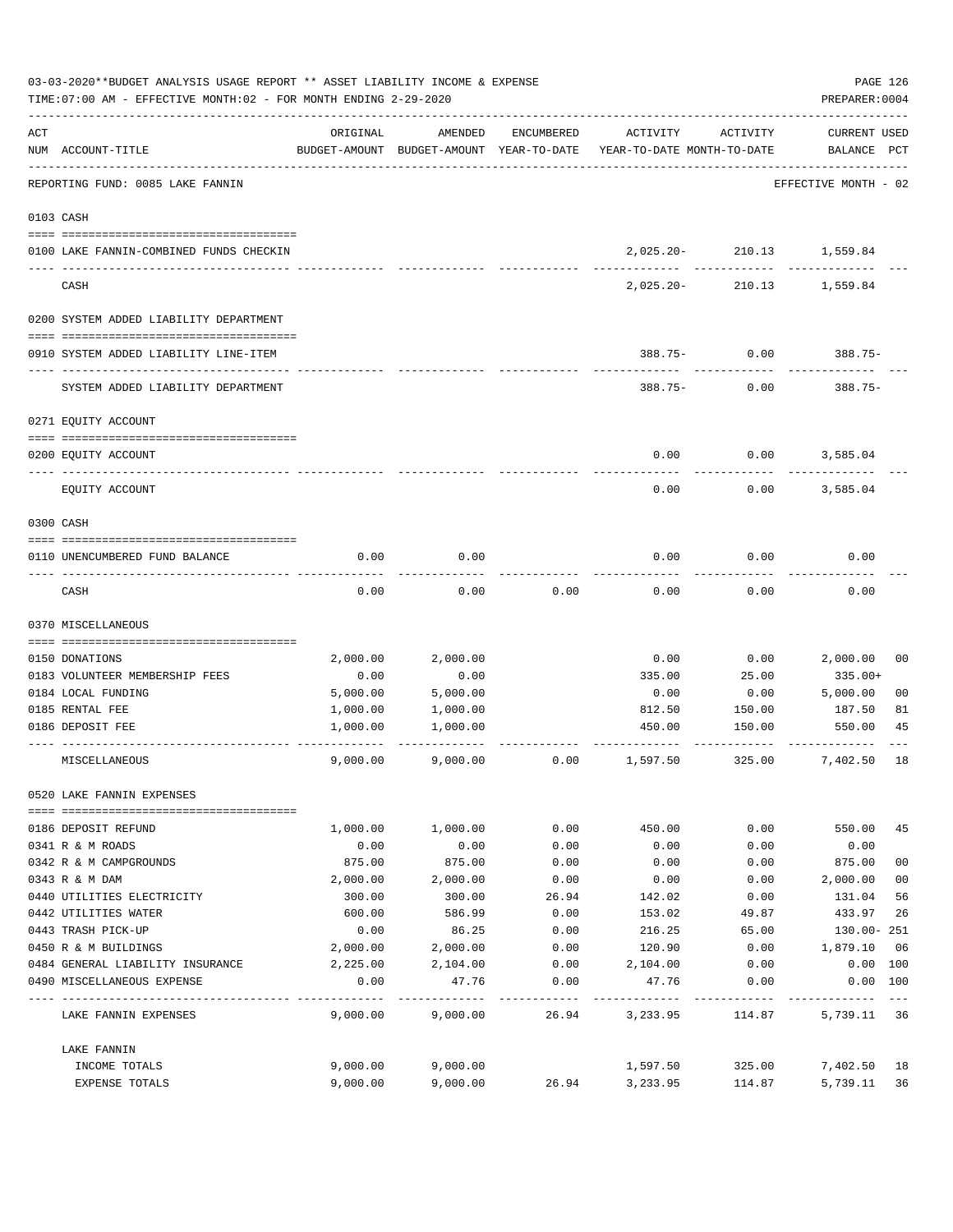|     | 03-03-2020**BUDGET ANALYSIS USAGE REPORT ** ASSET LIABILITY INCOME & EXPENSE<br>PAGE 127<br>TIME:07:00 AM - EFFECTIVE MONTH:02 - FOR MONTH ENDING 2-29-2020<br>PREPARER: 0004 |          |               |            |                                                                                 |                                                                                                                              |                             |    |  |  |  |  |
|-----|-------------------------------------------------------------------------------------------------------------------------------------------------------------------------------|----------|---------------|------------|---------------------------------------------------------------------------------|------------------------------------------------------------------------------------------------------------------------------|-----------------------------|----|--|--|--|--|
| ACT | NUM ACCOUNT-TITLE                                                                                                                                                             | ORIGINAL | AMENDED       | ENCUMBERED | ACTIVITY<br>BUDGET-AMOUNT BUDGET-AMOUNT YEAR-TO-DATE YEAR-TO-DATE MONTH-TO-DATE | ACTIVITY                                                                                                                     | CURRENT USED<br>BALANCE PCT |    |  |  |  |  |
|     | REPORTING FUND: 0086 SHERIFF'S OFFICE TECHNOLOGY                                                                                                                              |          |               |            |                                                                                 |                                                                                                                              | EFFECTIVE MONTH - 02        |    |  |  |  |  |
|     | 0103 CASH                                                                                                                                                                     |          |               |            |                                                                                 |                                                                                                                              |                             |    |  |  |  |  |
|     | 0100 TECHNOLOGY FUNDS CHECKING                                                                                                                                                |          | ------------- |            |                                                                                 | $2\, , \, 8 \, 8 \, 4 \, . \, 6 \, 0 \, - \qquad \qquad 0 \, . \, 0 \, 0 \qquad \qquad 2 \, , \, 3 \, 5 \, 1 \, . \, 3 \, 2$ |                             |    |  |  |  |  |
|     | CASH                                                                                                                                                                          |          |               |            | 2,884.60-                                                                       |                                                                                                                              | $0.00$ 2,351.32             |    |  |  |  |  |
|     | 0200 SYSTEM ADDED LIABILITY DEPT.                                                                                                                                             |          |               |            |                                                                                 |                                                                                                                              |                             |    |  |  |  |  |
|     | 0910 SYSTEM ADDED LIABILITY ITEM                                                                                                                                              |          |               |            | 0.00                                                                            | 0.00                                                                                                                         | 0.00                        |    |  |  |  |  |
|     | SYSTEM ADDED LIABILITY DEPT.                                                                                                                                                  |          |               |            | 0.00                                                                            | 0.00                                                                                                                         | 0.00                        |    |  |  |  |  |
|     | 0271 EQUITY ACCOUNT                                                                                                                                                           |          |               |            |                                                                                 |                                                                                                                              |                             |    |  |  |  |  |
|     | 0200 EOUITY ACCOUNT                                                                                                                                                           |          |               |            | 0.00                                                                            | $0.00$ 5,235.92                                                                                                              |                             |    |  |  |  |  |
|     | EQUITY ACCOUNT                                                                                                                                                                |          |               |            | 0.00                                                                            | 0.00                                                                                                                         | 5,235.92                    |    |  |  |  |  |
|     | 0300 CASH                                                                                                                                                                     |          |               |            |                                                                                 |                                                                                                                              |                             |    |  |  |  |  |
|     | 0110 UNENCUMBERED FUND BALANCE                                                                                                                                                | 0.00     | 2,884.60      |            | 0.00                                                                            |                                                                                                                              | $0.00$ 2,884.60 00          |    |  |  |  |  |
|     | CASH                                                                                                                                                                          | 0.00     | 2,884.60      | 0.00       | 0.00                                                                            |                                                                                                                              | $0.00$ 2,884.60             | 00 |  |  |  |  |
|     | 0319 TECHNOLOGY                                                                                                                                                               |          |               |            |                                                                                 |                                                                                                                              |                             |    |  |  |  |  |
|     | 0420 SECURUS SIGNING BONUS<br>_____________________________                                                                                                                   | 0.00     | 0.00          |            | 0.00                                                                            | 0.00                                                                                                                         | 0.00                        |    |  |  |  |  |
|     | TECHNOLOGY                                                                                                                                                                    | 0.00     | 0.00          | .<br>0.00  | 0.00                                                                            | 0.00                                                                                                                         | 0.00                        |    |  |  |  |  |
|     | 0370 MISCELLANEOUS                                                                                                                                                            |          |               |            |                                                                                 |                                                                                                                              |                             |    |  |  |  |  |
|     | 0130 REFUNDS & MISCELLANEOUS                                                                                                                                                  | 0.00     | 0.00          |            |                                                                                 | $0.00$ 0.00                                                                                                                  | 0.00                        |    |  |  |  |  |
|     | MISCELLANEOUS                                                                                                                                                                 | 0.00     | 0.00          | 0.00       | 0.00                                                                            | 0.00                                                                                                                         | 0.00                        |    |  |  |  |  |
|     | 0560 SHERIFF'S OFFICE TECHNOLOGY                                                                                                                                              |          |               |            |                                                                                 |                                                                                                                              |                             |    |  |  |  |  |
|     | 0573 EMERGENCY RADIOS                                                                                                                                                         | 0.00     | 2,884.60      |            | $0.00$ 2,884.60 0.00                                                            |                                                                                                                              | 0.00 100                    |    |  |  |  |  |
|     | SHERIFF'S OFFICE TECHNOLOGY                                                                                                                                                   | 0.00     | 2,884.60      | 0.00       | 2,884.60                                                                        | 0.00                                                                                                                         | 0.00 100                    |    |  |  |  |  |
|     | SHERIFF'S OFFICE TECHNOLOGY<br>INCOME TOTALS                                                                                                                                  | 0.00     | 2,884.60      |            | 0.00                                                                            | 0.00                                                                                                                         | 2,884.60 00                 |    |  |  |  |  |
|     | EXPENSE TOTALS                                                                                                                                                                | 0.00     | 2,884.60      | 0.00       | 2,884.60                                                                        | 0.00                                                                                                                         | 0.00 100                    |    |  |  |  |  |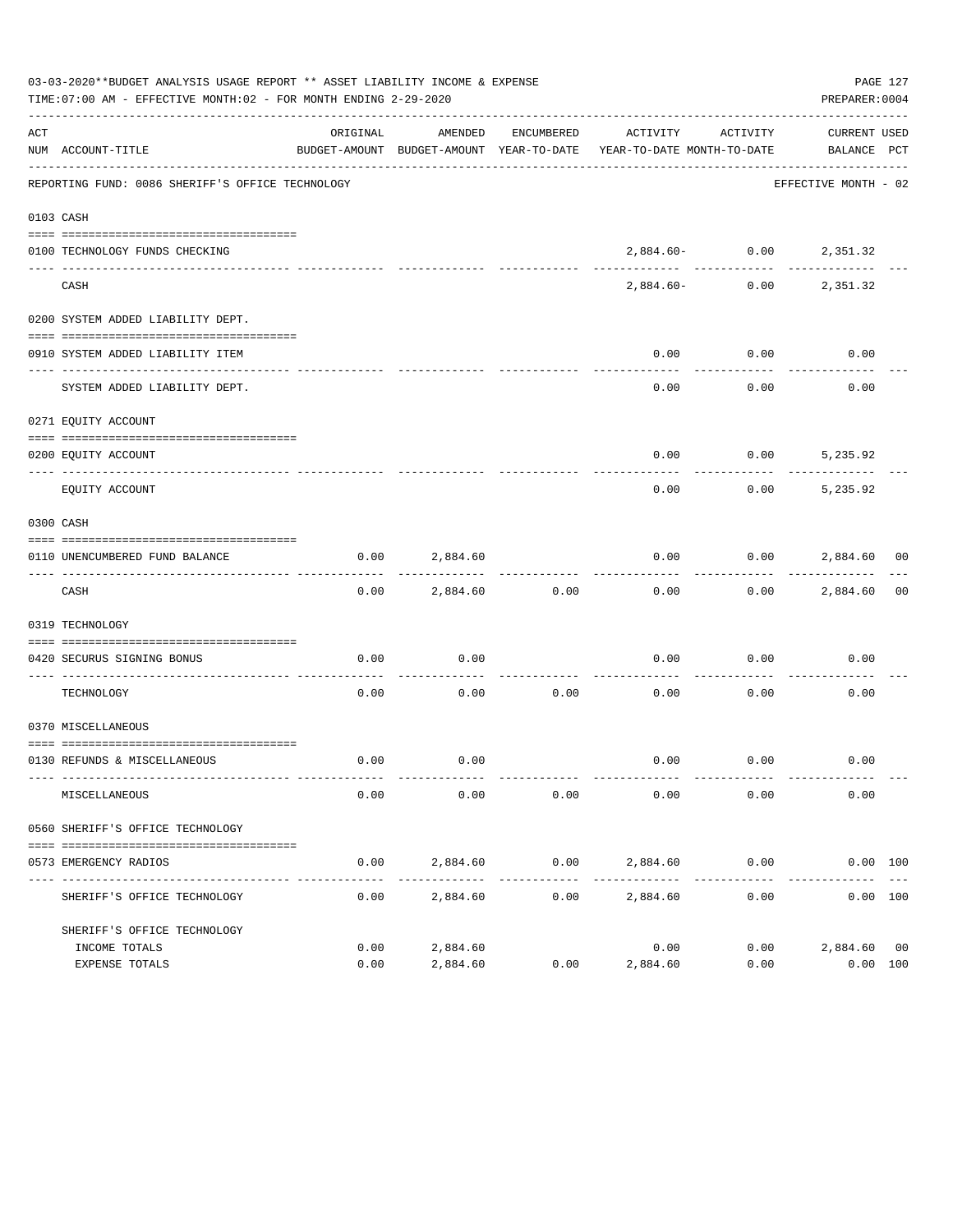| 03-03-2020**BUDGET ANALYSIS USAGE REPORT ** ASSET LIABILITY INCOME & EXPENSE<br>PAGE 128<br>TIME: 07:00 AM - EFFECTIVE MONTH: 02 - FOR MONTH ENDING 2-29-2020<br>PREPARER: 0004 |                                                                               |          |                                                     |            |                                        |            |                             |                |  |  |
|---------------------------------------------------------------------------------------------------------------------------------------------------------------------------------|-------------------------------------------------------------------------------|----------|-----------------------------------------------------|------------|----------------------------------------|------------|-----------------------------|----------------|--|--|
| ACT                                                                                                                                                                             | NUM ACCOUNT-TITLE                                                             | ORIGINAL | AMENDED<br>BUDGET-AMOUNT BUDGET-AMOUNT YEAR-TO-DATE | ENCUMBERED | ACTIVITY<br>YEAR-TO-DATE MONTH-TO-DATE | ACTIVITY   | CURRENT USED<br>BALANCE PCT |                |  |  |
|                                                                                                                                                                                 | __________________________________<br>REPORTING FUND: 0087 JUVENILE PROBATION |          |                                                     |            |                                        |            | EFFECTIVE MONTH - 02        |                |  |  |
|                                                                                                                                                                                 | 0103 CASH                                                                     |          |                                                     |            |                                        |            |                             |                |  |  |
|                                                                                                                                                                                 |                                                                               |          |                                                     |            |                                        |            |                             |                |  |  |
|                                                                                                                                                                                 | 0187 CASH-JUVENILE PROBATION                                                  |          |                                                     |            |                                        | ---------- | 737.29 84.76 3,073.06       |                |  |  |
|                                                                                                                                                                                 | CASH                                                                          |          |                                                     |            | 737.29                                 |            | 84.76 3,073.06              |                |  |  |
|                                                                                                                                                                                 | 0200 SYSTEM ADDED LIABILITY DEPARTMENT                                        |          |                                                     |            |                                        |            |                             |                |  |  |
|                                                                                                                                                                                 |                                                                               |          |                                                     |            |                                        |            |                             |                |  |  |
|                                                                                                                                                                                 | 0910 SYSTEM ADDED LIABILITY LINE-ITEM                                         |          |                                                     |            | 0.00                                   | 0.00       | 0.00                        |                |  |  |
|                                                                                                                                                                                 | SYSTEM ADDED LIABILITY DEPARTMENT                                             |          |                                                     |            | 0.00                                   | 0.00       | 0.00                        |                |  |  |
|                                                                                                                                                                                 | 0202 ACCOUNTS PAYABLE                                                         |          |                                                     |            |                                        |            |                             |                |  |  |
|                                                                                                                                                                                 |                                                                               |          |                                                     |            |                                        |            |                             |                |  |  |
|                                                                                                                                                                                 | 0319 A/P RESTITUTION-JUVENILE PROBATION                                       |          |                                                     |            | 0.00                                   | 0.00       | 0.00                        |                |  |  |
|                                                                                                                                                                                 | ACCOUNTS PAYABLE                                                              |          |                                                     |            | 0.00                                   | 0.00       | 0.00                        |                |  |  |
|                                                                                                                                                                                 | 0271 EQUITY                                                                   |          |                                                     |            |                                        |            |                             |                |  |  |
|                                                                                                                                                                                 |                                                                               |          |                                                     |            |                                        |            |                             |                |  |  |
|                                                                                                                                                                                 | 0200 EQUITY ACCOUNT                                                           |          |                                                     |            | 0.00                                   | 0.00       | 2,335.77                    |                |  |  |
|                                                                                                                                                                                 | EQUITY                                                                        |          |                                                     |            | 0.00                                   | 0.00       | 2,335.77                    |                |  |  |
|                                                                                                                                                                                 | 0340 FEES OF OFFICE                                                           |          |                                                     |            |                                        |            |                             |                |  |  |
|                                                                                                                                                                                 |                                                                               |          |                                                     |            |                                        |            |                             |                |  |  |
|                                                                                                                                                                                 | 0575 JUVENILE PROBATION FEES                                                  | 1,500.00 | 1,500.00                                            |            | 675.00                                 | 90.00      | 825.00                      | 45             |  |  |
|                                                                                                                                                                                 | 0576 JUVENILE PROBATION RESTITUTION                                           | 2,000.00 | 2,000.00                                            |            | 853.00                                 | 115.00     | 1,147.00                    | 43             |  |  |
|                                                                                                                                                                                 | 0577 JUVENILE PROBATION COURT COSTS                                           | 800.00   | 800.00                                              |            | 20.00                                  | 0.00       | 780.00                      | 03             |  |  |
|                                                                                                                                                                                 | 0578 FEES RECEIVED FOR OTHER COUNTIES                                         | 0.00     | 0.00                                                |            | 0.00                                   | 0.00       | 0.00                        |                |  |  |
|                                                                                                                                                                                 | 0579 REIMBURSEMENT OF MEDICAL EXPENSES                                        | 0.00     | 0.00                                                |            | 70.00                                  | 0.00       | 70.00+                      |                |  |  |
|                                                                                                                                                                                 | FEES OF OFFICE                                                                | 4,300.00 | 4,300.00                                            | 0.00       | 1,618.00                               | 205.00     | 2,682.00                    | 38             |  |  |
|                                                                                                                                                                                 | 0575 JUVENILE PROBATION                                                       |          |                                                     |            |                                        |            |                             |                |  |  |
|                                                                                                                                                                                 | 0310 OFFICE SUPP./MISC.                                                       | 1,400.00 | 1,400.00                                            | 0.00       | 162.71                                 | 20.24      | 1,237.29                    | 12             |  |  |
|                                                                                                                                                                                 | 0319 RESTITUTION                                                              | 1,000.00 | 1,000.00                                            | 0.00       | 698.00                                 | 100.00     | 302.00                      | 70             |  |  |
|                                                                                                                                                                                 | 0320 COURT COSTS                                                              | 260.00   | 260.00                                              | 0.00       | 20.00                                  | 0.00       | 240.00                      | 08             |  |  |
|                                                                                                                                                                                 | 0321 REIMBURSEMENT OF FEES FOR OTHER CO                                       | 0.00     | 0.00                                                | 0.00       | 0.00                                   | 0.00       | 0.00                        |                |  |  |
|                                                                                                                                                                                 | 0353 COMPUTER EXPENSE                                                         | 1,640.00 | 1,640.00                                            | 0.00       | 0.00                                   | 0.00       | 1,640.00                    | 0 <sub>0</sub> |  |  |
|                                                                                                                                                                                 | 0416 STRUCTURAL FAMILY THERAPY                                                | 0.00     | 0.00                                                | 0.00       | 0.00                                   | 0.00       | 0.00                        |                |  |  |
|                                                                                                                                                                                 | 0427 TRAVEL AND TRAINING                                                      | 0.00     | 0.00                                                | 0.00       | 0.00                                   | 0.00       | 0.00                        |                |  |  |
|                                                                                                                                                                                 | JUVENILE PROBATION                                                            | 4,300.00 | 4,300.00                                            | 0.00       | 880.71                                 | 120.24     | 3,419.29                    | 20             |  |  |
|                                                                                                                                                                                 | JUVENILE PROBATION                                                            |          |                                                     |            |                                        |            |                             |                |  |  |
|                                                                                                                                                                                 | INCOME TOTALS                                                                 | 4,300.00 | 4,300.00                                            |            | 1,618.00                               | 205.00     | 2,682.00                    | 38             |  |  |
|                                                                                                                                                                                 | EXPENSE TOTALS                                                                | 4,300.00 | 4,300.00                                            | 0.00       | 880.71                                 | 120.24     | 3,419.29                    | 20             |  |  |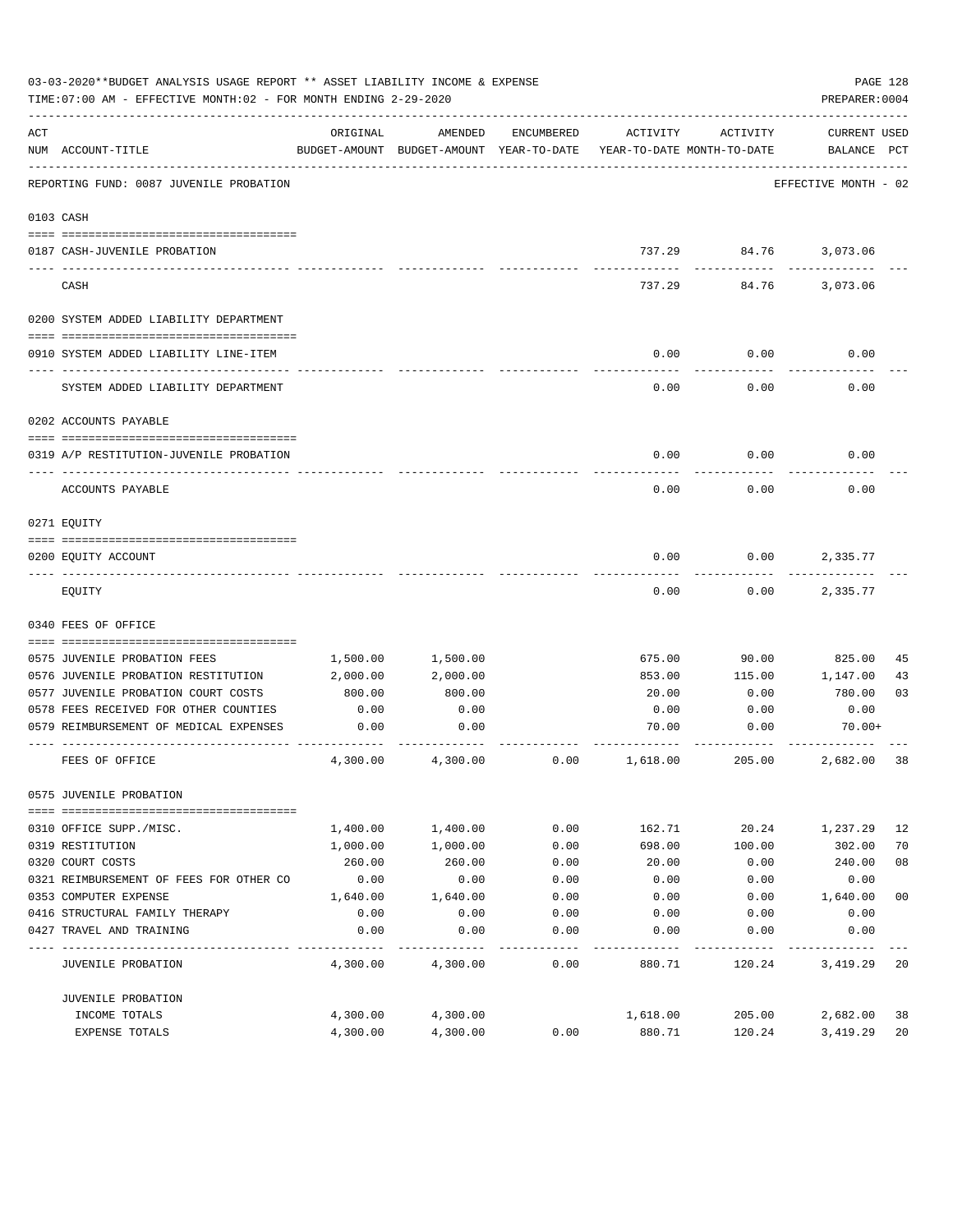|     | 03-03-2020**BUDGET ANALYSIS USAGE REPORT ** ASSET LIABILITY INCOME & EXPENSE<br>TIME:07:00 AM - EFFECTIVE MONTH:02 - FOR MONTH ENDING 2-29-2020<br>PREPARER: 0004 |          |                                          |            |          |                            |                      |  |  |  |
|-----|-------------------------------------------------------------------------------------------------------------------------------------------------------------------|----------|------------------------------------------|------------|----------|----------------------------|----------------------|--|--|--|
| ACT |                                                                                                                                                                   | ORIGINAL | AMENDED                                  | ENCUMBERED | ACTIVITY | ACTIVITY                   | CURRENT USED         |  |  |  |
|     | NUM ACCOUNT-TITLE                                                                                                                                                 |          | BUDGET-AMOUNT BUDGET-AMOUNT YEAR-TO-DATE |            |          | YEAR-TO-DATE MONTH-TO-DATE | BALANCE PCT          |  |  |  |
|     | REPORTING FUND: 0088 IHC NEEDS/OR OTHER RELATED HEALTHCA                                                                                                          |          |                                          |            |          |                            | EFFECTIVE MONTH - 02 |  |  |  |
|     | 0103 CASH                                                                                                                                                         |          |                                          |            |          |                            |                      |  |  |  |
|     |                                                                                                                                                                   |          |                                          |            |          |                            |                      |  |  |  |
|     | 0100 IHC - COMBINED FUNDS CHECKING                                                                                                                                |          |                                          |            | 0.00     | 0.00                       | 0.00                 |  |  |  |
|     | CASH                                                                                                                                                              |          |                                          |            | 0.00     | 0.00                       | 0.00                 |  |  |  |
|     | 0271 EQUITY ACCOUNT                                                                                                                                               |          |                                          |            |          |                            |                      |  |  |  |
|     | 0200 EQUITY ACCOUNT                                                                                                                                               |          |                                          |            | 0.00     | 0.00                       | 0.00                 |  |  |  |
|     | ______________________________<br>EQUITY ACCOUNT                                                                                                                  |          |                                          |            | 0.00     | 0.00                       | 0.00                 |  |  |  |
|     | 0367 HOSPITAL AUTHORITY - IHC                                                                                                                                     |          |                                          |            |          |                            |                      |  |  |  |
|     |                                                                                                                                                                   |          |                                          |            |          |                            |                      |  |  |  |
|     | 0100 HOSPITAL QUARTERLY PAYMENT                                                                                                                                   | 0.00     | 0.00                                     |            | 0.00     | 0.00                       | 0.00                 |  |  |  |
|     | HOSPITAL AUTHORITY - IHC                                                                                                                                          | 0.00     | 0.00                                     | 0.00       | 0.00     | 0.00                       | 0.00                 |  |  |  |
|     | 0645 INDIGENT CARE                                                                                                                                                |          |                                          |            |          |                            |                      |  |  |  |
|     |                                                                                                                                                                   |          |                                          |            |          |                            |                      |  |  |  |
|     | 0409 DIABETIC SUPPLIES                                                                                                                                            | 0.00     | 0.00                                     | 0.00       | 0.00     | 0.00                       | 0.00                 |  |  |  |
|     | 0410 CERT. REG. NURSE ANES.                                                                                                                                       | 0.00     | 0.00                                     | 0.00       | 0.00     | 0.00                       | 0.00                 |  |  |  |
|     | 0411 PHYSICIAN, NON-EMERGENCY                                                                                                                                     | 0.00     | 0.00                                     | 0.00       | 0.00     | 0.00                       | 0.00                 |  |  |  |
|     | 0412 PRESCRIPTIONS, DRUGS                                                                                                                                         | 0.00     | 0.00                                     | 0.00       | 0.00     | 0.00                       | 0.00                 |  |  |  |
|     | 0413 HOSPITAL, INPATIENT                                                                                                                                          | 0.00     | 0.00                                     | 0.00       | 0.00     | 0.00                       | 0.00                 |  |  |  |
|     | 0414 HOSPITAL, OUTPATIENT                                                                                                                                         | 0.00     | 0.00                                     | 0.00       | 0.00     | 0.00                       | 0.00                 |  |  |  |
|     | 0415 LABORATORY/X-RAY                                                                                                                                             | 0.00     | 0.00                                     | 0.00       | 0.00     | 0.00                       | 0.00                 |  |  |  |
|     | 0418 FED. OUALIFIED HEALTH CENTER                                                                                                                                 | 0.00     | 0.00                                     | 0.00       | 0.00     | 0.00                       | 0.00                 |  |  |  |
|     | 0420 RURAL HEALTH CLINIC                                                                                                                                          | 0.00     | 0.00                                     | 0.00       | 0.00     | 0.00                       | 0.00                 |  |  |  |
|     | 0422 AMBULATORY SURGICAL CENTER                                                                                                                                   | 0.00     | 0.00                                     | 0.00       | 0.00     | 0.00                       | 0.00                 |  |  |  |
|     | 0423 MEDICAL EQUIP. PURCHASE                                                                                                                                      | 0.00     | 0.00                                     | 0.00       | 0.00     | 0.00                       | 0.00                 |  |  |  |
|     | INDIGENT CARE                                                                                                                                                     | 0.00     | 0.00                                     | 0.00       | 0.00     | 0.00                       | -----<br>0.00        |  |  |  |
|     | IHC NEEDS/OR OTHER RELATED HEALTHC                                                                                                                                |          |                                          |            |          |                            |                      |  |  |  |
|     | INCOME TOTALS                                                                                                                                                     | 0.00     | 0.00                                     |            | 0.00     | 0.00                       | 0.00                 |  |  |  |
|     | <b>EXPENSE TOTALS</b>                                                                                                                                             | 0.00     | 0.00                                     | 0.00       | 0.00     | 0.00                       | 0.00                 |  |  |  |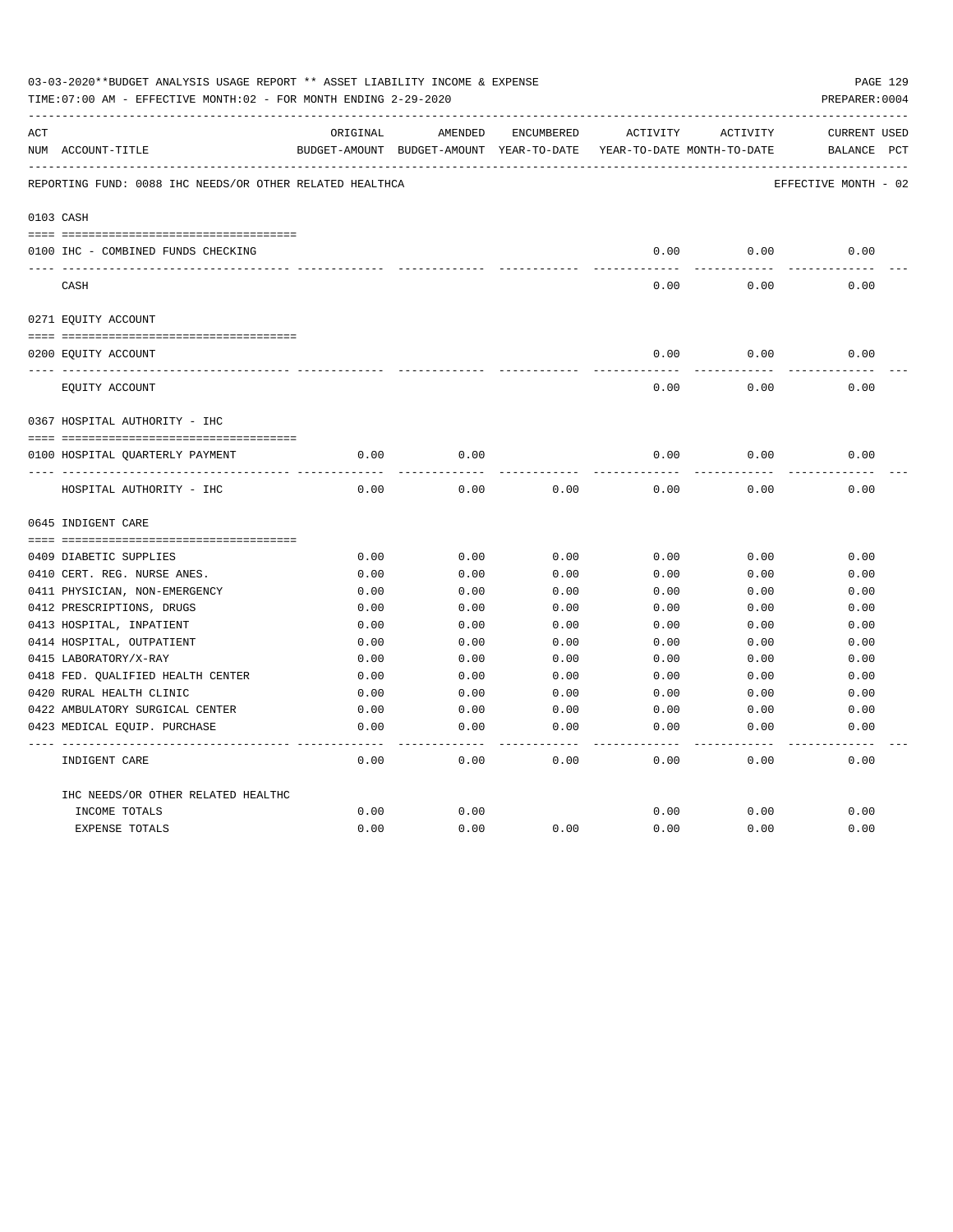|     | 03-03-2020**BUDGET ANALYSIS USAGE REPORT ** ASSET LIABILITY INCOME & EXPENSE<br>TIME: 07:00 AM - EFFECTIVE MONTH: 02 - FOR MONTH ENDING 2-29-2020 |                     |                                                     |            |                                        |                      | PREPARER: 0004                     | PAGE 130 |
|-----|---------------------------------------------------------------------------------------------------------------------------------------------------|---------------------|-----------------------------------------------------|------------|----------------------------------------|----------------------|------------------------------------|----------|
| ACT | NUM ACCOUNT-TITLE                                                                                                                                 | ORIGINAL            | AMENDED<br>BUDGET-AMOUNT BUDGET-AMOUNT YEAR-TO-DATE | ENCUMBERED | ACTIVITY<br>YEAR-TO-DATE MONTH-TO-DATE | ACTIVITY             | <b>CURRENT USED</b><br>BALANCE PCT |          |
|     | REPORTING FUND: 0089 TEXAS JUVENILE JUSTICE DEPT.                                                                                                 |                     |                                                     |            |                                        |                      | EFFECTIVE MONTH - 02               |          |
|     | 0100 PAYROLL                                                                                                                                      |                     |                                                     |            |                                        |                      |                                    |          |
|     | 0100 PAYROLL                                                                                                                                      |                     |                                                     |            | 0.00                                   | 0.00                 | 0.00                               |          |
|     |                                                                                                                                                   |                     |                                                     |            |                                        |                      |                                    |          |
|     | PAYROLL                                                                                                                                           |                     |                                                     |            | 0.00                                   | 0.00                 | 0.00                               |          |
|     | 0103 CASH                                                                                                                                         |                     |                                                     |            |                                        |                      |                                    |          |
|     | 0689 CASH-STRUCTURAL FAM.THER.GRANT OOG                                                                                                           |                     |                                                     |            | 0.00                                   | 0.00                 | 0.00                               |          |
|     | 0988 CASH-LOCAL FUNDS CARRIED FORWARD                                                                                                             |                     |                                                     |            | 4,168.16                               | 11,340.00            | 25,906.04                          |          |
|     | 0992 CASH-INTEREST INCOME                                                                                                                         |                     |                                                     |            | 42.89                                  | 16.22                | 13,257.51                          |          |
|     | 0993 CASH-BASIC PROBATION SUPERVISION                                                                                                             |                     |                                                     |            | 2,480.48                               | 12,436.00            | 15,171.62                          |          |
|     | 0994 CASH-COMMUNITY PROGRAMS                                                                                                                      |                     |                                                     |            | $32.23 -$                              | 7,207.20             | 7,190.37                           |          |
|     | 0995 CASH-LOCAL FUNDING FY 2020                                                                                                                   |                     |                                                     |            | 120,628.45                             | 1,216.90-            | 119,937.19                         |          |
|     | 0996 CASH-PRE/POST ADJUDICATION                                                                                                                   |                     |                                                     |            | $1.27 -$                               | 572.58               | 572.57                             |          |
|     | 0997 CASH-COMMITMENT DIVERSION                                                                                                                    |                     |                                                     |            | $4.48-$                                | 901.12               | 898.56                             |          |
|     | 0998 CASH-MENTAL HEALTH SERVICES                                                                                                                  |                     |                                                     |            |                                        | 283.59 1,747.96      | 2,032.09                           |          |
|     | 0999 CASH-REGIONALS DIVERSIONS ALTERNAT                                                                                                           |                     |                                                     |            | $3,000.00-$                            | 0.00<br>---------    | 0.00                               |          |
|     | CASH                                                                                                                                              |                     |                                                     |            |                                        | 124,565.59 33,004.18 | 184,965.95                         |          |
|     | 0220 DEFERRED REVENUE                                                                                                                             |                     |                                                     |            |                                        |                      |                                    |          |
|     | 0189 DEFERRED REVENUE                                                                                                                             |                     |                                                     |            | 0.00                                   | 0.00                 | 0.00                               |          |
|     | DEFERRED REVENUE                                                                                                                                  |                     |                                                     |            | 0.00                                   | 0.00                 | 0.00                               |          |
|     | 0271 EQUITY ACCOUNT                                                                                                                               |                     |                                                     |            |                                        |                      |                                    |          |
|     | 0200 EQUITY ACCOUNT                                                                                                                               |                     |                                                     |            | 0.00                                   | 0.00                 | 60,400.36                          |          |
|     | EQUITY ACCOUNT                                                                                                                                    |                     |                                                     |            | 0.00                                   | 0.00                 | 60,400.36                          |          |
|     | 0300 CASH                                                                                                                                         |                     |                                                     |            |                                        |                      |                                    |          |
|     |                                                                                                                                                   |                     |                                                     |            |                                        |                      |                                    |          |
|     | 0110 UNENCUMBERED FUND BALANCE                                                                                                                    | 0.00                | 0.00                                                |            | 0.00                                   | 0.00                 | 0.00                               |          |
|     | CASH                                                                                                                                              | 0.00                | 0.00                                                | 0.00       | 0.00                                   | 0.00                 | 0.00                               |          |
|     | 0330 GRANTS                                                                                                                                       |                     |                                                     |            |                                        |                      |                                    |          |
|     | 0908 STRUCTURAL FAM. THER. GRANT OOG                                                                                                              | 0.00                | 25,000.00                                           |            | 25,000.00                              | 0.00                 |                                    | 0.00 100 |
|     | 0915 BASIC PROBATION SUPERVISION                                                                                                                  | 129,929.00          | 129,929.00                                          |            | 54,137.00                              | 21,655.00            | 75,792.00                          | 42       |
|     | 0916 COMMUNITY PROGRAMS                                                                                                                           | 80,000.00           | 80,000.00                                           |            | 33,333.00                              | 13,333.00            | 46,667.00                          | 42       |
|     | 0917 PRE/POST ADJUDICATION                                                                                                                        | 6,354.00            | 6,354.00                                            |            | 2,648.00                               | 1,059.00             | 3,706.00                           | 42       |
|     | 0918 COMMITMENT DIVERSION                                                                                                                         | 10,000.00           | 10,000.00                                           |            | 4,167.00                               | 1,667.00             | 5,833.00                           | 42       |
|     | 0919 MENTAL HEALTH SERVICES                                                                                                                       | 11,754.00           | 11,754.00                                           |            | 4,898.00                               |                      | 1,959.00 6,856.00                  | 42       |
|     | 0920 REGIONAL DIVERSIONS ALTERNATIVES                                                                                                             | 0.00<br>___________ | 0.00<br>-----------                                 |            | 0.00<br>---------                      | 0.00<br>.            | 0.00<br>-----------                |          |
|     | GRANTS                                                                                                                                            | 238,037.00          | 263,037.00                                          | 0.00       | 124,183.00                             | 39,673.00            | 138,854.00                         | 47       |
|     | 0360 INTEREST INCOME                                                                                                                              |                     |                                                     |            |                                        |                      |                                    |          |
|     |                                                                                                                                                   |                     |                                                     |            |                                        |                      |                                    |          |
|     | 0189 INTEREST INCOME                                                                                                                              | 0.00                | 0.00                                                |            |                                        | 42.89 16.22          | $42.89+$                           |          |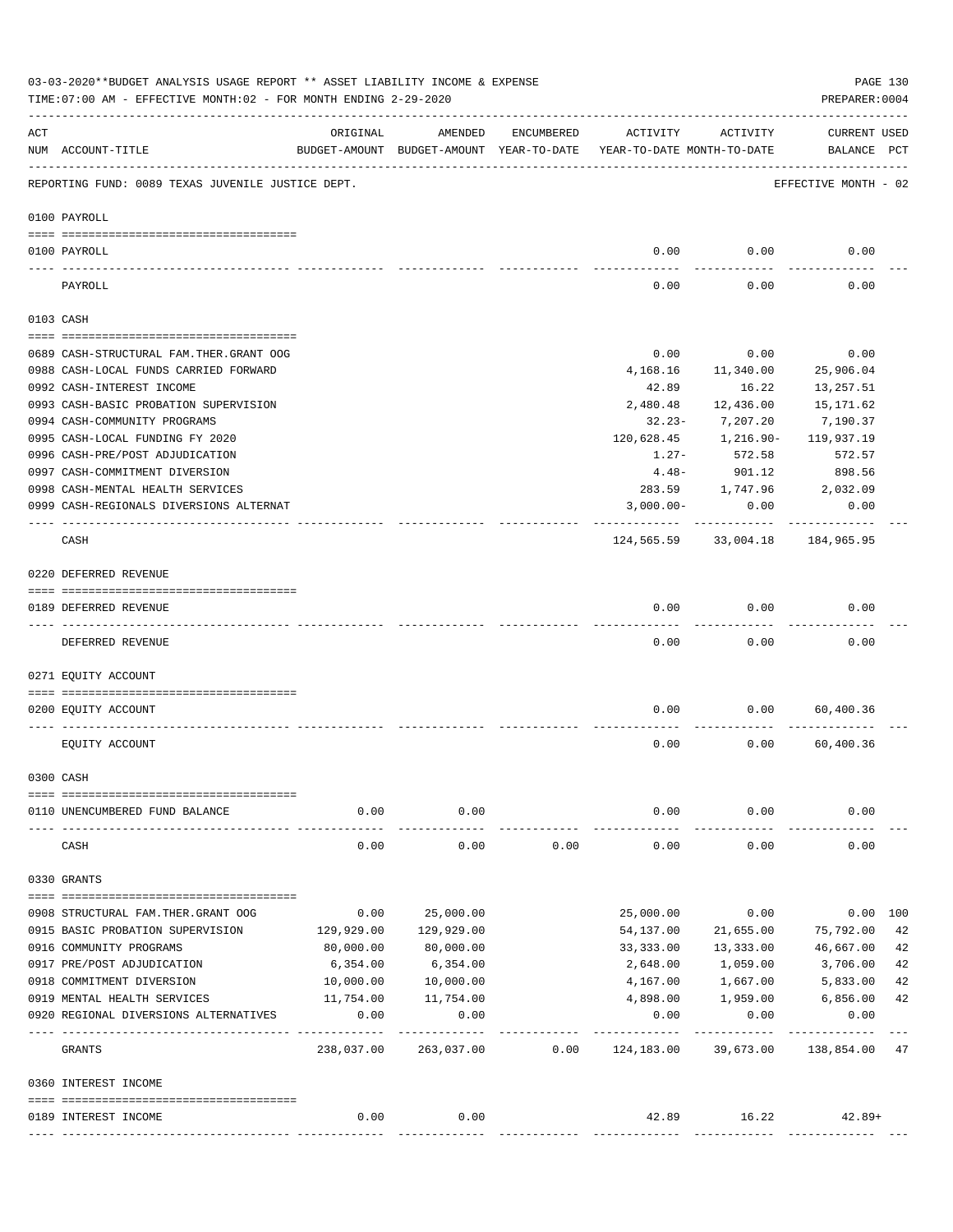TIME:07:00 AM - EFFECTIVE MONTH:02 - FOR MONTH ENDING 2-29-2020 PREPARER:0004

| ACT | NUM ACCOUNT-TITLE                                      | ORIGINAL     | AMENDED<br>BUDGET-AMOUNT BUDGET-AMOUNT YEAR-TO-DATE YEAR-TO-DATE MONTH-TO-DATE | ENCUMBERED | ACTIVITY   | ACTIVITY    | <b>CURRENT USED</b><br>BALANCE                   | PCT            |
|-----|--------------------------------------------------------|--------------|--------------------------------------------------------------------------------|------------|------------|-------------|--------------------------------------------------|----------------|
|     | REPORTING FUND: 0089 TEXAS JUVENILE JUSTICE DEPT.      |              |                                                                                |            |            |             | EFFECTIVE MONTH - 02                             |                |
|     | INTEREST INCOME                                        | 0.00         | 0.00                                                                           | 0.00       |            | 42.89 16.22 | $42.89+$                                         |                |
|     | 0370 MISCELLANEOUS                                     |              |                                                                                |            |            |             |                                                  |                |
|     |                                                        |              |                                                                                |            |            |             | $0.00$ $0.00$ $0.00$ $0.00$                      |                |
|     | 0130 REFUNDS & MISCELLANEOUS                           | 0.00<br>0.00 | 0.00<br>0.00                                                                   |            |            |             |                                                  |                |
|     | 0988 LOCAL FUNDS CARRIED FORWARD<br>0995 LOCAL FUNDING | 184,000.00   | 184,000.00                                                                     |            | 184,000.00 | 0.00        | 19,880.00   11,340.00   19,880.00+<br>$0.00$ 100 |                |
|     |                                                        |              |                                                                                |            |            |             |                                                  |                |
|     | MISCELLANEOUS                                          |              |                                                                                |            |            |             | $0.00$ $203,880.00$ $11,340.00$ $19,880.00+111$  |                |
|     | 0581 STRUCTURAL FAMILY THERAPY OOG                     |              |                                                                                |            |            |             |                                                  |                |
|     | 0416 STRUCTURAL FAMILY THERAPY                         | 0.00         | 25,000.00                                                                      | 0.00       | 25,000.00  | 0.00        | $0.00$ 100                                       |                |
|     | STRUCTURAL FAMILY THERAPY OOG                          | 0.00         | 25,000.00                                                                      | 0.00       | 25,000.00  | 0.00        | $0.00$ 100                                       |                |
|     | 0588 INTEREST INCOME EXPENSE                           |              |                                                                                |            |            |             |                                                  |                |
|     |                                                        |              |                                                                                |            |            |             |                                                  |                |
|     | 0103 SALARY COMM.CORR.OFFICERS                         | 0.00         | 0.00                                                                           | 0.00       | 0.00       | 0.00        | 0.00                                             |                |
|     | 0201 SOCIAL SECURITY TAX                               | 0.00         | 0.00                                                                           | 0.00       | 0.00       | 0.00        | 0.00                                             |                |
|     | 0202 GROUP HEALTH INSURANCE                            | 0.00         | 0.00                                                                           | 0.00       | 0.00       | 0.00        | 0.00                                             |                |
|     | 0203 RETIREMENT                                        | 0.00         | 0.00                                                                           | 0.00       | 0.00       | 0.00        | 0.00                                             |                |
|     | 0204 WORKERS COMPENSATION                              | 0.00         | 0.00                                                                           | 0.00       | 0.00       | 0.00        | 0.00                                             |                |
|     | 0205 MEDICARE TAX                                      | 0.00         | 0.00                                                                           | 0.00       | 0.00       | 0.00        | 0.00                                             |                |
|     | 0310 OFFICE SUPPLIES                                   | 0.00         | 0.00                                                                           | 0.00       | 0.00       | 0.00        | 0.00                                             |                |
|     | 0574 COMPUTER EQUIPMENT                                | 0.00         | 0.00                                                                           | 0.00       | 0.00       | 0.00        | 0.00                                             |                |
|     | INTEREST INCOME EXPENSE                                | 0.00         | 0.00                                                                           | 0.00       | 0.00       | 0.00        | 0.00                                             |                |
|     | 0589 REGIONAL DIVERSIONS ALTERNATIVES                  |              |                                                                                |            |            |             |                                                  |                |
|     | 0416 STRUCTURAL FAMILY THERAPY                         | 0.00         | 0.00                                                                           |            |            |             | $0.00$ $0.00$ $0.00$ $0.00$ $0.00$               |                |
|     | 0453 COMPUTER SOFTWARE                                 | 0.00         | 0.00                                                                           |            |            |             | $0.00$ $3,000.00$ $0.00$ $3,000.00$              |                |
|     | 0469 UNEXPENDED FUNDS                                  | 0.00         | 0.00                                                                           | 0.00       | 0.00       | 0.00        | 0.00                                             |                |
|     |                                                        |              |                                                                                |            |            |             |                                                  |                |
|     | REGIONAL DIVERSIONS ALTERNATIVES                       | 0.00         | 0.00                                                                           | 0.00       | 3,000.00   | 0.00        | $3,000.00-$                                      |                |
|     | 0590 BASIC PROBATION SUPERVISION                       |              |                                                                                |            |            |             |                                                  |                |
|     | 0102 SALARY APPOINTED OFFICIAL                         | 35,556.13    | 35,556.13                                                                      | 0.00       | 15,042.94  | 2,735.08    | 20,513.19                                        | 42             |
|     | 0103 SALARY COMM.CORR.OFFICERS                         | 44,290.98    | 44,290.98                                                                      | 0.00       | 18,738.50  | 3,407.00    | 25,552.48                                        | 42             |
|     | 0201 SOCIAL SECURITY TAX                               | 4,950.52     | 4,950.52                                                                       | 0.00       | 2,041.91   | 369.96      | 2,908.61                                         | 41             |
|     | 0202 GROUP HEALTH INSURANCE                            | 18,730.26    | 18,730.26                                                                      | 0.00       | 7,416.90   | 1,483.38    | 11, 313.36                                       | 40             |
|     | 0203 RETIREMENT                                        | 9,302.19     | 9,302.19                                                                       | 0.00       | 3,901.26   | 724.16      | 5,400.93                                         | 42             |
|     | 0204 WORKERS COMPENSATION                              | 1,012.14     | 1,012.14                                                                       | 0.00       | 344.88     | 0.00        | 667.26                                           | 34             |
|     | 0205 MEDICARE TAX                                      | 1,157.78     | 1,157.78                                                                       | 0.00       | 477.52     | 86.52       | 680.26                                           | 41             |
|     | 0310 OFFICE SUPPLIES                                   | 1,704.00     | 1,704.00                                                                       | 0.00       | 0.00       | 0.00        | 1,704.00                                         | 0 <sub>0</sub> |
|     | 0311 POSTAGE                                           | 200.00       | 200.00                                                                         | 0.00       | 0.00       | 0.00        | 200.00                                           | 0 <sub>0</sub> |
|     | 0420 PHONE/INTERNET                                    | 1,500.00     | 1,500.00                                                                       | 0.00       | 414.12     | 0.00        | 1,085.88                                         | 28             |
|     | 0421 CELL PHONE                                        | 400.00       | 400.00                                                                         | 0.00       | 130.32     | 32.32       | 269.68                                           | 33             |
|     | 0427 TRAVEL AND TRAINING                               | 10,000.00    | 10,000.00                                                                      | 0.00       | 3,148.17   | 380.58      | 6,851.83                                         | 31             |
|     | 0435 PRINTING                                          | 600.00       | 600.00                                                                         | 0.00       | 0.00       | 0.00        | 600.00                                           | 0 <sub>0</sub> |
|     | 0469 UNEXPENDED FUNDS                                  | 0.00         | 0.00                                                                           | 0.00       | 0.00       | 0.00        | 0.00                                             |                |
|     | 0499 BANK SERVICE FEES                                 | 525.00       | 525.00                                                                         | 0.00       | 0.00       | 0.00        | 525.00                                           | 00             |

---- ---------------------------------- ------------- ------------- ------------ ------------- ------------ ------------- ---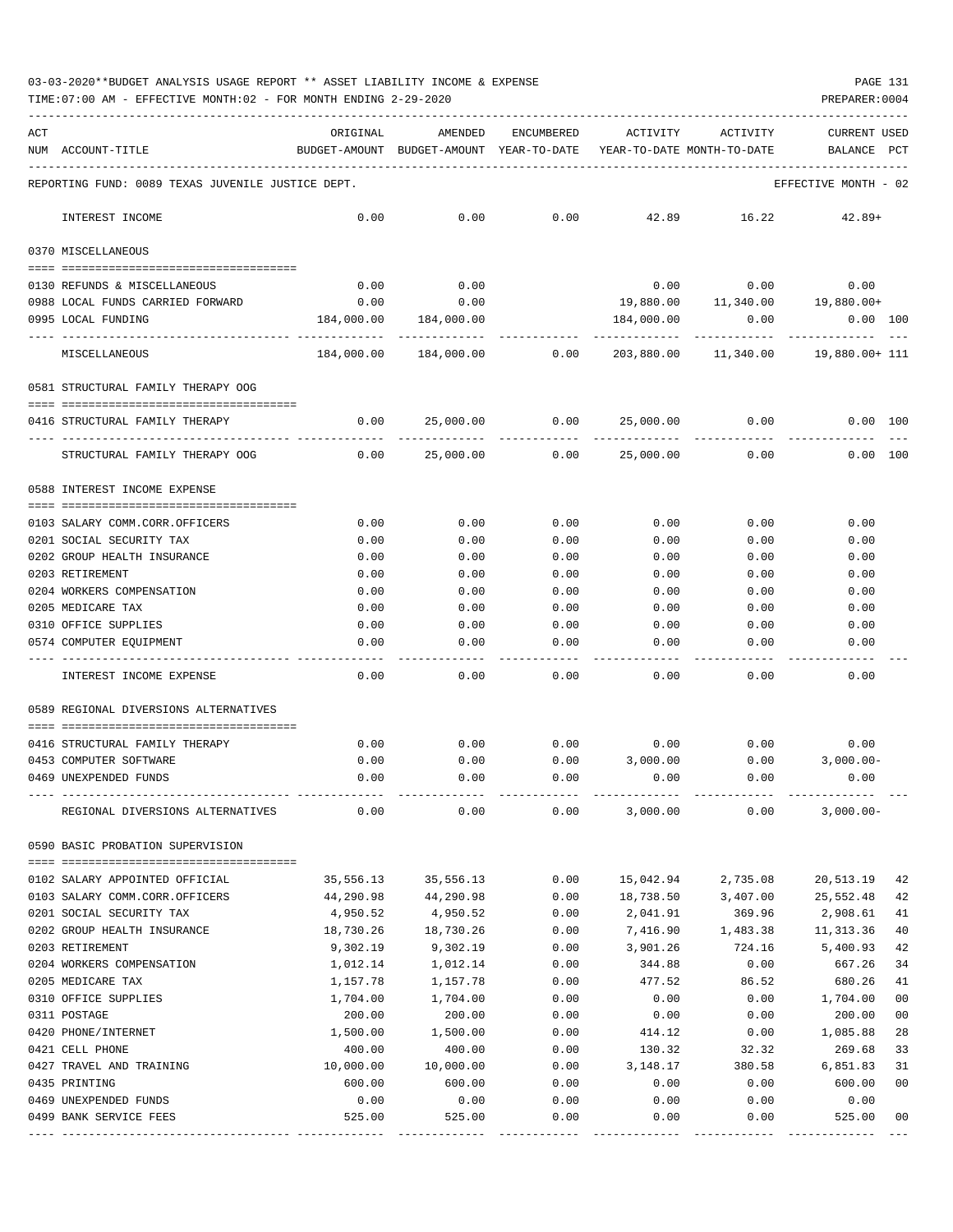TIME:07:00 AM - EFFECTIVE MONTH:02 - FOR MONTH ENDING 2-29-2020 PREPARER:0004

| ACT |                                                                  | ORIGINAL              | AMENDED                    | ENCUMBERED          | ACTIVITY                   | ACTIVITY           | <b>CURRENT USED</b>  |          |
|-----|------------------------------------------------------------------|-----------------------|----------------------------|---------------------|----------------------------|--------------------|----------------------|----------|
|     | NUM ACCOUNT-TITLE                                                | BUDGET-AMOUNT         | BUDGET-AMOUNT YEAR-TO-DATE |                     | YEAR-TO-DATE MONTH-TO-DATE |                    | BALANCE              | PCT      |
|     | REPORTING FUND: 0089 TEXAS JUVENILE JUSTICE DEPT.                |                       |                            |                     |                            |                    | EFFECTIVE MONTH - 02 |          |
|     | BASIC PROBATION SUPERVISION                                      | 129,929.00            | 129,929.00                 | 0.00                | 51,656.52                  | 9,219.00           | 78,272.48            | -40      |
|     | 0591 COMMUNITY PROGRAMS                                          |                       |                            |                     |                            |                    |                      |          |
|     |                                                                  |                       |                            |                     |                            |                    |                      |          |
|     | 0102 SALARY APPOINTED OFFICIAL                                   | 24,734.70             | 24,734.70                  | 0.00                | 10,464.63                  | 1,902.66           | 14,270.07            | 42       |
|     | 0103 SALARY COMM.CORR.OFFICERS                                   | 30,811.11             | 30,811.11                  | 0.00                | 13,035.44                  | 2,370.08           | 17,775.67            | 42       |
|     | 0201 SOCIAL SECURITY TAX<br>0202 GROUP HEALTH INSURANCE          | 3,443.84<br>13,111.18 | 3,443.84<br>13,111.18      | 0.00<br>0.00        | 1,420.30<br>5,159.10       | 257.34<br>1,031.82 | 2,023.54<br>7,952.08 | 41<br>39 |
|     | 0203 RETIREMENT                                                  | 6,471.09              | 6,471.09                   | 0.00                | 2,713.69                   | 503.72             | 3,757.40             | 42       |
|     | 0204 WORKERS COMPENSATION                                        | 622.67                | 622.67                     | 0.00                | 239.91                     | 0.00               | 382.76               | 39       |
|     | 0205 MEDICARE TAX                                                | 805.41                | 805.41                     | 0.00                | 332.16                     | 60.18              | 473.25               | 41       |
|     | 0469 UNEXPENDED FUNDS                                            | 0.00                  | 0.00                       | 0.00                | 0.00                       | 0.00               | 0.00                 |          |
|     |                                                                  |                       |                            |                     |                            |                    |                      |          |
|     | COMMUNITY PROGRAMS                                               | 80,000.00             | 80,000.00                  | 0.00                | 33,365.23                  | 6,125.80           | 46,634.77            | 42       |
|     | 0592 PRE/POST ADJUDICATION FACILITIES                            |                       |                            |                     |                            |                    |                      |          |
|     |                                                                  |                       |                            |                     |                            | 151.12             |                      |          |
|     | 0102 SALARY APPOINTED OFFICIAL<br>0103 SALARY COMM.CORR.OFFICERS | 1,964.55<br>2,447.17  | 1,964.55<br>2,447.17       | 0.00<br>0.00        | 831.16<br>1,035.32         | 188.24             | 1,133.39<br>1,411.85 | 42<br>42 |
|     | 0201 SOCIAL SECURITY TAX                                         | 273.53                | 273.53                     | 0.00                | 112.62                     | 20.40              | 160.91               | 41       |
|     | 0202 GROUP HEALTH INSURANCE                                      | 1,055.87              | 1,055.87                   | 0.00                | 409.50                     | 81.90              | 646.37               | 39       |
|     | 0203 RETIREMENT                                                  | 513.97                | 513.97                     | 0.00                | 215.27                     | 39.98              | 298.70               | 42       |
|     | 0204 WORKERS COMPENSATION                                        | 34.94                 | 34.94                      | 0.00                | 19.06                      | 0.00               | 15.88                | 55       |
|     | 0205 MEDICARE TAX                                                | 63.97                 | 63.97                      | 0.00                | 26.34                      | 4.78               | 37.63                | 41       |
|     | 0408 DETENTION                                                   | 0.00                  | 0.00                       | 0.00                | 0.00                       | 0.00               | 0.00                 |          |
|     | 0469 UNEXPENDED FUNDS                                            | 0.00                  | 0.00                       | 0.00                | 0.00                       | 0.00               | 0.00                 |          |
|     | PRE/POST ADJUDICATION FACILITIES                                 | 6,354.00              | 6,354.00                   | 0.00                | 2,649.27                   | 486.42             | 3,704.73             | 42       |
|     | 0593 COMMITMENT DIVERSION                                        |                       |                            |                     |                            |                    |                      |          |
|     |                                                                  |                       |                            |                     |                            |                    |                      |          |
|     | 0102 SALARY APPOINTED OFFICIAL                                   | 3,091.84              | 3,091.84                   | 0.00                | 1,308.12                   | 237.84             | 1,783.72             | 42       |
|     | 0103 SALARY COMM.CORR.OFFICERS                                   | 3,851.39              | 3,851.39                   | 0.00                | 1,629.43                   | 296.26             | 2,221.96             | 42       |
|     | 0201 SOCIAL SECURITY TAX                                         | 430.48                | 430.48                     | 0.00                | 177.60                     | 32.18              | 252.88               | 41       |
|     | 0202 GROUP HEALTH INSURANCE                                      | 1,498.41              | 1,498.41                   | 0.00                | 645.30                     | 129.06             | 853.11               | 43       |
|     | 0203 RETIREMENT                                                  | 808.89                | 808.89                     | 0.00                | 339.43                     | 63.00              | 469.46               | 42       |
|     | 0204 WORKERS COMPENSATION                                        | 218.31                | 218.31                     | 0.00                | 29.99                      | 0.00               | 188.32               | 14       |
|     | 0205 MEDICARE TAX                                                | 100.68                | 100.68                     | 0.00                | 41.61                      | 7.54               | 59.07                | 41       |
|     | 0415 RESIDENTIAL PLACEMENT                                       | 0.00                  | 0.00                       | 0.00                | 0.00                       | 0.00               | 0.00                 |          |
|     | 0469 UNEXPENDED FUNDS                                            | 0.00                  | 0.00                       | 0.00<br>$- - - - -$ | 0.00                       | 0.00               | 0.00                 |          |
|     | COMMITMENT DIVERSION                                             | 10,000.00             | 10,000.00                  | 0.00                | 4,171.48                   | 765.88             | 5,828.52 42          |          |
|     | 0594 MENTAL HEALTH SERVICES                                      |                       |                            |                     |                            |                    |                      |          |
|     | 0102 SALARY APPOINTED OFFICIAL                                   | 851.49                | 851.49                     | 0.00                | 360.25                     | 65.50              | 491.24               | 42       |
|     | 0103 SALARY COMM.CORR.OFFICERS                                   | 1,060.67              | 1,060.67                   | 0.00                | 448.80                     | 81.60              | 611.87               | 42       |
|     | 0201 SOCIAL SECURITY TAX                                         | 118.55                | 118.55                     | 0.00                | 49.11                      | 8.90               | 69.44                | 41       |
|     | 0202 GROUP HEALTH INSURANCE                                      | 374.61                | 374.61                     | 0.00                | 177.90                     | 35.58              | 196.71               | 47       |
|     | 0203 RETIREMENT                                                  | 222.77                | 222.77                     | 0.00                | 93.56                      | 17.38              | 129.21               | 42       |
|     | 0204 WORKERS COMPENSATION                                        | 98.18                 | 98.18                      | 0.00                | 8.26                       | 0.00               | 89.92                | 08       |
|     | 0205 MEDICARE TAX                                                | 27.73                 | 27.73                      | 0.00                | 11.53                      | 2.08               | 16.20                | 42       |
|     | 0413 PSYCHOLOGICAL                                               | 4,500.00              | 4,500.00                   | 0.00                | 3,225.00                   | 0.00               | 1,275.00             | 72       |
|     | 0414 COUNSELING                                                  | 4,500.00              | 4,500.00                   | 0.00                | 240.00                     | 0.00               | 4,260.00             | 05       |
|     | 0415 RESIDENTIAL PLACEMENT                                       | 0.00                  | 0.00                       | 0.00                | 0.00                       | 0.00               | 0.00                 |          |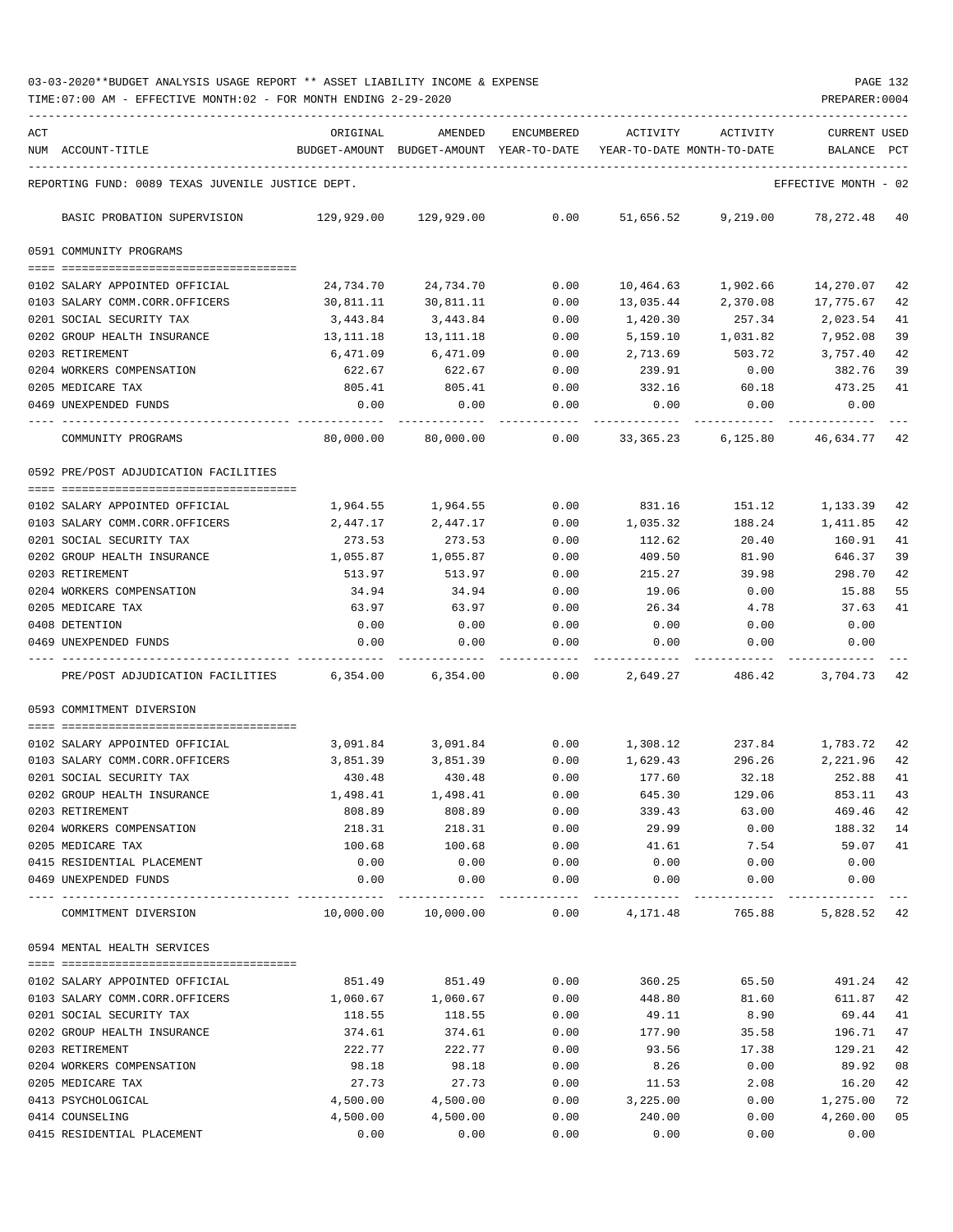| ACT | NUM ACCOUNT-TITLE                                 | ORIGINAL   | AMENDED<br>BUDGET-AMOUNT BUDGET-AMOUNT YEAR-TO-DATE | <b>ENCUMBERED</b> | ACTIVITY<br>YEAR-TO-DATE MONTH-TO-DATE | ACTIVITY  | <b>CURRENT USED</b><br><b>BALANCE</b> | PCT            |
|-----|---------------------------------------------------|------------|-----------------------------------------------------|-------------------|----------------------------------------|-----------|---------------------------------------|----------------|
|     |                                                   |            |                                                     |                   |                                        |           |                                       |                |
|     | REPORTING FUND: 0089 TEXAS JUVENILE JUSTICE DEPT. |            |                                                     |                   |                                        |           | EFFECTIVE MONTH - 02                  |                |
|     | 0469 UNEXPENDED FUNDS                             | 0.00       | 0.00                                                | 0.00              | 0.00                                   | 0.00      | 0.00                                  |                |
|     | MENTAL HEALTH SERVICES                            | 11,754.00  | 11,754.00                                           | 0.00              | 4,614.41                               | 211.04    | 7,139.59                              | 39             |
|     | 0994 LOCAL FUNDS CARRIED FORWARD                  |            |                                                     |                   |                                        |           |                                       |                |
|     |                                                   |            |                                                     |                   |                                        |           |                                       |                |
|     | 0415 RESIDENTIAL PLACEMENT                        | 0.00       | 0.00                                                | 0.00              | 15,540.00                              | 0.00      | 15,540.00-                            |                |
|     | 0488 LAW ENFORCEMENT INSURANCE                    | 0.00       | 0.00                                                | 0.00              | 694.44                                 | 0.00      | $694.44-$                             |                |
|     | LOCAL FUNDS CARRIED FORWARD                       | 0.00       | 0.00                                                | 0.00              | 16,234.44                              | 0.00      | $16, 234.44 -$                        |                |
|     | 0995 LOCAL FUNDING                                |            |                                                     |                   |                                        |           |                                       |                |
|     |                                                   |            |                                                     |                   |                                        |           |                                       |                |
|     | 0102 SALARY APPOINTED OFFICIAL                    | 4,913.55   | 4,913.55                                            | 0.00              | 2,078.78                               | 377.96    | 2,834.77                              | 42             |
|     | 0103 SALARY COMM.CORR.OFFICERS                    | 6,120.63   | 6,120.63                                            | 0.00              | 2,589.51                               | 470.82    | 3,531.12                              | 42             |
|     | 0105 OFFICE MANAGER                               | 0.00       | 0.00                                                | 0.00              | 0.00                                   | 0.00      | 0.00                                  |                |
|     | 0201 SOCIAL SECURITY TAX                          | 684.12     | 684.12                                              | 0.00              | 282.06                                 | 51.10     | 402.06                                | 41             |
|     | 0202 GROUP HEALTH INSURANCE                       | 2,622.24   | 2,622.24                                            | 0.00              | 1,025.10                               | 205.02    | 1,597.14                              | 39             |
|     | 0203 RETIREMENT                                   | 1,285.48   | 1,285.48                                            | 0.00              | 539.06                                 | 100.06    | 746.42                                | 42             |
|     | 0204 WORKERS COMPENSATION                         | 105.98     | 105.98                                              | 0.00              | 47.66                                  | 0.00      | 58.32                                 | 45             |
|     | 0205 MEDICARE TAX                                 | 160.00     | 160.00                                              | 0.00              | 65.93                                  | 11.94     | 94.07                                 | 41             |
|     | 0401 AUDIT EXPENSE                                | 6,000.00   | 6,000.00                                            | 0.00              | 0.00                                   | 0.00      | 6,000.00                              | 0 <sub>0</sub> |
|     | 0404 DETENTION OPERATING COST FY20                | 152,108.00 | 152,108.00                                          | 0.00              | 56,220.85                              | 0.00      | 95,887.15                             | 37             |
|     | 0405 DETENTION OPERATING COST FY19                | 0.00       | 0.00                                                | 0.00              | 0.00                                   | 0.00      | 0.00                                  |                |
|     | 0414 COUNSELING                                   | 0.00       | 0.00                                                | 0.00              | 0.00                                   | 0.00      | 0.00                                  |                |
|     | 0415 RESIDENTIAL PLACEMENT                        | 10,000.00  | 10,000.00                                           | 0.00              | 0.00                                   | 0.00      | 10,000.00                             | 00             |
|     | 0416 STRUCTURAL FAMILY THERAPY                    | 0.00       | 0.00                                                | 0.00              | 0.00                                   | 0.00      | 0.00                                  |                |
|     | 0427 TRAVEL AND TRAINING                          | 0.00       | 0.00                                                | 0.00              | 0.00                                   | 0.00      | 0.00                                  |                |
|     | 0453 COMPUTER SOFTWARE                            | 0.00       | 0.00                                                | 0.00              | 0.00                                   | 0.00      | 0.00                                  |                |
|     | LOCAL FUNDING                                     | 184,000.00 | 184,000.00                                          | 0.00              | 62,848.95                              | 1,216.90  | 121,151.05                            | -34            |
|     | TEXAS JUVENILE JUSTICE DEPT.                      |            |                                                     |                   |                                        |           |                                       |                |
|     | INCOME TOTALS                                     | 422,037.00 | 447,037.00                                          |                   | 328,105.89                             | 51,029.22 | 118,931.11                            | 73             |
|     | <b>EXPENSE TOTALS</b>                             | 422,037.00 | 447,037.00                                          | 0.00              | 203,540.30                             | 18,025.04 | 243,496.70                            | 46             |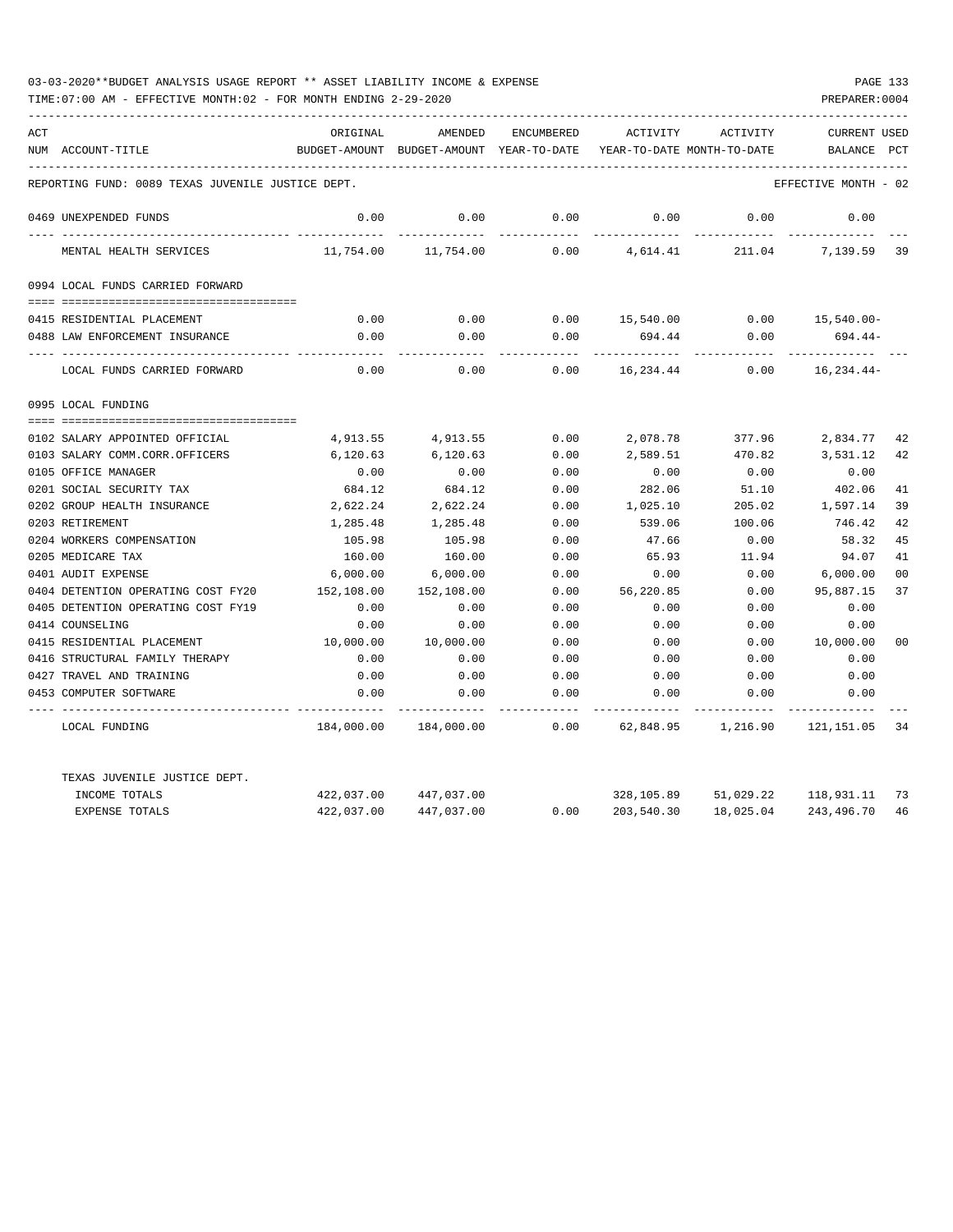|     | 03-03-2020**BUDGET ANALYSIS USAGE REPORT ** ASSET LIABILITY INCOME & EXPENSE<br>PAGE 134<br>TIME: 07:00 AM - EFFECTIVE MONTH: 02 - FOR MONTH ENDING 2-29-2020<br>PREPARER: 0004 |                |                                                     |               |                                        |              |                                    |                |  |  |  |
|-----|---------------------------------------------------------------------------------------------------------------------------------------------------------------------------------|----------------|-----------------------------------------------------|---------------|----------------------------------------|--------------|------------------------------------|----------------|--|--|--|
| ACT | NUM ACCOUNT-TITLE                                                                                                                                                               | ORIGINAL       | AMENDED<br>BUDGET-AMOUNT BUDGET-AMOUNT YEAR-TO-DATE | ENCUMBERED    | ACTIVITY<br>YEAR-TO-DATE MONTH-TO-DATE | ACTIVITY     | <b>CURRENT USED</b><br>BALANCE PCT |                |  |  |  |
|     | REPORTING FUND: 0092 STATZER FUND                                                                                                                                               |                |                                                     |               |                                        |              | EFFECTIVE MONTH - 02               |                |  |  |  |
|     | 0103 CASH                                                                                                                                                                       |                |                                                     |               |                                        |              |                                    |                |  |  |  |
|     | 0100 STATZER-COMBINED FUNDS CHECKING                                                                                                                                            |                |                                                     |               | 5.77                                   |              | $0.91$ 5, 318.46                   |                |  |  |  |
|     | 0175 TEXPOOL                                                                                                                                                                    |                |                                                     |               | 308.60                                 | 55.74        | 41,264.91                          |                |  |  |  |
|     | CASH                                                                                                                                                                            |                |                                                     |               | 314.37                                 | 56.65        | 46,583.37                          |                |  |  |  |
|     | 0200 SYSTEM ADDED LIABILITY DEPARTMENT                                                                                                                                          |                |                                                     |               |                                        |              |                                    |                |  |  |  |
|     |                                                                                                                                                                                 |                |                                                     |               |                                        |              |                                    |                |  |  |  |
|     | 0900 SYSTEM ADDED LIABILITY LINE-ITEM<br>0910 SYSTEM ADDED LIABILITY LINE-ITEM                                                                                                  |                |                                                     |               | 0.00<br>0.00                           | 0.00<br>0.00 | 0.00<br>0.00                       |                |  |  |  |
|     |                                                                                                                                                                                 |                |                                                     |               |                                        |              |                                    |                |  |  |  |
|     | SYSTEM ADDED LIABILITY DEPARTMENT                                                                                                                                               |                |                                                     |               | 0.00                                   | 0.00         | 0.00                               |                |  |  |  |
|     | 0271 EQUITY ACCOUNT                                                                                                                                                             |                |                                                     |               |                                        |              |                                    |                |  |  |  |
|     | 0200 EQUITY ACCOUNT                                                                                                                                                             |                |                                                     |               | 0.00                                   | 0.00         | 46,269.00                          |                |  |  |  |
|     | EQUITY ACCOUNT                                                                                                                                                                  |                |                                                     |               | 0.00                                   | 0.00         | 46,269.00                          |                |  |  |  |
|     | 0360 INTEREST EARNINGS                                                                                                                                                          |                |                                                     |               |                                        |              |                                    |                |  |  |  |
|     | 0100 INTEREST EARNINGS                                                                                                                                                          | 50.00          | 50.00                                               |               | 314.37                                 | 56.65        | 264.37+ 629                        |                |  |  |  |
|     | 0350 GOV. COMMODITY PROG. ASCS                                                                                                                                                  | 0.00           | 0.00                                                |               | 0.00                                   | 0.00         | 0.00                               |                |  |  |  |
|     | INTEREST EARNINGS                                                                                                                                                               | 50.00          | 50.00                                               | 0.00          | 314.37                                 | 56.65        | $264.37+629$                       |                |  |  |  |
|     | 0370 RENT                                                                                                                                                                       |                |                                                     |               |                                        |              |                                    |                |  |  |  |
|     |                                                                                                                                                                                 |                |                                                     |               |                                        |              |                                    |                |  |  |  |
|     | 0100 RENT<br>0130 REFUNDS & MISCELLANEOUS                                                                                                                                       | 757.85<br>0.00 | 757.85<br>0.00                                      |               | 0.00<br>0.00                           | 0.00<br>0.00 | 757.85<br>0.00                     | 0 <sub>0</sub> |  |  |  |
|     |                                                                                                                                                                                 |                |                                                     |               |                                        |              |                                    |                |  |  |  |
|     | RENT                                                                                                                                                                            | 757.85         | 757.85                                              | 0.00          | 0.00                                   | 0.00         | 757.85                             | 0 <sub>0</sub> |  |  |  |
|     | 0700 STATZER FARM                                                                                                                                                               |                |                                                     |               |                                        |              |                                    |                |  |  |  |
|     | 0310 OFFICE SUPPLIES                                                                                                                                                            | 0.00           | 0.00                                                | 0.00          | 0.00                                   | 0.00         | 0.00                               |                |  |  |  |
|     | 0430 BIDS AND NOTICES                                                                                                                                                           | 110.00         | 110.00                                              | 0.00          | 0.00                                   | 0.00         | 110.00                             | 00             |  |  |  |
|     | 0484 APPRAISALS                                                                                                                                                                 | 0.00           | 0.00                                                | 0.00          | 0.00                                   | 0.00         | 0.00                               |                |  |  |  |
|     | 0490 LITERACY COUNCIL DONATION                                                                                                                                                  | 697.85         | 697.85                                              | 0.00<br>$---$ | 0.00                                   | 0.00         | 697.85<br>$- - - - - - -$          | 0 <sub>0</sub> |  |  |  |
|     | STATZER FARM                                                                                                                                                                    | 807.85         | 807.85                                              | 0.00          | 0.00                                   | 0.00         | 807.85                             | 00             |  |  |  |
|     | 0999 ACCOUNTS PAYABLE                                                                                                                                                           |                |                                                     |               |                                        |              |                                    |                |  |  |  |
|     | 0100 A/P CLEARING ACCOUNT                                                                                                                                                       |                |                                                     |               | 0.00                                   | 0.00         | 0.00                               |                |  |  |  |
|     | ACCOUNTS PAYABLE                                                                                                                                                                |                |                                                     |               | 0.00                                   | 0.00         | 0.00                               |                |  |  |  |
|     | STATZER FUND                                                                                                                                                                    |                |                                                     |               |                                        |              |                                    |                |  |  |  |
|     | INCOME TOTALS                                                                                                                                                                   | 807.85         | 807.85                                              |               | 314.37                                 | 56.65        | 493.48                             | 39             |  |  |  |
|     | EXPENSE TOTALS                                                                                                                                                                  | 807.85         | 807.85                                              | 0.00          | 0.00                                   | 0.00         | 807.85                             | 0 <sub>0</sub> |  |  |  |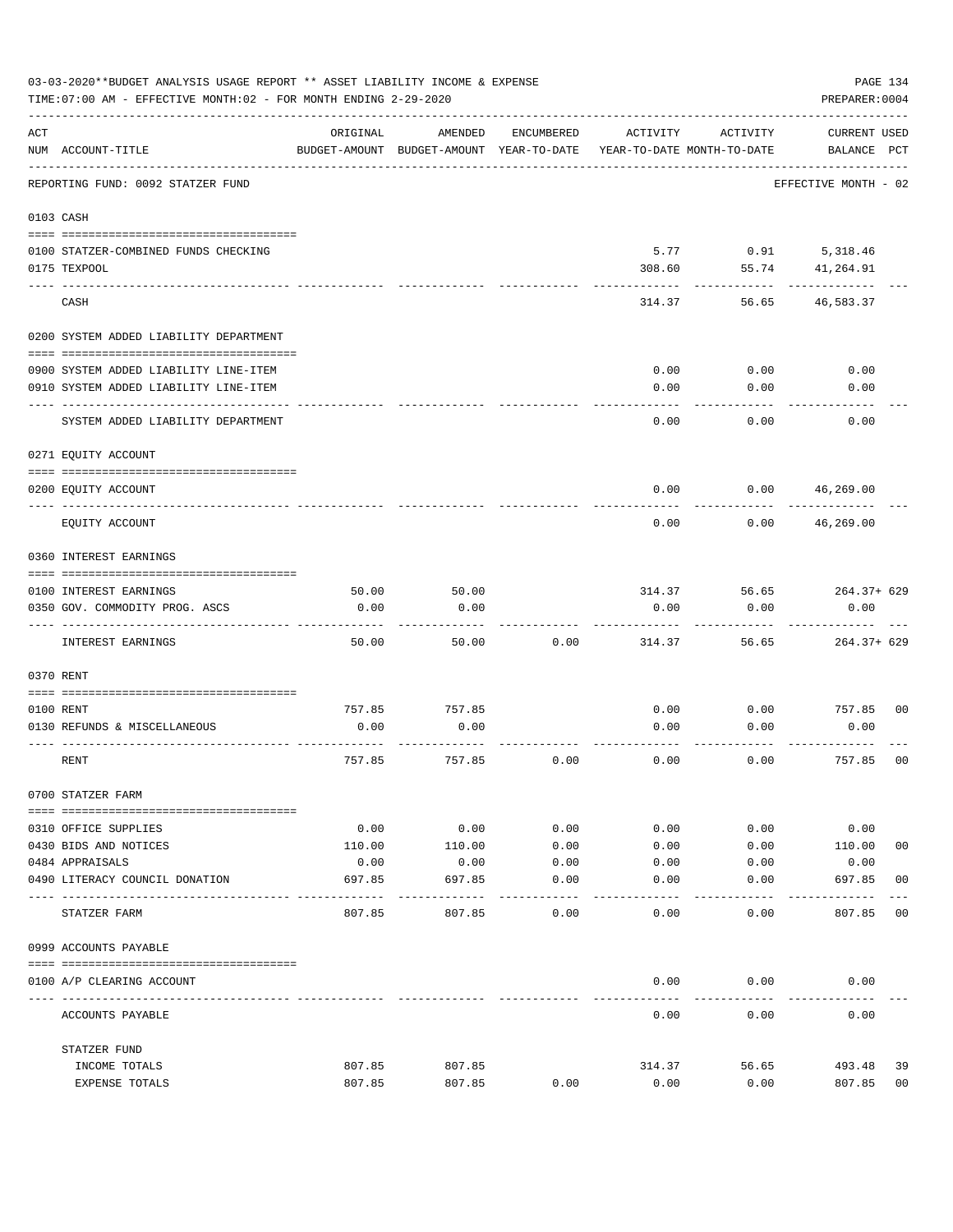|     | 03-03-2020**BUDGET ANALYSIS USAGE REPORT ** ASSET LIABILITY INCOME & EXPENSE<br>PAGE 135<br>TIME: 07:00 AM - EFFECTIVE MONTH: 02 - FOR MONTH ENDING 2-29-2020<br>PREPARER: 0004 |          |                                                     |            |                                        |                   |                             |  |  |  |
|-----|---------------------------------------------------------------------------------------------------------------------------------------------------------------------------------|----------|-----------------------------------------------------|------------|----------------------------------------|-------------------|-----------------------------|--|--|--|
| ACT | NUM ACCOUNT-TITLE                                                                                                                                                               | ORIGINAL | AMENDED<br>BUDGET-AMOUNT BUDGET-AMOUNT YEAR-TO-DATE | ENCUMBERED | ACTIVITY<br>YEAR-TO-DATE MONTH-TO-DATE | ACTIVITY          | CURRENT USED<br>BALANCE PCT |  |  |  |
|     | REPORTING FUND: 0093 TX. COMM. DEVELOPMENT PGM                                                                                                                                  |          |                                                     |            |                                        |                   | EFFECTIVE MONTH - 02        |  |  |  |
|     | 0103 CASH                                                                                                                                                                       |          |                                                     |            |                                        |                   |                             |  |  |  |
|     | 0909 CASH- #713169 RANDOLPH                                                                                                                                                     |          |                                                     |            | 0.00                                   |                   | $0.00$ 100.00               |  |  |  |
|     | CASH                                                                                                                                                                            |          |                                                     |            | $- - - -$<br>0.00                      | ---------<br>0.00 | 100.00                      |  |  |  |
|     | 0120 RECEIVABLES                                                                                                                                                                |          |                                                     |            |                                        |                   |                             |  |  |  |
|     | 0312 DUE FROM OTHER GOVERNMENT                                                                                                                                                  |          |                                                     |            | 0.00                                   | 0.00              | 0.00                        |  |  |  |
|     | RECEIVABLES                                                                                                                                                                     |          |                                                     |            | 0.00                                   | ---------<br>0.00 | 0.00                        |  |  |  |
|     | 0200 LIABILITY ACCOUNT                                                                                                                                                          |          |                                                     |            |                                        |                   |                             |  |  |  |
|     | 0910 SYSTEM ADDED LIABILITY                                                                                                                                                     |          |                                                     |            | 0.00                                   | 0.00              | 0.00                        |  |  |  |
|     | ---- ---------------<br>LIABILITY ACCOUNT                                                                                                                                       |          |                                                     |            | 0.00                                   | 0.00              | 0.00                        |  |  |  |
|     | 0271 EQUITY ACCOUNT                                                                                                                                                             |          |                                                     |            |                                        |                   |                             |  |  |  |
|     | 0200 EQUITY ACCOUNT                                                                                                                                                             |          |                                                     |            | 0.00                                   | 0.00              | 100.00                      |  |  |  |
|     | -------------------------------<br>EQUITY ACCOUNT                                                                                                                               |          |                                                     |            | 0.00                                   | .<br>0.00         | . <u>.</u> .<br>100.00      |  |  |  |
|     | 0330 GRANT INCOME                                                                                                                                                               |          |                                                     |            |                                        |                   |                             |  |  |  |
|     | 0909 GRANT #713169 RANDOLPH                                                                                                                                                     | 0.00     | 0.00                                                |            | 0.00                                   | 0.00              | 0.00                        |  |  |  |
|     | GRANT INCOME                                                                                                                                                                    | 0.00     | 0.00                                                | 0.00       | 0.00                                   | 0.00              | 0.00                        |  |  |  |
|     | 0370 REFUNDS & MISCELLANEOUS                                                                                                                                                    |          |                                                     |            |                                        |                   |                             |  |  |  |
|     |                                                                                                                                                                                 |          |                                                     |            |                                        |                   |                             |  |  |  |
|     | 0130 REFUNDS & MISCELLANEOUS                                                                                                                                                    | 0.00     | 0.00                                                |            | 0.00                                   | 0.00              | 0.00                        |  |  |  |
|     | REFUNDS & MISCELLANEOUS                                                                                                                                                         | 0.00     | 0.00                                                | 0.00       | 0.00                                   | 0.00              | 0.00                        |  |  |  |
|     | 0909 GRANT #713169 RANDOLPH                                                                                                                                                     |          |                                                     |            |                                        |                   |                             |  |  |  |
|     | 0414 GRANT ADMINISTRATION                                                                                                                                                       | 0.00     | 0.00                                                | 0.00       | 0.00                                   | 0.00              | 0.00                        |  |  |  |
|     | 0415 CONSTRUCTION EXPENSE                                                                                                                                                       | 0.00     | 0.00                                                | 0.00       | 0.00                                   | 0.00              | 0.00                        |  |  |  |
|     | 0416 ENGINEERING                                                                                                                                                                | 0.00     | 0.00                                                | 0.00       | 0.00                                   | 0.00              | 0.00                        |  |  |  |
|     | GRANT #713169 RANDOLPH                                                                                                                                                          | 0.00     | 0.00                                                | 0.00       | -----<br>0.00                          | 0.00              | 0.00                        |  |  |  |
|     |                                                                                                                                                                                 |          |                                                     |            |                                        |                   |                             |  |  |  |
|     | TX. COMM. DEVELOPMENT PGM<br>INCOME TOTALS                                                                                                                                      | 0.00     | 0.00                                                |            | 0.00                                   | 0.00              | 0.00                        |  |  |  |
|     | EXPENSE TOTALS                                                                                                                                                                  | 0.00     | 0.00                                                | 0.00       | 0.00                                   | 0.00              | 0.00                        |  |  |  |
|     |                                                                                                                                                                                 |          |                                                     |            |                                        |                   |                             |  |  |  |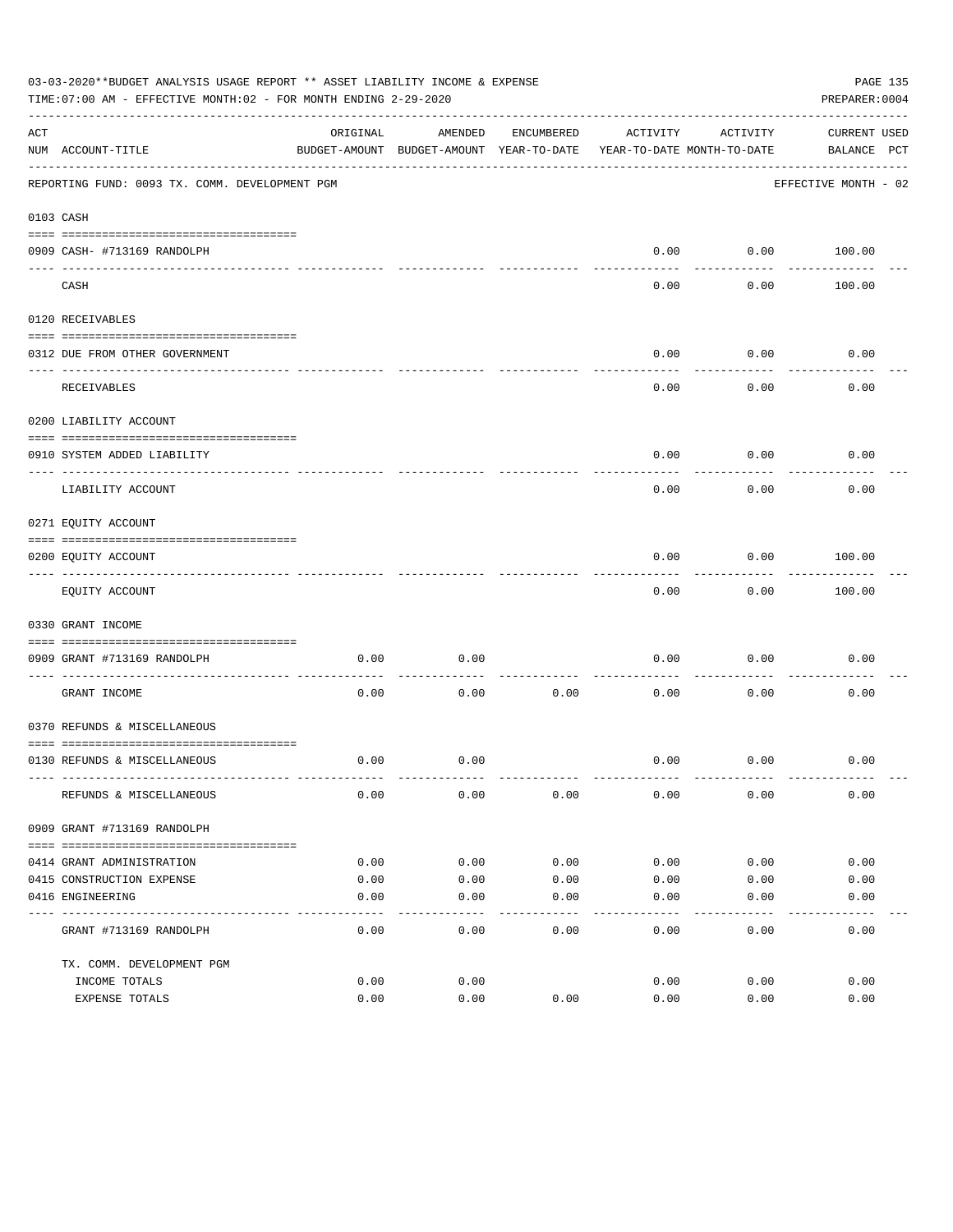|     | 03-03-2020**BUDGET ANALYSIS USAGE REPORT ** ASSET LIABILITY INCOME & EXPENSE<br>TIME: 07:00 AM - EFFECTIVE MONTH: 02 - FOR MONTH ENDING 2-29-2020 |          |                                                                                |            |                     |                    | PAGE 136<br>PREPARER: 0004        |
|-----|---------------------------------------------------------------------------------------------------------------------------------------------------|----------|--------------------------------------------------------------------------------|------------|---------------------|--------------------|-----------------------------------|
| ACT | NUM ACCOUNT-TITLE                                                                                                                                 | ORIGINAL | AMENDED<br>BUDGET-AMOUNT BUDGET-AMOUNT YEAR-TO-DATE YEAR-TO-DATE MONTH-TO-DATE | ENCUMBERED | ACTIVITY            | ACTIVITY           | CURRENT USED<br>BALANCE PCT       |
|     | REPORTING FUND: 0095 PAYROLL                                                                                                                      |          |                                                                                |            |                     |                    | EFFECTIVE MONTH - 02              |
|     | 0100 PAYROLL CLEARING ACCOUNT                                                                                                                     |          |                                                                                |            |                     |                    |                                   |
|     | 0100 PAYROLL CASH<br>-------------------                                                                                                          |          |                                                                                |            | 0.26<br>$- - - - -$ | $2,148.41-$        | 20.90<br>---------- ------------- |
|     | PAYROLL CLEARING ACCOUNT                                                                                                                          |          |                                                                                |            | 0.26                | 2,148.41-          | 20.90                             |
|     | 0200 SYSTEM ADDED LIABILITY DEPARTMENT                                                                                                            |          |                                                                                |            |                     |                    |                                   |
|     | 0910 SYSTEM ADDED LIABILITY LINE-ITEM                                                                                                             |          |                                                                                |            | 0.00                | 0.00               | 0.00                              |
|     | SYSTEM ADDED LIABILITY DEPARTMENT                                                                                                                 |          |                                                                                |            | 0.00                | 0.00               | 0.00                              |
|     | 0271 EQUITY ACCOUNT                                                                                                                               |          |                                                                                |            |                     |                    |                                   |
|     | 0200 DEPOSITS                                                                                                                                     |          |                                                                                |            |                     | $0.00$ $0.00$      | 20.64                             |
|     | EQUITY ACCOUNT                                                                                                                                    |          |                                                                                |            | 0.00                | 0.00               | 20.64                             |
|     | 0360 INTEREST EARNINGS                                                                                                                            |          |                                                                                |            |                     |                    |                                   |
|     | 0100 INTEREST EARNINGS                                                                                                                            | 0.00     | 0.00                                                                           |            | 0.00                | 0.00               | 0.00                              |
|     | INTEREST EARNINGS                                                                                                                                 | 0.00     | 0.00                                                                           | 0.00       | 0.00                | 0.00               | 0.00                              |
|     | 0370 MISCELLANEOUS                                                                                                                                |          |                                                                                |            |                     |                    |                                   |
|     |                                                                                                                                                   | 0.00     |                                                                                |            |                     | $0.00$ 0.00        | 0.00                              |
|     | 0125 AFLAC FSA CLEARING<br>0130 REFUNDS & MISCELLANEOUS                                                                                           | 0.00     | 0.00<br>0.00                                                                   |            | 0.26                | $2,148.41-$        | $0.26+$                           |
|     | MISCELLANEOUS                                                                                                                                     | 0.00     | 0.00                                                                           | 0.00       | -----<br>0.26       | 2,148.41-          | $0.26+$                           |
|     | PAYROLL                                                                                                                                           |          |                                                                                |            |                     |                    |                                   |
|     | INCOME TOTALS                                                                                                                                     | 0.00     | 0.00                                                                           |            |                     | $0.26$ $2.148.41-$ | $0.26+$                           |
|     | <b>EXPENSE TOTALS</b>                                                                                                                             | 0.00     | 0.00                                                                           | 0.00       | 0.00                | 0.00               | 0.00                              |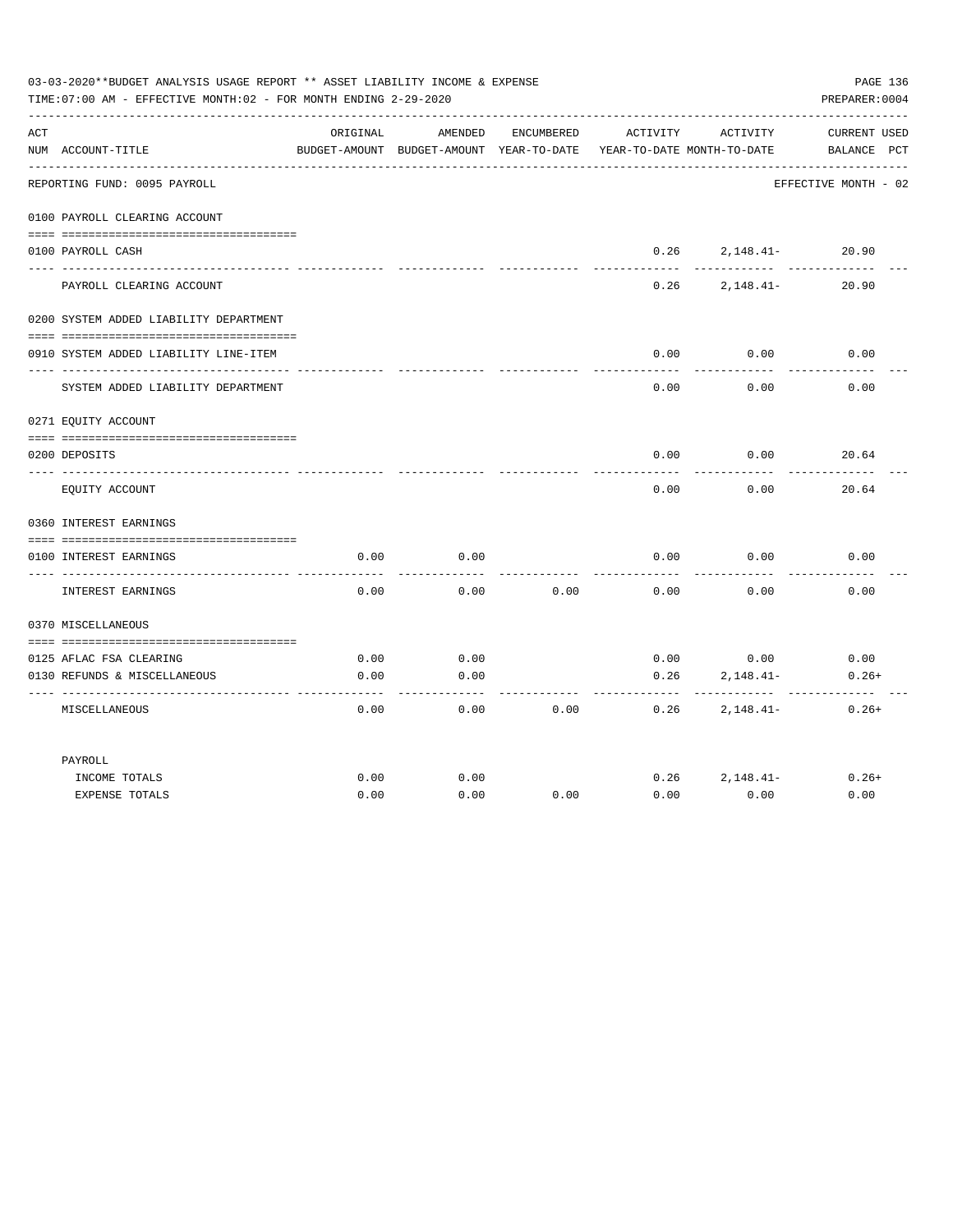| 03-03-2020**BUDGET ANALYSIS USAGE REPORT ** ASSET LIABILITY INCOME & EXPENSE<br>TIME: 07:00 AM - EFFECTIVE MONTH: 02 - FOR MONTH ENDING 2-29-2020 |                                        |          |                                                                     |            |          |          |                                                |  |
|---------------------------------------------------------------------------------------------------------------------------------------------------|----------------------------------------|----------|---------------------------------------------------------------------|------------|----------|----------|------------------------------------------------|--|
| ACT                                                                                                                                               |                                        | ORIGINAL | AMENDED                                                             | ENCUMBERED | ACTIVITY | ACTIVITY | <b>CURRENT USED</b>                            |  |
|                                                                                                                                                   | NUM ACCOUNT-TITLE                      |          | BUDGET-AMOUNT BUDGET-AMOUNT YEAR-TO-DATE YEAR-TO-DATE MONTH-TO-DATE |            |          |          | BALANCE PCT                                    |  |
|                                                                                                                                                   | REPORTING FUND: 0098 CAPITAL ASSETS    |          |                                                                     |            |          |          | ----------------------<br>EFFECTIVE MONTH - 02 |  |
|                                                                                                                                                   | 0160 CAPITAL ASSETS                    |          |                                                                     |            |          |          |                                                |  |
|                                                                                                                                                   |                                        |          |                                                                     |            |          |          |                                                |  |
|                                                                                                                                                   | 0100 LAND                              |          |                                                                     |            | 0.00     | 0.00     | 341,561.30                                     |  |
|                                                                                                                                                   | 0200 BUILDINGS                         |          |                                                                     |            | 0.00     | 0.00     | 4,737,000.00                                   |  |
|                                                                                                                                                   | 0201 ACCUM.DEPRECIATION-BUILDINGS      |          |                                                                     |            | 0.00     | 0.00     | $3,494,444.40-$                                |  |
|                                                                                                                                                   | 0210 AUTOMOBILES AND TRUCKS            |          |                                                                     |            | 0.00     | 0.00     | 2,289,535.41                                   |  |
|                                                                                                                                                   | 0211 ACCUM.DEPR.AUTOS AND TRUCKS       |          |                                                                     |            | 0.00     | 0.00     | $1,392,369.10-$                                |  |
|                                                                                                                                                   | 0215 COMPUTER EQUIPMENT                |          |                                                                     |            | 0.00     | 0.00     | 753,474.11                                     |  |
|                                                                                                                                                   | 0216 ACCUM.DEPR.-COMPUTER EQUIPMENT    |          |                                                                     |            | 0.00     | 0.00     | 657,090.62-                                    |  |
|                                                                                                                                                   | 0220 OFFICE EQUIPMENT                  |          |                                                                     |            | 0.00     | 0.00     | 164,640.04                                     |  |
|                                                                                                                                                   | 0221 ACCUM. DEPR. - OFFICE EQUIPMENT   |          |                                                                     |            | 0.00     | 0.00     | $100, 426.88 -$                                |  |
|                                                                                                                                                   | 0225 RADIO EQUIPMENT                   |          |                                                                     |            | 0.00     | 0.00     | 213, 359.45                                    |  |
|                                                                                                                                                   | 0226 ACCUM.DEPR.-RADIO EQUIPMENT       |          |                                                                     |            | 0.00     | 0.00     | 208,278.09-                                    |  |
|                                                                                                                                                   | 0227 SECURITY EQUIPMENT                |          |                                                                     |            | 0.00     | 0.00     | 111,850.36                                     |  |
|                                                                                                                                                   | 0228 ACCUM.DEP. - SECURITY EQUIPMENT   |          |                                                                     |            | 0.00     | 0.00     | $20,036.23-$                                   |  |
|                                                                                                                                                   | 0230 ROADS                             |          |                                                                     |            | 0.00     | 0.00     | 17,841,000.74                                  |  |
|                                                                                                                                                   | 0231 ACCUM. DEPRECIATION-ROADS         |          |                                                                     |            | 0.00     | 0.00     | 14, 422, 516.81-                               |  |
|                                                                                                                                                   | 0235 BRIDGES                           |          |                                                                     |            | 0.00     |          | 0.00 10,580,176.85                             |  |
|                                                                                                                                                   | 0236 ACCUM. DEPRECIATION-BRIDGES       |          |                                                                     |            | 0.00     | 0.00     | 3,673,811.72-                                  |  |
|                                                                                                                                                   | 0300 ROAD EQUIPMENT                    |          |                                                                     |            | 0.00     | 0.00     | 3,707,840.28                                   |  |
|                                                                                                                                                   | 0301 ACCUM.DEPRECIATION-ROAD EQUIPMENT |          |                                                                     |            | 0.00     | 0.00     | 2,812,298.86-                                  |  |
|                                                                                                                                                   | 0400 CONSTRUCTION IN PROGRESS          |          |                                                                     |            | 0.00     | 0.00     | 1,149,461.29                                   |  |
|                                                                                                                                                   |                                        |          |                                                                     |            |          |          |                                                |  |
|                                                                                                                                                   | CAPITAL ASSETS                         |          |                                                                     |            | 0.00     |          | $0.00 \quad 15,108,627.12$                     |  |
|                                                                                                                                                   | 0271 EQUITY ACCOUNT                    |          |                                                                     |            |          |          |                                                |  |
|                                                                                                                                                   |                                        |          |                                                                     |            |          |          |                                                |  |
|                                                                                                                                                   | 0200 EQUITY ACCOUNT                    |          |                                                                     |            | 0.00     |          | $0.00 \quad 15,108,627.12 -$<br>----------     |  |
|                                                                                                                                                   | EQUITY ACCOUNT                         |          |                                                                     |            | 0.00     |          | $0.00 \quad 15,108,627.12 -$                   |  |
|                                                                                                                                                   | CAPITAL ASSETS                         |          |                                                                     |            |          |          |                                                |  |
|                                                                                                                                                   | INCOME TOTALS                          | 0.00     | 0.00                                                                |            | 0.00     | 0.00     | 0.00                                           |  |
|                                                                                                                                                   | <b>EXPENSE TOTALS</b>                  | 0.00     | 0.00                                                                | 0.00       | 0.00     | 0.00     | 0.00                                           |  |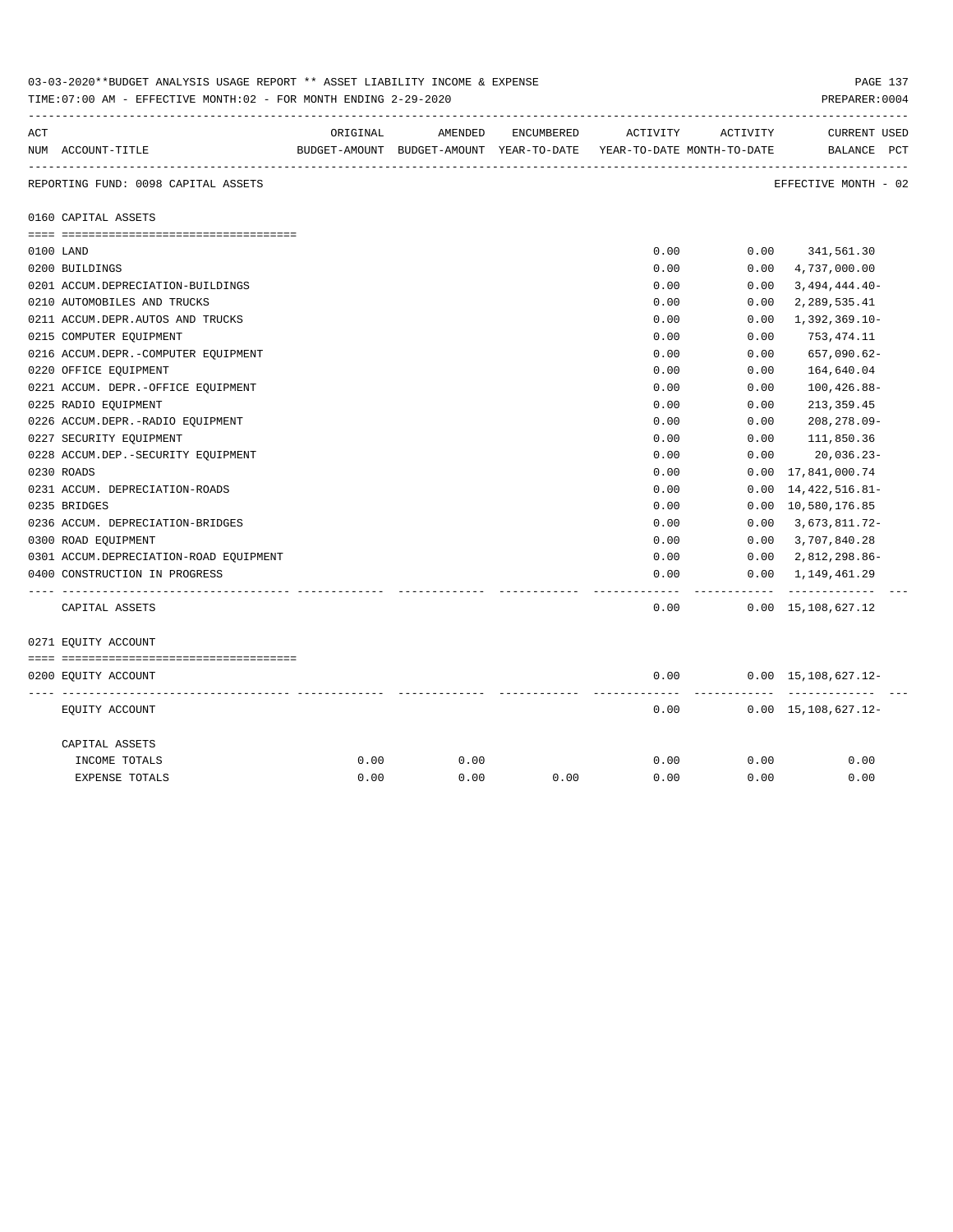|     |                                        |          |                                                     |            |               | ACTIVITY                   | <b>CURRENT USED</b>           |  |
|-----|----------------------------------------|----------|-----------------------------------------------------|------------|---------------|----------------------------|-------------------------------|--|
| ACT | NUM ACCOUNT-TITLE                      | ORIGINAL | AMENDED<br>BUDGET-AMOUNT BUDGET-AMOUNT YEAR-TO-DATE | ENCUMBERED | ACTIVITY      | YEAR-TO-DATE MONTH-TO-DATE | BALANCE PCT                   |  |
|     | REPORTING FUND: 0099 GOVERNMENTAL DEBT |          |                                                     |            |               |                            | EFFECTIVE MONTH - 02          |  |
|     | 0170 DEFERRED PENSION OUTFLOW          |          |                                                     |            |               |                            |                               |  |
|     | 0200 DEFERRED PENSION OUTFLOW          |          |                                                     |            | 0.00          |                            | $0.00 \quad 1,424,804.00$     |  |
|     | DEFERRED PENSION OUTFLOW               |          |                                                     |            | 0.00          |                            | $0.00 \quad 1,424,804.00$     |  |
|     | 0200 GOVERNMENTAL DEBT                 |          |                                                     |            |               |                            |                               |  |
|     | 0240 ACCRUED INTEREST                  |          |                                                     |            | 0.00          | 0.00                       | 61,179.00                     |  |
|     | 0250 GENERAL OBLIGATION BOND           |          |                                                     |            | 0.00          | 0.00                       | 5,930,000.00                  |  |
|     | 0251 GOB-CURRENT PORTION               |          |                                                     |            | 0.00          | 0.00                       | 160,000.00                    |  |
|     | 0255 BOND DISCOUNT CURRENT             |          |                                                     |            | 0.00          | 0.00                       | 2,699.60-                     |  |
|     | 0256 BOND DISCOUNT                     |          |                                                     |            | 0.00          | 0.00                       | $60, 741.09 -$                |  |
|     | 0257 BOND PREMIUM CURRENT              |          |                                                     |            | 0.00          | 0.00                       | 10,976.99                     |  |
|     | 0258 BOND PREMIUM                      |          |                                                     |            | 0.00          | 0.00                       | 246,982.37                    |  |
|     | 0275 NOTES PAYABLE                     |          |                                                     |            | 0.00          | 0.00                       | 0.00                          |  |
|     | 0277 NOTE #16240648-SHERIFF            |          |                                                     |            | 0.00          | 0.00                       | 0.00                          |  |
|     | 0278 NOTE #16308936-SHERIFF            |          |                                                     |            | 0.00          | 0.00                       | 0.00                          |  |
|     | 0279 NOTE #16291000-R&B#3              |          |                                                     |            | 0.00          | 0.00                       | 0.00                          |  |
|     | 0280 NOTE #16295968-R&B#3              |          |                                                     |            | 0.00          | 0.00                       | 0.00                          |  |
|     | 0281 ODYSSEY #16235752-GENERAL         |          |                                                     |            | 0.00          | 0.00                       | 0.00                          |  |
|     | 0310 CAPITAL LEASE-CURRENT PORTION     |          |                                                     |            | 0.00          | 0.00                       | 0.00                          |  |
|     | 0350 ACCRUED COMPENSATION              |          |                                                     |            | 0.00          | 0.00                       | 199,433.20                    |  |
|     | 0400 NET PENSION LIABILITY             |          |                                                     |            | 0.00          | 0.00                       | 897,879.00                    |  |
|     | 0450 DEFERRED PENSION IN FLOW          |          |                                                     |            | 0.00<br>----- | 0.00<br>-------            | 1,225,677.00<br>------------- |  |
|     | GOVERNMENTAL DEBT                      |          |                                                     |            | 0.00          | 0.00                       | 8,668,686.87                  |  |
|     | 0271 EQUITY                            |          |                                                     |            |               |                            |                               |  |
|     | 0200 EQUITY ACCOUNT                    |          |                                                     |            | 0.00          |                            | $0.00$ 7, 243, 882.87-        |  |
|     | EOUITY                                 |          |                                                     |            | 0.00          | ------                     | $0.00$ 7, 243, 882.87-        |  |
|     | GOVERNMENTAL DEBT                      |          |                                                     |            |               |                            |                               |  |
|     | INCOME TOTALS                          | 0.00     | 0.00                                                |            | 0.00          | 0.00                       | 0.00                          |  |
|     | <b>EXPENSE TOTALS</b>                  | 0.00     | 0.00                                                | 0.00       | 0.00          | 0.00                       | 0.00                          |  |